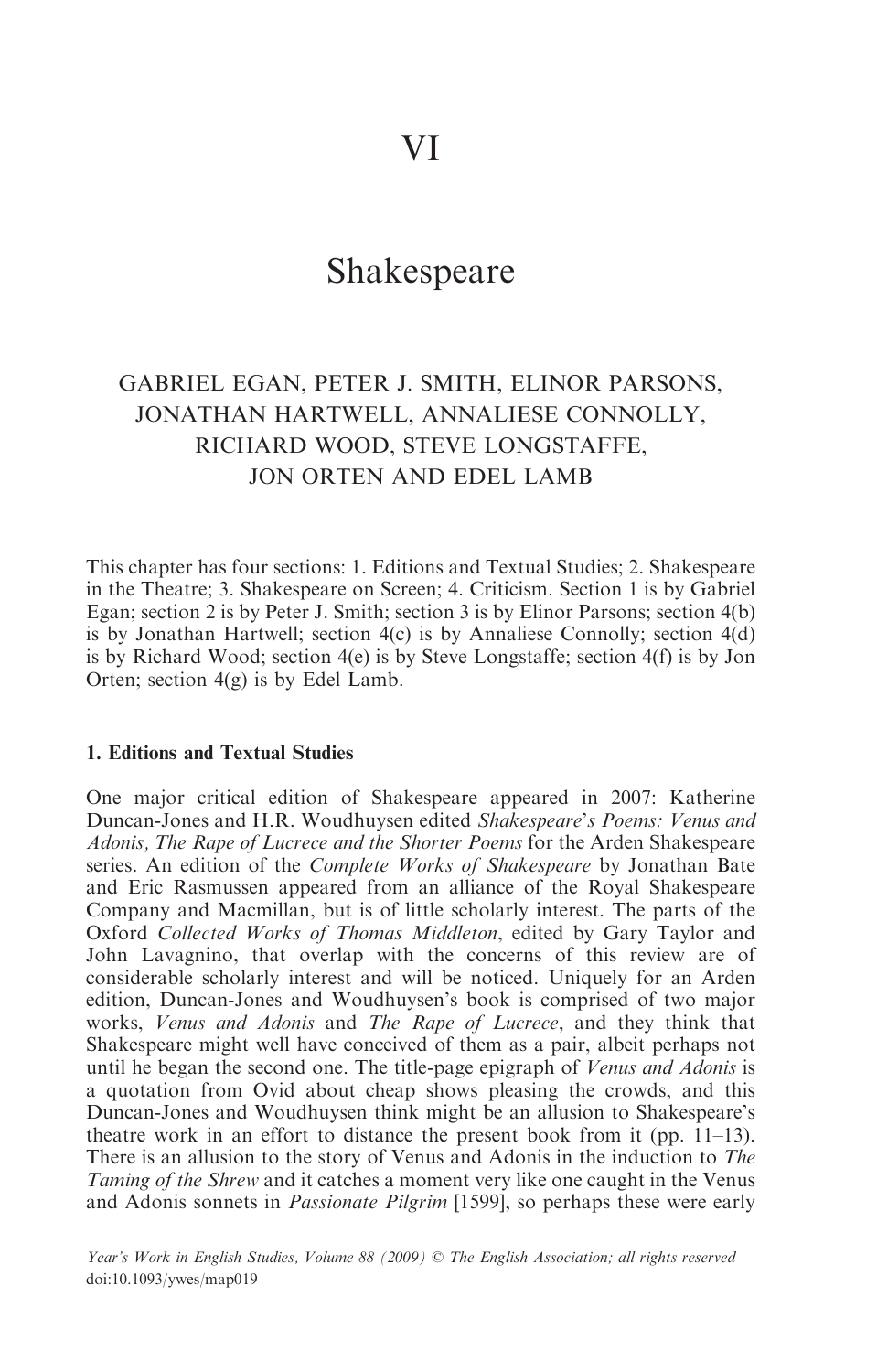stabs at the theme done around 1590 when Shakespeare was writing The Taming of the Shrew (pp. 18–19). The titles of the narrative poems were attractive in indicating that they are about women, and in his early plays Shakespeare was daring in his representation of women, especially the active and devilishly attractive Katherine of The Taming of the Shrew and Margaret of Anjou in the Henry VI plays. Duncan-Jones and Woudhuysen ingeniously suggest that having his women be active and masculine was Shakespeare's way of overcoming the limitations of the boy actors (pp. 31–2). They see Shakespeare pondering republicanism in the waning years of Elizabeth's reign: not only The Rape of Lucrece (which shows the events that led to Rome's change from having kings to having consuls) but also Julius Caesar. In Shakespeare's poem, unlike his sources, Adonis is really just a boy and not ready for love, and Venus is scarily blind to that fact.

The publishing history and significance of *The Passionate Pilgrim* is discussed by Duncan-Jones and Woudhuysen (pp. 82–91). This book of sonnets appeared in octavo in 1599 with Shakespeare's name on the title page, although of its twenty poems only five are by Shakespeare and of these three were from Love's Labour's Lost, which was already available in print. A third edition appeared in 1612 with some extra non-Shakespearian poems by Thomas Heywood that had been published by William Jaggard in 1609, and Heywood added an epistle to his Apology for Actors [1612] in which he wrote that Shakespeare was annoyed with Jaggard for pirating his (Shakespeare's) sonnets, which had appeared in a good edition in 1609. Duncan-Jones and Woudhuysen think it quite likely that Romeo appeared disguised as a pilgrim at the Capulets' feast, giving force to The Passionate Pilgrim's appearance as a kind of spin-off: one of its poems seems to give the reader Romeo's thoughts on the way back from the Capulet house after his first meeting with Juliet. Duncan-Jones and Woudhuysen discuss the biographical links that might connect people involved in The Passionate Pilgrim and Shakespeare, and how far Shakespeare might have been actively involved in the project, but on the possible manuscript copy for The Passionate Pilgrim Duncan-Jones and Woudhuysen defer to Colin Burrow's Oxford edition of 2002 (reviewed in YWES 83[2004]). The discussion of The Phoenix and the Turtle puts the poem into a detailed context of what the book it appeared in, Robert Chester's collection Love's Martyr [1601], was trying to do for its dedicatee John Salusbury (pp. 91–123). Duncan-Jones and Woudhuysen reject the idea that The Phoenix and the Turtle was about the execution of Catholic Anne Lyne, since Salusbury would not have welcomed such sympathies expressed in his name; they offer extensive new material on Salusbury and his connections with Shakespeare (especially via the Middle Temple) and his attempts to enter parliament (pp. 95–111). Perhaps, they suggest, the Phoenix is Elizabeth 1 and the Turtle is Salusbury. The introduction to this edition ends with the reflection that apart from the works already discussed, Venus and Adonis, The Rape of Lucrece, the bits of The Passionate Pilgrim by him, and The Phoenix and the Turtle, plus of course the sonnets, Shakespeare left us no substantial poetry.

So, to the texts themselves. There is little emendation to comment upon because Fields's editions of Venus and Adonis and The Rape of Lucrece were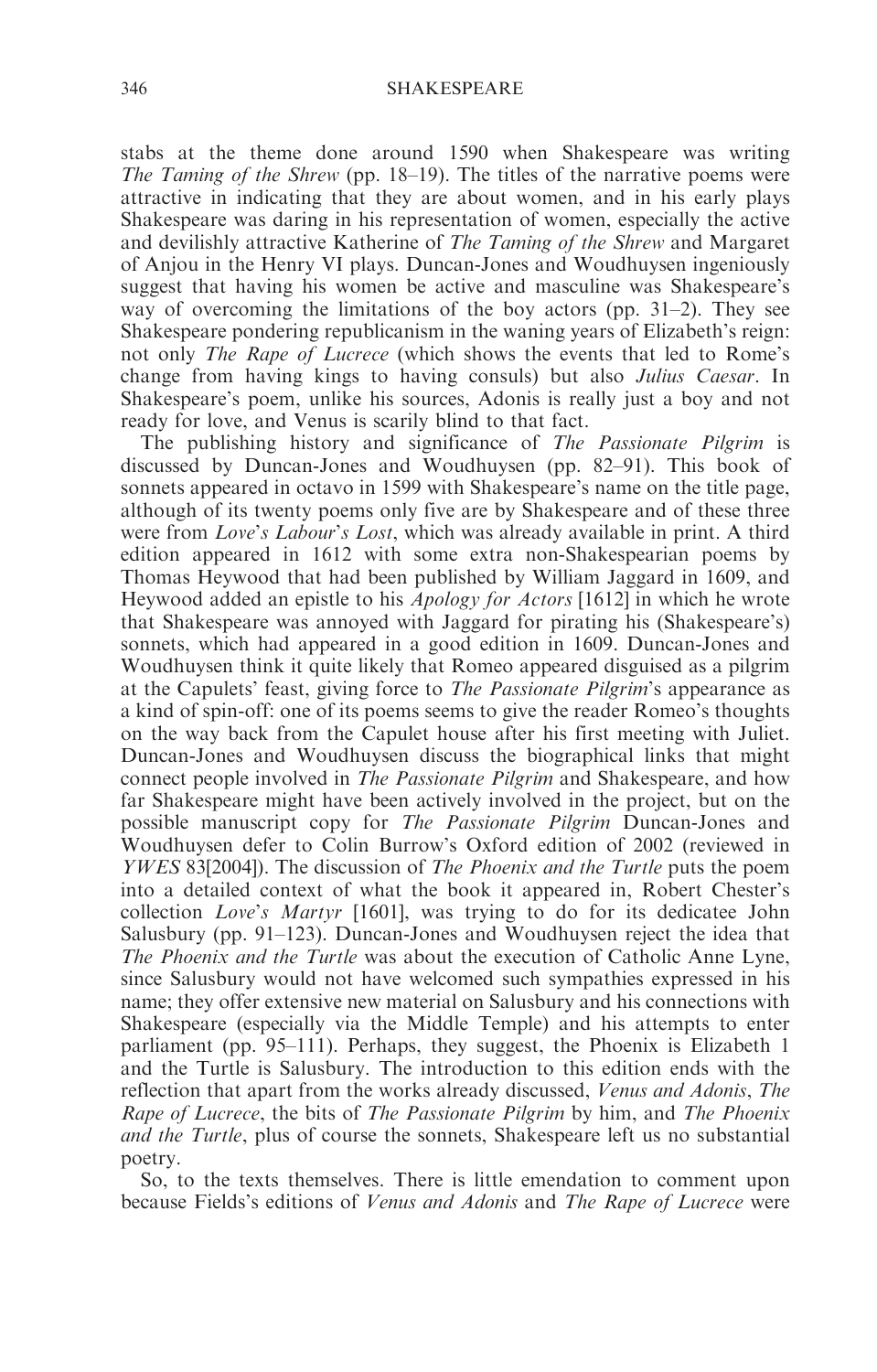well printed and Duncan-Jones and Woudhuysen do not claim any startling new emendations. In Venus and Adonis they print 'And whe're he run or fly they know not whether' (line 304) in place of Q's 'And where he runne, or flie, they know not whether'. This is Edmond Malone's emendation for the sake of metre and sense, with whether meaning 'which of the two'. Oddly, there's a textual note justifying this emendation, but it has no preceding asterisk so it is hard to know just how big a change in meaning is necessary to warrant one. (Like all the current Arden series, the prefatory material promises that 'Notes preceded by  $*$  discuss editorial emendations  $\ldots$ ' (p. xiii).) There is an asterisked note drawing attention to their printing of 'But blessed bankrupt that by loss so thriveth' (line 466) where Q has 'But blessed bankrout that by loue so thriueth', saying that loue was picked up from its use two lines earlier. The first edition to emend thus was Henry N. Hudson's American edition of 1886, based on a conjecture by Sidney Walker. There is an asterisked note too for 'With purple tears, that his wounds wept, was drenched' (line 1054) where Q has 'With purple tears that his wound wept, had drencht'. This is an emendation (had to was) that first appeared in Q7. Duncan-Jones and Woudhuysen are not sure about it: O's had 'may be correct', they write, if, as Richard Proudfoot suggests, the line was originally 'Wch purple tears that his woûd wept, had drencht' and  $W^{ch}$  was misread as though it were  $W^{th}$ , or if the first word was *The*, as in 'The purple tears that his wou<sup>d</sup> wept, had drencht'.

The text of *The Rape of Lucrece* shows rather more intervention, and again the use of asterisks to highlight the relevant notes is either irregular or follows a system that this reviewer cannot infer. Duncan-Jones and Woudhuysen print 'As is the morning silver melting dew' (line 24) where the uncorrected state of Q (hereafter Qu) has 'As is the morning siluer melting dew' and the corrected state (Qc) has 'mornings'. Duncan-Jones and Woudhuysen see this as a miscorrection: the word is fine as an adjective, as in Qu. Another miscorrection explains their 'What needeth then apology be made' (line 31) where Qu has 'What needeth then Appologie be made' and Qc has instead 'Apologies'. At line 55 Duncan-Jones and Woudhuysen defend their changing Q's ore to  $o'$ er, which was first actioned in Q5 but is really just a modernization of spelling. The real reason for their asterisked note at this point is that Malone wanted to emend here (to or, the heraldic name for gold) and they want to resist him. Further miscorrection explains why they print 'And every one to rest himself betakes, | Save thieves and cares and troubled minds that wakes' (lines 125–6) where Qu has 'And euerie one to rest himself betakes, | Saue theeues, and cares, and troubled minds that wakes' and Qc has 'And euerie one to rest themselues betake, | Saue theeues, and cares, and troubled minds that wake'. Punctiliously, at line 147 Duncan-Jones and Woudhuysen give an asterisked note to explain that altogether (Q's reading) and all together (their preference, from Q8) have different meanings now even though they were not carefully distinguished when this poem was written. And yet they offer no note for their admittance of Q's 'To dry the old oaks' sap and cherish springs' (line 950), where most editors have wanted to do something with the last two words so that the springs are harmed, emending to such things as 'perish springs' or 'blemish springs'. Three readings from the corrected state of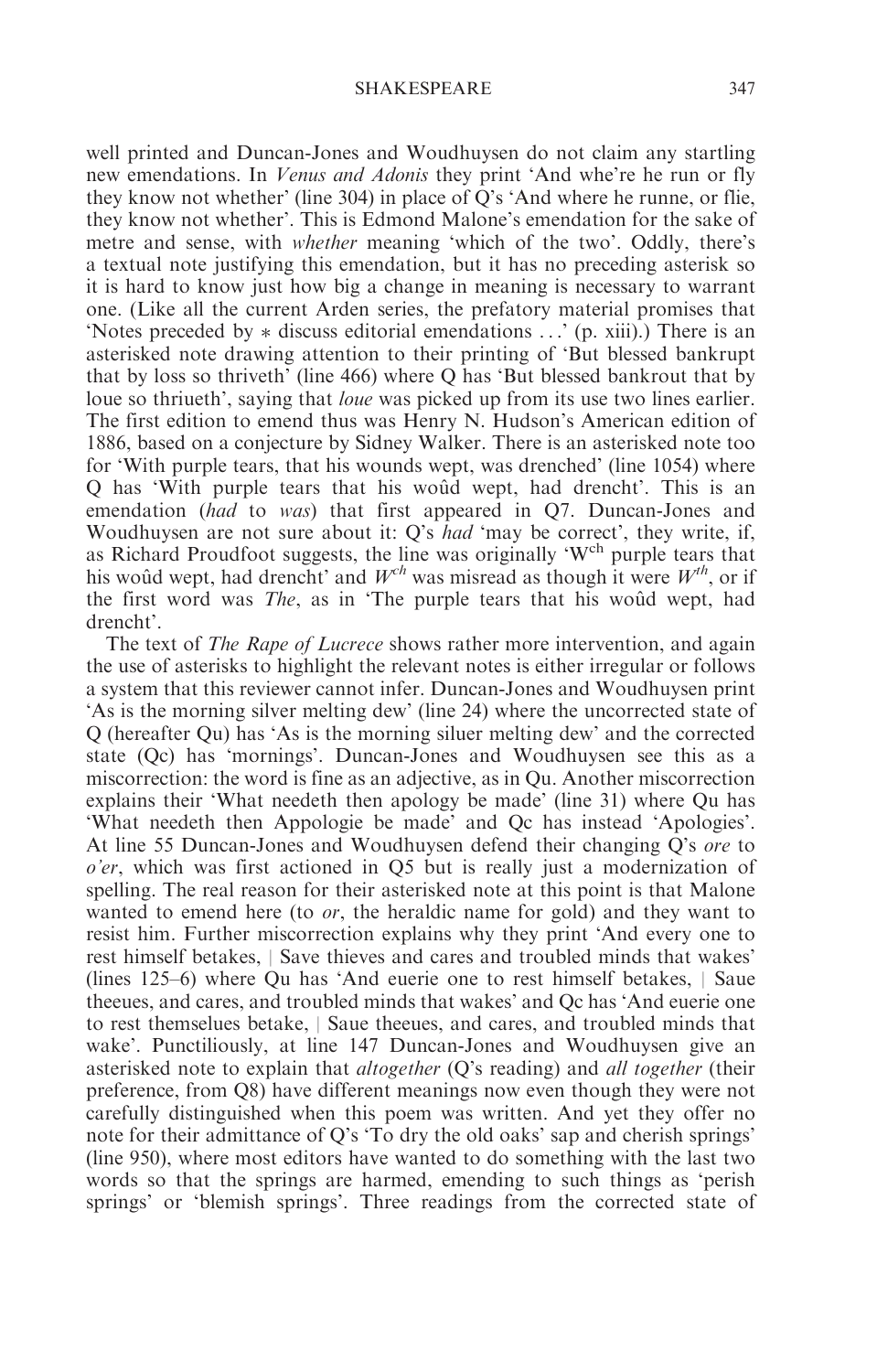Q follow: 'Which by him tainted shall for him be spent' (line 1182) where Qu has 'Which for him ...', 'As lagging fowls before the northern blast' (line 1335) where Qu has 'northern blasts', and 'Even so this pattern of the worn-out age' (line 1350) where Qu has this and the the other way around. Unsurprisingly, Duncan-Jones and Woudhuysen accept Walker's justly celebrated conjecture and print 'With sad-set eyes and wreathed arms across' (line 1662), where Q has 'wretched armes'. They accept too Edward Capell's conjecture (adopted by Malone) and print 'The face  $\dots$  | ... carved in it with tears' (lines 1712–13) where O has 'caru'd it in with tears'. In the last line of the poem, Duncan-Jones and Woudhuysen punctuate to indicate the 'TARQUINS' everlasting banishment' whereas most editors make it a singular punishment *(Tarquin's)*. As they rightly point out, even leaving known history aside for a moment the poem's Argument indicates that the whole family has to go.

There are no further emendations to discuss, although the remainder of this long edition (nearly 600 pages) has much more to say about the texts. Duncan-Jones and Woudhuysen's treatment of The Passionate Pilgrim (pp. 385–418) reproduces the two sonnets later to appear in Shakespeare's Sonnets [1609], plus two sonnets that had already appeared in Love's Labour's Lost [1598], plus one non-sonnet poem from Love's Labour's Lost. Duncan-Jones and Woudhuysen do not attempt major editorial work but rather their collations and notes aim to highlight the differences between the versions presented in The Passionate Pilgrim and the versions as they appeared elsewhere. This makes sense, as the differences are by no means certain to be printing errors that need correction: they might be authorial tweaks. Duncan-Jones and Woudhuysen have each edited one of the other books that these poems appear in (Sonnets and Love's Labour's Lost respectively) so there is little remaining editorial work to be done. Although they print all the other poems in The Passionate Pilgrim, Duncan-Jones and Woudhuysen do not engage directly with the detail of the arguments for attributing some of them to Shakespeare, but simply refer the reader elsewhere. For the Shakespearian verses in Love's Martyr (that is, The Phoenix and the Turtle, pp. 419–28) Duncan-Jones and Woudhuysen reproduce only the parts of the book thought to be by Shakespeare and there are no important textual matters to discuss. The last section of the edition that reproduces the poetry itself covers 'Attributed Poems' (pp. 429–69), meaning those that Duncan-Jones and Woudhuysen do not guarantee are by Shakespeare. The first eleven are early attributions, starting with 'Shall I Die?', about which the editors declare themselves convinced by Brian Vickers that it is not Shakespeare. They are less explicit about 'Upon a Pair of Gloves', but do not sound convinced that it is authentic. Going into some considerable detail, Duncan-Jones and Woudhuysen are in favour of accepting 'Verses on the Stanley tomb at Tong' because, when added to other circumstantial evidence, the fact that Milton's poem in the preliminaries to the Second Folio [1632] seems to allude to these verses 'strongly suggests that they may be by Shakespeare' (p. 445). Strangely, they do not give an explicit opinion on the four-line poem 'On Ben Jonson', but sound sceptical. The 'Inscription for the coat of Shakespeare's arms' (that is, the three words Non sans droict) is of course genuine.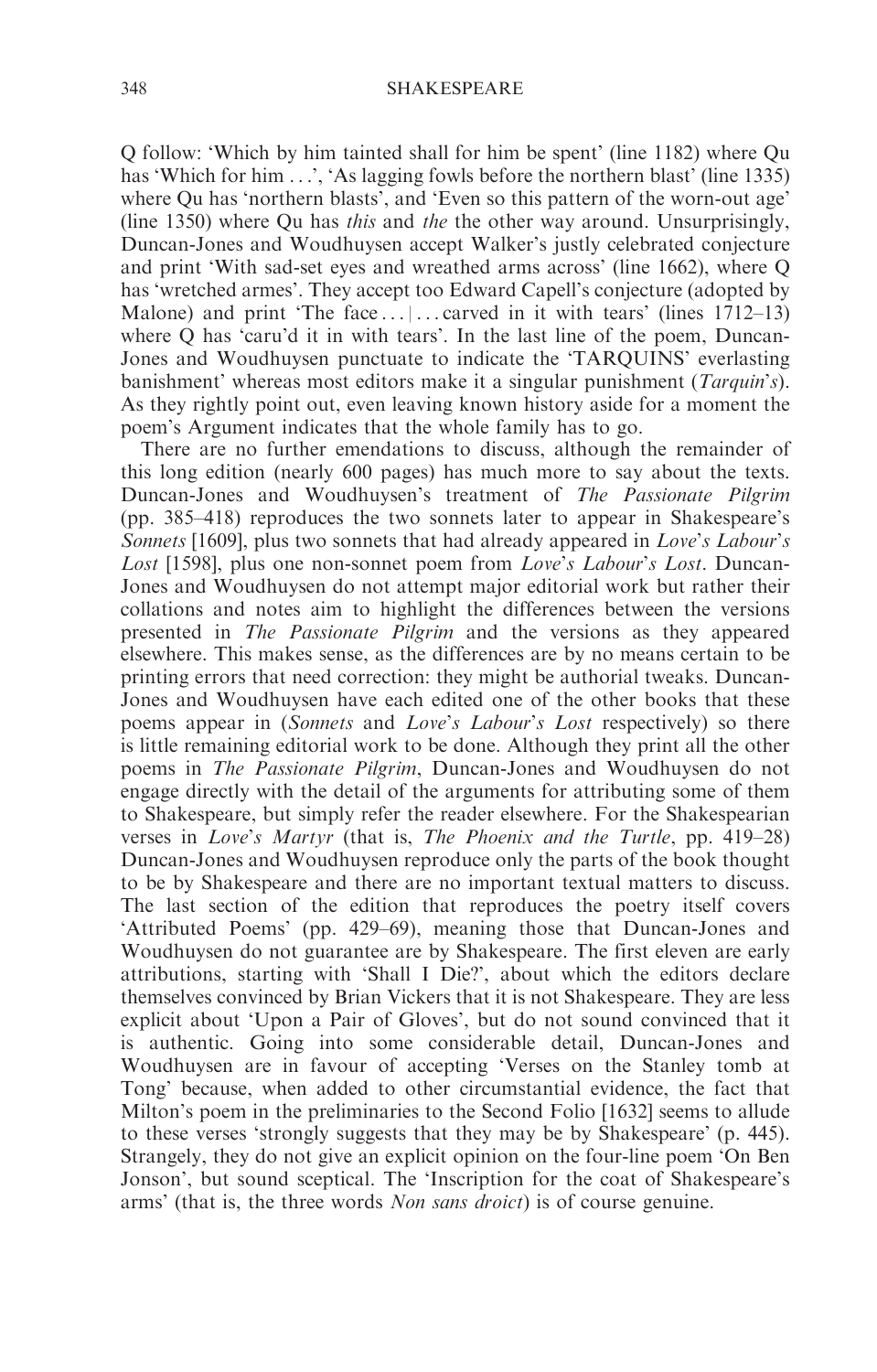Duncan-Jones and Woudhuysen are avowedly undecided on 'An epitaph on Elias James' while accepting that the two epitaphs on John Combes might be genuine. Regarding 'Upon the King', Duncan-Jones and Woudhuysen report that Vickers will in a forthcoming Notes and Queries article give this to John Davies of Hereford, but they hold the matter to be still open. (That article did not appear in 2007 or 2008.) The motto that Shakespeare wrote for the Rutland impressa is of course lost, and that Shakespeare wrote the curse upon his tomb in Stratford-upon-Avon strikes Duncan-Jones and Woudhuysen as 'plausible'. Turning to the modern attributions, Duncan-Jones and Woudhuysen start with 'The Lucy Ballad' and point out that Mark Eccles observed that Sir Thomas Lucy did not have a deer park at Charlecote (it was elsewhere) and that the story does not actually say Shakespeare stole deer, only that he fell in with a group that did and that he robbed a park. Presumably, if it is true, Shakespeare robbed Lucy's rabbit warren at Charlecote. Duncan-Jones and Woudhuysen are unconvinced that there is anything in the various seventeenth- and eighteenth-century ballads that are supposed to record the event in the oral tradition. The 'Skipworth verses' are now known to be not Shakespeare's but William Skipworth's and are not printed here. What Duncan-Jones and Woudhuysen call 'the Stanford poem' is the epilogue that Juliet Dusinberre thinks is Shakespeare's and belongs to As You Like It, but Duncan-Jones and Woudhuysen 'are not convinced' and it is not printed here. Everyone knows that 'A Funeral Elegy' is definitely not Shakespeare, and it is not printed here. Finally, of 'Tom O'Bedlam's song to King James' they give no view but mention that Stanley Wells rejected the attribution, and it is not printed here.

The appendices to the edition are substantial and deal with the textual situation of each of the major works included (Venus and Adonis, The Rape of Lucrece, The Passionate Pilgrim and The Phoenix and the Turtle) and provide the sources (extracts from Ovid and Livy), and also a photofacsimile reproduction of the part of Love's Martyr where The Phoenix and the Turtle appears. Duncan-Jones and Woudhuysen accept the view of the Oxford Complete Works of Shakespeare that Venus and Adonis and The Rape of Lucrece were well printed by Richard Field in 1593 and 1594, quite possibly from authorial papers. Field's printer's copy for two of John Harington's works survives, so we can get a sense of what his compositor(s) did but should be careful applying that knowledge to Shakespeare: Harington's poetry differs from Shakespeare's and his books were in folio and octavo while Shakespeare's were in quarto (p. 472). The compositor(s) of Venus and Adonis seem(s) different from the compositor(s) of *The Rape of Lucrece*, and indeed different from the compositor(s) of Harington's *Ariosto*, to judge by spelling and typographical preferences listed here (pp. 473–6). Venus and Adonis was entered to Richard Field in the Stationers' Register on 18 April 1593 and the Bodleian Library copy of Q1 printed later that year is the only extant exemplar. One of the problems that the text gave the printer was that the indentation of the last two lines of each stanza sometimes made a line that would exceed the measure if remedial steps were not taken. From the substitutions from other-sized founts, it looks like the printer was short of certain sorts, especially upper-case V. There are two sets of running titles,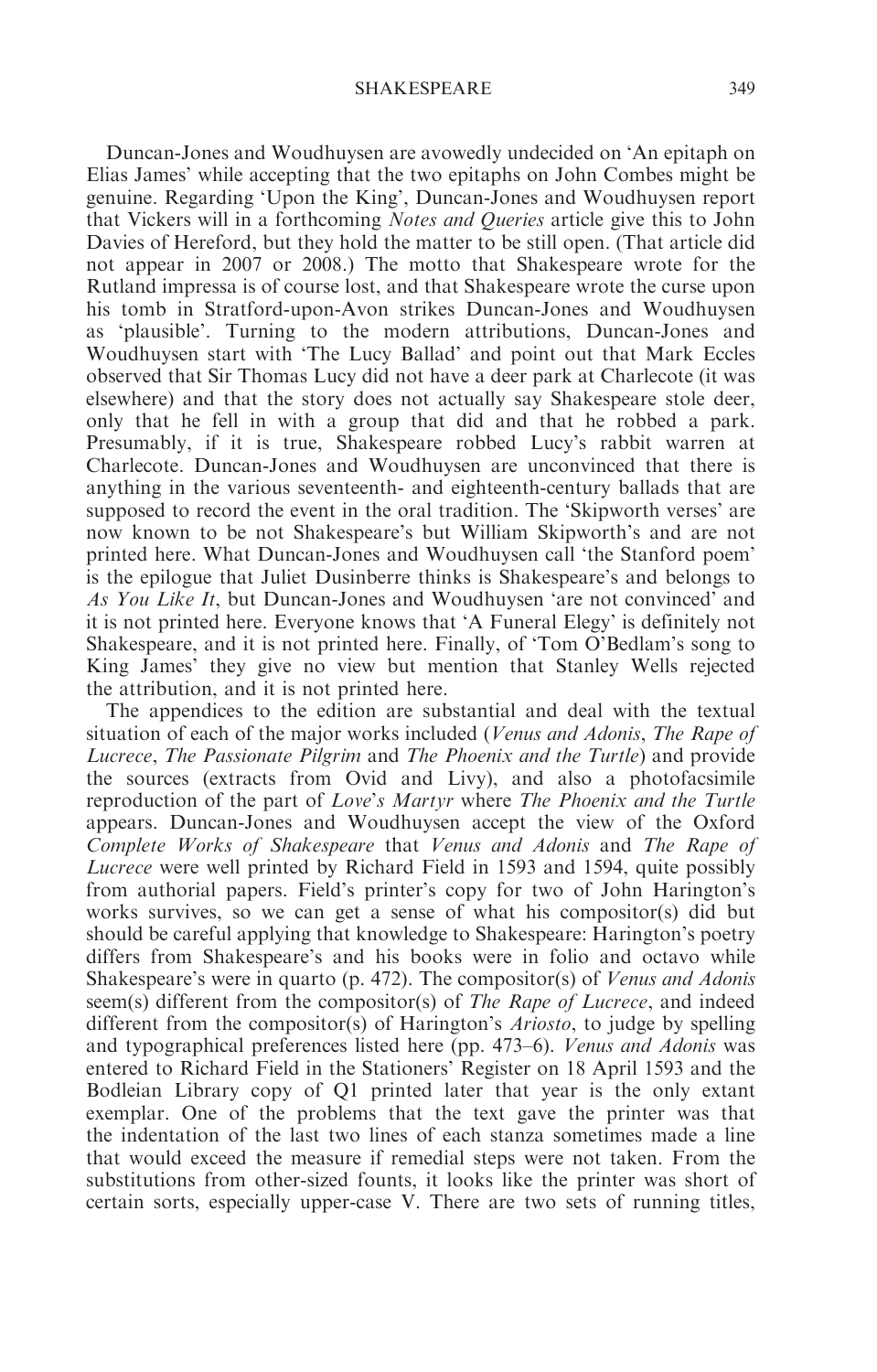distinguishable by an oversize V that first appears in the head title on B1r and recurs in the running title on each 2r in sheets B–F but then (presumably because the two skeletons were swapped) on G4r. Duncan-Jones and Woudhuysen conclude that it is at present impossible to tell whether the printer's copy was autograph or scribal copy.

The Rape of Lucrece was entered to John Harrison in the Stationers' Register on 9 May 1594, and thus while Field printed and published Venus and Adonis, for The Rape of Lucrece he printed for another man, Harrison, who was its publisher. Duncan-Jones and Woudhuysen note that when, as here, Field was printing for another man he tended to use arabic rather than roman numerals for signatures. There are ten copies plus one fragment of the book extant. Running-title evidence suggests two skeleton formes, one used for the inner and outer formes of sheets B, D, F, H, K and the other used for the inner and outer formes of sheets C, E, G, I, L (with M, the last full gathering, and the half-sheet N both being anomalous). Press variants were collated by Hardy M. Cook in an article reviewed in YWES 86[2007]. One forme, I(o), survives in two states of correction. The press corrections cannot, write Duncan-Jones and Woudhuysen, be 'firmly attributed to Shakespeare' (p. 485). I think they mean we cannot be sure that they were made by reference to copy: the idea of the author being responsible for them does not, I think, extend to agency beyond the manuscript. As in Venus and Adonis, there was a problem getting the verse lines into the measure (especially in the indented final couplet of each stanza) and the same expedients of turn-over and turn-under and abbreviation were resorted to. Because B(i) is anomalous in its avoidance of capitals and small capitals for proper nouns, Duncan-Jones and Woudhuysen think it was probably set first, when the compositor(s) had not established the practice then followed throughout the rest of the book (p. 486). As with Venus and Adonis, the printer was short of certain capital letters, which led to inconsistent capitalization and substitution of different sized sorts, and as before we cannot tell whether the printer's copy was autograph or scribal copy.

The Passionate Pilgrim first appeared in an edition, O1, of which only a fragmentary exemplar survives, giving eleven leaves from what were probably twenty-eight. There was no Stationers' Register entry for it and the printer was perhaps William Jaggard working perhaps in the year 1599; the missing title page makes it hard to know. O2 appeared in 1599, printed by Thomas Judson for Jaggard and sold by William Leake, and it survives in one fragment and two complete exemplars. Collation of O2 shows minor variants on D1r and D3r, and the recurrence of the 'flowers' ornaments in The Passionate Pilgrim can be treated like headline recurrence, giving a pattern that strongly suggests that O1 was set by formes (p. 493). Duncan-Jones and Woudhuysen assert that O1's unknown printer was not the Thomas Judson who printed O2, but they omit to tell the reader how they know that; the English Short Title Catalogue speculates that Judson did set O1 (p. 494). Again, recurrence of the ornaments suggests O2 was also set by formes. It emerges by implication—Duncan-Jones and Woudhuysen do not spell it out—that O2 was not a reprint of O1. In 1612 Jaggard printed O3 as a reprint of O2, but the two surviving exemplars show two states of the title page, and it seems that the first state (naming Shakespeare) was cancelled and the second (omitting him) was its replacement.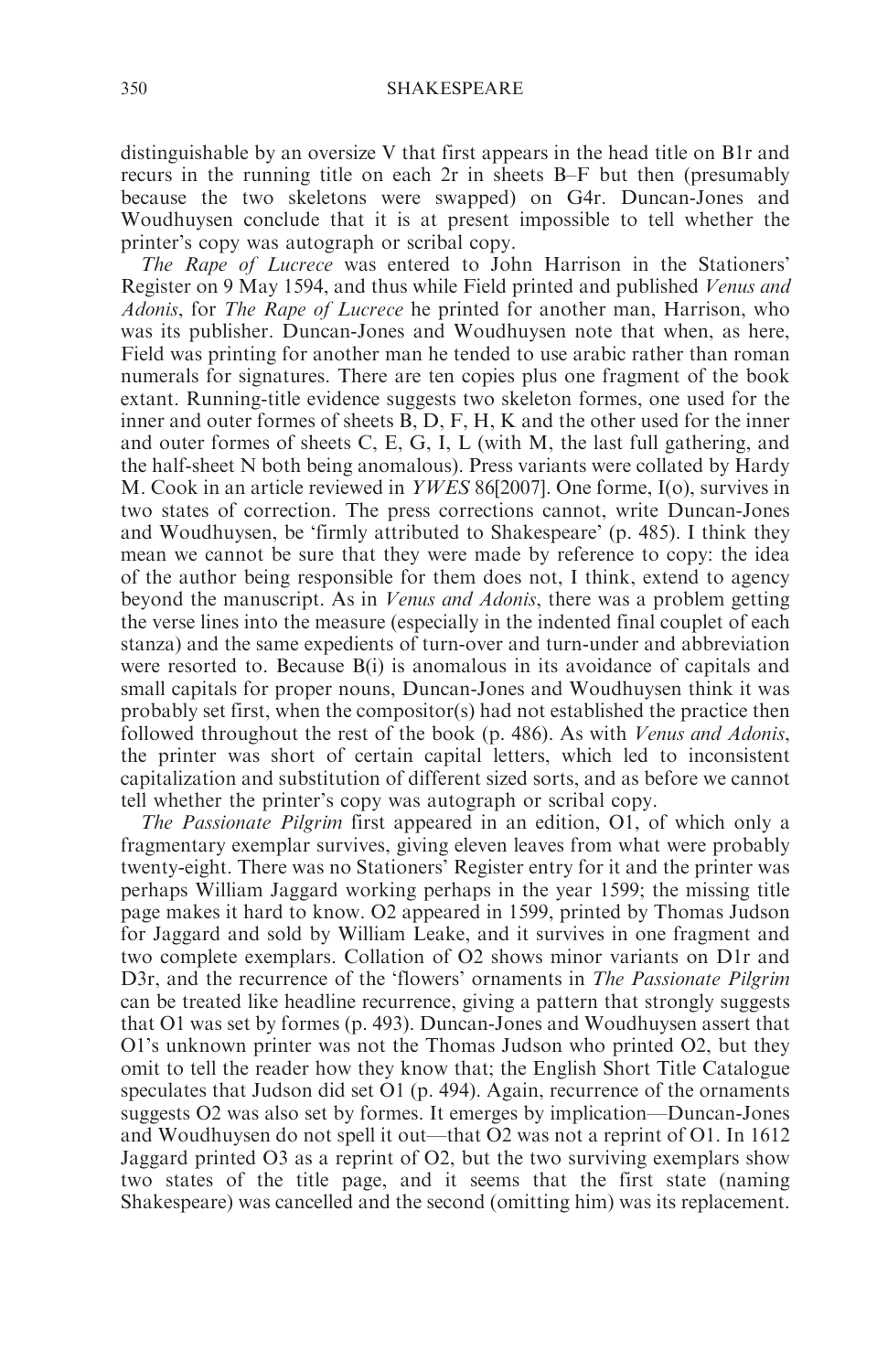Notoriously, O3 also included some of Thomas Heywood's poems to which Jaggard had the rights, but to which Heywood objected the same year (1612) in his An Apology for Actors. Duncan-Jones and Woudhuysen try to untangle just what Heywood's objection should tell us, but do not get very far (pp. 497–8). Love's Martyr was not entered in the Stationers' Register but was first printed (Q1) in 1601 by Richard Field for Edward Blount, and a reissue of the unsold sheets with a new title page and new preliminaries was published in 1611 by Matthew Lownes; it is not clear how he got the sheets. It survives as two complete and one fragmentary Q1, and just one Q2. With one exception, the Attributed Poems have not survived in manuscripts or printed books before the 1630s, and Duncan-Jones and Woudhuysen do not think it worth hazarding guesses about their early transmission.

A brief section of this first appendix explains Duncan-Jones and Woudhuysen's editorial practices (pp. 504–14). The first printings of Venus and Adonis, The Rape of Lucrece and Love's Martyr were carefully done and present no problems; they are the bases of the poems presented here. The Passionate Pilgrim and the attributed poems are trickier. Duncan-Jones and Woudhuysen present a surprisingly long disquisition on the typographic feature of capitalization and on the modernization of punctuation and spelling, and how the early printings and previous editions are inconsistent in these matters. This edition uses initial capitals 'only when a personification seems to be clearly intended' (p. 505). Duncan-Jones and Woudhuysen explain why they have retained in *The Rape of Lucrece* the quotation marks that begin lines of sententiae, even though they cannot be shown to be authorial: 'it seems possible Shakespeare would have known that they played a part in the volume' (p. 509). It is noticeable that Duncan-Jones and Woudhuysen do not make clear whether Shakespeare knew beforehand about this feature and went along with it, or found out after and did not mind; there is subtly distinct agency at work in each case. In the event, they are so lightly marked in this edition—by an opening and closing pair of quotation marks rather than one at the start of each line—that a reader might easily miss them. Likewise, they retain The Rape of Lucrece's use of small capitals for proper nouns since Shakespeare might have approved their use, and having decided to retain them they naturally have to apply the feature consistently even where the early printing did not. Duncan-Jones and Woudhuysen permit themselves a little selfdeprecating irony in calling this 'a bold and probably controversial decision' (p. 510). The Passionate Pilgrim is printed here from O1 where possible and where not then O2.

The Royal Shakespeare Company Complete Works is edited by Jonathan Bate and Eric Rasmussen, with two dozen others acknowledged in various roles that contributed to the 'fifteen person-years of editorial labour' that made the book (p. 6). The edition is based on the 1623 Folio, and as if to forestall the obvious criticism that this foundational decision was bound to attract, Bate published an article in the Times Literary Supplement explaining the edition's rationale ('The Folio Restored: Shakespeare ''Published According to the True Originall Copies"', TLS 5429(20 April)[2007] 11-13). The fundamental objection to be overcome is that one ought not to base an edition on a mere reprint of an extant book but rather prefer the original over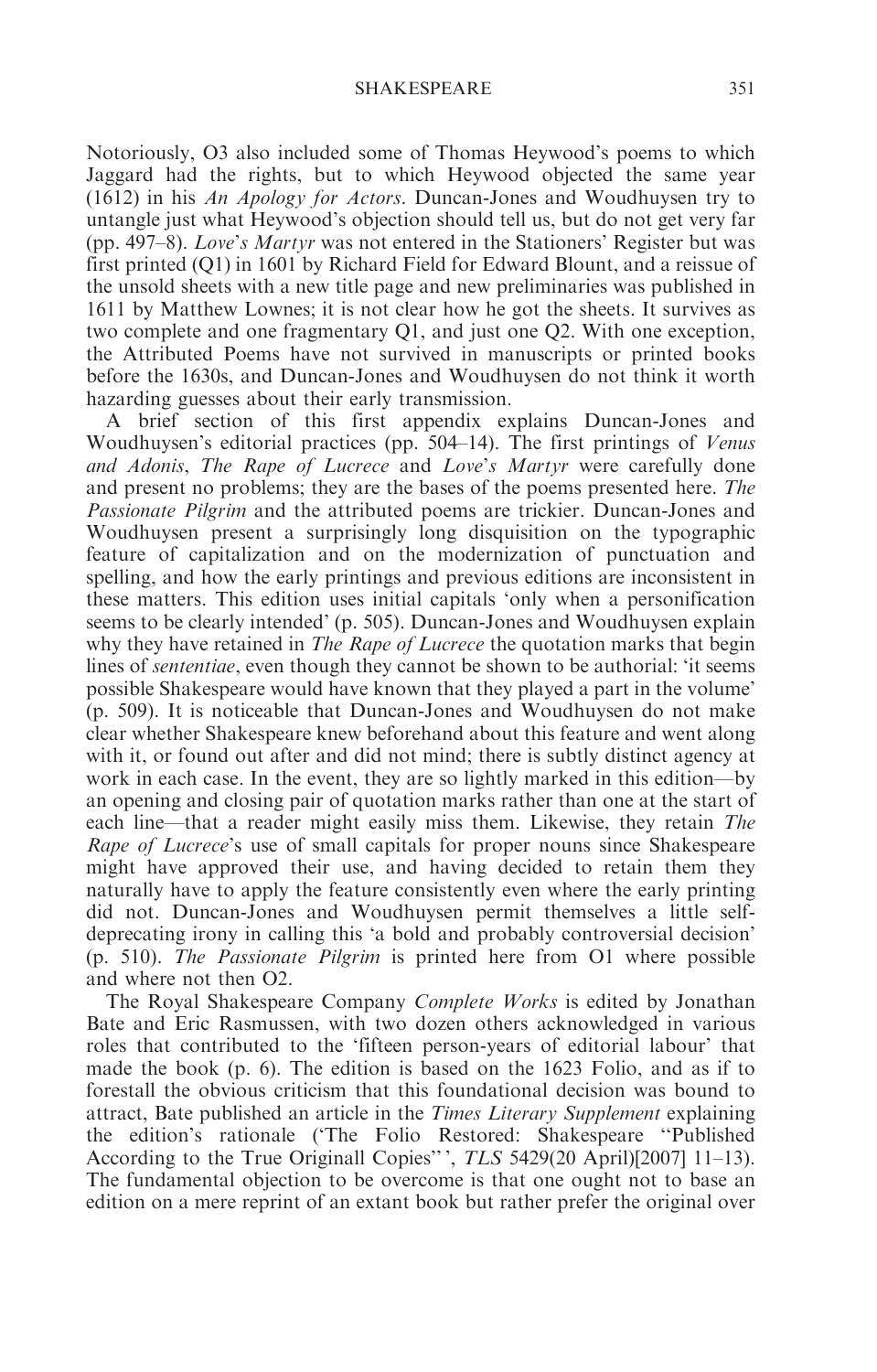its derivative. For several plays, the Folio essentially reprints a surviving quarto, albeit with sporadic additional independent authority because its copy was first improved by consultation of an authoritative manuscript. It is the absence of evidence for extensive and consistent additional authority that makes editors prefer the quarto over the Folio for certain plays, and not (as Bate claims) their slavish adherence to an absurd rule that 'the earliest surviving text must be the one closest to the original authorial manuscript'. Instead of arguing case by case, Bate attributes to the Folio a general and thoroughgoing theatrical authority deriving from the actors Heminges and Condell working on it. In truth we do not know that they worked on the book, only that they signed an address to the reader at the front. All else is speculation. Thus while the Folio is a fascinating 'socialized' text embodying multiple labours, it is not the best text for every play. We get closer to Shakespeare (as writer and as sharer in the leading acting company) by choosing the most authoritative surviving text on a play-by-play basis.

A longer article on the same topic appeared on a website to accompany the edition (Jonathan Bate, "The Case for the Folio": An Essay in Defence of the RSC Shakespeare' [2007] online at<http://www.rscshakespeare.org>). After a (not entirely up-to-date) survey of the editorial problem in Shakespeare, Bate gets to his defence of editing from the Folio. Here a basic fact of printing is wrongly stated: type is not placed in the stick 'upside down and back to front' (p. 37) but upside down only; were it back to front, it would be impossible to work from left to right through each line of the copy. Considering the evidence that for certain plays the quarto used as printer's copy for the Folio was itself first annotated by reference to an authoritative manuscript, Bate assumes that this was done out of respect for the theatrical manuscripts (p. 38). Perhaps, but it might also have been to evade the accusation of copyright infringement that might follow from reprinting someone else's book. Having established that the Folio is theatrically enhanced by this process of manuscript consultation, Bate leaps to the conclusion that 'It surely follows that a Folio-based' edition will be the more theatrical (p. 41). This does not follow: one needs to pick out the bits that are theatrical enhancements from the bits that are debasements, such as the untheatrical massed entry stage directions inserted by the scribe Ralph Crane making copy for the Folio. Bate is fully aware of the objection to the basis of his edition: 'The accusation is that the Folio should not be used when its copy-text is a derivative quarto, since it suffers from an accumulation of errors evolving through several quartos. The riposte is that it also has the benefit of accumulated improvements evolving through several quartos' (p. 52). The reply to this riposte is that where one thinks that these 'improvements' take us closer to Shakespeare, one should import them into an edition based on the earliest substantive text, rather than accept them all as a batch and thereby risk treating as Shakespearian things that are just artefacts of the reprinting process. Bate is forearmed for this answer too: 'We must cut the Gordian knot here. It is best not to over-fetishize the source of individual corrections' (p. 52). It is hard not to read this as a fancy way of saying that the editor cannot be bothered to make the distinctions on a case-by-case basis and would rather press on and get the work done. The result is an edition that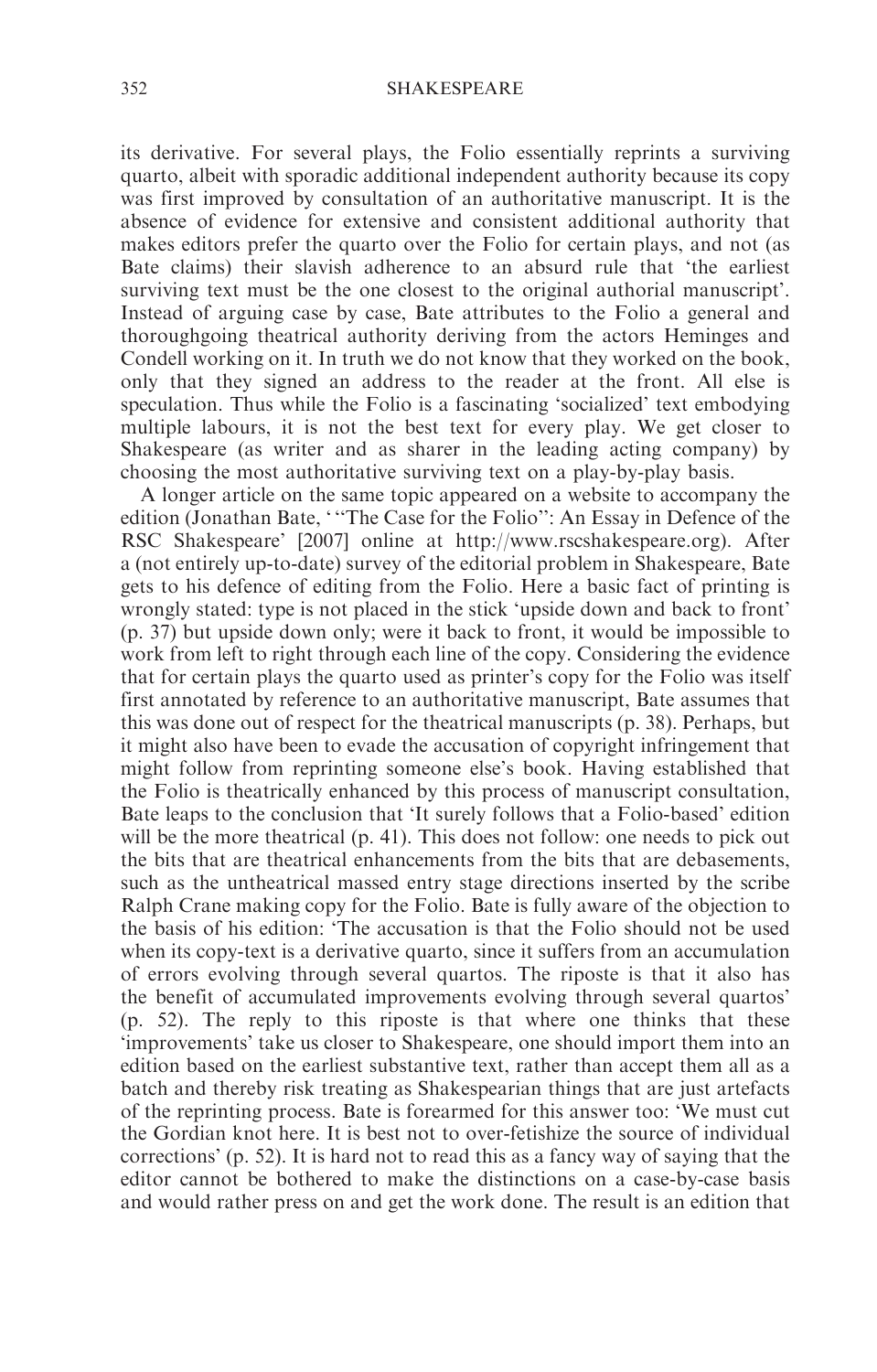does not warrant close attention to the thinking that went on in those fifteen person years.

The Collected Works of Thomas Middleton, edited by Gary Taylor and John Lavagnino, was also a collaborative work, with sixty-one senior scholars listed as contributors to the project (p. 5). Only three plays in this edition are of relevance to this review: Timon of Athens, Macbeth and Measure for Measure. Timon of Athens, described as being by Shakespeare and Middleton (pp. 467–508), is edited and annotated by John Jowett and introduced by Sharon O'Dair. O'Dair's introduction is largely concerned with the relative lack of productions and the problems of the script, which co-authorship does not dissolve. She wants us to understand Timon of Athens in its own time and not as a simple lesson that the older ways of doing things (Timon's ways before his fall) are better ways: the play does not idealize Timon. In the text of the play, the notes are all explicatory, not textual. There is nothing in the text to mark the transition from the bits Shakespeare wrote to the bits that Middleton wrote. The text seems much as Jowett's 2004 Oxford Shakespeare Timon of Athens (reviewed in YWES 85[2006]), although stage directions that are simply given in the Oxford Shakespeare edition are here marked in square brackets as editorial additions, reflecting the editions' different rules on marking intervention. Also, the odd stage direction is phrased slightly differently and decisions on scene breaks have been revised. For example, the direction at 14.538 (equivalent to 14.536 in the Oxford Shakespeare) is rephrased and is also the end of scene 14 here while in the Oxford Shakespeare the scene carries on. It is a matter of staging, for F has a stage direction exit which implies that Timon goes back into his cave—he does not leave the stage which the Oxford Shakespeare respects by sending him into his cave, while the Middleton edition emends to 'Exeunt' and is thereby obliged to start a new scene.

The edition of *Macbeth* is described as a 'Genetic' text and is edited by Gary Taylor and introduced by the late (and sorely missed) Inga-Stina Ewbank (pp. 1165–1201). Ewbank notes that 11 per cent of the words of the Folio text are Middleton's, and he might also have cut about 25 per cent or more of the Shakespearian words. Ewbank starts with the point that it is only our post-Romantic conceptions that make us see what Middleton did to the play as adulteration: back then it was normal. On the evidence of Simon Forman's eyewitness account and Raphael Holinshed's chronicles, Ewbank concludes that the weird sisters were quite possibly a lot less weird in Shakespeare's version of the play. Ewbank finds the addition of songs and dances to be an intelligent reworking, taking attention from Macbeth's self-destruction and celebrating the witches' relative autonomy and their subversive, liberatory anarchism. Moreover the songs and dances make The Witch an intertext of Macbeth: audiences would have seen the same actors in both and understood them as alternative 'takes' on the same phenomena. In the text of the play, passages added (or moved to their present location) by Middleton are in bold typeface and bits he cut (or moved from their present location) are in greyedout type. Thus passages that have been moved appear twice: once in grey where they used to be and once in bold where they ended up. To see how these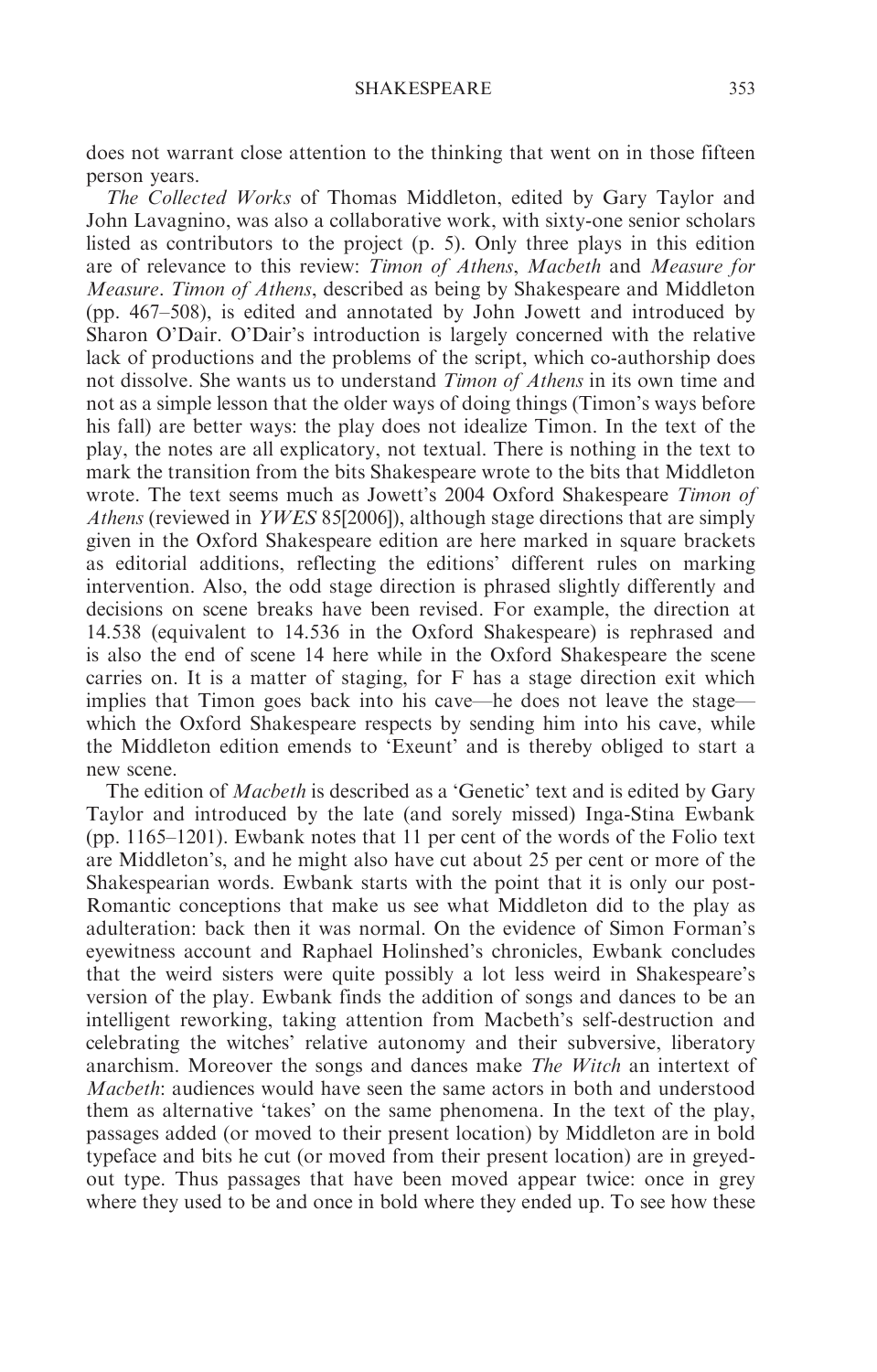distinctions were arrived at one must go to the edition's Textual Companion, reviewed below.

The edition of *Measure for Measure* is also described as a 'Genetic' text and is edited and introduced by John Jowett (pp. 1542–85). His introduction repeats the well-known argument from *Shakespeare Reshaped* that the song 'Take, O take' was brought in from Rollo, Duke of Normandy, that the 'O place and greatness' speech that covers the time in IV.i during which Isabella talks Mariana into sleeping with Angelo used to be at the end of Act III and the 'He who the sword of heaven will bear' speech at the end of Act III used to cover the time while Isabella talks Mariana into the plot, and that the first telling of Claudio's arrest (by Mistress Overdone to the gentlemen) was Middleton's interpolation intended to replace Shakespeare's dialogue (a little later in F) in which Pompey tells Mistress Overdone the same news. Since we know of these major changes, we have to suppose that there are others that are not so obvious, and Jowett lists what he thinks these are. Bringing Juliet on in two scenes where she has nothing to say might be one: she acts as 'silent moral comment' (p. 1543). Jowett does not say here why he thinks that silent moral comment was not part of the original composition but of the revision. Some of the Provost's lines in II.ii were given to Lucio, who also had new ones written for him by Middleton to make him more cynical and detached. Mistress Overdone was probably just called Bawd in the original: Overdone is a name that Middleton liked, and wherever it occurs in dialogue there is a disruption symptomatic of intervention. As mentioned in the Textual Companion, Pompey's speech about the inhabitants of the prison (in which Mistress Overdone is also mentioned) is a Middleton interpolation. Escalus's surprisingly intolerant assertion that Claudio needs to die (at the end of II.i) is another Middleton interpolation: it is entirely detachable, brings in a character (Justice) with no other purpose in the play, and it serves only a Calvinist point about the need to regulate behaviour. Jowett outlines the evidence that the play was originally set in Ferrara, and that to cover his tracks Middleton cut dialogue references to the Italian names Vincentio and Francisca. In the text of the play, greyed-out type and boldface are again used as in Macbeth to represent the changes made by Middleton in revision.

As with the Oxford Complete Works of Shakespeare, this Middleton edition wisely prints all the textual scholarship unpinning the work in a separate volume (Thomas Middleton and Early Modern Textual Culture: A Companion to the Collected Works). For the three plays that concern this review, the parts of interest are the relevant portions of the section 'Works Included in This Edition: Canon and Chronology' (pp. 335–443) and the textual introductions to each play. Starting with the first of these, the section on Timon of Athens written by John Jowett (pp. 356–8) is essentially the same as the argument in his 2004 Oxford Shakespeare edition. The section on the adaptation of Macbeth in autumn 1616, written by Taylor, seeks to explain point by point how the adaptation occurred and how Taylor's edition of the play represents the 'before' and 'after' versions (pp. 383–98). Taylor's disentangling of the Shakespeare and Middleton parts is based on pursuing the logic of the definitely added Hecate material and the song-and-dance routines—that is, the dialogue and staging consequences of these additions—filtered through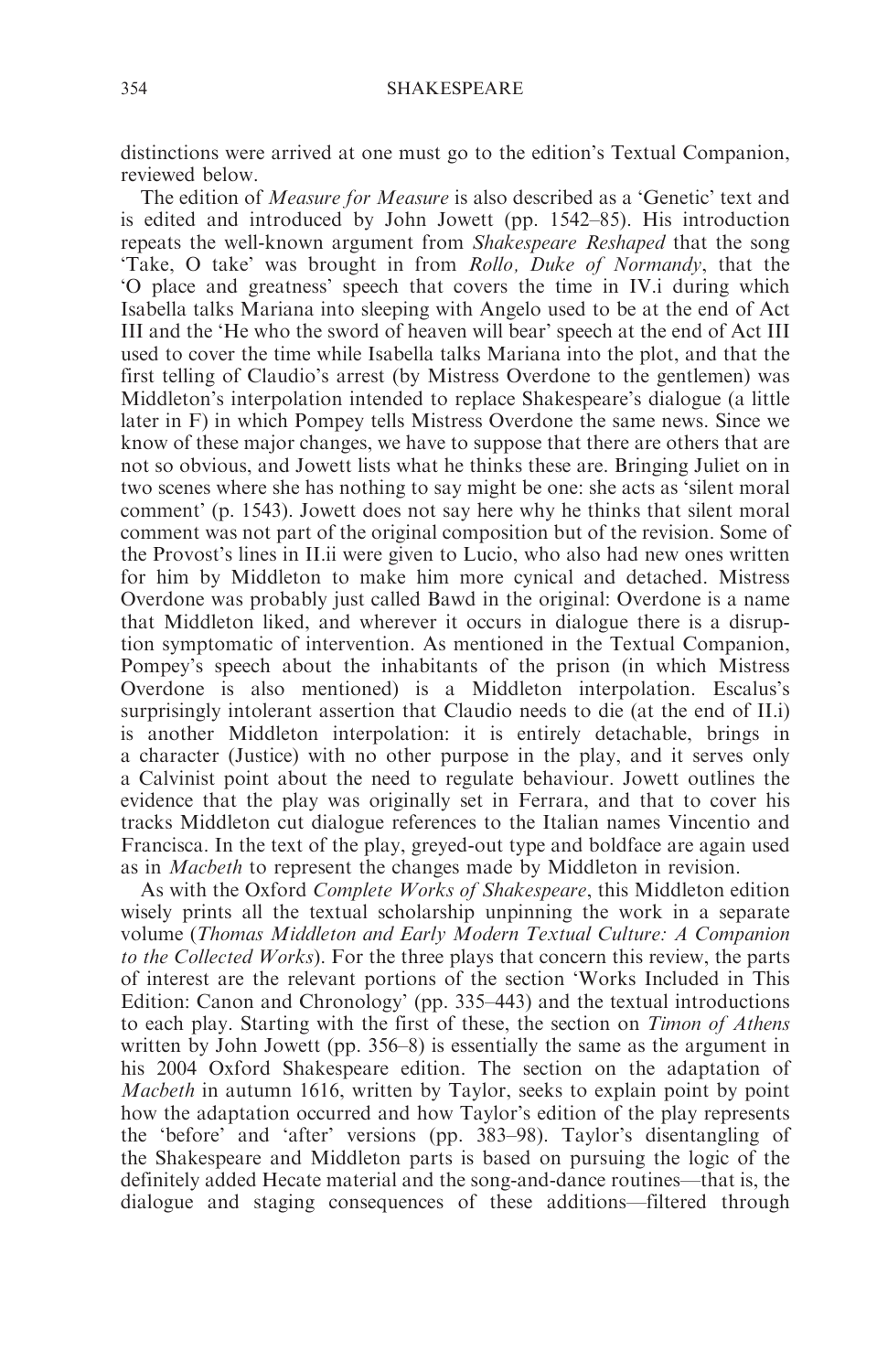knowledge of what kinds of phrasing, staging and source reading (especially Holinshed, of which Middleton seems ignorant) are typically Shakespearian and typically Middletonian. Taylor is uniquely well placed to make these calls, and does not pretend that there is any certainty in them. A distinctive Middleton habit is stage directions taking the form 'Enter X, meeting Y' which Shakespeare never used.

The adaptation of Macbeth must follow the writing of The Witch in spring 1616, but since that latter play was suppressed the reuse of its songs right away would make sense. (Obviously, the very latest they could have been added to Macbeth is shortly before the printing of the Folio in spring 1623.) Once it is admitted that Middleton worked on the play, the judgement of how much of it is his can proceed on the internal evidence. If the Folio text of Macbeth is all that Shakespeare wrote plus what Middleton added, then Shakespeare wrote what was for him an extraordinarily short tragedy; more likely Middleton cut lines that we will now never see. By comparison with the average lengths of his other plays, Taylor reckons that 700–1,200 lines of the Shakespearian play were cut by Middleton. Where there is a Middletonian 'Enter X, meeting Y' direction (as in 'Enter Duncan ... meeting a bleeding captain', I.ii.0) an editor is entitled to suppose that what follows has been touched by Middleton too. Picking apart I.ii (because of its opening direction), Taylor finds plenty that echoes Middleton elsewhere and not Shakespeare. The Middleton bits cluster in lines 8–9, 15, 22, 27–9, and since dramatists were by the 1610s thinking battle scenes a bit old-fashioned, it is likely that the first thirty lines of I.ii (which tell the outcome of a battle) are Middleton's rewriting of an opening in which the battle itself was depicted.

Taylor reprints all of Forman's account of a performance of the play, and wonders if its reference to Macbeth and Banquo 'riding through a wood' means that in the original play at the Globe they were on horseback in I.iii and that Middleton cut this because the Blackfriars theatre had a smaller stage. One of Taylor's two pieces of evidence for horses, real or property, being used on the stage is the entrance of the apparently dead D'Alva 'carried vpon a horse couvered with blacke' in A Larum for London (B1v). In fact, it is clear from the ensuing action that this is not a horse but a hearse (presumably spelt herse and misread by someone as *horse*). The second bit of evidence is that the skimmington in *The Witches of Lancashire* is 'on a horse', which is not terribly convincing as the whole point of such a procession is mockery and hence we should not imagine it as anything grand enough to be suitable for Macbeth and Banquo. For this evidence Taylor relies on the entry for 'horse' in Alan Dessen and Leslie Thomson's A Dictionary of Stage Directions in English Drama, 1580–1642, and indeed they have misread the A Larum for London stage direction.

Taylor notes that the casting needs of the 1623 text are heavy on boys: scene III.v needs three witches, three spirits, Hecate and a boy-as-cat (that makes eight), as does IV.i. It seems that adding the Hecate material made impossible demands on the cast if the witches were played by boys, and since Forman's account suggests that the witches are female and attractive Taylor proposes that Middleton, in adapting the play, changed these nymphs into gender-indeterminate hags by adding Banquo's reference to their beards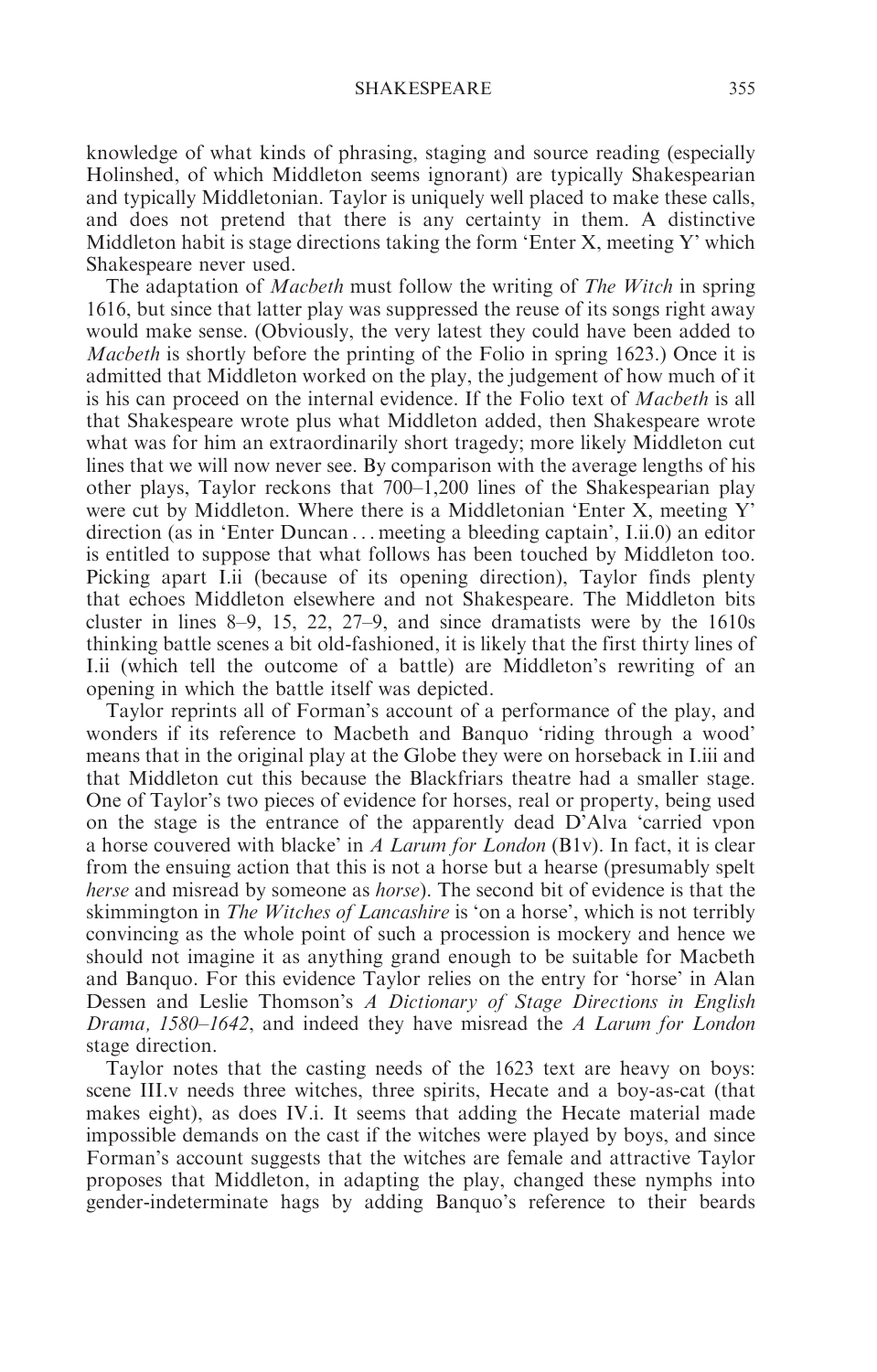(in I.iii). That would save three boy actors by allowing adult men to play the witches. The bit after the witches leave in IV.i, in which Macbeth is surprised that Lennox did not see the witches pass him, is problematic as it ought not to surprise Macbeth that they vanish: he has seen them do that before. But this exchange with Lennox has an exact parallel in the Middleton canon and Taylor thinks it is his. By adding Hecate to this scene (IV.i) with a song and dance after the show of eight kings, Middleton prevented the exit of two boy actors needed for Lady Macduff and her son at the start of the next scene, so he had to write extra dialogue at the end of the scene—about the witches passing Lennox unseen and about his own intention to act without hesitation in future and about surprising Macduff's castle—to give these two boys time to change into Macduff's wife and son. The inclusion of Banquo in the show of eight kings is oddly phrased in F—'A shew of eight Kings, and Banquo last, with a glasse in his hand', yet the dialogue makes clear that the eighth king, not Banquo, has the glass—and Taylor thinks that 'and Banquo' was a Middletonian marginal addition. After all, nothing else in the play suggests that the witches have power over the dead. In that case, Macbeth's lines of horror at seeing Banquo ('Horrible sight!... is this so?') are also Middleton's interpolation.

Taylor finds the three apparitions rising from the cauldron in IV.i suspect too: Shakespeare originally had the witches speak the prophecies. Adding the apparitions required an extra boy or two to perform inside the cauldron. The show of kings was changed by Middleton: Shakespeare had them arise from the trap and go back that way. This effect Middleton transferred to the apparitions he invented, and that meant that in order to avoid an anticlimax (he could not have it come up the trap too) the show of kings had to be made into a parading across the stage. Perhaps the plan to surprise Macduff's castle, now stated in the soliloquy at the end of IV.i, was originally Macbeth's response to the scene's first prophecy ('beware Macduff'). This would make sense of his 'Then live Macduff' as a response to the second apparition (about no man of woman born hurting him): Macbeth changes his mind. In other words, the extra dialogue Middleton added to the end of the scene (to enable a couple of boys to double) was plundered from Shakespeare's original response of Macbeth to the first prophecy. Scene III.vi is sometimes said to have been moved from elsewhere, not least because it reports that Macbeth knows that Macduff has fled to England, and yet at the end of IV.i Macbeth receives news of that flight and reacts violently to it. But that bit at the end of IV.i is a Middletonian interpolation, so in fact III.vi is fine where it is and the problem has been created solely by Middleton's work on IV.i. Probably all or part of III.vi was meant by Middleton to be cut, and the 1623 printers ought not to have included it. Cutting III.vi would also remove a reference to Edward the Confessor, as Calvinist Middleton would no doubt have wanted to do. There probably was also a scene later for Edward the Confessor, turned by Middleton into an onstage report.

The phrase 'how wilt thou do for a father' is said twice, twenty-three lines apart, by Lady Macduff in IV.ii, and this is a known sign of insertion or deletion. For insertion, the logic is that the inserted material ended with a repetition of the next line of the original that should follow after the insertion,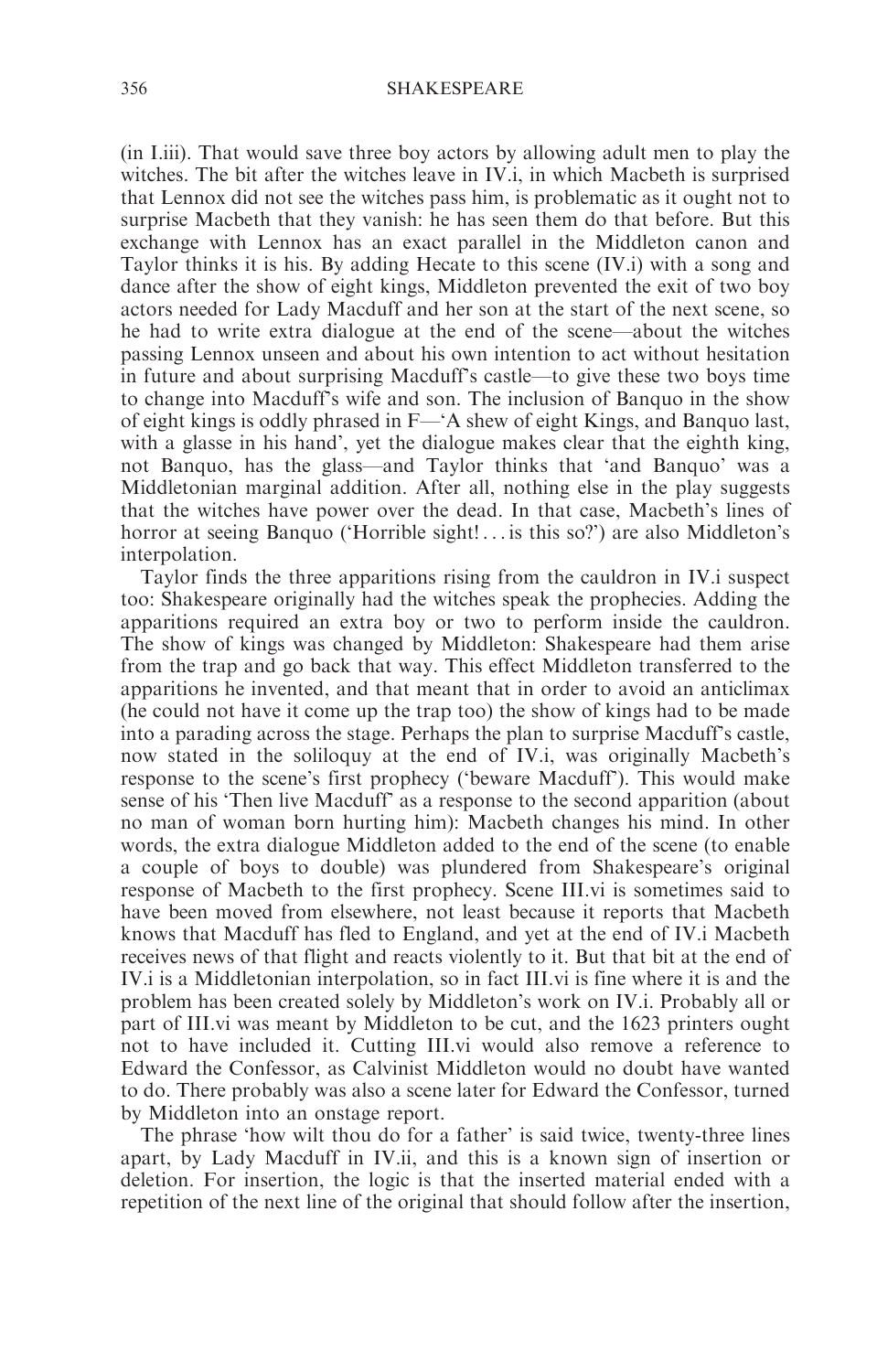but the printer included that line from the original before starting the insertion and included it again as the last line of the insertion. For deletion, the logic is that someone copied out at the start of the deletion the line that should follow next after the deleted material had been removed, but the deletion was not actioned and this line was printed before the stuff that was meant to be deleted (but was not) and printed it again after the stuff that was meant to be deleted. At least, this was W.W. Greg's view of how so-called 'repetition brackets' came about. In the present case, Lady Macduff's repetition in IV.ii, the material in between is Middletonian, most clearly because in it the words i'faith and 'em collocate closely (thirteen words apart) and no one does this collocation as often as Middleton. Other collocations confirm the attribution. (This part of Taylor's argument demonstrates admirably just what a transformation of the field of attribution studies has been enacted by the creation of the Literature Online database.) The inserted lines allude quite clearly to the Overbury plot (topical in 1616 but not in 1606), and faults in the lineation just before and just after the alleged insertion are consistent with there being an insertion at this point. Finally, Taylor thinks that the witches calling to familiars (Greymalkin and Paddock) in I.i is Middleton. The names are Middletonian, and without these calls the women retain their ambiguity it is not entirely clear what they are—whereas Middleton makes them unambiguously witches. On this point, one small note of disagreement creeps in. Whereas Ewbank had argued that Middleton's addition of songs and dances allowed celebration of the witches' freedom, Taylor thinks that the witches' new references to their 'masters' makes them less autonomous than Shakespeare's women (p. 391). Perhaps Middleton gave with one hand and took with the other.

For the 'Canon and Chronology' section on the adaptation of Measure for *Measure* in October 1621 (pp. 417–21), Jowett is able to draw on his body of published research showing that the 'war news' material in I.ii makes no sense in 1603–4 when Shakespeare wrote the play but perfect sense in 1621 when Middleton adapted it. That aside, the case for Middleton doing the adaptation was already made in Taylor and Jowett's book Shakespeare Reshaped [1993], and Jowett does not have to argue that matter point by point as Taylor did for Macbeth. Jowett revises the view given in Shakespeare Reshaped that the lines after the song in IV.i were by John Webster. Reconsideration of the evidence (and especially a realization that Crane himself turned has into hath without authority, and that therefore one cannot rely on this word as a test of authorship) changed Jowett's mind, and he now gives those lines back to Middleton. Likewise Pompey's speech (about the population of the prison) at the start of IV.iii.

With so much of the textual evidence covered in the 'Canon and Chronology' section, there is little left to be dealt with in the textual introduction to each of the Shakespeare plays. For Measure for Measure (pp. 681–9), Jowett argues that there would be no point just representing the adapted version, since that is what every Shakespeare edition already has. This insight warrants boldness, and Jowett summarizes the new advances (beyond those in the Oxford Complete Works of 1986 and Shakespeare Reshaped of 1993) that are embodied in this edition, and tells the reader that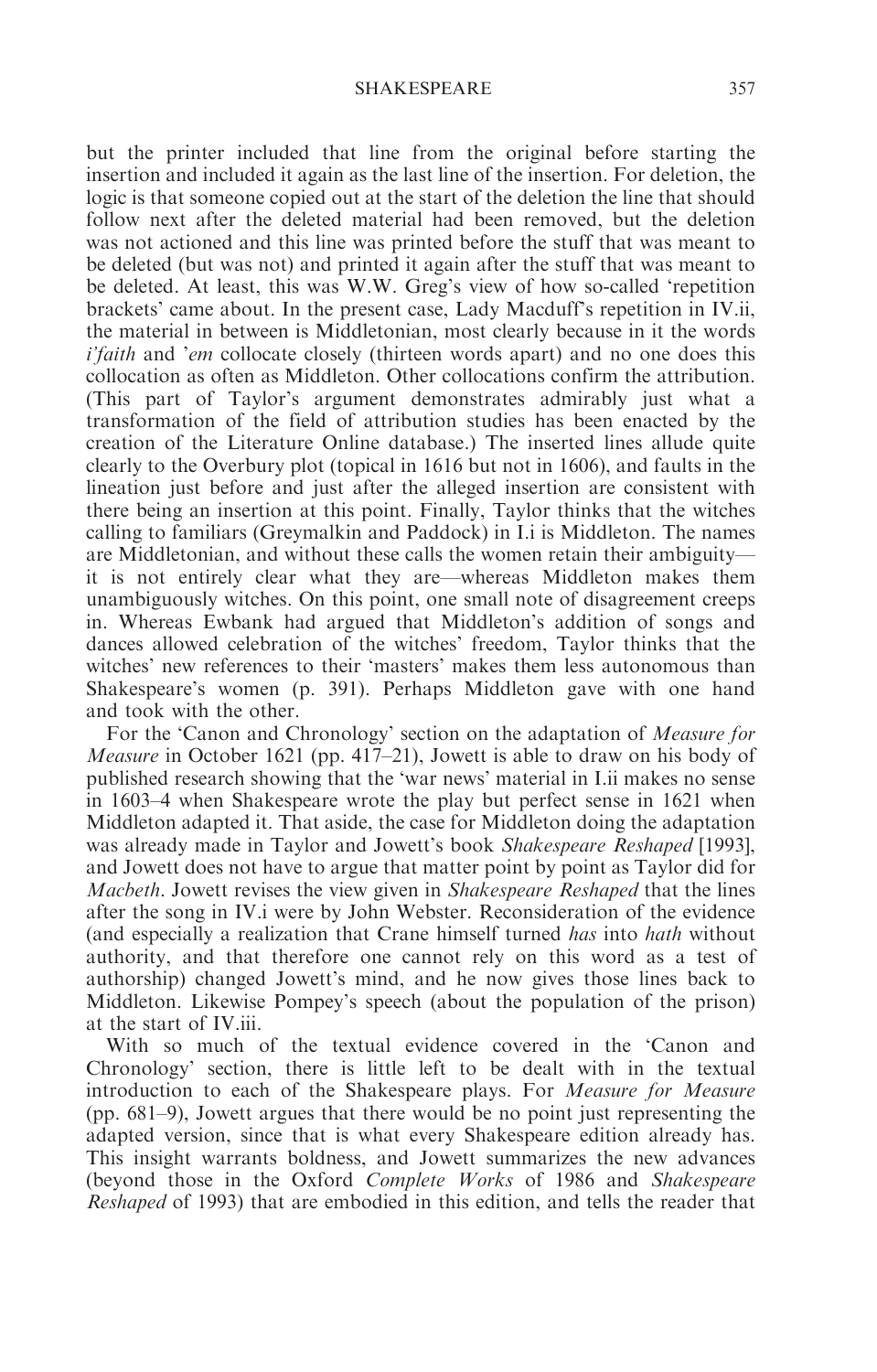the evidence is in the Critical Introduction and the commentary. It is nonetheless odd that Taylor decided to put his argument in the 'Canon and Chronology' section while Jowett puts his into the Critical Introduction and commentary; on the face of it this makes the edition seem inconsistent. Equally, if Macbeth and Measure for Measure are parallel cases (as their shared designation as 'Genetic' texts and shared use of boldface and greyedout type suggest) it is odd that they treat modernization in differing ways, as we shall see.

In the textual introduction to *Macbeth* (pp. 690–703), Taylor argues that the case for Middletonian adaptation is widely accepted and need not be presented afresh here. (It is in any case fully presented in the 'Canon and Chronology' section, as we have seen.) Taylor has decided to remove capitals from the beginnings of lines and to remove punctuation, since that is how both dramatists wrote their plays. Because 'speech directions' ('aside', 'To X' and so on) are rare in manuscripts from this period they are omitted here. Spelling is trickier as an editor cannot just leave it out, so because there is no authority to recover—we do not know Shakespeare's spelling and Middleton was not the main author—the least intrusive thing to do is to use modern spelling. This is defensible because modern spelling is standardized, so it does not draw attention to itself, and its use 'removes meaningless arbitrary variation' (p. 691). This seemingly counter-intuitive point is exceptionally well made by Taylor. And yet Taylor has chosen to add stage directions where necessary (marked by square brackets) and to emend F where he thinks it in error. This strange mix of editorial choices Taylor defends by pointing out that there is no shortage of editions of Shakespeare's Macbeth, so one has no obligations to fulfil in preparing a new one and can instead 'deliberately' set out to make something 'alien and alienating' (p. 692). Here the lack of an overall editorial policy is most clearly marked, for if the case of Measure for Measure is parallel to that of Macbeth, as the edition seems to insist, it is peculiar that Jowett's Measure for Measure capitalizes the first letters of verse lines and deploys modern punctuation. Finally, for this edition, John Jowett's textual introduction for Timon of Athens (pp. 704–11) indicates that he has not started from scratch but only revisited his Oxford Complete Works text and that the textual notes are 'skeletal' as it has all been said in the Textual Companion to that edition.

The most important monograph this year is Sonia Massai's Shakespeare and the Rise of the Editor, and its thesis is striking. Massai sets out to challenge the idea that until Nicholas Rowe's 1709 edition each new edition of Shakespeare was just a reprint with errors and hence inherently worse than its predecessor. Massai is not referring to the injection of new authority into a reprint by the printer's copy (a previous edition) being first annotated by reference to an authoritative manuscript, but rather the idea that early readers could do such annotation using just their own wits. Necessarily, Massai needs to qualify her terms: their idea of 'authority' is not ours, and their editorial practices were different too (p. 2). We need, she argues, to widen our perspectives on seventeenth-century textual practices. The 1679 edition of the Beaumont and Fletcher Folio (a reprint of the first edition of 1647) contained a note saying that the publisher had got hold of a copy of the first edition that had been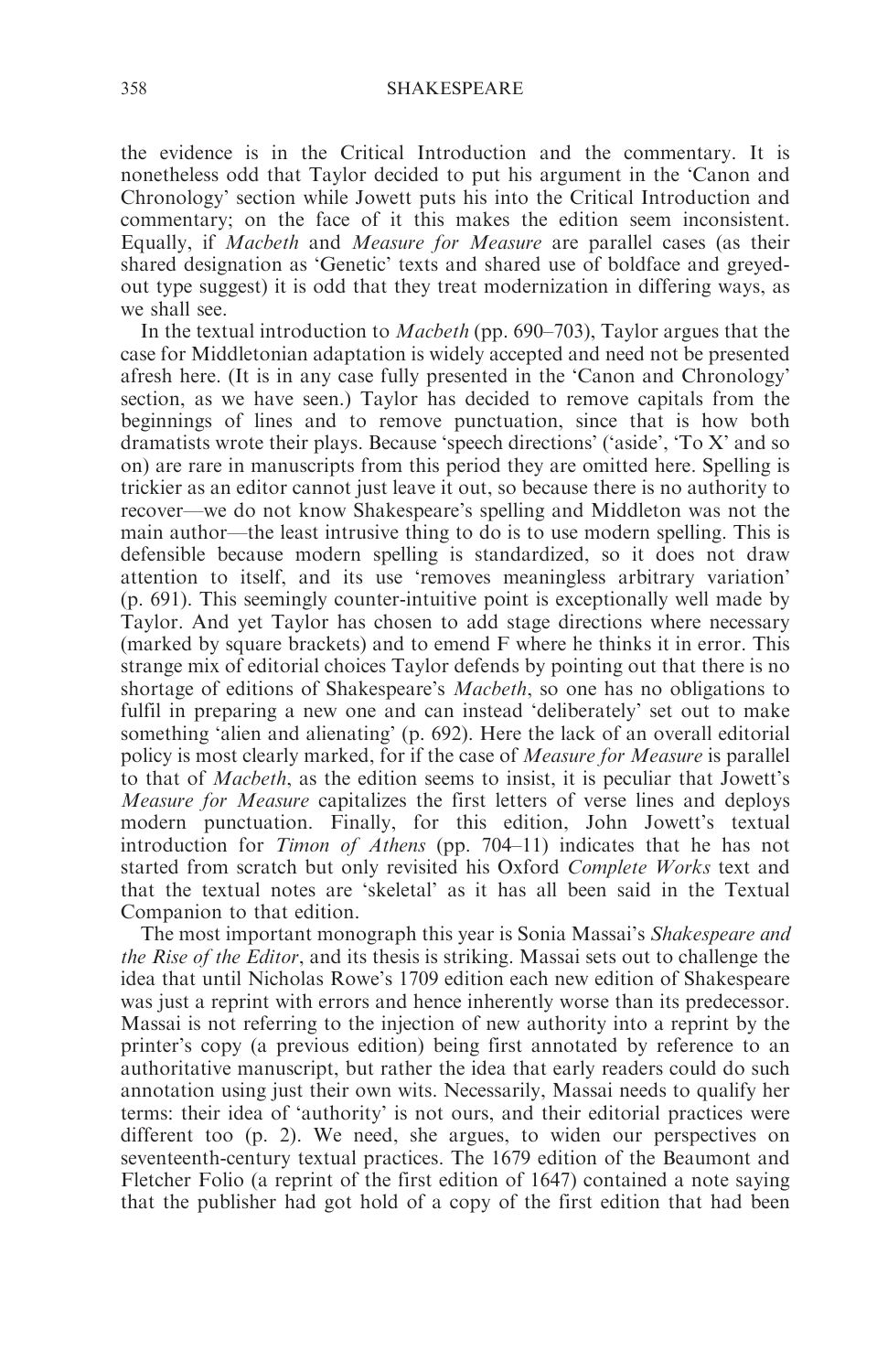annotated by someone who knew the authors and had attended early performances, and Massai notes that they called 'perfecting' the act of improving a manuscript or printed book so that it may serve as printer's copy for a reprint (pp. 4–5). In the preliminaries to the 1623 Folio, Heminges and Condell write that 'it hath bin the height of our care ...to make the present worthy ... by the perfection', which suggests that they did not (as they stated earlier) just collect them.

Massai implies that where a reprint has substantive variants, including in the case of O2 Richard III (a reprint of O1) a couple of lines not in the book being reprinted, we should suspect editorial improvement (in this case an injection of fresh authority from a manuscript). But what about the possibility that the Q1 used as printer's copy had press variants no longer witnessed in surviving exemplars? There are only four exemplars of O1 *Richard III* in the world, after all. Massai finally admits this possibility when attributing the insight to Peter Davison in 1977 (p. 219 n. 5), but she rejects the objection as 'reductive' because Davison 'focused solely on press variants' (p. 219 n. 5). This is poor logic: the objection is not reductive, but rather Davison pointed out one vector by which reprints might differ from what we think is their copy. That Massai thinks she has found another possible vector does not invalidate his. A surviving exemplar of Q2 The Contention of York and Lancaster has proof marks on B(o) and they are concerned only with accidentals, so Massai takes this as evidence that proof-readers did not bother with the substantives (p. 12). Annotations of printed books for use in performance (of which there are a couple of examples) show that they did not bother normalizing speech prefixes or stage directions or altering dialogue unless they wanted to make a big change in the action, and we know from William Long's work that theatre people did not tidy their manuscripts for use in performance. Yet from readers' annotations of printed plays for reading purposes we find the errors in speech prefixes and stage directions corrected (p. 14). (It is awfully hard to say for sure that these printed books were annotated for reading rather than for performance, and Massai does not explain how she differentiates these classes of evidence.)

Massai notes that recent work by scholars such as Zachary Lesser and Gary Taylor has turned attention away from the author and towards publishercentred approaches that consider how the publisher shaped meanings by functioning as a guarantor of quality in his specialized field. Yet, she argues, we have not taken on board the role of the publisher as the person who maintained that quality by perfecting copy or by securing copy that had been perfected (pp. 33–5). She begins her examination of this role by looking at John and William Rastell as early sixteenth-century publishers committed to humanist pedagogy through their association with Thomas More and his circle, which was itself shaped by continental publishing practice and the work of Erasmus (pp. 41–68). This fascinating section of her book has little relevance to this review, but it is worth noting that evidence derived from the printing of Utopia and Erasmus's role in it as editor or even co-author ought to be treated with circumspection. After all, the textual authority of the entire project (with Raphael Hythloday as its point of origin) is entirely a fabrication. Moreover, some of the principles she draws from the evidence seem peculiar.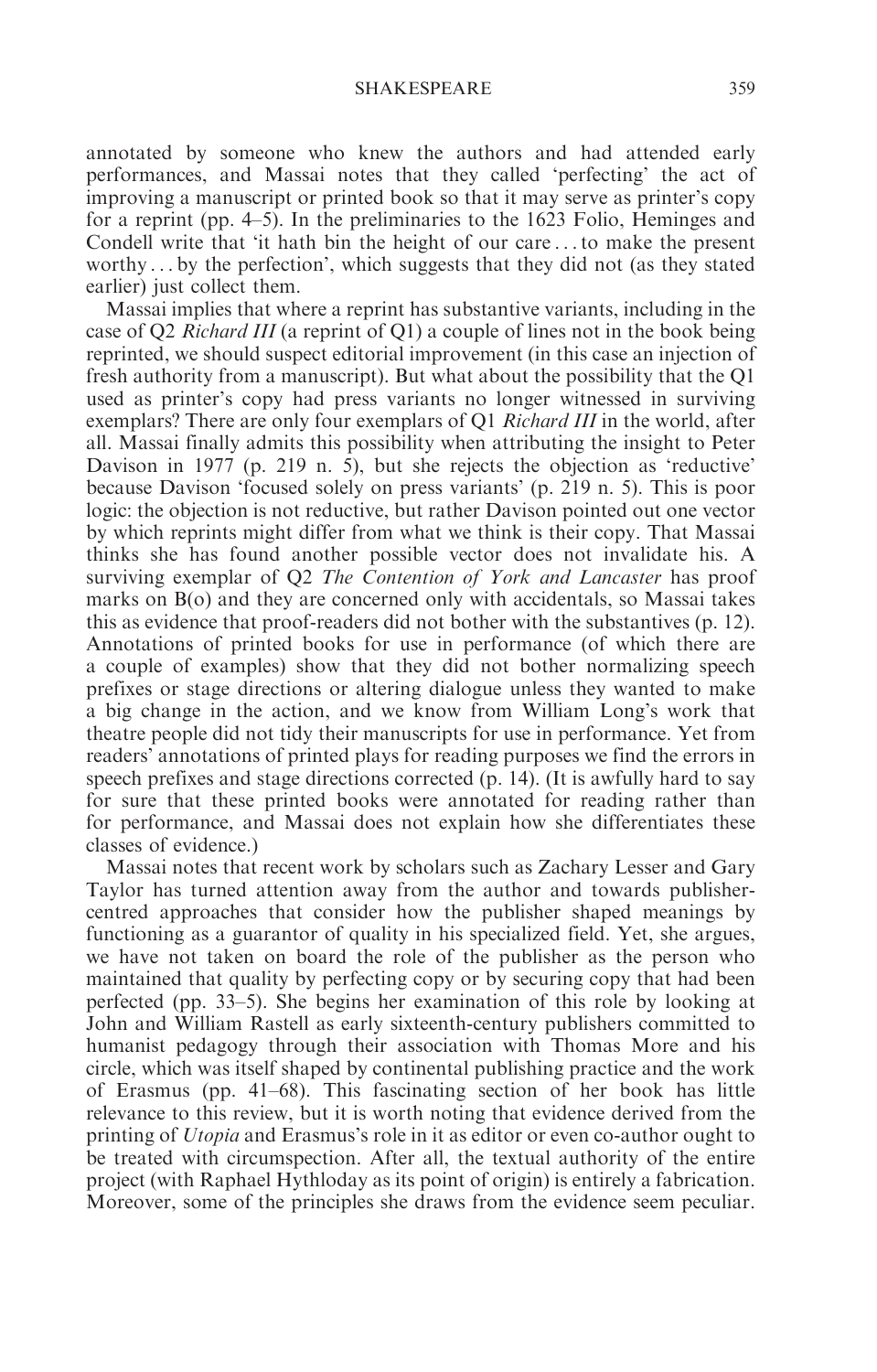For example, More came to prefer print over oral or handwritten communication because it was harder for others to misuse it: a speech might be misreported, a handwritten letter might be altered by others and then published, but a printed book cannot be interfered with without the reader spotting it, since handwritten alterations stand out (pp. 56–7). One might reasonably conclude from this that the marginalia in a book are of less value than the words printed in it, which is almost exactly the opposite of Massai's general view.

Having established that John and William Rastell's editions of More's work are punctilious, Massai hopes to show the same principle (punctiliousness) in the Rastells' publications of interludes, which comprise 'three quarters of the extant printed interludes from the period' (p. 58). Thus stated as a fraction, the Rastells' domination of the market seems significant, but when we realize that Greg's chronological Bibliography of the English Printed Drama (BEPD) has by this point (the mid-1540s) reached only play number 21, the total population of printed plays seems too small for us to make much out of the relative proportions by publisher. In the midst of this discussion of punctiliousness, Massai's book itself becomes surprisingly inaccurate (p. 60). Quoting the title page of John Rastell's The Four Elements, where the reader is told how it may be cut for shorter performance time, Massai fails to distinguish ordinary  $p$  without a bar (also used in the same sentence in *parte*) from the p with a bar that the printer uses as an abbreviation for par, as in 'the messengers  $p \leq ar \geq te'$ : she just gives 'pte', using one modern sort for what in the book are two distinct sorts. Yet earlier (p. 7) she was conservative enough to preserve an early printer's use of two letters v to make a w in  $v\nu ho$ ). Also, she transcribes playd or playde or playdt—it is not clear which it is but editors usually choose the first as the last letter is indistinct and might not be meant to be there at all—as *plydt* which is definitely wrong in dropping the a. There are other mistranscriptions in quoting from this book: matter where the book has mater and wyse where the book has wyle (both on signature E6v but wrongly given by Massai as C6v). Massai quotes Roger Coleman claiming that the printing of music with movable type in one impression shown in The Four Elements had not yet been invented when this book was printed, which is clearly impossible and cannot be what Coleman meant (p. 61). Greg in BEPD dates the play after 1525 precisely because of the music thus printed. Massai reads the movement of speech prefixes from a central to a left-marginal position as indicating the temporary misrule of the disruptive characters (beginning with the entrance of Sensual Appetite) and the return of centred prefixes as indicating the containment of these subversives. By comparison, the interludes printed by Wynkyn de Worde are less sophisticated in mise-en-page, and that early readers cared about such things is shown by marginal annotations that correct Rastell's few printing errors (pp. 62–4).

In a chapter on 'Italian Influences on the Publication of Late Tudor Drama' (pp. 69–87), Massai reads the dearth of published plays in the middle of the sixteenth century as arising from a general decline in performed drama towards the end of Henry's reign, whereas in the second half of the century well-printed Italian plays by the likes of Ariosto and Cinthio began to come into England with the flood of Protestant exiles from the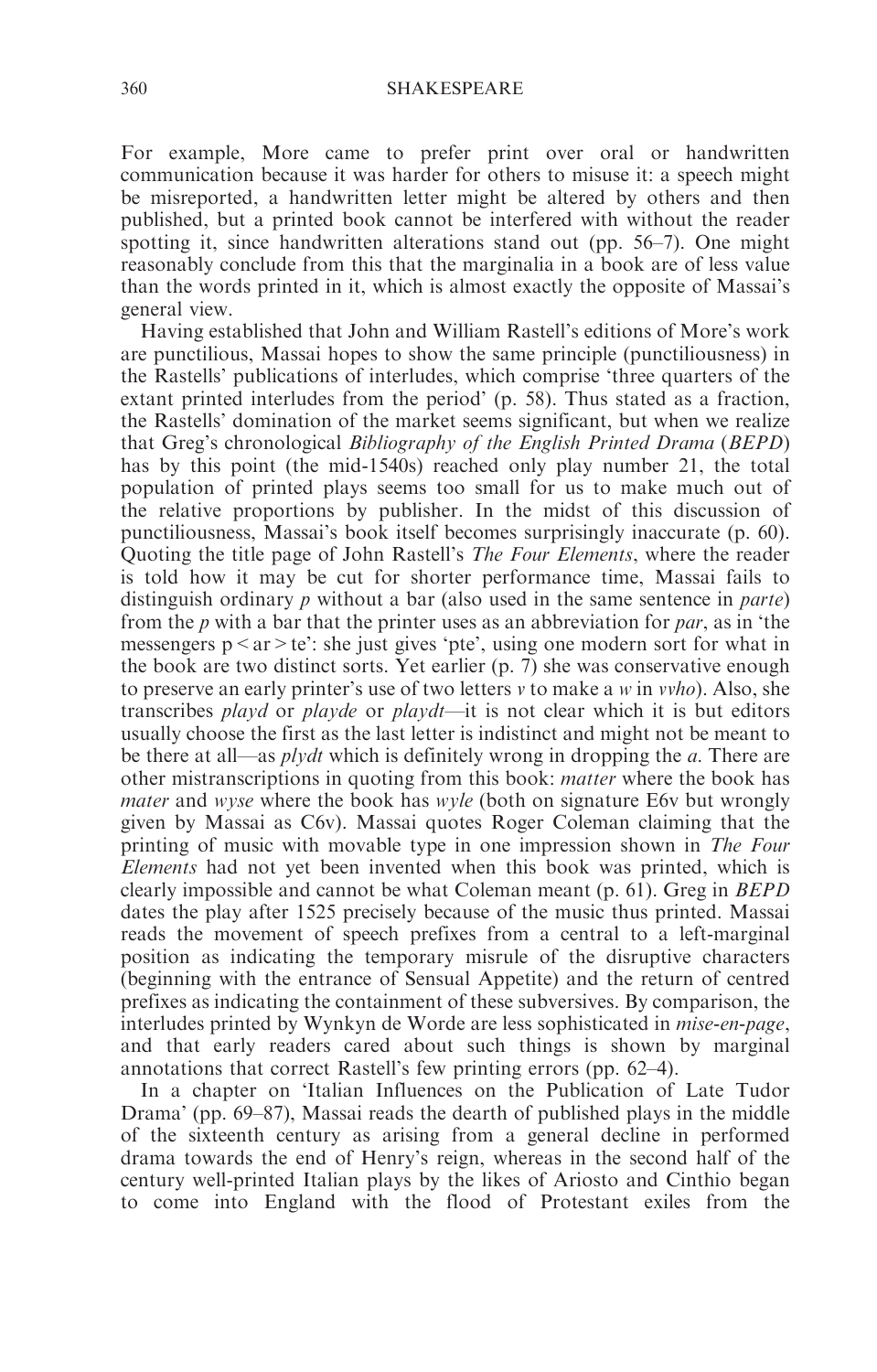Counter-Reformation. In these books, the level of editorial intervention and care was deliberately foregrounded as a selling point. She outlines the career of the publisher John Wolfe, the man mainly responsible for bringing Italian Renaissance texts to London readers and employer of 'correctors' (especially Gabriel Harvey) to improve copy before printing, and his use of false continental imprints to give his books extra kudos. She also describes the career of Richard Jones, who printed Tamburlaine and addressed its reader with a note about the 'fond and frivolous gestures' in the play as he received it and that he omitted. (This last point rather undercuts Massai's argument that he was a conscientious 'corrector': from our point of view he was a meddling busy-body who should have printed what he received.) Massai suggests that Jones also lightly annotated his printed copy for *Tamburlaine* before reprinting it (so that the variants between the first three editions are not authoritative), and in this it feels like she is fighting her primary materials: she wants to suggest that printers were doing something to add authority and her evidence keeps contradicting her.

Massai's study of Andrew Wise is, as she indicates, central to her argument (pp. 91–105). Although not the first to publish Shakespeare, Andrew Wise was the first to seriously invest in publishing him and had a series of hit Shakespeare books in the 1590s: two editions of Richard III and three each of 1 Henry IV and Richard II. Massai asks, 'can we assume that Shakespeare himself corrected the texts of his popular history plays when Wise decided to, or was prompted to, reprint them? Or, are we to assume that he entrusted Wise with their transmission into print?' (p. 91). She senses a means to test the New Bibliography, and claims that 'The Wise Quartos, in other words, represent an ideal study case [sic] to test Pollard, McKerrow and Greg's optimistic assumption that a direct line of transmission connected authorial manuscripts to the so-called ''good'' quarto editions of Shakespeare's works, without any significant ''interference'' from the non-authorial agents involved in their publication.' In fact, this last sentence is not the previous point (about the authority of reprints) expressed 'in other words' but rather concerns the New Bibliographical assumption that the copy for the first printing was a manuscript in Shakespeare's hand rather than a theatrical document or a scribal transcript, which assumption in turn arises from prior assumptions about the textual economy of the early modern playhouse, and in particular the desirability of there existing no more than two manuscripts of each play, the author's foul papers and the promptbook.

There is a way to link New Bibliography and the reprints that Massai is interested in, but it is not via the first-generational work of Pollard, McKerrow and Greg as she claims but rather in the compositor studies that began in the 1950s and to which she turns. Alan E. Craven used the evidence of how a particular compositor changed a text as he reprinted it from known printed copy to work out the compositor's general habits. Massai is not convinced that compositors could make changes of the kind Craven attributed to them. For example, Craven claimed that for Valentine Simmes's Compositor A to fix a faulty speech prefix in scene V.iii of Richard II Q1 (in which York rather than King Henry is made to say 'Good aunt stand up') requires him to have 'worked out the degree of kinship and power relations among the four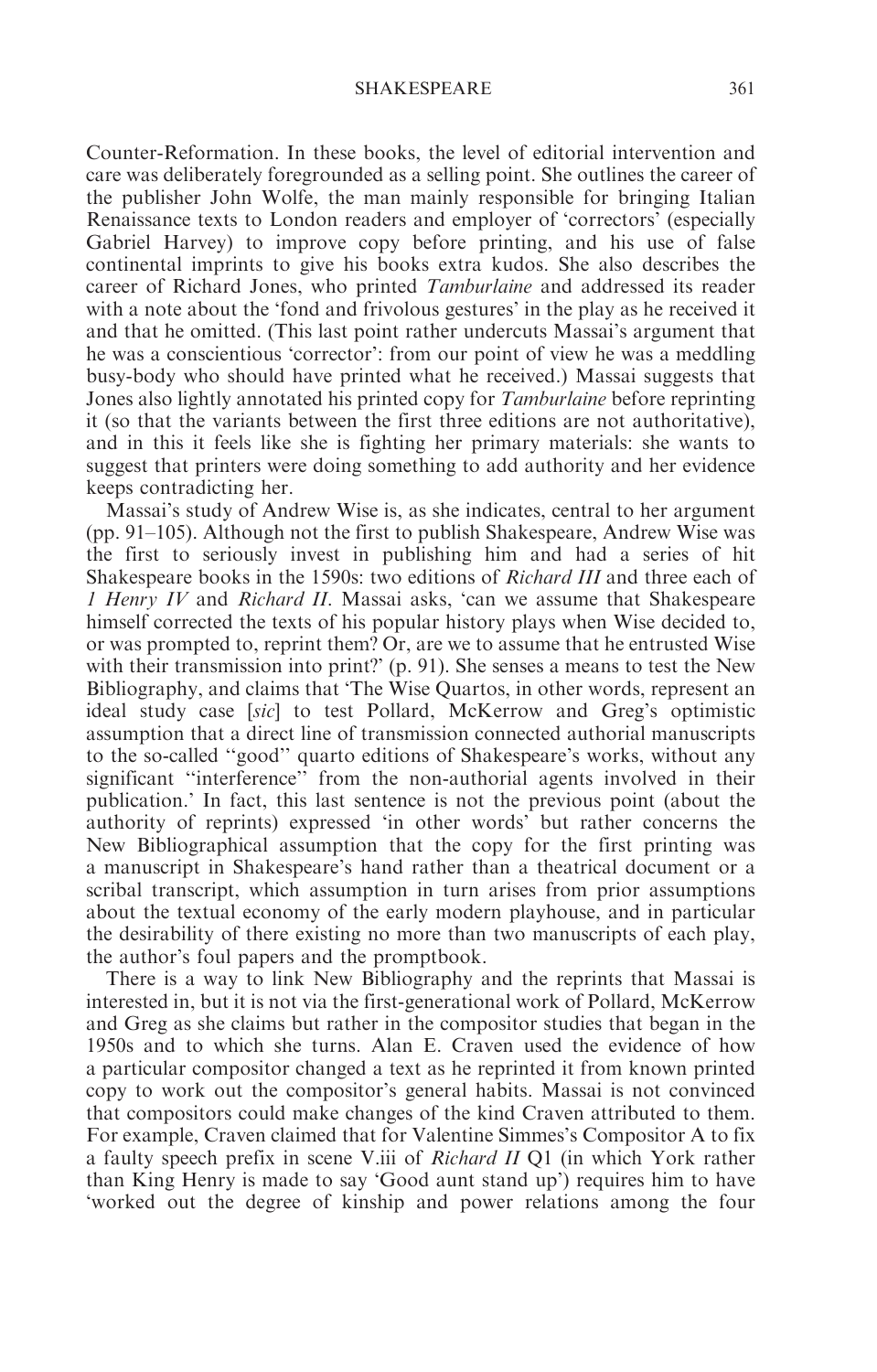speakers in this exchange' (p. 93). In fact it only requires him to follow the action and notice that York ought not to call his own wife 'Good aunt'. Massai objects that Craven assumed that the variants between Q1 Richard II and its reprint Q2 are all down to the compositor, but since she cannot show another vector she ought to be obliged on principle not to multiply the agents by speculation.

Massai summarizes Wise's career and speculates about how he came to publish three Chamberlain's men smash-hit plays. She reckons the link was that Wise knew writers under George Carey's patronage, which included Shakespeare (pp. 92–5). She makes the common mistake of giving the date that George Carey was made Lord Chamberlain as 17 March 1597, but in fact it was, as Greg long ago pointed out, actually 17 April 1597 (p. 100). Massai offers as one possible reason for the Chamberlain's men selling Wise the copy for three plays in 1597–8 their needing money to pay rent at the Curtain as the expiry of the lease on the Theatre drew near (p. 101). Since the company was in any case paying the Burbage family rent on the Theatre, it presumably made no difference to the company—only to the Burbages—if they moved to the Curtain and paid rent there. Moreover, they did not move to the Curtain when the lease expired but rather hung on at the Theatre for more than a year, and in any case it is likely that the Burbages owned the Curtain too.

In order to show that someone annotated the printed copy for Wise's Shakespeare quartos before he reprinted them, Massai starts with the line 'As thought on thinking on no thought I thinke' from II.ii in O1 Richard II which was reprinted as 'As though on thinking on no thought I thinke' in Q2. She comments that the fact that some editors adopt Q1's reading and some Q2's shows that 'intervention in Q2 was not determined by an obvious misreading in Q1' and she gives as an example of a modern editor going for Q1's reading Charles Forker's Arden3 edition (p. 102). (Massai's bibliography entry for this edition wrongly gives the date as 1998 and the publisher as Athlone: it was 2002 and Thomson Learning.) Importantly, Forker himself was only repeating the reading from the Oxford Complete Works, which was the source of the innovation: no previous edition had gone for Q1's reading. Massai thinks this the kind of 'textual variation which seems to stem from light annotation' but she has not eliminated other reasonable possibilities. Obvious examples are that Q2 was printed from an exemplar of Q1 that had though as a press correction, or that the compositor of  $Q2$  just missed off the terminal t by accident, or that the compositor read the Q1 line and believed it to be in error and tried to fix it. The variants of Q1–Q2 1 Henry IV are outlined by Massai, and she admits that scholars generally agree they are the kinds of things that can happen in the printshop, yet instead of offering reasons why that explanation must be abandoned she simply says she is 'more inclined' to the view that they require an understanding of 'the fictive world of the play' that was beyond a compositor's ken and thus they are more likely to be the work of an annotator (pp. 102–3). At this point argument becomes sheer assertion, and by referring the reader back to her introduction Massai gives the impression that the present example is the reinforcement of a case already made. But in fact the introduction promised that the case would be made here, so the rhetoric is circular.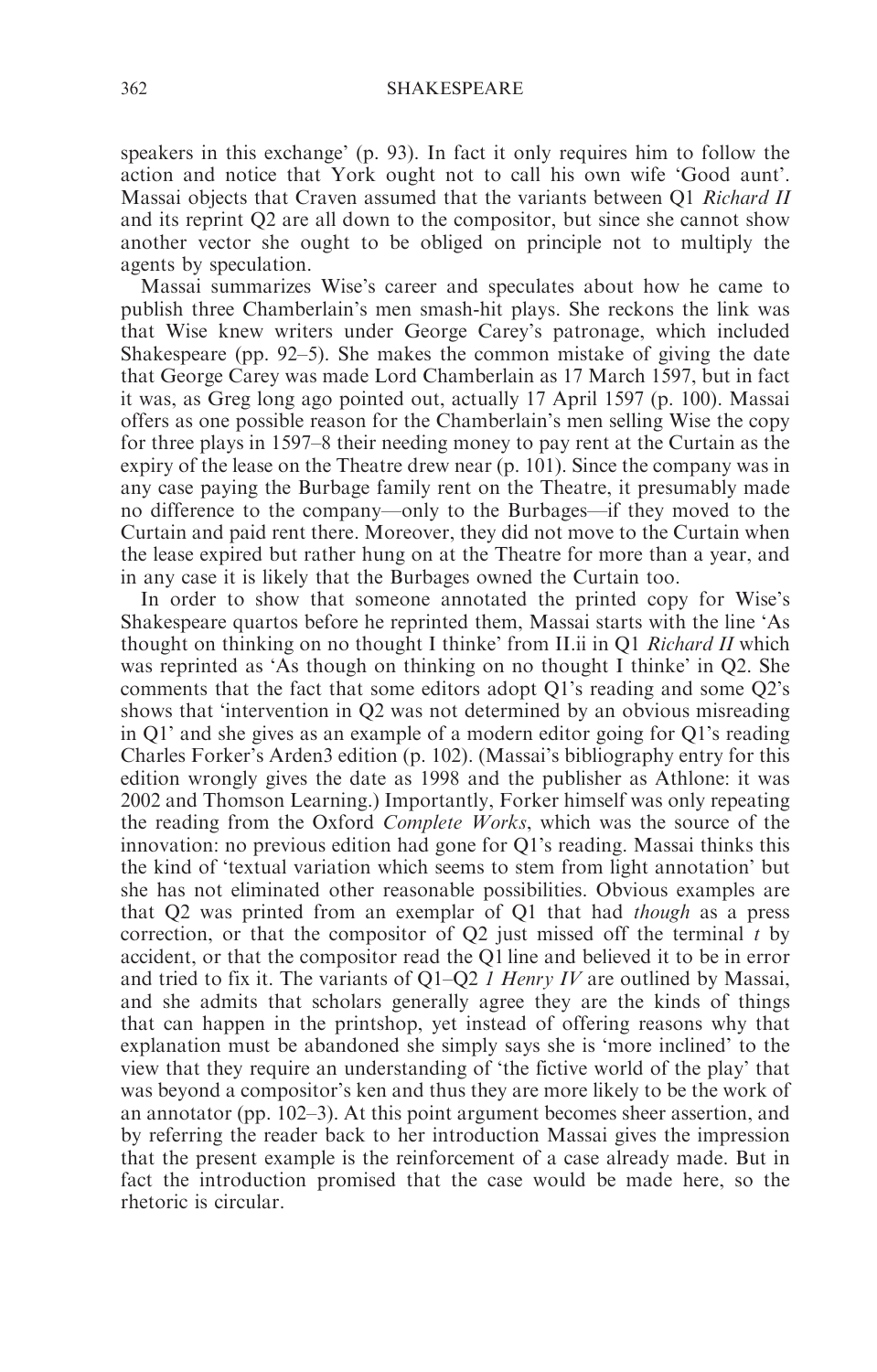Regarding the variants in Q1–Q2–Q3 Richard III Massai rather unfairly claims that John Jowett 'attributes them to [the printer Thomas] Creede' (p. 103) when the passage she quotes only says 'Q2 may ... have been corrected' from the copy for Q1 retained by Creede. The bigger problem, not addressed by Massai, is that in the edition she is quoting, the Oxford Shakespeare text, Jowett wrongly claimed that Q1 and Q2 were published by Creede (p. 153 n. 102), but in fact Creede only printed (did not publish) Q2 and Q3 and Peter Short and Valentine Simmes printed Q1 Richard III. It is clear that a simple typo explains all this: Jowett meant to say that Wise published Q1 and Q2 (but he accidentally typed 'Creede') and that hence it is possible that Q2 benefits from a reading in the manuscript copy for Q1 that Wise retained. Massai points out that Wise the publisher and not Creede the printer would have held the manuscript copy for Q1, which is true and is exactly what Jowett wrote elsewhere in the same edition (p. 116 n. 3). Out of Jowett's typo Massai constructs a straw man. Rather than offer a new theory, Massai picks holes in Jowett's narrative and constructs a paragraph-long explanation of Creede's generally not being a careful man and hence not likely to introduce the small and unobvious corrections in Richard III, and concludes that without Creede in the frame we are left with the agency of either Wise or Shakespeare in making the improvements. A more generous approach would have been to ask Jowett to clarify the glaring contradiction in his edition, but this would have denied Massai her straw man.

Massai's chapter on the Pavier quartos of 1619 (pp. 106–35) does, however, offer a new and plausible interpretation of the facts. The standard narrative is that the letter of the Lord Chamberlain (William Herbert) to the Stationers' Company of May 1619, in which it was ordered that no King's men's play was to be published without the players' consent, was directed at suppressing Thomas Pavier's plan for a collected Shakespeare, perhaps because the 1623 Folio was already in planning. Indeed Lukas Erne argued that Pavier's quartos (and not the bad quartos) were the ones complained of by the Folio preliminaries. Massai is not buying this: the company order of 1619 was not directed at Pavier at all. The printers of the Pavier quartos were William and Isaac Jaggard, and it was Isaac—thus inspired by Pavier's vision of a collected Shakespeare—who persuaded the King's men to get the order stopping other stationers (not Pavier) from securing copy for the as yet unpublished Shakespeare plays. And it was Isaac who persuaded Pavier to falsify the title-page dates so that his partial collection (sold together or individually) would seem like a gathering of old and new material and thus 'whet, rather than satisfy, readers' demand' for a collected Shakespeare (p. 107). Working with Jaggard and the players this way, Pavier got their protection and got to make money lending his rights to the Folio syndicate.

Massai thinks that her narrative answers previously hard-to-answer questions, such as why Pavier made such a poor attempt to fake title pages from twenty years earlier, and it also explains why Pavier was not punished by the Stationers' Company for breaking its order (p. 108). (I would have thought that Pavier's falsified title pages were fairly convincing, since it took Greg's celebrated detective work with watermarks to reveal them.) To bolster her narrative, Massai looks to later repetitions of the Lord Chamberlain's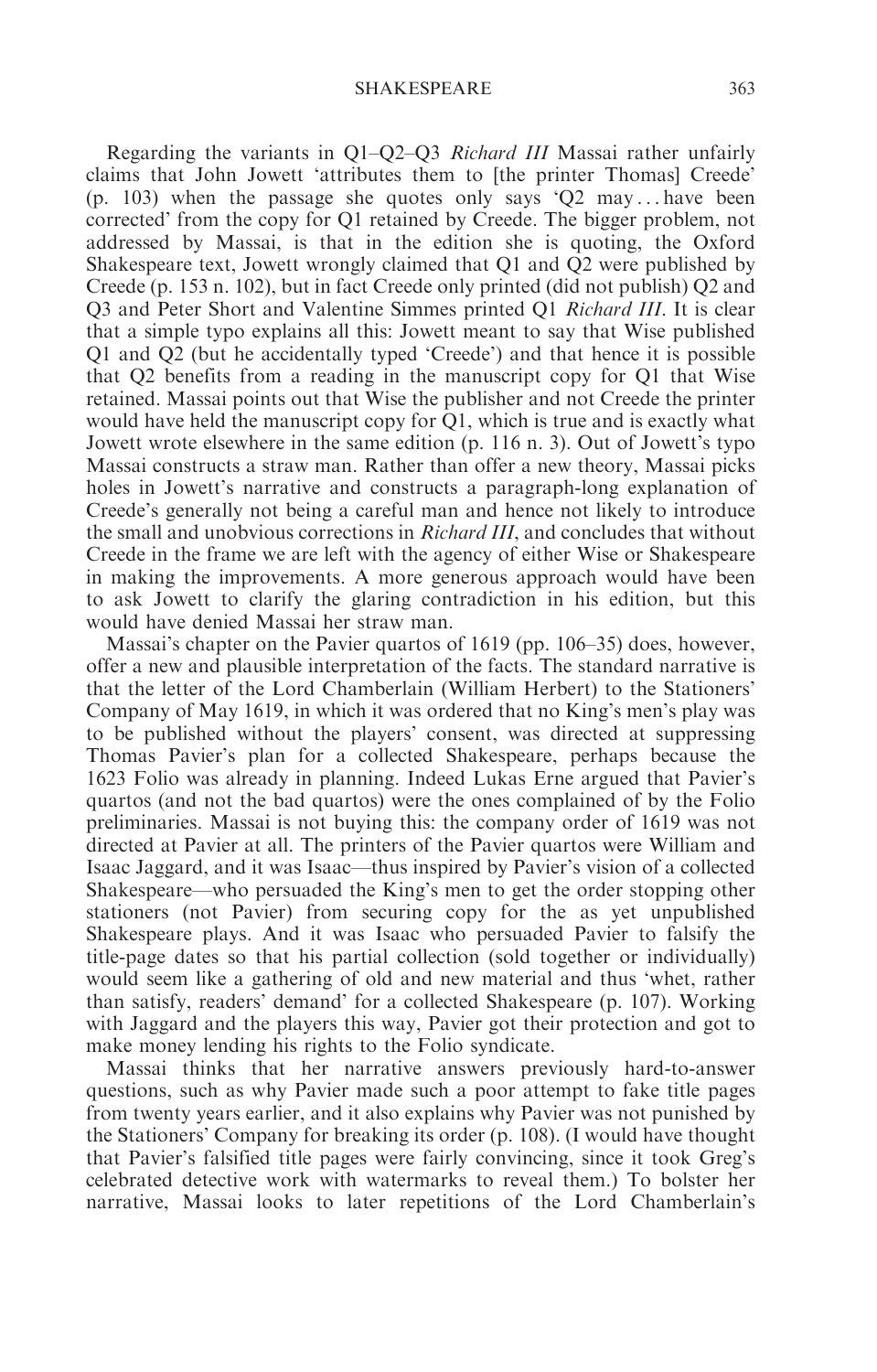intervention. In June 1637 and again in August 1641, successive Lords Chamberlain (Philip Herbert, William's brother, and then Robert Devereux) wrote to the Stationers' Company, invoking William Herbert's letter of 1619 as a precedent, asking it to protect court-patronized players from publication of their plays. The letter of 1637 asks the company to check with the players that for any of their plays already entered in the Stationers' Register they are content to have the play printed, and to do this for any more of their plays that come into Stationers' Hall for entry, but nowhere does it mention taking action against stationers who have already printed plays. The letter of 1641 lists plays that had never been printed. Thus, argues Massai, the two letters suggest that the players were not able to prevent the reprinting of plays, only to keep their as yet unprinted plays out of print (p. 109).

Thus, on the evidence of these letters, we cannot assume that the 1619 order was supposed to cover reprints (and of course all of Pavier's quartos were reprints) and hence the 1619 letter might not have been aimed at Pavier at all. A potential objection that Massai might have forestalled is that we cannot apply the 1637 and 1641 letters to the lost 1619 letter in this way because of what had happened in the meantime: the Folio had been published in 1623. This clarified and established the rights for virtually the whole Shakespeare canon, and the letters of 1637 and 1641 are thus clearly concerned with the non-Shakespearian plays of the companies named. In 1619 the rights to the Shakespeare canon had not been clearly established—as indeed the printing schedule of the Folio seems to show, with disruptions apparently due to disputes over rights—and the Lord Chamberlain's letter might well for that reason have had quite a different intent from the later letters. Massai points out that we can tell that the letter of 1637 had an effect because in the five years before the letter thirteen Queen's men's plays were published, of which seven were new (in the sense of being previously unpublished), while in the five years after the letter twenty were published, of which only two were new. For the King's men, the rates are seven plays published in the five years before the letter, of which three were new, while in the five years after the letter eight plays were published, of which only one was new. So, the letter did have the affect of keeping unpublished plays out of print (p. 110).

Massai reckons that it was the dramatists, such as Thomas Heywood, who seemed to want their stuff published and against whom the Lord Chamberlain's letter of 1637 was written. Massai admits a problem in applying the 1637 letter to the 1619 conditions, since in fact there had been a slump in the publication of previously unpublished plays in the 1610s (so there was little for him to prevent), and indeed the same was true in the later 1630s, just ahead of the letter of 1641. That the 1641 letter lists old unpublished plays to be protected presumably indicates that the players were planning a collection of previously unpublished plays and wanted to stop anyone pre-empting it, and indeed that may have been what the 1619 letter did, with even a similar list attached (pp. 111–12). Greg's claim that Pavier broke the Stationers' Company order of 1619 by his quartos, and that this is why he gave them false imprints, is undermined by the fact that of the ten plays (nine quartos, The Whole Contention being two plays in one) he owned the rights to five of them, that he worked closely with the owners of the rights to three of them,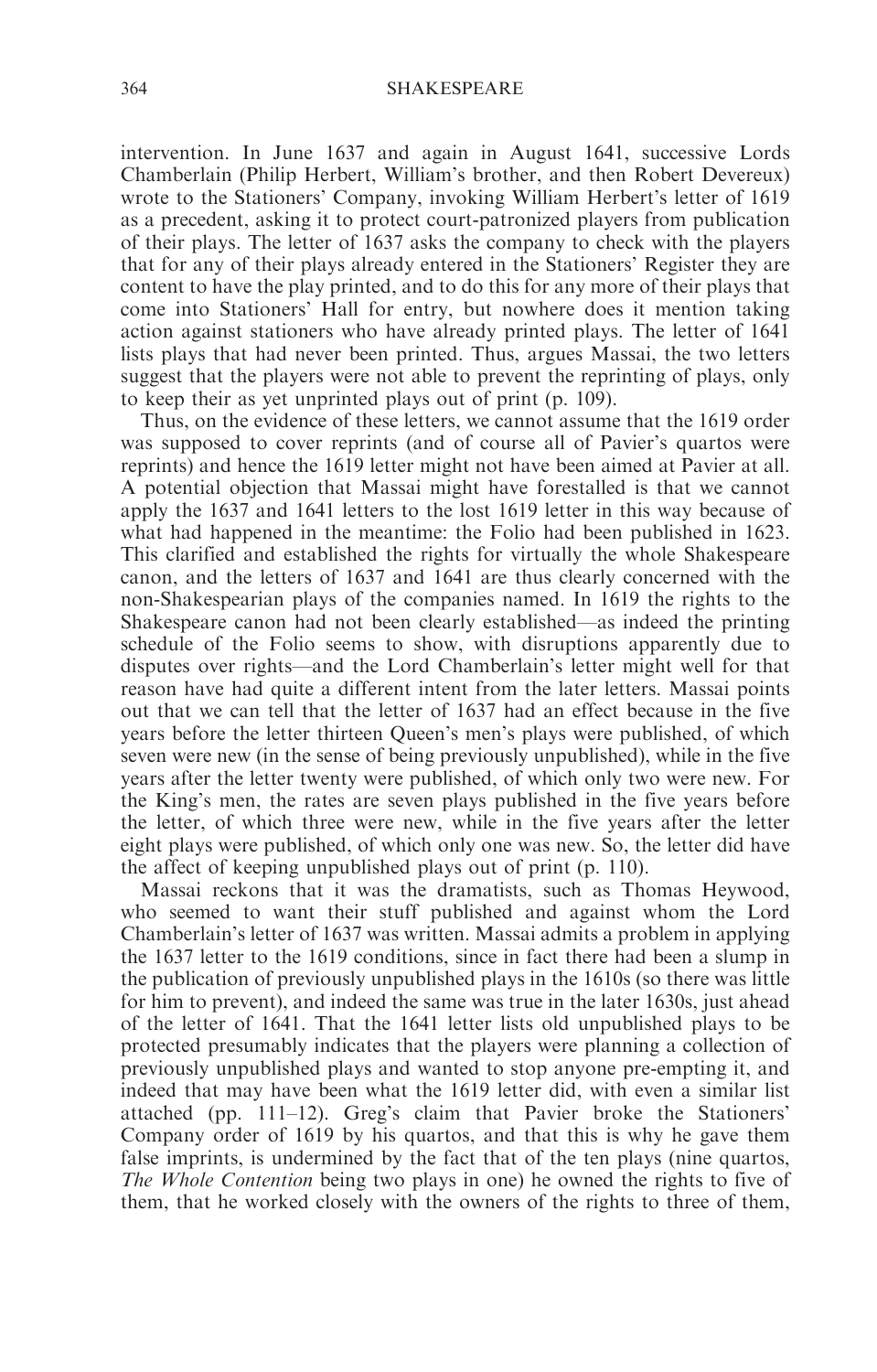and that the rights to the other two were derelict. Moreover two of the ones with false dates are ones Pavier himself owned the rights to (pp. 113–14). It was not the other stationers nor the actors Pavier wanted to deceive, it was the readers: he wanted to look like he had gathered some old printings with some new ones for a 'nonce' collection. Other 'nonce' collections had mixed titlepage dates in them, and Pavier was successfully imitating those. Why do it? As a promotional build-up to the 1623 Folio.

We usually give Edward Blount the credit for coming up with the idea for the Folio, but the Jaggards had connections with the King's men, and that Blount came into the project late is suggested by his name not appearing alongside Isaac Jaggard's in the mention of the Folio in the Frankfurt book fair catalogue of 1622. Blount had the rights and the money, but Isaac Jaggard had the idea and got it from his father William's involvement with Pavier in 1619 (pp. 117–18). Isaac persuaded Pavier to make his quartos collection look like a 'nonce' work 'as a pre-publicity stunt' for the Folio and to diminish its directly competing with the Folio when that came out. What would Pavier get out of it? By offering his quartos as both individual plays and a 'nonce' collection, Pavier would hedge his bets, and he would be able to lend his rights to the Folio consortium for a fee; he might even have been a potential member of that consortium (p. 119). That cashing in on the planned Folio was seen as a potential opportunity explains Matthew Law's reprints of Richard III and 1 Henry IV in 1622. The undated reprint of Romeo and Juliet in 1622 by John Smethwick, one of the Folio consortium, shows that he wanted to get a general Shakespeare boom going but not to compete with his other project, the Folio. (This reprint is now confidently dated to 1623—see below—but that does not harm Massai's argument.) Thomas Walkley's 1622 Othello was probably also permitted pre-publicity for the Folio: after 1619 it is hard to see Walkley getting away with printing a previously unpublished Shakespeare play without the syndicate's agreement (p. 120).

Thus Massai makes a plausible and nuanced case that the Pavier quartos were not piratical but part of a careful plan and that is why their corrections of their printer's copies are so good. Massai shows that, when taken as a group, the Pavier reprints show certain patterns of editorial improvement, with certain directions being amplified or clarified and others (especially those useful to actors rather than readers) cut. There is an overall tendency to make the things more literary and less theatrical. As before, Massai asserts but does not prove that the changes made to the copy happened before the copy was submitted to the printshop: she assumes that no one in the printshop was smart or careful enough to do it. Massai claims that there are similarities in the ways that stage directions are rephrased across eight of the ten plays and quotes a few examples, but without stating what she thinks is common in them; I cannot see a similarity (p. 124). In further examples, one habit is clear: the removal of redundantly repetitive ands in stage directions, but of course this is pretty easily attributed to an observant compositor. In the Pavier reprint of Oldcastle some lines amounting to a page and a half are omitted, and Massai reads this as an adjustment made to allow more white space around stage directions in order to make a prettier page. She argues that the cuts are clever in that they do not disrupt the sense, but is it really plausible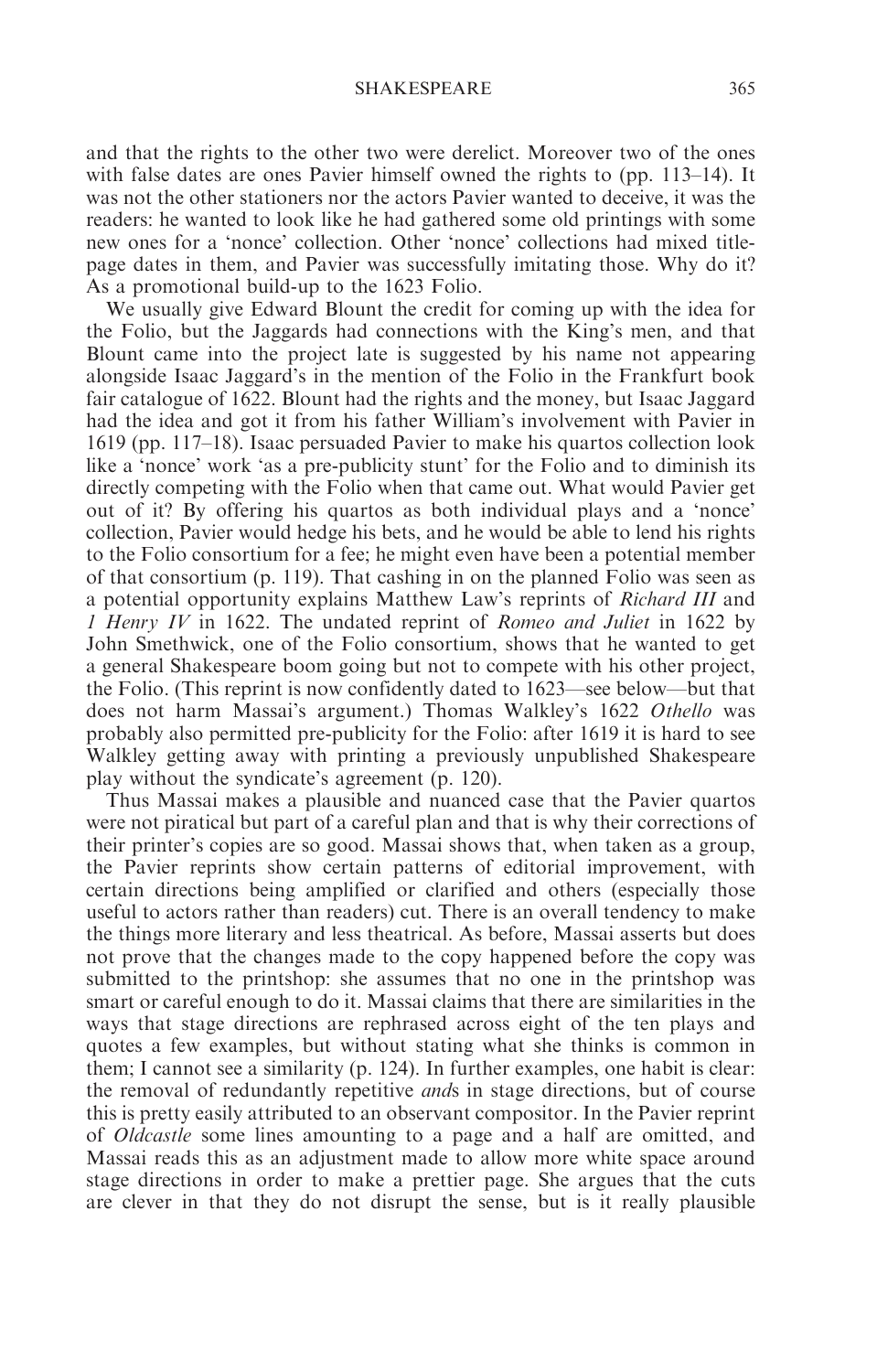that someone who tweaked stage directions to make them read better would also countenance such massive cuts for the sake of a good-looking page? The major example of editing of the copy for a Pavier reprint is his Q3 The Contention of York and Lancaster which is based an edited form of Q1 in which York's mangled account of his own genealogy is unmangled (pp. 126–8). True, but this has long been recognized. Compared to other reprints of the period, Pavier's are in many ways improved over the books they reprint, so we should not consider his project shady (p. 132). He seems to have put money into perfecting his copy, but who did the perfecting?

On the evidence of his reprint  $(Q3, 1602)$  of A Looking Glass for London and England, it was Pavier himself. There too, as in the Pavier 1619 reprints of  $\Lambda$ Yorkshire Tragedy and The Merchant of Venice, the reprint adds pronouns to clarify and improve stage directions: 'Embrace him' becomes 'She imbraceth him', 'spurns her' becomes 'He spurns her', and 'open the letter' becomes 'He opens the letter'. (Since these are simply changes from the imperative to the indicative mood I cannot see the improvement, and even if we accept that the parallels—Massai has fifteen in all—are compelling evidence of the same man at work, why does it have to be Pavier rather than a man he hired in 1602 and again in 1619?) Henry V O1 was reprinted in 1602 by Pavier (O2) and again by Pavier from Q1 in 1619 (Q3), and the pattern of improvements each time was the same. What Pavier had done to improve the play for his Q2 he had done again independently to improve it for Q3 (rather than reprinting directly from Q2). Thus the same man was involved both times (in 1602 and in 1619) and the obvious candidate is Pavier himself (p. 134). Again, this we may call 'editing' after a fashion, but if it does not involve access to additional authoritative documents it does not transform the textual situation in the way that Massai seems to think: a clever guess by someone from Shakespeare's own time is still just a guess. For Massai, Pavier has thus been shown to be 'an integral part of the editorial tradition', and in the limited sense of 'editorial' she is right, since after all Nicholas Rowe's 1709 Shakespeare is typically called 'edited', although he too used only his own wits.

Massai turns next to the plays for which the 1623 Folio reprints an existing quarto (pp. 136–79). Massai thinks that the editors of the Oxford Complete Works of 1986 indulged in wish-fulfilment in their belief that the theatrical origins of certain Folio texts' departures from their printed Q copy were caused by annotation of that copy by reference to a promptbook. Why would a publisher collate his printed copy against the theatrical manuscript (one not known to be radically different from it) only to recover a handful of readings? We know that, for the purpose of printing, authors such as John Lyly cut out the songs and dumbshows, and that the first publisher of Tamburlaine removed what he thought were theatrical frivolities for the sake of his readership. So why would the Shakespeare Folio syndicate bother to make their copy 'better' by reference to a theatrical document? This rhetorical question of Massai's, and the analogues on which it is thus based, skate over some important differences that are worth pursuing for a moment. Where it is claimed that the Folio copy was a quarto that was first annotated by reference to a manuscript, the idea is to undo the harm done by the first printer. Richard Jones's printing of Tamburlaine, on the other hand, was made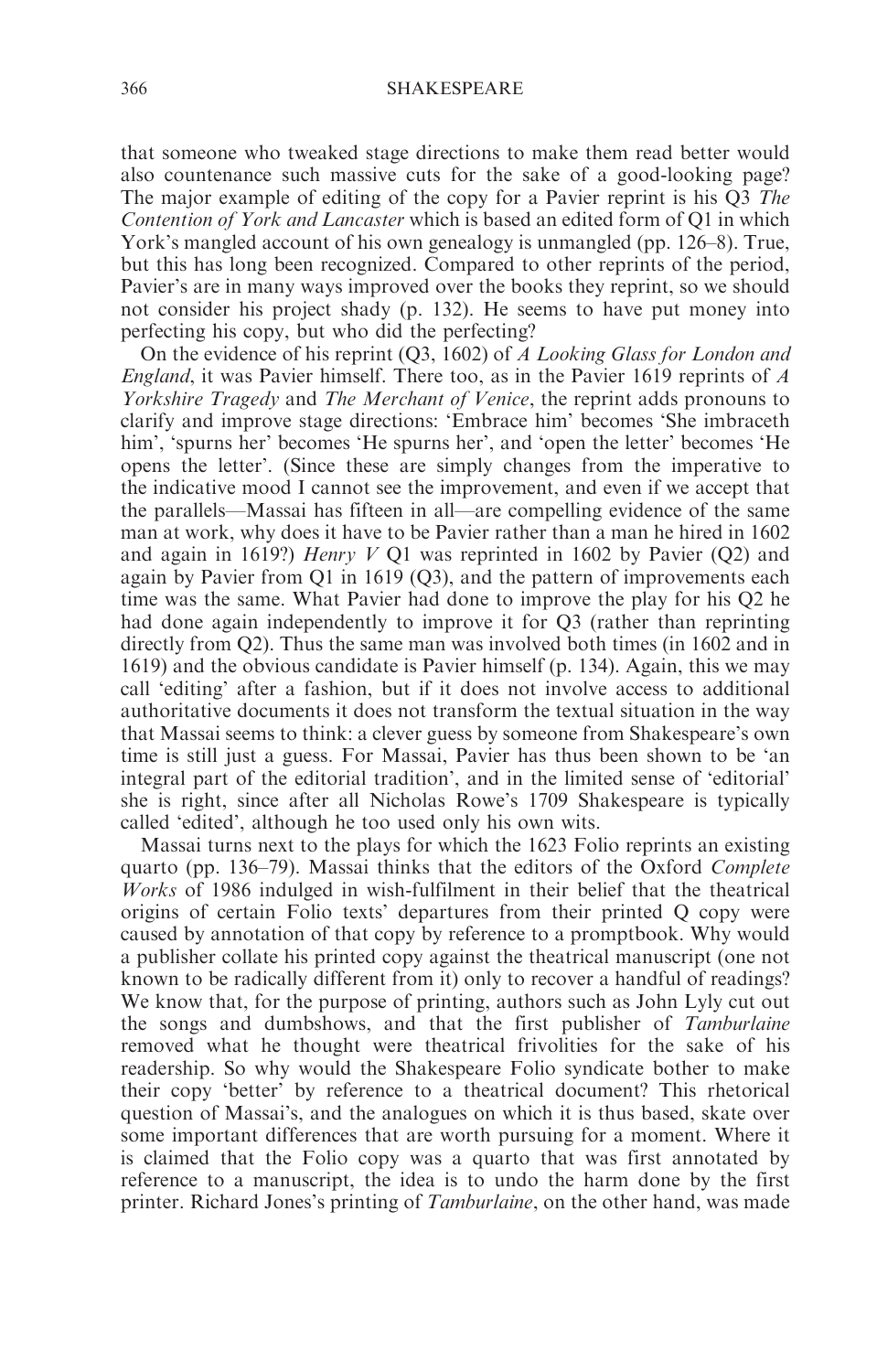from manuscript copy. Where the Folio is printed from foul papers and is our only text of the play (as in All's Well That Ends Well), no one supposes that these papers were made more theatrical by reference to a theatrical document, although if they were it is hard to see how we would be able to tell this kind of subsequent annotation apart from simple annotation of those papers for use in the theatre. Also, to annotate the printed copy by reference to the promptbook takes the Folio text away from being a simple reprint of a quarto, and this might be helpful if the publisher of that quarto were thought likely to claim that his rights were being infringed. For the Folio project the theatre texts were the authorities, but since it is easier to set type from printed copy it would have been handier to use that authority by having it modify an easily purchased quarto. In any case, the licensed theatrical texts ought not to be allowed out of the theatre.

Massai compares the Folio variants from its own printed copy with the kinds of annotation made by readers in a couple of quartos, and as they are unalike she concludes that annotation of the printer's copy quarto is not the cause of the Folio variants. However, she deals only with John Dover Wilson's claim that the quarto of Love's Labour's Lost used to print the Folio had itself once been the promptbook and had annotations for performance on it. She does not address the Oxford editors' claim that the quarto used as printer's copy was annotated by reference to a promptbook in order to bring it into alignment with that promptbook. Massai says she will show that the Folio departures from its printed copy in Romeo and Juliet and Love's Labour's Lost are not because Q was marked up for performance, but again no one since Dover Wilson has made that claim. Only after disposing of straw man Dover Wilson does she turn to the Oxford claim of quartos marked up by reference to a promptbook, although she is careful to choose as a test case a play about which the Oxford editors were uncertain and admitted alternative possibilities, such as the annotator of *Romeo and Juliet* having only his recollections of performance to guide him. Militating against the hypothesis that a theatrical manuscript or recollections of performance were use to improve Q3 Romeo and Juliet before it was used as copy for F is the fact that on a couple of occasions it worsens the stage directions, making them less accurate an account of what must have happened on stage. Likewise, the Folio flattens out the speech prefixes of the musicians from 'Fidler' and 'Minstrels' in Q3 to just 'Mu[sician]', thus reducing detail, not enhancing it, and on some occasions the Folio gets speeches wrong that Q3 gets right, or at least more right than the Folio does in any case. Massai lists some more things that this putative annotator must have got wrong, and agrees with S.W. Reid (albeit he does not say this on the page she cites) that the Folio departures from Q3 cannot be put down solely to a Folio compositor. But she cannot accept either—because of the textual harm that would have to be attributed to him—that the annotator's authority was either a promptbook or his memory of performance. This is straining at gnats, for the Oxford editors readily conceded that if the Q3 copy for Folio Romeo and Juliet was improved by consultation of an authoritative manuscript, the process was not thorough.

Regarding Love's Labour's Lost, Massai points out that John Kerrigan and Stanley Wells disagree on why the annotation of Q1 to make copy for F did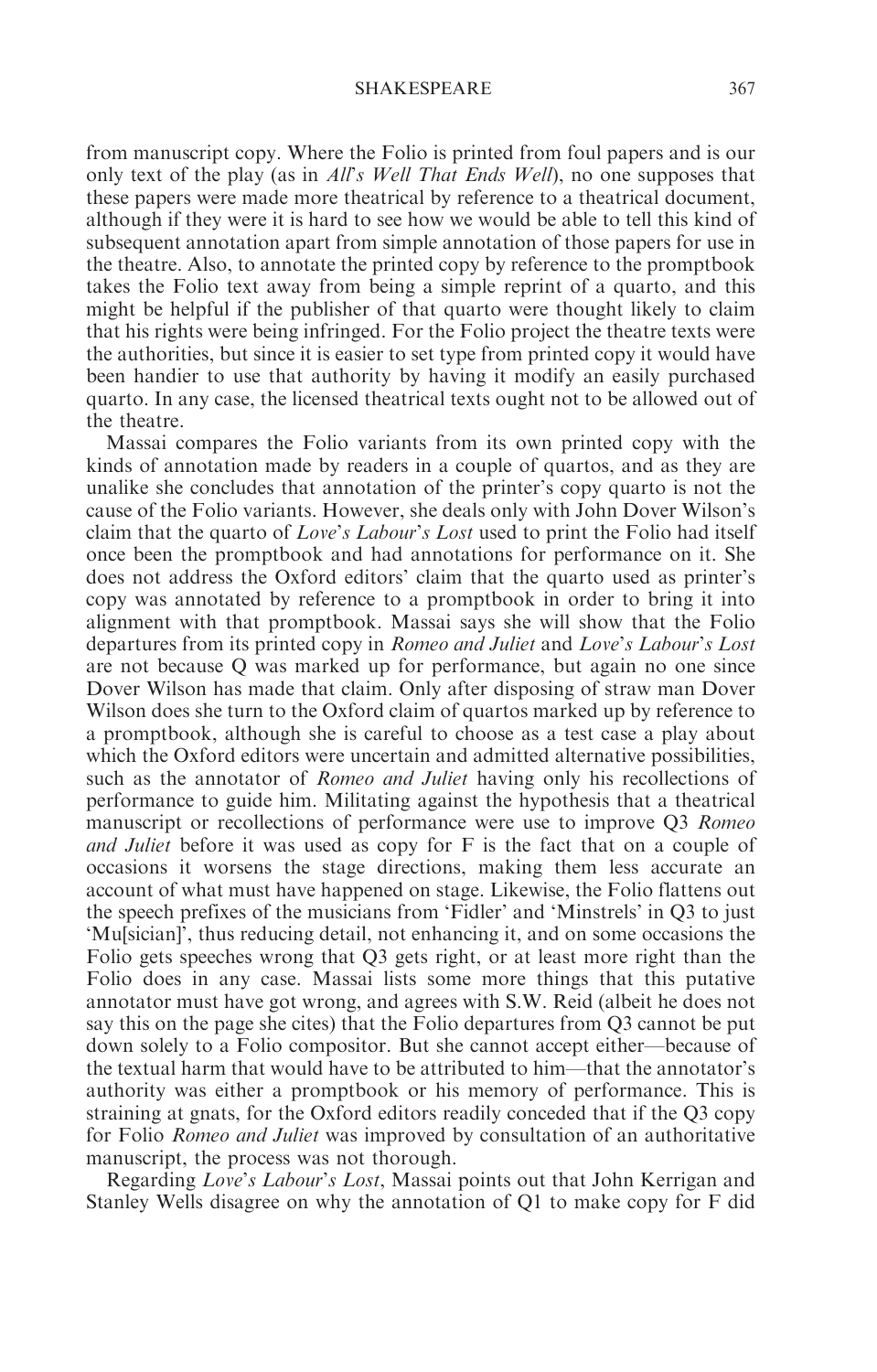not produce a better text than we have: Kerrigan says the annotator was slovenly and Wells says the manuscript used for the annotation was not good. (This is something of a false opposition, for Wells too argues that the annotator was slovenly.) Massai deals with the tangled speech prefixes that conceal which lord will pair off with which lady in the story (pp. 147–8), but without mentioning Manfred Draudt's argument that these couples are supposed to switch partners early on in the play because these people are like that. Massai simply asserts that the Folio departures from its Q copy are largely a matter of that O having been sporadically annotated by a reader using nothing but his wits, but she is forced to concede that the intrusion in F of the speech prefix 'Prin.' halfway through a speech already assigned to the Princess of France in II.i cannot be explained that way and must be as Wells describes it, the effect of looking at a different textual witness in which the first twenty lines of her speech were marked for omission (pp. 148–9). (Of course, having conceded that point there is no reason for her to persist in positing an additional vector of annotation since this one alone can account for all the problems.) Looking across the Folio texts printed from existing quartos, Massai notices that the variants are not of the same kind in each case, suggesting to her that they do not all come from the same process by the same people, the putative Folio editors. Some of them (such as the part-lines added to 1 Henry IV and 2 Henry IV when reprinted in F from quarto copy) look like the things she has previously observed as the habits of annotating readers (pp. 151–8). There is here much repetition of arguments made earlier, but now taking as a starting point certain moments from—not comprehensive surveys of—Folio texts printed from quarto copy and arguing that they are better explained as the effect of readers annotating their copy (to improve it) than as someone sporadically collating F's printed quarto copy with a manuscript.

Massai revives Eleanor Prosser's claim that an anonymous editor added bits to Q1 2 Henry IV before it was used to make F (p. 153), and describes the annotator working on copy for Folio Much Ado About Nothing as someone intent on removing unnecessary characters from stage directions, and going too far in some places and not far enough in others. Massai makes the mistake of claiming that 'Leonato's wife ... is only mentioned once in the opening stage direction of both editions  $[Q \text{ and } F]'$  (p. 157), but in fact she is mentioned again, in both editions, in the opening stage direction for the second act. If the F variants from its printed Q copy are all due to the prior-to-printing annotation of Q by comparison with an authoritative manuscript, why are the outcomes so different for different plays? Why is profanity based on the name of Jesus removed from 1 Henry IV but allowed to stand in Romeo and Juliet? For Massai, this indicates different annotators with different tastes (p. 158), but of course it could just as easily reflect differences in the authoritative manuscripts, such as one being made for first performance or revival before the ban on stage oaths and one being made for a revival after the ban.

To discover which member of the Folio consortium engaged the annotator(s), Massai surveys each man's other projects (pp. 159–79). Edward Blount's 1632 edition of six Lyly plays, all reprints, shows no sign of this activity. To see if Isaac Jaggard might have engaged an annotating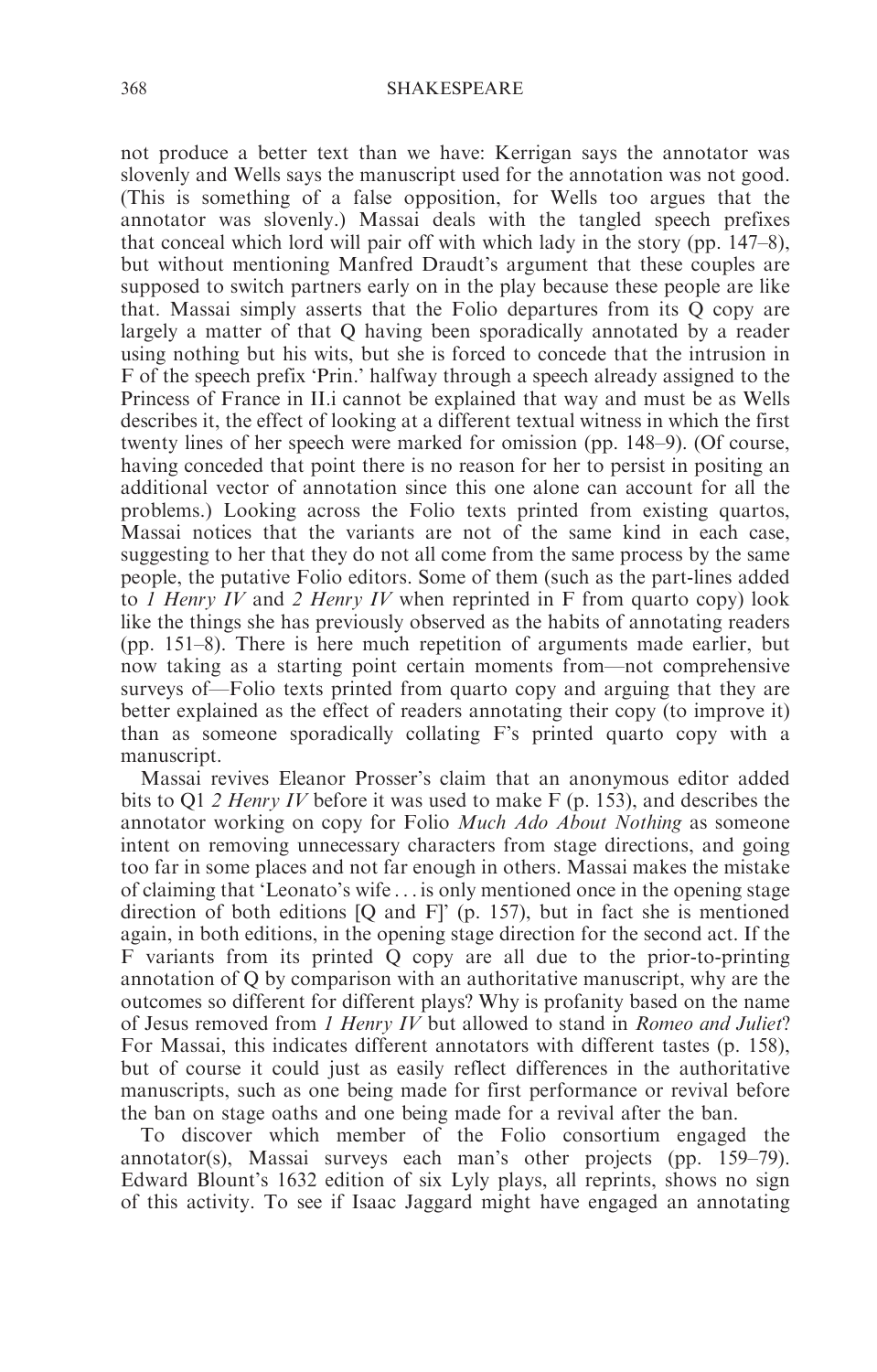reader Massai goes on a fairly lengthy detour through the works of, and attitude towards print held by, Thomas Heywood solely to evaluate if the Jaggard editions of A Woman Killed with Kindness [1607, 1617] show such a person at work. Answer: no. William Aspley gets the same treatment and answer, leaving just John Smethwick. Massai relies on Lynette Hunter's essay 'Why Has Q4 Romeo and Juliet Such an Intelligent Editor?' (reviewed in YWES 82[2003]) and agrees that an annotator was at work on the copy for Q3 Romeo and Juliet and for O4 Romeo and Juliet, but unlike Hunter she does not think the same person was that annotator in both cases. Thus rather than being the annotator, Smethwick probably just engaged an annotator when he printed Q3 and Q4, and presumably he did the same as part of the Folio consortium.

The first half of Massai's last chapter, 'Perfecting Shakespeare in the Fourth Folio (1685)' (pp. 180–95), is a condensed reprint of her article '"Taking just care of the impression'': Editorial Intervention in Shakespeare's Fourth Folio, 1685' reviewed in YWES 83[2004], and the second part is an argument for relative continuity between the seventeenth-century 'editors' of Shakespeare that she has identified—her annotating readers—and their eighteenth-century successors such as Alexander Pope and Thomas Hanmer. The conclusion (pp. 196–205) observes that correcting did not end with the printing of the book: readers were enjoined to carry on the process by correcting their books. Massai ties this to the idea of the text as infinitely perfectible, fluid and unstable. What are the consequences for editing? Massai finds fault with the New Bibliography and the recent campaign for un-editing, since both treat the book as a static object, which she thinks is an anachronistic approach since early moderns saw the book as an ongoing process. The important thing, she asserts, is to be historical about all this. Her own question remains unanswered, however, since she does not say what this historical approach would mean for editing.

John Jowett's book Shakespeare and Text displays its author's extraordinary capacity for explaining complex textual problems, and his solutions of them, in terms that anyone can understand and then drawing out the subtle philosophical correlatives that go with his approaches. He neatly sums up recent developments by observing that in general we used to think that Q1 and Folio King Lear were imperfect witnesses to a singular antecedent authorial version, and now we are in danger of deluding ourselves that they are perfect witnesses to two equally viable authorial versions, whereas in fact the truth lies between these positions: authorial revision and corruption separate these printings (p. 3). The work of Lukas Erne has clearly moved Jowett's position somewhat, for he writes that Shakespeare 'might have anticipated' that his plays would be printed but there is 'little evidence that he was actively concerned' with printing (p. 4). Jowett's first chapter, 'Author and Collaborator' (pp. 6–26), is a survey of the primary evidence and the recent stylometric discoveries. Throughout, the book is studded with insights that only someone stepping back from a long and close engagement with the textual detail is able to offer, as when observing that the attack on Shakespeare in Greene's Groatsworth of Wit is necessarily a compliment too, since it does not name him directly and hence assumes that Shakespeare was well enough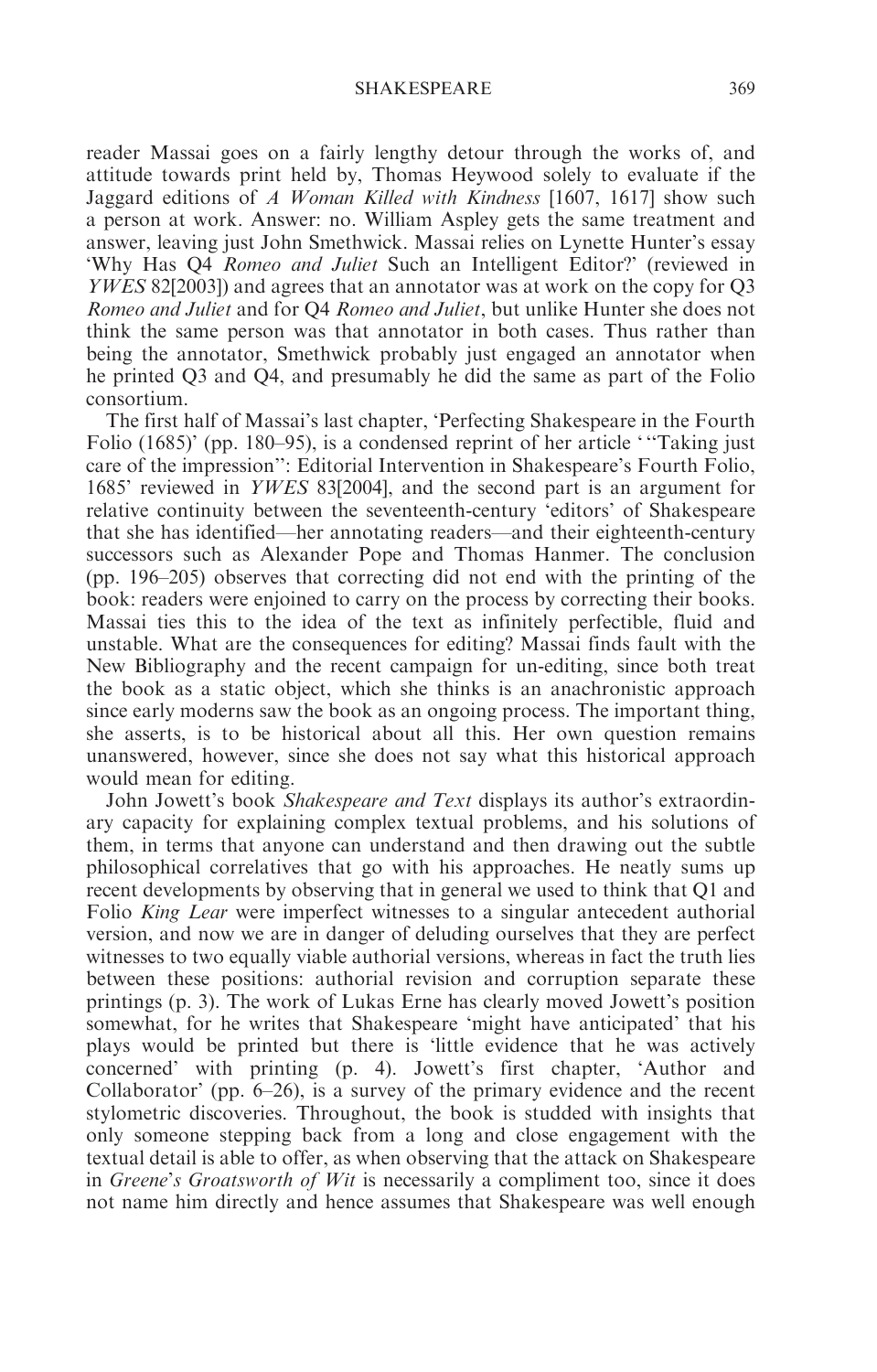known that readers could identify him merely by allusion (p. 7). Not every point need receive assent. Jowett claims that the spelling of *scilens* (for *silence*) in Hand D of Sir Thomas More is not known in any un-Shakespearian text 'of the period' (p. 13), but that rather depends how flexible you are about the period: it was an accepted late medieval spelling and is found in John Lydgate's poetry. The chapter 'Theatre' (pp.  $27-45$ ) is a survey of the textual economy of the theatre, including the creation and purposes of plots and parts and how revision and adaptation occurred. There is an odd slip here: quoting Arthur Brown on Heywood's *The Captives*, Jowett reports that the manuscript was annotated to guide the scribe 'for whom' the official 'book' was to be made, but of course Brown wrote 'by whom' (p. 28). Jowett reads the Master of the Revels Henry Herbert's demand (written into the licence for The Launching of the Mary) for 'fair copy hereafter' as meaning 'of this play', but since it can also be read as meaning 'in future send me fair copy' it would have been useful to know why Jowett excludes this possibility (p. 29).

Jowett urges textual scholars to retain the term 'promptbook' in favour of more recently proposed terms such as 'playbook' that are less loaded with nineteenth-century theatrical assumptions because it suggests the active connection with what is happening, minute by minute, on the stage. This he thinks these documents really are concerned with, especially as witnessed in their 'readying' notes, examples of which he usefully lists (pp. 32–5). He points out that taking the reference in Romeo and Juliet to 'two-hours traffic' as an indication of how long the performance will run is a bit over-literal, since after all no one would think that  $Henry V$  lasts sixty minutes because the Prologue says the events have been compressed into an 'hourglass' (p. 36). Jowett does not accept the recently floated idea that bad quartos are performance texts and the good quartos and Folio texts are authorial. Not only Shakespeare but also Jonson, Webster and Fletcher tended to write long plays whose early printings—Every Man Out of His Humour [1600], The Duchess of Malfi [1623] and Humphrey Moseley's preface to the 1647 Beaumont and Fletcher Folio—indicate that the author's text was cut for performance. Thus Folio Hamlet or Henry V may still represent the full author's script, as represented in the promptbook, from which the actors cut a few scenes to make their performances (p. 37). Regarding the purposes for which playhouse 'plots' were created, Jowett quotes David Bradley's interpretation (that they are casting documents) as an alternative to Greg's (that they were a backstage 'cheat sheet' for forgetful performers), but Bradley's quotation is assigned to his page 120 when it in fact appears on his page 126 (pp. 40, 206 n. 18).

In his chapter 'The Material Book' (pp. 46–68) Jowett explains the appearance of the long s as like 'f' without a forward crossbar', which is a little confusing for the reader as while the book-opening he presents in facsimile (from Q1 Troilus and Cressida) has long s as he describes it (with a crossbar to the left of the stem but not to the right of it) the modern typeface with which Oxford University Press has represented this sort has no crossbar at all (p. 48). Jowett offers a neat and succinct summary of the process of entry in the Stationers' Register, although he once (p. 51) treats 'authority'—which the entry for Troilus and Cressida needs more of—as a matter of 'trade regulation' rather than ecclesiastical permission; elsewhere he follows Peter Blayney's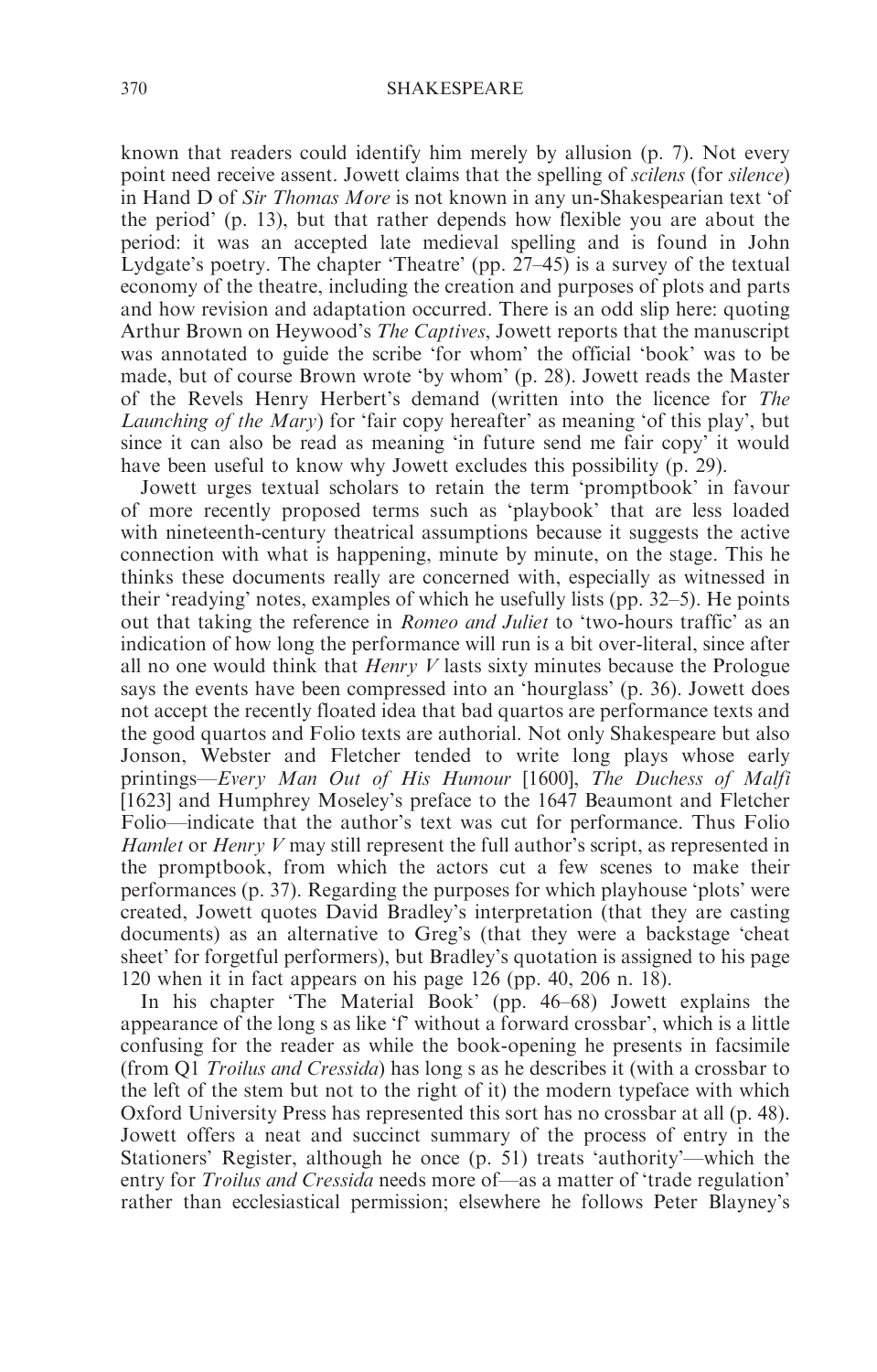accepted distinction of *allowance* = *authority* (= external approval from the church) and *licence*  $(=$  internal approval from the Stationers' Company). Jowett reckons that Blayney's estimates for the profitability of printing a play are a bit low: it cannot be the case that first editions did little more than break even, and all the profits were in reprints, since only 50 per cent of books achieved reprints (p. 53). Under these conditions, who would bother doing a first edition if there were a less than even chance of eventually making a profit on it? (I am not sure I agree with this logic: with nearly half the gambles paying off and the rest not losing any money, most gamblers would be happy to keep taking a chance.) Jowett makes the excellent point about the practice of compositors setting by formes rather than seriatim, and—one I have not heard before—that this brings about the completion of a quarto forme at regular time intervals (one after every four pages are set) whereas seriatim work completes them unevenly (one after seven pages, and then after one, and then seven, and so on). Jowett explains the workings of a printing press well, but the description is let down by a picture of a press that has no frisket in place so it is not clear just how this operates as a mask to keep unwanted ink off the sheet to be printed (p. 55).

In his chapter 'The First Folio' (pp. 69–92), Jowett gives an account of the Pavier quartos of 1619, including a reference to Massai's account of them but not crediting her with the new idea that Pavier was in league with the Folio syndicate: Jowett sticks to the old story that Pavier was working against their interests, but then at the end wonders if Pavier was, perhaps inadvertently, helping to get the Folio project started by showing what was possible in republishing Shakespeare. (For Massai, as we have seen, Pavier was doing just this intentionally.) Jowett makes the familiar assertion that without the Folio we would not know of sixteen of Shakespeare's plays, but actually this counterfactual is not necessarily so straightforward. If no one had thought to make the Folio then it is possible that publishers might have issued the unpublished plays in individual quartos over the succeeding years; after all, The Two Noble Kinsmen did not get its first quarto until 1634. Jowett's claim about the book's influence is well made, however. As he points out, as recently as Peter Alexander's 1951 Complete Works, The Tempest was printed as the first play for no other reason than that the Folio had it so. In 'Mapping the Text' (pp. 93–114) Jowett makes the point that the character commonly called Lady Capulet is merely an editorial invention: the Capulets are not aristocrats; he is just Capulet and she is his wife (p. 99). Editors could, he argues, synthesize the view of Barbara Mowat that editions should be concerned primarily about the needs of the reader (not so much the author) with Greg's distinction between the accidentals and the substantives, and so produce texts in which 'matters of incidence and presentation would be ceded to the interests of the reader, while the substantives of the text would be recognized as having integrity in terms of their origin' (pp. 113–14).

Jowett's chapter on 'Emendation and Modernization' (pp. 115–35) offers an excellent example of the obligation to undo assumed censorship even where we have no access to the uncensored version other than by inference. When Angelo says 'heauen in my mouth, | As if I did but onely chew his name' in Folio Measure for Measure, he must originally have been given the line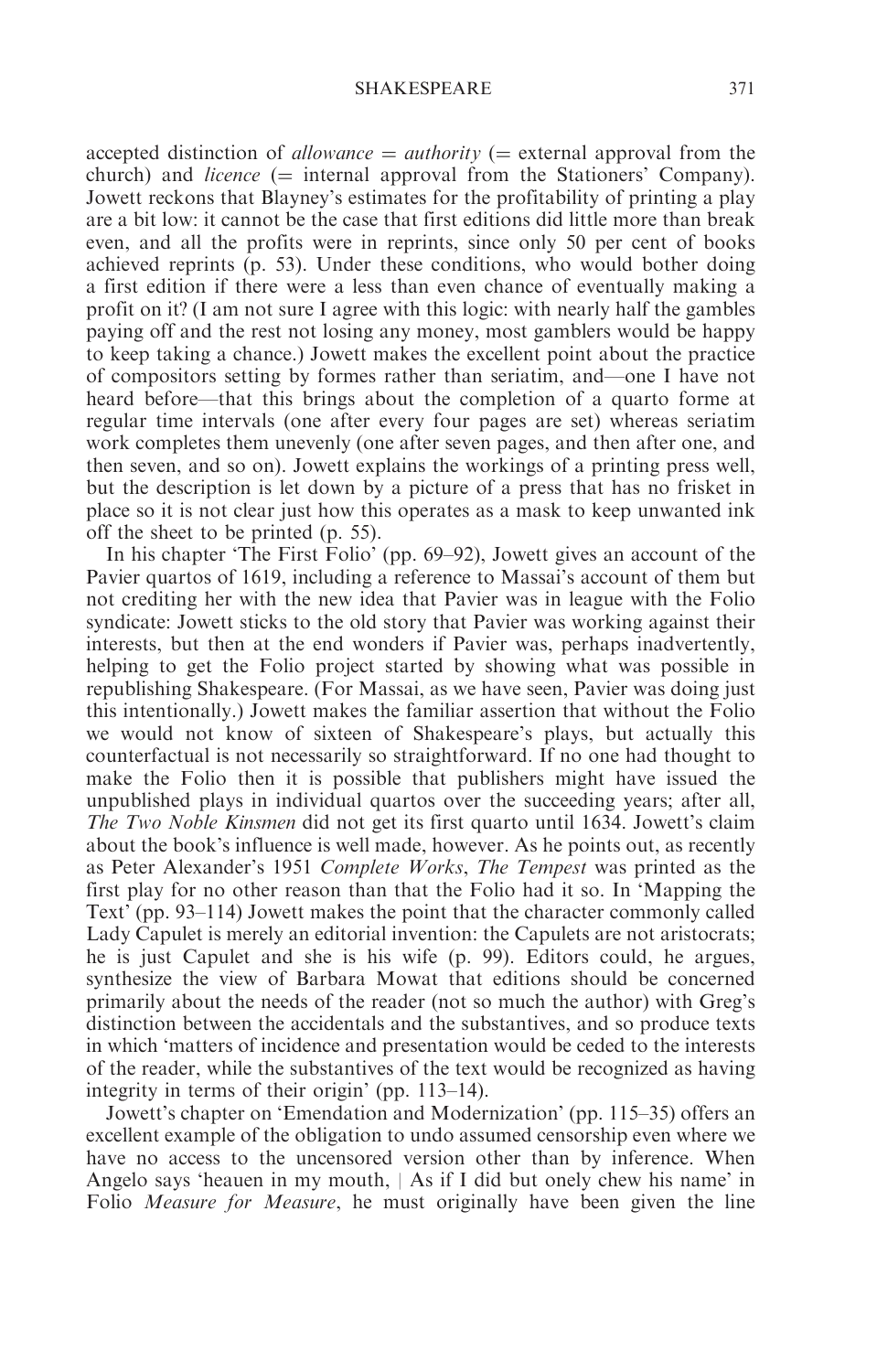'God in my mouth'. Jowett concedes that there is idealism in emending in 'pursuit of a prior text', meaning the author's manuscript, but rightly insists that this is less pernicious than the idealism of being willing only 'to correct the errors in a document to no other criterion than an ideal version of itself' (p. 116). This prior manuscript was not necessarily a perfect expression of the mind creating it: Jowett gives examples of Hand D of Sir Thomas More not writing what he meant, as when making slips and also when forcing two verse lines into one because he has reached the end of the page and has no more room (pp. 117–18). Regarding 'Versification and Stage Directions' (pp. 136– 57), Jowett makes the important point that, when originally written, the stage directions were meant to determine what would happen on the stage, while in a modern edition they are attempting to account for what might or must have happened on the stage, and hence these two kinds of writing are 'ontologically distinct' (p. 149). He might nonetheless be overstating the case. We could say that the modern stage directions are showing what the original ones would have looked like if the original writers and readers, the actors, had our modern sense of how much you need to tell someone about the action. Looked at in this way, old and modern stage directions belong in the same ontological category, and we can proceed by analogy with the modernization of spelling and punctuation.

There has been a recent demand that editors cease making explicit what they think the stage action should be, should cease being prescriptive in their invented stage directions, and should retain the multitude of possibilities latent in the incomplete or missing directions in the early printings. Jowett offers the splendid rejoinder that this view overlooks the distinct possibility that rather than experiencing such moments as a range of performance possibilities the unaided reader might well simply have no idea what is happening on the stage (p. 155). Jowett ends this chapter by quoting the opening moments of Timon of Athens from the Oxford Collected Middleton (reviewed above), but unfortunately not entirely accurately in terms of typography. The indenting of the second part of the split verse line is not properly aligned in the last line of the quotation. The fact that the Oxford Collected Middleton puts the speech prefix on a line of its own for a speech of verse (except where someone else completes a split verse line) is misrepresented. In the quotation here the speech prefix is on the same line as the first word of the speech, and indeed that is the cause of the misalignment of the final split verse line. A pair of square brackets around an editorial stage direction is italicized in the quotation and should not be for the brackets are not italicized in the Oxford Collected Middleton. Another slip: 'As noted in Chapter 5, John Dover Wilson's Cambridge series employed quotation marks to identify wordings taken from the base text' (p. 156) but in fact there is no such point made anywhere earlier in this book, so presumably this is a relic from an earlier state of the text. Jowett's last chapter, 'Texts for Readers' (pp. 158–69), is largely a survey of the digital future, especially the Internet Shakespeare Editions project.

Thomas Merriam's book *Co-authorship in King John* has the same thesis as his previous one on Henry VIII (reviewed in YWES 86[2007]): the play was co-authored and Shakespeare did not write the anti-Catholic bits. Merriam reports that most people accept that King John is based on the anonymous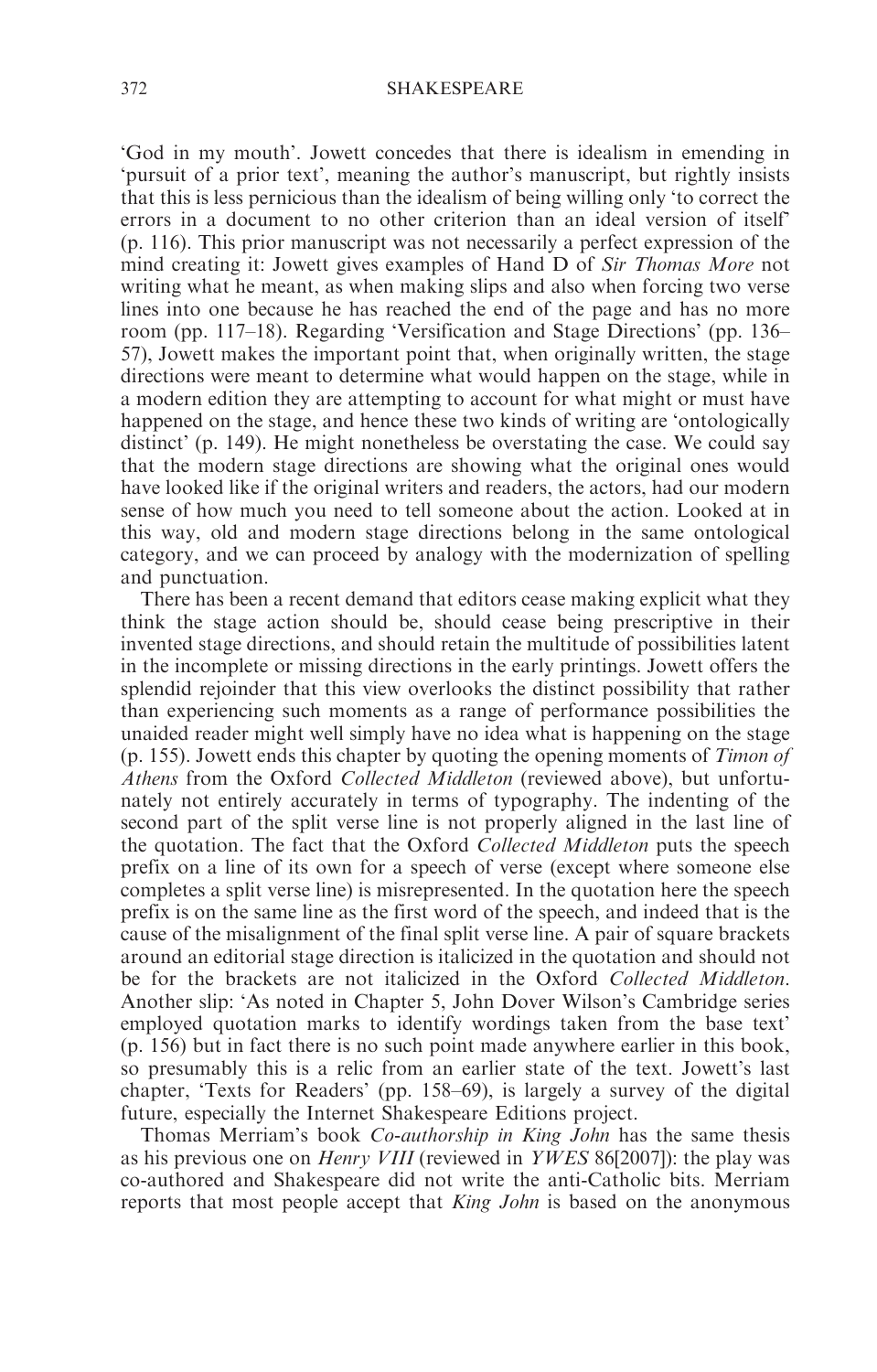two-part play The Troublesome Reign of King John. John Bale's King Johan and Troublesome Reign make John seem a proto-Protestant and portray Catholicism as bad, but Shakespeare seems to have evened the balance somewhat. Yet there remain three pro-Protestant speeches in King John and they are all in III.i, and also distinctly Catholic sentiments remain. Critics have seen this as another demonstration of myriad-minded Shakespeare seeing both sides of an argument, but for Merriam the contradiction comes from co-authorship. Merriam begins with a postulate: in a study of relative frequency of words by an author, the median frequency should be close to the mean frequency (p. 15). This principle is refreshingly well explained by Merriam, which is not always the case with such research. Merriam provides a table of the relative frequency of the word and in twenty-seven plays of undisputed Shakespearian sole authorship, ranked from  $Henry V$  (the highest, in which 3.7 per cent of all words are and) to The Two Gentlemen of Verona (where only 2.35 per cent of all words are and), and as expected the mean frequency (about 2.8 per cent) is close to the median frequency (held by Romeo and Juliet, fourteenth out of twenty-seven plays in the list, with an and frequency of about 2.8 per cent) (p. 16). This principle of symmetry (median equalling mean) in relation to one word's relative frequency should exist too in the subdivisions of a play if it is all by one hand. Merriam divides King John into twenty-seven sections and puts each section into his ranking order table for twenty-seven plays. The outcome is that ten chunks of King John use and way more often than the Shakespeare play that uses *and* the most, which is Henry V, and thereby upset the median/mean symmetry (pp.  $17-18$ ). Likewise for the pronoun I, the adverb *not*, and the pronoun *it*, which are all used way too little in King John (pp. 19–24). Moreover, for these four tests (and, I, not,  $it$ ) it is the same subsections of *King John* that are the outliers: the prime cases at the tops of the tables being units 1, 11a, 17 and 19 and at the bottoms being 14, 18 and 20. This suggests dual authorship. To refine the technique, Merriam brings in a further seventeen such test words and makes a combined table of all twenty-one test words' results, to which he applies Principal Component Analysis. This confirms that certain bits of King John are much unlike the rest of Shakespeare (pp. 25–6). Interestingly, the bits of King John that critics have praised as its core great scenes are well within the Shakespeare norm, and the really strong outlier is the crucial hinge speech of twenty lines by the Bastard in IV.iii, where he seems to take on responsibility for the future well-being of England. Take out the fifteen outliers (representing half the play) and the remaining chunks fit perfectly well into the Shakespeare profile (pp. 27–8).

Then comes a new approach to the problem (pp. 29–34). Merriam takes ninety-two words that occur 781 times in Tamburlaine but only eighty-three times in As You Like It and takes 104 words that occur 693 times in As You Like It but only thirty times in Tamburlaine. (Here Merriam makes the types/ tokens distinction but does not explain it. A simple illustration is that this review contains 30,952 words (tokens) in total, but many of them are repetitions such as *and* and *the*, so that the number of different words (types) is only 4,428). Thus the Tamburlaine set comprises words favoured by Marlowe (and a lot of them seem to be about power), and the As You Like It set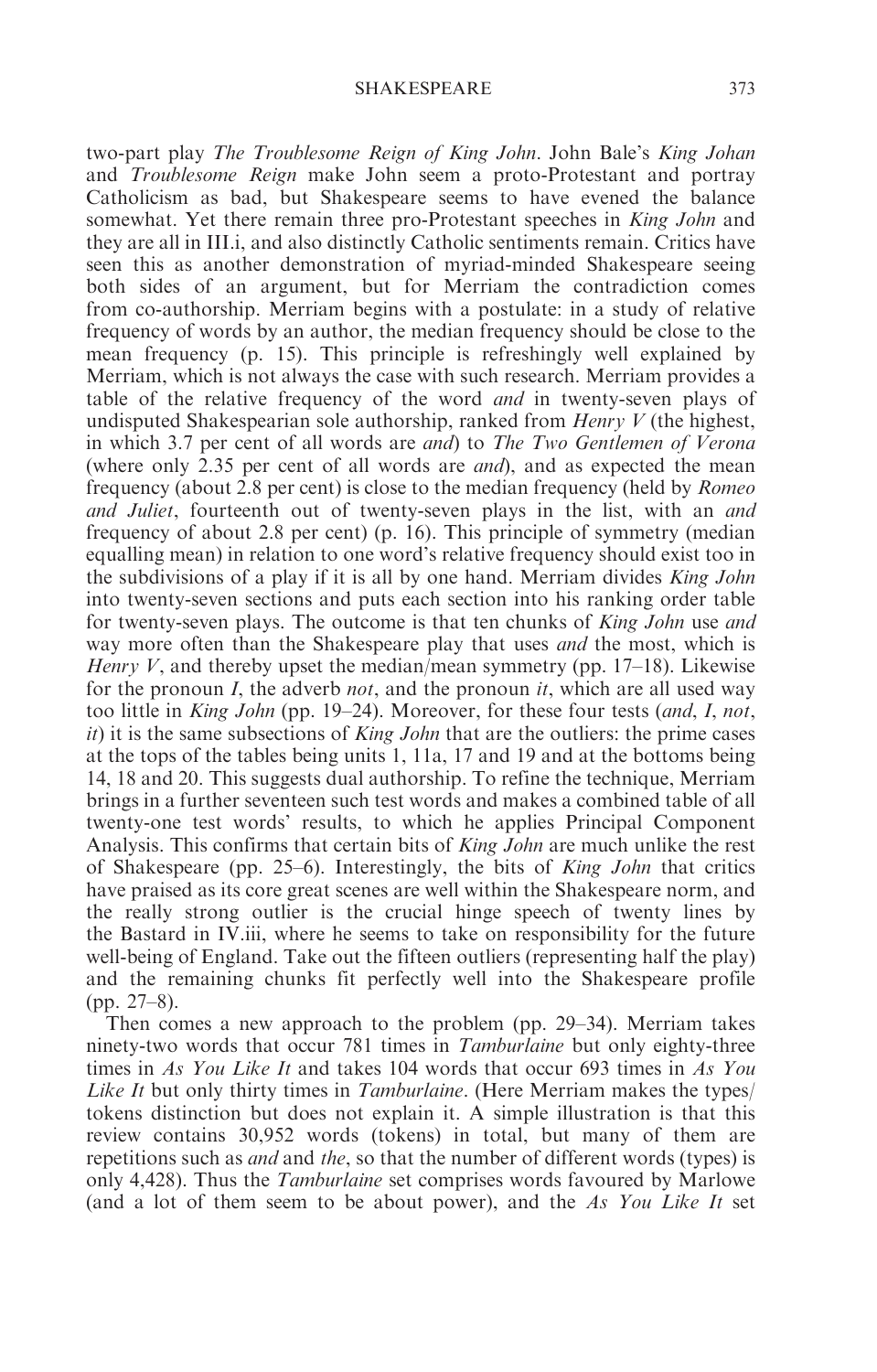comprises words favoured by Shakespeare. The words chosen for these two sets are not the usual filler words (like *and*), so we need to check if they are subject to authorial influence (one writer to another) or vary by a play's subject matter. Merriam does this by showing that for twenty-seven Shakespeare plays, three Marlowes, and three Peeles, the Shakespeare words occur way more often in the Shakespeare plays (always more often than they occur in the Marlowe or Peele) and the Marlowe words occur way more often in the Marlowe plays (always more often than in the Shakespeare or the Peele). Thus the frequency with which these words appear is a good discriminator of these authors. Merriam also puts usage of and in the same table and it follows the same pattern: all the Shakespeares (except  $Henry V$ ) use and less often than the Marlowes and Peeles do. Apply the same test with the twenty-seven subsections of *King John* described above and they more or less fall into two camps: the sections that the previous tests suggested were Shakespeare are at the top of the table (with lots of uses of the Shakespeare words) and the non-Shakespeare sections are down the bottom because using lots of the Marlowe words, albeit two sections of each type are in the wrong camps. E.A.J. Honigmann noticed that the word *right* occurs more often in *King John* than any other Shakespeare play  $(3$  Henry VI is next in rank), and using this instead of and in the comparison of the twenty-six sections of King John with the twenty-seven Shakespeare canon plays the same general outcome appears: mostly the non-Shakespearian sections are at the top (heavy users of right), then come the twenty-seven Shakespeare plays, then the Shakespearian parts of King John down at the bottom as infrequent users of right. In previous tests it was twenty-seven sections of King John not twenty-six, and the difference is that one of those twenty-seven was itself a sub-subsection, 11a, that Merriam has now left out of the argument without saying why. On page 17 Merriam promised he would later explain this 11a sub-subsection, but in fact the reason for its existence is never made explicit.

Merriam then turns from numbers to language, and especially the varieties of irony (pp. 35–44). Some ironies are hard to make sense of: the Bastard speaks favourably of the French war to support Arthur's claim while himself following King John loyally, he rails on commodity and then says he will follow it too, and he mocks Hubert's bombast and then emulates it. These incoherent ironies might come from co-authorship, while other ironies Merriam finds coherent as perhaps allusions to Elizabeth I's own official bastardy and suggesting little Arthur as a kind of Mary Queen of Scots figure. John is like Shakespeare's Richard III in being a younger brother claiming the throne at the expense of his nephews, and Shakespeare emphasized the link by making Arthur, who is a young man in Holinshed and in Troublesome Reign, into a child, and by making him (like Prince Richard in Richard III) be 'rhetorically precocious' (p. 42). Also, the suborning of Hubert is like the suborning of Tyrrell. All this is very daring on Shakespeare's part since it makes John look especially bad, whereas Holinshed made John an innocent victim of Rome and Bale made him a hero. The anti-Catholicism of King John, which is greatly attenuated from the source play *Troublesome Reign*, is concentrated in III.i.61–105, the arrival of the papal legate Cardinal Pandolf and his abuse by John (p. 45), and Merriam thinks it significant that some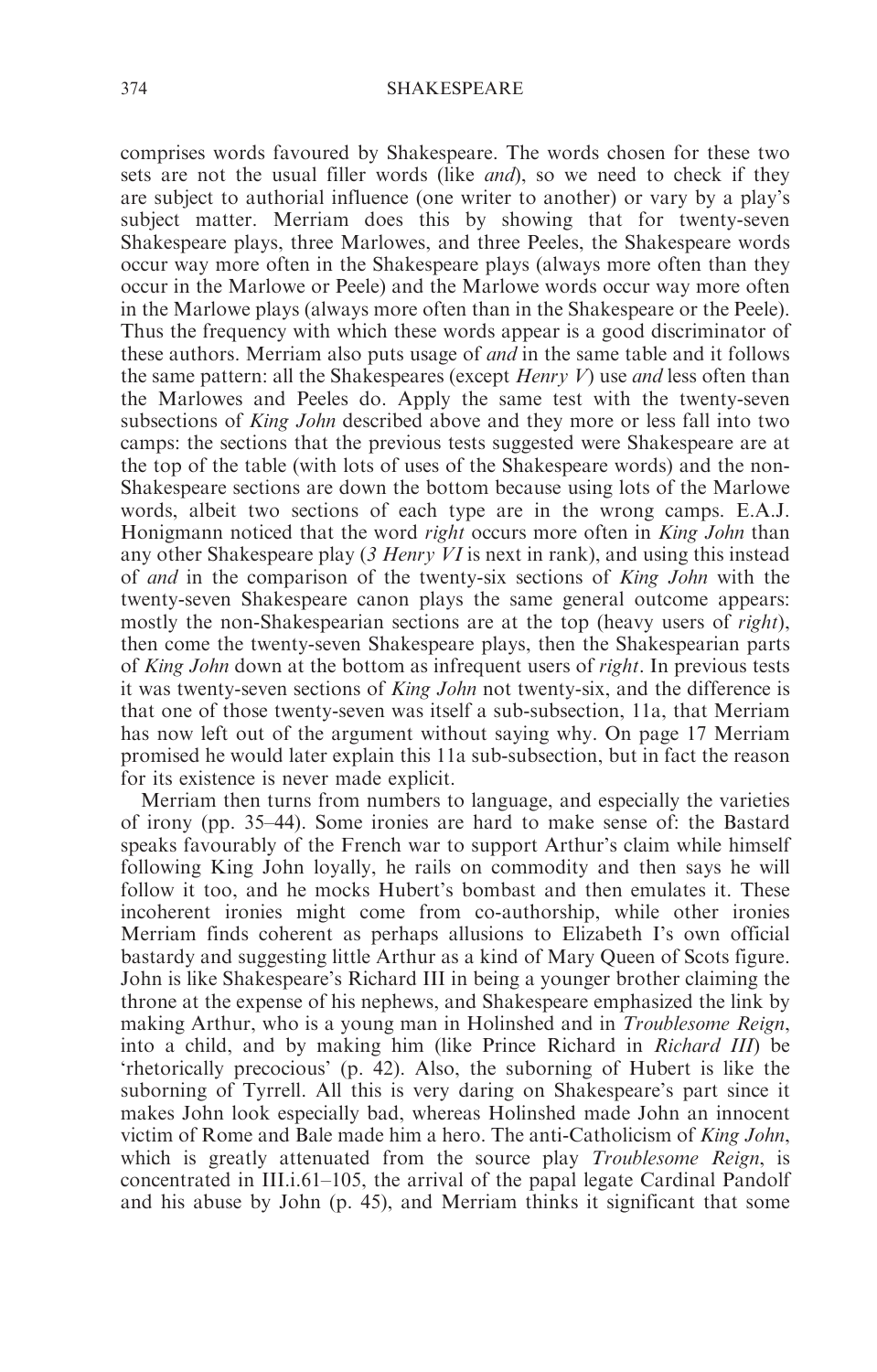particularly anti-Catholic lines in III.i were struck out in a copy of the second Folio used at the English Jesuit college at Valladolid in Spain (pp. 46–7). Merriam explains the Catholic distinction between a pardon (a release from the guilt of a sin) and an indulgence (a release from the temporal punishment for an already forgiven sin), and observes that section 11a of King John  $(III.i.91-3)$  mixes up these ideas. So too does *Doctor Faustus* when referring to 'some ghost, newly crept out of Purgatory, come to beg a pardon of your Holiness' since ghosts in Purgatory have already been forgiven.

Merriam thinks both this section of *King John* and *Doctor Faustus* mix up the idea in order to blackguard Catholicism by suggesting that the Roman Church sells forgiveness, which it does not. Round about the same part of King John there are words borrowed from John Foxe's Book of Martyrs, which itself may have got its account of King John from Bale, author of King Johan. Why would Shakespeare be Protestant around a time when he was also mocking Oldcastle? He would not: this bit is the work of another dramatist (pp. 47–54). The same bit of the play, Pandolf's threat to John, contains an apparent advance promise of forgiveness (indeed, even canonization) for the sin of regicide, which is just what the Protestant extremists (and Troublesome Reign) claimed that Catholics were promised, but which in fact the Pope (in declaring her subjects' duty to Elizabeth to be void in 1570) specifically avoided promising. The Pope did not call for regicide, only disobedience. That Pandolf in King John offers as reward for regicide the chance to be 'worshipped as a saint' (III.i.103) itself echoes anti-Catholic wilful confusion of the matter, for of course saints are venerated not worshipped, a distinction that Shakespeare himself makes in The Two Gentlemen of Verona (II.iv.142–51). Moreover, there is ample evidence in other plays that Shakespeare knew all these theological niceties backwards and forwards. (pp. 54–74). Merriam's last chapter (pp. 75–83) is a response to Roland Mushat Frye's Shakespeare and Christian Doctrine [1963], which claimed that Shakespeare's art is essentially secular. Frye assumed that Elizabethans were by default Protestants and adherents of the ideas of Martin Luther and John Calvin, but Eamon Duffy has overturned this assumption. Frye relied upon the expurgation of a second Folio in Valladolid, which attended to theological matters clustered in Henry VIII and King John, but in both cases it was the non-Shakespearian bits (as established for the former by James Spedding and for the latter by this study) that attracted the Roman Catholic blue pencil. There's also the deletion of a bit of 1 Henry VI, but it is a bit that Gary Taylor attributes to Nashe. Also gone are the conjuring scene and the unmasking of Simpcox's supposed miracle in 2 Henry VI, which latter Merriam suspects is not by Shakespeare. Merriam's conclusion is that in general King John is less anti-Catholic than Troublesome Reign, but in specific bits it is much more anti-Catholic, which is just the kind of evasion recusants had to practice. That is to say, co-authorship was a way to state your view without equivocation, since the other writer could give the opposing view. This sensible and wellargued ending is to my mind spoilt by a pointless application of Bayes's Theorem to test the likelihood that King John is co-authored, based on plucking from the air certain variables such as 0.7 being the consensus likelihood of single authorship and  $\leq$  = 0.5 being the likelihood that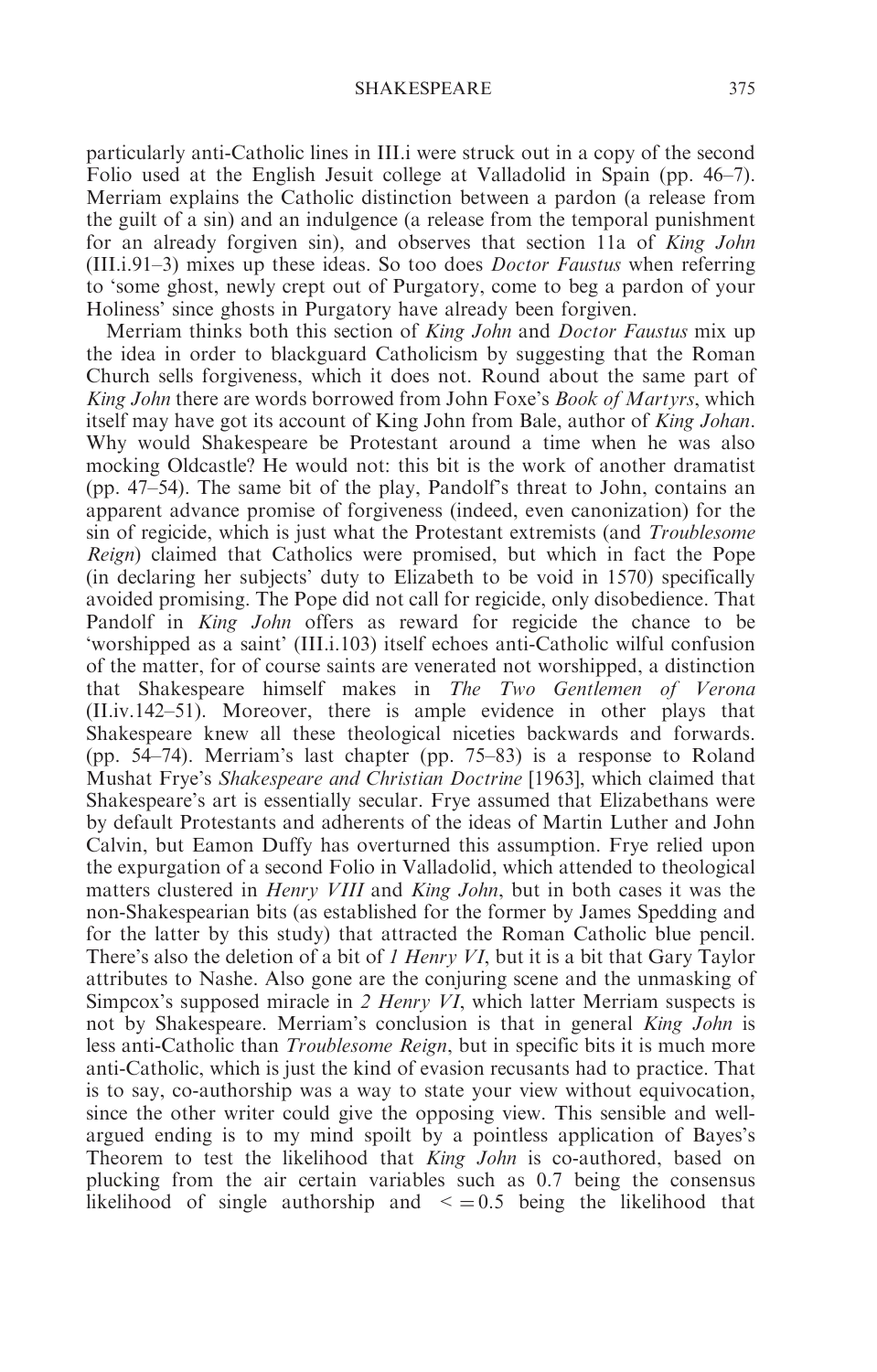Heminges and Condell were telling the truth in describing the Folio as the works of one man.

The last relevant monograph this year is Brian Vickers's Shakespeare, 'A Lover's Complaint', and John Davies of Hereford. This is a study of Davies himself as a poet, and of the scholarship that has (wrongly) confirmed the attribution of A Lover's Complaint to Shakespeare, especially that done by Kenneth Muir and MacDonald P. Jackson. Refuting those, and introducing a battery of tests that show A Lover's Complaint to be typical of Davies but wildly untypical of Shakespeare, Vickers expands upon an argument first made in an article called 'A Rum ''Do'' ' in the Times Literary Supplement in 2003 and reviewed in YWES 84[2005]. The book-length version uses literarycritical skills where the stylometric case is not proven, and as such can only deal in probabilities and need not detain us here. Three book-format collections of essays contain matter relevant to this review. The most important is Andrew Murphy's Shakespeare and the Text. Helen Smith's essay 'The Publishing Trade in Shakespeare's Time' (in Murphy, ed., pp. 17–34) is a fine introduction to the background for our topic, but has nothing new of direct concern to this review. In 'Reading and Authorship: The Circulation of Shakespeare 1590–1619' (in Murphy, ed., pp. 35–56) Peter Stallybrass and Roger Chartier track the popularity of Shakespeare as an author (especially of poetry) in his life and shortly thereafter, recording who bought what and what they said about him. They claim that the publishing of The Rape of Lucrece in octavo in 1598 was probably a way of signalling its high status, since a quarto was considered ephemeral whereas an octavo had class. (Actually, this is a tricky argument to make, since Stallybrass and Chartier stress Shakespeare's being known in print more as a poet than a dramatist; they ought not to remain silent on the fact that his Richard Duke of York/3 Henry VI appeared in octavo in 1595.) Stallybrass and Chartier repeat approvingly de Grazia's claim (from Shakespeare Verbatim) that 'Renaissance ''quotation marks'' ' were the opposite of modern ones: they marked public property whereas ours mark private property. They ought to acknowledge Paulina Kewes's and Edmund G.C. King's independent demonstrations that in fact the use of the symbols in the modern way was common long before 1800, which is when de Grazia—for whom they exemplify the emergence of the Foucauldian 'author-function' around 1800—dates the change.

In 'Shakespeare Writ Small: Early Single Editions of Shakespeare's Plays' (in Murphy, ed., pp. 56–70), Thomas L. Berger reports that the word promptbook is not recorded before 1809, which is indeed what the print and old CD-ROM versions of the OED indicate, but in fact the online version now has examples from 1768 and 1772 (p. 65). Likewise Berger says that prompter in the theatrical sense is first used in Othello, but online OED has a use from 1585. Strangely, Berger here repeats, as if he accepts them, a number of putative rules about early modern performance that are not universally agreed upon: that the prompter sat on the stage, that entrances and exits were anticipatorily marked in the promptbook, and that only the first and last words of letters spoken on stage were recorded in the promptbook. Berger wrongly gives the date of the expiration of the lease on the site of the Theatre: it was 1597 not 1598 (p. 66). Anthony James West's 'The Life of the First Folio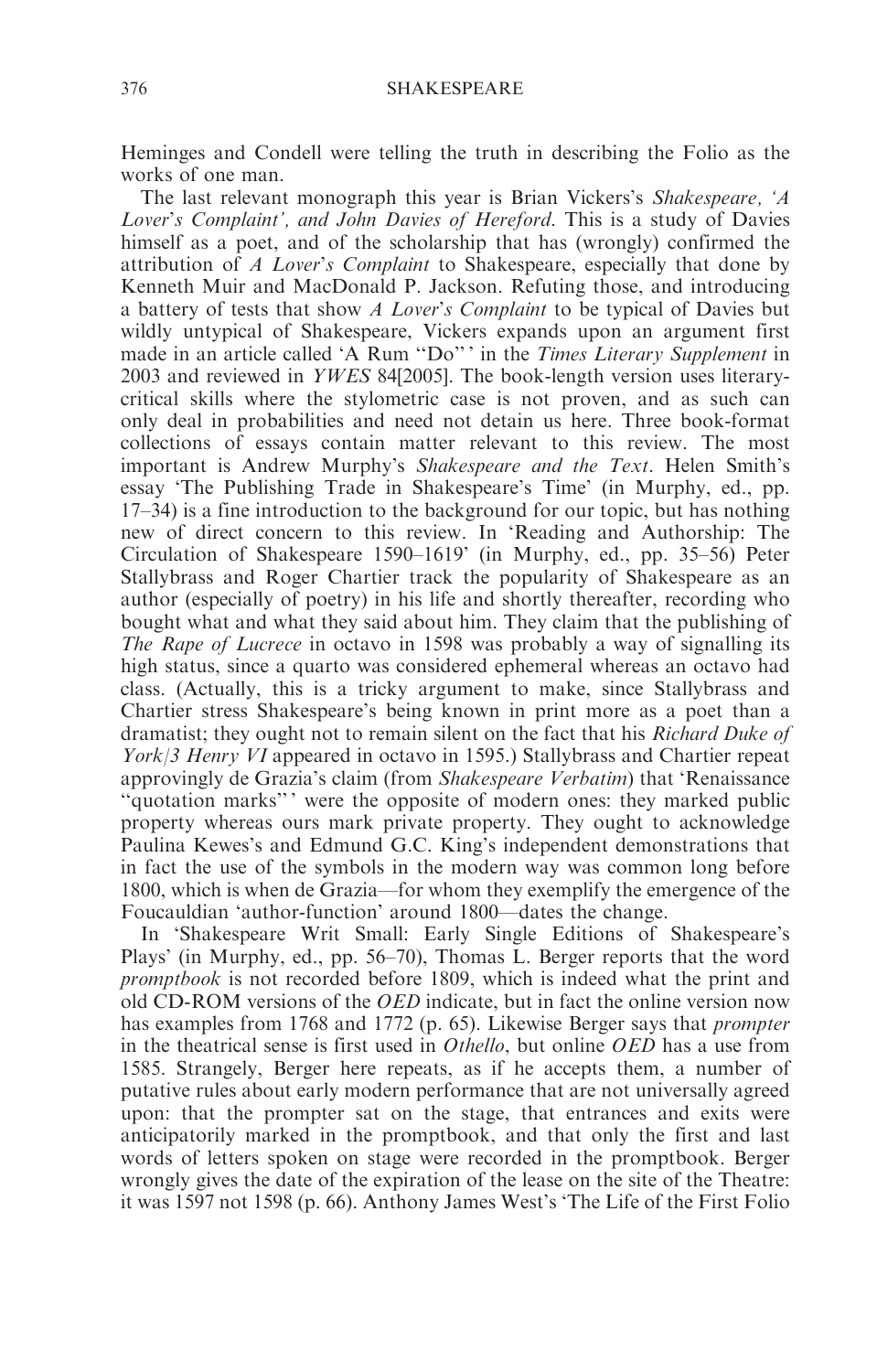in the Seventeenth and Eighteenth Centuries' (in Murphy, ed., pp. 93-108) is a history of the owners of the book, and includes a lament about the loss through theft of the exemplar with the longest recorded provenance, the Durham University copy. Since the publication of this essay that exemplar has been recovered and returned. In his 'The Birth of the Editor' (in Murphy, ed., pp. 93–108) Andrew Murphy implicitly rejects Sonai Massai's argument (reviewed above) by insisting that the editing of Shakespeare changed radically in the early eighteenth century, which development he reviews. Paul Werstine's ironically titled essay 'The Science of Editing' (in Murphy, ed., pp. 109–27) begins by pointing the reader to the few occasions when the Cambridge/ Macmillan edition [1863–6] speculates about the printer's copy. In fact, Werstine's page-number references do not work for the 1863–6 edition, and he must be working from a reprint that repaginated the texts. His references fit the 1891 reprint so maybe Werstine used that without realizing that the pagination had changed from the first edition. Werstine thinks that in the first half of the twentieth century it was by no means agreed that there was a new and unified approach to Shakespearian bibliography: only retrospectively did it seem like a 'new' bibliography. (Werstine believes that the term New Bibliography came into being with F.P. Wilson's 1942 talk on the topic, but in fact Greg himself used it as early as 1919.) Werstine usefully surveys the disagreements within early New Bibliography, including Greg's later realization that his own 'memorial reconstruction' theory for Q1 Merry Wives of Windsor does not fit all the evidence perfectly. A.W. Pollard and John Dover Wilson's alternative and convoluted explanations of the origins of bad quartos (based on multiple revisions), outlined in 1919, were swept away by Peter Alexander's demonstration of memorial reconstruction lying behind The Contention of York and Lancaster and Richard Duke of York, for which Werstine here neglects to give a date: it was 1924.

Werstine credits E.K. Chambers with being the first to spot that Pollard was wrong about the relationship between non-entry in the Stationers' Register and publication of a bad quarto, although he gives the wrong reference: it is pages 186–7 of the second volume of The Elizabethan Stage. Strangely, Werstine declares himself convinced by Blayney's argument that playbooks were not terribly popular (and so were not worth a stationer's getting himself into trouble over by piracy) despite Alan Farmer and Zachary Lesser's demolition of it (reviewed in YWES 86[2007]). Werstine rehearses his familiar objection to the hypothesis that Hand D of Sir Thomas More is Shakespeare's, and renews his long-running attack on the means by which Greg derived the category 'foul papers'. Greg compared Edward Knight's transcript of John Fletcher's play Bonduca to the printed text and decided that certain differences (such as reordering of lines) were created by the difficulty Knight had in reading what must have been (Greg inferred) crabbed authorial papers. In rejecting Greg's article on Bonduca for publication in The Library (it did not reach print until 1990), Pollard rightly pointed out that we cannot extrapolate from Bonduca to anything else as it seems unique, especially since comparison of other two-text plays never produces the kinds of misplaced lines seen in Bonduca. Werstine rightly dates the entry of the word promptbook into the language to the late eighteenth century, and it is a pity that Murphy, as editor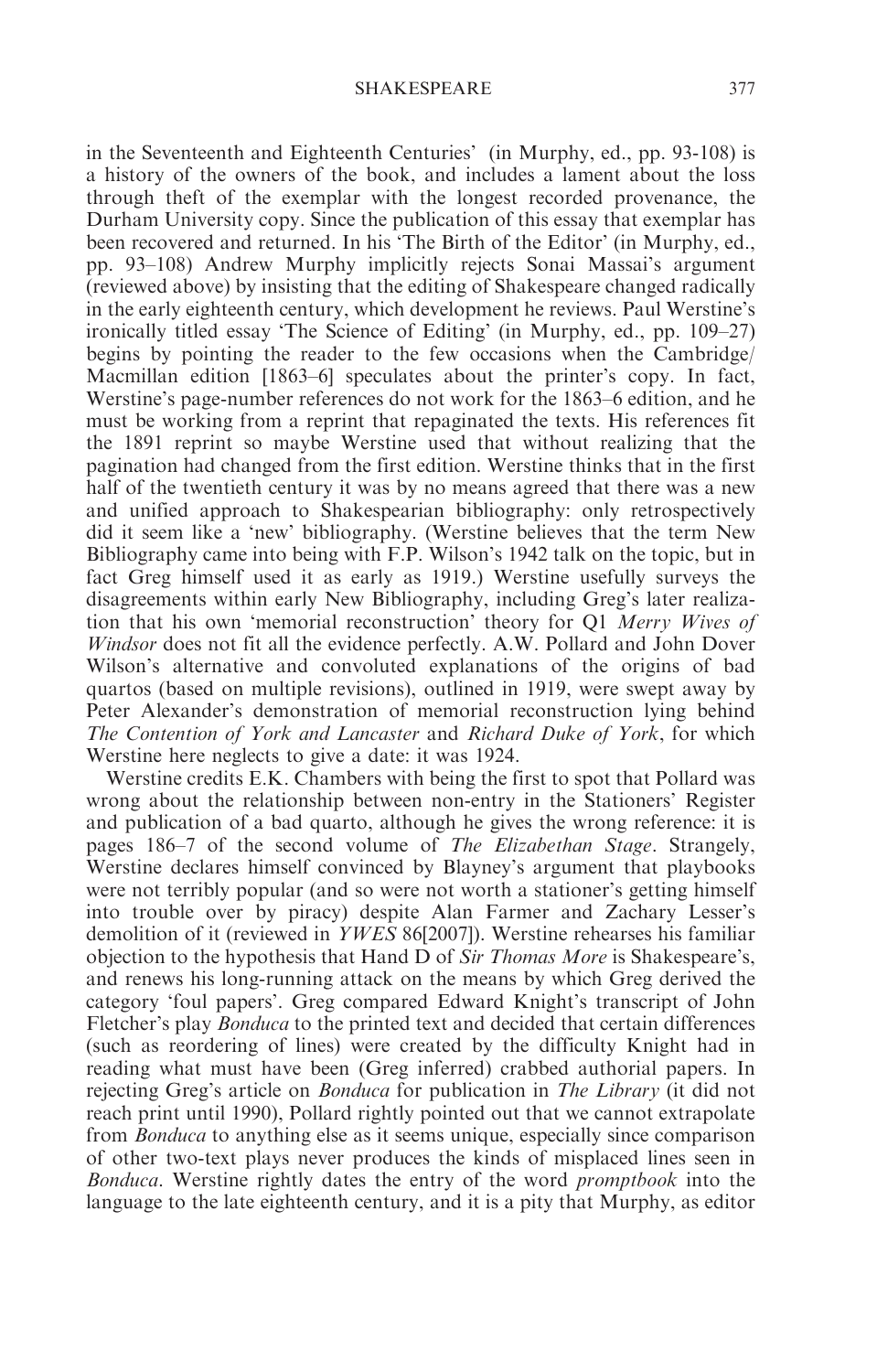of the volume, did not notice that this contradicts what Berger wrote earlier (p. 65) about its first being recorded in the early nineteenth century.

Leah Marcus's essay 'Editing Shakespeare in the Postmodern Age' (in Murphy, ed., pp. 128–44) is a loosely linked collection of assertions about how postmodernism's approval of everything discontinuous, inconsistent, fragmented, impure, unruly, borrowed and imbricated chimes well with how we now think about Shakespeare. From an editing point of view, this offers the fashionable nonsense that we should leave speech prefixes unregularized, not mark speeches as 'aside', and leave stage directions incomplete or productively imprecise. The speech prefix for Edmund in Q1 King Lear is uniformly some shortened version of Bastard so Marcus thinks that this 'almost nameless' character is 'chastely regularized' in modern editions that make him uniformly *Edmund* (p. 134). In pursuit of this postmodern anonymity, Marcus overlooks the fact that not only is he called Edmund in the stage directions but his name is uttered thirty times by characters on stage, including more than once by Edmund himself. In theatre someone's name is precisely what is spoken, not what is written in the script and least of all what is written in the speech prefixes. Another ironic slip is that Marcus quotes, she says, from the Folio *Hamlet* the lines 'whose griefes | Beares such an Emphasis? Whose phrase of Sorrow' and that thus 'unemended by modern editors' these lines display what we would think of as bad grammar (p. 138). If fact her quotation is emended, for in F it is 'whose phrase' not 'Whose phrase'. Marcus or a copy-editor or printer, presumably under the pressure of modern norms (in which an exclamation point ends a sentence and hence must be followed by a capital letter), has unconsciously emended.

In 'Shakespeare and the Electronic Text' (in Murphy, ed., pp. 145–61) Michael Best gives a history of electronic Shakespeares and a survey of some current projects, plus an indication of the current technical limitations. A small slip is that he claims that the Oxford Complete Works came out on CD-ROM in 1988 (p. 147), but in fact it was on what are now almost unreadable 5.25 inch floppy disks. Regarding the technical means for preventing users copying material that one makes available to them over the internet, Best notes that 'video clips can be streamed rather than downloaded' (p. 150). As the YouTube generation is well aware, streaming stops only the naive beginner from copying the stuff. The internet offers many pieces of software that will capture an incoming video stream and turn it back into a single file that can be saved and reused when offline. David Bevington's 'Working with the Text: Editing in Practice' (in Murphy, ed., pp. 165–84) surveys the textual problems of 1 Henry VI (which he concludes are essentially intractable) and then Othello and Troilus and Cressida. Bevington thinks that in 1 Henry VI Beaufort (the Bishop of Winchester) makes his 'first appearance, as he enters with his men to forbid access to the Tower of London' in I.iv (p. 169), but in fact he is already bickering with Gloucester in the play's opening scene. In a book aimed at textual non-specialists, it is confusing to write (of Troilus and Cressida) that editors have disagreed 'whether the quarto or the Folio text was derived, with changes, from the other' (p. 177) since the non-specialist is going to ask herself how a quarto made in 1609 could possibly derive from a Folio made in 1623.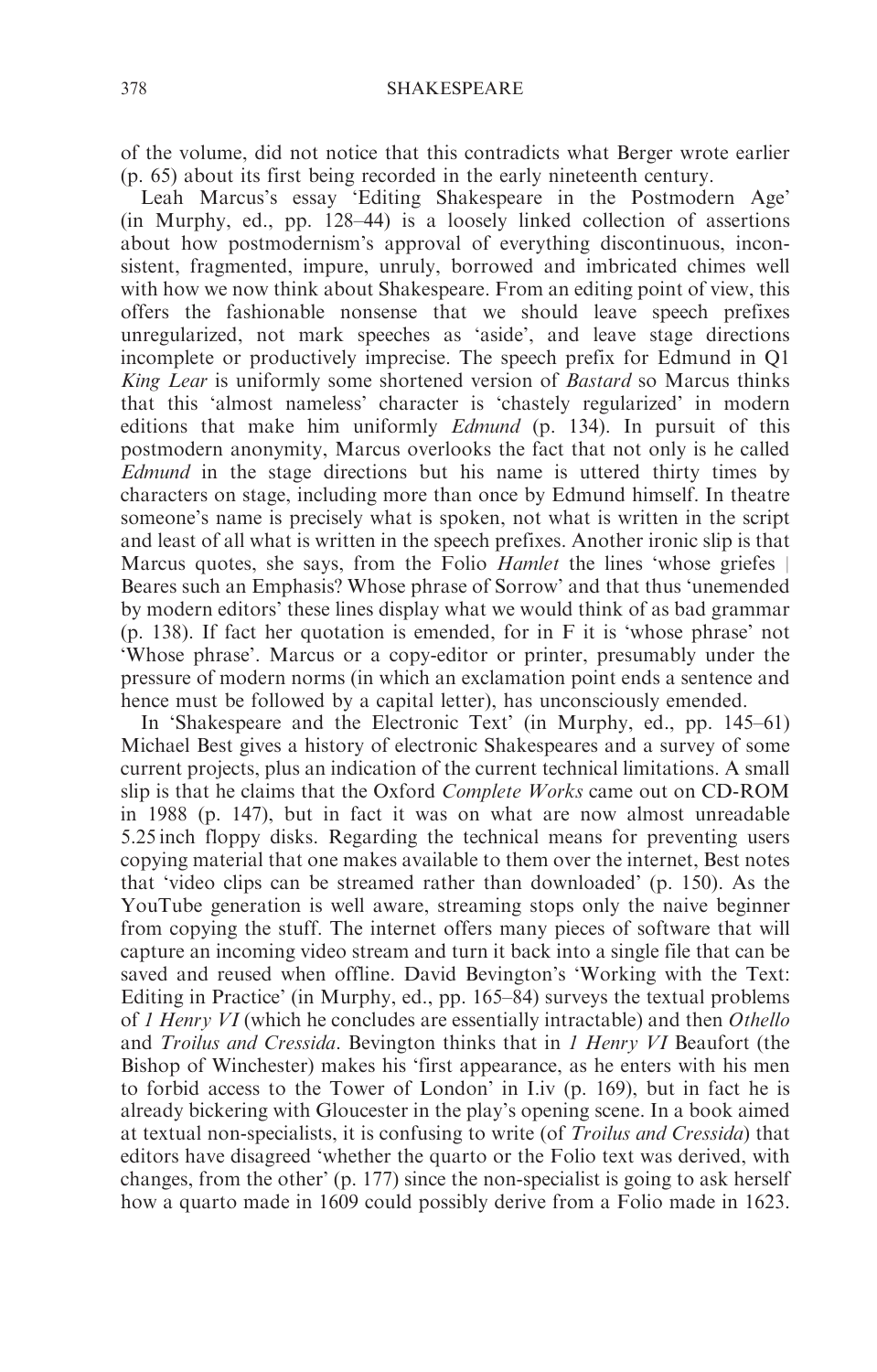Bevington is referring to the underlying manuscripts of these printings, and it is a shame to confuse the non-specialist by omitting to say so.

Sonia Massai's 'Working with the Texts: Differential Readings' (in Murphy, ed., pp. 185–203) is a history of King Lear editions from the seventeenth century to the present, and thus is somewhat repetitious of the historical narrative offered in Murphy's chapter. Samuel Johnson, she notes, thought that Shakespeare revised the text underlying Q1 King Lear to make the text underlying the Folio version, and yet, like R.A. Foakes in his 1997 Arden3 edition, Johnson kept in his edition things that he thought Shakespeare was quite right to cut when turning whatever underlay Q into whatever underlay F. Massai says that we have Rowe to thank, via a scene location note, for the 'heath' that people imagine Lear being mad upon. Or rather, Rowe probably got it from Nahum Tate's adaptation (represented in his 1681 edition) that first set Lear on a 'heath', which Rowe presumably saw in performance. (Perhaps I am underestimating the Restoration theatre's realism, but I have trouble imagining so distinctive a landscape as to permit the word 'heath' to travel, as it were, by sight; why might not Rowe simply have read Tate's text?) The last essay is Neil Rhodes's 'Mapping Shakepeare's Contexts: Doing Things with Databases' (in Murphy, ed., pp. 204–20), which explains how to teach using large-text corpora and does not really fit with the rest of the book except near the end, when Rhodes lists some of the outcomes of teaching projects, which are mini-surveys of the books that name Cuthbert Burby and Peter Short in their imprints. It also contains a couple of errors: the date of Q2 Romeo and Juliet is given as 1589 instead of 1599, and the printer of Q1 Romeo and Juliet is given as just John Danter despite the certainty that Edward Allde printed some of the sheets, as established by Chiaki Hanabusa in 1997.

Afterwords to collections of essays are usually innocuous and easily ignored, but John Drakakis's (in Murphy, ed., pp. 221–38) stands out for a number of reasons. It starts with irrelevant reflections on the recent interest in objects instead of subjects in early modern literary studies (deriving from the work of Hugh Grady and Jean Howard, whom Drakakis does not mention) and then turns to book history. Drakakis's attempts to weave a sentence or two about each of the preceding chapters into his own tedious account of textual variation is so clumsy as to constitute an insult to the contributors. Particularly egregious is the way that Anthony James West's work is tacked on to a point being made by Drakakis (p. 230), and with one essay Drakakis simply gives up and admits he can find no connection at all: 'But this is a different kind of epistemological discourse from that traversed by Michael Best, who in chapter 8 above is concerned to identify what is available electronically to readers of Shakespeare's texts.' Even on its own terms (that is, aside from the duty to argue for the chapters' coherence), Drakakis's argument is weak, and he gets wrong simple things like the Marxist notion of a commodity (p. 225). He thinks that it is the fact of being produced in order to be exchanged for money that makes something a commodity (and thus early books qualify), whereas in truth it is the attribute of being indistinguishable from another of its kind, as with, say, the notional barrel of Brent crude oil that is traded around the world. This matters because it is the realization that early books are not identical even within a single edition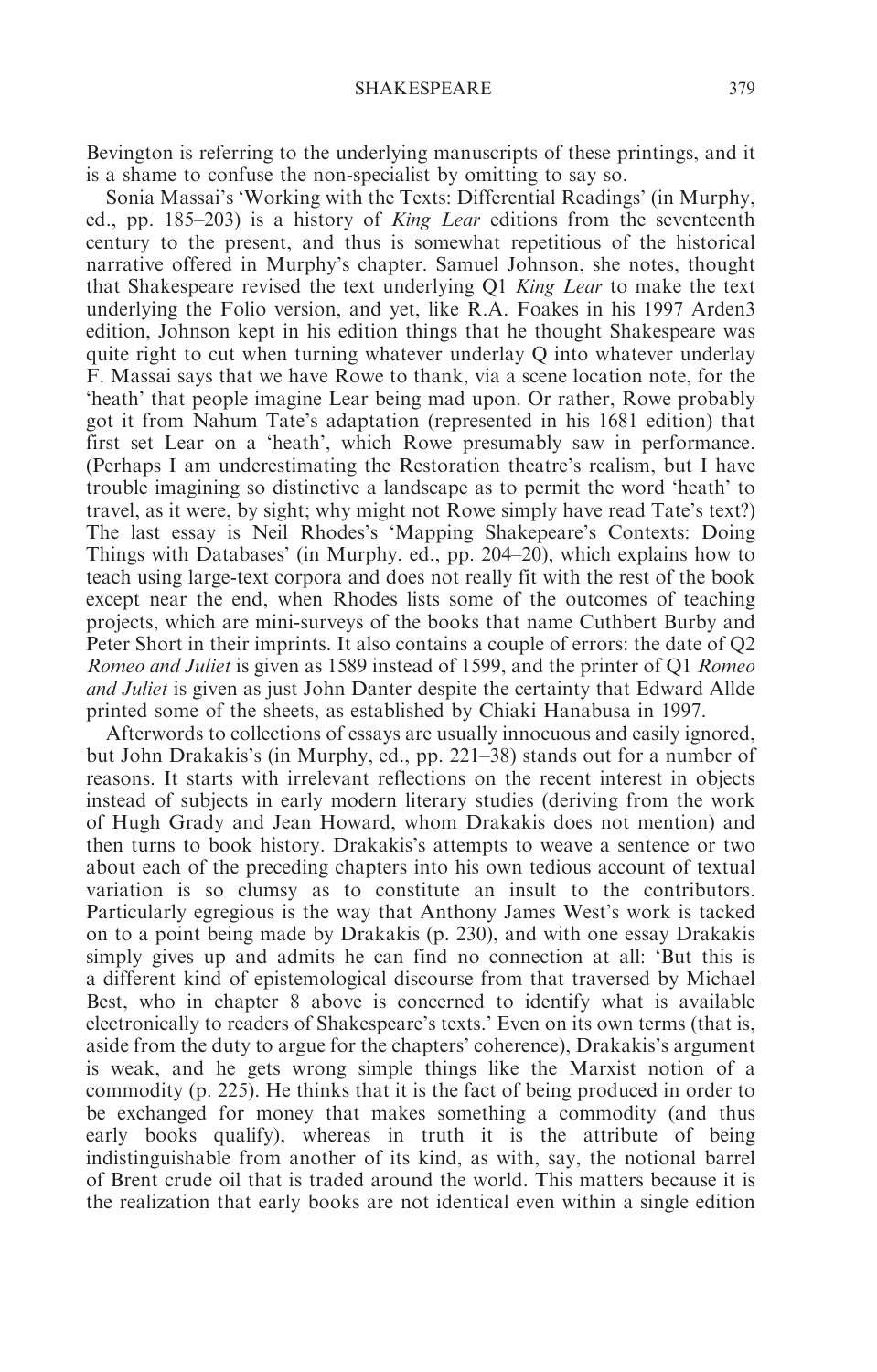(because of press variants) that has recently brought postmodernists and poststructuralists into the discipline.

Drakakis gets wrong the title of Honigmann's The Stability of Shakespeare's Text (p. 228), and surprisingly, having just glanced at Werstine's essay in this book in which the history of Greg's invention of the category 'foul papers' is given and Greg is shown to have extrapolated much too far from one document (the transcript of *Bonduca*), Drakakis nonetheless shamelessly uses the term 'foul papers' to describe the likely printer's copy for Q1 The Merchant of Venice. Drakakis bemoans the fact that no one has had the courage to print a modern edition of The Merchant of Venice with variable speech prefixes for Jew and Shylock as in the early printing, and claims that this is because we labour under 'some stable conception of dramatic ''character'' ' (p. 229). Of course, he ought to know that dramatic characters are stable—not once is a character in an early modern play supposed to be played by more than one actor—and that this stability is reified in the single actor's 'part' for each character. The postmodern approach cannot destabilize the author and his characters at once, as Tiffany Stern's anti-authorial, 'part'-centred, research shows. Drakakis implicitly insults his fellow contributor Marcus by silently modernizing her American spelling when quoting her book Unediting the Renaissance and dropping a couple of her words ('to its'), and he seems to think that the Arden3 edition of Hamlet contains four texts: the edited one plus Q1, Q2 and F (p. 231). In fact it contains edited versions of Q1, Q2 and F.

Drakakis gives the date of 1594 for Famous Victories of Henry V but in fact it was published in 1598 and first performed 1583–8 according to Alfred Harbage's Annals (p. 233). He also seems to totally misunderstand the argument for putting Oldcastle into speech prefixes in 1 Henry IV and he absurdly wonders aloud if Shakespeare's manuscript had 'Falstaff' in speech prefixes but that in writing the dialogue Shakespeare tried to gesture towards 'the model', that is the Lollard martyr. Drakakis gives a quotation about the Oldcastle controversy supposedly from the Textual Companion to the Oxford Complete Works of Shakespeare but it is not on the page he cites (p. 509), which is about *King Lear*. More misquoting follows (p. 234), this time of Greg ('comes so glibly' rendered as 'comes glibly'), and with the end of his contribution in sight he is not even grammatical: 'all the inconsistencies... is because' (p. 235). (In the ellipsis was a singular noun and that seems to have distracted him.) In a single sentence Drakakis manages to get wrong the working practices of the early modern printshop and of modern cinema in imagining compositors leaving sheets on the printshop floor just as directors leave rushes on the floor (p. 237). Of course, compositors did not handle sheets (that was the work of pressmen) and rushes are not discarded but used to make a workprint to be edited; only then are bits discarded, and by editors not by directors. In the bibliography to the book I noticed only one error: on page 254 there is a typo in the URL for the Text Encoding Initiative's wiki entry on how to deal with non-hierarchical textual structures. It should be  $\leq$ http:// www.tei-c.org/wiki/index.php/SIG:Overlap > not <<http://www.teic.org/wiki/> index.php/SIG:Overlap>.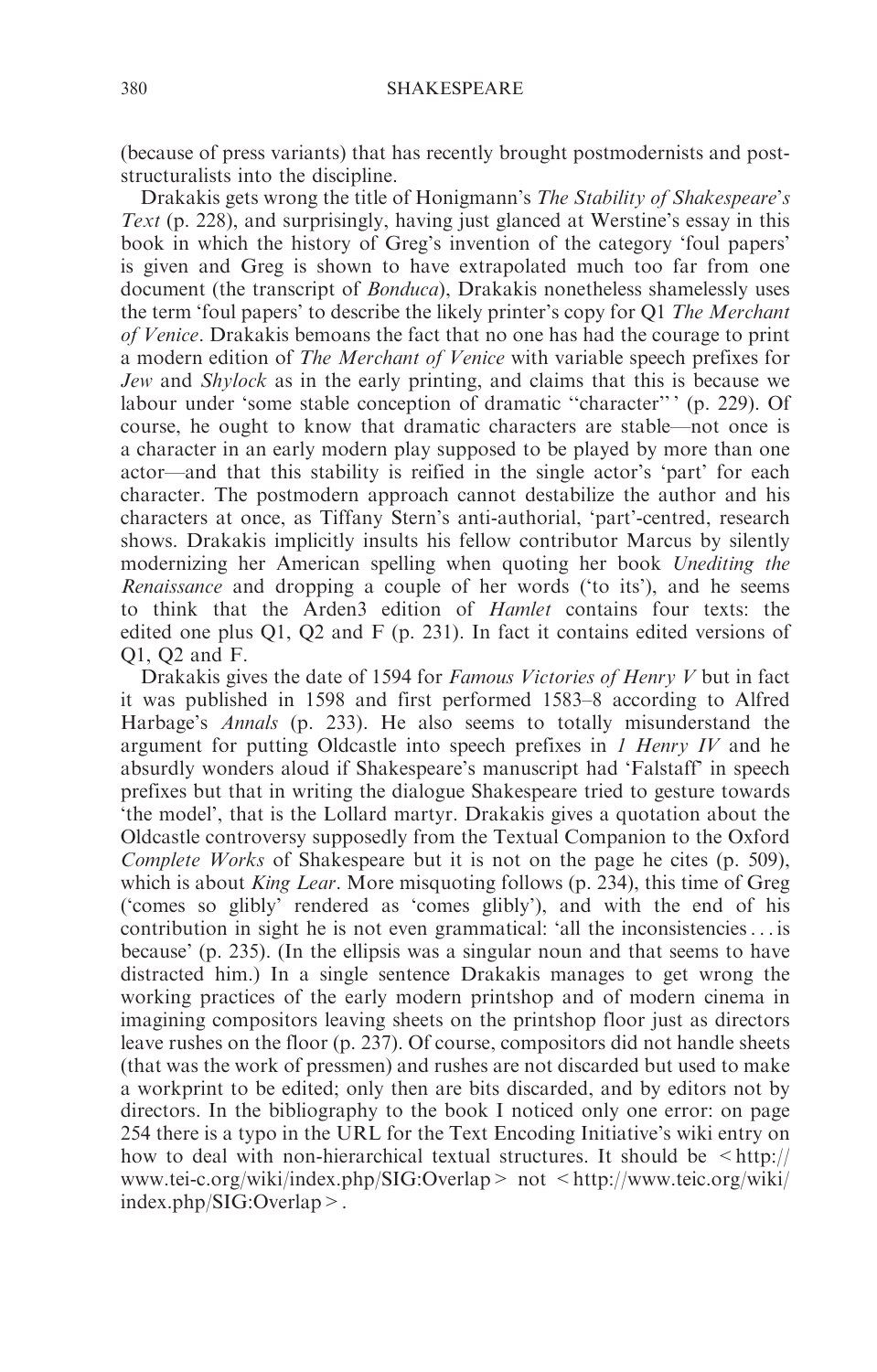The annual Shakespeare Yearbook was this year themed The Shakespeare Apocrypha and contains essays relevant to this review. The title of John Jowett's essay, 'Shakespeare Supplemented' (in Brooks, Thompson and Ford, eds., pp. 38–73), comes from Jacques Derrida's work, and he shows how high French literary theory can illuminate textual studies. Jowett begins with Erne's point that for Heminges and Condell to be castigating the bad quartos in their Folio preliminaries would be odd, since none had appeared for a long time, but that they might be referring to the recent Pavier quartos. Jowett gives the narrative and chronology of the Pavier quartos which, because the seriously fake imprints begin only part-way through the manufacture of the collection, looks like a reaction to the Stationers' Company receipt of a letter from the Lord Chamberlain preventing publication of King's men's plays without the players' consent. Here, as in Shakespeare and Text reviewed above, Jowett considers the possibility that the players knew of Pavier's project and even tacitly approved for their own reasons. Jowett investigates just why seven more plays were added to the second issue of the third Folio [1664] and gives a history of the Shakespeare apocrypha in the eighteenth century, and then the nineteenth century (when a whole new slew of apocrypha was added by the work of Ludwig Tieck), and on into the twentieth century. His main point is that the hard boundaries of the canon are made by book production, not theatrical production, and that we do not need to accept them. Since we are sceptical of binaries such as good/bad quarto and foul papers/fair copy, why not the binary of 'canonical and' (p. 68)? That is how Jowett's essay ends, with what I take to be a Derridean joke, although it would be equally amusing if Jowett's typescript put the last words 'under erasure' and someone misread this as simple deletion.

Michael Egan's 'Woodstock's Golden Metamorphosis' (in Brooks, Thompson and Ford, eds., pp. 75–115) is literary criticism, based on Egan's false attribution of the play to Shakespeare; it reads a bit oddly coming as it does after Jowett's masterful account of the categorization of the apocrypha. Richard Preiss's 'A Play Finally Anonymous' (in Brooks, Thompson and Ford, eds., pp. 117–39) is a work about the theatre and publishing history of Anonymous's play Mucedorus. Likewise, 'A Fear of ''Ould'' Plays: How Mucedorus Brought Down the House and Fought for Charles II in 1652' (in Brooks, Thompson and Ford, eds., pp. 141–66), by Victor Holtcamp, explores Rowe's account of an illicit performance of this play (in which the floor gave way) in 1652. Scott Maisano's 'Shakespeare's Dead Sea Scroll: On the Apocryphal Appearance of Pericles' (in Brooks, Thompson and Ford, eds., pp. 167–93) is a literary-critical essay arguing that Q1 Pericles's being a bad quarto is actually part of what the play dramatizes, its own status as a recollection, a retelling of sources. Paul Edmondson's ' ''Beyond the Fringe''? Receiving, Adapting, and Performing The London Prodigal' (in Brooks, Thompson and Ford, eds., pp. 195–221) is literary criticism and theatre history of this play. In 'The Actors in Sir Thomas More' (in Brooks, Thompson and Ford, eds., pp. 223–40) Tom Rutter argues that, just as in other Munday plays (he considers John a Kent and John a Cumber and The Downfall of Robert Earl of Huntingdon), Sir Thomas More shows just how bad amateur actors are in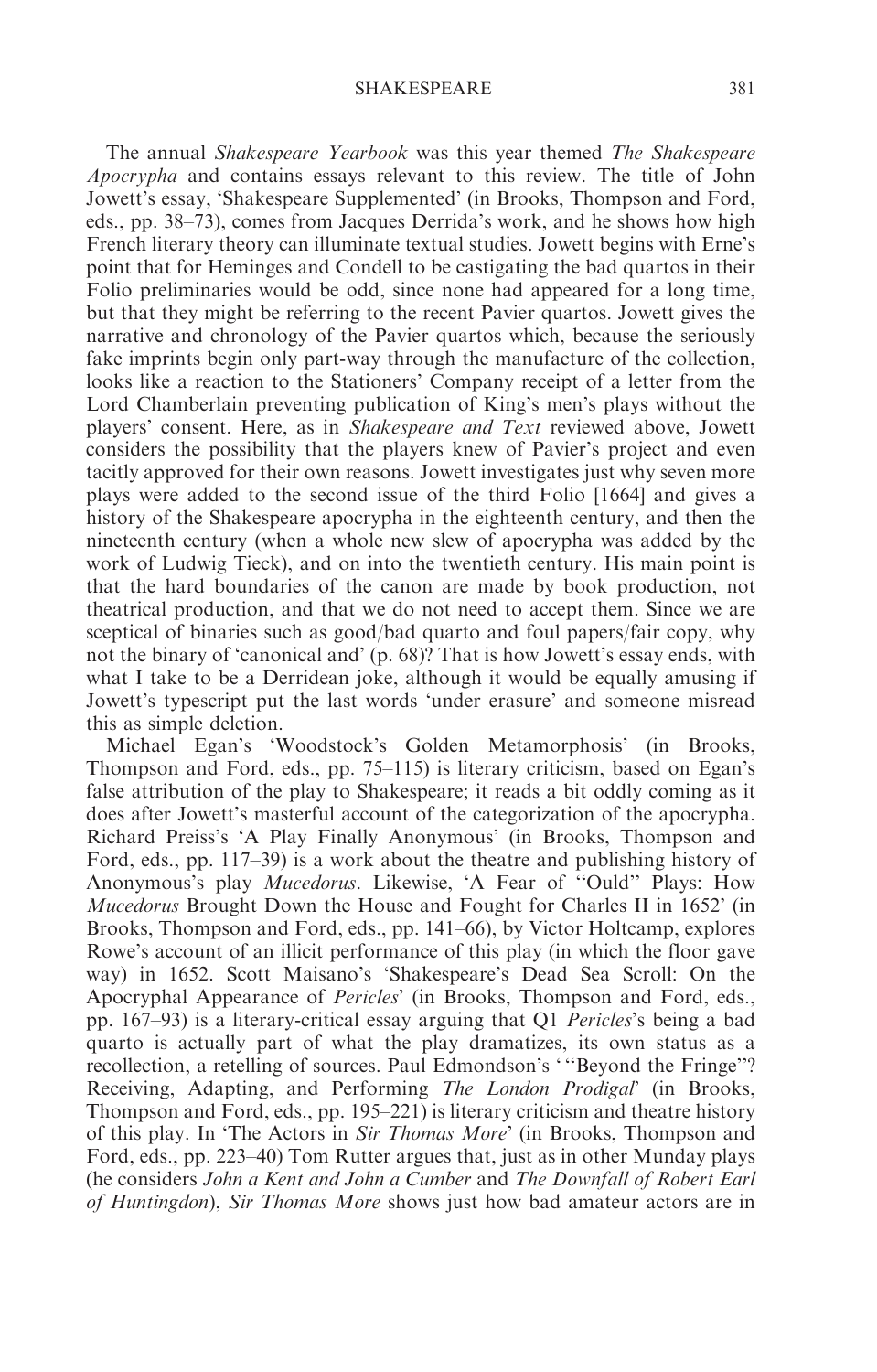order to show how good the professionals putting on the play are (as indeed The Taming of A Shrew and A Midsummer Night's Dream do).

The significance of Gerald Downs's essay is clear from its title, 'A Question Not to be Askt: Is Hand D a Copy?' (in Brooks, Thompson and Ford, eds., pp. 241–66). Downs revives some old claims that features of Hand D can be explained by eye-skip of a copyist and he works through each piece of evidence. Downs thinks it unlikely that the deletion in 'nor that the elamentes  $\vert$ wer not all appropriat to their yo<sup>r</sup> Comfortes' is authorial (p. 246), but it seems to me that the author has forgotten that he is in the subjunctive mood (what if your case was as the strangers' case?) and thinks for a moment he is describing the strangers' case directly. Downs considers it quite impossible for an author to write 'ymagin that yo<sup>u</sup> see the wretched straingers  $\vert$  their babyes at their backes, and  $w<sup>t</sup>$  their poor lugage | plodding tooth portes and costes for transportacion' since luggage cannot plod (p. 247), but surely the subject (strangers) can be separated from the verb (plodding) by this parenthetical clause without damage to the meaning. Downs works through Giorgio Melchiori's readings of the evidence for currente calamo correction and tries to undermine each one (p. 248). Of course, this becomes a matter of how convincing one finds Downs's hypotheses versus Melchiori's, for neither has an absolutely irrefutable piece of evidence. If Hand D is a transcription, it is surely not one by which a scribe would want to advertise his work.

As for who actually composed the words, Downs thinks that styolmetry cannot go to work on a piece this short (p. 251). This is not so: MacDonald P. Jackson's 'The Date and Authorship of Hand D's Contribution to Sir Thomas More: Evidence from "Literature Online"' (reviewed in YWES 87[2008]) established conclusively that, leaving aside who owns the handwriting, the words in Hand D's contribution to the play were composed by Shakespeare. Perhaps, since they are not very different, Hands C and D are the same hand? If so, asks Down, why did the same man come back to his own writing (at line 237) to delete two and a half lines and replace them with a simple bridge 'tell me but this'? Because he realized he had botched the copying in the first place (pp. 252–3). As before, Downs's hypothesis relies on this being the work of an especially slovenly scribe. Throughout Downs's essay are infelicities of layout, such as the mechanical starting of a new paragraph after each inset quotation, even where there is no new idea but rather the continuation of an old one. Also, the occasional quotation of the manuscript in modernized form is unhelpful, as is the failure to mention that when quoting from Greg's Malone Society Reprints edition of the play, the corrections identified by Harold Jenkins in the 1961 reissue of that edition have been applied. It is hard to know to whom one should attribute these infelicities, as Downs himself is publicly on record as being in dispute with the journal *Shakespeare Yearbook*, which he claims published the article without his authority after it was accepted elsewhere and which did not give him the opportunity to make corrections in proof.

The remainder of the book contains essays of only tangential relevance to this review. In 'Apocryphal Agency: A Yorkshire Tragedy and Early Modern Authorship' (in Brooks, Thompson and Ford, eds., pp. 267–91), Michael Saenger offers literary criticism of the play, and its relation to the construction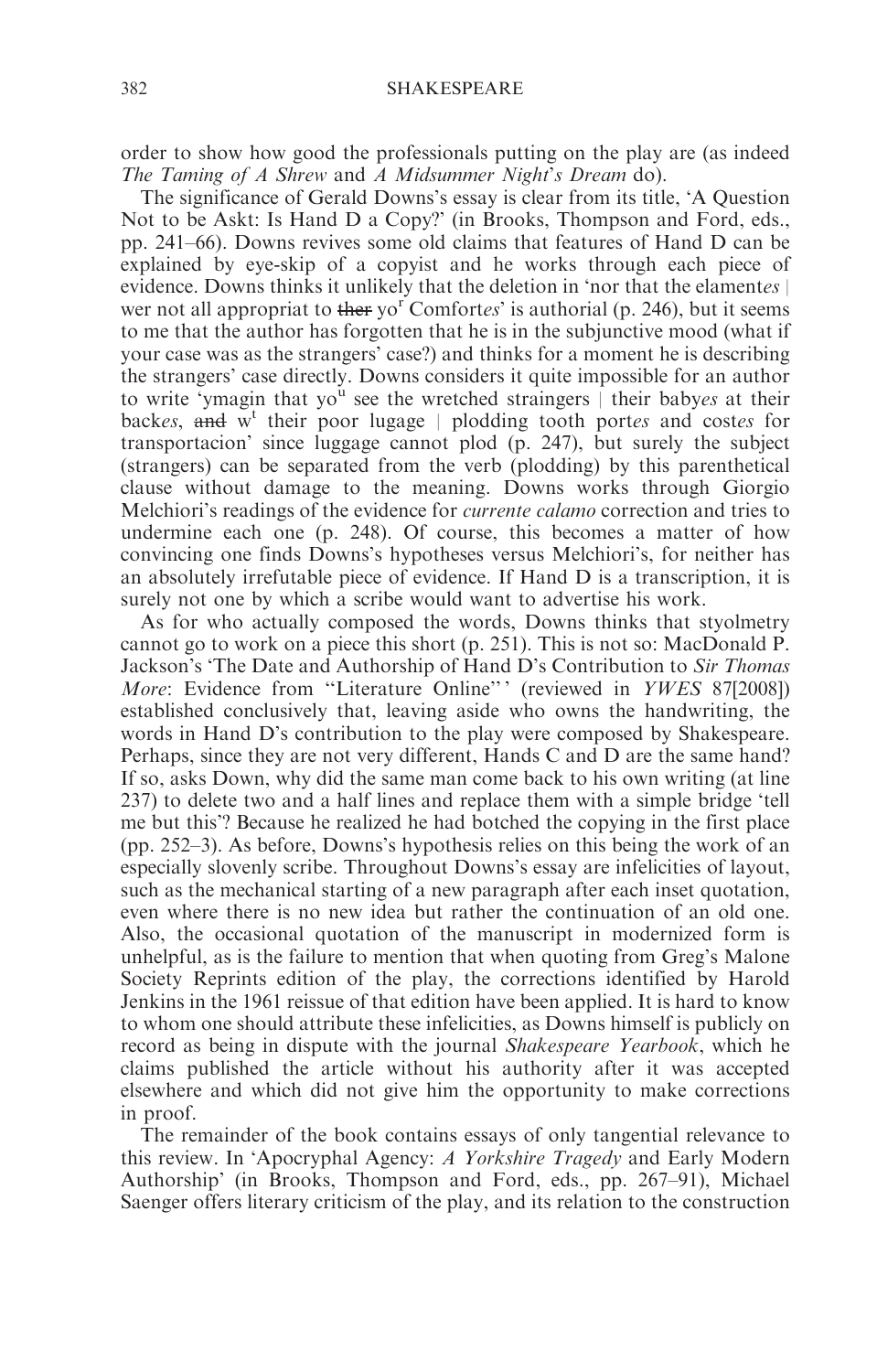of authorship via title pages. Jeffrey Kahan's 'Canonical Breaches and Apocryphal Patches' (in Brooks, Thompson and Ford, eds., pp. 293–316) is a tour through others' arguments about attribution, picking holes in them by selective quotation; it becomes increasingly bizarre as it progresses and ends with the suggestion that *Edward III*'s entry into the canon was a reaction to the attacks of September 11, 2001, which made it topical. Nicola Bennett and Richard Proudfoot write about the Royal Shakespeare Company production of the same play, and the ways in which it failed to help make the case for Shakespearian authorship (""Tis a rightful quarrel must prevail": *Edward III* at Stratford', in Brooks, Thompson and Ford, eds., pp. 317–38).

Colin Burrow, whose Oxford Shakespeare edition of the sonnets was reviewed in YWES 83[2004], offers a defence of modern editing, as opposed to the fashionable un-editing, 'Editing the Sonnets' (in Schoenfeldt, ed., A Companion to Shakespeare's Sonnets, pp. 145–62). Burrow provides an excellent guide to the textual situation of the 1609 quarto and Benson's 1640 edition, and makes a convincing argument that Malone's driving impulse was not so much 'proud discovery of the biographical foundations of the sonnets' or anything else to do with the works themselves but rather the 'correction of the work of others' (p. 152). The un-editors (he identifies Margreta de Grazia and Randall McLeod) are too unsympathetic to the ordinary reader, who wants to hear the poetry without having her sense of what constitutes a sentence challenged by unfamiliar typography, orthography and punctuation. In the process they make a fetish of the object instead of a fetish of authorial intention, which is what they accuse their opponents of doing. McLeod's argument for retaining the reading 'They had still enough your worth to sing' (Sonnet 106) instead of the usual emendation to 'skill enough' was made on the basis of the st ligature—a compositor cannot select a t instead of a k by accident since they are linked to the s—but it overlooks the obvious objection that a compositor could simply have misread his copy, and in any case skill is the reading in early seventeenth-century manuscript copies that may descend independently of Q. In the same collection, Arthur F. Marotti, 'Shakespeare's Sonnets and the Manuscript Circulation of Texts in Early Modern England' (pp. 185–203). deals with the copying of sonnets from printed texts (especially the 1609 quarto and Benson's edition of 1640) into commonplace books, which happened rather less frequently for Shakespeare's poems than it did for others'. Interestingly, the abstractions or decontextualizations frequently left off the poet's name, giving credence to the idea that literary authorship was less important to the early moderns than it is to us.

So to the journal articles. The most important article this year is R. Carter Hailey's demonstration that Q4 *Romeo and Juliet* can be confidently dated 1623 and Q4 Hamlet can be certainly dated 1625 ('The Dating Game: New Evidence for the Dates of Q4 Romeo and Juliet and Q4 Hamlet', SQ 58[2007] 367–87). Of all the early printings of Shakespeare, only these two lack a date on the title page, and of course scholars want to know if they were printed early enough to be available to use in the setting of the Folio in 1623. Both were printed by William Stansby for John Smethwicke, which was a longstanding partnership; Stansby's initials are on Q4 Hamlet and his role as printer of Q4 Romeo and Juliet is inferred from the presence of one of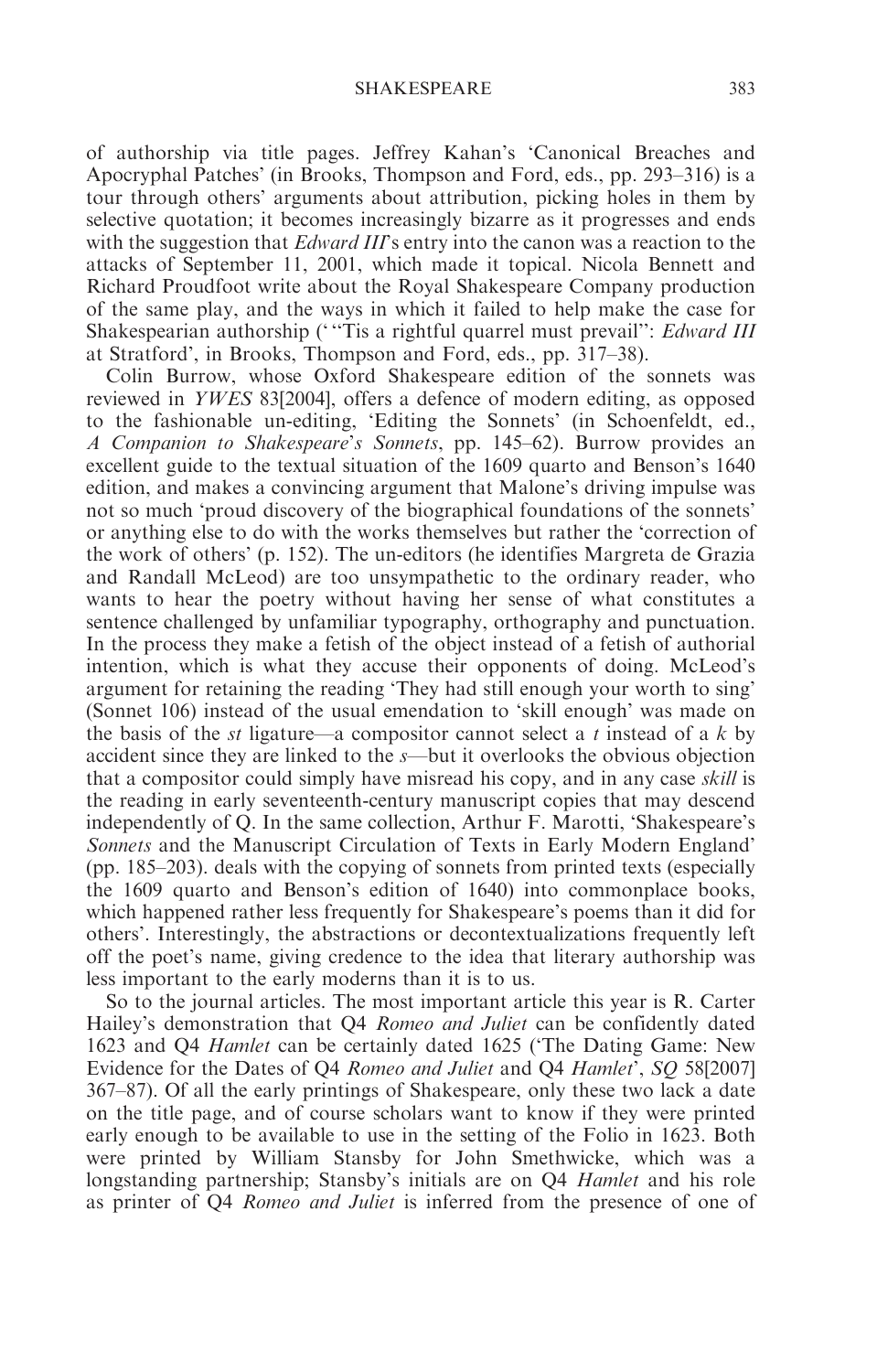Stansby's ornaments. Hailey gives the history of the attempts to date these books (pp. 369–72), including Lynette Hunter's demonstration that George Walton William's dating of *Romeo and Juliet* on the basis of a deteriorating tailpiece was faulty, and Rasmussen's recent similar work dating Hamlet by deterioration in the title-page device (both reviewed in YWES 82[2003]). The key to Hailey's discoveries is that paper moulds lasted about twelve months, that paper made from a particular mould is detectable in surviving books, and that paper was bought for each printing job and rapidly consumed rather than held on to. Thus if one can show that two books are printed on the same stock of paper (that is, from the same mould) then they were printed no more than a year apart (p. 372). Hailey has been measuring the spaces between successive chain lines in a series of books, so for each stock of paper he has a 'fingerprint' of spacings, as well as his 'mugshots' of the watermarks. Having established his 'fingerprint' and 'mugshot' for Q4 Romeo and Juliet, Hailey went looking for other books using the same paper stock, starting in the likeliest year (1622) and looking at other books by the same publishing pair. He soon hit on the 1623 edition of Thomas Lodge's Euphues Golden Legacie. Stansby is not named as the printer of this Smethwicke book, but shared ornaments and distinctive type between this book and known Stansby books prove it is his work. Since in multiple copies of this book the watermarks from O4 *Romeo and Juliet* appear only in sheet A, the obvious inference is that there was a little of this stock of paper left over from the printing of Romeo and Juliet, thus we can date Romeo and Juliet to just before the printing of Euphues in 1623.

Q4 Hamlet was a much harder case. It was printed from a mixed stock of two papers, both poor quality and so hard to see through. In nine Folger Library exemplars, sheets D, G and L were all printed on one of the papers and A and N were (almost) all printed on the other paper, with the other sheets being mixed in the sense that in some exemplars a given sheet was from one paper and in other exemplars the same sheet was from the other paper. With only nine exemplars this could happen by chance: in the whole print run the pattern may not have held. That is to say, the sheets that Hailey has identified (from nine exemplars) as being printed on either one or other of the papers might in fact have been printed from mixed stock, with the surviving exemplars (a random subset of the print run) just happening to all show one stock of paper for one set of sheets and the other stock of paper for the other set of sheets. Hailey found the same two papers in Usury Arraigned and Condemned [1625], which also has the same setting of type as Q4 Hamlet used for the imprint. Thus this imprint was kept as standing type, and therefore Usury Arraigned and Condemned must have been printed consecutively or concurrently with Q4 Hamlet. So how did Rasmussen get it wrong? He did not examine enough copies to properly establish progressive deterioration of the printer's ornament: Hailey shows that even in exemplars from the same edition the 'break' in the ornament comes and goes according to inking and press-pull variation. We can now say for sure that Q4 Hamlet had no effect on the Folio, but could itself have been influenced by the Folio, which would explain their occasional agreements against other witnesses. With a date of 1623 now established for Q4 Romeo and Juliet, it was probably not available before the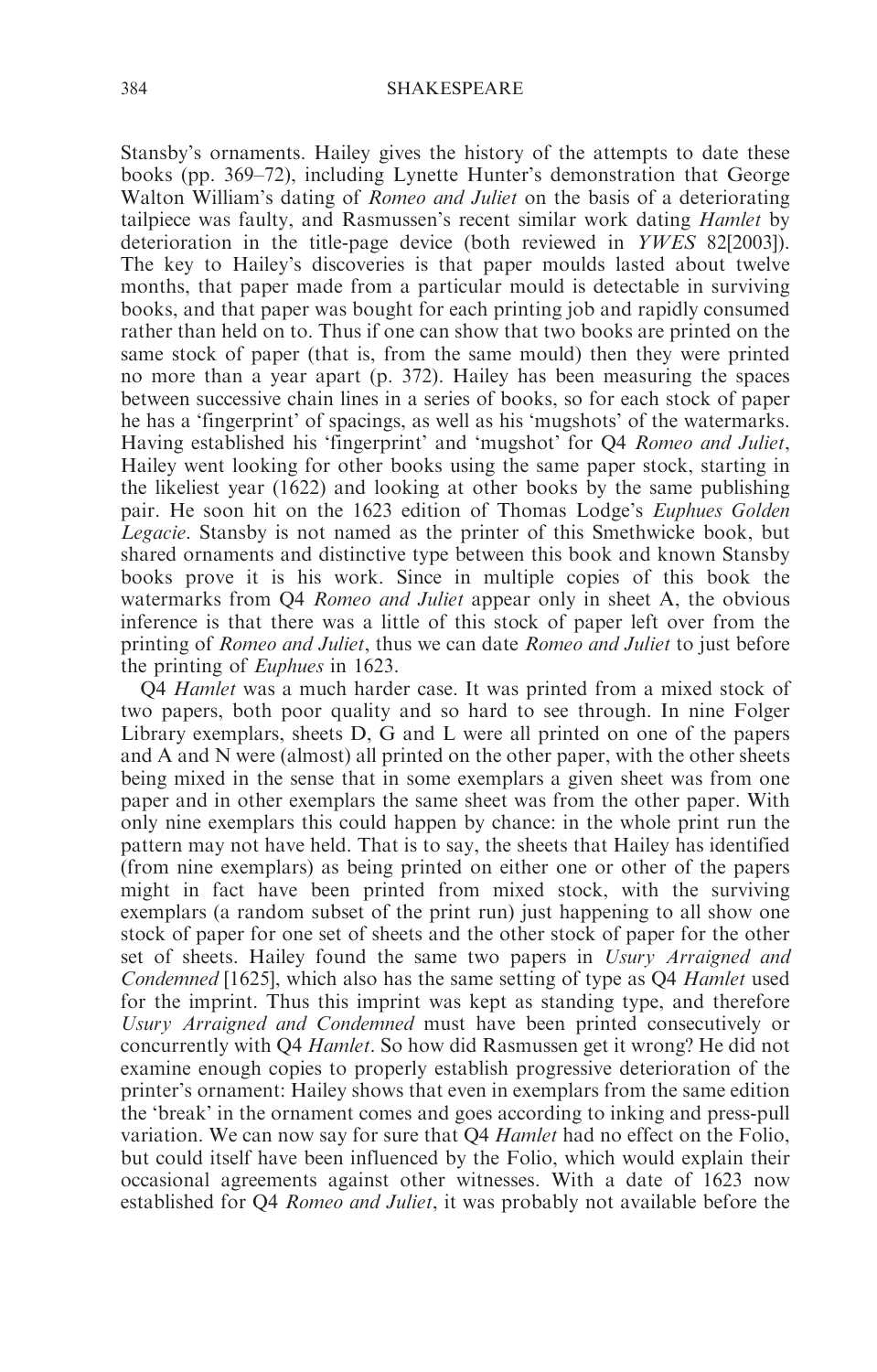Folio text of that play was typeset. Hailey ends by answering the question 'What is the significance of these Q4s appearing without dates?' Answer: probably nothing, as 15 per cent of all books did.

In the same journal, Brian Vickers argues that only three dramatists, not four as Gary Taylor thought, composed 1 Henry VI, and that the shares are not quite as Taylor divided them ('Incomplete Shakespeare: Or, Denying Co-authorship in 1 Henry VT,  $SO$  58[2007] 311–52). Vickers begins with a summary of the state of the art of co-authorship studies and makes a (rather long-winded) analogy between collaborative playwriting and collaborative Renaissance art. Using C.J. Sisson's account of the lost play Keep the Widow Waking, and the evidence of Henslowe's Diary, Vickers gives an account of a typical coming together for collaborative playwriting, the dividing up of shares in the work, and of how the 'author-plot' was used to pitch the project to the players and to control the collaboration. The unit of collaboration seems to be the act (measured in sheets, each being a folio folded in the middle to give two leaves and four pages) and the prime-mover dramatist in a group seems to be the one who writes the first act. Vickers's history of Shakespearian stylometry includes the clearest account I have read of Marina Tarlinskaya's analysis of proclitic and enclitic microphrases.

One way to explain the inconsistencies in  $1$  Henry VI is to say that it was rushed out to capitalize on the success of 2 Henry VI and 3 Henry VI, but Vickers thinks that co-authorship, with imperfect agreement between the shares, is another. These are not mutually exclusive possibilities, of course, and indeed Taylor, cited here by Vickers as a supporter of the 'prequel' theory, also argues for co-authorship to (p. 325 n. 1). Taylor's essay itself is wrongly cited as appearing in 1993 but it was in fact 1995. As examples of the chaos in 1 Henry VI Vickers cites the poor placing of act intervals in the Folio and the confusion over whether Winchester is a bishop or a cardinal, but could not the former simply indicate that it was not written for intervals and had them imposed when printed? The latter was explained as no crux at all by Karl Wentersdorf in an article reviewed in YWES 87[2008]. In his history of attempts to work out who wrote what in  $1$  Henry VI, Vickers charts the emergence of Thomas Nashe as prime candidate, and the clincher is that the sources of certain phrases are shown to be ones that Shakespeare nowhere else drew on, but that Nashe used in his published works. Turning again to Taylor's article (and giving it the right date this time), Vickers is full of praise for its rightly using previous work that showed Nashe's hand in 1 Henry VI but castigates it for applying a set of inappropriate tests that led Taylor to posit two other hands too. Vickers agrees with Taylor that Act I is Nashe and that II.iv, IV.ii, IV.iii, IV.iv and IV.v are Shakespeare, but disagrees about IV.vi and IV.vii.1–32 which he sets out to show are not Shakespeare. In IV.v, Talbot Senior uses *thou* to address Talbot Junior, who replies with *you* as we would expect of a familiar father and a respectful son. But in IV.vi Talbot Junior starts to thou his father, which is wrong and un-Shakespearian, as is some particularly poor choice of words. Act IV, scene vi, is like IV.vii in its diction ('bookish', 'portentous gestures and linguistic display') and in its clumsy verse, and each contains a mention of Icarus, who is unknown elsewhere in Shakespeare (p. 342).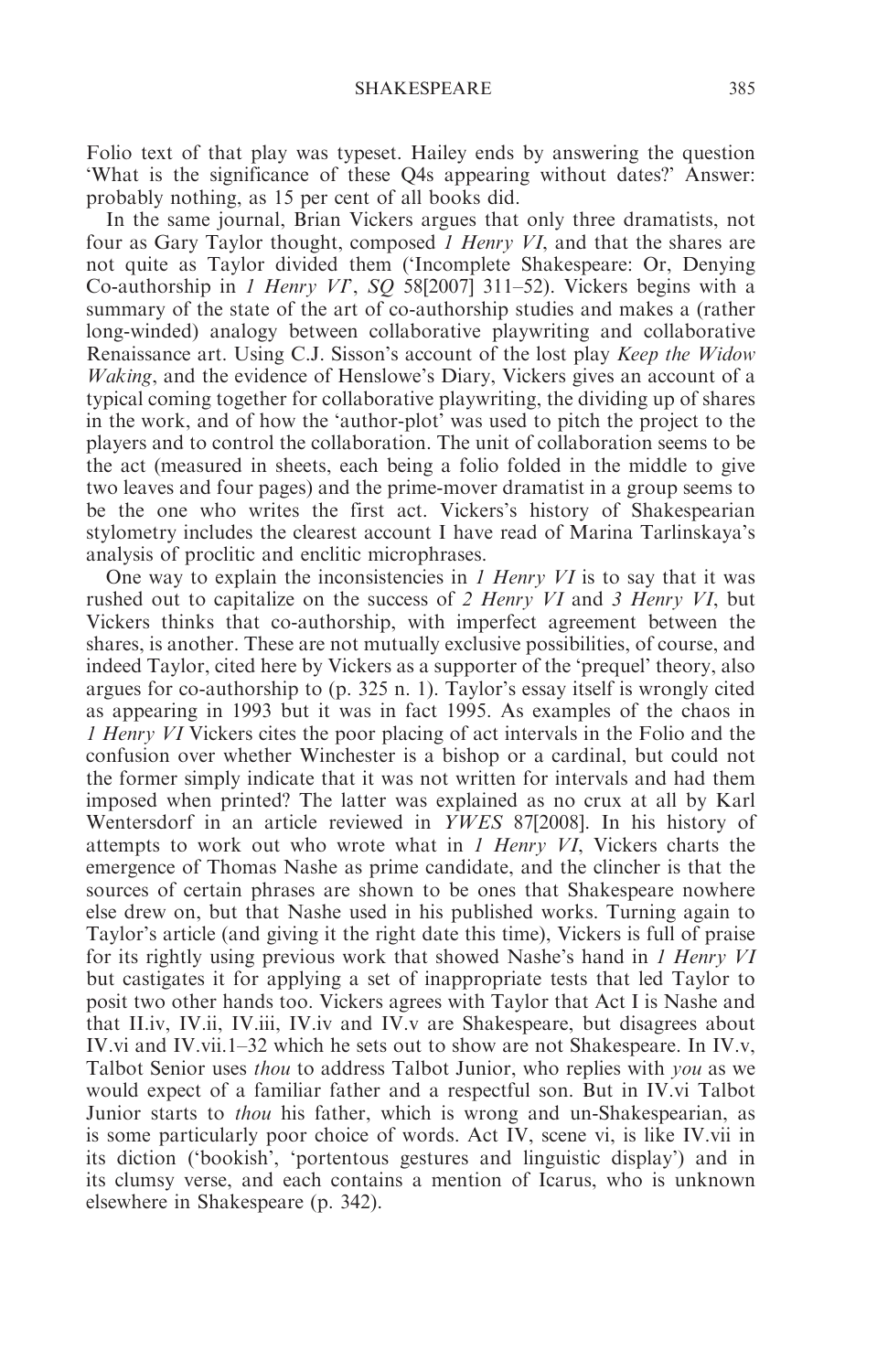Tarlinskaya's work—which rejects Taylor's divisions and just has Act I Nashe, II.iv and IV.ii–IV.v Shakespeare, and the rest Y—shows that Nashe averages ninety-three enclitics per thousand lines while Shakespeare averages fifty-five per thousand lines, and Y just fifteen. Corroborating this are three clearly distinct rates of using feminine endings in these three shares in the play. All that remains to be done is find out who Y is (pp.  $344-5$ ). Vickers ends surveying the recent editions of Shakespeare and ranking them according to how open-minded they are about the facts of co-authorship. Andrew Cairncross's Arden2 1 Henry VI was particularly cavalier in its complex hypotheses about interference from scribes and others, and the wild cutting that followed, to avoid admitting co-authorship. At the close Vickers acknowledges Wentersdorf's article on the Winchester-as-bishop-or-cardinal crux, but only to say that it has no bearing on matters of authorship. In fairness he ought to have acknowledged that Wentersdorf argues that there simply is no crux at all, since once we properly appreciate the history being depicted there is no contradiction in the play as it reads in F.

In the same journal, Denise A. Walen argues that the Folio text of Othello IV.iii represents the original staging at the Globe playhouse while the shorter version in the 1622 quarto represents the scene as cut for the Blackfriars ('Unpinning Desdemona', SQ 58[2007] 487–508). The Willow Song is absent from Q, and Walen reckons it was used to cover the action of unpinning Desdemona, which refers not to her hair but to her clothes. This took a while, and if the two minutes or so of stage time allowed by the text of the Willow Song as we have it was not enough then the actor was to sing as many extra verses as were needed to get the job done. This version of the scene gives a reflective pause before the final violent action, but such a long pause was not needed at Blackfriars because there was an act interval (with its own music to replace the Willow Song) right after this scene, so IV.iii got cut down for the Blackfriars, whence Q.

Nina Levine offers a literary-critical reading of Sir Thomas More that tries to make analogies between the collective enterprises in the play (the outraged Londoners coming together to do something) and the collective enterprise of the dramatists writing it ('Citizens' Games: Differentiating Collaboration and Sir Thomas More', SQ 58[2007] 31–64). The play gives the 'mob' a lot of individuation, including personal names, and it was presumably in objection to this that censor Edmund Tilney crossed out the speech prefixes at the start of the play. (Well, he crossed out De Barde's as well as Doll's, which does not fit this supposed anti-rebels explanation.) Hand C reassigns to Lincoln specifically the line '[we will] by ruld by  $yo<sup>u</sup>$  master moor yf youle stand our | freind to procure our pardon' that Hand D gave to 'all', and this makes Lincoln's execution (which is like More's at the end) all the more ironic, since he is the only rebel not to be pardoned. Equally, Hand C (whom McMillin says we should treat as a collaborator with D, maybe even the same man) individuates the speakers that Hand D leaves as 'others'. The last piece of relevance from this volume of Shakespeare Quarterly is by Stephen Orgel ('The Desire and Pursuit of the Whole', SQ 58[2007] 290–310), and it offers a short summary of the size and shape of the Shakespeare canon in print up to present day, literary-critical points about the plays themselves being not 'complete',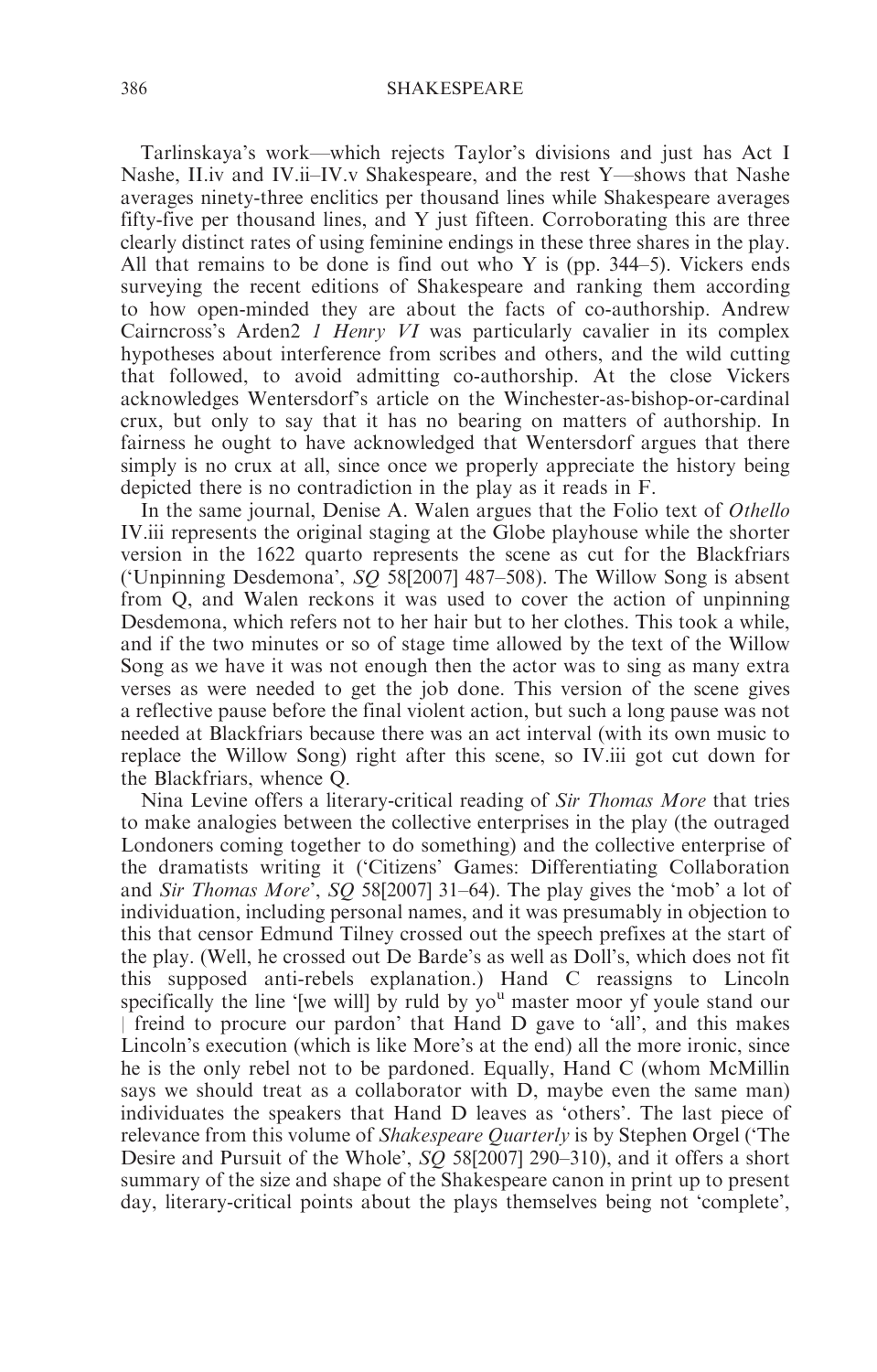nor the performances, and a description of the Cranach Press edition of Hamlet of 1929.

Papers of the Bibliographical Society of America published three essays relevant to this review. In the longest and least rewarding, Lynette Hunter tries to explain the differences between Q1 and Q2 Romeo and Juliet by positing a whole set of slightly different manuscript readings arising over time as theatrical needs demanded ('Adaptation and/or Revision in Early Quartos of Romeo and Juliet', PBSA 101[2007] 5–54). It is tempting to stop reading Hunter's article when she lays her cards on the table about her approach to textual scholarship and says she 'does not seek truth or authorial intention' (p. 6). Hunter reports that all quotations will be from the edition of Romeo and Juliet that she and Peter Lichtenfels published with Ashgate in 2007, but neither the British Library, nor Amazon, nor indeed the Ashgate website, has any record of this book, although there is a similar-sounding title from Hunter and Lichtenfels forthcoming from Ashgate in 2009. The agenda set for this essay is to bring together the theatrical and the bibliographical, but Hunter immediately begs the question of agency by calling the differences between Q1 and Q2 'changes' (p. 7). To see why this is a logical error, one has only to imagine someone calling the differences between two photographs of the Empire State Building 'changes'. Certainly, the building might have changed in the interval between the taking of the first picture and the second, but this is not the only possibility: the pictures could differ merely because of different lighting, time of day and means of reproduction. Equally, in textual scholarship an argument about 'change' has to be made, not assumed.

A foundational hypothesis of the essay is that Q1 and Q2 Romeo and Juliet 'stem from an earlier manuscript' but via 'scripts for theatre production' (p. 8), meaning that there were multiple manuscript versions between composition and printed book; this is not a new hypothesis but it is one that is very hard to prove. Having noted that although an exemplar of Q1 was somewhat used in the printing of Q2 it cannot have been the main copy as there are far too many differences between Q1 and Q2 for them all to have been written onto an exemplar of Q1, Hunter out of the blue, and with no prior justification for it, simply prints her own proposed stemma with seven distinct manuscript versions leading in two lines of descent to Q1 and Q2 (p. 13). She uses a bizarre system of notation in which, for example, Q2P, Q2Pb and Q2C are three different manuscripts that lead eventually to the printing of Q2. Aside from any other objection, this requires that three intervening transcripts (intervening between the author's papers and the printed book) prior to Q2 failed to remove the very obvious false-start duplications whereby first Friar Laurence and then Romeo describe the dawn in precisely the same terms, and whereby Romeo gets to repeat himself at length in his soliloquy before dying.

Hunter wants to reject the commonly accepted idea that Q2 was set from foul papers, so she asserts that 'there is no evidence of the existence of Shakespeare's ''foul papers'' ' (p. 14). However, since she must accept that there was at some time a first complete script in Shakespeare's hand (unless like Barbara Cartland he composed by dictation) then the point stands: Q2 shows no sign that it is based on an intervening transcript, since the duplications that seem plausibly part of authorial papers (but not plausibly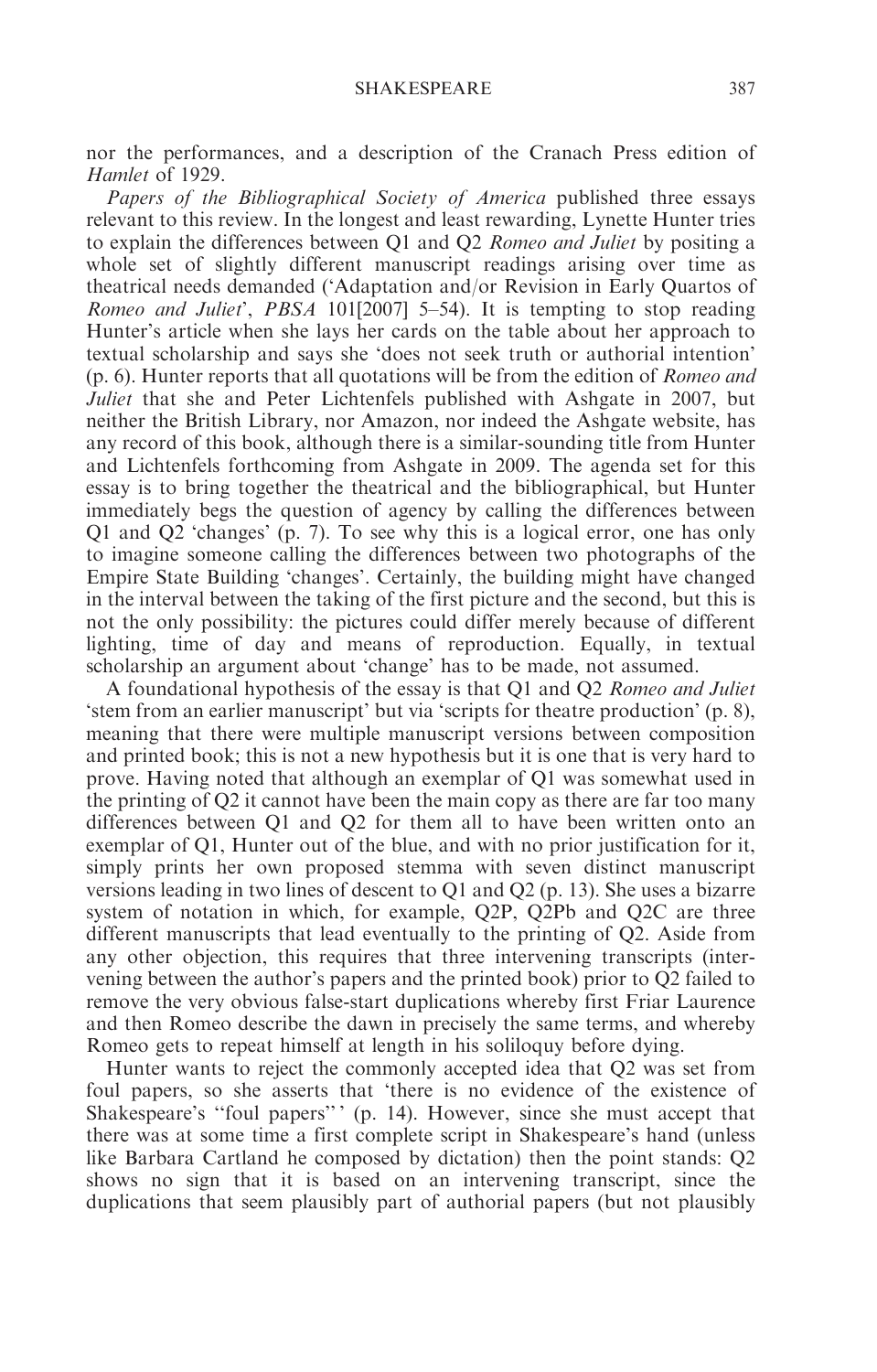part of a transcript) are in Q2. One-quarter of the way into this long article, Hunter has not brought one new idea to the debate, nor adduced one new piece of evidence; she just keeps asserting things like 'Q2 itself may well have been affected by rehearsal' (p. 14) without a shred of evidence or argument to support it. Now Hunter starts to read Q1 and Q2 for theatrical differences, and observes that Q1 'is one of the earliest printed texts of Shakespeare's plays to present the part of a woman on stage alone' (p. 16). Indeed, but since the only printings of Shakespeare's plays before Q1 Romeo and Juliet were 2 Henry VI,  $\overline{3}$  Henry VI and Titus Andronicus, this is the first of his plays with a woman in the title to be printed. It ought to be no surprise that it gives a female character significant stage time. Juliet has a lot more to say and do in Q2 than in Q1, so Hunter ponders whether a change in the personnel (the loss or acquisition of a good actor) caused this difference, and she quotes Q1 and Q2 to make an argument about cutting but using a modernized text of each. This modernized text is particularly unhelpful in that Hunter is trying to find evidence in Q1 of a rupture marking a cut, and such evidence is much easier to see if one has not first modernized the thing.

Hunter notices that many of the things that Q2 has that Q1 lacks 'occur at the end or toward the end of scenes' and (without saying why) she asserts that 'It is unlikely that an actor, dramaturge, or manager would have added this material to produce a script behind Q2' (p. 21). She seems ignorant of Scott McMillin's demonstration, given in his work on Sir Thomas More, that padding out the end of a scene is precisely what early modern actors would want to facilitate a reduction in casting, for it gives other actors a chance to change for the next scene. Hunter finds some things absent from Q1 and present in Q2 that are hard to explain as additions in the latter but easy to explain as omissions in the former, which is of course what the memorial reconstruction hypothesis was based upon. Regarding the moment in Q2 where Romeo and Friar Laurence describe the dawn in precisely the same terms, Hunter toys with the idea that the lines were for the Friar but someone accidentally added them to the part for Romeo. (Surely that would have been noticed once they started speaking their parts in rehearsal, and thereafter fixed.) Then she offers Randall McLeod's implausible suggestion that the repetition is intentional (p. 24). Nothing Hunter has written so far justifies her stemma that posits seven manuscript versions of the play, and all she has done is evaluate the evidence in Q1 and Q2 for what it would tell us about her stemma if indeed that stemma were correct. This is not scholarship but self-indulgent speculation. Amongst a group of things present in Q2 and consistently absent from Q1 is the act of retelling a story, and a slew of small references to law and justice; it is hard to see why these would be cut (or forgotten) so Hunter assumes they were added to the play. (Such cases can almost always be argued either way, and what is wanted to settle the matter is a conclusive example that everyone will agree goes only one way.) As well as shortenings in Q1 of what is longer in Q2, Hunter finds a few things expanded or adapted in Q1 from what Q2 has, but not done well enough to warrant the hand of a dramatist; therefore she says that 'managers, [or] actors' did them (pp. 29–32). Hunter looks at a long list of small variants where single words are altered, and reckons she can tell those that probably are important enough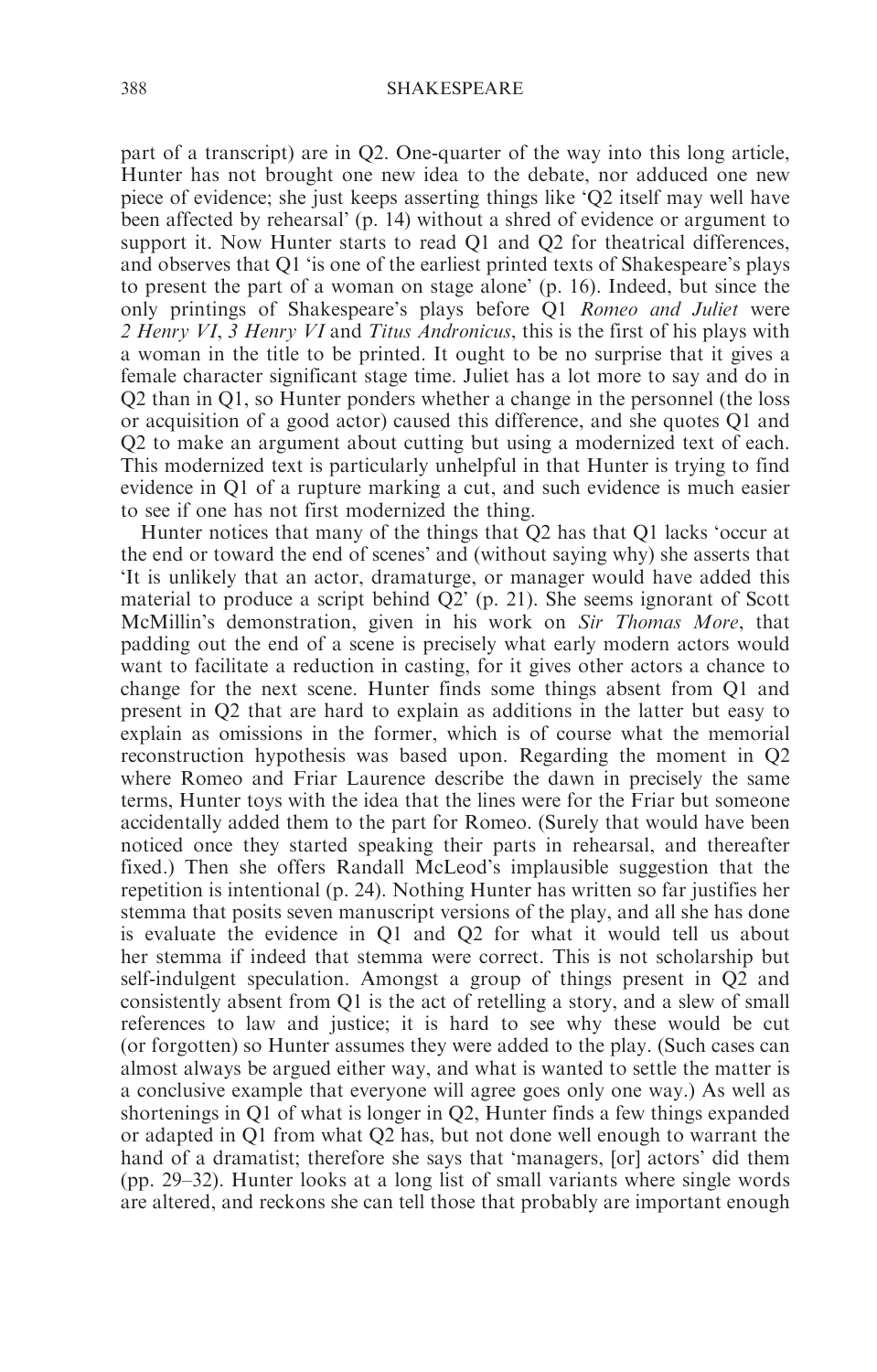to be the work of a dramatist and those that are not and hence are probably the work of 'an actor or a scribe or a compositor' (p. 36).

Hunter explores the possibilities for a memorial reconstruction explanation, on the basis of the main recollectors being the actors of Romeo, Mercutio and Paris (as Kathleen Irace conjectured) and including the possibility that there were other recollectors (maybe the whole company) recalling a different version of the play, and she repeats the old and inaccurate saws about Q1 being more suited to touring than Q2 because it is shorter and simpler. By this point, three-quarters of the way into the article, the hypotheses are so complex and so laboured that is almost impossible to discern what Hunter is arguing. For example, she writes that there is 'evidence for manuscript copy for Q1' (p. 41), but unless someone were to be arguing for the existence of a lost Q0 that served as copy for Q1, what else could be the printer's copy but a manuscript? She genuinely seems to consider the possibility that the actors entered the printshop as a troupe and recited the play to the compositor, only to reject it: 'the text was not directly memorially transmitted at the printing house'. Apart from anything else, we know that Q1 was set by formes, so there had to be a written version for the printer to cast off. Against the argument for memorial reconstruction being the basis of Q1, she writes, is the fact that Q1 has extensive stage directions derived from dialogue in Q2. (Actually, that shows the weakness of her attack on memorial reconstruction on this score, since while actors trying to recall their performances are not likely to remember the precise wording of stage directions they certainly should remember instructions embedded in the dialogue.)

Not satisfied with her seven-manuscript stemma, Hunter hypothesizes some more manuscripts: a whole line of them from  $Q1P<sup>1</sup>$  to  $Q1P<sup>n</sup>$ . Actually, it has never been clear by these notations whether Hunter is referring to distinct manuscripts or distinct states of the same manuscript (as in Wilson and Pollard's notion of 'continuous copy'), but now the possibility emerges that a single manuscript might, without being changed at all, appear with different notations in Hunter's system (and occupy different places in her stemma) just because it is used for two productions: 'a text from one performance (say  $Q1Pb<sup>1</sup>$ ) may be in fact the same text used by the next production of the play  $(Q1P<sup>2</sup>)'$  (p. 42). More utterly implausible ideas are then considered, such as the printer being willing to accept (and the company being willing to hand over) the bundle of actors' parts as the basis for printing Q1, or his sending off to the company to find someone who could remember a scene that is present in Q2 but absent from Q1 (p. 43). Hunter harbours bizarre misunderstandings of the basic hypotheses at work in these problems, displayed when she writes that 'there are several bibliographical indications that Q2 was set from manuscript rather than from actors speaking the scripts' (p. 44). Of course no one supposes that the actors spoke their lines directly to the compositors; the memorial reconstruction hypothesis explains how the printer's copy manuscript was made and is not an alternative to there being such a manuscript. Hunter also knows little about printing, for she says that Q2's having 'Nerona' where 'Verona' is clearly the right word might be because the printer had printed, or would print, that same year a story with a character 'Neronis' in it. More plausibly, of course, a letter 'N' had fallen into the 'V' compartment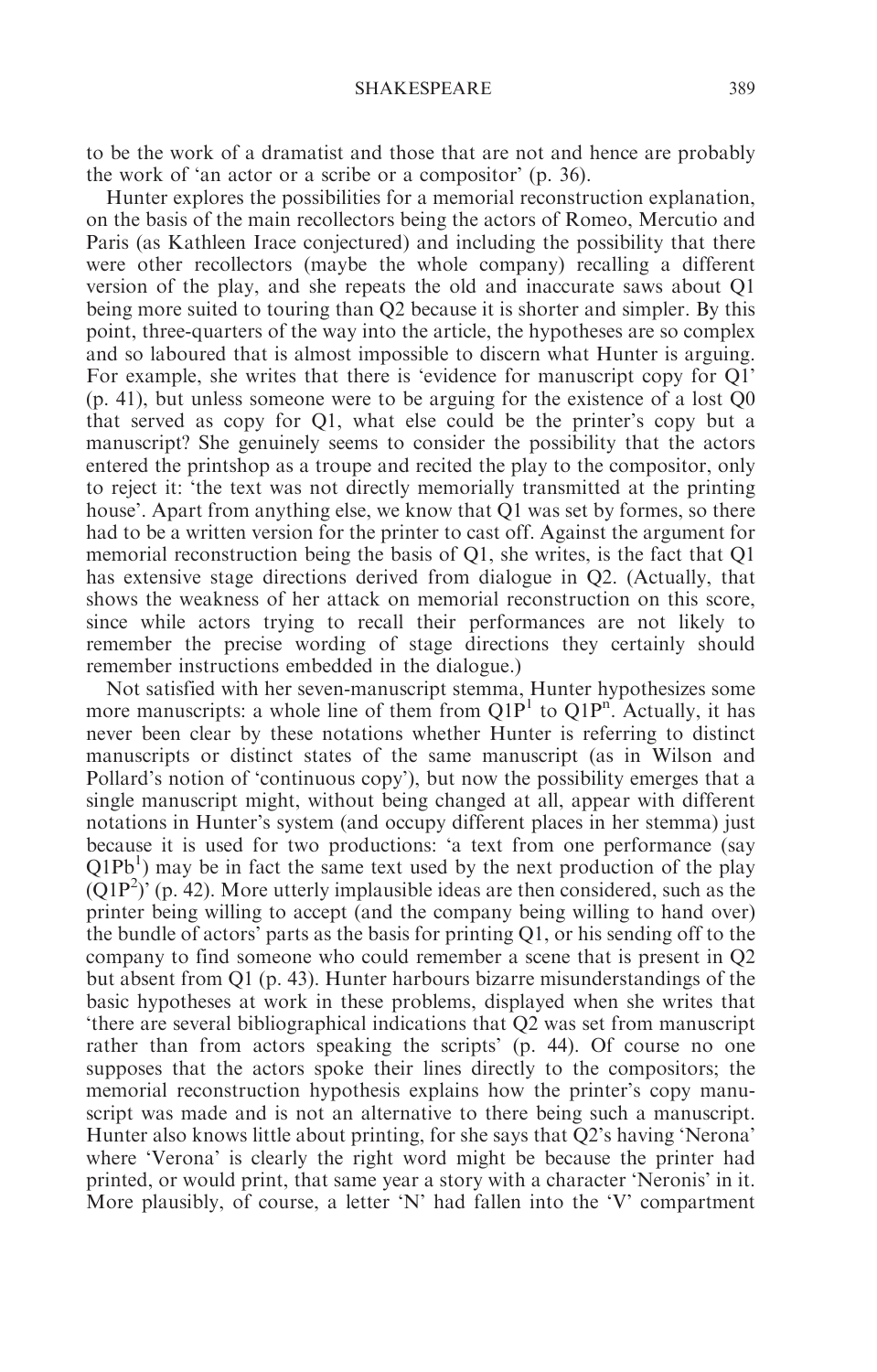(directly below it) in the capitals typecase. Surely someone at the journal could have told her this and saved her from making a silly suggestion. To establish that Q2 was not based on memorial reconstruction, Hunter locates in it things that memorial reconstruction would not produce. This is the wrong method: one needs to find things that only transcription could produce, for the things she has found might exist even in the printed version of a script recovered by memorial reconstruction.

When Hunter gets to the (ample) evidence for the copy for Q2 being authorial, she gives Randall McLeod rather than R.B. McKerrow the credit for noticing that the speech prefix variation for Capulet's Wife reflects her differing social function in different scenes (pp. 44–7). In a section of the article called 'Theatre Practice' Hunter argues that Q2 has post-theatrical elements, but she is relying almost entirely on hunches about such things as certain lines being improvisations and the guess that deliberate mislineation of verse as prose marks it off as lines that actor has been given licence to adapt. Hunter assumes that the actor playing Nurse was a specialist in 'straight comedy' and hence that the additional lines in Q2 (over what the Nurse has to say in Q1) were added by this comic. She seems unaware that this part must have been played by an apprentice, not a clown. The self-confusion that was bound to emerge from clumsy nomenclature is apparent in Hunter's claim that 'Q2 is not working [typeset] directly from Q1 but from Q2C' (p. 48). Since in her notation  $Q2C$  is defined as the printer's copy for  $Q2$ —that is what she means by this siglum—this claim is tautologous. She concludes that the Acts V of Q1 and Q2 show equally viable variants (as opposed to say Q1 just lacking something in Q2), so it looks like revision as well as garbling separate Q1 and Q2. This is not news: most cases of what used to be explained solely as memorial reconstruction are now treated as more likely to be cases of revision as well as memorial reconstruction. This entire article is weak in its logic and lacking in basic theatrical and bibliographical knowledge, and does harm to the reputation of the scholarly journal that elected to publish it.

In the same journal, Arthur Sherbo continues his work on Malone's textual scholarship with two pieces ('Restoring Malone', PBSA 101[2007] 125–48; 'Edmond Malone and the Johnson-Steevens 1778 Shakespeare', PBSA 101[2007] 313–28). In the first he records that Malone's debut publication as a Shakespeare editor was a 1780 two-volume supplement to the 1778 edition by Samuel Johnson and George Steevens, and that in 1783 Malone supplemented this supplement with what he called the *Second Appendix*. This was unknown to the New Variorum editors, as was part of the supplement, and only where bits of these made it into George Steevens's 1793 Shakespeare are they widely known to modern scholarship. The rest of the article is devoted to explaining exactly what Malone was up to in these books, reprinting the otherwise hard-to-find notes, and pointing out which notes the various Variorum editors missed. (An odd slip that someone ought to have caught in proofs is the reference to Shakespeare's play  $4H4'$  (p. 128).) The second article is similar to the first, pointing out that there are lots of notes by Malone in the Steevens ten-volume edition of 1778 itself, and these too are largely unknown to modern editors because they turn to later books in the false assumption that all of Malone's notes were copied forward. Sherbo reprints in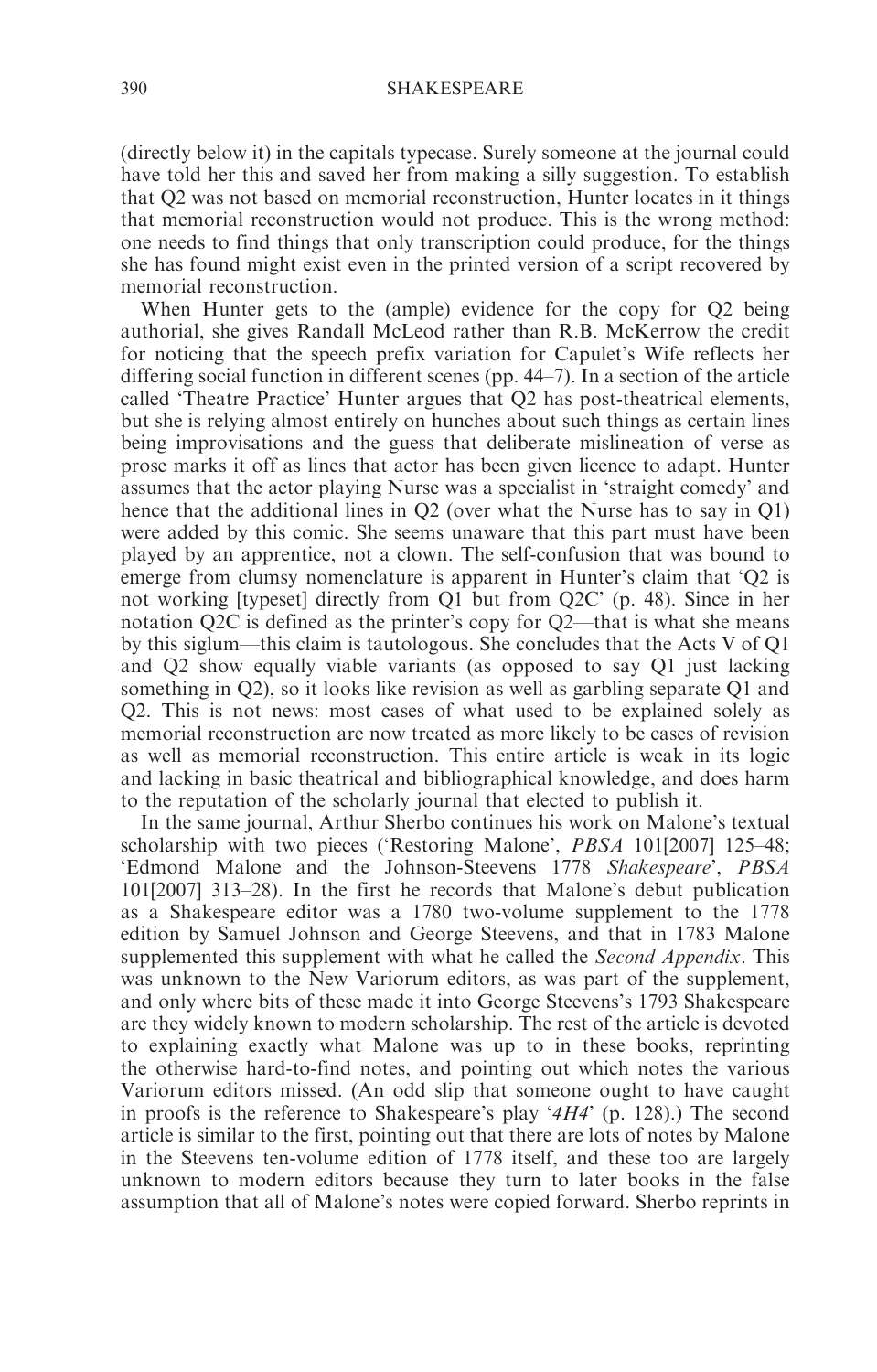an appendix all the ones connected to the plays; the ones for the poems are to come elsewhere.

The Review of English Studies published two pieces of interest to this review. In the first Christine Cornell and Patrick Malcomson argue that the Q2 ending of Titus Andronicus (four extra lines usually dismissed as non-Shakespearian patching to cover a lacuna in its copy text, Q1) is worth restoring as it might have had a place in early performances ('The ''Stupid'' Final Lines of Titus Andronicus', RES 58[2007] 154–61). The standard view is that Q1 Titus Andronicus was reprinted as  $Q2$  but, because the exemplar of  $Q1$  was imperfect, with a number of guessed readings and with four spurious lines at the end where the last leaf was mutilated. Q2 was reprinted as Q3 and F was set from an exemplar of Q3 that had been annotated by reference to a playhouse manuscript, hence the 'fly' scene, III.ii, was added for F. Modern editors use Q1 as their authority for the play except for III.ii, for which F is the authority. Cornell and Malcolmson see an illogicality in accepting F's authority for III.ii but not for the extra four lines added in Q2. (Putting it like this muddies the waters somewhat, since even if the lines are admitted as authentic, F itself cannot be the authority for them as it is only a reprint of a reprint; if we think the lines are genuine, Q2 would be our authority.) According to Cornell and Malcolmson, the four lines tacked on the end are, in Q2, Q3 and F: 'See Justice done on Aaron that damn'd Moore, | From whom, our heavy happes had their beginning: | Then afterwards, to Order well the State, | That like Events, may ne're it Ruinate' (pp. 155–6). They are mistaken, and this is not the ending in any of the texts: they have quoted from the execrable Applause modern-type edition of F, which illogically retains capitalization and punctuation, but modernizes  $u/v$  and  $i/i$  spellings and removes emphatic italics. Moreover, F is substantively different from Q2 and Q3, which have 'By whom[e]' not 'From whom'. It is sloppy of Cornell and Malcomson to get this wrong.

Cornell and Malcomson ask why, if Greg was right that a copy of Q2 was used as a promptbook, were the offending four lines not deleted from it? That is to say, how come they got into Q3 and F? The right answer, of course, is that no one is claiming that the particular exemplar of Q2 used as a promptbook supposing for a moment that this indeed happened—was the one used to print Q3: the book-keeper could have struck them out in his exemplar of Q2 and they would still appear in a reprint of this edition. Cornell and Malcolmson try to defend these four added lines by pointing out that *ruinate* is used in 3 *Henry*  $VI$  in a scene, V.i, that also mentions the chopping off of hands (p. 157). Also, supposedly corroborating the 'mutilation' hypothesis is the fact that where Q2 reprints what would have been the other side of the supposedly damaged bottom of the last leaf of Q1, it has substantial rewording too. But this rewording Cornell and Malcolmson also think intelligent and appropriate, and it has a phrase, 'tender spring', used by Shakespeare in Venus and Adonis and The Rape of Lucrece around the same time as Titus Andronicus. Their suggestion is that 'someone who knew the play well wrote the lines, which were then generally accepted' (p. 158). This last clause they put in, I think, to explain why the lines are in Q3 and F, but of course that does not indicate acceptance by the company. Here they also mix up their terminology, calling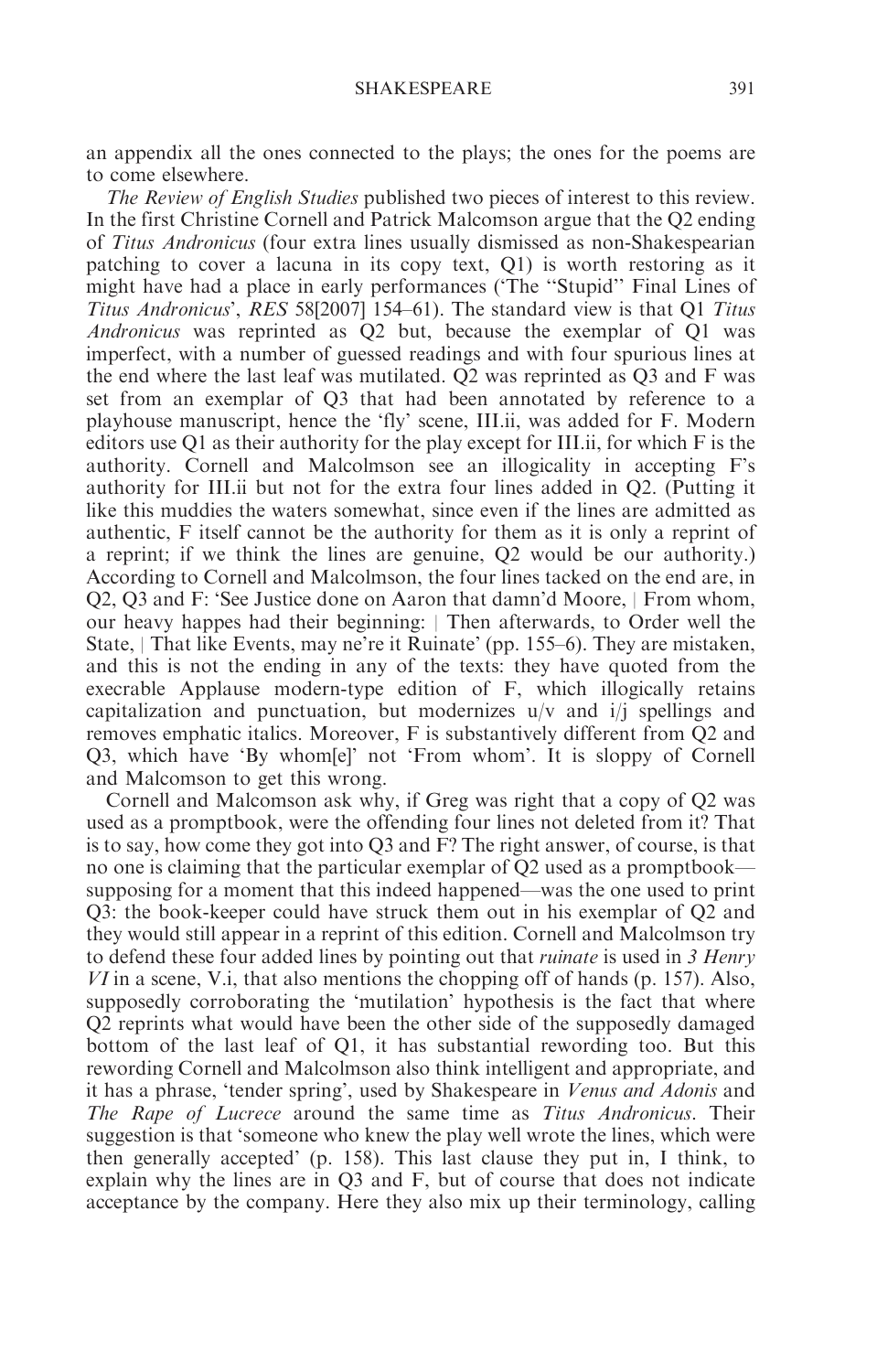Q1 'the manuscript [that] was damaged'. Their main point, though, is that even if we accept that Q1 was damaged that does not mean the lines invented have no place in the canon: the company might have accepted them into the play as performed. Cornell and Malcomson address Eugene Waith's rejection of Greg's claim that an exemplar of Q2 was used as the promptbook. How come, they ask, if the exemplar of Q3 used to make printer's copy for F was first collated with the promptbook, the spurious last four lines of Q3 were not deleted as being not found in the promptbook, and yet a missing line in I.i was recovered from the promptbook? It is possible to defend the added lines: they shift attention away from Tamora (on whom Q1 ends) and towards Aaron and towards the wider political scene, promising stability, and in particular seeming to hint at constitutional change so that the likes of Aaron will never succeed again.

The second article from RES is Roger Stritmatter and Lynne Kositksy's attempt to show that the Strachey Letter was, contrary to the date given upon its first publication, written later than The Tempest and therefore not a source for it ('Shakespeare and the Voyagers Revisited', RES 58[2007] 447–72). Malone thought that The Tempest was based on Sylvester Jourdain's Discovery of the Bermudas [1610] but this has been discredited: it was Henry Howard Furness who popularized the idea that The Tempest was based on a manuscript version of William Strachey's True Reportory [1625], the Letter, and hence must postdate the shipwreck that Strachey describes. As Stritmatter and Kositsky point out, we have no evidence that Strachey's text circulated in manuscript before publication, nor that if it did Shakespeare would have had access to it. Strachey's account seems to draw on other books that it is hard to imagine him having access to in Bermuda or Virginia, and it is hard to see how the account would have got back to London from the New World in time for The Tempest. Indeed, Stritmatter and Kositsky think that Strachey's Letter is most plausibly read as his response to a letter to him of 14 December 1610 from the Virginia Company asking for news, for Strachey seems to answer their questions in the Letter. Moreover, Strachey seems to describe the voyage back to London of Thomas Gates beginning on 15 July 1610, which is the one by which Strachey's account is itself supposed to have reached London, and this is logically impossible. In 1612 Strachey wrote of an as yet incomplete work about Bermuda that he was producing, and the logical referent of that is the True Reportory. Also, True Reportory seems to plagiarize books not published until November 1610 or later, and if it does it is too late to be a source for The Tempest.

At this point (p. 455), Stritmatter and Kositsky start to quote the parallels that they think prove Strachey a plagiarist, and indeed the same stories are told (of certain fruit and plants) but the wording is not close at all: these could be stories that were routinely circulating amongst the travellers. But for Stritmatter and Kositsky this 'borrowing', which required access to a library, must have been done after Strachey returned to London from Jamestown, and hence the Letter was not available to influence *The Tempest*. Indeed, since several works (including The Tempest) that were published before True Reportory have strong parallels with it, it were better not to assume that Strachey (in manuscript) was their source but that Strachey borrowed from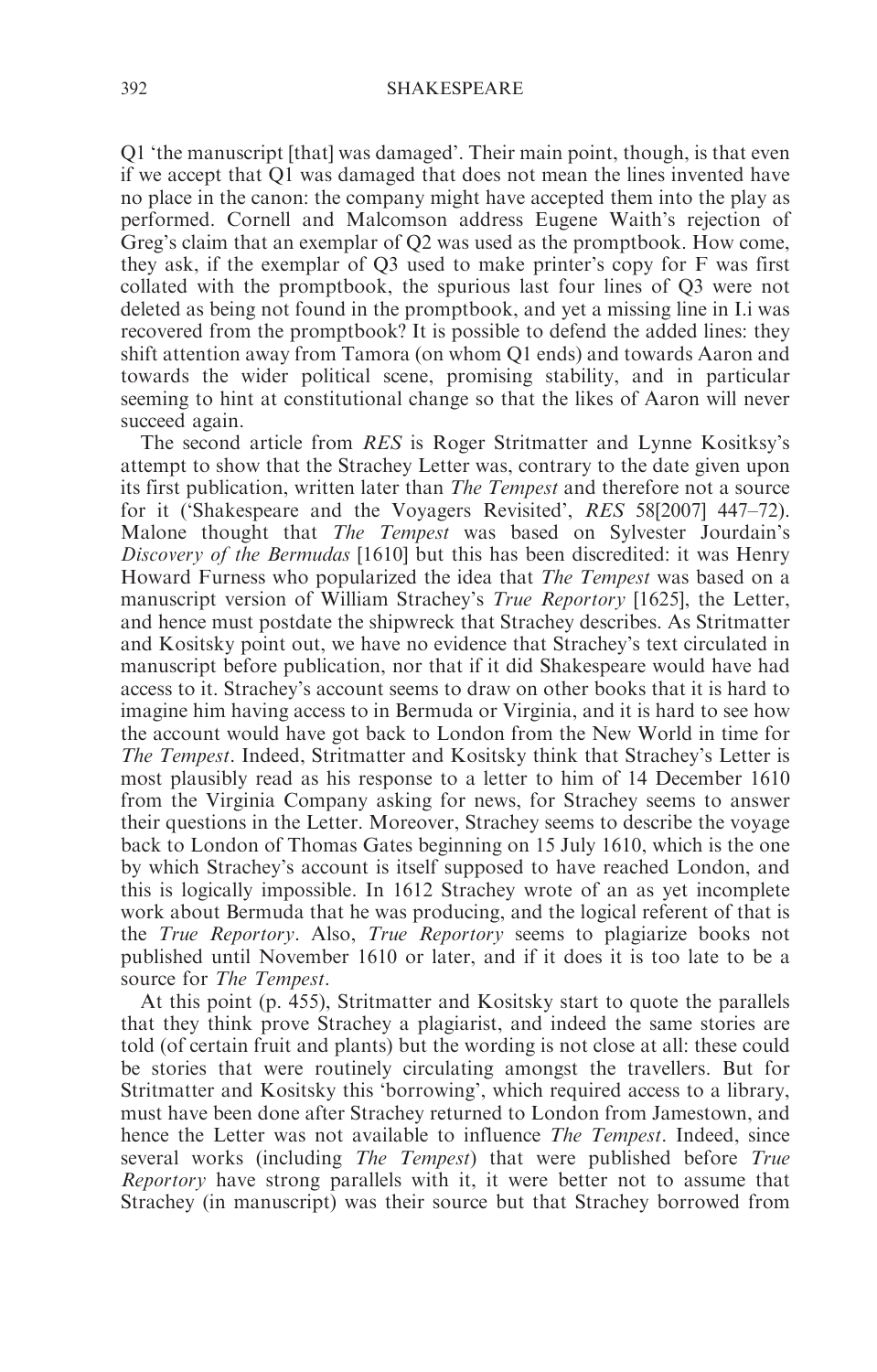these works. Stritmatter and Kositsky quote the strong parallel between True Reportory and True Declaration of the Estate of the Colony of Virginia (entered in the Stationers' Register on 10 November 1610), but they acknowledge that the standard explanation is that this was added to Strachey's Letter before it was published in 1625 even though it was not part of the original writing (p. 457). Other examples of Strachey's alleged plagiarism depicted here are weak: they would not get a modern undergraduate into much hot water. At the close, Stritmatter and Kositsky mention the fatal flaw in their position: when first published (in Samuel Purchas's Hakluytus Posthumus or Purchas His Pilgrimes [1625]), the Strachey Letter is given the date 'July 15, 1610'. They simply assert that Purchas is not to be relied upon for this date. For an unexplained reason, their article is signed by Stritmatter but not Kositsky.

Carl D. Atkins makes a study of Benson's 1640 edition of Shakespeare's sonnets as a reprint of the quarto of 1609 ('The Importance of Compositorial Error and Variation to the Emendation of Shakespeare's Texts: A Bibliographic Analysis of Benson's 1640 Text of Shakespeare's Sonnets', SP 104[2007] 306–39). Benson's edition was the basis for subsequent editions in the eighteenth century. As we have the quarto that it reprints (albeit with editorial changes) we can learn about printing habits from Benson's edition. Atkins offers an appendix listing all the variants between the two, categorized by kind. Benson's compositor corrected almost all the obvious misprints of Q, missing only *emnity*, which Atkins says should be *enmity*. (In fact Literature Online contains thirteen occurrences of *emnity* in printings from the sixteenth and seventeenth centuries, so we might almost say that this counts as a minor alternative spelling although  $OED$  does not list it.) Using what he has learnt from Benson's compositor's mistakes, Atkins turns to the problem of emending *Sonnets* where Q seems in error. This is not a sound methodology: better to learn from other reprints, where we can compare source and output to infer habits and characteristic slips, produced around the time of Q and preferably coming from the same printshop and so likely to have been worked upon by the same people. Strangely, Atkins rejects Duncan-Jones's claim that the misprint in Q of having lack (where editors agree the word needed is latch) comes via the spelling variant lach because, he says, the OED gives no examples of that spelling (p. 137). It does: Wyclif's Bible has one. The date of Duncan-Jones's Arden3 Sonnets is here given as 1977 but should be 1997. Naseeb Shaheen makes a surprisingly belated claim for the O1 Henry V deriving from a memorial reconstruction ('Henry V and its Quartos',  $ShN$ 57[2007–8] 43–4, 48). He summarizes the textual situation of *Henry V* and says that there are two main views of Q1: that it is a memorial reconstruction, or James Shapiro's new idea that it is a sanitized, depoliticized version put out by the players when they realized that the original was too politically provocative. Shaheen does not specify whether he means 'out on the stage' or 'out into print', and he does not address Andrew Gurr's argument that Q1 represents the simplified stage version, the 'minimal' text, nor Richard Dutton's recent argument (reviewed in YWES 86[2007]) that F represents revisions of the Q1 version in the light of events of 1601. Shaheen decides that Shapiro is wrong and Q1 Henry V is based on a memorial reconstruction because there are things missing in it that no one would deliberately leave out in a process of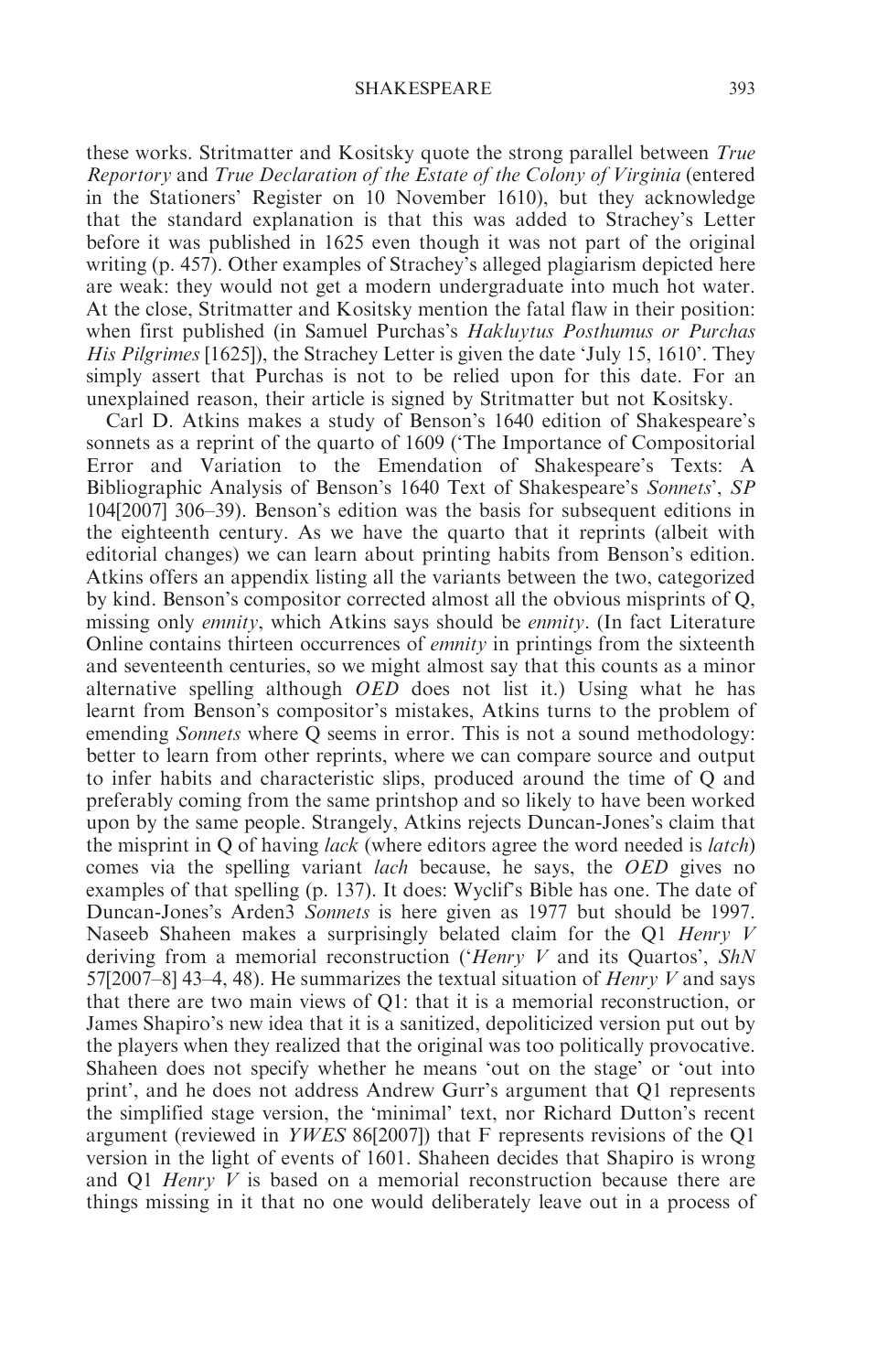sanitizing the play. This article is intellectually underpowered and widely ignorant of the state of the textual debate about this play.

Finally, to the round-up from *Notes and Queries*. Guillaume Coatalen points out that as a source for 'Now is the winter of our discontent | Made glorious summer' (Richard III), Philip Sidney's Sonnet 69 from Astrophil and *Stella* is usually cited ('Gone is the winter of my misery  $|M$  w spring appears'), but that in fact both might come from the French poet Joachim du Bellay (c.1522–60), who in different works refers to 'l'hiver de mes douleurs' and 'l'hyver de mes ennuis' ('Shakespeare, Sidney and Du Bellay's Winters', N&Q 54[2007] 265). John Peachman thinks that The Two Gentlemen of Verona was written in 1597 or 1598, draws on Nashe, and alludes to the *Isle of Dogs* scandal ('Why a Dog? A Late Date for The Two Gentlemen of Verona', N&O 54[2007] 265–72). The only sure thing about the date of The Two Gentlemen of Verona is that is was completed before Francis Meres referred to it in Palladis Tamia (entered in the Stationers' Register on 19 October 1598), and the view that it is early is based on subjective interpretation of its weaknesses. J.J.M. Tobin pointed out The Two Gentlemen of Verona's borrowing from Nashe's Have With You to Saffron-Walden [1596], including the names of seven characters, and Tobin produced a list of significant collocations that the works share and that Peachman reproduces. This list has lots of commonplace words that really count for nothing except where they closely collocate, such as cur, tongues and forest. Peachman picks on a particular collocation that he thinks significant: ' ''puling'' is in close proximity to ''wench'' ' in only one play of the period, according to Literature Online, and that is The Two Gentlemen of Verona (p. 267). Peacham is mistaken about this: there is also Samuel Daniel's The Queen's Arcadia [1605]: 'there shall be found Fantasticke puling wenchnes in the world'.

It seems that Peachman does not know how to search Literature Online properly, and this exposes one of the dangers of this kind of work. The evidence on which his assertion rests is negative, that there are no other examples of X, but one is always afraid that what is really meant is 'I failed to find other examples of X', and that the scholar simply overlooked them. That Peachman thinks that the thing to search for is a play indicates another weakness in his methodology, since he should be searching all kinds of writing to see if these are common phrases in the literary-dramatic culture. A second collocation that Peachman thinks decisive is 'water cast in an urinal' in Nashe and 'water in an urinal' in The Two Gentlemen of Verona (p. 267). In fact, collocations of water, cast and urinal are not hard to find: there is 'an  $urinall...$  you cast | The water' in Dekker and 'Casting their Water in his Vrinalls' in John Davies of Hereford. And if we drop the word cast (since it is not in The Two Gentlemen of Verona) then there are over a dozen collocations including the perfect match 'water in an Vrinall' in John Day's play Law Tricks [1604]. The warnings about the evidential weakness of simple verbal parallels given by Muriel St Clare Byrne seventy-five years ago are still not being heeded. Peachman has several more one-word parallels but they prove nothing. He explains the presence in The Two Gentlemen of Verona of a scandalous dog who is dry-eyed when he should be weeping and peeing when he should not be as an allusion to the play The Isle of Dogs by Nashe and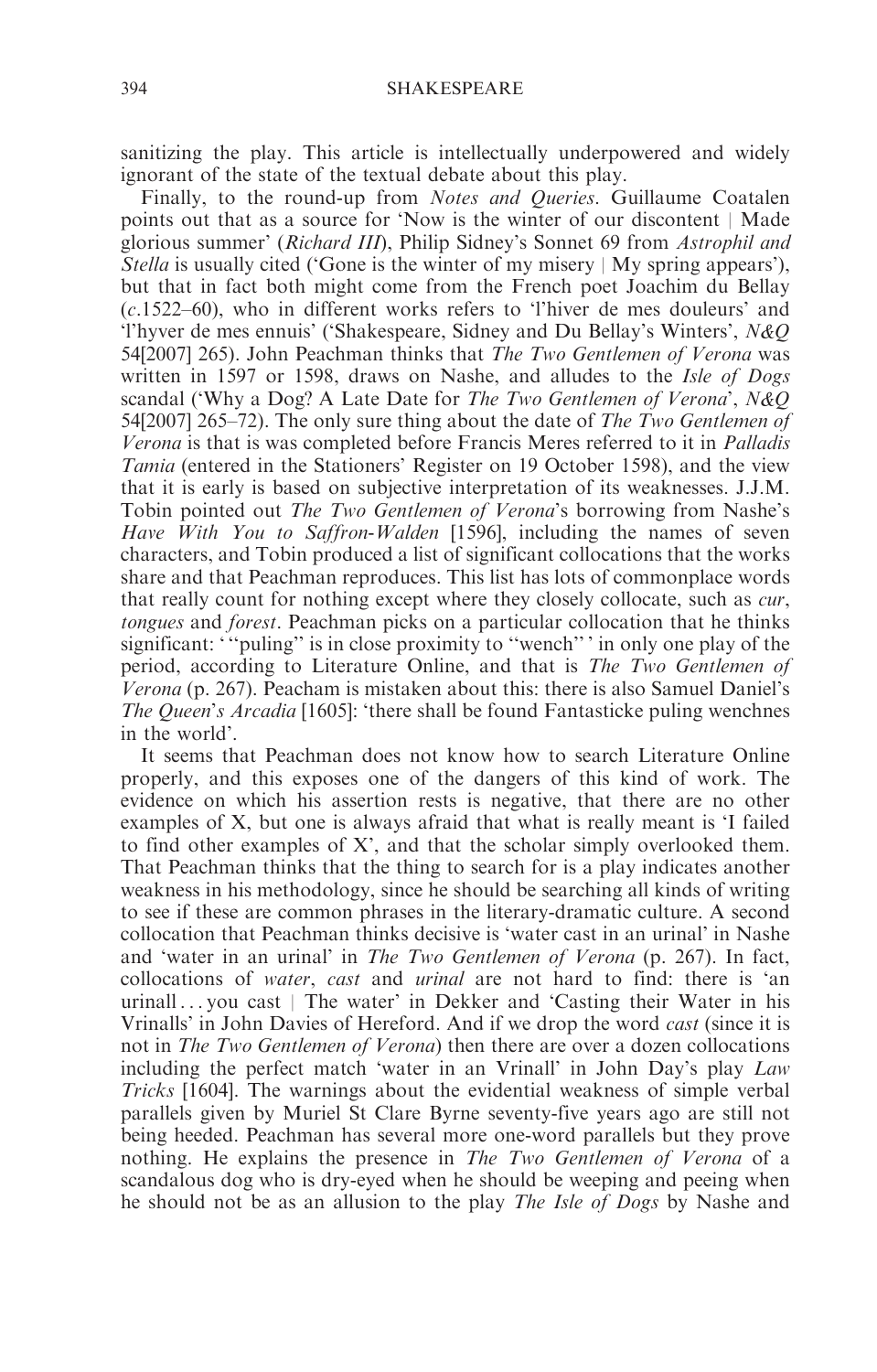others in 1597, named after the wet peninsula in the Thames. Convinced he has got a 'hit', Peachman then reads The Two Gentlemen of Verona for its set of allusions to The Isle of Dogs, and finds a bit of Jonson's stubbornness in Crab too. He ends on even more tenuous links between The Two Gentlemen of Verona and the publication of Marlowe's Hero and Leander in 1598 and Jonson's Every Man Out of His Humour with its dog-related imagery.

Thomas Merriam, in a point also made in his book reviewed above, notes that King John is like Richard III in being about uncles ordering the deaths of their dispossessed nephews ('Parallel Nephews, Parallel Uncles', N&Q 54[2007] 272–4). Wolfgang Riehle thinks that Lysander's name in A Midsummer Night's Dream is an allusion to the story of Hero and Leander and also a pun on 'lie-sunder', meaning sleep apart, as Hermia insists they do in the woods ('What's in Lysander's Name?', N&Q 54[2007] 274–5). Alan J. Altimont has a Hebraic source for the same play, since Nedar means 'absentee' in Hebrew, which suits this character—he is not there to prevent Demetrius breaking faith with Helena—and also means 'pledge, vow' ('The Meaning of Nedar in A Midsummer Night's Dream', N&Q 54[2007] 275–7). That A Midsummer Night's Dream has a source in the Talmud does not, Altimont reassures us, require that we imagine Shakespeare reading Hebrew: he might just have heard about it. According to Beatrice Groves, the idea of the wall between families coming down (as it does metaphorically in Romeo and Juliet and literally in A Midsummer Night's Dream) derives from the Bible, Ephesians 2, where it refers to the union of gentiles and Jews (' ''The Wittiest Partition'': Bottom, Paul, and Comedic Resurrection', N&Q 54[2007] 277-82). A.B. Taylor notes that Bottom's allusion to the Bible, 1 Corinthians 2.9— 'The eye of man hath not heard, the ear of man hath not seen, man's hand is not able to taste, his tongue to conceive, nor his heart to report what my dream was' (A Midsummer Night's Dream IV.i.208–11, wrongly given as Act V in this article)—was not the first time that Pyramus and 1 Corinthians 2.9 had been linked: John Gower did it in Confessio Amantis ('John Gower and Pyramus and Thisbe', N&Q 54[2007] 282–3). Also, Shakespeare borrowed from Gower the reference to a lion 'in wild rage' and there being a hole in the wall; in Ovid it is only a crack. Matt Baynham explains that Portia's calling mercy 'twice blest' (Merchant of Venice IV.i.183) alludes to the biblical Sermon on the Mount, for there only the merciful receive what they give; the peacemakers do not get peace, for example ('Why is Mercy "Twice Blest"?', N&Q 54[2007] 285).

Anthony Miller finds sources for the pointless war over a tiny patch of ground in Hamlet IV.iv, and for the reflections on a 'buyer of land' in Hamlet V.i, and for Lear's 'we came crying hither' (King Lear IV.v) in Pliny's Naturalis historia ('Fortinbras' Conquests and Pliny', N&Q 54[2007] 287-9). Thomas Festa thinks that Hamlet's comment that his father was a man 'take him for all in all' (I.ii.186) echoes the 'all in all' from the biblical Corinthians that was prescribed reading in the Book of Common Prayer for the burial of the dead (' ''All in all'': The Book of Common Prayer and Hamlet, I.ii.186', N&Q 54[2007] 289–90). David Lisle Crane notes that, when Angelo asks incredulously if Isabella is talking about the Duke's deputy, and says 'The prenzie, Angelo?' (Measure for Measure III.i.92), prenzie is obviously wrong. Crane reckons that a  $u$  before the  $p$  might have been mistaken by the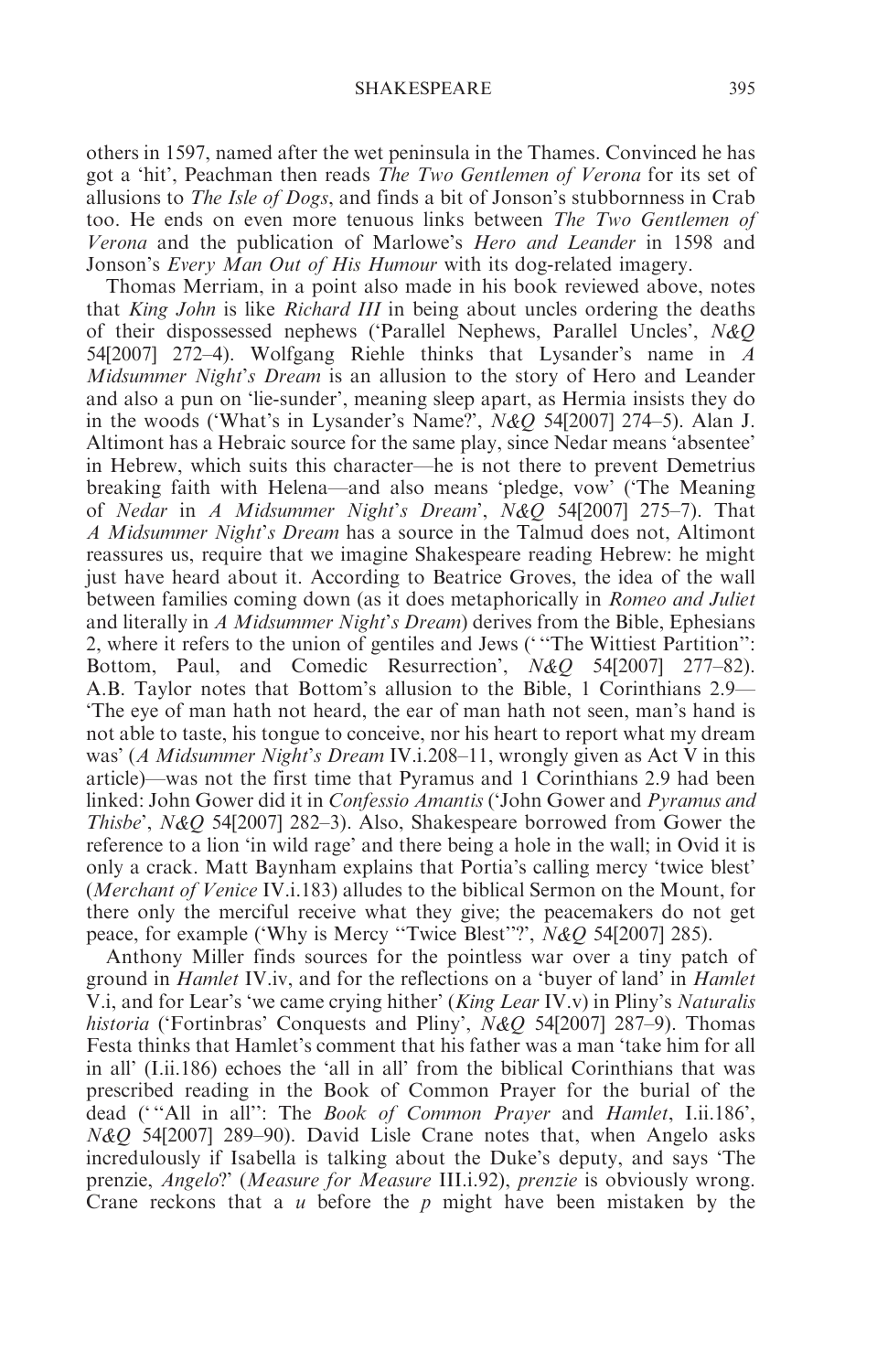compositor for a flourish and that the word really was upright here, and three lines later when Isabella repeats it ('Measure for Measure III.i.93, 96: Prenzie', N&Q 54[2007] 292). Andrew Hadfield claims that Isabella in Measure for Measure is a novice because she is meant to be like the St Ursula who had the same dilemma about choosing between life and virginity in the book The Golden Legend by Jacobus de Voragine. ('Isabella, Marina, and Saint Ursula', N&Q 54[2007] 292–3). He thinks the conversion of brothel-goers in Pericles might also be indebted to this account of St Ursula. Hadfield is right that The Golden Legend went through many editions, but the latest of those was in 1527 so was not quite so 'hard to avoid' (p. 293) in 1603 as Hadfield suggests. Rodney Stenning Edgecombe thinks that Othello's reference to being roasted in sulphur (Othello V.ii) has its source in Ovid's account in Metamorphoses of Phaeton's end being the reason that Ethiopians are black, and that this also was in Shakespeare's mind when Othello refers to 'medicinable gum' in the 'pearl away' speech, for Phaeton's sisters in Ovid weep tears that turn to amber that is later made into jewellery ('Ovid and the 'Medicinal Gum' in Othello V.ii', N&Q 54[2007] 293–4). David Womersley claims that certain passages from Heywood's 2 If You Know Not Me (Stationers' Register entry 14 September 1606) echo Macbeth, which must therefore have been completed and performed by this date in order for Heywood to use it ('Heywood's 2 If You Know Not Me and the Date of Macbeth',  $N&O$  54[2007] 296–8). Extraordinarily, Womersley quotes nothing from Macbeth to support this, apparently thinking the parallels so obvious that the relevant textual details need not be given. He also assumes, without giving reasons, that Shakespeare was the lender not the borrower.

According to Juan Christian Pellicer, the servant's word saltiers in The Winter's Tale IV.iv is not a rustic mangling of satyrs but a learned Latin coinage (to convey leaping satyrs) perhaps prompted by the phrase 'saltantis satyros' in Virgil's Eclogues ('Shakespeare's ''Saltiers''/Satyrs in The Winter's Tale and Virgil's Saltantis Satyros', N&Q 54[2007] 303–4). MacDonald P. Jackson has a new way to date Sir Thomas More ('A New Chronological Indicator for Shakespeare's Plays and for Hand D of Sir Thomas More',  $N&O$ 54[2007] 304–7). Using software that 'analyses various structural features', Hartmut Ilsemann has counted the length of speeches in Shakespeare and noticed that they get shorter over his career. Jackson does not say so, but presumably the point about analysing structural features means that the software does not just rely on punctuation to determine where speeches end, otherwise the method would be counting data from the printing/editorial processes, not from Shakespeare himself. Unfortunately, in a footnote citing Ilsemann's work, the URL—given twice albeit with the same real address, for the tilde is once given its ASCII code instead—points to a page no longer available on the worldwide web. Ilsemann's method more or less corroborates the Oxford Complete Works chronology, although The Two Gentlemen of Verona and The Taming of the Shrew seem on this evidence to be later than usually thought. (If accepted, this would corroborate John Peachman's article reviewed above.) On this evidence, Hand D of Sir Thomas More was composed around 1603–4, and the two halves of Pericles are once again shown to be highly distinct. Kevin Curran finds that Cleopatra's aversion to the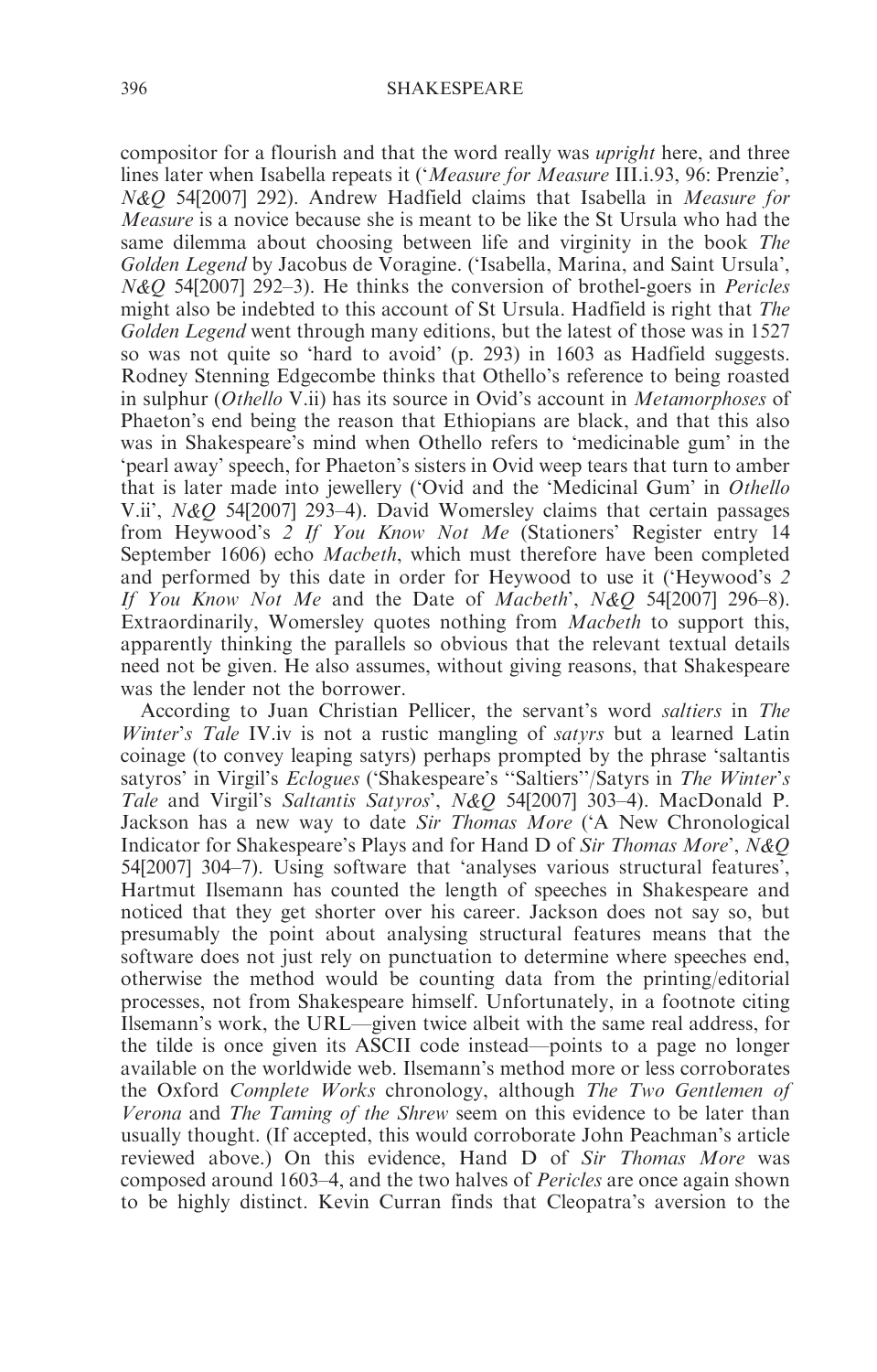messenger's 'but yet' (leading up to the news of Antony's marriage) is an idea borrowed from Samuel Daniel's The Tragedy of Philotas ('Shakespeare and Daniel Revisited: Antony and Cleopatra II.v.50–4 and The Tragedy of Philotas V.ii.2013–15', N&Q 54[2007] 318–20). Finally for this section, Arthur Sherbo reprints some notes by George Steevens and Edmond Malone (from Steevens's 1793 edition) that ought to have appeared in the New Variorum editions of Poems [1938] and Sonnets [1944] by Hyder Edward Rollins, and many of them are about bits of the plays that are illuminated by usages in the sonnets and the narrative poems ('Corrections and Additions to Professor Rollins's Editions of Shakespeare's Sonnets and Poems', N&Q 54[2007] 483–90). I assume that this fulfils the promise made by Sherbo in his longer article reviewed above, but the textual situation is so tangled and the notes are coming out in such short bursts and in so many different places that it is hard to be entirely sure.

# 2. Shakespeare in the Theatre

While the title of Simon Palfrey and Tiffany Stern's collaborative Shakespeare in Parts acknowledges the canonical dismemberment of the supreme Bard on the one hand, it deftly engages with the excavation of 'original practice' theatre on the other. The 'parts' that it exhumes for autopsy are the constituent organs of the Shakespearian play-text: the individuated 'sides' (also 'lengths'), each separate speech of which is prefixed by a two- or three-word cue. Each role was physically a roll, committed to memory linearly, conned in isolation. None of the actors would, in advance of its first performance, have a detailed overall sense of what the play was about, how they fitted into its narrative nor even when or from whom their next cue was about to come. The advantage was a sense of spontaneity, a sustained engagement with the other actors prompted by an intense concentration on what was happening on stage: 'Because the cue just *might* come from anyone, the actor must always remain ''on cue'' ' (p. 93).

Palfrey and Stern are adamant that the shared intimacy of actors and playwright was more than sufficient to compensate for this lack of ensemble rehearsal as well as the absence of the guiding presence of a director: 'Shakespeare really knew these actors; he worked with some of them for thirty years' (p. 41). The rapidly revolving repertory necessitated short runs so that the similitude of imminence which, in the modern theatre, paradoxically necessitates repetitive rehearsal over a sustained period, was, in the theatre of Shakespeare's time, less of an illusion than an actuality: one of the benefits of part-learning is the 'drip-feeding to the actor [of] strictly limited amounts of contextual information' (p. 134).

The authors are deft, sometimes over-ingenious, interpreters, proposing that minor cues provide the actor with intimations of his situation. In the case of the incarcerated Malvolio (pp. 111–13) they isolate c(l)ues such as 'darke'; 'obstruction'; 'fogge' (but they overlook 'Parson', 'fowle', 'opinion'). Most compelling is their exploration of 'repeated cues' which may bring other actor(s) in early and especially in crowd scenes, 'can be a useful means of creating the required polyphony' (p. 164). There are excellent readings of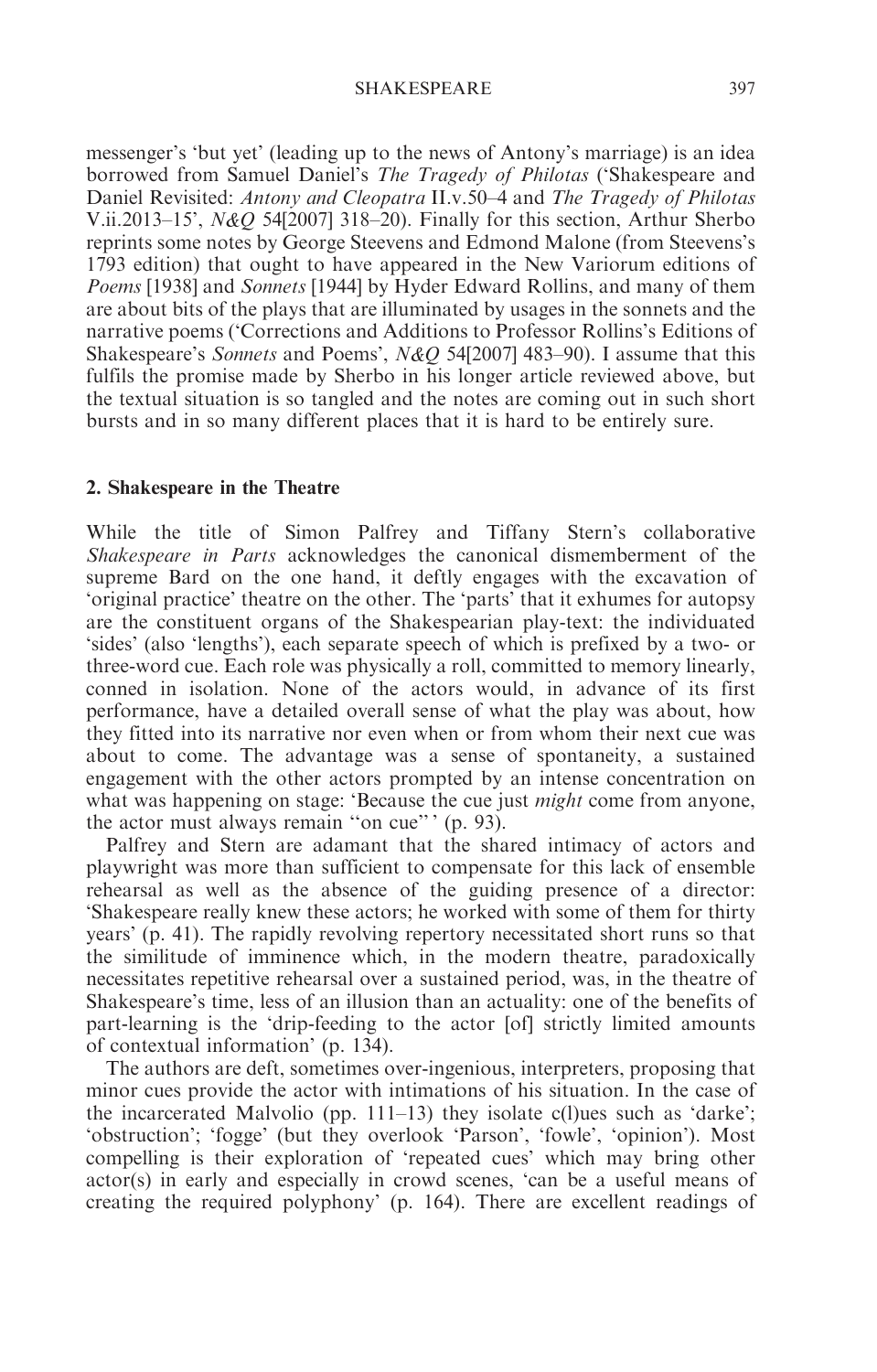The Merchant of Venice and Macbeth. Shylock's repeated cues invite others to talk over him and so demonstrate his 'refusal to listen' (p. 201), while Macbeth's part 'fastidiously places the actor in uncertainties' (p. 488). Occasionally the perspicacious engagement with the prosody and arrangement of parts yields far-fetched psycho-biography: as Prospero tells Miranda to 'awake', the cue becomes a 'psychic chamber beyond capture or apprehension' (p. 281). Elsewhere the prioritization of vocabulary can lead to strained readings: 'Helena's pointed repetition of ''I die''/''let me die'' [constitutes] a ''shared'' and ''perfect'' rhyme that is at once bold, ominous, and an impudent invitation to imagine mutual orgasm' (p. 430). But in the main this is a lucid and persuasive study which successfully infuses academic Shakespeare with the vibrancy and insecurity of live performance: 'Shakespeare's actors had to play their parts now, perilously in the present' (p. 491).

Kent R. Lehnhof's 'Performing Woman: Female Theatricality in All's Well, That Ends Well' (in Waller, ed., All's Well, That Ends Well: New Critical Essays, pp. 111–23), confronts the exclusion from theatre history of 'early modern female performance' (p. 111). He claims that while women were absent from the professional stage, they frequently appeared in mountebank shows across Renaissance Europe, and he goes on to propose that there is a particular relevance in considering the similarity of Helena to 'a number of actual early modern female mountebanks' (p. 113). While Lehnhof considers the medical nature of Helena's role as making her a suitable parallel, he also stresses that both she and the mountebank enact forbidden or censored kinds of female sexual autonomy. While noting that the female mountebank was often associated with an erotic openness, he explores the equation of a 'woman's willingness to perform dramatic roles with a willingness to perform sexual ones' (p. 115). Indeed, the analogy of Helena and the mountebank allows one to 'begin to make sense of the strangely erotic nature of her characterization and comportment in the court of the King' (pp. 117–18). He concludes by alluding to David McCandless's proposal to cast two actors as Helena—'a woman to perform the passages when Helena displays desiring independence, and a man in drag to enact the ''hyperfeminine'' episodes when Helena adopts an idealized posture of meekness and subservience' (p. 122). Lehnhof asserts that such a double casting would have the virtue of complicating 'the concept of stable sexual identity by implying that masculinity and femininity are a function of costume, comportment, and custom' (p. 122).

Peter Holland moves us from the early modern theatre to that of the eighteenth century. In 'Hearing the Dead: The Sound of David Garrick' (in Cordner and Holland, eds., Players, Playwrights, Playhouses: Investigating Performance, 1660—1800, pp. 248–70), he sets out to redress an imbalance in the prevailing method of performance history. The discipline is, he opines, 'tied to the visual rather than the aural' (p. 249) and he sets out in a mischievous parody of Stephen Greenblatt not to speak with but rather to listen to the dead, particularly David Garrick. The contemporary fad for original practices/original pronunciation such as that practised at the Southwark Globe will not do: 'I do not want to hear someone pretending to be Garrick; I want to hear Garrick' (p. 251). Inevitably, Holland has to admit that such an aspiration is 'doomed to failure ... hopeless' (p. 248).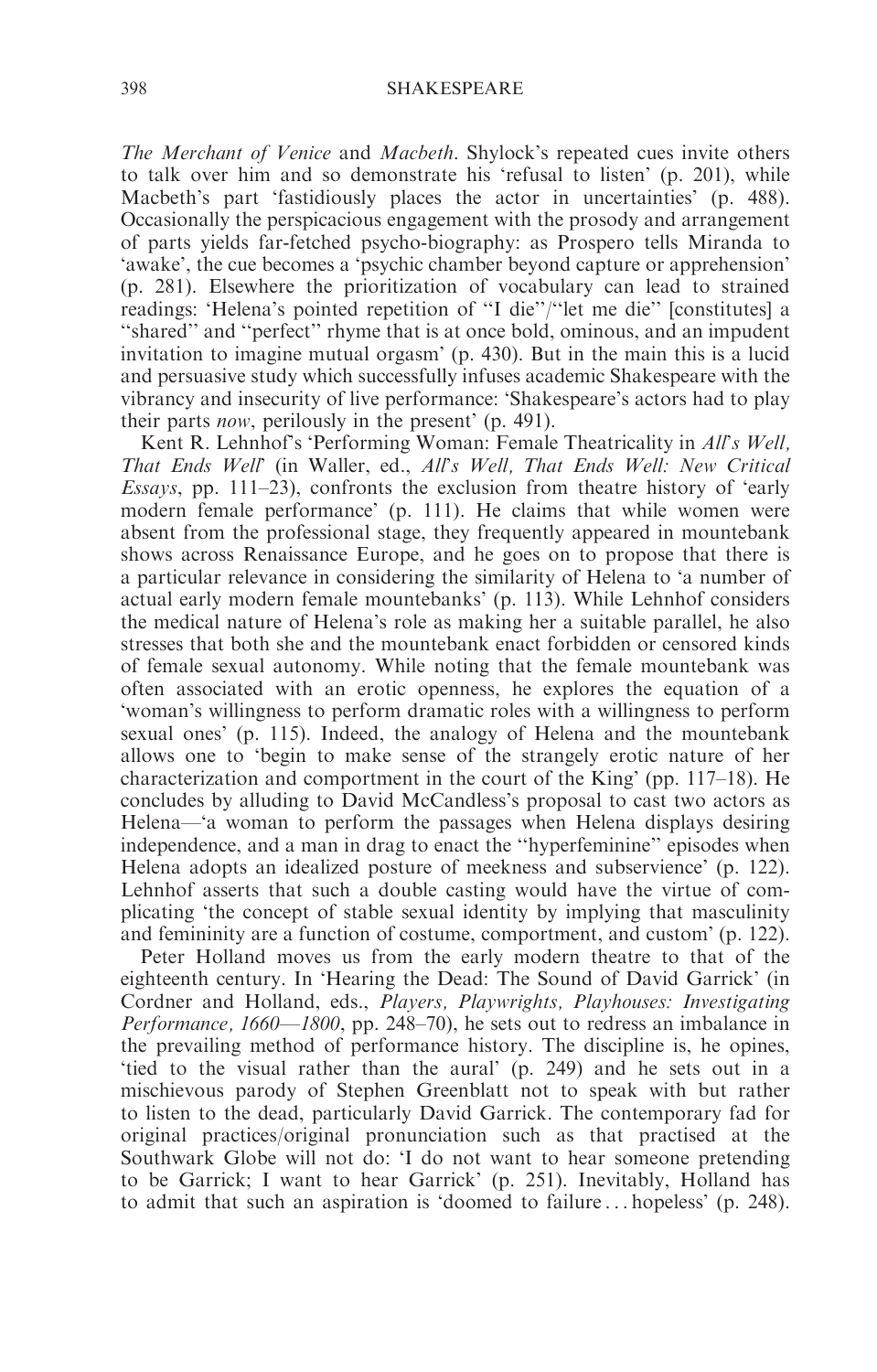What Holland does produce, however, is an extraordinarily detailed set of contemporary audience responses which analyse Garrick's treatments of lines and even individual words. Thomas Sheridan (who went on to coach Sarah Siddons), John Henderson, J.W. Anderson, Roger Pickering et al. commented directly on Garrick's pronunciation and pitch as well as speed of delivery. Holland argues that Sheridan, in particular, brings 'an awareness of character and imagination to bear on processes of rhythm and emphasis' (p. 256). Joshua Steele actually drew up a notation, similar to sheet music, for documenting Garrick's delivery of specific speeches. Of course, without any independent evidence, such responses have to be taken on trust. Nonetheless, for all its incertitude, Holland is able to impute various qualities to the oral aspect of Garrick's performances: 'Difficult and abstruse though Steele's system may be, it is the most complex and considered notation of a moment of theatre speech available and Garrick's lightness and speed are conspicuously apparent' (p. 259). Holland concludes that in spite of the inherently capricious quality of such responses and their notations, 'Garrick's form of speaking allowed for multiple and complex emotions both to succeed each other rapidly and to co-exist within a single moment' (p. 267).

In 'Sowing the Dragon's Teeth: Amateurism, Domesticity, and the Anglophone Audience for Shakespeare, 1607–2007' (Gramma 15[2007] 27–45), Michael Dobson juxtaposes three canonical and three non-canonical moments from the long history of Shakespeare in performance. Alongside the publication of F1 in 1623, he places the first recorded amateur performance of a Shakespeare play, a production of *Henry IV* at the house of Sir Edward Dering. The year 1774 saw the publication of the first academic monograph on Shakespeare: William Richardson's A Philosophical Analysis and Illustration of Some of Shakespeare's Remarkable Characters. Dobson notes that the same year saw the first recorded all-female production of a play by Shakespeare— The Winter's Tale. And while 1932 is best remembered in Shakespearian circles as the year which saw the opening of the Folger Shakespeare Library in Washington, DC, as well as the Shakespeare Memorial Theatre in Stratfordupon-Avon, Dobson reveals that the same year saw the inauguration of the first playhouse to be designed and owned by a woman (Rowena Cade): the Minack in Cornwall. In making these comparisons, Dobson implies that the history of amateur Shakespeare is at least as important as that of its professional (scholarly and performative) counterpart. He asserts that amateur Shakespeare remains 'massively under-studied' (p. 43) and yet oddly empathic with Shakespeare's art. For instance, he notes that 'Shakespeare's own work never depicts professional playwrights but only schoolmasters who compose dramatic entertainments for particular groups and occasions' (p. 44). Indeed, with a remarkable degree of equanimity, he self-consciously suggests that even so-called professional scholarship is really nothing more than a kind of glorified amateurism: 'Shakespeare Survey and Shakespeare Quarterly are only fanzines, and even the most august international Shakespeare conferences are only social gatherings of people who choose to participate in doing Shakespeare in whatever manner or capacity; people who, if they were primarily interested in making money or serving the status quo, would surely do something else instead' (pp. 44–5). In this way, Dobson neatly debunks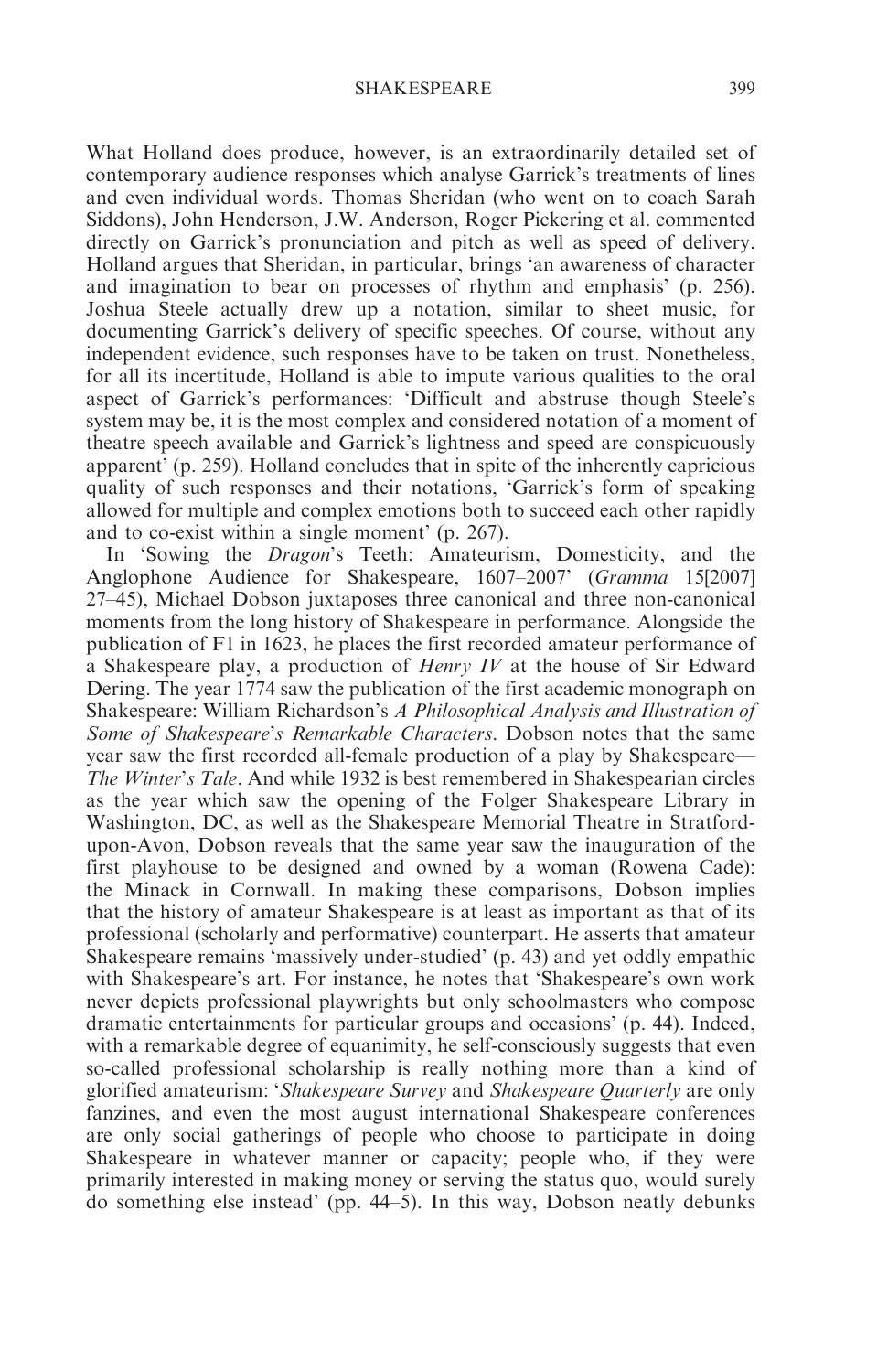the dour materialist orthodoxy that Shakespeare is a bastion of cultural capital which acts as a bulwark in the defence of a capitalist or patriarchal hegemony: perhaps, he concludes, 'the history of this business called Shakespeare has all along been a story about amateurs' (p. 45).

Bridget Escolme's 'Living Monuments: The Spatial Politics of Shakespeare's Rome on the Contemporary Stage' (ShS 60[2007] 170–83) is an account of her direction of Coriolanus for Flaneur Productions in Minneapolis and Rochester, Minnesota, in April 2006. She reads her own production against Deborah Warner's Julius Caesar (Barbican, 2005) finding and condemning in the latter an over-eager search for parallels between the civil strife in Shakespeare's play and the contemporary crisis in Iraq. While such analogies are inevitable, Escolme is impatient with the ways in which the presentation of Warner's production (including photographs in the programme) shoe-horned audience reaction into a single and specific response. Preferable, she maintains, is the seeking of analogy through the art of others. For instance, she refers to the work of Minnesota photographer Paul Shambroom, who documented a series of council meetings of small towns across the States (three of his pictures are reproduced for us). Escolme explains that, for her, they capture 'how supremely unglamorous the workings of government are, how hedged about with contingency and tedium' (p. 178). Escolme is refreshingly candid about the contingencies of performance and the coincidental quality of many of her production's best effects. For instance, her actors were assembled in front of a row of TV sets which suggested the televisual quality of politics, although the presence of these televisions 'was entirely fortuitous: they were part of an artist's installation on display at the Art Center at the time' (p. 180). Elsewhere Coriolanus confronted Menenius in front of the American flag (which the gallery happened to have flying at the time). While in no way rejecting conventional theatre seating, Escolme is keen to foreground 'the live encounter between text, space, human figures acting and human figures recalcitrantly being themselves' in order to animate the relationship between the plays and 'our own political crises and concerns' (p. 183).

# 3. Shakespeare on Screen

The year 2007 marked a significant increase in the number of booklength publications which engage with Shakespeare on screen. Perhaps the December 2007 deadline for submissions from British universities for their Research Assessment Exercise offers a partial explanation for the greater quantity of material? Three monographs and one collaboratively authored book deal exclusively with Shakespearian film and television productions. A further four monographs and one edited collection embrace screen versions within performance-orientated studies. Both The Cambridge Companion to Shakespeare in Popular Culture and The Cambridge Companion to Literature on Screen include essays which relate to Shakespeare on screen. The inclusion of three articles in The Literature/Film Reader: Issues in Adaptation signals the place that Shakespeare versions occupy within broader studies of cinematic adaptations. One edited collection (Shakespeare and Childhood, edited by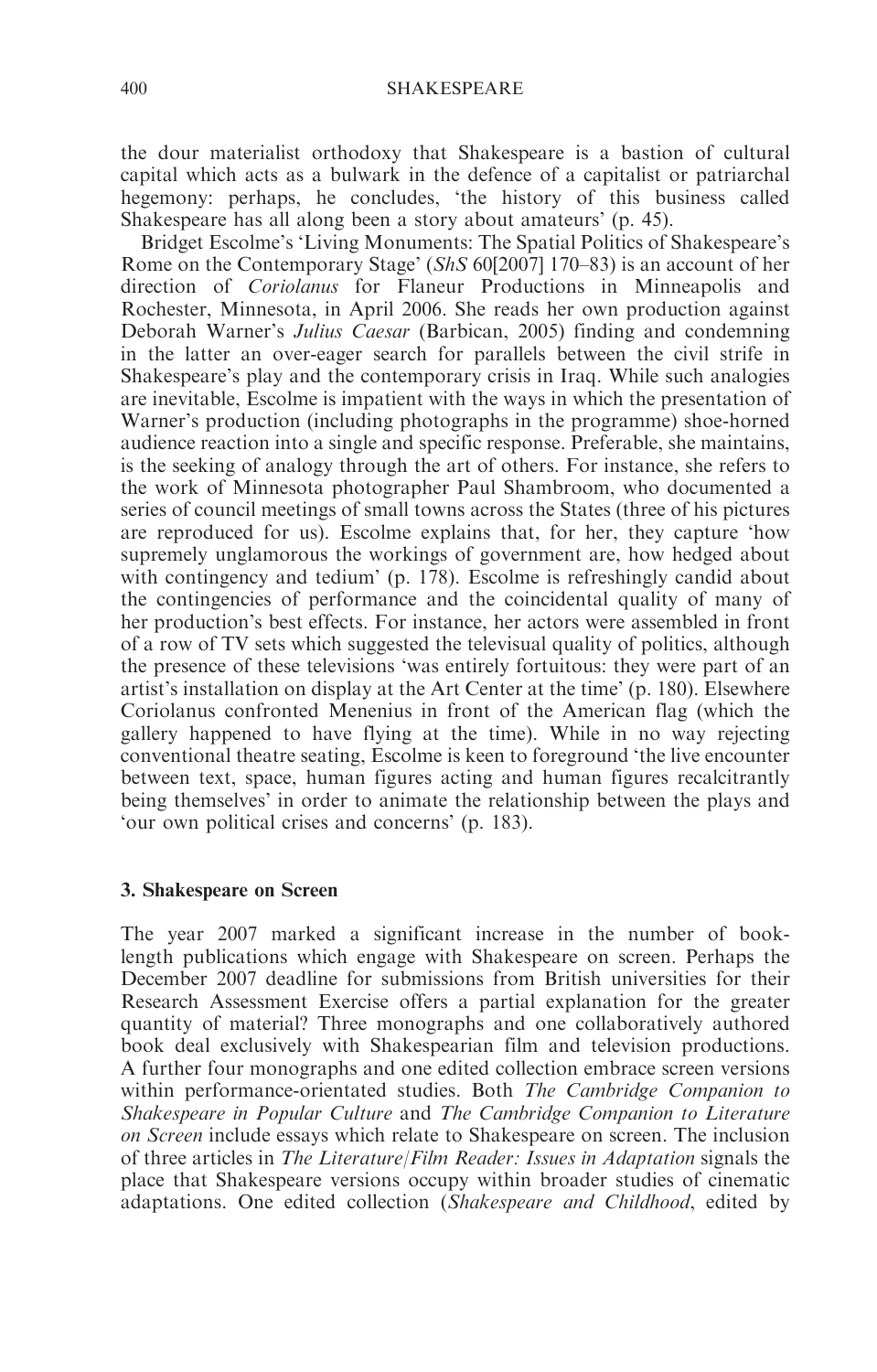Kate Chedgzoy, Susanne Greenhalgh and Robert Shaughnessy) ranges beyond performance-orientated enquiries and embraces within its enquiry two essays analysing Shakespearian screen versions.

A significant contribution to screen-related reference material is made this year with two encyclopedic publications. Richard Burt's multi-volume Shakespeares after Shakespeare: An Encyclopedia of the Bard in Mass Media and Popular Culture combines detailed filmographies and interpretative essays. The listings in John O'Connor and Katharine Goodland's A Directory of Shakespeare in Performance: 1970–2005, volume 1: Great Britain, embrace stage, television and film versions. The arguments presented in several journal articles focus on Shakespeare on screen, with the greatest number appearing in the customary 'Shakespeare on Film' issue of Literature/Film Quarterly (LFQ 35[2007]).

The three Shakespeare on screen monographs published this year vary significantly in their approach and content. While part of the impulse behind Russell Jackson's Shakespearean Films in the Making: Vision, Production and Reception might be the author's experience as textual adviser on Kenneth Branagh's film sets, it is just briefly in the introduction that Jackson makes reference to personal experience in relation to *Hamlet* [1996]. The book's three chapters centre upon films which hold an acknowledged place in the canon of Shakespearian film versions. Chapter 1 focuses on Reinhardt's A Midsummer Night's Dream [1935], chapter 2 analyses Olivier's Henry V [1944] and chapter 3 focuses on three versions of Romeo and Juliet: MGM [1936], Castellani [1954] and Zeffirelli [1968]. Identifying the Reinhardt–Dieterle Dream through the name of the theatre director, Max Reinhardt, signals the interest that Jackson shows in the film's theatrical context. In contrast, connecting the 1936 Romeo and Juliet with the production company rather than George Cukor, the director, demonstrates Jackson's interest in the influence of 'the studio's selfimage' (p. 4) alongside that of the director, the producer and the scriptwriter. A sense of each film's priorities is established through a detailed exploration of scripts and other production materials. Jackson seeks to assess the 'significance of the works for their makers (both corporate and individual) and the audiences of their own time' (p. 1). The approach is explicitly historical, and 'reception' does not, therefore, embrace later critical perspectives on the films. Jackson's exploration is strengthened by extensive quotation of promotional materials and reviews. The inclusion of twenty-two illustrations helps underpin the book's desire to temper a text-centred analysis with an awareness of these versions as motion pictures.

An interest in commercial pressures on film reinterpretations of Shakespeare's plays is shared by Mark Thornton Burnett. His Filming Shakespeare in a Global Marketplace considers the way that 'the films reveal themselves as acutely responsive to their own marketplace location' (p. 3). Burnett analyses a broad range of Shakespeare on film material. He chooses to begin with film and television productions which 'construct the enduring stability of Shakespearean theatre' (p. 4). The first chapter focuses upon In the Bleak Midwinter (Branagh [1995]), Beginner's Luck (Callis and Cohen [2001]), BBC2's Indian Dream [2003] and the Miramax teen picture Get Over It (O'Haver [2001]). The examples are used to consider 'vexed and unresolved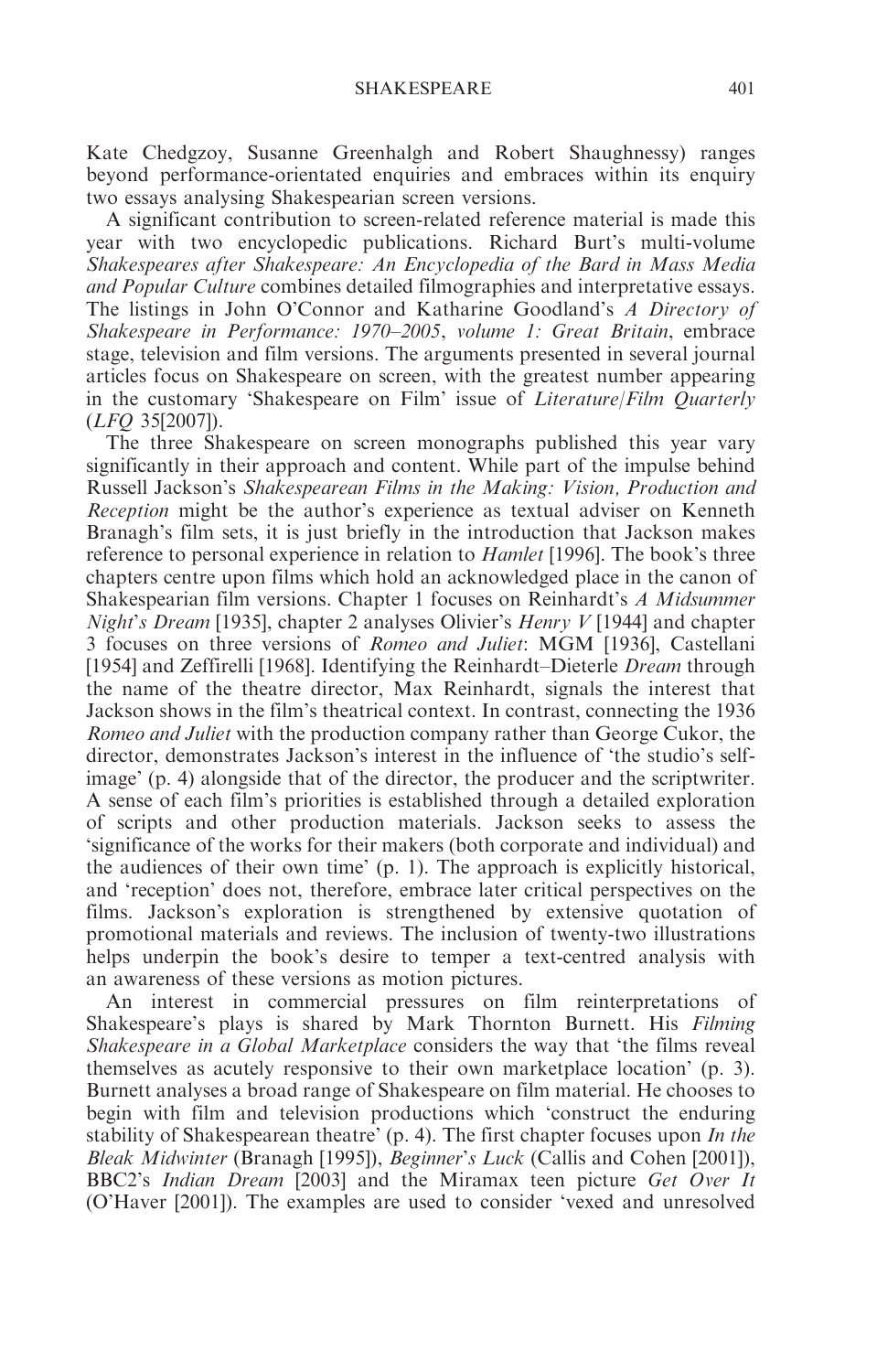attitudes towards the relations between cinema, theatre and the global scene' (p. 8). While the four films construct theatre as 'a site of refinement, reformation and possibility' (p. 16), they also suggest that 'past beliefs and conventions have a niche in the present landscape' (p. 27).

Chapter 2 focuses on Much Ado About Nothing (Branagh [1993]) and A Midsummer Night's Dream (Hoffman [1999]). Burnett builds on recognized connections between the two films and he argues that Hoffman's film might productively be seen as a sequel to Branagh's Much Ado. The identification of a line of influence between the films produces the concluding suggestion that Hoffman's film 'gravitates back, ironically underscoring the limitations of the comedic form' (p. 46). Chapter 3 considers conversations between Shakespearian films with reference to versions of *Hamlet* and *Macbeth*. The plays are linked through location rather than genre, and the analysis considers ideas of what 'local' means in relation to a Shakespearian film. Chapter 4 investigates Othello (Parker [1995]) and O (Nelson [2001]) and considers race in relation to globalization. The historical and political implications of the more recent The Merchant of Venice (Radford [2004]) are considered in detail in chapter 5. The sixth chapter considers systems of belief and ideological implications of Macbeth in Manhattan (Lombardo [1999]) and The King Is Alive (Levring [2000]). Chapter 7 analyses twenty-first-century screen versions, and Thornton Burnett identifies a group of parodic versions: The Street King (Bedford [2002]), In Othello (Abel [2003]) and Romeo and Juliet (Lachapelle [2005]).

Maurice Hindle's Studying Shakespeare on Film focuses on films which have retained Shakespeare's dialogue, with exceptions made for silent films and Kurosawa's Throne of Blood [1957]. The study is divided into five parts, within which are multiple sub-sections. Hindle's organization of his material, the accessible style and the inclusion of a 'glossary of terms' (pp. 255–60) reinforces a sense of the text being targeted towards students studying Shakespeare's work. Part I considers 'Shakespeare and the Language of Film'. Brief introductory sections chart familiar Shakespeare-on-screen territory with consideration of the tension between theatre and cinema, the differences between the respective kinds of audience experience and the use of verbal and visual imagery in film. Part II moves chronologically through 'The History of Shakespeare on Film 1899–2005'. The section presents an annotated list of films, and while priority is given to films 'which at the time of writing are available on DVD or video' (p. xvii) some reference is made to less easily accessed versions, such as Charlton Heston's Antony and Cleopatra [1972]. Hindle supports his judgements of the film versions with reference to a range of critical voices. In Part III he self-consciously follows Jorgens's technique of identifying 'modes of representation' (p. 68). Subsections order brief descriptions of the respective style and offer examples which seem to fit within the theatrical mode, the realistic mode, the filmic mode and, finally, the periodizing mode. The concluding section of part II establishes the importance of film genre, but the rapid movement between examples prevents sustained analysis. The section ends with analysis of Kurosawa's Macbeth version, Throne of Blood. Hindle labels the film as a 'cross-cultural ... adaptation' (p. 99), and makes a short examination of the film in the context of Noh theatre and the samurai movie.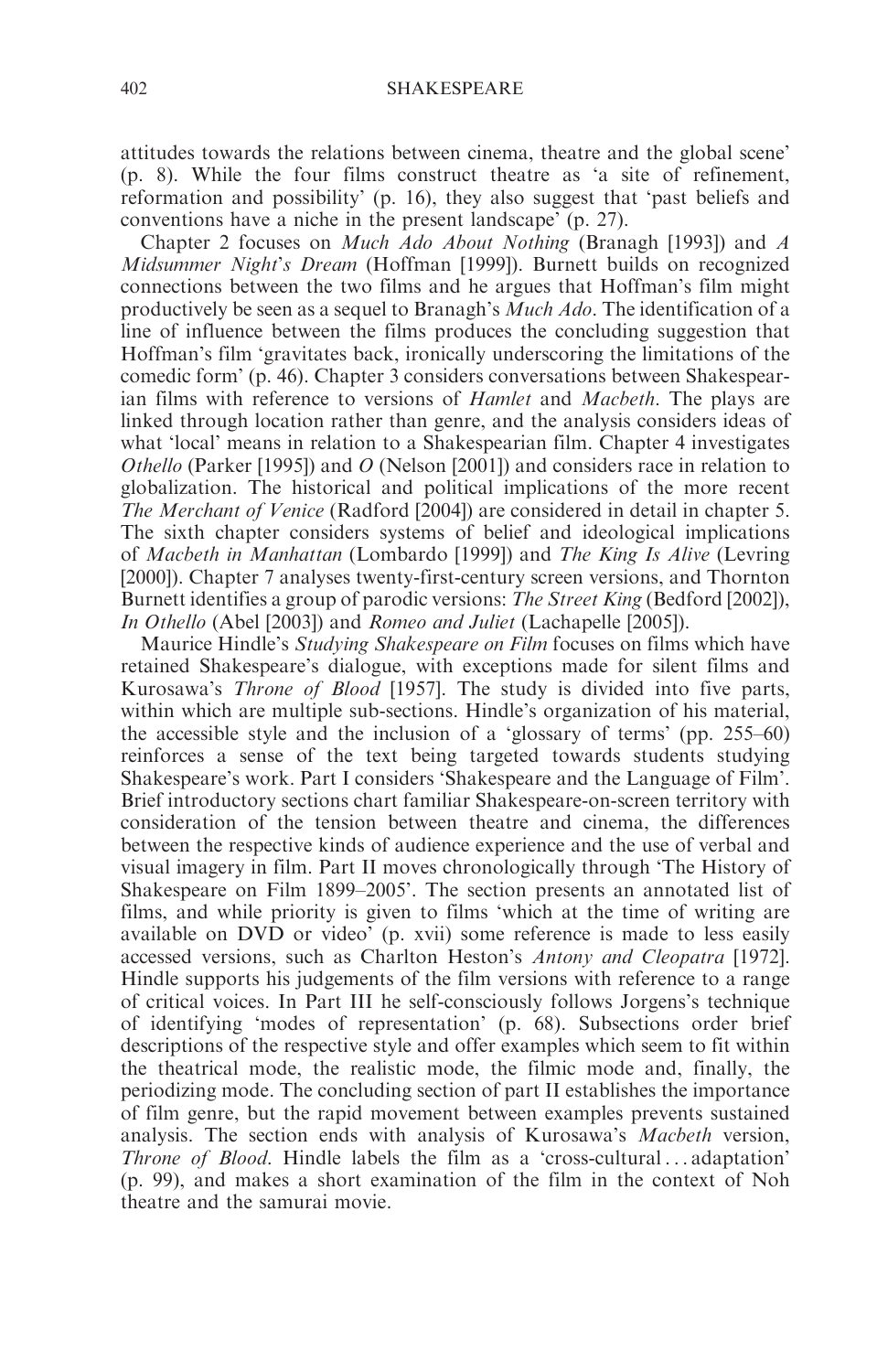The fourth part of Hindle's monograph seems perhaps most clearly studentfocused. Fourteen short essays are offered on the best-known Shakespearian film adaptations. The essays are grouped by the play's genre. Three adaptations are analysed: Much Ado About Nothing (Branagh [1993]), A Midsummer Night's Dream (Noble [1996]) and A Midsummer Night's Dream (Hoffmann [1999]). Four essays focus on what Hindle labels as 'histories': Henry V (Olivier [1944]), Henry V [1989], Richard III (Olivier [1955]) and Richard III (Loncraine [1995]). The section culminates with seven separate essays on tragedies: Romeo and Juliet (Zeffirelli [1968]), William Shakespeare's Romeo + Juliet (Luhrmann [1996]), Hamlet (Olivier [1948]), Hamlet (Branagh [1996]), *Hamlet* (Almereyda [2000]), *Macbeth* (Welles [1948]) and *Macbeth* (Polanski [1971]). Part V marks a separation between types of screen Shakespeare by engaging with 'Shakespeare on Television'. Hindle states explicitly a dissatisfaction with the term, 'screen', because film and television 'differ greatly' (p. 221). One section engages with the BBC-TV Shakespeare, and that is followed by 'hybrid' stage-to-screen versions (p. 233). Here there is brief engagement with a couple of adaptations, including Andrew Davies's modernization of Othello (Sax [2001]).

While Thomas Cartelli and Katharine Rowe's New Wave Shakespeare on Screen seems to be similarly student-centred, their study benefits from a sharper focus. Their exploration focuses on work released in the past fifteen years and that enables more in-depth exploration of their chosen texts. They use 'screen' self-consciously because, they suggest, it 'marks the convergence of film and other audio-visual media ... includ[ing] not just film, television, video, and DVD, domestic and global, but also web-based and cellular media, delivered via desktop, laptop and hand-held means' (p. x). Cartelli and Rowe give attention to their decision to label recent Shakespearian work on film as 'new wave'. Their primary justification is that of the experimental nature of recent screen Shakespeares and of recent scholarship. They organize their material into seven chapters. Chapter 1 signals the movement 'Beyond Branagh and the BBC'. The analysis focuses on Branagh's Henry V [1989] and William Shakespeare's Romeo  $+$  Juliet (Luhrmann [1996]). Chapter 2 engages with 'Adaptation as a Cultural Process', and the films explored include Richard III (Loncraine [1995]), Conte d'hiver (Rohmer [1992]) and Prospero's Books (Greenaway [1991]). Chapter 3 focuses on 'Hamlet Rewound' and, accordingly, engages with Almereyda's 2000 film version of Hamlet and then rewinds to consider Olivier's 1948 version of the same play. Chapter 4 focuses on 'Colliding Time and Space' in Titus (Taymor [1999]). Chapter 5 uses three American adaptations to explore 'Vernacular Shakespeare': Looking for Richard (Pacino [1996]), The Street King (Bedford [2002]) and Scotland, PA (Morrissette [2001]). The penultimate chapter analyses Andrew Davies's adaptation of Othello (Sax [2001]). The representation of race on screen leads to the suggestion that 'performances of Othello ''channel'' a prevailing racial construction as much as they do a dramatic persona' (p. 121). The final chapter looks at The King Is Alive (Levring [2000]) as evidence of 'Surviving Shakespeare'. Cartelli and Rowe's organization of their material ensures that films with an established place in Shakespeare-on-screen scholarship are productively set against those that are more recent or less well known.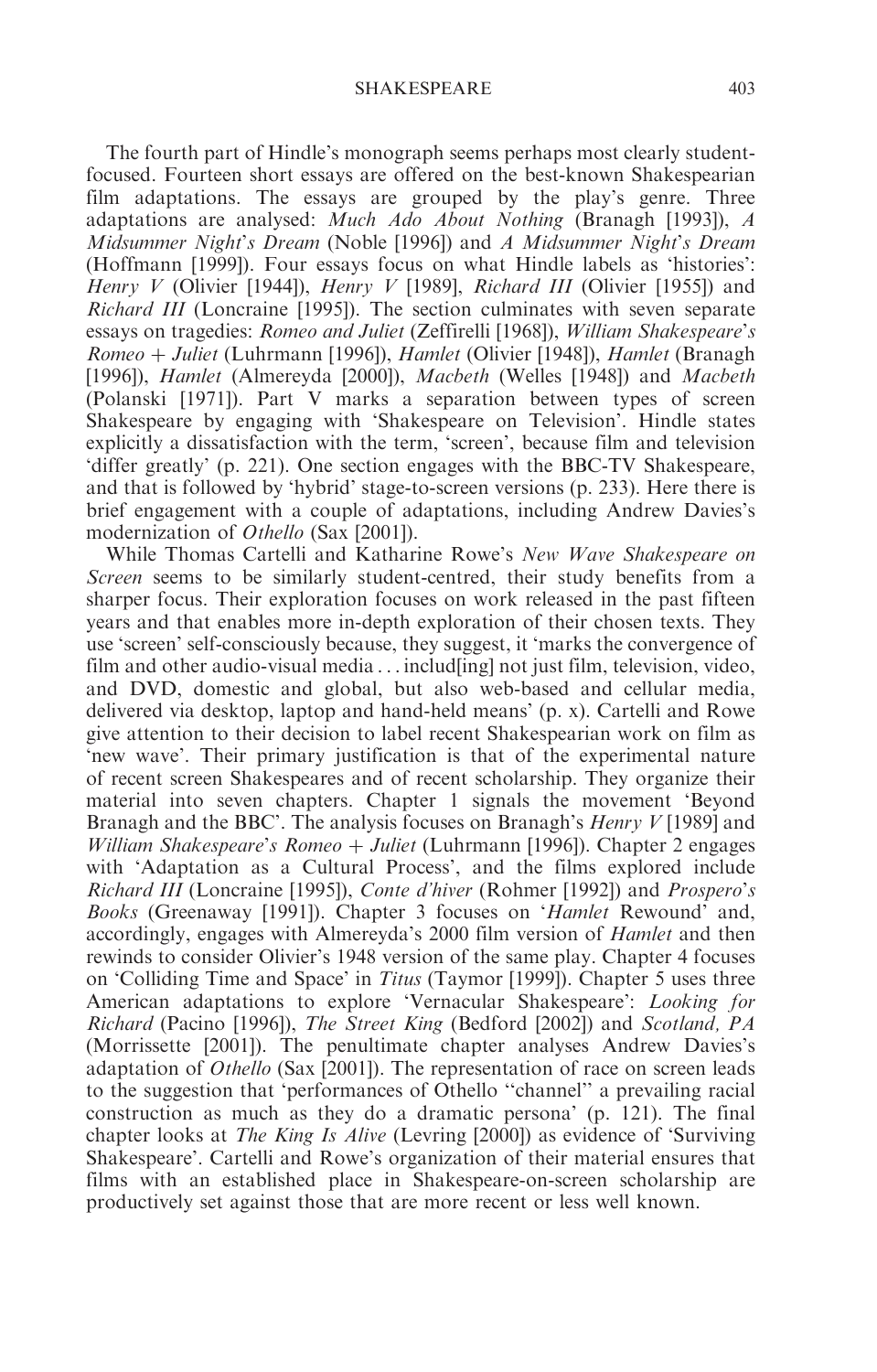John O'Connor and Katharine Goodland jointly compiled A Directory of Shakespeare in Performance. So far, just volume one has been published and this text focuses on performances in Great Britain between 1970 and 2005. The introduction establishes the rationale behind what are acknowledged to be choices affected by 'a degree of subjectivity' (p. xii). The decision not to include versions which might be described as 'modern English adaptations, [and] spin-offs' (p. xii) justifies some omissions. Adopting the same typographical style and layout for the records of the screen versions and the theatrical productions helps signal a desire to move away from established oppositions between theatre and film. Richard Burt's Shakespeares after Shakespeare marks a neat contrast with the O'Connor and Goodland directory. Burt proclaims his interest in 'eccentric Shakespeare materials' (p. 5) and he seeks to establish his approach in contrast to that adopted by Rothwell and Melzer in the key reference work for Shakespeare on Screen. The ambitious publication is part edited collection of essays and part bibliography (or perhaps more accurately mass media-ography). The contributors include Michael P. Jensen, Courtney Lehmann, Douglas Lanier, Wes Folkerth, Annalisa Castaldo, Ellen Joy Letostak, Susanne Greenhalgh, Amy Scott-Douglass, Minami Ryuta and Fabio Ciaramaglia. The volume seeks to challenge established approaches to Shakespearian adaptation with the order of its nine chapters. The volumes are organized by type of cultural product and so chapter 1 engages with 'Cartoons and Comic Books' and 'Theater' provides the focus of chapter 9.

In contrast, David Bevington signals his priority is theatre in the title of his monograph. This Wide and Universal Theater: Shakespeare in Performance Then and Now does, however, embrace film and television work within its definition of 'performance'. The book seeks to engage with the original theatrical world of the plays and to relate those ideas to more recent performance choices. The pace is rapid, and so moments from screen productions are briefly sketched and set alongside choices made in productions staged in London, Stratford and regional theatres in England. The eclectic mix makes the book entertaining but, at times, frustrating when there is so little space to give any context for the chosen version's choices. In considering 'Stage Business in the Comedies', chapter 3 touches on a range of versions of Shrew: Kiss Me Kate [1953], 10 Things I Hate About You [1999], Sam Taylor's film [1929], Zeffirelli's version [1967] and Miller's television production [1981]. Branagh's Love's Labour's Lost [2000] is commended and has the distinction of being accompanied with a double-page photograph by way of illustration. The following chapters are organized broadly by genre, and there is a similarly broad range of reference. The dominance of examples from television and film makes the language of Bevington's conclusion seem peculiar. He ends his survey by suggesting that it has provided evidence to affirm 'the theatrical world to which [Shakespeare's dramatic characters] belong and where they eternally dwell' (p. 224).

Lena Cowen Orlin and Miranda Johnson-Haddad's Staging Shakespeare: Essays in Honor of Alan C. Dessen combines essays which study Shakespeare on stage and on screen. The three essays relevant to 'Shakespeare on Screen' are grouped in part III, 'Recordings'. Edward L. Rocklin considers the 1964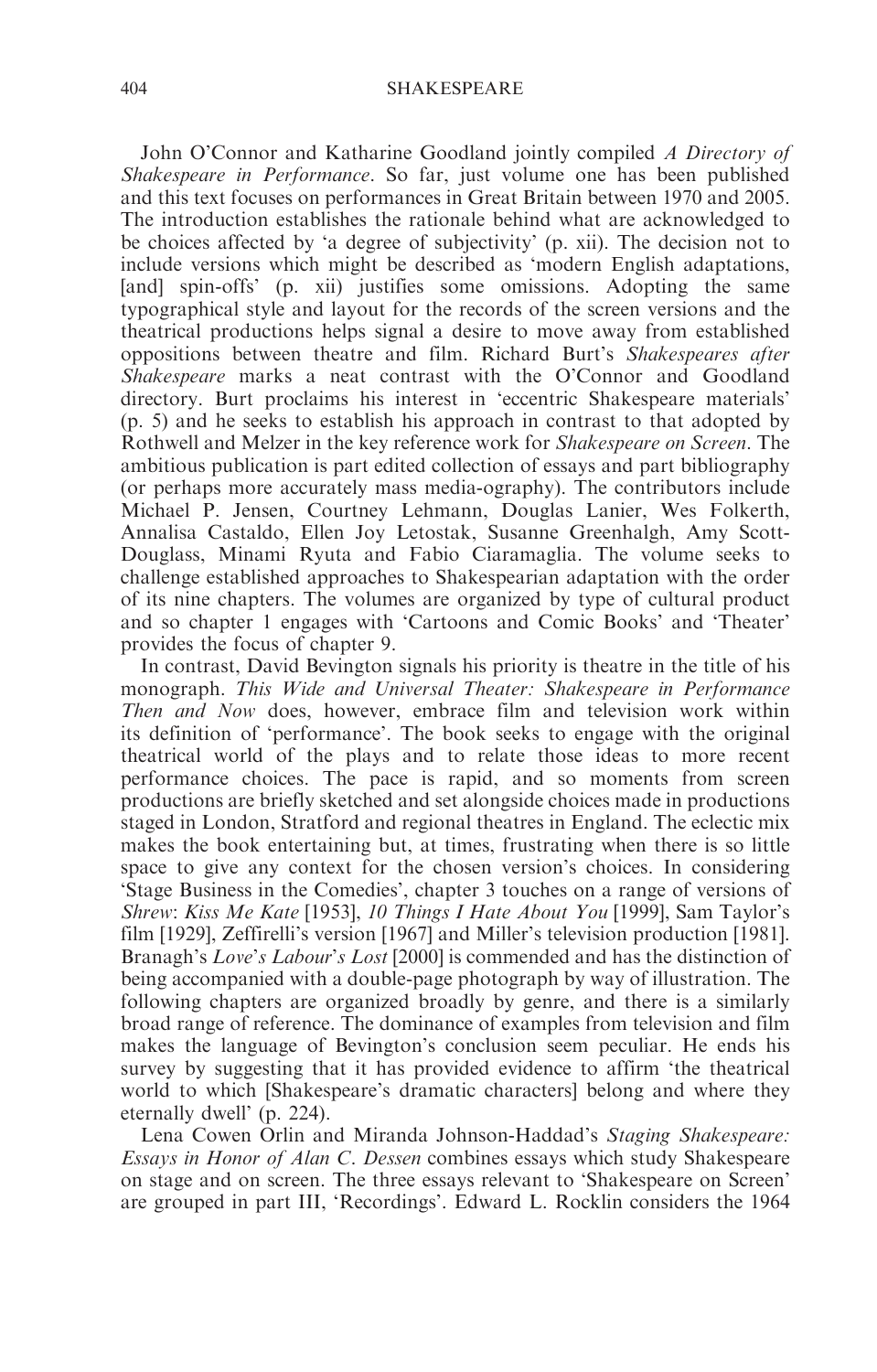screen record of Richard Burton's performance as Hamlet: ' ''That his heels may KICK at heaven'': Exploring Hamlet through the Prompt-Script, Film, and Audio Recordings of the Gielgud–Burton Production' (in Orlin and Johnson-Haddad, eds., pp. 133–56). Rocklin explores the variations between the versions of the 1964 production. The discussion destabilizes discussions of 'a' production with details about the making of the screen record of the production. Burton's performances were recorded on three successive evenings with fifteen cameras. Rocklin analyses the film in relation to the studio-made audio recording of scenes and soliloquies, the introduction to the Folio Society's Hamlet [1954] and the stage production's Prompt Script.

In 'Fooling with Matches in Trevor Nunn's Twelfth Night: Or, Lines, Women, and Song' (in Orlin and Johnson-Haddad, eds., pp. 183–96), Caroline McManus makes the broad statement that there is an 'affinity between women and fools' within 'the canon as a whole' (p. 183). It seems strange that briefly sketched observations about a proposed 'Shakespearean paradigm' (p. 183) are then proven by applying them to a film version of  $Twelth$  Night. The excisions and revisions in Nunn's screenplay are given little attention. McManus draws attention to the film's connections between Feste, Olivia, Maria and Viola. Nunn is unproblematically celebrated as 'an astute reader' (p. 183) and McManus seems on uncertain territory with a conclusion which suggests ideas of improvements for the film. She would have preferred the film to end with 'one more shot ...to suggest that Illyria has not lost its truth-telling androgynous fool' (p. 195).

Michael D. Friedman focuses more explicitly on cinematic Shakespeare: ' ''This fearful slumber'': Some Unacknowledged Sources of Julie Taymor's Titus' (in Orlin and Johnson-Haddad, eds., pp. 157–81). Friedman moves beyond the sources acknowledged in Taymor's numerous interviews and commentaries and identifies unacknowledged borrowings from Jane Howell's Titus Andronicus (BBC [1985]) and Adrian Noble's film (deriving from his stage production) of A Midsummer Night's Dream [1996]. Taymor's 1999 film follows both of these earlier Shakespearian adaptations by sifting the action through the consciousness of a child. The points of connection between the three screen versions are traced with close and detailed analysis of specific choices made by Taymor. Friedman concludes by suggesting that Taymor 'adopts the dreaming boy from Howell, refines him through Noble, and places him at the heart of her indictment of institutionalized violence in the postmodern world' (p. 176).

An interest in the role that children have played (and might potentially play) in performance is explored at more length in Carol Chillington Rutter's monograph, Shakespeare and Child's Play: Performing Lost Boys on Stage and Screen. Rutter is 'asking questions about the cultural location and valuation of children (then, now)... wondering what we ''mean'' by children in Shakespeare—and what children in Shakespeare ''mean'' by us' (p. xv). It is Rutter's second chapter which focuses in the most sustained way on one specific film version. The chapter explores *Titus Andronicus* and how, specifically 'in Taymor, young Lucius's looking frames the story' (p. 69). In the context of Michael Friedman's article, it is perhaps relevant to note the absence of any reference to Jane Howell's earlier screen version. Chapter 4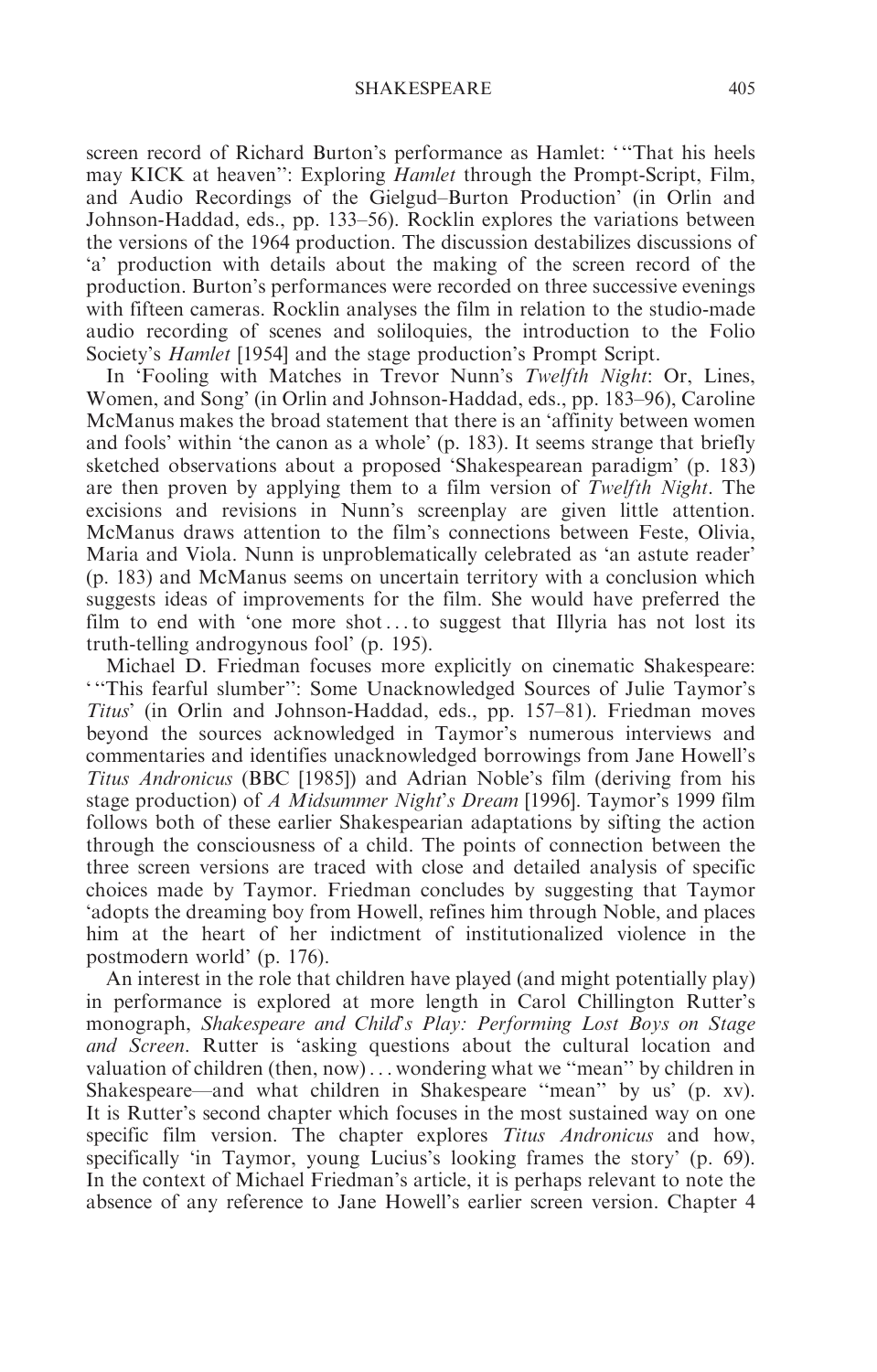gives some attention to the British television film Macbeth on the Estate (Woolcock [1997]). The Weird Sisters become Weird Children, and that decision gives them a peculiar potency.

The collection of essays edited by Kate Chedgzoy, Susanne Greenhalgh and Robert Shaughnessy has a wide-ranging interest in Shakespeare and Childhood. A couple of essays in part II explore most directly the implications of an interest in 'childhood' for Shakespeare-on-screen scholarship. Susanne Greenhalgh's essay centres upon one play: 'Dream Children: Staging and Screening Childhood in  $\overline{A}$  Midsummer Night's Dream' (in Chedgzoy, Greenhalgh and Shaughnessy, eds., pp. 201–17). Her argument seeks to explore the paradox that 'child performance becomes both the quintessence of artificiality and manipulation, and a fulfilment of adult desire to surrender to the pleasures of dramatic illusion' (p. 202). Greenhalgh focuses on the Dieterle–Reinhardt A Midsummer Night's Dream [1935] and The Children's Midsummer Night's Dream (Edzard [2001]). Detailed studies of both films are offered, and Greenhalgh identifies their choices as representative of different periods and cultures. The implicit comparison allows 'differences within and between historical childhoods [to] come into sharper focus' (p. 214).

Richard Burt's 'Shakespeare 'tween Media and Markets, in the 1990s and Beyond' (in Chedgzoy, Greenhalgh and Shaughnessy, eds., pp. 128–232). Burt's piece is characteristically eclectic and he identifies childhood-related Shakespearian examples in a range of advertisements, PBS puppet shows, cartoons, 'family' films, television film retellings of fairy tales, books and toys. The integration of children's Shakespeare into the Shakespeare industry is coupled with the place that Shakespeare has in the American education system. He focuses upon child-related 1990s and millennial films and television shows 'from a perspective derived from deconstruction and media theory' (p. 219). The edited collection is marked apart from other monographs and collections this year with its unusually helpful appendices. Appendix 1 is provided by Mark Lawhorn: 'Children in Shakespeare's Plays: An Annotated Checklist' (in Chedgzoy, Greenhalgh and Shaughnessy, eds., pp. 233–49). Lawhorn gives a play-by-play account of children's parts, and his introduction to the list prompts consideration of how performance choices (both on stage and screen) complicated the process of list-making. Chedgzoy, Greenhalgh and Edel Lamb provide, in appendix 2, a 'Bibliography of Shakespeare and Childhood in English' (pp. 233–49). Part III provides details of a useful collection of audio-visual resources.

Julie Sanders's study Shakespeare and Music: Afterlives and Borrowings directs attention to the often neglected audio element of films. Her study ranges between 'classical symphonies, operas, ballets, musicals, and film scores'. The fourth chapter considers 'contemporary' musical adaptations, and reference is made to the films of Kiss Me Kate [1953] and West Side Story [1961]. At times, there seemed a need for greater clarity about whether Sanders's analysis was of the stage musical or the film version, and distinctions between stage and screen versions were blurred in the 'Shakespeare at the Ballet' chapter too. One chapter is dedicated to 'Symphonic Film Scores', and Sanders draws attention to established collaborative relationships between Nino Rota and Zeffirelli, and Patrick Doyle and Branagh.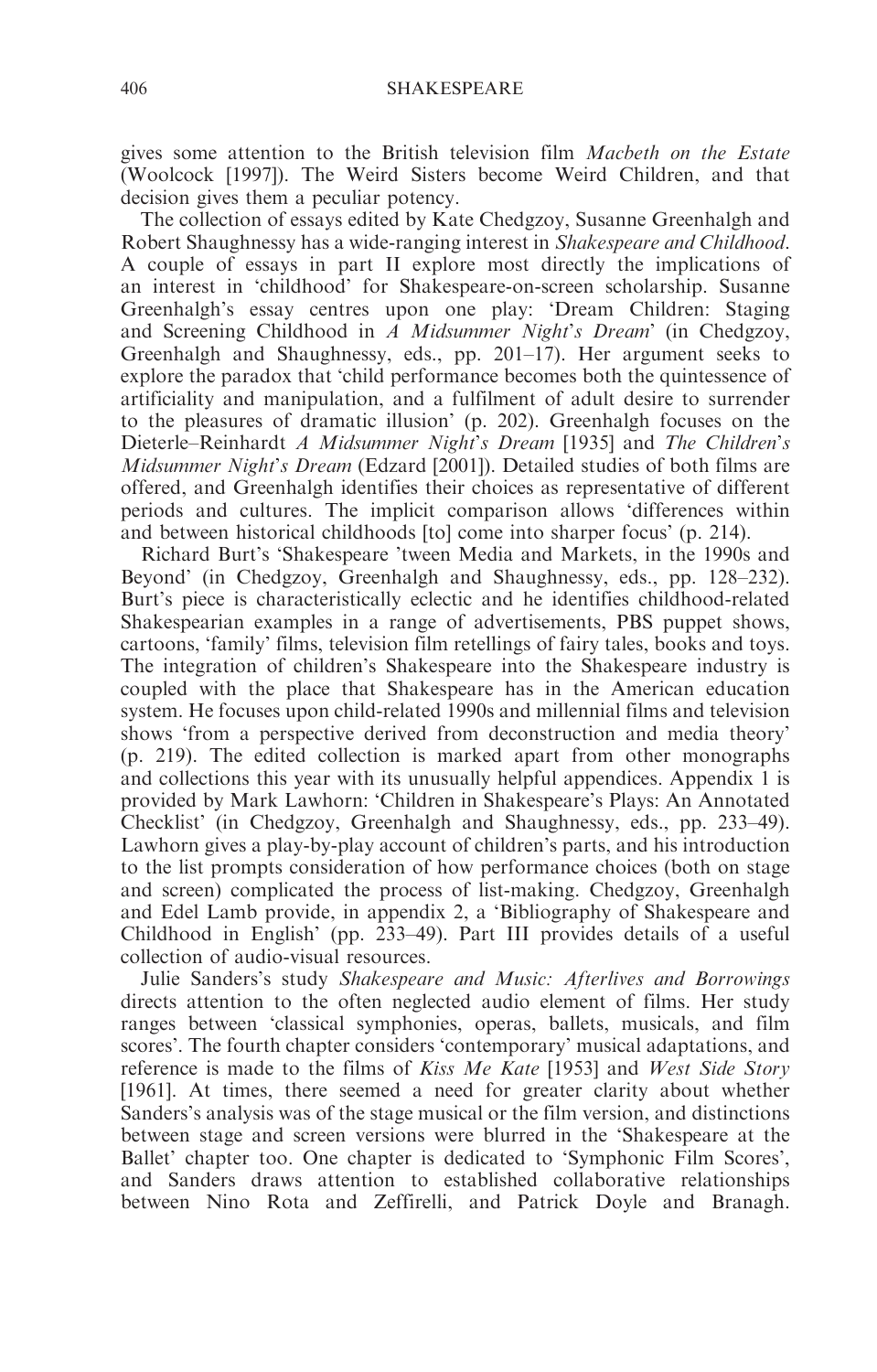The Reinhardt–Dieterele film of A Midsummer Night's Dream [1935] receives attention in relation to its score, and its choreography is considered in the earlier chapter on dance versions. Sanders makes sustained reference to music in films in her penultimate chapter: ' ''You know the movie song'': Contemporary and Hybrid Film Scores'. The chapter considers the compilation soundtracks of *William Shakespeare's Romeo + Juliet* (Luhrmann [1996]), O (Nelson [2001]) and 10 Things I Hate About You (Junger [1999]).

The journal College Literature provides an article which seeks to yoke an academic approach to Shakespeare on screen with practical guidance on teaching strategies. Martine van Elk's 'Criticism, Pedagogy and Richard III' (CollL 34:iv[2007] 1–21) outlines an approach which focuses on identity in Shakespeare's early tragedy. Historical contextual material is used to inform analysis of three screen versions: Olivier [1955], Jane Howell's BBC Shakespeare [1983] and Richard Loncraine [1995]. The article suffers from confused distinctions between the versions—it is suggested that Howell's television production is a stage version. Martine Van Elk's claims that her ideas draw together historicist and performance-oriented approaches seem overstated.

The special Shakespeare issue of Literature/Film Quarterly includes eight essays which, in contrast with previous special issues, have no controlling theme or approach. An interest in genre emerges in several of the pieces, and it is perhaps Yvonne Griggs's two studies of King Lear films which demonstrate an engagement with cinematic genre most comprehensively. Griggs analyses two American films, Edward Dmykryk's Broken Lance [1954] and Jocelyn Moorhouse's A Thousand Acres [1997] in 'King Lear as Western Elegy' (LFQ 35:ii[2007] 92–100) and ' ''All our lives we looked for each other the way that motherless children tend to do": King Lear as Melodrama' (LFQ 35:ii[2007] 101–7), respectively. The analysis of Broken Lance directs deserved attention to a much-neglected cinematic reworking, and Griggs argues persuasively for the rewards of seeing the film in the context of the Western. The article signals that analysis of the film in relation to its genre helps identify its 'commentary on the hypocrisy, racism, and opportunism at the core of post-war America' (p. 93). A similarly complex perspective is prompted in Griggs's second article, which analyses the more recent A Thousand Acres. The piece makes connections with the melodrama genre by drawing specific links with Douglas Sirk's Written on the Wind [1955].

Kirk Melnikoff moves earlier in American cinematic history to analyse the Shakespearian allusions in Tay Garnett's film in 'Wartime Shakespeare: The Strange Case of *Bataan* (1943)' (*LFO* 35:ii[2007] 129–39). The article is self-confessedly exploratory. Bataan is connected to Hamlet through its protagonist, Sergeant Bill Dane. The character's name and his contemplation in a graveyard at the end of the film signal Shakespearian connections which, Melnikoff suggests, contribute to the film's 'artistry' and its ability to 'develop complex themes' (p. 136). Macbeth features in the film too, and through the career of the film's writer, Robert Hardy Andrews, Melnikoff makes persuasive connections with Orson Welles's 1936 'Voodoo' stage production of the play. The analysis of Bataan helps qualify ideas that Shakespeare was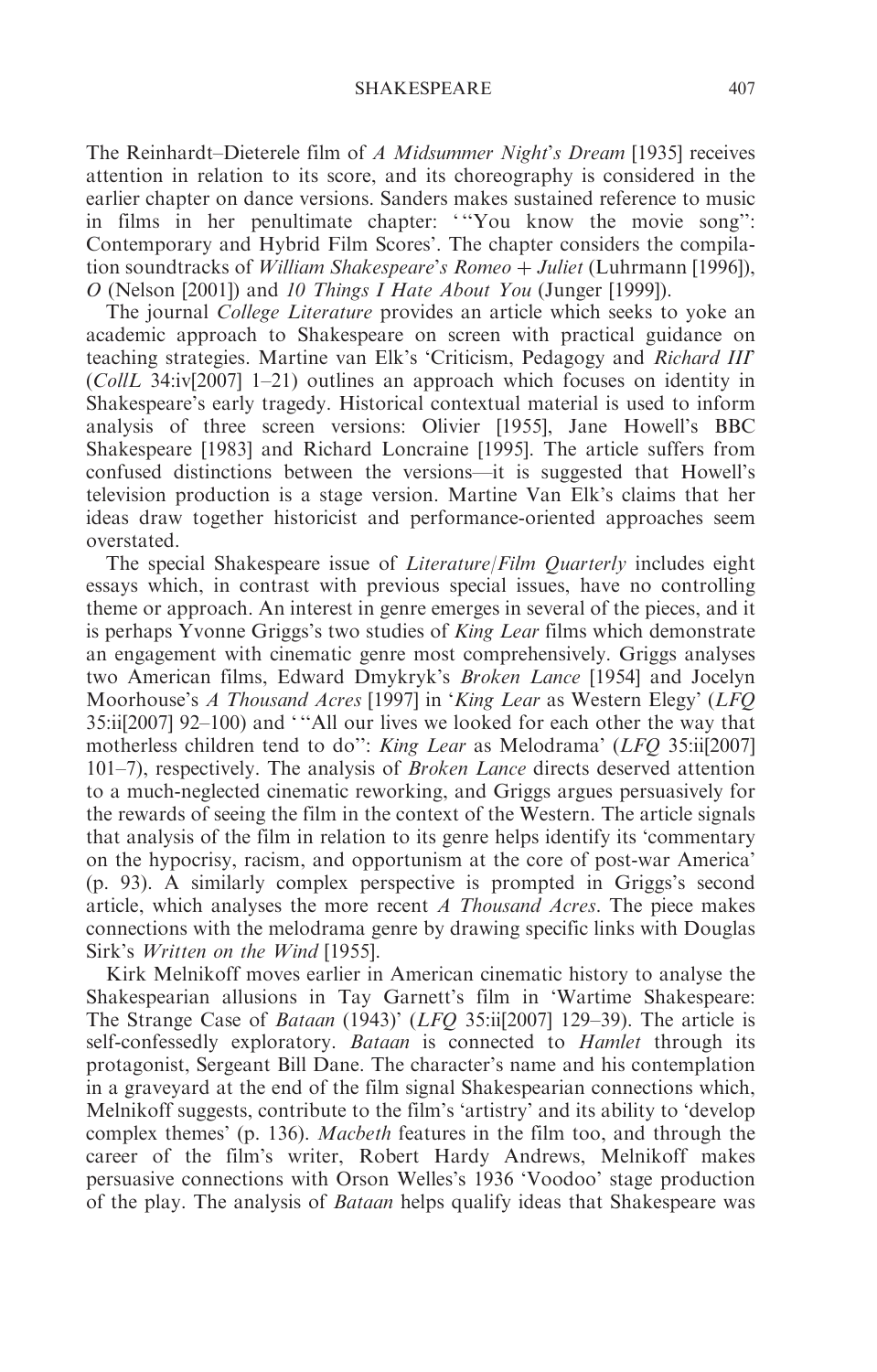shunned by Hollywood in the 1940s, and instead Melnikoff suggests that his work 'was essentially repacked' (p. 136).

Elsewhere in the journal attention is directed towards the responses that Indian cinematic tradition provides to Shakespeare's work. In ' ''Filmi'' Shakespeare' (LFQ 35:ii[2007] 148–58), Poonam Trivedi offers an overview of a recurring use of Shakespeare by Indian film directors. The breadth of the enquiry is ambitious, and consequently brief attention is given to Sohrab Modi's Khoon-ka Khoon (Hamlet [1935)], Kishore Sohn's Hamlet [1954], Gulzar's Angoor (The Comedy of Errors [1981]) and Jayaraaj's relocation of Othello to rural Kerala in Kaliyattam [1998]. More sustained analysis is given of Maqbool [2004], and Trivedi suggests that this film signals a more recent trend to 'play around' (p. 153) with Shakespeare. Her final, evocative image, is of a cultural practice which in the 'act of devouring is both a violation and an act of homage' (p. 157).

Alexander McKee seeks to establish a relevant historical context in his exploration of Peter Greenaway's 1991 cinematic reinterpretation of The Tempest in 'Jonson vs. Jones in Prospero's Books' (LFQ 35:ii[2007] 121–8). McKee makes reference to the Renaissance debate between Ben Jonson and Inigo Jones about the relative merits of the word and of spectacle in order to offer a perspective on the film's concern with 'the unstable relationship between word and spectacle' (p. 121). McKee offers brief analysis of Shakespeare's text before he considers Prospero's Books. In his discussion of the film, McKee shifts from identifying a tension between 'word' and 'spectacle' to consider 'text' and 'image'. Reference to Greenaway's later film The Pillow Book [1995] helps elide these two labels, and it seems surprising that McKee's analysis resolutely seeks to apply a perceived dichotomy to Greenaway's Prospero's Books and ultimately suggests that the film succeeds in 'refusing to allow either text or image to take precedence' (p. 127).

Simon J. Ryle's article also focuses on one film: 'Filming Non-Space: The Vanishing Point and the Face in Brook's *King Lear*' (*LFO* 35:ii[2007] 140–7). His analysis of Brook's 1971 Lear follows critical tradition by focusing on the Dover cliff scene. Ryle acknowledges the debate between Catherine Belsey and Graham Holderness and pays tribute to Jack Jorgens's evocative description of this sequence in the film. Following Jorgens's lead, Ryle focuses on the camera's concentration on Gloucester's face (Alan Webb). Emmanuel Lévinas, Erwin Panofsky and André Bazin are deployed to help shape a complex argument about 'the potential of the face to encode the vanishing point ... of Edgar's non-cliff of ''proximity'' with the infinity of the face' (p. 146).

In 'Michael Radford's The Merchant of Venice and the Vexed Question of Performance' (LFQ 35:ii[2007] 108–10), Laury Magnus explores 'what works and does not work' in the 2004 film (p. 108). The judgement of degrees of success in the film's choices seems to need more explicit explanation of the author's rationale. Magnus articulates an interest in the extent to which the film seeks to give an 'authentic' reading of the text, and this approach is contextualized through recent productions on original practice stages: the Blackfriars Playhouse in Staunton, Virginia, and the London Globe. Gaps between those theatrical experiments and early modern theatrical practice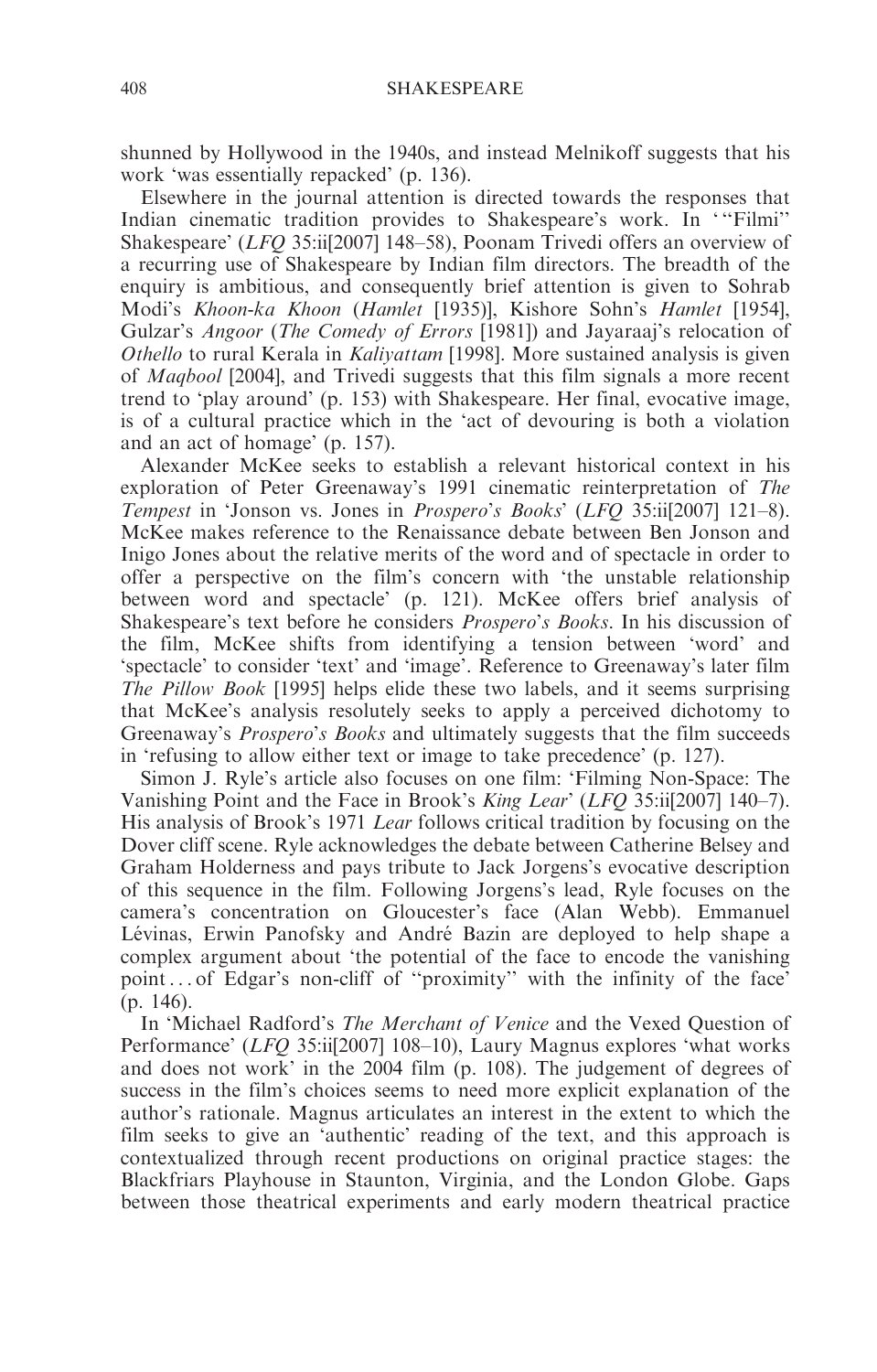could perhaps have been articulated more explicitly. Questions about the miseen-scène, the actors' cinematic personae and the cutting of the text could perhaps have been pursued more persuasively.

L. Monique Pittman considers the same film in a more focused way: 'Locating the Bard: Adaptation and Authority in Michael Radford's The Merchant of Venice' (ShakB 25:ii[2007] 13–33). Her analysis of the 2004 film suggests that the version marks a cinematic 'return ...to period setting and costuming' (p. 1). That observation establishes an engagement with authenticity, authority and legitimacy which acknowledges a debt to W.B. Worthen's analysis of the authority of performance. While Pittman laments the film's failure to problematize notions of 'authority', the emphasis she places on Radford's attitudes (in the DVD commentary and interview) seems to endorse rather than unsettle the importance of the 'author function' (p. 15). Olwen Terris's 'The Forgotten Hamlet' (ShakB 25:ii[2007] 35–9) draws attention to the potential for fascinating discoveries in research. The article discusses a 1956 live broadcast of Peter Brook's Hamlet performed at the Phoenix theatre, with Paul Scofield in the title role. An industrial dispute in February 1956 meant that the TV Times was not published, and researchers have therefore erroneously cited *The Comedy of Errors* as the first broadcast of a play by Independent Television. Terris's engagement with cultural context allows her to explore 'the friction between culture and commercialism in the very early days of ITV' (p. 37). Terris's article makes a persuasive case for an ambitious Arts and Humanities Research Council-funded project to create an International Database of Shakespeare on Film, Television and Radio, administered by the British Universities Film and Video Council. Terris's fascinating piece includes extensive quotation from reviews of the television broadcast. Ivor Jay, the Birmingham Evening Despatch reviewer, was disappointed by Scofield's performance because 'he is a most masculine actor and there is so much in Hamlet that is feminine' (p. 37).

Interpretations of Hamlet's gender are explored in greater detail in Tony Howard's monograph, Women as Hamlet: Performance and Interpretation in Theatre, Film and Fiction. Howard begins his introductory chapter with the observation that 'The first Hamlet on film was a woman, Sarah Bernhardt (1900)' (p. 1). He is concerned to explore the different ways of, and the different reasons behind, artistic exploration of 'the femininity of Hamlet' (p. 1). The examination ranges between stage performances, representations in art and screen versions. Sarah Bernhardt's performance is analysed in chapter 4, but instead of considering the reception of the film, Howard focuses on responses to her on stage and makes extensive use of detailed reviews from the London press. Chapter 5 gives brief attention to Bernhardt on screen and then directs more sustained attention towards Sven Gade's 1920 film: ' ''I am whom I play'': Asta Nielsen'. Howard considers the relationship between the film and E.P. Vining's theory that Hamlet is really a woman, and observes that, rather than offer 'an act of male impersonation, Nielsen played a woman trapped in a life-long masquerade' (p. 140). Howard's celebration of the remarkable film concludes by suggesting that Nielsen's performance demonstrates 'the inseparability of gender politics from the political upheavals' of the time (p. 157). Howard returns to the 1920 film in chapter 9,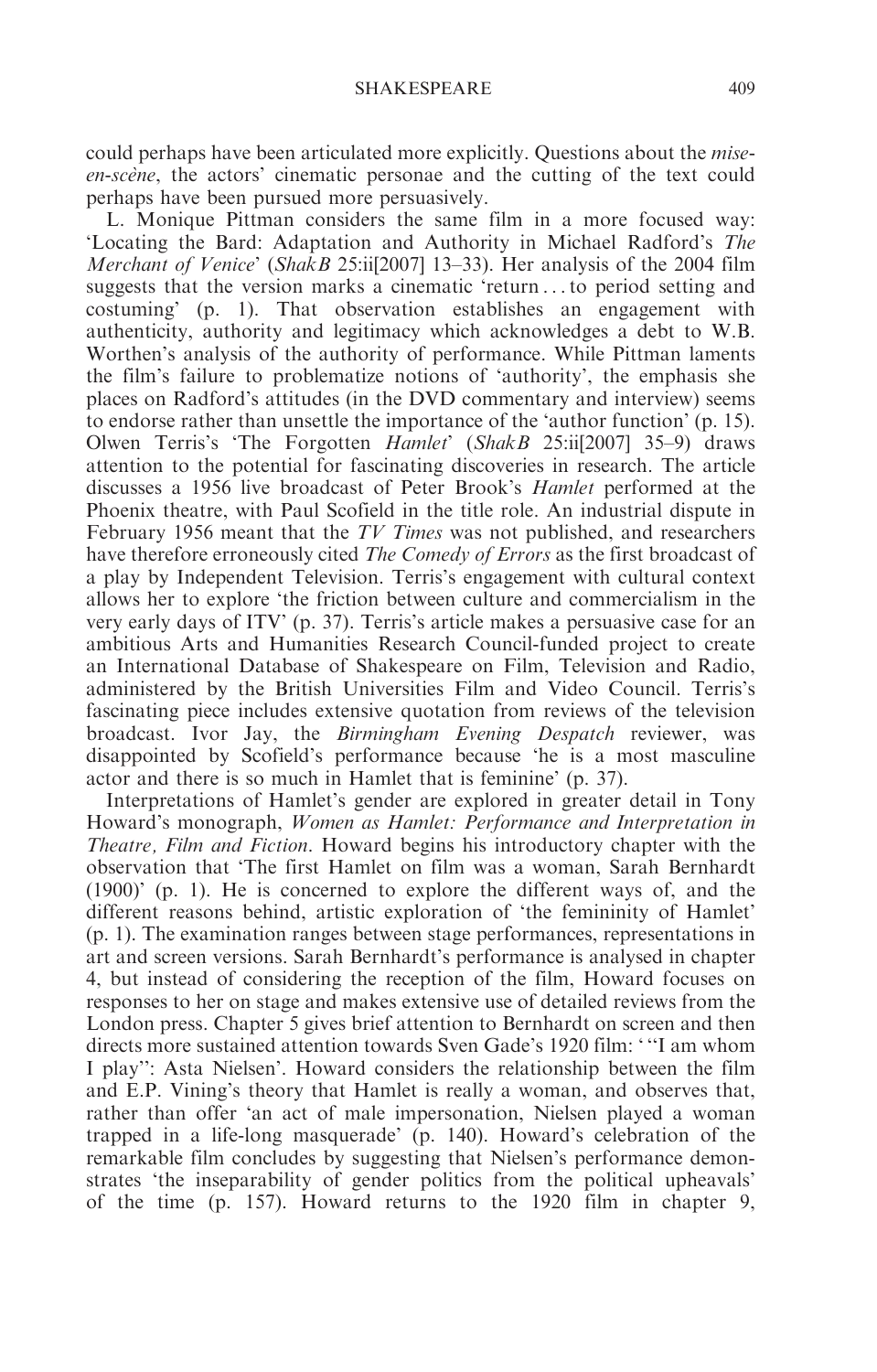'Films and Fictions: Hamlet, Men's Eyes, and the Ages of Woman'. The chapter engages with the responses of American critics to Nielsen's performance and then progresses to consider a 'sub-genre of fiction films, chinese-box dramas about women who wished to play the Prince, or became him' (p. 240). Howard gives greatest attention to Katharine Hepburn's performance as Eva Lovelace in the early US sound film, Morning Glory [1933].

The concluding sequence of journal articles features in the British Shakespeare Association's journal, Shakespeare. Five essays deal exclusively with Shakespeare on screen and the journal's final issue of the year centres around the idea that 2007 marks a centenary no less important than 1999's commemoration of Beerbohm Tree's pioneering King John film. Judith Buchanan's 'Introduction' (Shakespeare 3.iii[2007] 283–92) refers to the release in 1907 of Méliès's *Hamlet* and *Shakespeare Writing Julius Caesar* and Othello from Italian production company Cines. Buchanan argues that these versions marked a shift by offering 'a sequentially unfolding Shakespearean narrative' (p. 283). The articles in this issue seek to direct attention towards Shakespeare in the cinema at the beginning of the twentieth-century. The publications in 2007 give weight to the issue's suggestion that early film is still a neglected area of screen scholarship.

James Ellison's 'King John (1899): A Fin-de-Siècle Fragment and its Cultural Context' (Shakespeare 3:iii[2007] 293–314) provides a fascinating, detailed and provocative analysis of the layers of context behind the earliest surviving fragment of film. He asserts the importance of viewing the fragment in its theatrical context, in the historical context of the second Boer War and the Dreyfus affair and, most intriguingly, in a commercial context. Ellison suggests that the screening in London of the American-owned Biograph Company's short film, The Kissing Scene between Trilby and Little Billee [1897], might have articulated the potential power (and profit) posed through cinematic performance. Beerbohm Tree had enjoyed considerable success as Svengali in his own stage version of Trilby just two years earlier. Judith Buchanan's article also invokes Beerbohm Tree's theatrical reputation. She focuses on the Clarendon silent film of The Tempest [1908]. Her piece presents a detailed account of theatrical choices made by Beerbohm Tree in 1904/5 and seeks then to relate these choices to the Clarendon Tempest. The article offers a convincing account of the way the inner conflict between theatrical influences and cinematic possibilities ensures that the film 'plays host to a set of tensely revealing antagonisms' (p. 333).

Luke McKernan's '"A complete and fully satisfying art on its own account'': Cinema and the Shakespeare Tercentenary of 1916' (Shakespeare 3:iii[2007] 337–51) argues persuasively for the importance of 1916 in Shakespearian cinematic history. McKernan analyses the form and function of films which featured within events commemorating the tercentenary of Shakespeare's death. At the Coliseum in March J.M. Barrie offered, as part of a variety of entertainments, a comic interpretation on film of Macbeth: The Real Thing at Last. The piece began with the actors in the film performing on stage and marked, therefore, a playful mixing of theatre and cinema. A royal gala performance in May at Drury Lane used dumb-show sequences, showed an awareness of its star names and used music in such a way as to show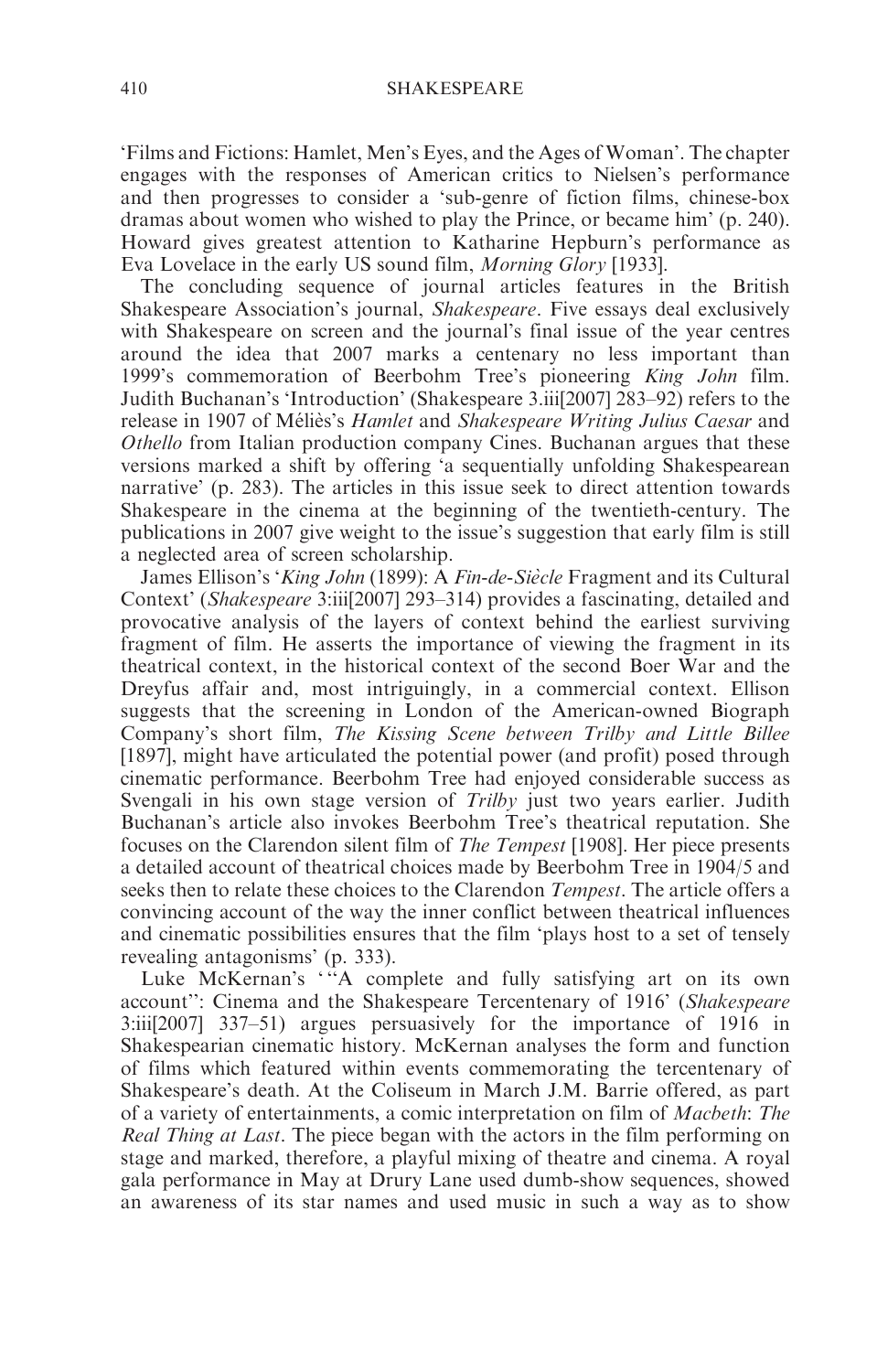'its unconscious alliance with strategies of the silent film' (p. 343). The reception of Beerbohm Tree's Macbeth film is analysed, and McKernan also engages with America and seeks to evaluate responses to Fox and Metro's competing feature-length versions of *Romeo and Juliet*. All three of these films are lost, and McKernan recognizes that this presents difficulties in judging their 'artistic worth or place in the filmed Shakespeare pantheon' (p. 347).

In 'Sex, Lies and Videotape: Representing the Past in Shakespeare in Love, Mapping a Future for Presentism' (Shakespeare 3:i[2007] 40–62) Cary DiPietro seeks to counter established notions of conflict between presentist interpretative styles and approaches adopted in historicist, materialist and postmodernist criticism. Some reference is made to Baz Luhrmann's William Shakespeare's Romeo  $+$  Juliet [1996], but greatest attention is directed towards Madden's Shakespeare in Love [1998]. Di Pietro traces a line of connections between Stephen Greenblatt, the two scriptwriters Marc Norman and Tom Stoppard, James Joyce, Freud and Shakespeare, and argues that these 'narrative encounters... produce a literary sedimentation that resonates through the film' (p. 47). Presentist readings are shown to complement rather than negate other theoretical approaches.

James Welsh and Peter Lev edited a collection of essays, The Literature/Film Reader: Issues of Adaptation, and three Shakespeare-focused pieces appear in part II, 'Classic and Popular Literature'. James M. Welsh asks 'What Is a Shakespeare Film Anyway? (in Welsh and Lev, eds., pp. 105–14). His article offers a direct challenge to recent trends in Shakespeare-on-screen scholarship and labels 'adaptations that ignore Shakespeare's language while exploiting his plots and characters' as 'misguided and corrupt' (p. 105). Welsh objects to serious study of cinematic reinterpretations such as Joe Macbeth (Hughes [1955]), A Thousand Acres (Moorhouse [1997]) and Jubal (Daves [1956]). He suggests that being influenced by Shakespeare ought not to qualify these versions as Shakespearian films. The article concludes with the assertion that 'A film that presumes to adapt poetic drama should at the very least be "poetic" in style and substance' (p. 112). Yong Li Lan offers a perspective upon the closing shot of four films in 'Returning to Naples: Seeing the End in Shakespeare Film Adaptation' (in Welsh and Lev, eds., pp. 115–24). The essay focuses on Hamlet (Branagh [1996]), William Shakespeare's Romeo  $+$  Juliet [1996], Shakespeare in Love (Madden [1998]) and Prospero's Books (Greenaway [1991]). Lan gives some consideration to 'looking structures in ...situations of cinematic watching', but the analysis of a gap between the spectator's perspective and the camera's eye could be applied more directly to the chosen case studies. Elsie Walker's article gives more sustained treatment to the 1996  $Romeo + Julie$ : 'Pop Goes the Shakespeare: Baz Luhrmann's William Shakespeare's Romeo  $+$  Juliet' (in Welsh and Lev, eds., pp. 125–48). Her argument centres upon the 'film as a kind of social document'. Walker explores the film's intertextuality and celebrates the film's ability 'to make strange the familiar' (p. 143).

Two essays in The Cambridge Companion to Literature on Screen, edited by Deborah Cartmell and Imelda Whelehan, focus on Shakespeare. Douglas Lanier considers 'William Shakespeare, Filmmaker' (pp. 61–74). His essay identifies the idea of Shakespeare as 'composer' with 'an imagination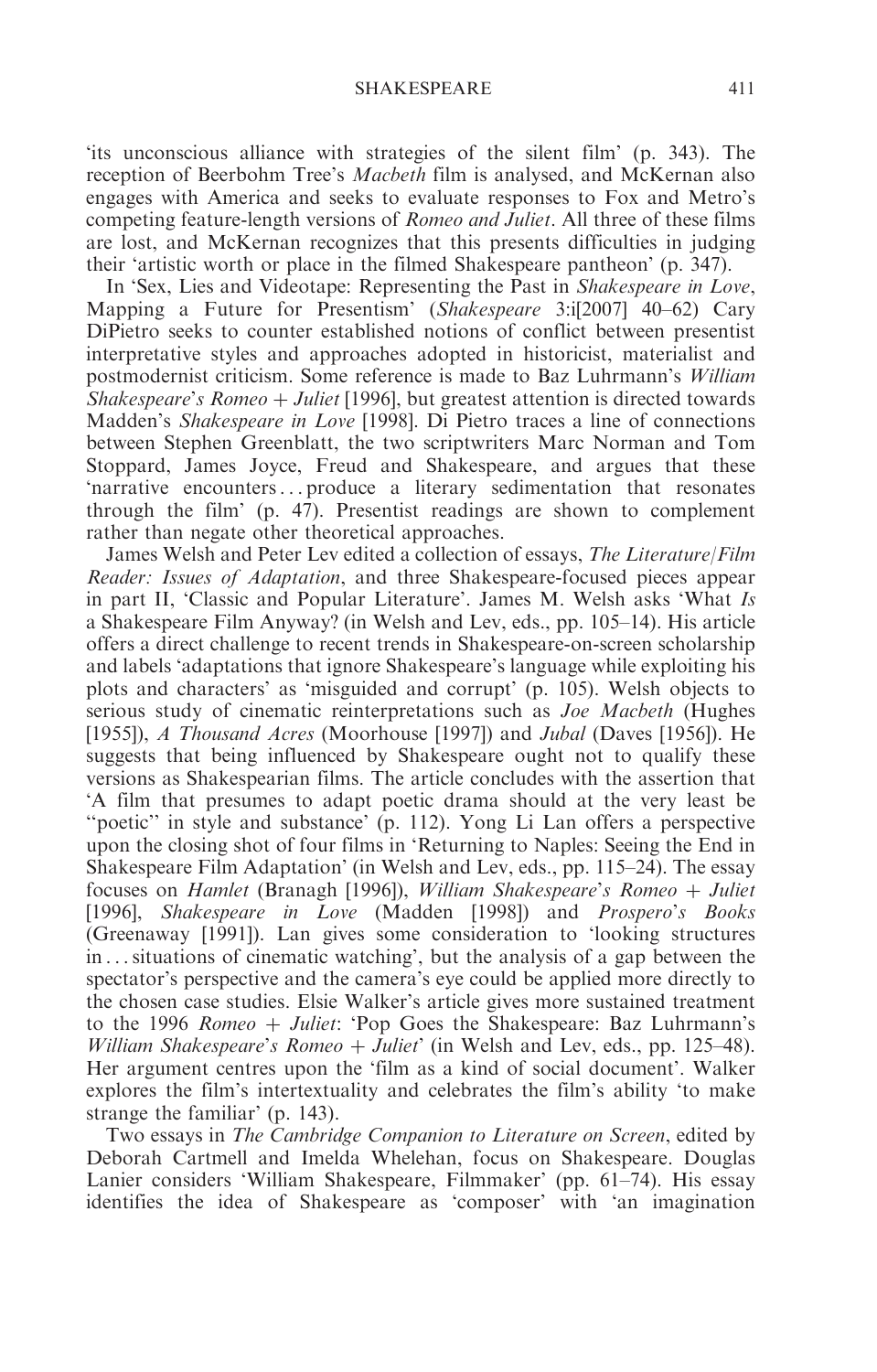fundamentally visual not verbal' (p. 61) in Méliès's La Mort de Jules César [1907] and Madden's Shakespeare in Love [1998]. The essay then pursues a broader enquiry into the position of the Shakespearian film in popular culture. Lanier considers the way screen versions of the plays are used in the classroom, and worries that 'textual fidelity remains a primary concern' (p. 68). Lanier explores his suggestion with reference to two adaptations of Romeo and Juliet: Tromeo and Juliet (Kaufman [1996]) and Shakespeare in Love (Madden [1998]). The analysis underlines the importance of 'the ideological implications of film adaptation' (p. 73).

The Cambridge Companion to Shakespeare in Popular Culture contains four essays to relevant to Shakespeare on screen. Barbara Hodgdon considers 'Shakespearean Stars: Stagings of Desire' (in Shaughnessy, ed., pp. 46–66). Her study crosses between film, television, stage and public roles in a consideration of what makes an actor a 'Shakespearean star'. The study begins with Michael Gambon and moves then to more detailed study of Laurence Olivier's 'ownership of Shakespearean roles' and the ones Hodgdon lists are, tellingly, those preserved on film: 'Henry V, Hamlet, Richard III and Othello' (p. 56). Branagh's career is considered, but it is suggested that he has not inherited Olivier's 'star status' (p. 59). Hodgdon interrogates the term 'Shakespearean star' and asks, in her study of Ian McKellen, 'what is the position, place and work of the star in the age of digital reproduction?' (p. 61). Brief reference to Patrick Stewart helps articulate the cross-over between status on stage, in Shakespearian films and more commercially successful ventures such as Star Trek. Douglas Lanier expands Hodgdon's consideration of a range of types of media in his engagement with Shakespeare and biography: 'Shakespeare<sup>TM</sup> Myth and Biographical Fiction' (in Shaughnessy, ed., pp. 93–113). Of interest to Shakespeare-on-screen scholars is Lanier's engagement with Al Pacino's Looking for Richard [1996] and 'the first talkie featuring Shakespeare as a character, The Immortal Gentleman (1935)' (p. 101). Lanier suggests that the latter film has its roots in nineteenth-century bardolatry. Shakespeare in Love [1998] gives evidence of 'how powerfully Shakespeare identifies with and functions as a mainstream icon for heteronormative sexuality' (p. 103). The characterization of Shakespeare in relation to Christopher Marlowe is explored in a brief analysis of ATV's 1978 TV mini-series The Life of Shakespeare.

Emma Smith directs attention to a neglected 1960 BBC television series: 'Shakespeare Serialized: An Age of Kings' (in Shaughnessy, ed., pp. 134–49). Smith seeks to start with the fifteen-episode series and use it to examine 'the functions of serial narrative in Shakespeare's play' (p. 134). While Smith makes the point that An Age of Kings has not been preserved, the language used in her analysis conceals that absence of direct contact with the production: 'Viewing An Age of Kings now ...' (p. 136). More explicit engagement with the sources used might have helped create a more transparent sense of Smith's imaginative reconstruction of the broadcast. ITV's broadcast of Coronation Street in the same year shapes an exploration of the way that both series share 'narrative structures' and 'characterizations' (p. 141). The article seeks, therefore, to situate An Age of Kings in the context of other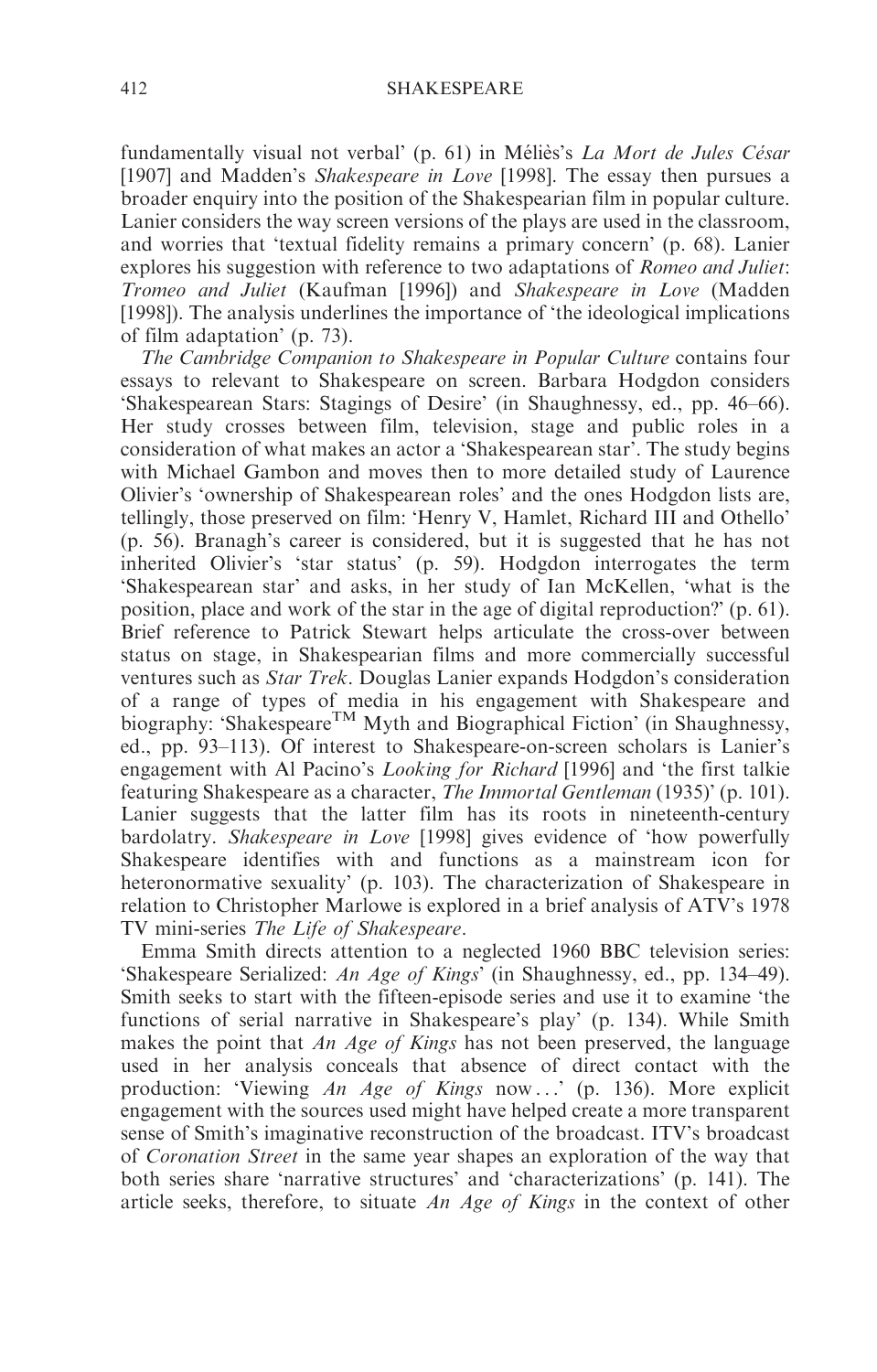television broadcasts, and Smith's final suggestion is that television is 'the medium that above all has defined the notion of ''popular culture''.' (p. 147).

It is perhaps fitting to conclude with W.B. Worthen's 'Performing Shakespeare in a Digital Culture' (in Shaughnessy, ed., pp. 227–47). Worthen considers the way that performance can now be viewed on 'the digital screen, the same screen that most of us use for reading and writing' (pp. 227–8). He focuses his analysis on Shakespeare on DVD, and suggests that the format 'paradoxically offers a considerably more bookish engagement with Shakespearean drama than earlier recording technologies' (p. 232). The DVD play-text might be identified as an edition and, as such, can be situated with the 'cultural framework of print' (p. 233). The limits imposed by region codes and subtitle language choices maintain another 'symmetry with print' (p. 239). Worthen's ideas help expand concepts about the types of cultural production that might be embraced within studies of Shakespeare on 'screen'.

# 4. Criticism

# (a) General

Reviews of general Shakespeare work published in 2007 will appear in the entry in next year's YWES.

# (b) Comedies

A Midsummer Night's Dream seems a good place to start this year, as it offers my only book-length study devoted to a single play, Henry S. Turner's Shakespeare's Double Helix. I deliberately avoid the term 'monograph', as Turner's study forms part of a series, Shakespeare Now!, which likes to think of itself as offering rather 'minigraphs'—short studies designed to fall somewhere between the standard academic article and monograph in both length and style, and which aim to be open-ended, alive, exciting, innovative and very much of the moment. Turner's volume certainly responds to this particular brief, not least through its title, which is both an eye-catching attempt to assert Shakespearian contemporaneity and a genuine reflection of aspects of the volume's content. The blurb on the back of my paperback edition grandly claims that 'this book focuses on one of the key questions for culture and science in both Shakespeare's time and our own', namely, 'What does it mean to make life?'. Turner's own opening gambit states slightly more prosaically that 'this book reads Shakespeare's A Midsummer Night's Dream in order to explore the nature of creativity and experimentation in literature and in scientific research' (p. x). There is, as it were, a doubly double focus here, on science and literature, and on Shakespeare's time and our own. Thus the content of the book explores the influence of scientific developments on literature as well as the creative dimensions of scientific activity and discourse, while at the same time drawing parallels between the 'new science' of the Renaissance/early modern period and the latest scientific developments of modern genetics and genetic engineering.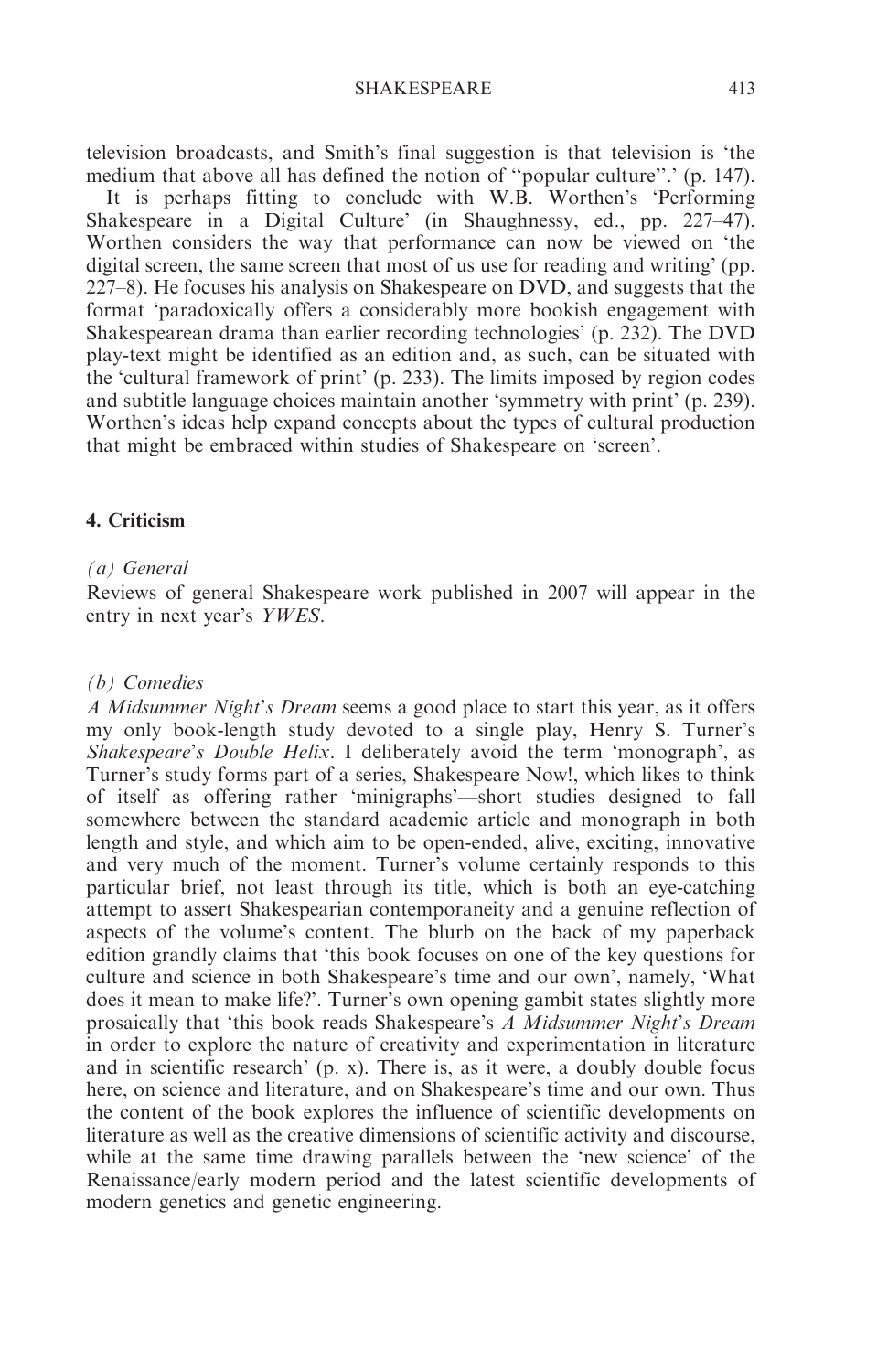All of these elements are consciously figured in the title's invocation of the double helix, which serves as an image not only for the doubly interweaving themes of the book, but also for its very structure. For to quote Turner's own description, his book 'consists of two separate but related essays that run parallel to one another on facing pages' (p. xii). The essays are said to wrap around each other like the double helix, available for reading in turn one at a time, or simultaneously with 'the eye wandering across the divide of the page to make spontaneous graftings among ideas and to generate new and entirely unanticipated arguments with each reading and re-reading' (pp. xii–xiii). There is in itself, of course, nothing particularly new in such structural experimentation, but it has to be acknowledged that it has a definite novelty value in the context of Shakespearian criticism, and it is raised above the merely gimmicky here by the highly apposite image that Turner finds for his title. Having said this, in the end the double helix of the study seems to me more Turner's than Shakespeare's. And having chosen for my purposes to read each essay separately in turn, which essentially creates the effect of having to read through the book twice, I felt little inclination or incentive in the process to let my eyes stray across the gutter to the other side, on either my first or second passage through.

The left-hand pages provide the more conventional literary-critical part of the volume, offering an essay focusing on the play itself, addressing issues relating to its literary and theatrical techniques and content, but pursuing throughout the idea that, read through 'the contemporary eye', A Midsummer Night's Dream offers us 'startlingly familiar scenes, organized around problems that continue to drive the scientific thought of our own era' (p. 2). The right-hand essay, distinguished by a different typeface, 'advances a series of arguments about mimesis in science, about language and naming, about the nature of experiment and how scientific knowledge gets produced, and about how contemporary biotechnology forces us to reconsider our normative definitions of the human and our ideas about life in general' (p. xii). This is not to say that the content of the two halves remains entirely distinct, for plenty of references to Dream find their way into the right-hand essay, and themes of metamorphosis, hybridity and so on are pursued throughout the discussion specifically focused on the play. I found the right-hand essay fascinating in many places, but ultimately a little unsatisfying. Turner provides what seems to me, writing as someone with little background in the subject, a very readable, clear and informative quick overview of the development of modern genetic research, covering the discovery of DNA through to current practices and ideas in the area of hybridization. There is an evident timeliness to Turner's work, with its links to ecocriticism and contemporary theories and philosophies of the post-human and the non-human, and his tracking of appearances of A Midsummer Night's Dream within the realm of contemporary genetic research is fascinating and entertaining. But other elements of the essay, such as his whistle-stop tour of textual instability in Shakespeare (pp. 71–85) or perfunctory invocation of the art/nature debate from The Winter's Tale (pp. 89–93), are rather more humdrum. And I would have preferred a little more engagement with or acknowledgement of some of the ethical and political dimensions and controversies of modern genetic science.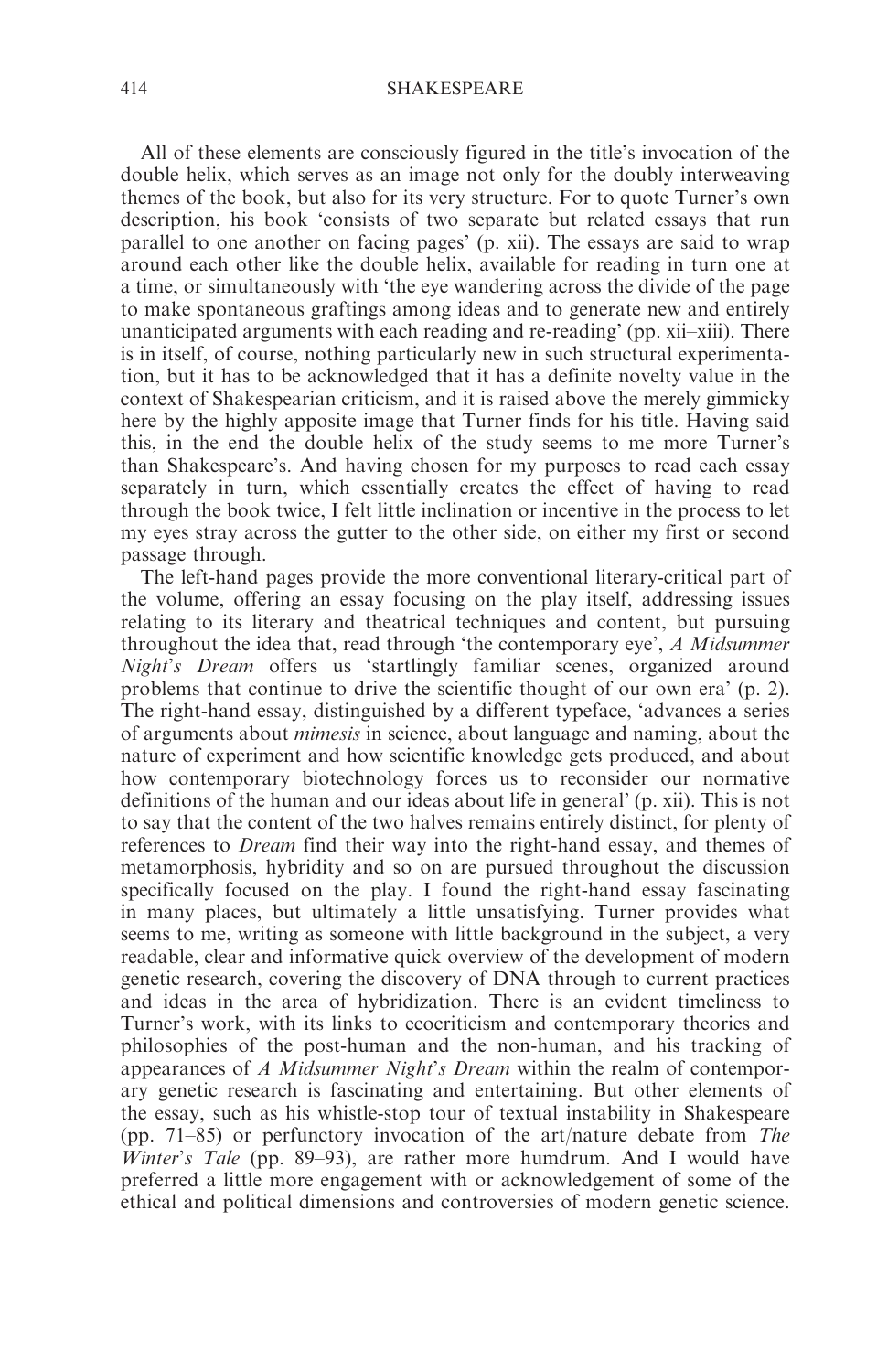Yet there is much of interest here, crowded into a short space, and occasional moments startle with a penetrating turn of expression or juxtaposition of ideas.

The left-hand essay, too, with its more direct focus on Shakespeare's play, has plenty of interest in it, not least some of the extended discussions of particular passages, such as Titania's speech about the seasons. Themes relating to nature, metamorphosis, translation, magic and mimesis are all effectively pursued. I have to say, though, that the overall effect is partly spoiled for me by a certain carelessness in quotations and references; lines from Shakespeare lose or gain syllables (immediately noticeable in blank verse), while references assign quotations to the wrong scene, give completely wrong line numbers, or provide a range of line numbers far greater than the number of lines actually quoted (various examples can be found on pp. 38, 46, 60, with some of the errors congregating together). It's a minor point, but it nags, and of course might make one wonder about the accuracy of some of Turner's other quotations that are not so easily traceable to be checked. But despite such reservations, there is much interesting and stimulating comment in Turner's study, and the book itself is undeniably memorable and thought-provoking.

Certainly, moving from Turner's book to Stuart Sillars's ' ''Howsoever, strange and admirable:'' A Midsummer Night's Dream as via stultitiæ' (Archiv 244[2007] 27–39) is like entering another critical world. Sillars's main concern is in elucidating the traditions of 'a vision other than the intellectual' (p. 30) that were available to Shakespeare and his audience, ranging from Ficino through to Julian of Norwich. The play's elevation of the idea of the via stultitiæ, 'the way of the foolish' (p. 29), or in a different formulation, of 'idiocy as a higher form of understanding' (p. 30), is allied to gender power struggles, figured particularly through Hippolyta's account in V.i of the events of the wood and the rejection of Theseus' intellectualizing position which this is seen to embody. Sillars has some useful things to say on the play's biblical and Erasmian intertexts and potential intertexts. But I would question the implicit assumption that the play-text or the dramatic action necessarily ratify Hippolyta's interpretation of events over that of Theseus. I also find problematic Sillars's virtually untrammelled confidence (doubt briefly emerges at one point) that the play's 'original performance' was 'at an aristocratic wedding' (p. 28), and his reliance on this idea to posit a particular audience for and reading of the play.

Tom Pettitt's "Perchance you wonder at this show": Dramaturgical Machinery in A Midsummer Night's Dream and "Pyramus and Thisbe"<sup>, (in</sup>) Butterworth, ed. The Narrator, the Expositor, and the Prompter in European Medieval Theatre, pp. 211–34) seems to me a rather more successful piece of work. Pettitt's study is built around exploring some of the metadramatic elements of the play, and particularly the 'inwardly orientated procedures' of the dramatic action (p. 211), such as cues, internal prompts, entrance and exit directions etc., that contribute to making the drama 'work'. Connected to this approach is an emphasis on the 'Pyramus and Thisbe' playlet as 'essentially a revels interlude which (at least in rehearsal) is also associated with certain aspects of the Elizabethan stage', and on Dream itself as 'an Elizabethan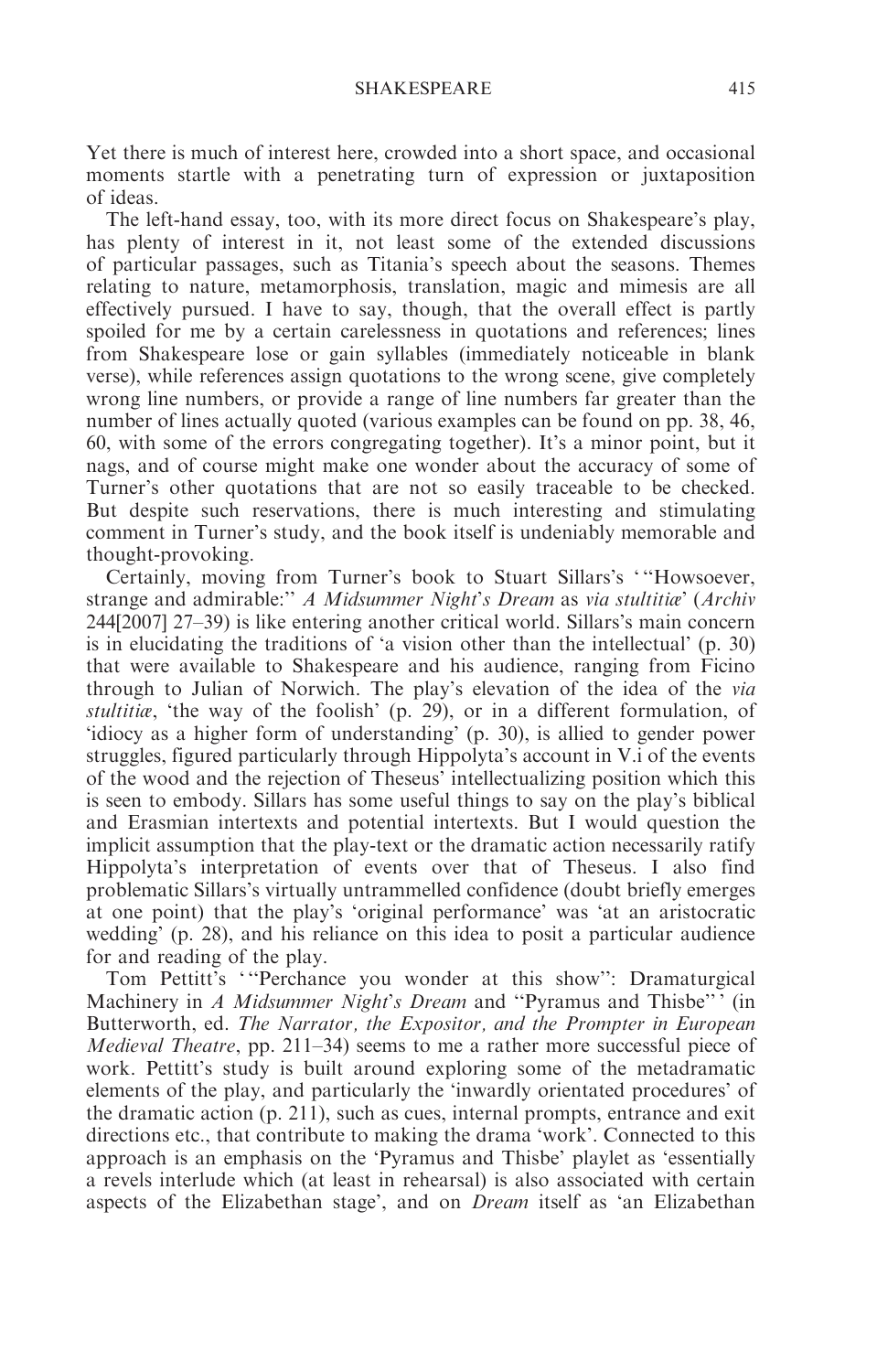stage-play to which is also attributed certain features of medieval household revels' (p. 214). In this respect, for Pettitt, A Midsummer Night's Dream emerges as 'emphatically a stage-play' (p. 215), but one which 'successfully constructs for itself, within the playhouse, the ambience of aristocratic wedding revels it creates for ''Pyramus and Thisbe'' within its play world'; or to put it another way, 'revels are effectively the implied auspices of A Midsummer Night's Dream' (p. 216). This seems a much more profitable and nuanced approach than the assumption that the play must have been written for performance at a wedding.

The main body of Pettitt's essay is divided into sections discussing issues such as prompting, getting on (entrances), in-performance direction, getting off (exits), presentation, explication, narrative and taking leave. Most of these basic elements, inherent to the fabric of stage drama, are of course represented explicitly on stage during the course of the play through the rehearsal process for 'Pyramus and Thisbe'. Pettitt also takes pains to trace some of their antecedents in earlier forms of drama, though I think perhaps he overdoes references to folk-play traditions. There is much sensitive discussion of particular moments in the dialogue, with an awareness of the actions that might go with them, or the problems they might pose (or solve) for the actors themselves. Attention is drawn particularly to the way the 'junior' fairies seem to be stage-managed or overtly directed within the dialogue itself, in a way that is matched elsewhere in Dream only in the dialogue of 'Pyramus and Thisbe'. Pettitt also notes how devices that appear in crude form in the play-within-theplay are given more sophisticated treatment elsewhere in the drama. So whereas 'Pyramus and Thisbe' includes obvious exit lines for its performers, some apparent exit lines within the main action are actually *'misleading* exit signals' (p. 225). This leads to the suggestion that 'it would not be incompatible with Shakespeare's often playful dramaturgy for the ''false'' scripted directions... to be inserted deliberately to test, or demonstrate, his company's skills' (p. 226).

There has also been something of a spate of notes on A Midsummer Night's Dream this year. I found Steven J. Doloff's 'Bottom's Greek Audience: I Corinthians 1.21–5 and Shakespeare's A Midsummer Night's Dream' (Expl 65[2007] 200–1) anything but convincing in its attempt to suggest a further biblical context for Bottom's famous soliloquy at the end of IV.i, beyond its obvious associations with 1 Corinthians 2. The suggestion coming out of the perceived allusion is that the Greek foolishness Paul speaks of in chapter 1 of his epistle might be meant to reflect back on the Greek audience of the mechanicals' play in Act V of Dream. Wolfgang Riehle's discussion of 'What's in Lysander's Name?' (N&Q 54[2007] 274–5) quickly dismisses earlier comment on this subject with the confident assertion that, based on allusions to Hero and Leander in the play, 'there can be no doubt that the name Lysander is supposed to allude to Leander' (p. 275). Shakespeare apparently changed 'Leander' to 'Lysander' to allow a pun, 'lie asunder', in Lysander's and Hermia's dialogue as they lie down to sleep in the forest (as Hermia actually asks Lysander to 'lie further off' it is perhaps no surprise this pun has been missed by earlier commentators). And secondly, the change is seen to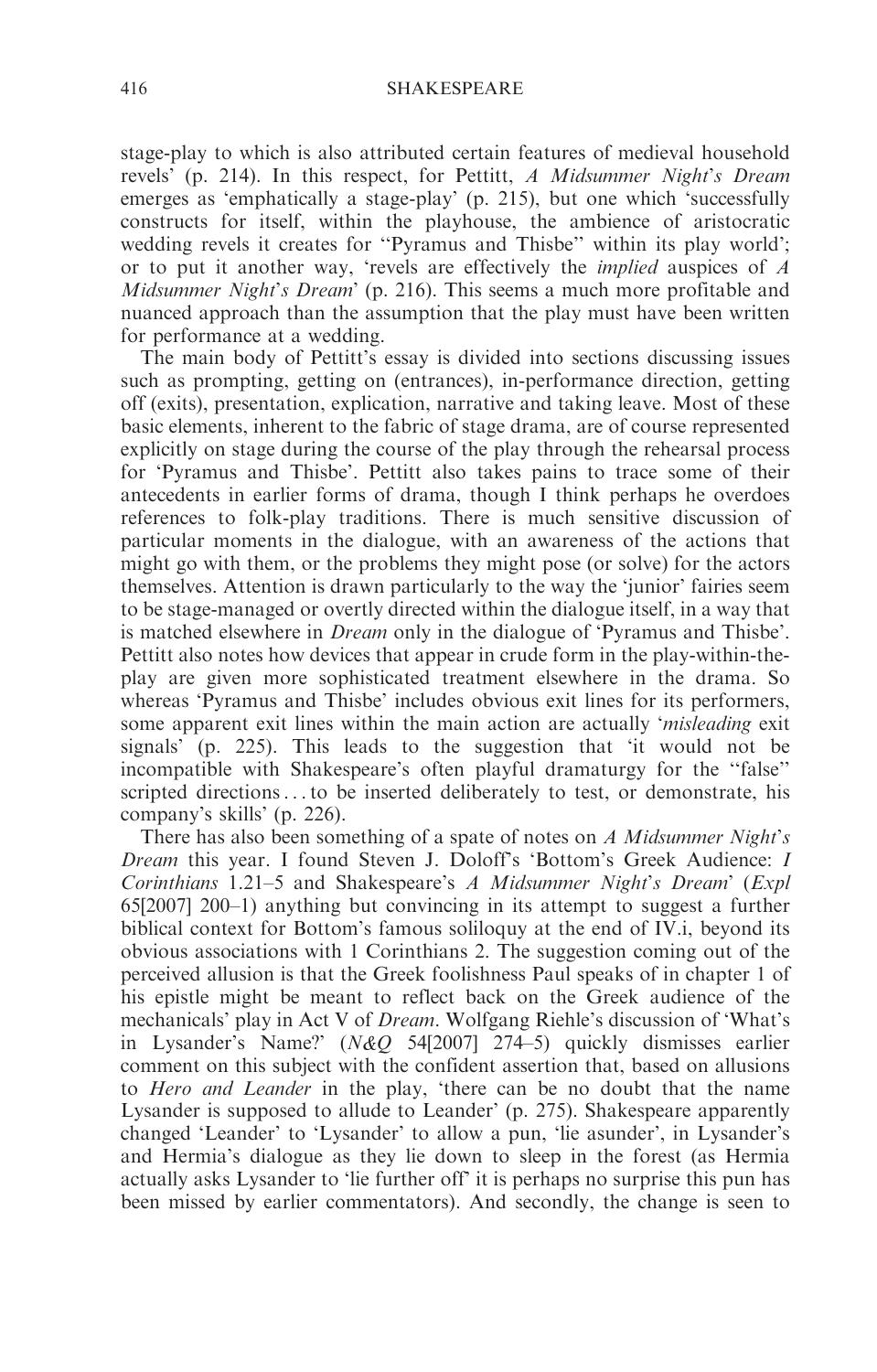reflect another aspect of Shakespeare's fusion of English and classical elements in the play.

Also ultimately perhaps rather strained in the argument it has to offer is Alan J. Altimont's contribution, following immediately on in the same volume, 'The Meaning of Nedar in A Midsummer Night's Dream' (N&O 54[2007] 275–7). Altimont is aware of Terence Hawkes's discussion of this name in his *Meaning by Shakespeare* [1993], but is unconvinced by Hawkes's attempts there at identifying a possible source for the name. For someone aware of Hawkes's comments, though, Altimont is surprisingly confident in the identification of Nedar as 'the name of Helena's father' (p. 275). Altimont turns for an explanation to Hebrew, where nedar 'exists as a verb meaning "was missing; was absent", as an adjective meaning "missing, absent", and as a noun meaning ''absentee'' ' (p. 275). Pursuing further possible allusions, the name is also tentatively connected to the Hebrew plural neder, deriving from a noun meaning 'pledge' or 'vow'. Additional connections lead to the Nedarim Tractate of the Babylonian Talmud. The arguments are far from compelling, but at the same time the possibilities are intriguing, and Altimont may have a case in his closing statement that the issue is 'worthy of further scholarly interest' (p. 277).

Still on Dream, Rodney Stenning Edgecombe has a very brief note exploring a potential pun on 'tire' as in tiring house/attire ('A Player's Pun in A Midsummer Night's Dream III.1' (N&Q 54[2007] 275). Beatrice Grove's "The wittiest partition": Bottom, Paul, and Comedic Resurrection' ( $N&O$  54[2007] 277–82) leads back again to Bottom's dream, and its intertextual Pauline and Erasmian associations. There are some good comments here on the physicality of Bottom and the mechanicals, their concern with the realm of the material props, clothing, the constituents of their presented wall, etc. The focus of the discussion becomes Bottom-as-Pyramus's 'resurrection' after the play within the play to assure his audience that 'the wall is down' that parted the dead lovers' fathers. It is argued that the phrase used here is an echo of Ephesians 2. Finally in this group, A.B. Taylor's 'John Gower and "Pyramus and Thisbe"'  $(N&O 54[2007] 282-3)$  has another take on the antecedents of Bottom's dream, claiming a previously unrecognized debt in Shakespeare to Gower's version of the Pyramus and Thisbe story in Book III of the Confessio Amantis. Gower is seen to have pre-empted Shakespeare in echoing 1 Corinthians 2.9 in connection with a Pyramus figure, and the detail is also picked up that there is a hole in the wall in Gower's version that is not described in quite the same terms in Ovid or other recognized sources for this sequence.

Staying with notes leads me on to The Merchant of Venice. Matt Baynham's 'Why is Mercy "Twice Blest"?' (N&Q 54[2007] 285) also claims to find an echo not noted in any previous edition of the play, seeing an allusion in the phrase under discussion to the beatitude about the merciful in Matthew 5.7. Charles R. Forker's 'Marlowe's Edward II and The Merchant of Venice' (ShN 57[2007–8] 65, 70), despite its title, actually spends a lot of its time noticing echoes of Marlowe in the Shakespeare canon in general, and particularly Richard II. The echo argued for with respect to Merchant links one of Gratiano's speeches in II.ii with an exchange between Spencer Junior and Baldock in II.i of Marlowe's play. To my mind, Forker sees a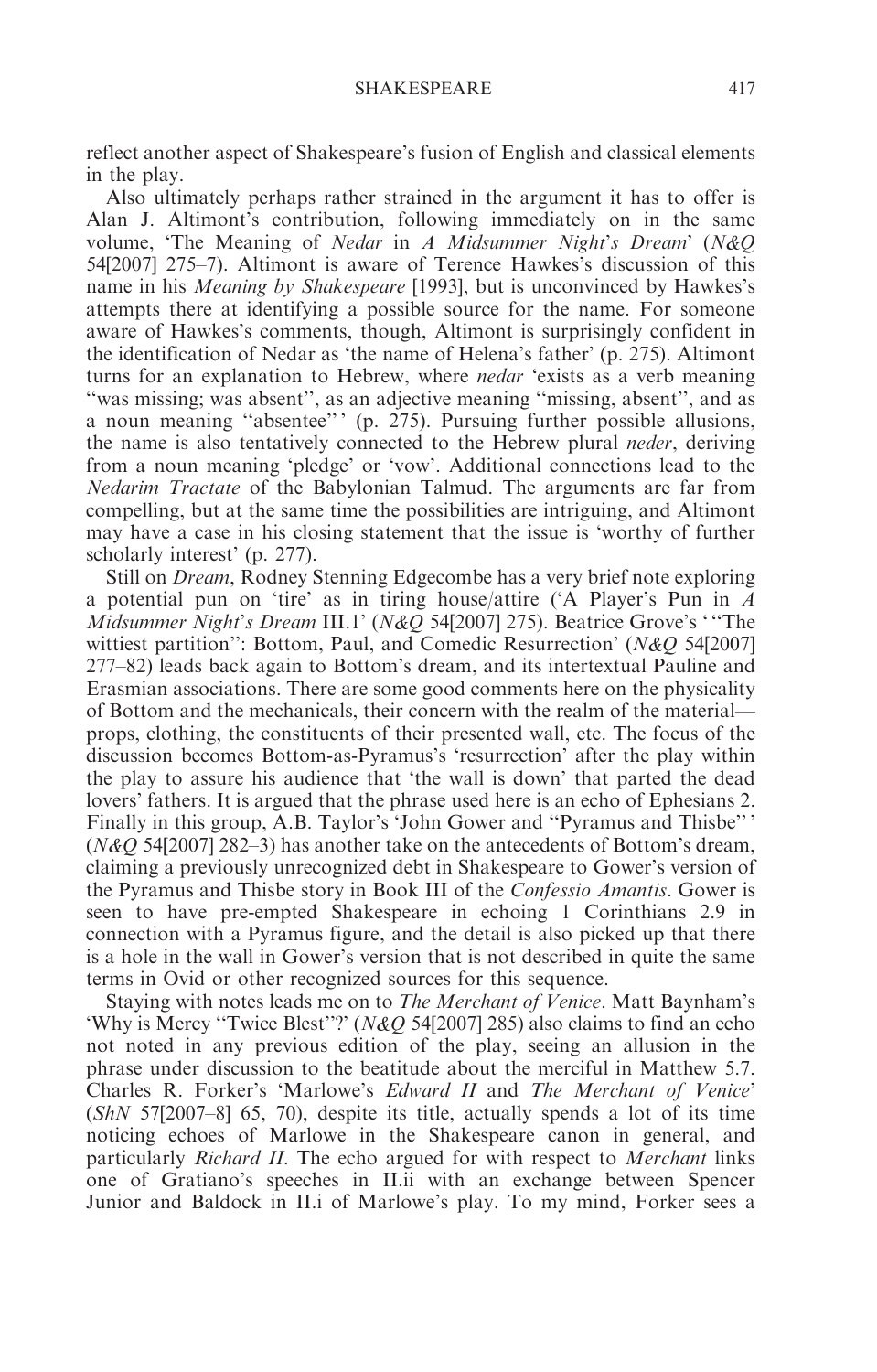'probable indebtedness' (p. 65) where his evidence suggests more an interesting parallel. Staying with notes, a quick mention for Richard Levin's 'Launcelot's and Huck's Moral Dilemmas' (ShN 56[2006–7] 83), which draws a parallel (not necessarily one of influence) between Gobbo's debate with himself about whether he should leave his master and a similar moment in Mark Twain's Huckleberry Finn. For Levin, both writers are making a serious point about attitudes to 'the subjugation of servants and slaves'.

Turning to more substantial studies of The Merchant of Venice, Jonathan Gil Harris's 'The Time of Shakespeare's Jewry' (ShakS 35[2007] 39–46) packs a wide range of reference—George Herbert, John Stow, Richard Hakluyt, John Dee, Hegel, St Paul, Alain Badiou, Dipesh Chakrabarty, the Bush administration and the Left Behind Christian apocalyptic novel series—into not many pages, with Shakespeare and the London district of Old Jewry in there as well, along with reflections on the nature of typological cosmopolitanism. In the end, there's not actually all that much of Shakespeare or The Merchant of Venice here, though the paragraph on the play's interest in typology (p. 42) is at the core of the argument, which takes off from the notion that this play 'makes explicit the workings of what we might call typological cosmopolitanism' (p. 42). Those workings are then pursued through explorations of the traces of the old Jewish community in the London of Shakespeare's time, at both a literal and a figurative level, and their possible implications for the present day. For according to Harris, 'we ignore at our peril the troublesome histories of the cosmopolitan if we understand it only in spatial and secular terms', because alongside these, 'in a literal as well as figurative way, it is about time' (p. 46).

M. Lindsay Kaplan's 'Jessica's Mother: Medieval Constructions of Jewish Race and Gender in *The Merchant of Venice*' (SQ 58[2007] 1–30) is an essay of a rather more conventional type than Harris's, but none the worse for that. Kaplan takes as a way into her subject the neglected figure of Leah and her significance in the play, leading on from here into a discussion of the relevance of gender and constructions of gender to the play's racial politics and its presentation of Jessica. Much of the essay is devoted to presenting material on medieval constructions of Jewishness, leading to the conclusion that 'the three central elements of modern racist thinking are present in medieval constructions of a Jew as an inferior religious and physical other whose nature, as his immunity to conversion testifies, is determined by his body, not his belief' (p. 13). But the key element in the argument is the influence of gender issues on this discourse, and the idea that gender prejudices, as it were, outweighed racial prejudices in relation to Jewish women.

The idea that comes out of all this is that, for the period, 'the Jewish woman is whiter in both flesh and blood than the Jewish man' (p. 20). This argument is reinforced by discussion of the theory of 'maternal imprinting', seen to be exemplified in the story of Jacob's sheep, which is used to illustrate the cultural lack of importance assigned to the mother figure (as evidenced by the case of Leah) in the creation/construction of the newborn child. Patriarchal prejudices and cultural beliefs mean that anxieties about Jewishness cluster much more around men than women—which for Kaplan is a factor that may be reflected in Jessica's particular discomfort with her masculine attire. In line with this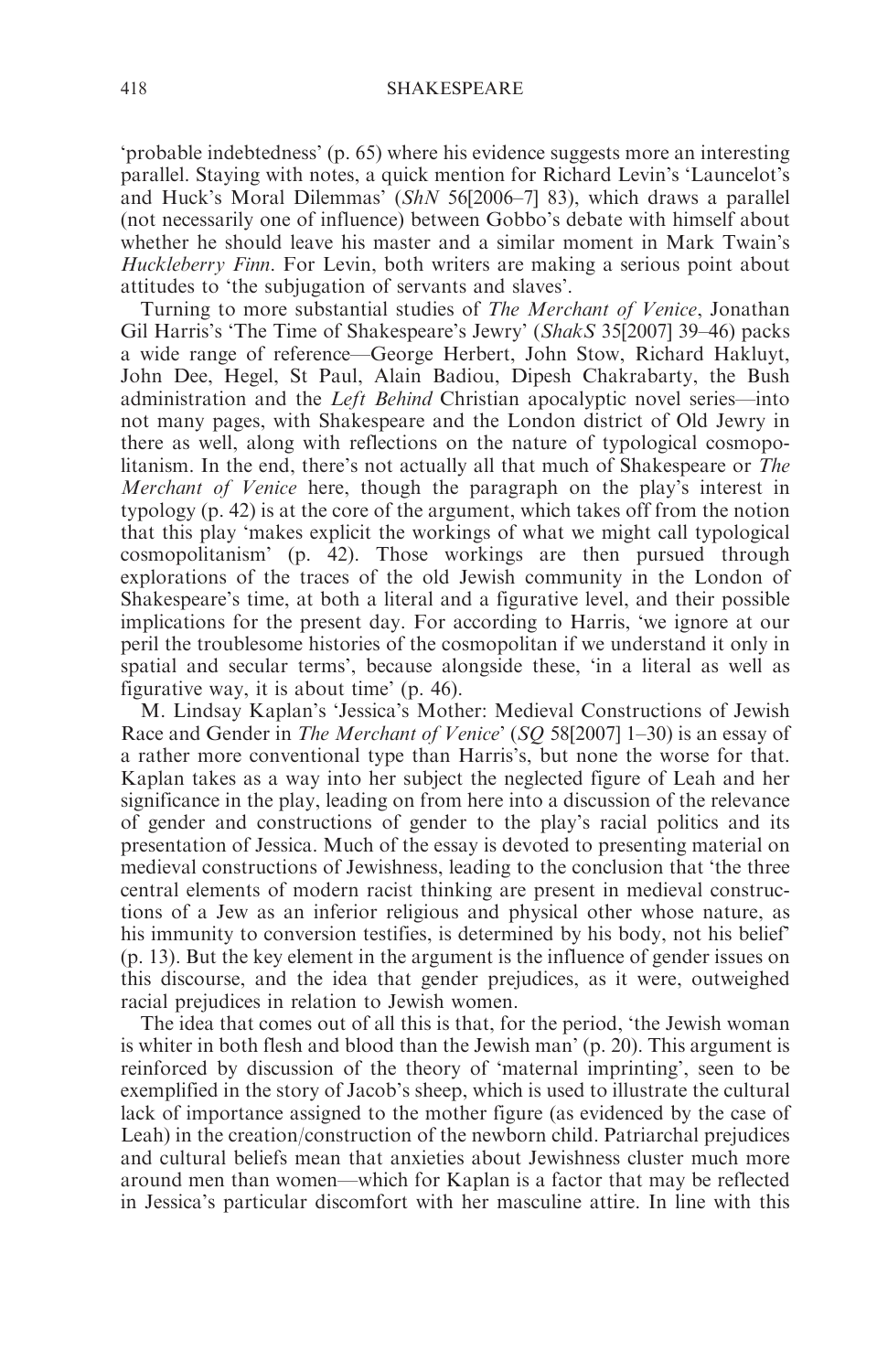overall approach, Kaplan seeks to challenge critical readings that see Jessica at the end of the play as unassimilated into the Christian community, as retaining a 'racial residue' (p. 26). Racial anxieties are bypassed in the culture of Venice with respect to Jessica, due to the view that, 'as a woman she is "whiter" than her Jewish brethren and that as a mother, she contributes nothing to the race of her child' (p. 27).

Douglas A. Brooks's "'I'll mar the young clerk's pen": Sodomy, Paternity and Circumcision in The Merchant of Venice' (in Moncrief and McPherson, eds., Performing Maternity in Early Modern England, pp. 225–37) is a dense essay with a wide frame of reference that seeks to examine the way this play 'contributes to the project of reformulating traditions associated with Judaism, circumcision, paternal authority and maternity—a project that has been central to Christianity' (p. 225). Circumcision is a particular focus, located in the play primarily through an invocation of its images of paternity and cutting. There is a lot of historical and anthropological background invoked here, but there also seems to me a great deal of strain in the effort to apply much of this material to the play itself. So we learn, for example, in a line of reasoning that is not untypical, that when the main source for the play 'was first published in Italy, Jewish loans, sexual favors, sodomy and Christian marriage had all come to be part of a metonymic chain in which earrings linked circumcised Jewish financiers with pierced Christian prostitutes'. The application to Merchant is that being 'an avid cultural materialist, Shakespeare uses rings in the last scene of the play to rehearse these correspondences' (p. 231). Obviously, I am providing a very bald summary of a dense argument here, but on the face of it, it is hard to know how seriously one is meant to take such a comment. Yet a sense of humour is not one of the most obvious elements displayed by this article.

In many ways, Brooks's essay feels like an attempt at a form of bravura performance, linking together some of the standard themes of New Historicism, gender criticism and queer theory, picking up in particular on recent work on *Merchant* coming out of these traditions, and the insights they have provided, and pushing these themes and ideas in new directions or extending their frames of reference. But there is something in the application that just doesn't hold together. The arguments seem to be too divorced from the action of the play itself, too dependent on reading one thing as implying another as implying another and so on, and in the end the whole process seems to spiral out of control in the effort to pack too much in or to be too clever. Indeed, the essay quite literally goes out of control towards the end, where a bizarrely mangled sentence in the antepenultimate paragraph ends up saying that the Jason of Euripides' Medea was taught to read Latin aloud by George Buchanan during the reign of Henry VIII (see p. 236). I can't even work out what this sentence was trying to say. And in its final paragraph the essay then goes off on a completely new tangent with a sudden discussion of Joseph Papp's views on the play.

Of a very different nature is Mark Bayer's 'The Merchant of Venice, the Arab–Israeli Conflict, and the Perils of Shakespearean Adaptation' (CompD 41[2007–8] 465–92). This is essentially an exploration of aspects of the afterlife of the play, and particularly how it has figured to competing ends in literary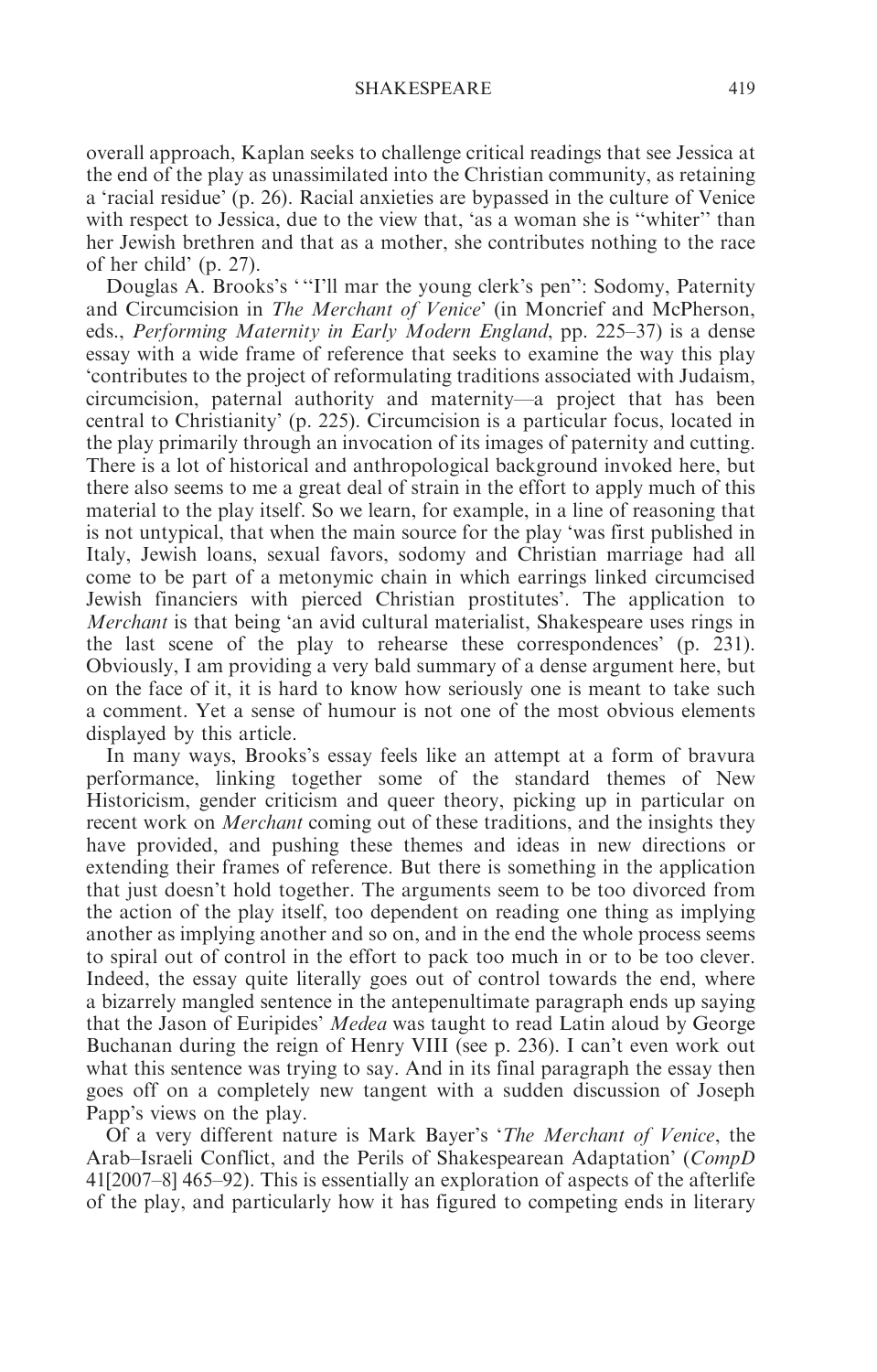adaptations and cultural discourse on either side of the Arab–Israeli conflict during the twentieth century. In this respect, Bayer's work largely falls outside my remit, as most of the literary comment here is directed at texts that are appropriating Shakespeare. But there is some useful discussion of the nature of literary appropriation in relation to Shakespeare's play here, and the essay offers a reminder of the way this play interacts with discourses that can lead far away from literary criticism.

Staying briefly in this area, the online *Journal for Cultural and Religious* Theory devotes an entire edition (8:iii[2007]) to *The Merchant of Venice* in relation to continental philosophy, following on from a symposium held at Pomona College in November 2006. The nature of the journal and the focus taken by the essays again puts much of this work outside, or at least on the very edge of, English studies. But it seems worth recording that the papers include: Zdravko Planinc, 'Reading The Merchant of Venice through Adorno' (25 paras); Arthur Horowitz, 'Shylock after Auschwitz: The Merchant of Venice on the Post-Holocaust Stage—Subversion, Confrontation and Provocation' (32 paras); Julia Reinhard Lupton, 'Shylock between Exception and Emancipation: Shakespeare, Schmitt, Arendt' (19 paras); Paul A. Kottman, 'Avoiding Tragedy in *The Merchant of Venice'* (47 paras); Ken Jackson, 'Shylock: The Knight of Faith?' (40 paras); Oona Eisenstadt, 'Heart's Blood: Derrida and Portia on Translation' (24 paras); and a response to the symposium by J. Aaron Kunin (12 paras). Perhaps not surprisingly given the nature of the journal concerned, the issue of Shylock's forced conversion provides a major focus for discussion in most of these essays.

A collection of essays entitled The Law in Shakespeare, edited by Constance Jordan and Karen Cunningham, inevitably yields a number of contributions relating to The Merchant of Venice. First up is Charles Ross's 'Avoiding the Issue of Fraud: 4, 5 Philip & Mary c.8 (the Heiress Protection Statute), Portia, and Desdemona' (pp. 91–108). This explores the legal issue of 'fraudulent conveyances' in the period in relation to both Merchant and Othello, with a specific focus on the law surrounding 'the conveyance of women' and the statutes in place 'against seducing women for their money' (p. 92). In discussing Merchant from this perspective, Ross obviously focuses on the situation in Belmont and the Portia–Bassanio relationship. For Ross, 'part of the problem of understanding Portia is finding the right frame of reference for her'. He offers the suggestion that at least part of the appropriate frame of reference lies in the play's interest in 'the ethics of and remedy for financial fraud'—for Portia, as Ross neatly puts it, 'is always on the verge of fraud' (p. 98). Examples include the possible manipulation of Bassanio's choice of caskets through the song, quibbling over the meaning of the pound of flesh, threatening to give away Bassanio's money and so on. Ross also tries to tease out the implications of what Portia could do with her money after Bassanio has chosen correctly, arguing that the law of the time might have given her more power over disposing of her own money than is often assumed, or than she chooses to use.

Thomas C. Bilello's 'Accomplished with What She Lacks: Law, Equity, and Portia's Con' (in Jordan and Cunningham, eds., pp. 109–26) offers a rather more negative reading of Portia's character. According to Bilello, 'by inserting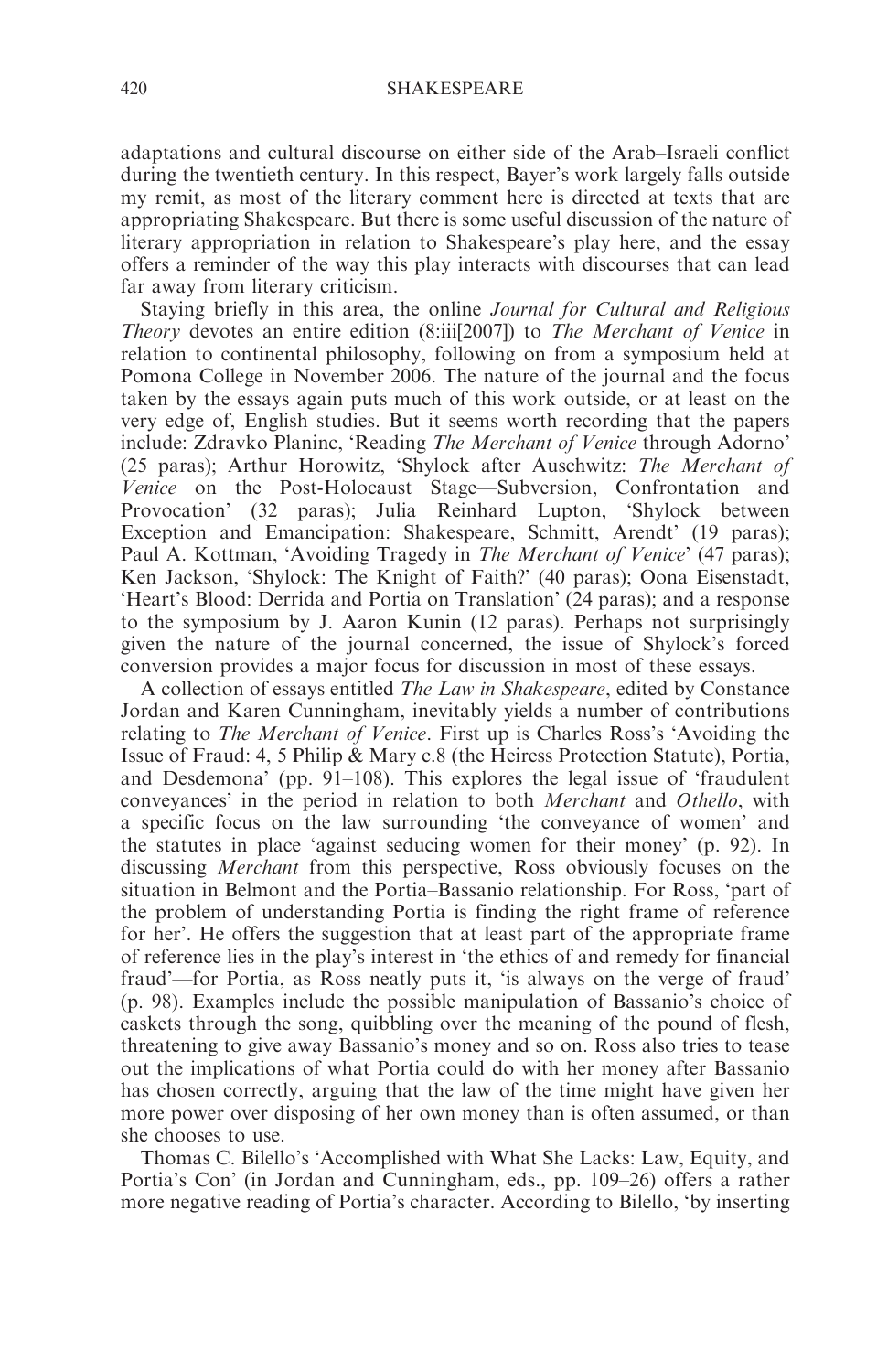herself by artifice into the legal proceedings to enforce the bond, Portia converts the law into an instrumentality of her will', thereby managing to appropriate to her own ends 'the mechanisms of the court' (p. 110). Analysis of Portia's role is initially conducted through an exploration of 'the notion of equity as understood in sixteenth-century England' (p. 110). However, the subject of equity is found to be 'conspicuously absent' from the play (p. 114). replaced by an emphasis on mercy in the trial scene. Bilello goes through the process of attempting to locate the play's action, and specifically the trial sequence, in relation to the law of the period. But he is also sensitive to the fact that if legal equity is actually absent, 'it should be remembered that this play is more about a sublegal desire for revenge than about the legal process that constrains and controls that desire; the legal process merely acts to mediate the desire' (p. 120). Revenge is the motivation all round, with legal processes serving as a cover for this according to how they can be used. And this does not just apply in relation to Shylock. For Bilello, analysis suggests that 'Portia's bias reduces the Venetian court to a forum of revenge rather than law' (p. 124).

Finally in this group, and on this play, there is Luke Wilson's 'Drama and Marine Insurance in Shakespeare's London' (in Jordan and Cunningham, eds., pp. 127–42), one of the more unlikely essay titles one might expect to encounter, but a fascinating essay nonetheless. Wilson starts off by analysing Antonio's sadness at the beginning of the play, which is interpreted as 'the wrong affect'—he seems sad when he should be fearful over the fate of his ships (p. 128); or is he 'sad because he is not fearful'? (p. 129). One of Wilson's suggestions here is that Antonio does not properly understand risk. This leads into a discussion of questions relating to marine insurance, picking up on an earlier comment from Marc Shell [1982] wondering why Antonio has not insured his ships. Wilson offers one possible explanation for this with the argument that Antonio 'has no insurance because he is sad—because, that is, he is unable to understand risk except as something wholly unmanageable' (p. 129).

It is only a tentative suggestion, and Wilson is well aware that questions of marine insurance may simply be outside the play's frame of reference or interest (see p. 130). But he uses the idea that a lack of insurance is actually 'the enabling condition of the play' (p. 131) to justify pursuing the issue further. If Antonio had insurance, he would have no problem paying his bond (though if one wants to pursue verisimilitude to this level, one might suggest that delays in paying up on that insurance could still have led him into difficulties with Shylock). Much of the rest of the essay discusses the enabling conditions of different types of marine insurance, including an interest in the subject of 'the evaluation of risk in relation to the probability of reports', an issue crucial to the maritime insurance business and also a subject in which Shakespeare was very much interested, 'especially when it came to maritime adventures' (p. 135). This leads in turn to an interrogation of the final report about the safe arrival of Antonio's ships in harbour—why does this information come to Portia, is the report necessarily true given that earlier reports of their miscarrying were assumed to be true, how much does any of this register with an audience, is there 'the generic equivalent of an insurance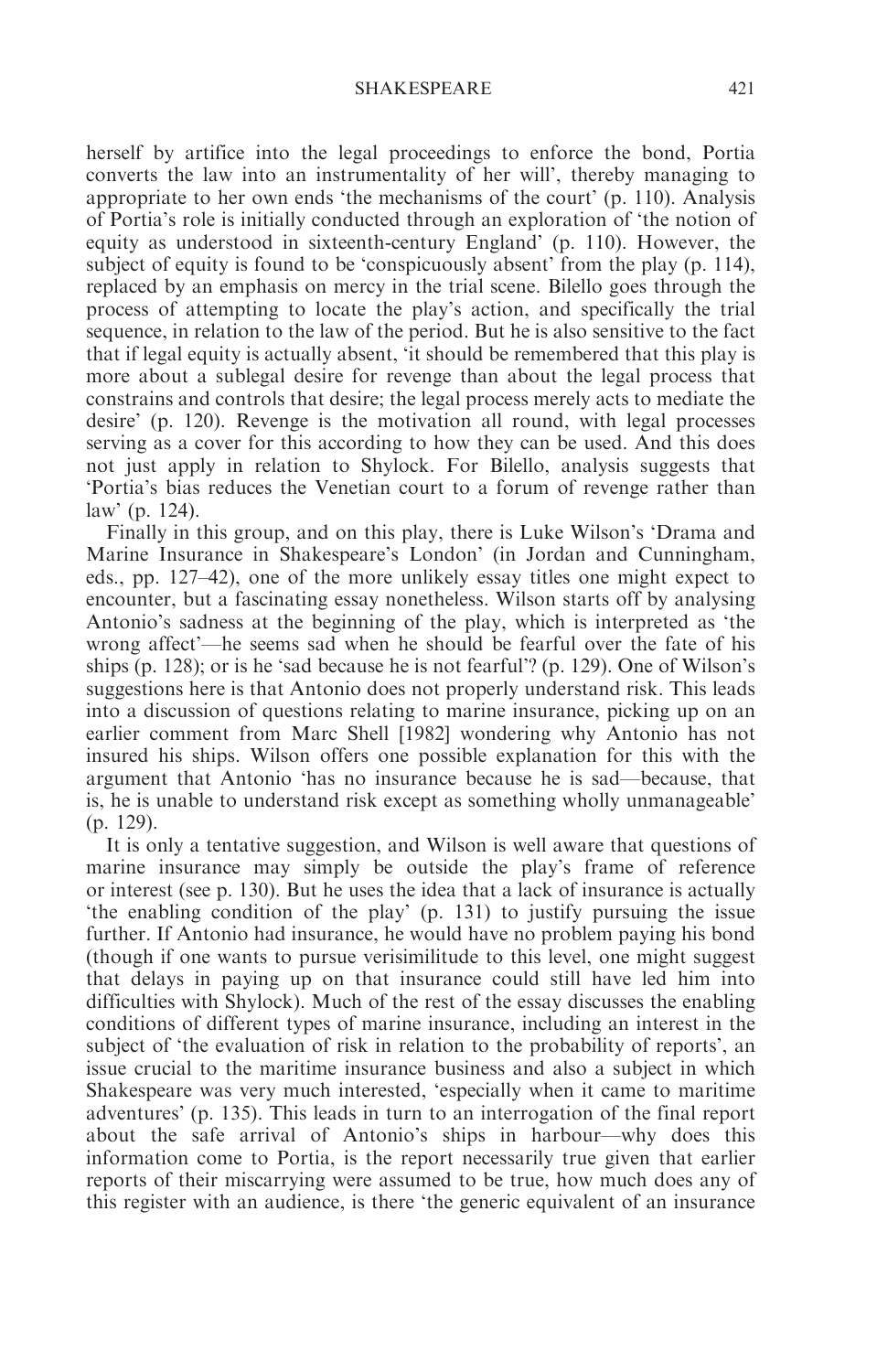policy' (p. 136) going on? If nothing else, marine insurance and the theatre of the time are seen to come together in their need for 'a sophisticated appreciation of risk and probability' and a shared focus on the business of calculating 'the probability of human testimony' (p. 138).

Staying on the subject of law and in the same collection leads me on to *Much* Ado About Nothing. Cyndia Susan Clegg's 'Truth, Lies, and the Law of Slander in Much Ado About Nothing' (in Jordan and Cunningham, eds., pp. 167–88) sets out in part to explore 'the complex legal and social dimensions of slander and libel in late Elizabethan England that inform Shakespeare's play' (p. 167). Clegg starts by citing case examples and general practice from the period to illustrate aspects of that legal background, including its gender expectations and topical resonances, which she sees as informing the play's engagement with issues of slander and defamation. The play's demonstrable interest in exploring issues relating to 'slander and the law that seeks to contain it' leads her to the idea that Much Ado seems almost to have been 'conceived, like a legal fiction, as an imaginative construction designed to clarify legal principles' (p. 170). Even the characters are seen to share an interest in legality, with Clegg suggesting that Don John's 'defamation displays a subtle knowledge of slander's legal definition that nearly allows his scheme to succeed' (p. 170).

In pursuing this idea, Clegg turns first not to perhaps the most obvious area of the slander against Hero, but to 'the slander Don John directs at Claudio' (p. 171), arguing that this is conducted with legal precision. She emphasizes the extent to which Claudio, within this particular culture of male honour, is actually himself being slandered through the imputation of cuckoldry that is inherent in the accusations against Hero. In this respect, 'Claudio's actions become if not justifiable at least understandable' (p. 173). Clegg also draws attention to the nature of slander's relationship to the law, through the idea, as evidenced in the play, that 'slander works immediately to destroy the fabric of social relationships; legal remedies for slander take time' (p. 174). And there is no guarantee that law can do much to remedy the effects of slander: the evidence against Hero is clear-cut for those who want to believe it, and Leonato's assurance that Claudio and Don Pedro would not lie on such a matter points to the difficulties of remedying such an issue. The problem of slander, then, 'is not the lie alone, but the readiness with which hearers, based on their cultural and social perspectives, embrace lies' (p. 176). In a sense, by providing for a particular social contextualization for their behaviour, Clegg is seeking to excuse or palliate the condemnation modern audiences tend to feel towards Claudio and Don Pedro for their public exposure of Hero.

The discussion moves on to address the way 'the relationship between truth, lies, and slander' (p. 176) is also interrogated in the play's two 'subplots'. Clegg notes, for example, that Benedick expressly articulates a fear of being cuckolded, and Beatrice a fear of being accused of infidelity (see pp. 176–9). There is also interesting comment on the language of the play here, the way Dogberry's malapropisms, while deriving from almost the opposite linguistic impulse or character traits to Beatrice and Benedick's controlled war of wits, still produce a form of linguistic humour that 'requires a similar effort on the audience's part' (p. 178). In this respect, Dogberry offers a lesson in linguistic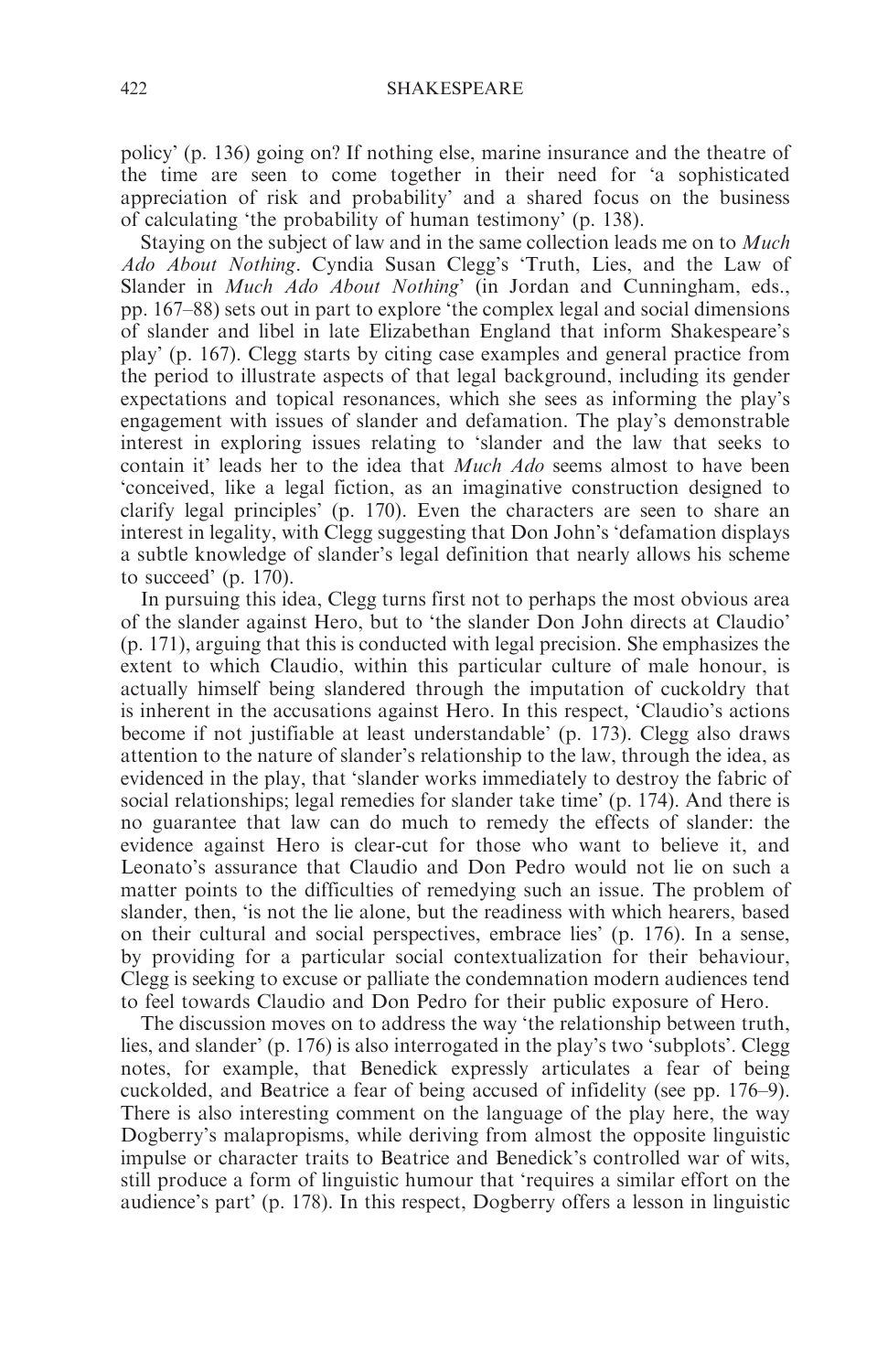competence to the audience, and the play 'concerns itself less with mistaking words than with discerning their legitimate meaning' (p. 179). What Dogberry and the Watch do not do, however, is offer any grounds for confidence in the law and institutionalized legal proceedings. Rather, the play is said to find greater hope for resolution in the ecclesiastical courts than in the temporal courts, and in doing this, to be intervening in contemporary debates on this issue. Thus resolution in the play comes initially through the Friar, to be reinforced through the penance and ritual of the tomb scene. In this respect, Much Ado is seen as offering an essentially conservative, backward-looking solution to slander, 'that reaffirms both chivalric honor and the older, more traditional ecclesiastical jurisdiction as the appropriate venue for mitigating slander's damage' (p. 184).

Similar aspects of the play are addressed in Nancy E. Wright's 'Legal Interpretation of Defamation in Shakespeare's Much Ado About Nothing' (BJJ 13[2006] 93–108), an article carried over from last year. Wright's premise is that 'study of characters' use of judicial genres, rules, and norms to interpret utterances explains how Don John in absentia is condemned as ''the author of all'' ' (p. 93). There is a strong overlap of theme here with Clegg's essay, though the approach and focus actually end up quite different. What Wright particularly seeks to negotiate around is the dissatisfaction that modern audiences and critics tend to feel with 'the exculpation of Claudio and Don Pedro' (p. 95) that is one of the consequences of shifting all the blame on to Don John. Guilt of defamation is seen to depend upon intentions, and the Friar decides that the intentions of Don Pedro and Claudio were honourable, whereas those of Don John are not. In this play, 'intentions, whether honorable or malicious, are known only by means of interpretation in both judicial and extrajudicial contexts' (p. 96). This is seen precisely as a legal problem, with the play demonstrating that legal rules 'cannot resolve alternative interpretations of an utterance or the speaker's intention' (p. 98). Wright cites various instances from the text to illustrate this, particularly the dialogue in III.ii between Margaret and Hero, with Margaret's accusation that Hero has placed an 'illegitimate construction' upon her words. She also traces various references to slander throughout the dialogue, and indeed, pays rather closer attention to the textual fabric of the play than Clegg does, with some telling comment on Hero's role in the deception of Beatrice, or on Antonio's challenge to Don Pedro and Claudio.

Next, Hugh Macrae Richmond's 'The Two Sicilies: Ethnic Conflict in Much Ado' (ShN 57[2007–8] 17–18), which draws attention to the historical background of the play (both the Sicilian Vespers and the career of Don John of Austria) and 'Shakespeare's awareness of the multi-ethnic nature of Sicilian history resulting from the island's position as a meeting point of Mediterranean cultures and styles'. For Richmond, the early scenes set up an opposition between 'the archaic chivalric values of Spain' and 'the skeptical views of ironic Italians' (p. 17). Emphasizing the importance of the historical background and the play's concerns with ethnic identity leads to an interpretation of Much Ado About Nothing as presenting a world where 'the confrontation of two equally incomplete ethics' creates the necessity for compromise 'for mutual survival' (p. 18). Richmond then touches on the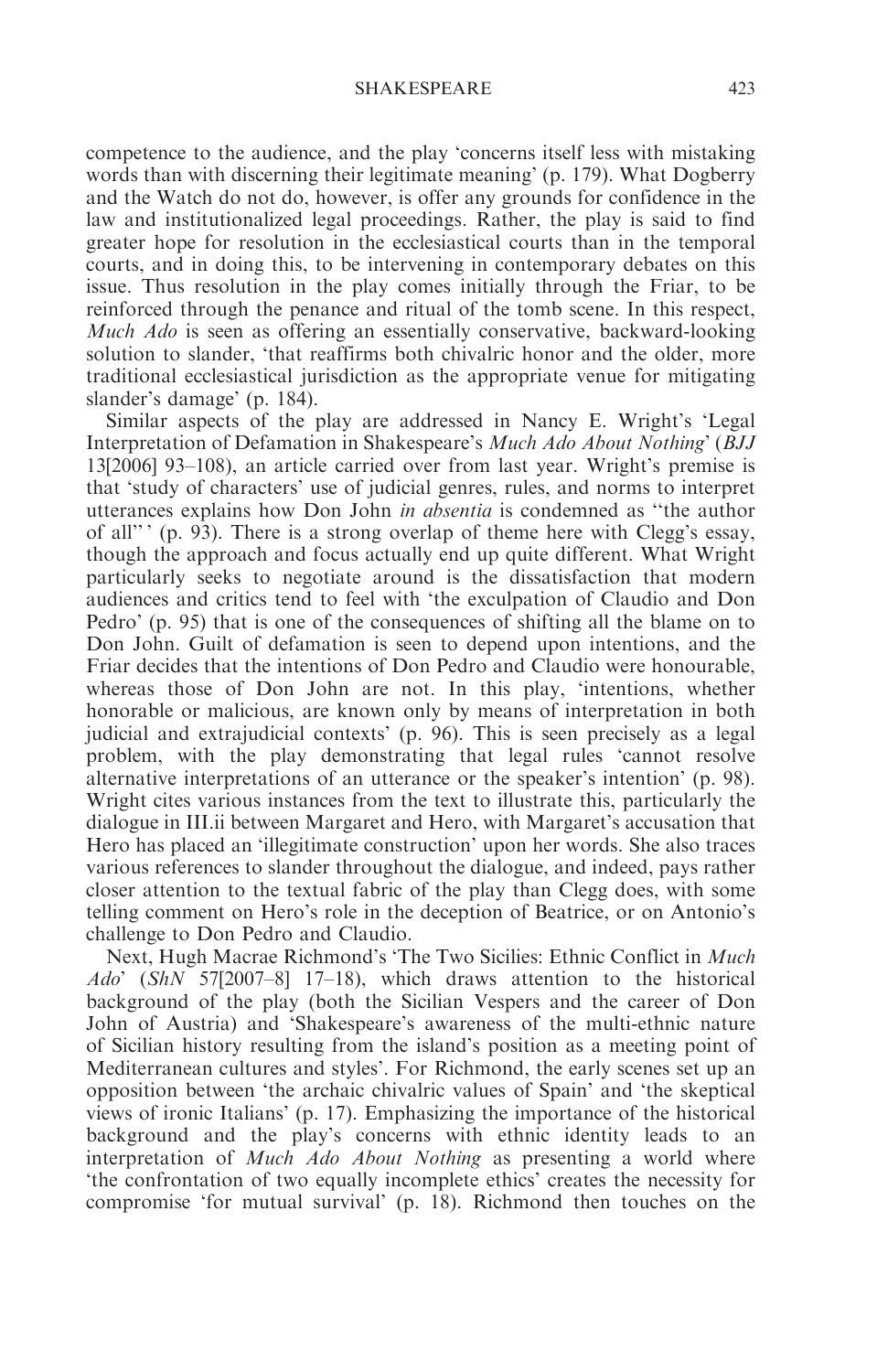possible implications of such a reading for contemporary performance, for example in the context of modern California.

Moving on now to As You Like It, I am afraid I can find little of value in Wendell Berry's 'The Uses of Adversity' (SR 115:ii[2007] 211–38). For me, this essay highlights by default many of the virtues of the mainstream critical tradition and the conventions of academic writing, because coming in from the outside, as it were, Berry seems all at sea. There is an unfortunate amateurism at work here, illustrative of someone writing outside their own field, which in this case is not compensated for by any freshness of vision that might come from offering a new perspective. Knowledge of the recent critical tradition would prevent or challenge many of the comments made. Berry begins from the position that he has found it useful 'to think of As You Like It and King Lear as versions of the same archetypal story belonging to human experience both before and after the plays' (p. 211). And this opening gambit seems to carry some promise. Coming out of this, though, what we are offered is a straightforward progress through the action of each play, read through the light of Berry's own particular philosophies and with characters and actions judged and interpreted according to these standards. It doesn't help that most of the comments and arguments advanced are little more than trite. So we learn, for example, that 'by the play's end all of its principal characters have been changed, and for the better, by their time in the forest', and that 'Shakespeare saw, and wants us to see, that the forest can be corrective and restorative to disordered human life' (p. 223).

*Much Ado About Nothing and As You Like It are brought together, along* with Twelfth Night, in Carolin Biewer's 'The Semantics of Passion in Shakespeare's Comedies: An Interdisciplinary Study' (ES 88[2007] 506–21). Biewer's approach is to try to locate the contemporary Elizabethan 'semantic fields' and resonances for Shakespeare's language of passion in the comedies. This involves an extended discussion of the theory of humours and ideas relating to the location of passion within the body, and the vocabulary associated with these topics. Particular semantic fields discussed include 'passion, organs, eyes and humours', with examples cited as appropriate from the three plays concerned, in an approach that is said to give 'insight into how Shakespeare uses language to create different characters of lovers who represent three different types of love' (p. 520). In the end, though, interesting ideas and comment on individual sequences lead to some fairly dull conclusions, and again there is a sense of somebody writing outside the main critical tradition, in a way that is limiting rather than liberating. This outsider status is reflected, if nowhere else, in Biewer's use of the (surely now largely outmoded and certainly unhelpfully ambiguous) term 'late comedies' to describe the three plays on which she focuses.

Staying with general studies on the comedies leads me on to Loreen L. Giese's monograph, Courtships, Marriage Customs, and Shakespeare's Comedies, which though it carries a publication date of 2006 seems actually to have first appeared only early in 2007. Giese's title promises rather more than it delivers, because she actually focuses on only two of Shakespeare's comedies, Twelfth Night and The Two Gentlemen of Verona. The basis of her study is her work on court depositions from the period, specifically cases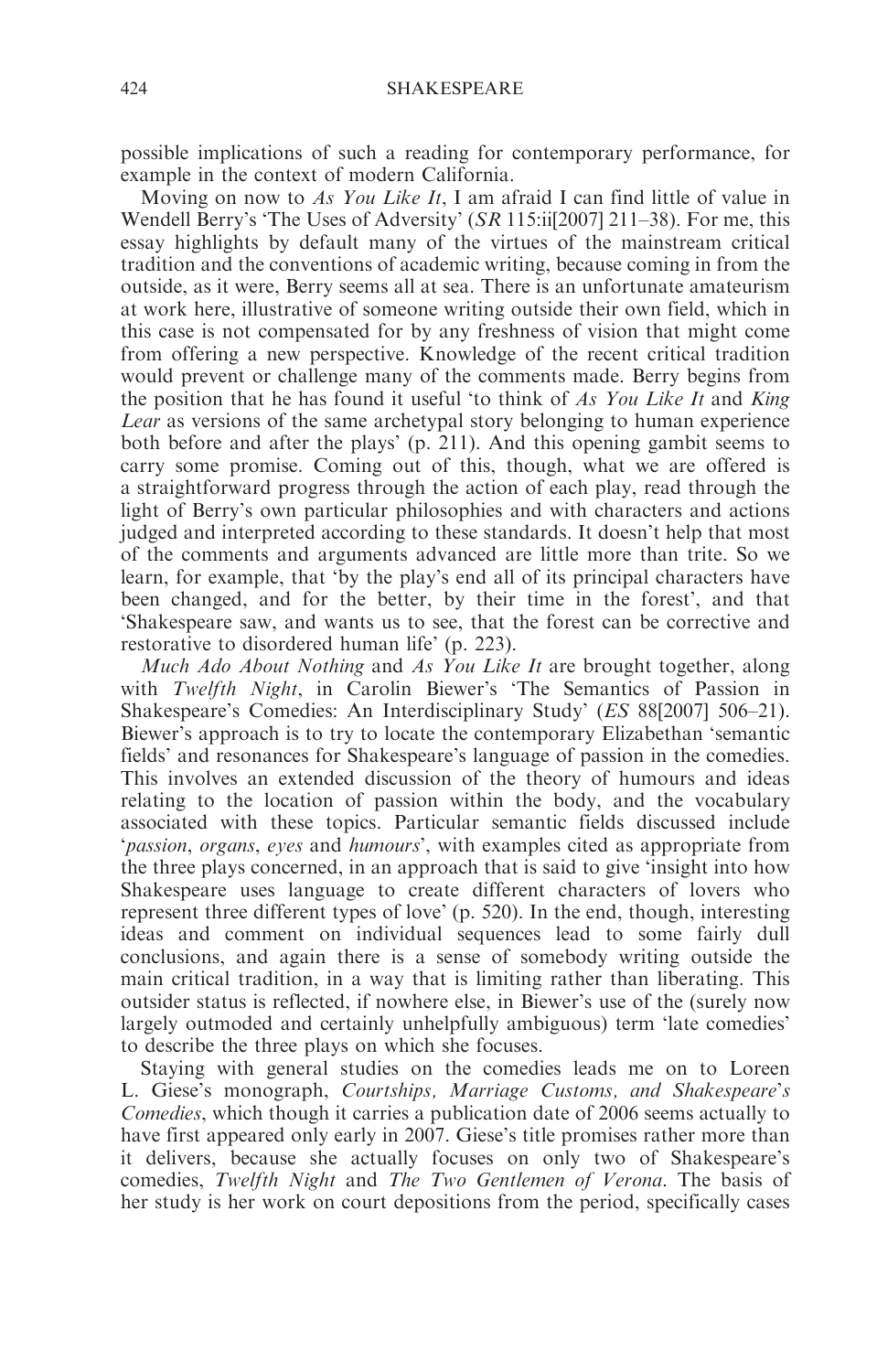from the London Consistory Court relating to courtship and marriage customs. Giese presents a wealth of details from the records she has consulted, illuminating many aspects of courtship, marriage and sexual behaviour and conventions from the period, in ways that often work against what casual assumption might have taken to be the case. Her approach is to focus on different aspects of behaviour across different chapters, and then to use the second half of each chapter to relate the issues raised to the situations found in Two Gentlemen and Twelfth Night.

Individual chapters cover topics related to choosing a spouse, determining marital suitability, courting behaviour (including a consideration of talking, tokens and touching) and the making of contracts (covering issues such as vows, hand-holding and gift-giving). These four principal chapters are bookended by an introduction and postscript setting out the general situation, explaining the nature of the records consulted and how they have been used, and providing some brief concluding comments. Much of the work on the records themselves and the cases described is fascinating stuff, and Giese's attention to detail is very impressive in these sections. At times, her knowledge of the material she is dealing with can lead her to expect too much familiarity from her audience, as she has a habit of referring back to cases discussed earlier in the book with a casual ease which doesn't always help the reader to remember the case concerned. But this is a minor cavil. When it comes to the discussion of the two Shakespeare plays themselves, however, I must admit to finding the book a little disappointing. There is obviously material that can illuminate the plays here, but the application becomes repetitive after a while, and a wider focus, taking in more of the comedies, might have helped to ameliorate this. Much of the time, Giese is reduced to virtually formulaic contrasts—one play does this, the other does that, and so on. And her conclusions are often just bland, as in: 'the differences in the kinds of marriage arrangements that the plays under discussion exemplify suggest we cannot make any definitive statements regarding Shakespeare's portrayal of marital forms, apart from acknowledging the emphasis that seems to be placed on the reciprocal consent of individuals as the basis of marriage' (p. 157). Giese does have some interesting things to say about both *The Two Gentlemen of Verona* and Twelfth Night—with the latter, I particularly liked the focus on Olivia's role that comes out of the approach adopted—but her engagement with the historical records is much the more valuable part of her study.

Continuing with work on Twelfth Night, Laura Sarnelli's 'Staging the Space of Desire: A Queer Reading of Twelfth Night' (Textus 20[2007] 617–32) does live up to the expectations raised by its title. Sarnelli's is essentially a straightforward, albeit fairly derivative, reading of Twelfth Night as a play where 'homosocial and homoerotic relationships alternate in a dynamic interplay according to the contingent identifications characters take on' (p. 630). Sarnelli begins by providing an overview of the broad trends of feminism, gender criticism and queer theory in Shakespeare studies in recent years (i.e. the 1990s onwards), with a particular focus on cross-dressing. For me, the length of this section rather overbalances the rest of the essay, and Sarnelli is led at times into questionable generalizations about Renaissance thought, such as the idea that 'sexual behaviours were considered as acceptable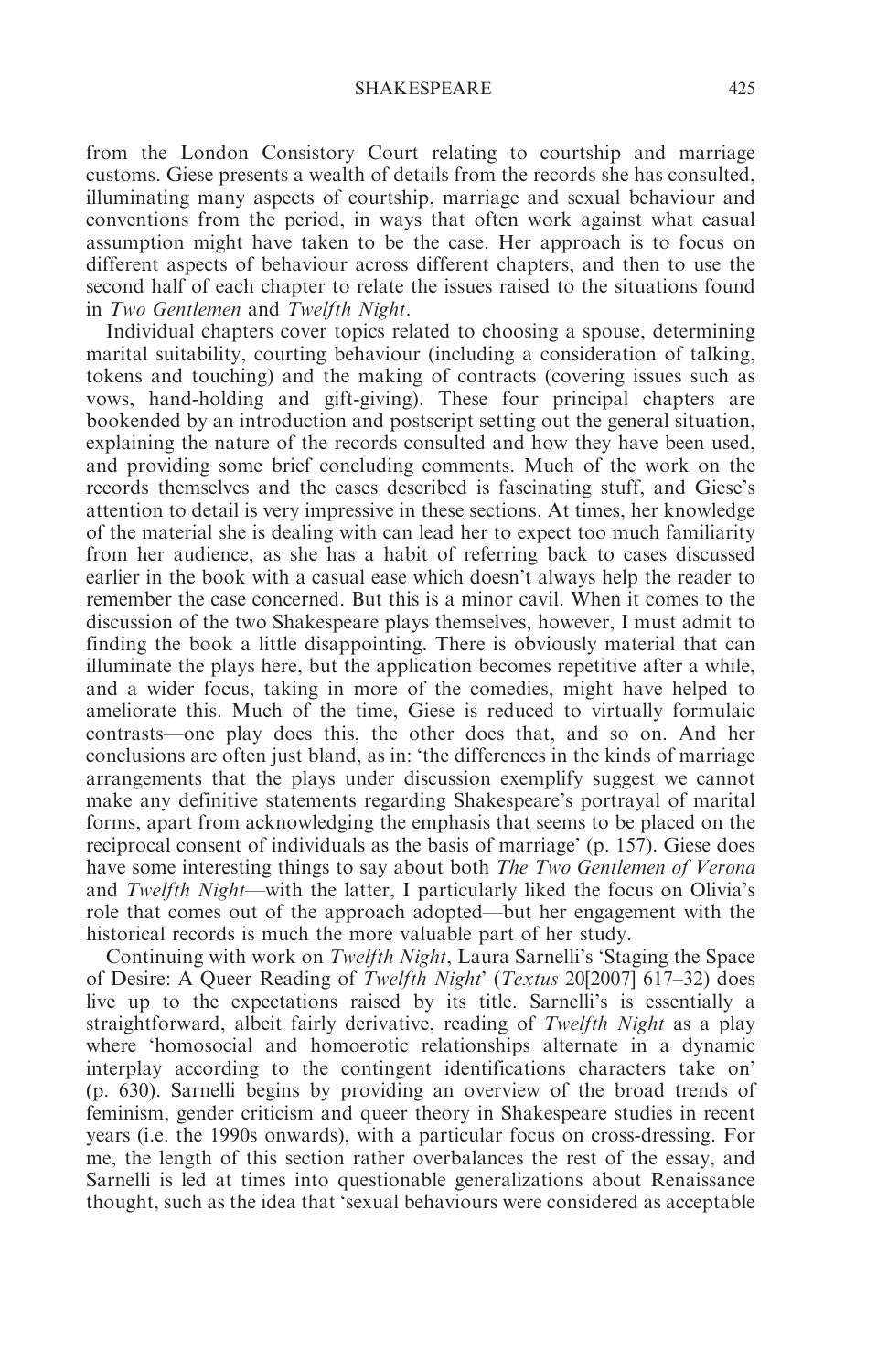only insofar as they did not compromise patriarchal power-structures' (p. 619). The broad sweep of this idea may hang true, but expressed in these terms I would say it oversimplifies the situation rather. And it is against a background of certainty about what the period believed that Sarnelli is able to pursue the idea of how the theatre of the time, 'in both its literary and metadramatic dimension, becomes a powerful space of desire which resists and transgresses the contained, oppressive discourses of patriarchy and social norms' (p. 623).

Sarnelli moves from this background to the play itself through the argument that 'Twelfth Night is the Shakespeare comedy that best illustrates the thematic and dramatic convention of the boy heroine in male disguise' (p. 623). Yet it is tempting to suggest that what she actually means is that Twelfth Night is the play where the treatment of the disguised heroine best lends itself to her particular concerns. Which is not necessarily the same thing at all. A similar tone of definitiveness mars other elements of the essay for me. Certain standard emphases of gender-based approaches to this play recur here reading Antonio as displaying an 'exclusive homoerotic attraction to Sebastian' (p. 625), making great play out of the fact that Viola is still dressed in male attire at the end. But they are taken as givens, applied with a lack of subtlety. So while the readings put forward are entirely plausible and can be made to signify in all sorts of interesting ways, they are not the only readings available, and a greater sensitivity to the possibilities of interpretation would have helped. Without this, the essay becomes in the end, for me, very much reading by numbers.

Working in a similar area is Nancy Lindheim's 'Rethinking Sexuality and Class in Twelfth Night' (UTQ 76[2007] 679–713). In general, I much preferred Lindheim's article to Sarnelli's, and this essay, though in the end it probably fails to live up to its initial promise, does cover some of the areas that are missing from Sarnelli's approach. Lindheim sets out to explore the ways in which 'Shakespeare's calculations in Twelfth Night are geared throughout towards the formal need for a comic ending plausible enough to be satisfying, yet still sensitive to the erotic and social problems his fable creates'. And she specifically sets out to interrogate some of the recent orthodoxies behind many of the recent gender-based studies of this play, but to what I would see as at least initially positive ends. In Lindheim's words, 'although my argument tactically sets itself against certain critical positions for purposes of clarity, its aim is a more inclusive understanding of the play' (p. 679).

Lindheim starts with the final scene, and seeks to set out the elements in this that work towards satisfactory generic closure, emphasizing for example the similarities Shakespeare creates between Sebastian and Viola, even down to their parallel modes of speaking, which render more plausible the love between Sebastian and Olivia. There is also good analysis of the Antonio–Sebastian relationship here, its potential erotic dimensions and its potential non-erotic dimensions. In Lindheim's words, 'Twelfth Night gives strong, sympathetic expression to Antonio's passion—especially when he feels that it has been abused—without necessarily sexualizing it' (p. 691); and as she also notes, at the end, 'Antonio need not be desolate and is certainly not excluded from the feast' (p. 693). Similarly, Antonio's silence after his reconciliation need not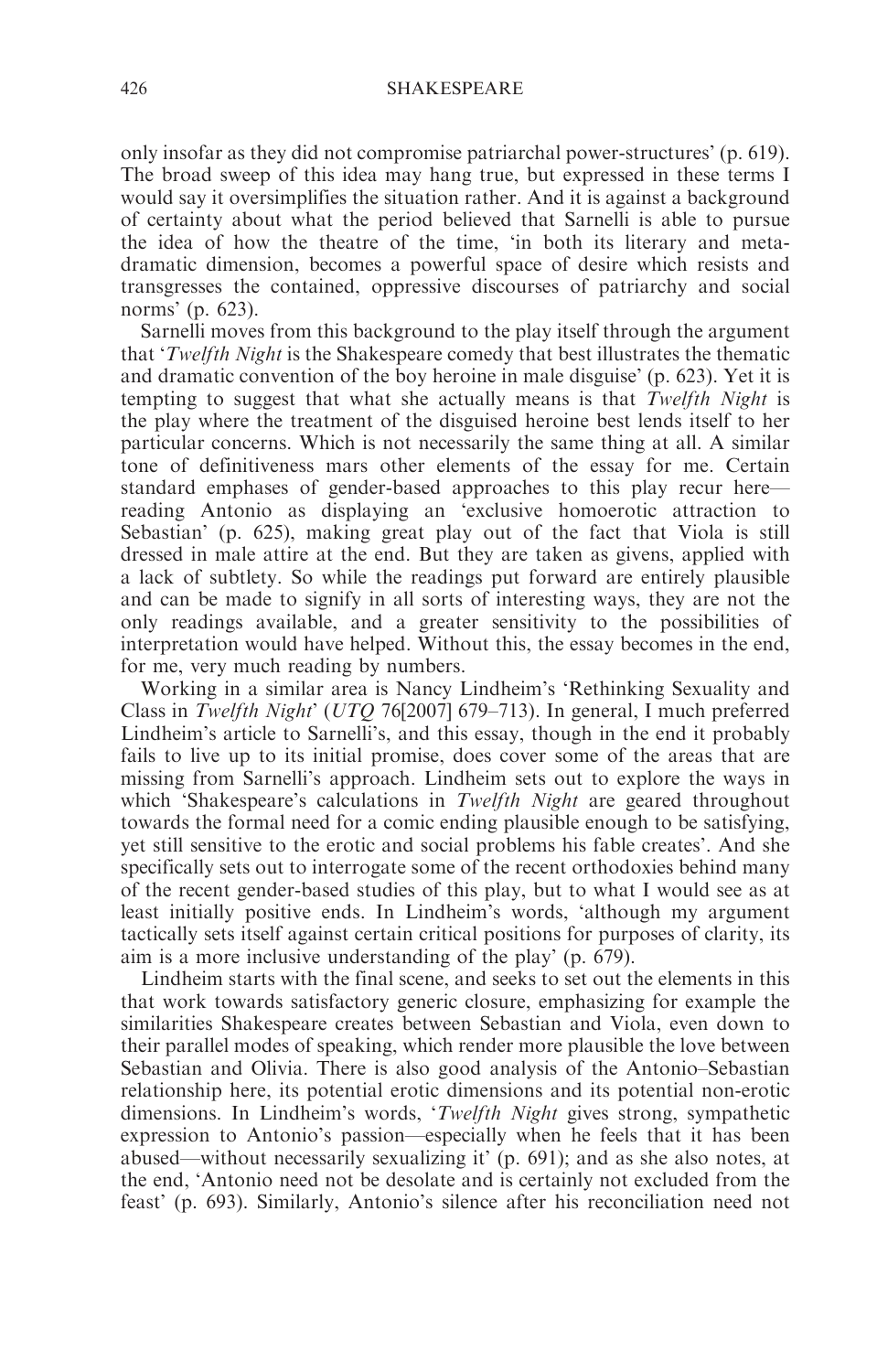be significant—I liked Lindheim's suggested comparison here of Antonio's silence to that of Florizel after V.i in *The Winter's Tale*. Similarly, Lindheim seeks to emphasize that the dominant audience experience in the period in relation to the boy player was to accept 'women characters as female' (p. 695), suggesting that the claim that the presence of the boy-player beneath the female character is always a factor in the dramatic action is a distortion of that dominant experience. Thus the fact that Viola is still dressed as Cesario at the end of the play need not be a 'sexual issue' (p. 694); indeed, as Lindheim points out, it has a dramaturgical explanation deriving from the action relating to Antonio and Malvolio.

The tone of Lindheim's approach, then, is to question just how much certain elements in the play, now almost conventionally read as 'disturbing', really work to compromise the generic movement to a happy ending. She extends this to discussing two elements more related to class issues than gender issues, 'Malvolio's angry refusal of a comic resolution, and the marriage between Maria and Sir Toby' (p. 696). The argument questions the extent to which the subplot characters can be thought of as 'lower class', given the 'claim to gentility' of most of them (p. 698). Malvolio emerges from this reading as a carefully delineated character, who does not conform to any of the obvious types—servant, Puritan, social upstart—that seem to circulate round him. He is also seen to be obviously balanced against Sir Toby, in a reading which highlights the unsavoury aspects of the latter's character and teases out a possible path to reformation. Lindheim also questions readings of Maria that interpret her marriage as 'a triumph of the scheming female underclass' (p. 704). In the end, the argument, or the presentation of the argument, goes much too far in the other direction. Lindheim's initial claim to be setting herself against certain positions for tactical reasons seems to disappear, so that what we are actually given comes close to being an old-fashioned straightforward reading of Twelfth Night as a comedy with no problematic elements in it at all. Where Lindheim is questioning the way certain 'new' readings of the play have established themselves as orthodoxies, I find her work a valuable corrective; but when it can seem that she is essentially looking to debunk or 'contain' such new readings, that becomes much more problematic.

Finally on this play, we have Gabriel Josipovici's 'The Opinion of Pythagoras' (in Poole and Scholar, eds., Thinking with Shakespeare: Comparative and Interdisciplinary Essays for A.D. Nuttall, pp. 23–32). Josipovici's essay sites itself as part of an old philosophical debate, pursuing the idea that works of art can help bridge the gap between life and thought, 'and so help us in our philosophical task of understanding ourselves and the world'. Twelfth Night again emerges here as an exemplary text in the Shakespeare canon, 'the play that shows up, perhaps more so than any other he wrote, the difficulty discursive thought has when faced with a work of art' (p. 23). The difficulties lie not in our immediate response to the play, but in how we try to make sense of the experience after the event. Much is made of Shakespeare's transformation of his sources, his ability to create protean characters, or to shift into another gear. And there are recurrent comparisons of Shakespeare to Mozart that are obviously meant to be meaningful but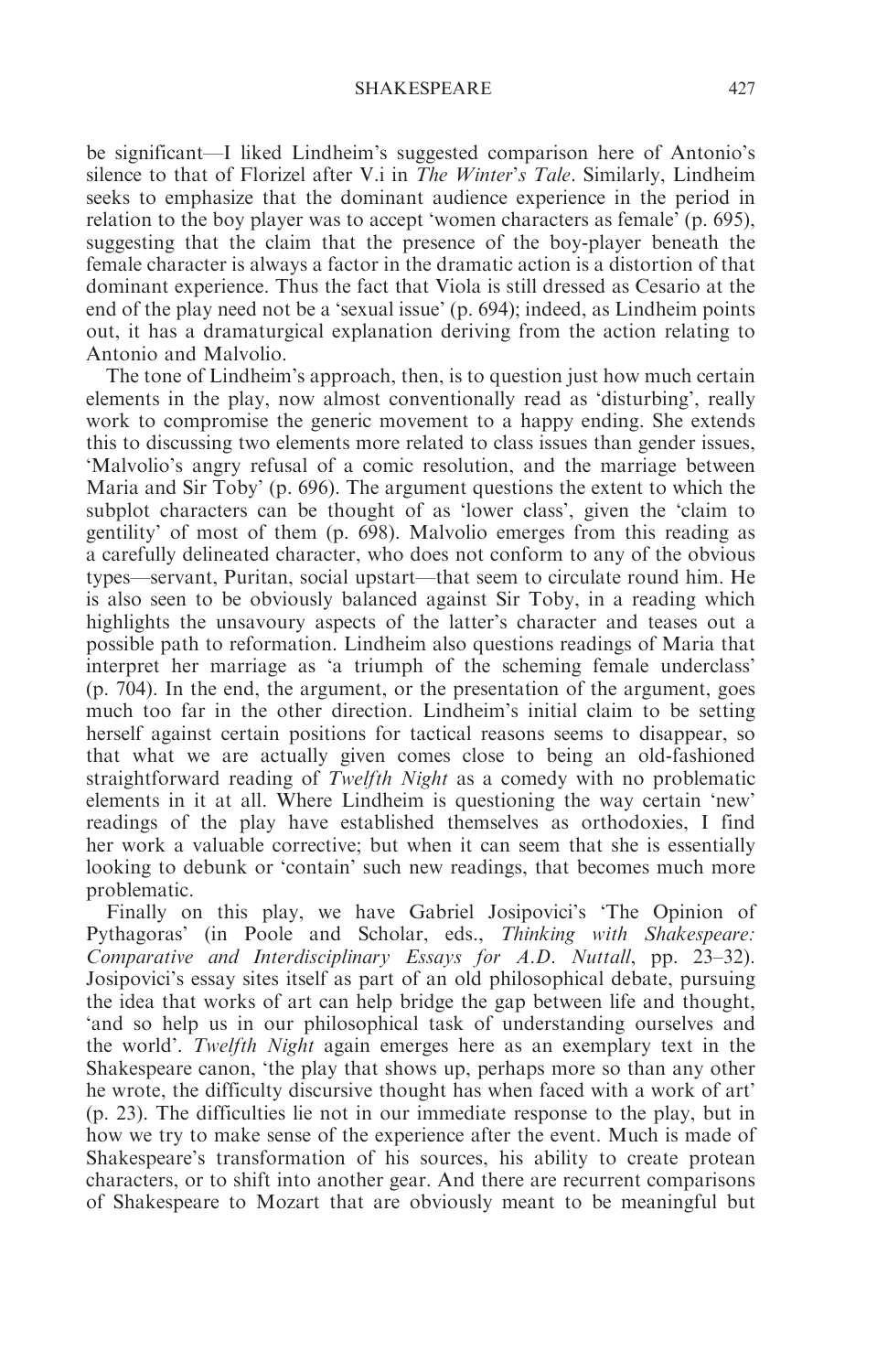really just serve to obscure. Occasional passages spark interest, such as the comparison of the sequence of dialogue that furnishes Josipovici's title to a moment from the world of Ionesco or Pinter. But the essay does little to justify its own premise, because in the end it has little to say about the vision the play offers beyond superficialities or obscure images, such as the comparison of Feste's closing song to a firework that 'rises up into the sky and then spreads, as it falls, over the whole of the play we have just experienced'. In the end, what this work of art can apparently contribute to philosophy is the ability to make us realize 'the possibilities of human life, more fully and with more intensity than ever before or after' (p. 31).

I turn back now to the other play discussed in Giese's monograph, The Two Gentlemen of Verona, and, first of all, Stephen Guy-Bray's 'Shakespeare and the Invention of the Heterosexual' (EMLS 13:ii[2007] 28 paras). This opens with the statement that 'the currently conventional view of heterosexuality typically presents it as the happy ending of a narrative beginning with an infant's attachment to his or her mother and progressing from close attachments to members of the same sex to a single attachment to a member of the opposite sex' (para. 1). Some framework would have been helpful here to indicate where this currently conventional view is coming from, and which particular discourse or whose particular attitudes Guy-Bray is invoking—it's not exactly a dictionary definition that he's presenting. This description of the heterosexual norm is then contrasted to the situation in the Renaissance, presented as a culture where male–male friendships/bonds were regarded as those of full maturity, and where effectively 'homosociality' was 'more important than married love' (para. 2). Guy-Bray sets out to challenge what he sees as the typical view that Shakespeare's plays support 'a view of mixed-sex affection as the most important affective bond in a person's life', with The Two Gentlemen of Verona invoked as a play that 'makes such an interpretation problematic' and that 'presents heterosexuality as something that is made up, rather than as something that is an essence or as something that the characters naturally do' (para. 5). Issues given prominence in the course of the argument are the idea of sexuality as a form of performance, of heterosexuality as a kind of prosthesis, and a view of character and selfhood as something that is always in process. Attention is also given to the prominence of letters and the theme of substitution within the play. The overall conclusion is that 'Shakespeare's achievement in The Two Gentlemen of Verona is to produce a narrative in which same-sex and mixed-sex relationships can co-exist' (para. 28).

Next an article that seeks to call into question the very name by which we know this play. David M. Bergeron's 'Wherefore Verona in The Two Gentlemen of Verona?' (CompD 42[2007–8] 423–38) takes Shakespeare's titles in general, particularly the titles of the comedies, as the basis for an argument that this play 'has an inappropriate title, based on a faulty location' (p. 423). I say Shakespeare's titles, but as Bergeron comments, 'if we think about the matter, we have to admit that we do not know where the plays' titles come from' (p. 423). Yet Bergeron is surely on a hiding to nothing when he attempts to suggest that Francis Meres's mention of Shakespeare's 'Gentlemen of Verona' in his Palladis Tamia [1598] is not actually a reference to the play we now know as The Two Gentlemen of Verona. The suggestion is made, perhaps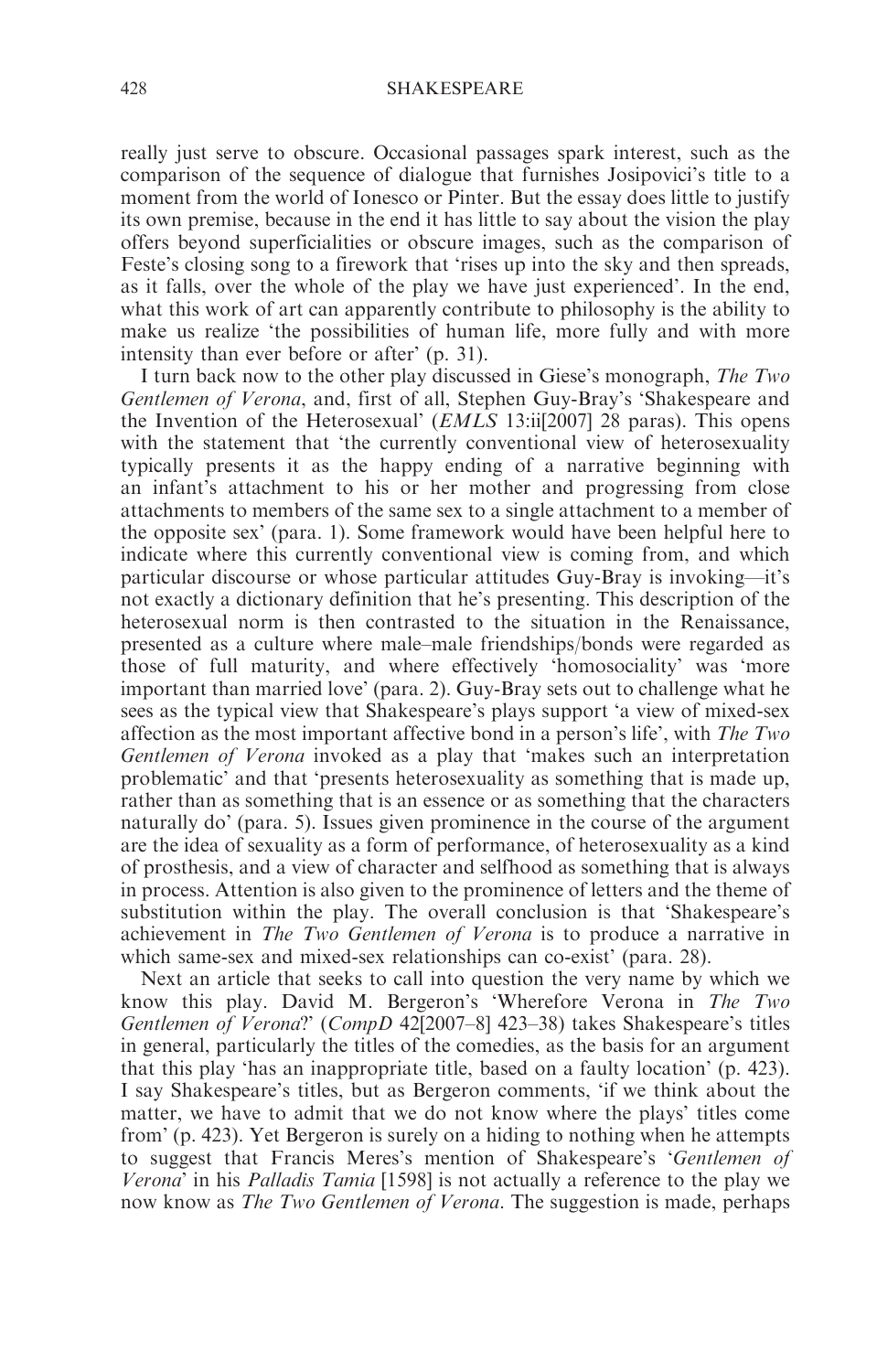not entirely seriously, that Meres is actually referring to The Taming of the Shrew, not otherwise included in his list of Shakespeare's plays.

Of course, there is a well-known problem with location in Two Gentlemen, and Bergeron pursues all the evidence relating to this, not just the few (and occasionally problematic) references to Verona within the dialogue, but also, perhaps most interestingly, moments where Verona is not named in the dialogue when one might expect it to be. This leads to some interesting comments on the role of 'home' in the play, but the main conclusion drawn from such moments is that Shakespeare had not actually decided where Valentine and Proteus were from at the time of writing. In this respect, 'The Two Gentlemen of Verona is the story of a playwright who has not made up his mind' (p. 436). Yet Bergeron himself seems to struggle to make up his own mind about what his actual theory is here. He has apparently dropped the Shrew-as-Two-Gentlemen argument entirely when he writes, with a logic that escapes me, 'I think that Shakespeare included Verona in the title because he had not yet decided what to call the city from which the characters move.' In the end, the essay seems to come down to the fact that Bergeron just doesn't like the Folio title, and would prefer something like 'The Two Gentlemen FROM Verona' (p. 436). Any possible reason for challenging the Folio title is invoked, even where those reasons are mutually incompatible.

From a challenge to conventional naming to a challenge to conventional dating. John Peachman's 'Why a Dog? A Late Date for The Two Gentlemen of Verona' (N&Q 54[2007] 265–72) claims that the date of this play 'is one of the most uncertain in the canon' (p. 265). This is something of an exaggeration given that, pace Bergeron, a clear terminus ad quem is established by Meres's reference to the play in 1598, whereas of course other plays (All's Well, Timon of Athens) offer no external evidence at all for dating before their appearance in the First Folio. Peachman, obviously aware of Meres's comments, seeks to place Two Gentlemen around 1597, and therefore make it not anticipatory of works such as Romeo and Juliet or The Merchant of Venice, but borrowing from them. The theory turns on reviving an old argument about the influence of Thomas Nashe's Have with You to Saffron-Walden on Shakespeare's play, particularly on its names. The key point here is that Nashe's work was first printed in 1596, though the possibility (mentioned by William C. Carroll in his Arden3 edition [2004], p. 128) that it might have circulated earlier in manuscript is not considered by Peachman.

Another note provides the only contribution on Love's Labour's Lost to have come my way this year (I have not seen Juliet Dusinberre's 'Love's Labour's Lost and the Pursuit of Fame' (ShStud 45[2007]  $1-25$ )). Gillian Woods's 'The Contexts of The Trial of Chivalry' (N&Q 54[2007] 313–18) is largely a discussion of this anonymous dramatic romance, printed in 1605, but gains a place here through the connections it seeks to draw between this play and Love's Labour's Lost. The comparison is based not so much on the idea of a direct or conscious influence (though Woods seems to want to keep this option open), but more on the notion of the 'timeliness' of their connections. In terms of Shakespeare's play, Woods picks up in particular on the potential topical relevance of the names of the male characters, especially that of Navarre, a name that also figures in *The Trial of Chivalry*. Woods places the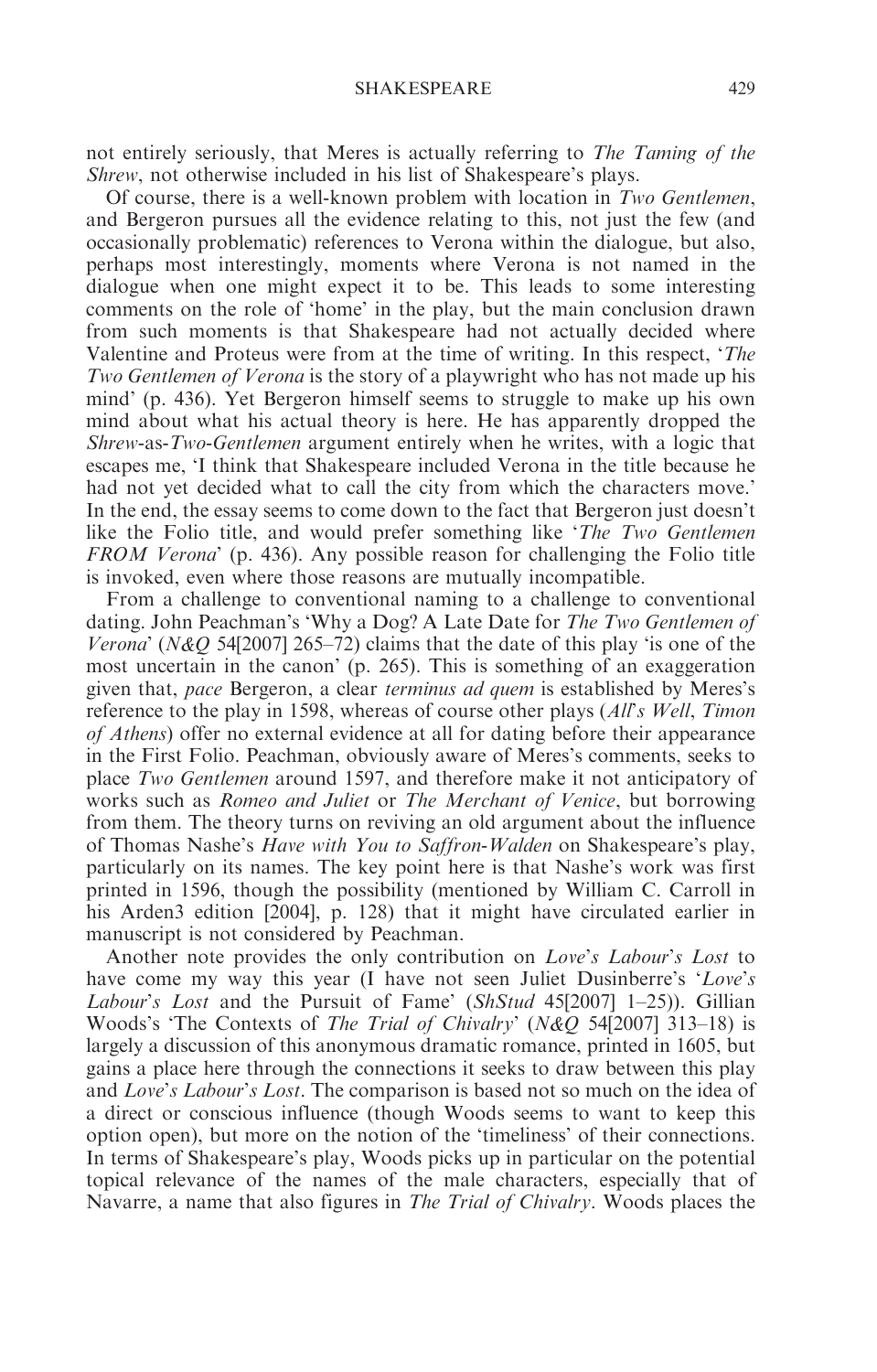date of *The Trial of Chivalry* in the late 1590s, and pursues some tenuous connections between this date and the first printing of Love's Labour's Lost, as well as between the publication of The Trial of Chivalry and the recorded performance of Love's Labour's Lost at court in 1604–5. Rather more interesting is the exploration of the potential historical 'timeliness' of both plays in relation to French politics and English topical interest in French affairs.

Staying with the early comedies, we come next to *The Comedy of Errors*, and Kent Cartwright's 'Language, Magic, the Dromios, and The Comedy of Errors' (SEL 47[2007] 331–54). This is another article interested in aspects of experience beyond the rational, which argues specifically that 'words and thoughts in The Comedy of Errors unexpectedly acquire a certain magical agency and that the magical and the fantastical also acquire a certain potential for truth' (p. 331). Cartwright obviously has a firm textual basis to work from here with the various references to magical experience made during the course of the action and the appearance of Doctor Pinch. Against this background, he focuses particularly on three aspects of magic, 'sympathy, language, and possession' (p. 332). Ideas of demonic possession, sympathy of experience, the way language seems to take on a magical life of its own as words and images 'migrate and double' (p. 334), are all pursued across the different strands of the action. Cartwright also seeks to draw a correspondence between the realm of magic and ideas of copia and amplification, as reflected in particular in images of doubling, clowning, festive misrule and linguistic exuberance.

While the principal focus for the discussion becomes the Dromio twins, the way in which words seem to move between characters and get picked up on again from earlier scenes is explored across the whole cast. Cartwright is sensitive to the fact that he could just be picking up on a standard Shakespearian technique of verbal reiteration here, but the way he connects that technique to the thematic relevance of magic is totally plausible. And his work here is a reminder of the richness of the verbal texture of this play that is so often dismissed as just a farce. In the end, it is the Dromios that best exemplify the elements of the play that Cartwright is seeking to emphasize, for they 'evince the wildest imaginations', 'enlarge the imaginative dimension of the play' (p. 345) and respond to events through 'two seemingly contradictory mentalities: realism and fantasticality' (p. 344). Enchantment for the Dromios breeds 'the unexpected correlative of excitement, intensity, and vividness, a new immediacy of experience that might be taken as a value in its own right' (p. 346). In this respect, they come to symbolize the recuperative energies of farce, for which they are 'the prime agents' (p. 348) in The Comedy of Errors.

Also covering this play is Marissa Greenberg's essay, 'Crossing from Scaffold to Stage: Execution Processions and Generic Conventions in The Comedy of Errors and Measure for Measure' (in Cohen, ed., Shakespeare and Historical Formalism, pp. 127–45). This picks up on issues relating to the correlation 'between theatrical representations and their real-word counterparts' (p. 127), as Greenberg tries to 'formulate a response to the question of the theater's distinctiveness by focusing on the interaction of generic and punitive forms—specifically, on what happens when Shakespeare's comedies represent execution processions' (pp. 127–8). Greenberg is concerned with the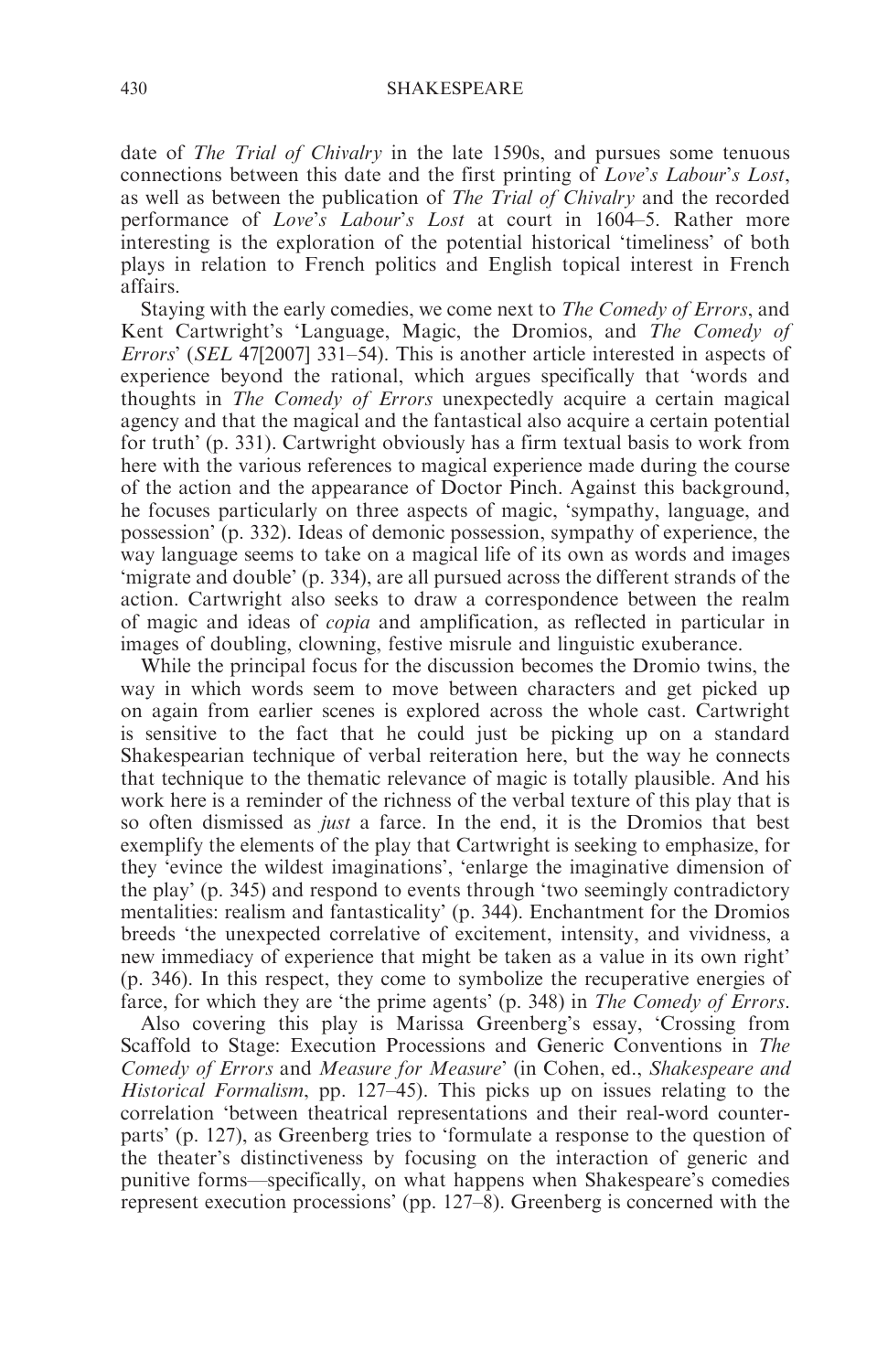nature of forms, the familiarity they create, and what happens when that familiarity is reproduced on stage. Measure for Measure is given the more extended treatment, in a section of the essay that falls outside my remit. The discussion of The Comedy of Errors inevitably focuses primarily on the framestory, with the opening entry of the play read specifically as 'an execution procession' (p. 132). I.i is seen to present 'juridical sentences in conjunction with generic clues' (p. 133), so that an expectation of extenuation is created. This process is paralleled in the final scene, where repeated delays to the execution procession 'signal and draw out the shift from deferral to pardon' (p. 134), and theatrical and generic momentum takes over to sweep aside the power of the law.

Helga Ramsey-Kurz's 'Rising Above the Bait: Kate's Transformation from Bear to Falcon' (ES 88[2007] 262-81) begins its discussion of The Taming of the Shrew, like so many other essays, with Katherine's 'obedience speech' (p. 262), emphasizing its potential for ambiguity and irony. Ramsey-Kurz is concerned particularly with the idea of taming as a form of performance, 'a performance undertaken to coerce further performance' (p. 263). And she seeks to distinguish between different forms of taming, contrasting the more 'gentle' approach required in taming falcons, for example, with the more extreme or cruel methods required for the kind of 'animal subjection underlying the wild-beast shows which formed an integral part of [the] Elizabethan entertainment industry' (p. 263). Ramsey-Kurz writes well on the play's interest in performativity and its various uses of disguise and show. I also like the idea that Petruchio's appearance alters Kate's dramatic status, changing her from an obstruction to the marriage plot to 'the cardinal cause of every subsequent major action' (p. 272). Kate's progress through the action becomes one of learning that she is performing in a play in which Petruchio belongs to the same cast, and this collaborative, learning process is felt to elevate her 'taming' from its more brutal, more beastly associations. Their relationship is ultimately imaged, positively within the context of the essay, in the 'bond between falconer and falcon'. Productions and readings that emphasize Petruchio's brutality in his taming methods 'routinely ignore that the manning methods applied in falconry were devised in the interest of the bird, to reduce the stress of captivity, protect the raptor from self-injury, and, most importantly, to preserve its predatory instincts' (p. 278). I doubt I am the only one who would find in this description images of captivity and exploitation that are far more disturbing when applied to women than to falcons. I would also note that the essay is slightly marred by inaccuracies in citing critics' names ('Jeane Howard' (p. 265) and 'Jeane Addison Roberts' (p. 279) both make an appearance).

Still on Shrew, Patricia Parker's 'Construing Gender: Mastering Bianca in The Taming of the Shrew' (in Callaghan, ed., The Impact of Feminism in English Renaissance Studies, pp. 193–209) concerns itself with the role of Bianca rather than that of Katherine. Parker's principal focus is the scene between Bianca and the disguised Lucentio and Hortensio in III.i; the use of the phrase 'preposterous ass' in this scene will strike immediate resonances with anyone familiar with Parker's earlier work, and the ramifications of this phrase are certainly explored. But Parker is also concerned with the rivalry of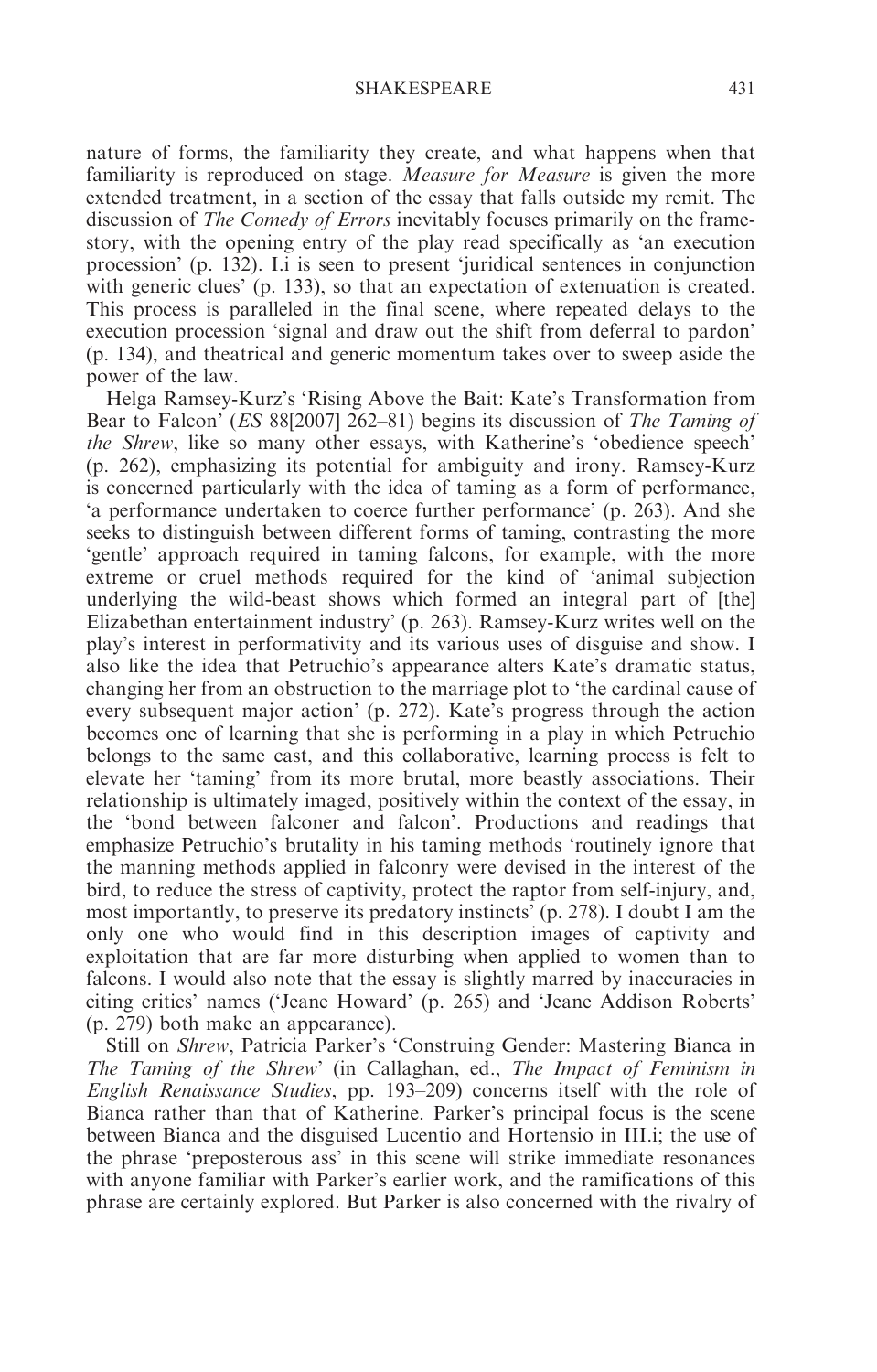the arts (ars) that is being evoked at this point, suggesting that the way 'the proper ordering of rival arts appears to be the subject of the debate in this scene is consistent with the emphasis on arts and learning that pervades The Taming of the Shrew', an emphasis, as Parker notes, that has often been submerged under a reading of the play as 'simply an early Shakespearean farce' (p. 194). Tracing the background to this sequence, including contemporary theories of music and teaching, and noting its echoes of the ceremony of matrimony, provides Parker with a way of teasing out important thematic significances present in this part of the action. In a scene where Bianca starts to emerge more fully as a rounded dramatic character, gender structures are overturned as she becomes 'not a submissive female but director of both masters' (p. 200).

This overturning is played out very precisely through the pedagogical sequence of the mock-construal of lines from Ovid's *Heroides*, where Bianca offers her own construing that redefines the terms of the pedagogical situation and deliberately eschews a subordinate position within the dialogue. The final section of the paper pursues the 'intertextual markers' (p. 202) that have frequently gone unnoticed in this section, even by feminist critics (a point Parker rather unnecessarily repeats a couple of times). Parker pursues in detail the implications of the citation from Ovid, the fact that the text from which this comes is 'Penelope's anything but submissive or silent complaint against her own husband and master for taking so long to return home' (p. 203). She also notes the presence of the Metamorphoses behind the dialogue that follows on from the construing of the quoted Ovidian text, arguing that Bianca again comes out best from this exchange with her 'master'. For Parker then, this scene is a key moment in the characterization and presentation of the younger sister, as we already see her emerging here as a 'much less tractable figure' than the 'wifely ideal' she is initially perceived to be by her various suitors (pp. 205–6).

Patricia Parker's work in general provides a link that leads me on to the final play in my group, The Merry Wives of Windsor, and Will Stockton's article, avowedly influenced by Parker's work on this play and elsewhere, ' ''I am made an ass'': Falstaff and the Scatology of Windsor's Polity' (TSLL 49[2007] 340–60). Stockton takes exploration of the bodily and scatological punning of this text to new lengths (or perhaps that should be new depths!). And, as his work clearly shows, the many different strands of puns and the acts of humiliation that run throughout this play all interlink in a wide network of associations and signifying chains. Stockton's principal focus is on the ramifications of the word 'ass' and its various applications, and the process by which Falstaff ends up as the butt of everyone's joke, the ultimate 'ass'. As always in discussions that seek to pull out hidden meanings, the occasional suggestion of a buried pun can seem to go a little too far down the path of implausibility, but at the same time the sheer linguistic richness and exuberance of this play, demonstrated time and again through Stockton's careful analysis, can indeed give the impression that anything goes.

Stockton's work is not just an exploration of linguistic exuberance and excess. These themes are also very much related to issues of class, social cohesion, scapegoating, national differences, gender and so on, as part of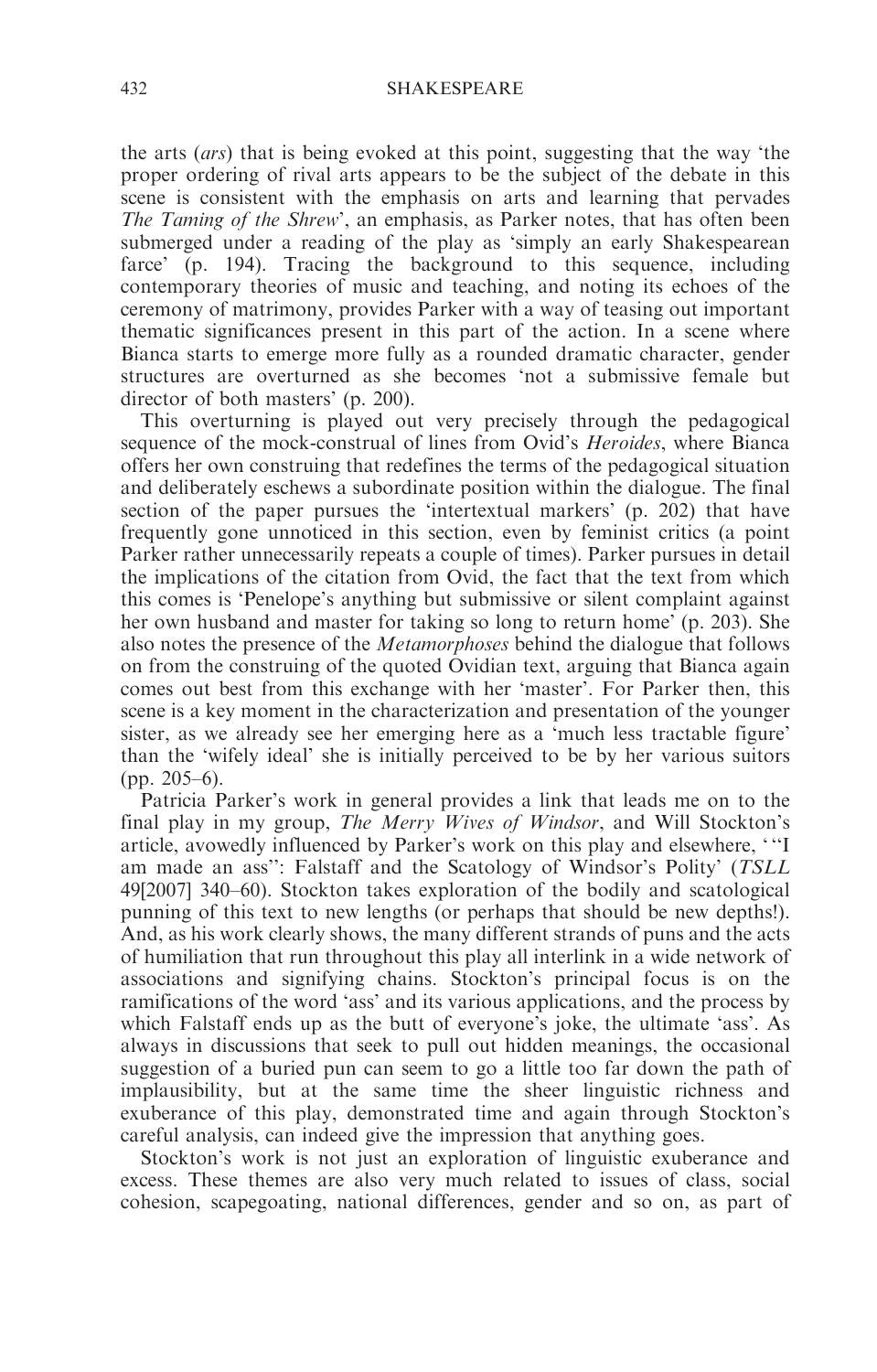a general process of exploring the nature of the Windsor community that Shakespeare creates. In this respect, his essay has some similarities to Michael Steppat's 'In Mercury's Household: The Merry Wives of Windsor' (CahiersE 72[2007] 9–19), though whereas the density of Stockton's prose generally serves the purposes of his argument, Steppat's writing style (and the length of some of his paragraphs) seems to me too often to obscure what he is trying to say. Steppat's primary concerns relate to issues of property and the domestic, and what he sees as a theatrical interrogation of 'a middle-class obsession with matters of ownership' (p. 9), in contrast to the celebration of middle-class values he feels earlier critics have tended to find in the play. He also discusses in some detail aspects of the overlap between property and desire in the Merry Wives, finding a locus for this theme in the Latin language scene, amongst other places. In the end, though, Steppat almost seems to resist the seriousness of his own approach, suggesting disappointingly for me that perhaps one should not try to read too much into the 'playful mood' (p. 14) of Merry Wives, and not look for it to be 'overly profound' (p. 17).

Finally this year we have Timothy Billings's 'Masculine in Case: Latin and the Construction of Gender in Hic Mulier and The Merry Wives of Windsor' (in Huang, Wang and Theis, eds., Class, Boundary and Social Discourse in the Renaissance, pp. 63–86). This begins by discussing Walter Ong's famous 1959 article on Latin pedagogy, using this to lead into a discussion of the language lesson in Merry Wives as 'based on a logic of exclusion that would have affected audience members who had not been ''initiated'' into the male community of grammar school' (p. 65). From here, Billings goes on to discuss in rather more detail Hic Mulier and Haec Vir, in sections of the essay that I shall not review. Much of what Billings has to say about the Latin lesson in Merry Wives is familiar from other treatments, notably the work of Elizabeth Pittenger and (again) Patricia Parker. And he also is touching on areas covered by Stockton and Steppat. What perhaps most characterizes Billings's approach to the language scene is an emphasis on the sense of exclusion that it creates, as reflected in his suggestion that while no knowledge of Latin is required to appreciate the bawdy humour of the scene, knowledge of the Latin meanings can allow a sense of superiority for those who have it over those without such privileged access. In this respect, the scene would function to interpellate the initiated spectator into a position of superiority to all four characters on stage (see pp. 69–70). The final dimension of the sequence that Billings seeks to emphasize is its transvestism (even to the extent of claiming that 'Evans as an actor' is in 'effeminating Welsh drag' (p. 72)), and the various gender issues and sexual anxieties this can set off or put into play. And Billings is adamant, to bring me back finally to a recurring issue in this year's work, that this 'sexualization of the scene' is not something that can 'simply be dismissed as conventionally irrelevant' (p. 73).

#### (c) Problem Plays

The only book-length study of the problem plays this year was Ira Clark's Rhetorical Readings, Dark Comedies and Shakespeare's Problem Plays.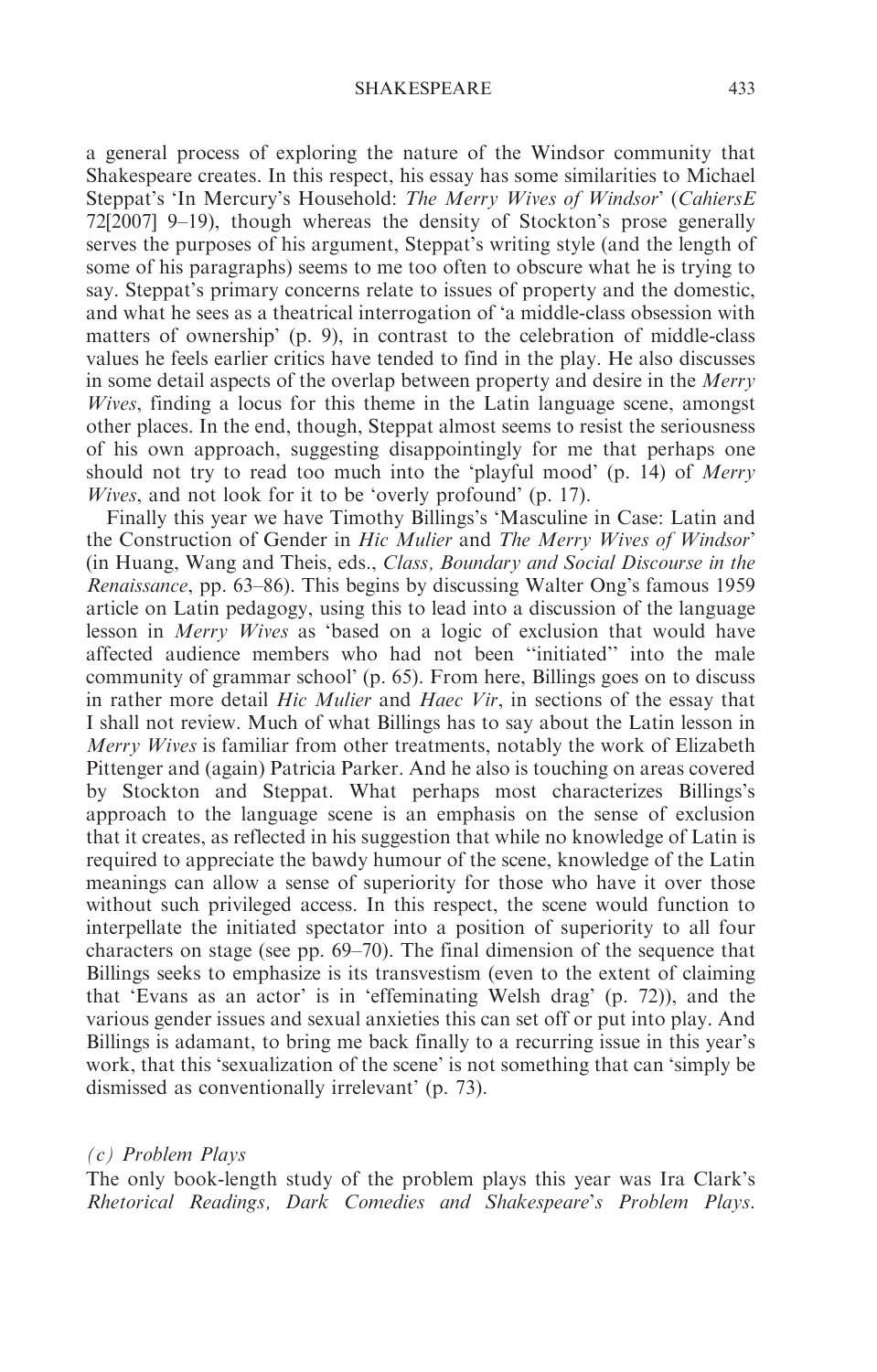This work is an example of an emerging critical trend in literary studies which has been labelled 'historical formalism' and attempts to combine consideration of form and genre with historicist criticism. Although Clark does not use this label himself, his introductory comments indicate this critical affiliation: 'In pursuit of the potential contribution to the study of literature and culture that understanding the forms of figures and stylistic traits might make, I take comfort in a recent resurgence of rather formal analyses of literature that make use of the many gains of historicist projects of the last quarter century' (pp. 2–3). This critical position is reflected in the book's organization, as it begins with a chapter which considers the problem plays and their stylistic features in the context of other contemporary examples of comedy, while surveying the critical history which has attempted to account for the particular qualities of Shakespeare's late comedies. The chapters on each of the plays focus on a specific rhetorical device, including chiasmus in Measure for Measure, aphorism in All's Well That Ends Well and wit and reflexivity in Troilus and Cressida.

This year the play which received the most attention individually was All's Well That Ends Well, having been the subject of four essays. Three of the four essays examine questions about female agency in the play from a number of different critical perspectives. The first of these is Kathryn M. Moncrief's ' ''Show me a child begotten of thy body that I am father to'': Pregnancy, Paternity and the Problem of Evidence in All's Well That Ends Well' (in Moncrief and McPherson, eds., pp. 29–43). This fascinating collection focuses on the cultural representation of maternity between 1540 and 1690, and Moncrief reads Helen's presentation of her pregnant body against contemporary guides to midwifery and gynaecological manuals. The overriding attitude expressed towards pregnancy in these manuals is one of uncertainty and that both the body and the pregnant woman herself are unreliable sources of information regarding the pregnancy or the paternity of the child. Moncrief argues that Bertram's scepticism towards Helena and her claim that he is the father of her child, rather than simply characterizing Bertram as an unfeeling cad reflects a cautious, even prudent, attitude, in the light of the problematic evidence he is presented with. Moncrief concludes that Helena's pregnancy should signal uncertainty rather than point to Bertram's reformation and closure: 'When viewed through the lens of pregnancy and its ambiguities, the neat conclusion upon which the title of the play depends remains elusive—the promised happy ending that Helena and the audience desire still to be delivered' (p. 43). The second essay ' ''One that's dead is quick'': Virgin Re-birth in *All's Well That Ends Well'* is to be found in another important edited collection, Buccola and Hopkins, eds., Marian Moments in Early Modern British Drama (pp. 35–46). Here Alison Findlay considers the play's Marian allusions, specifically the role of Helena as mediatrix and the roles of the Countess and the widow as intercessors, to argue that 'moments which celebrate virginity and maternity can be read as a secular refashioning of the cult of relics, images, and rituals in which Mary had assumed a tangible authority of her own in the lives of Christians' (p. 37). Meanwhile, in ' ''My intents are fix'd": Constant Will in All's Well That Ends Well' (SQ 58[2007] 200–27), Katherine Schwartz returns to an aspect of the play which continues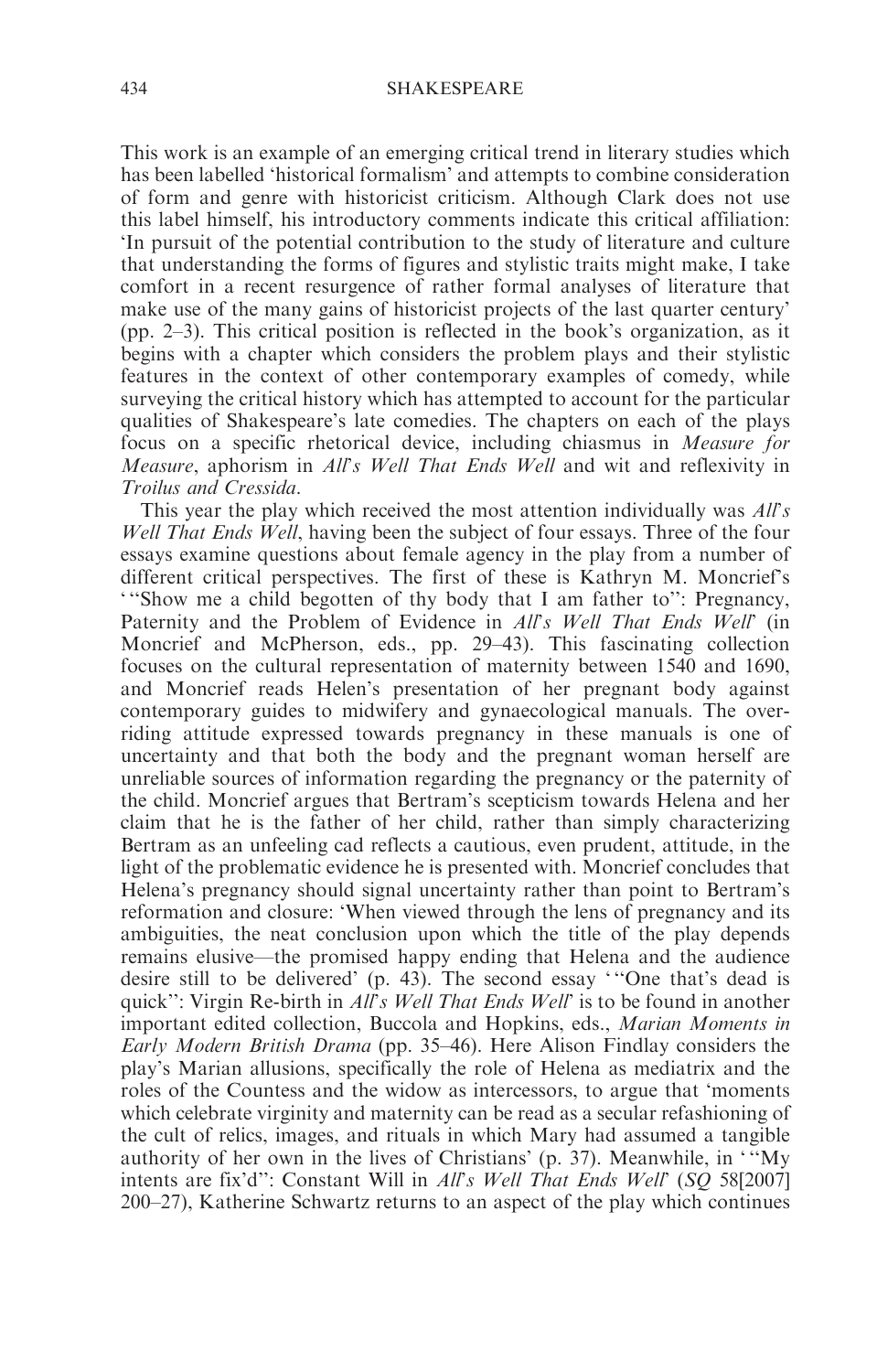to exercise critics: Helena's pursuit of Bertram. Schwartz argues that it is Helena's quality of devotion or constancy to Bertram that strains the limits of both genre and gender since it is not merely a passive virtue 'Constancy intervenes into masculine homosocial privilege in a way at once vital and unsettling, its guarantees securing a hierarchy that they expose as a structure of need. Aggressively directed to an admirable end, Helena's unruly virtue reveals a patriarchal ideology both functional and contingent, its efficacy as practice articulated through women's work and will' (p. 201).

The final essay which deals exclusively with *All's Well* is Maurice Hunt's article '"O Lord Sir!" in All's Well That Ends Well' (ES 88[2007] 143-8), which examines the editorial gloss for Lavatch's phrase 'O Lord Sir!' deployed by the Clown in a series of exchanges with the Countess in Act II, scene ii, as he demonstrates 'an answer [that] will serve all men'. Hunt explains that the phrase 'O Lord Sir!' had a specific stage history, having been employed by Ben Jonson in Every Man Out of His Humour. In Jonson's play the phrase 'identifies a courtier simpleton, a fool for whom the phrase becomes a knee jerk response covering ignorance' (p. 145). Hunt reads Shakespeare's use of the phrase in All's Well in the wider context of Jonson's attacks upon Shakespeare in Every Man, to suggest that in the problem play Shakespeare capitalizes upon Jonson's use of the phrase and that its inclusion provides Shakespeare with 'another opportunity for transcending the limits of Jonsonian satire' (p. 146). This point is demonstrated by examination of the way the phrase is subsequently given to Parolles when sentenced to death for his treachery, 'who unintentionally reclaims the significance of a virtually meaningless faddish utterance, informing it with its original prayerful meaning' (pp. 146–7).

Martha Widmayer's essay ' ''To sin in loving virtue'': Angelo of Measure for Measure' (TSLL 49:ii[2007] 155–80) reads Shakespeare's characterization of the play's precise deputy against the details of a specific lawsuit found in the Essex Records Office in 1578. The Records Office outlines a dispute between two justices of the peace, Lord Morley and Mr Leventhorpe. Morley had intervened on behalf of his tenant, a man called Smith who had fathered a child by Morley's maidservant. The woman had been sent away to a village which came under Leventhorpe's jurisdiction, but she had been returned to Morley since the villagers refused to support the woman and her child. Morley used a warrant to send the woman back again to the village of Ashwell, but here Leventhorpe intervened, refusing to honour Morley's warrant and in effect forcing Morley and Smith to support the maidservant. Widmayer uses this legal dispute to frame her discussion of Angelo, whose behaviour she argues 'bears a striking resemblance to godly magistrates like Leventhorpe' (p. 156). A second essay on Measure by Marissa Greenburg also begins by considering the play's depiction of the law and the punitive measures it performs. 'Crossing from Scaffold to Stage: Execution Processions and Generic Conventions in The Comedy of Errors and Measure for Measure' (in Cohen, ed., pp. 127–45) considers two plays which both begin with a condemned character crossing over the stage and conclude with the thwarting of the death sentence. The comparison between Errors, as an early comedy, and Measure, a later 'dark comedy', permits discussion of the ways in which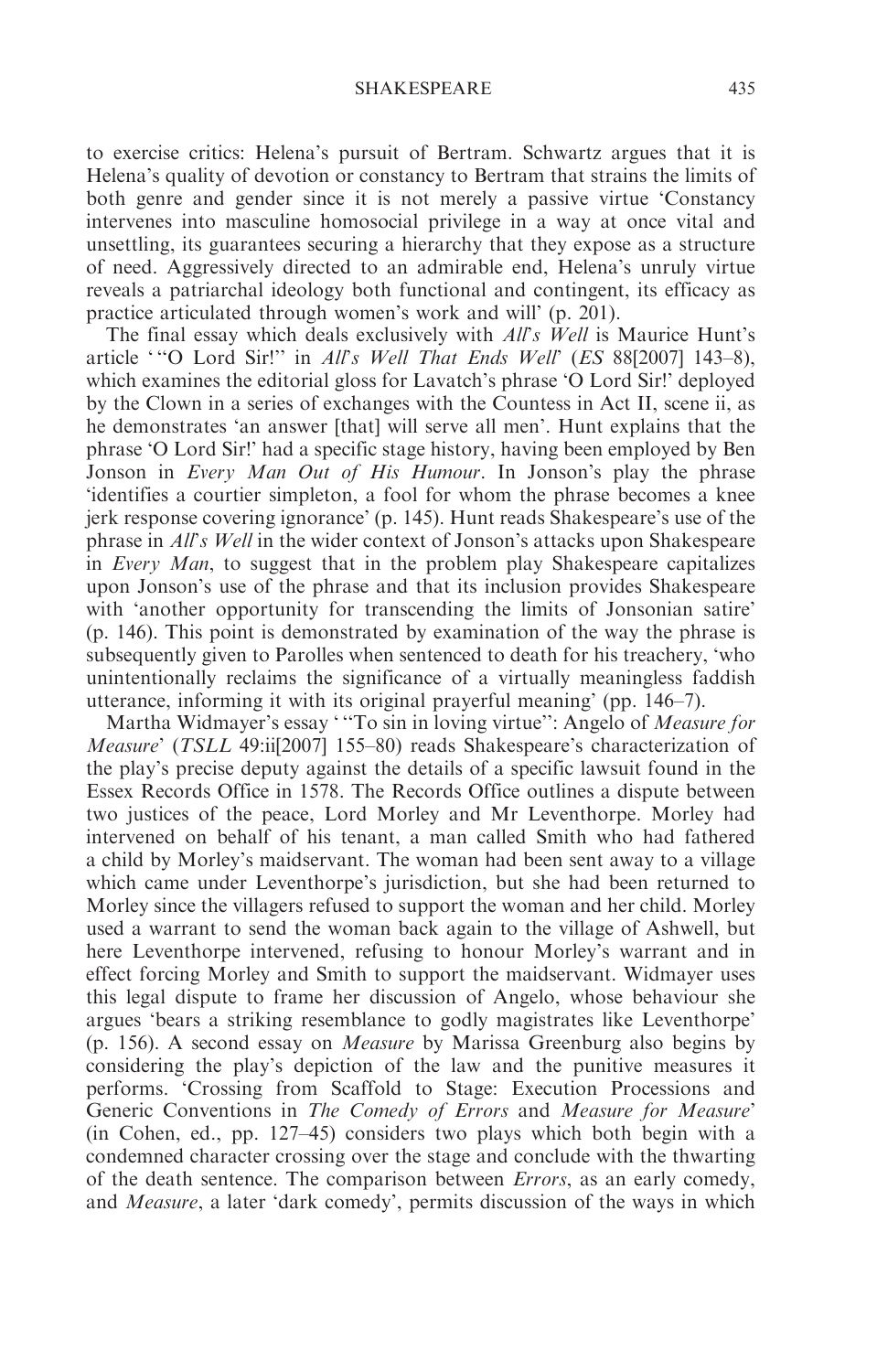each of the plays introduces and subverts the audience's punitive and generic expectations.

There were two notes on *Measure for Measure* this year. In *'Measure for* Measure III.i.93, 96: Prenzie' (N&Q 54[2007] 292) David Lisle Crane offers a solution to the crux in this scene by suggesting that the word 'Prenzie' is in fact a misreading by the compositor of the secretary hand with the flourish used to denote the 'P' in fact a 'u'; he argues that consequently it is possible to read 'Prenzie' as 'Upright'. In the second note  $(N&O 54[2007] 292-3)$  'Isabella, Marina, and Saint Ursula' Andrew Hadfield considers the story of St Ursula found in Jacobus de Voraigne's Golden Legend [c.1260] as a possible source for Isabella in Measure for Measure, and accounts for her depiction as a novice in the play. Hadfield also suggests that stories about the saint may have influenced the brothel scenes in Pericles.

The only work dealing exclusively with *Troilus and Cressida* can be found in The Whirligig of Time: Essays on Shakespeare and Czechoslovakia by the Czech Shakespearian scholar Zdeněk Stříbrný. The essay, 'Time in Troilus and Cressida', was first published in 1976 and together with essays on the history plays and The Winter's Tale explores the concept of 'double time', the different speeds at which simultaneous dramatic events take place. In the problem play Stříbrný examines the ways in which Shakespeare complicates the relationship between the love story and account of the Trojan War through the timeframes he employs. The collection provides fascinating insights into life in Czechoslovakia under the Russian regime and the way it shaped Shakespeare's place in that society.

# (d) Poems

Two major publications on Shakespeare's sonnets (an essay collection and a single-authored volume) and one on Shakespeare's poetry in general were published in 2007: A Companion to Shakespeare's Sonnets, edited by Michael Schoenfeldt; Dympna Callaghan's Shakespeare's Sonnets; and The Cambridge Companion to Shakespeare's Poetry, edited by Patrick Cheney. The first of these, A Companion to Shakespeare's Sonnets, is divided into nine sections. Each section contains between two and four essays by leading scholars in their chosen subjects. They vary from original readings to provocative surveys of a particular field of scholarship. The volume serves as an authoritative first port of call for students of Shakespeare's sonnets. Without discussing every one of the twenty-five essays, what follows will give an indication of the importance of this collection. The first section, entitled 'Sonnet Form and Sonnet Sequence', contains two essays that have been published previously (an excerpt from An Essay on Shakespeare's Sonnets [1969] by Stephen Booth and another from The Art of Shakespeare's Sonnets [1997] by Helen Vendler) and two essays composed specifically for this volume. James Schiffer's contribution, 'The Incomplete Narrative of Shakespeare's Sonnets' (pp. 45–56), assumes, for the purposes of his essay, that the sonnets were shaped into a collection and that the narrative structure is as the author intended. He then addresses the following question, based on A.C. Bradley's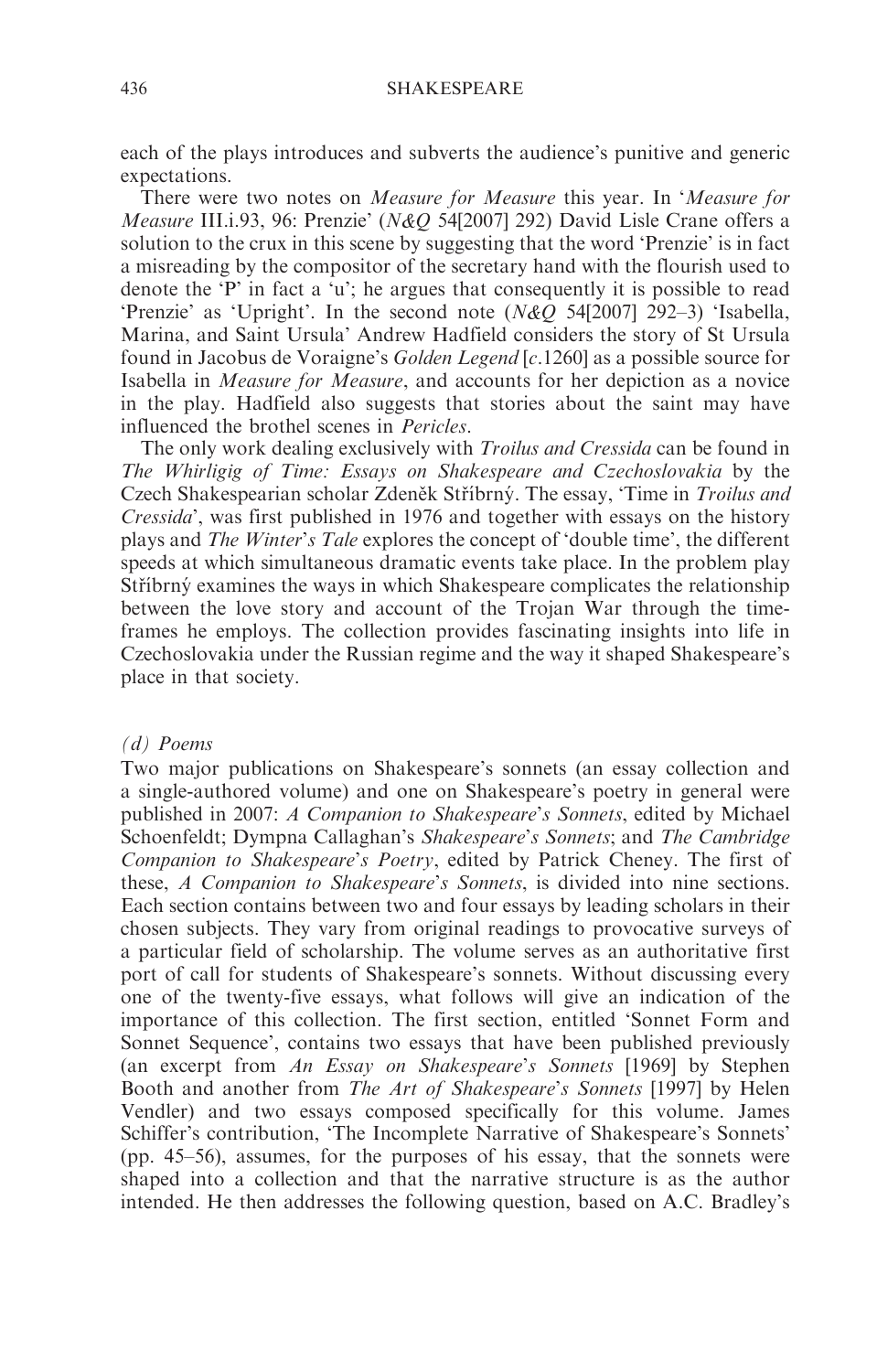assessment of the poems  $(Oxford$  Lectures on Poetry [1909]), 'why did Shakespeare present in the sonnets' ''final form'' the story of and behind these poems... in an ''obscure,'' at times ''unintelligible,'' inconsistent, incomplete, unsatisfying ... way?' This 'anti-narrativity', as Schiffer terms it, might have been the result of one of several literary motivations, all of which are discussed: 'dramatic effect', 'voyeuristic pleasure', 'pleasures of detection and invention', 'replication' and 'deflection'. The other essay in this section, Margreta de Grazia's 'Revolution in Shake-speares Sonnets' (pp. 57–69), reads the 1609 quarto containing the sonnets and  $\overline{A}$  Lover's Complaint according to the putative tripartite structure which separates Sonnets 153 and 154 from the previous 152 on the basis of their peculiarly epigrammatic character. According to de Grazia, the 152 sonnets, the epigrammatic pair and the Complaint all 'rehearse programs of return'. The sonnets are 'stuck in the cycle of hating-after-loving and loving-after-hating'; the epigrams are locked in a round of 'rekindling-after-quenching and quenching-after-rekindling'; and the Complaint cannot escape from 'perversion-after-reconciliation and reconciliation-after-perversion'. The second section, entitled 'Shakespeare and his Predecessors', contains three essays. Richard Strier's essay, 'The Refusal to be Judged in Petrarch and Shakespeare' (pp. 73–89), highlights significant dissimilarities between Petrarch and Shakespeare in terms of their poetic representation of the relationship between the physical and spiritual. Nevertheless, Strier's main contribution to this area of scholarly debate is in his elucidation of the 'continuity between Petrarch's sonnets and some of Shakespeare's' on such issues. Heather Dubrow's essay from the same section, "Dressing old words new"? Re-evaluating the "Delian Structure"' (pp. 90–103), turns, like de Grazia, to the tradition (nominally associated with Samuel Daniel's collection, Delia) of the tripartite structure: a sonnet sequence followed by a short poem, often in tetrameters, followed by a longer poem, often a complaint. Dympna Callaghan ('Confounded by Winter: Speeding Time in Shakespeare's Sonnets', pp. 104–18) addresses Shakespeare's 'accelerated sonnet temporality' and notes that, again relative to Petrarch, he brings a new contemporariness to the previously timeless lyric. Part III, entitled 'Editorial Theory and Biographical Inquiry: Editing the Sonnets', contains Stephen Orgel's piece, previously published in the London Review of Books [8 August 2002], 'Mr. Who He?' (pp. 137–44), as well as new essays by Richard Dutton ('Shake-speares Sonnets, Shakespeare's Sonnets, and Shakespearean Biography', pp. 121–36), Colin Burrow ('Editing the Sonnets', pp. 145–62) and Lars Engle ('William Empson and the Sonnets', pp. 163–82). Dutton surveys recent changes (from the 1970s onwards) in the mutual relationship between biographical and literary-critical responses to Shakespeare's sonnets, ending with a brief assessment of the consequences for our view of Shakespeare's 'life' of Patrick Cheney's work (Shakespeare, National Poet-Playwright [2004]) on what may be more narrowly termed his 'literary career'. Burrow's essay is similarly constructed as a survey of his chosen topic over time, culminating with a cautionary passage subtitled, 'A Very Woe: Editing the Sonnets Today'. Burrow would prefer that editors 'regard themselves as part of a conversation about a text that will continue after they are dead' rather than anything more definitive. Engle charts the relationships between William Empson's readings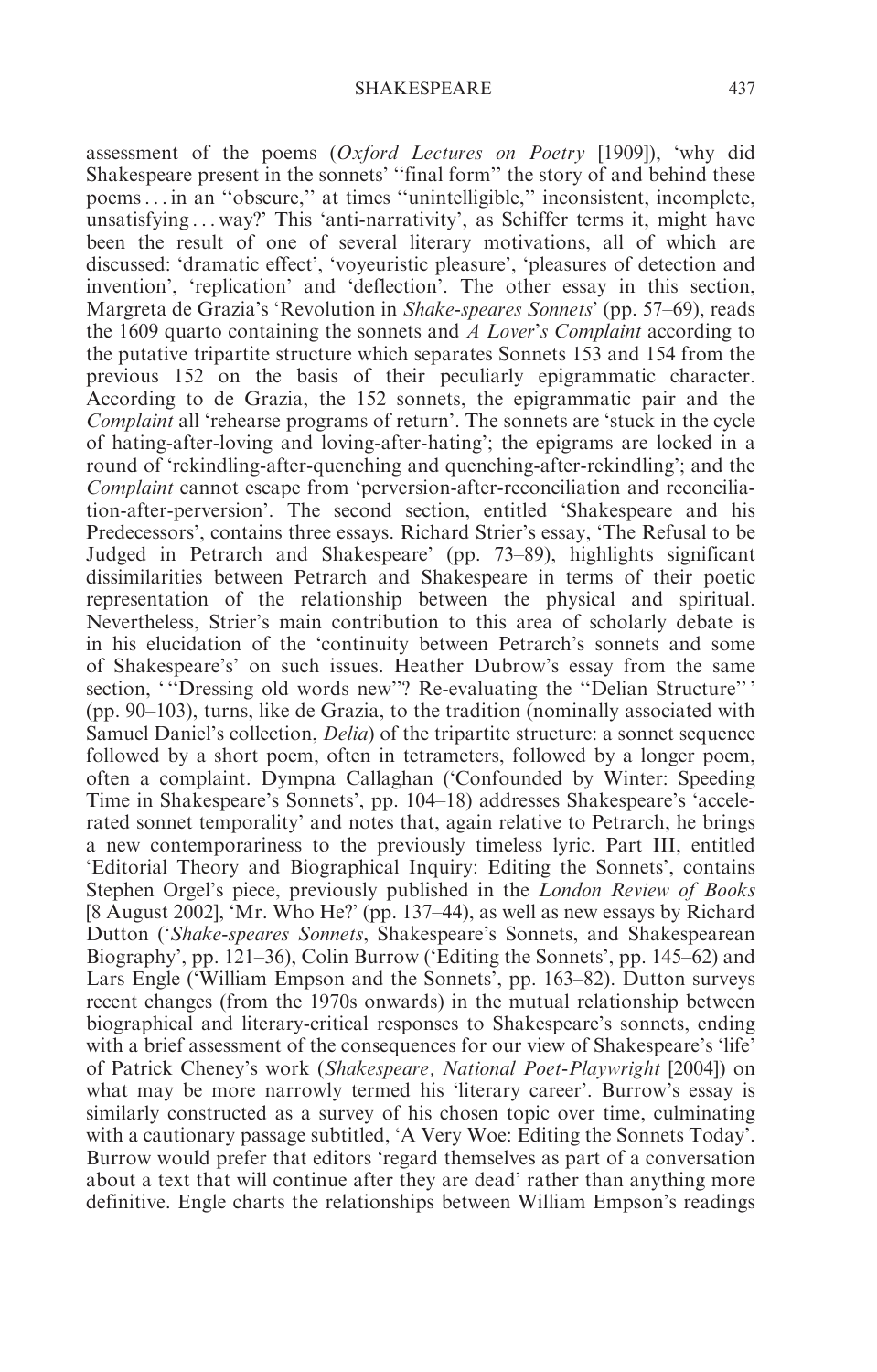of the sonnets and those of Laura Riding, Robert Graves, Stephen Booth and Helen Vendler, before reflecting, like Dutton, on the area of 'speculative biography'. There are two essays, by Arthur F. Marotti and Marcy L. North, in a section headed 'The Sonnets in Manuscript and Print' (pp. 183–222). Part V, 'Models of Desire in the Sonnets' (pp. 223–90), includes four essays, written by Douglas Trevor, Bradin Cormack, Rayna Kalas and Jyotsna G. Singh, that touch on the anti-Platonic nature of the sonnets, offer a reading of their Latinity based on Colin Burrow's reading of the Latinate vocabulary of the plays ('Shakespeare and Humanistic Culture', in Martindale and Taylor (eds.), Shakespeare and the Classics [2004]), expand on the significance of the curved brackets (or lunulae) at the end of Sonnet 126 and view Shakespeare's sonnets through the prism of 'early modern taxonomies of passion and affection', respectively. The remaining four parts, VI–IX, deal with 'Ideas of Darkness in the Sonnets', 'Memory and Repetition in the Sonnets', 'The Sonnets in/and the Plays', and 'The Sonnets and A Lover's Complaint', the last of which is discussed below with other publications dealing with the Complaint.

Dympna Callaghan's Shakespeare's Sonnets is another invaluable guide to the sonnets that includes several features that will be of particular help to students daunted by the complexity of an early modern sonnet sequence. The introductory chapter deals with the collection in its literary and historical context, examining the issues of authorization, publication and the identity of the sonnets' addressees. Callaghan then in a further five chapters seeks 'to engage the poems themselves and to clarify and elucidate the most significant interpretive ideas that have circulated around these complex poems since their first publication'. The chapter on 'Identity' expands on the ideas discussed in the introduction around the 'love triangle' of personae in the sonnet sequence. In sections with the sub-headings, 'Lyric Identity', 'Who's That Lady?' and 'My Lovely Boy', the author discusses the issue in both literary and biographical terms. The chapter on 'Beauty' emphasizes the 'unequivocally ... masculine' nature of the ideal beauty presented in the sonnets. This idealization is not without 'a twist', for Callaghan, in that 'the beautiful young man looks like a woman'. A chapter entitled 'Love' charts the 'sexual, complicated, messy, and unsettling' course of love in the poems, culminating with a discussion of venereal disease. Further chapters discuss 'Numbers' and 'Time' in the sonnets, and the volume concludes with a particularly useful appendix, 'The Matter of the Sonnets', in which Callaghan, while recognizing that the 'sonnets cannot and should not be *reduced* to their paraphrasable content', offers the reader what is indeed a paraphrase of all 154 poems. The author, 'without trying to force the sonnets into a definitive pattern', shines a guiding light on the still contestable sequence.

The Cambridge Companion to Shakespeare's Poetry, another volume that will be of importance to new (not to mention older) students of Shakespeare, has fourteen chapters and an introduction (by the editor, Patrick Cheney) that together tackle the poetry of William Shakespeare in all its forms, whether in the poems or the plays. Each chapter is written by a leading international scholar, but these essays, rather than offering original readings of the texts under discussion (as is often the case with the Blackwell collection discussed above), conform to the rubric of a general companion volume. Organized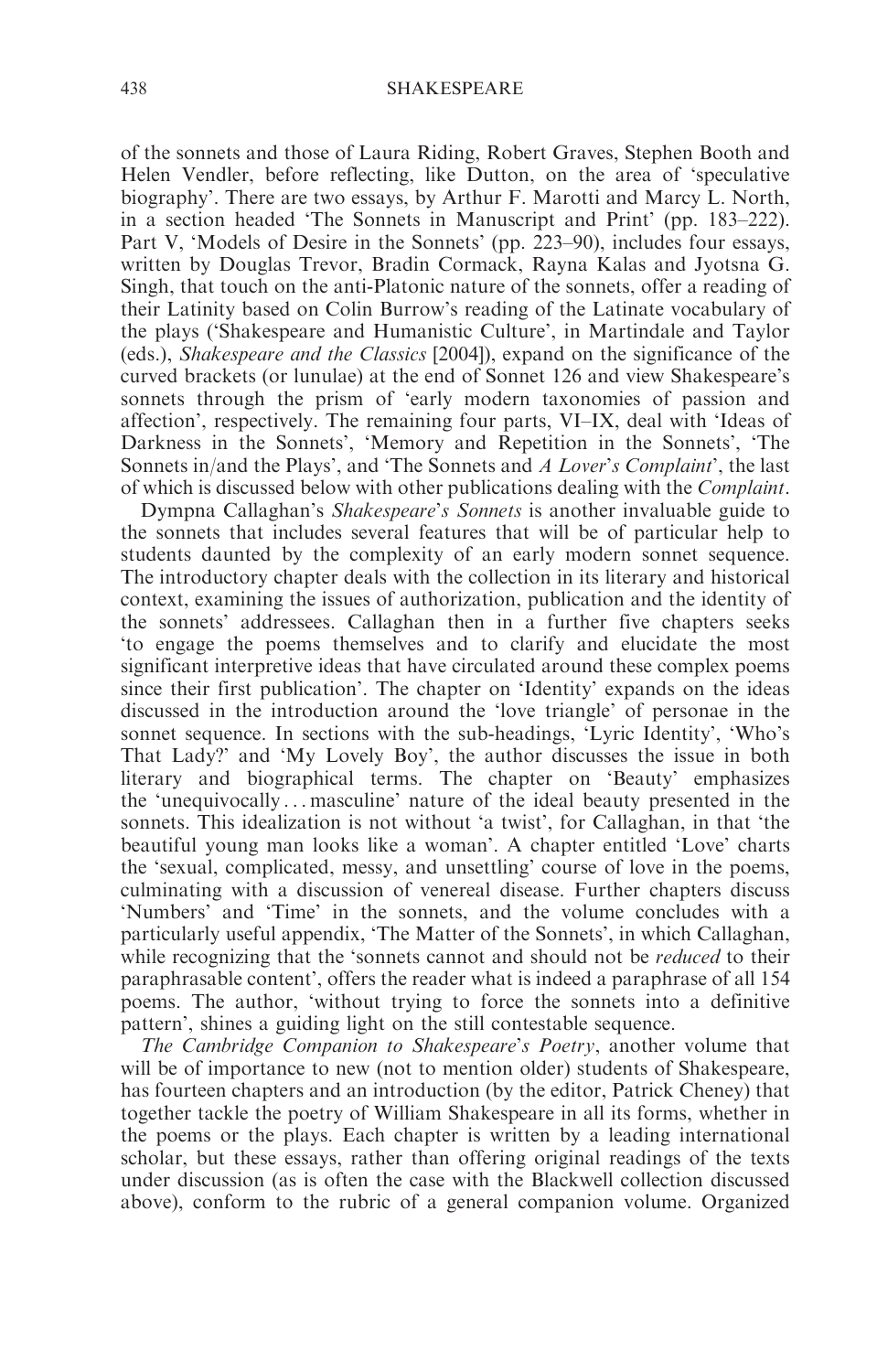along similar lines to other volumes in the same series, it has three informally differentiated sub-sections dealing with, in turn, the literary and cultural foundations on which Shakespeare was building, the poetry itself (including its contribution to the culture discussed in earlier chapters), and, in the third section, a more wide-ranging discussion of the ways of reading the poetry and its themes, as well as chapters on its reception and life in performance. Michael Schoenfeldt (the editor of the Blackwell Companion to Shakespeare's Sonnets discussed above) contributes the chapter on the sonnets. There are also authoritative chapters on *Venus and Adonis* (by Coppe<sup> $\alpha$ </sup>) Kahn), The Rape of Lucrece (by Catherine Belsey), The Passionate Pilgrim and 'The Phoenix and Turtle' (by James P. Bednarz), and A Lover's Complaint (by Katherine Rowe). There are also select reading lists for all the chapters, together with a chronology and a notably up-to-date list of reference works on Shakespeare's poetry.

Of the articles dealing specifically with Shakespeare's sonnets, five restrict their discussion to a single sonnet. Amy D. Stackhouse, in her article, 'Shakespeare's Half-Foot: Gendered Prosody in Sonnet 20' (Expl 65:iv[2007] 202–4), highlights the significance of the sonnet's feminine endings, adding an extra unstressed half-foot, for reading the sexual ambiguity of the poem's theme, made more explicit in the twelfth line: 'By adding one thing to my purpose nothing'. McDonald P. Jackson, 'Shakespeare's Sonnet CXI and John Davies of Hereford's *Microcosmos* (1603)' (*MLR* 102:i[2007] 1–10), finds a notable literary 'occasion' on which Shakespeare might have been provoked to write his Sonnet 111. The 'long and tedious poem', Microcosmos, by John Davies of Hereford (whose credentials as the author of A Lover's Complaint are discussed below), appears, in the light of Jackson's article, to have 'touched a nerve' with Shakespeare sufficient for a shorter and less tedious poetic reply. An unusual reading of Sonnet 129 forms part of Kit Fryatt's article, 'Shakespeare and Berryman: Sonnet 129 and Dream Song 1' (in Coleman and McGowan, eds., 'After Thirty Falls': New Essays on John Berryman, pp. 81–6). Following the Jewish hermeneutic tradition of midrash, which emphasizes non-literal interpretations (highlighted by Deborah L. Madsen in her work, Re-reading Allegory: A Narrative Approach to Genre [1995]), Fryatt argues that a 'mood of perversion and illogic ... and erotic anger' is present in both Shakespeare's sonnet and Berryman's 'Song'. Regula Hohl Trillini's article, 'Tom, Dick and ... Jack in the OED and in ''Sonnet 128'' ' (ShJW 143[2007] 177–9), suggests a fortieth entry in the *OED* for the meaning of the word *jack*, not least on the grounds that it 'completely determines Shakespeare's ''Sonnet 128'' '. The jack in question is an 'upward-thrusting' wooden object attached to the back of the key-lever of a virginal or harpsichord, and has no little part to play in Shakespeare's lines: 'Do I envy those jacks that nimble leap, | To kiss the tender inward of thy hand' (ll. 5–6). A more substantial article by Alan Sinfield, 'Coming on to Shakespeare: Offstage Action and Sonnet 20' (Shakespeare 3:ii[2007] 108–25), offers the reader a new interpretation of the speaker, in Sonnet 20, who 'suddenly [finds it] necessary ...to clarify ... his relation to the Boy's gender, gender in general and the Boy's penis in particular'. For once, as Sinfield suggests, the 'queer-identified critic' may be considered the 'ideal reader'. He posits an offstage encounter between the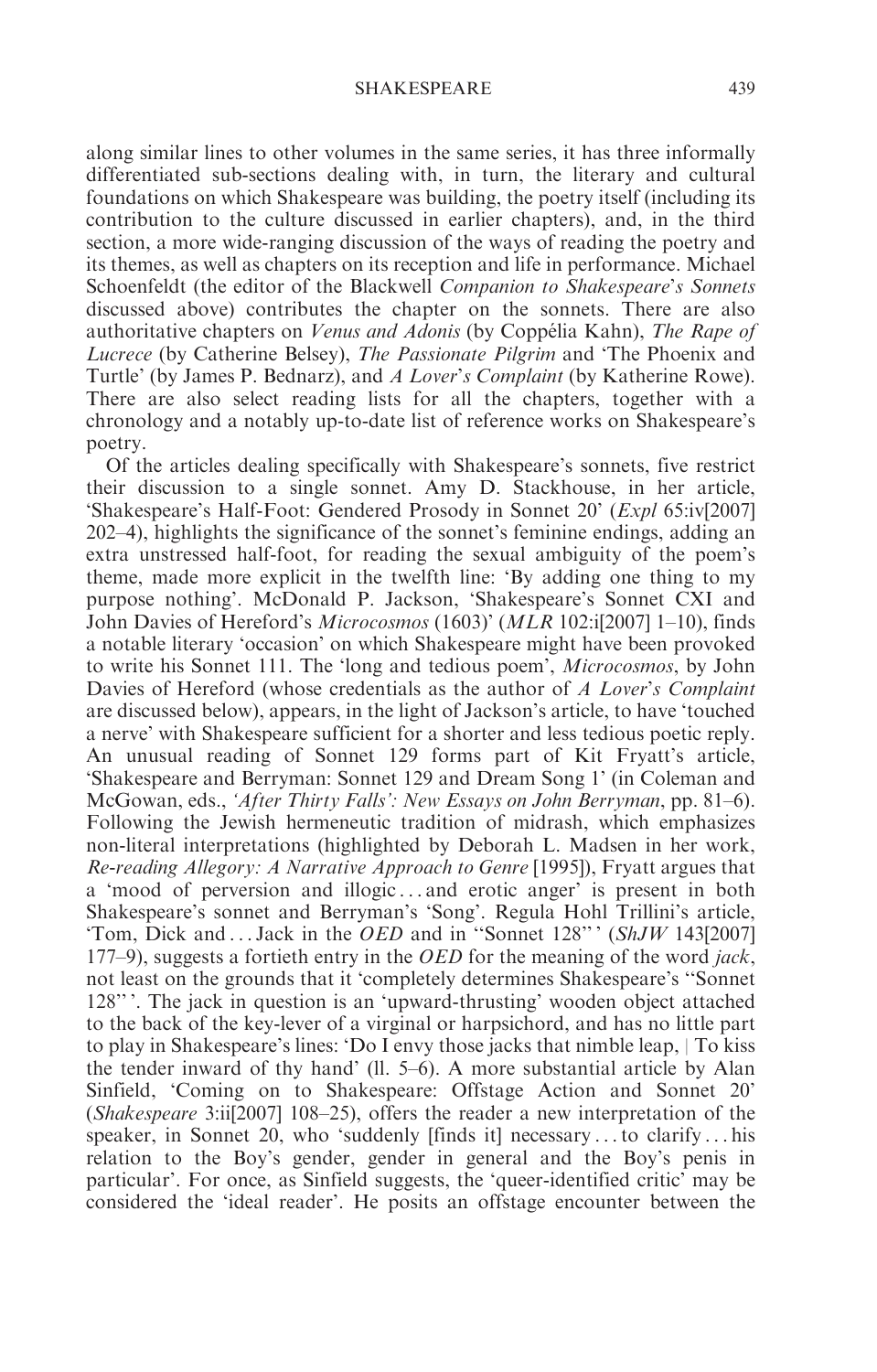speaker and the Boy in which the latter 'has claimed the ''active'' role' and provoked the former into his hasty clarification.

Lynne Magnusson, in 'A Pragmatics for Interpreting Shakespeare's Sonnets 1–20: Dialogue Scripts and Erasmian Intertexts' (in Fitzmaurice and Taavitsainen, eds., Methods in Historical Pragmatics, pp. 167–83), makes a specific case for the interpretation of certain linguistic features within Shakespeare's Sonnets 1–20. In particular, Magnusson plots the *thou/you* shifts in the sonnets relative to a 'dialogue script' that Shakespeare imitates and transforms: Erasmus's De conscribendis epistolis, a textbook in use in sixteenth-century English grammar schools. Beatrice Groves reads Shakespeare's sonnets in parallel with the marginalia of the Geneva translation of the Bible, drawing inspiration from their shared readerly character. Groves's article, 'Shakespeare's Sonnets and the Genevan Marginalia' (EIC 57:ii[2007] 114–28), turns up such gems as the Genevan annotator's gloss on Psalm 77: God is found culpable for the psalmist's loss of sleep, but the annotator, 'unwilling to blame God for his wakefulness', glosses 'thou Keepest mine eyes waking' and declares that 'his sorrowes were as watchmen'. This adds new meaning to Shakespeare's Sonnet 61: 'It is my love that keeps mine eyes awake' (l. 10). Danijela Kambasković-Sawers, in an essay entitled, ' ''Three themes in one, which wondrous scope affords'': Ambiguous Speaker and Storytelling in Shakespeare's Sonnets' (Criticism 49:iii[2007] 285– 305), eschews 'the current scholarly debate' on the sonnets' 'Delian' structure (that is present in other works discussed here) in favour of a discussion of certain cohesive aspects of the sonnet sequence, especially the role of ambiguous characterization. This feature, Kambasković-Sawers argues, is central to reader involvement and the 'perception of [Shakespeare's] sequence as an integral work'. Sasha Roberts's essay, 'Shakespeare's Sonnets and English Sonnet Sequences' (in Cheny, Hadfield and Sullivan, eds., Early Modern English Poetry: A Critical Companion, pp. 172–83), is the first of three on Shakespeare's poetry from this collection. Roberts places Shakespeare's sequence 'against' the sonnet tradition in terms of his 'sonnet mistress', who is 'notoriously attainable', and in terms of the 'unconventional' relationship of the male speaker and the male beloved, before anatomizing the sonnets' wit and their relationship with 'the last English sonnet sequence to be published in the Elizabethan-Jacobean period', Mary Wroth's Pamphilia to Amphilanthus. In the Ashgate collection, *Shakespeare and Historical Formalism*, edited by Stephen Cohen, R.L. Kesler, in 'Formalism and the Problem of History: Sonnets, Sequence, and the Relativity of Linear Time' (pp. 177–93), otherwise concerned with history, formalism and the English poetic form in general, describes Shakespeare's particular innovations in 'a field crowded with competition'. By extending the limits of the sonnet sequence, however, Shakespeare is, in Kesler's reading, 'hastening its decline' by superseding and 'undermin[ing] the functional credibility of the older form'. In a discussion with a very different methodology from that of Kesler, Patricia Phillippy, 'Procreation, Child-Loss and the Gendering of the Sonnet' (in Chedgzoy, Greenhalgh and Shaughnessy, eds., pp. 96–113), compares the sonnet sequence, the 'Foure Epytaphes', attributed to Anne Cecil de Vere, countess of Oxford, and published in John Soowthern's Pandora [1584], with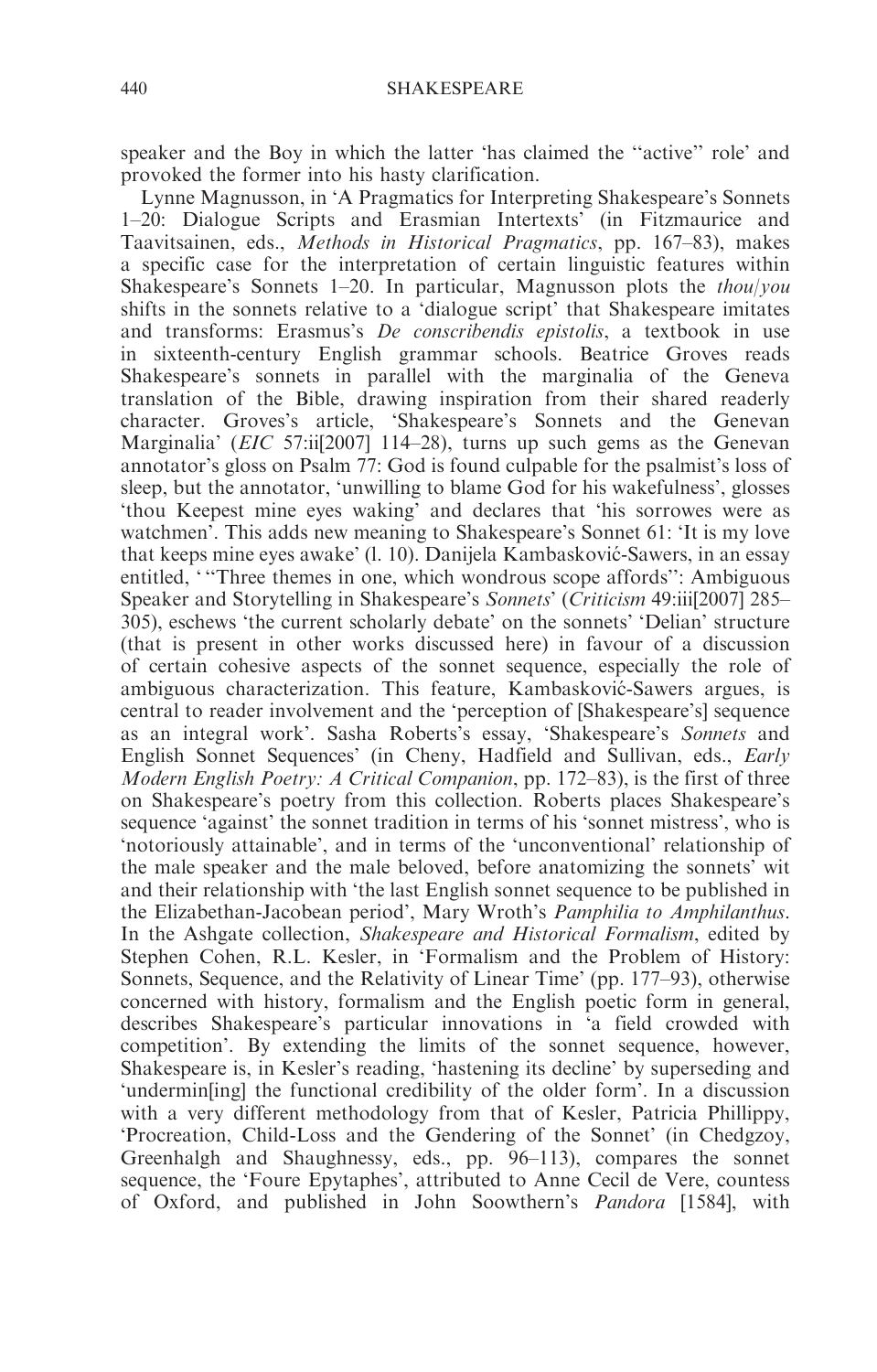Shakespeare's 'procreation sonnets'. As memorials to Anne's son, who died in 1583, the 'Foure Epytaphes' 'construct gender as predicated upon procreation and child-loss' and serve as a sequence of notable comparison for Shakespeare's sonnets, that, in Phillippy's terms, construct gender along similar lines.

In another essay from Early Modern English Poetry: A Critical Companion, Patrick Cheney draws on his recent larger work, Shakespeare, National Poet-Playwright [2004]. In this shorter work, 'Shakespeare's Literary Career and Narrative Poetry' (pp. 160–71), he posits 'a historical model' for Shakespeare's career that has the poet-playwright mapping an 'aesthetic opposition' between the rival career models of Marlowe (following Ovid) and Spenser (following Virgil) onto the erotic, political and religious conflicts of his narrative poems: Venus and Adonis, The Rape of Lucrece, and A Lover's Complaint. The first of these poems, according to Cheney, provides the outline, the second the development and the third the crystallization of this model. In a series of dense readings, Cheney argues that the erotic, political and religious conflicts the poems interrogate are unified by the poet's preoccupation with 'the Protestant queen's Cult of the Virgin'.

A further essay from Early Modern English Poetry discusses 'The Phoenix and the Turtle'. Lynn Enterline, in "The Phoenix and the Turtle", Renaissance Elegies, and the Language of Grief' (in Cheney, Hadfield and Sullivan, eds., pp. 147–59), places Shakespeare's poem in the contexts of Renaissance humanist pedagogy, the long history of elegiac forms and the history of grief, including pertinent religious controversies. Enterline concludes that the poem engages with the Erasmian precept which puts words before truth. In doing so, the poem stakes a claim for the poet's skill in 'eternizing' the poem's subjects, before 'turn[ing] the elegy's symbolic labor over to its readers' and inaugurating a new 'proto-secular' form of prayer for the dead.

Judith Luig's article, 'Sonic Youth—Echo and Identity in Venus and Adonis' (Wissenschaftliches Seminar Online 5[2007] no pagination), is a Lacanian reading of Echo in Shakespeare's poem, in which the author coins the term 'echo stage' as an equivalent to Lacan's mirror stage of psychological development. Shakespeare's Venus, at least before the verses in which Echo is heard, is compared to a child prior to the mirror stage, lacking in a coherent, though alienating, identity; when the goddess 'starts beating her breast and venting her frustration merely with an acoustic element, for the first time in the poem she gets some lasting satisfaction'. The echoing of Venus's moans is, for Luig, the 'echo stage': 'Passion on passion deeply is redoubled' (line 832). Nevertheless, Echo, 'the mythological archetype of scorned female wooers', provides a less than satisfactory metamorphic identity for Venus, a merely imitative poetic voice that also brings the author's vanity of poetic achievement into question. Susan C. Staub, in an essay from a collection she also edits, "My throbbing heart shall rock you day and night": Shakespeare's Venus, Elizabeth, and Early Modern Constructions of Motherhood' (in Staub, ed., The Literary Mother: Essays on Representations of Maternity and Child Care, pp. 15–32), sees Shakespeare's Venus as a paradoxically constructed, both benevolent and malevolent, mother figure.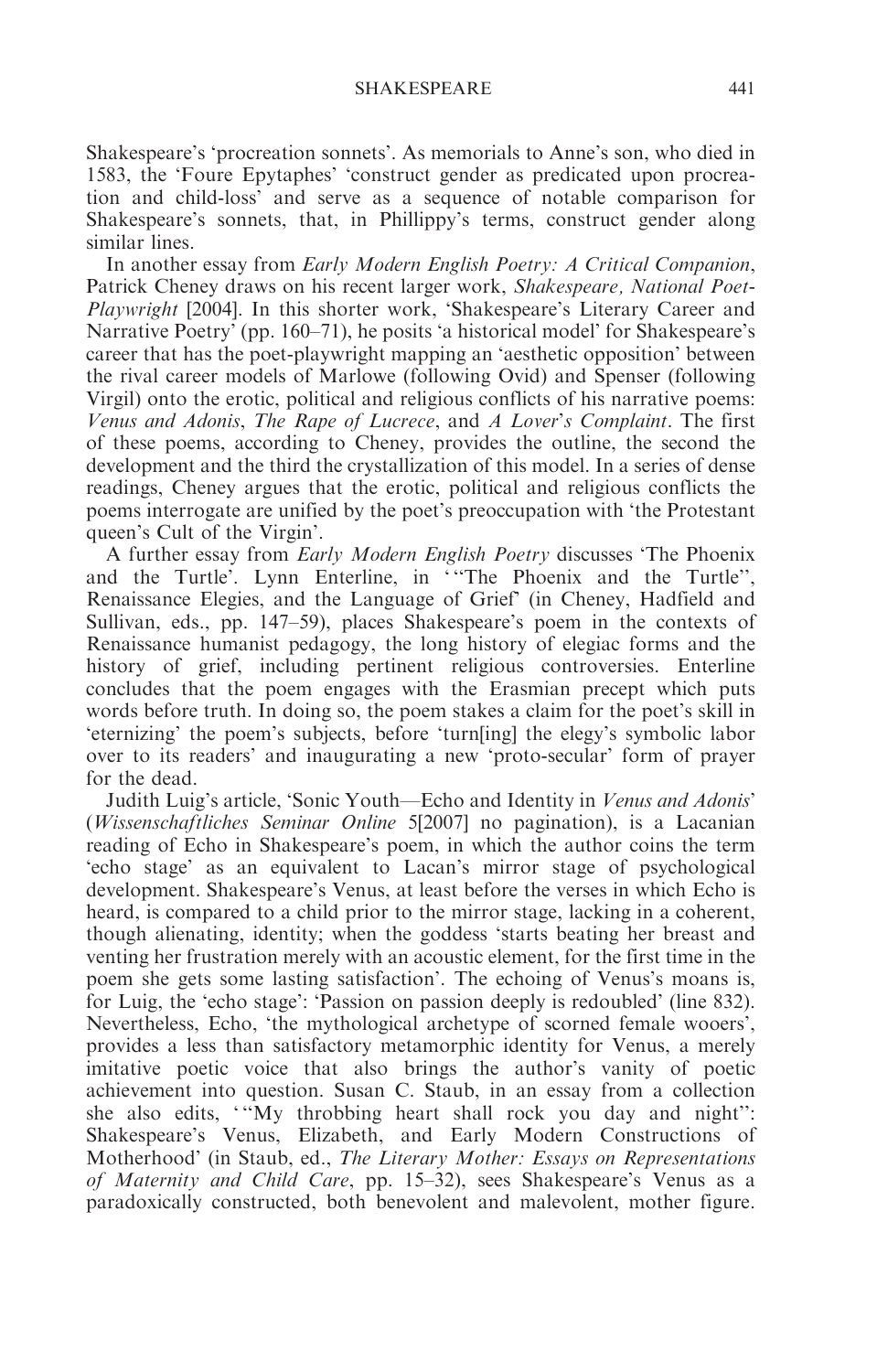Eschewing the modern theories that have been previously employed to examine Venus's 'maternal aspect', Staub shows that the Venus of the poem reflects the early modern 'ambivalent construct of maternity', the threatening combination of maternal nurturance and female authority being complicated by an aggressive erotic desire. For Staub, Venus is a troubling figure, especially when occasionally seen as a "refracted" vision of Elizabeth'. The monarch's adoption of the metaphorical role of mother to the nation, to justify her rule and mitigate any perceived threat to male hegemony, is undermined by Shakespeare's construction of an overtly sexualized Venus as sometime mother to Adonis.

Kenji Go had two significant essays on A Lover's Complaint published in 2007. The first of these, 'Samuel Daniel's The Complaint of Rosamond and an Emblematic Reconsideration of A Lover's Complaint' (SP 104[2007] 82–122), as well as 'propositing an emblematic reinterpretation of  $A$  Lover's Complaint', also 'presents a fresh case for its Shakespearean attribution'. Engaging with the recent work of Brian Vickers, Go rejects the charges that the poem contains a 'grotesque episode', is psychologically improbable and bears 'a confused narrative line'. Central to this reappraisal is the seemingly grotesque scene in which the love tokens that the young seducer has acquired from earlier conquests are given to the maid he now pursues. Go places this episode in the context of 'the pervasive religio-cultural influence of Scripture and the emblem in Shakespeare's England', and, in doing so, uncovers its 'covert emblematic significance' and its centrality to the poem's 'intricately wrought [hitherto confused] narrative line'. For Go, the tokens allude to the biblical 'parable of the talents', which suggests one or two significant parallels between A Lover's Complaint and Samuel Daniel's Rosamond (Daniel being an author to whom Shakespeare is significantly indebted in general), as well as providing a means for rehabilitating the poem's apparent grotesquerie and justifying the maid's psychologically improbable fall. During this reading, Go also finds several correspondences between A Lover's Complaint and Shakespeare's other works, including the sonnets (with which it was collected in the quarto of 1609), Cymbeline, Othello and Macbeth, before concluding that this 'quite weighty' evidence substantiates the attribution of the poem to Shakespeare. In "'Religious Love" and Mocking Echoes of the Book of Common Prayer in A Lover's Complaint' (N&Q 54[2007] 298–303), Kenji Go continues his insightful critical engagement with A Lover's Complaint, this time focusing on the seducer's tale of his seduction of a nun. Here, the critic expands on John Kerrigan's gloss (in Kerrigan ed., The Sonnets and 'A Lover's Complaint' [1986, 1995, 1999]) of the seducer's reference to the 'Religious love put out religion's eye' (line 250). Kerrigan notes the 'tasteless quibble ... Not the eternal love of line 238 but secular love that is Religious in the sense devoted, committed, assiduous'. Go, in a similar critical move to that achieved in his SP essay, also sees the seducer as invoking the biblical epistles of St Paul and St John, 'as read in the Book of Common Prayer', to disguise his profane love as genuinely Christian in origin. Go's reading encompasses the seducer's whole argumentative strategy for concealing the true nature of his love, and, as in his other essay, includes arguments in favour of attributing the poem to Shakespeare. The stylistically 'weak', repeated use of ''gainst' in line 271 has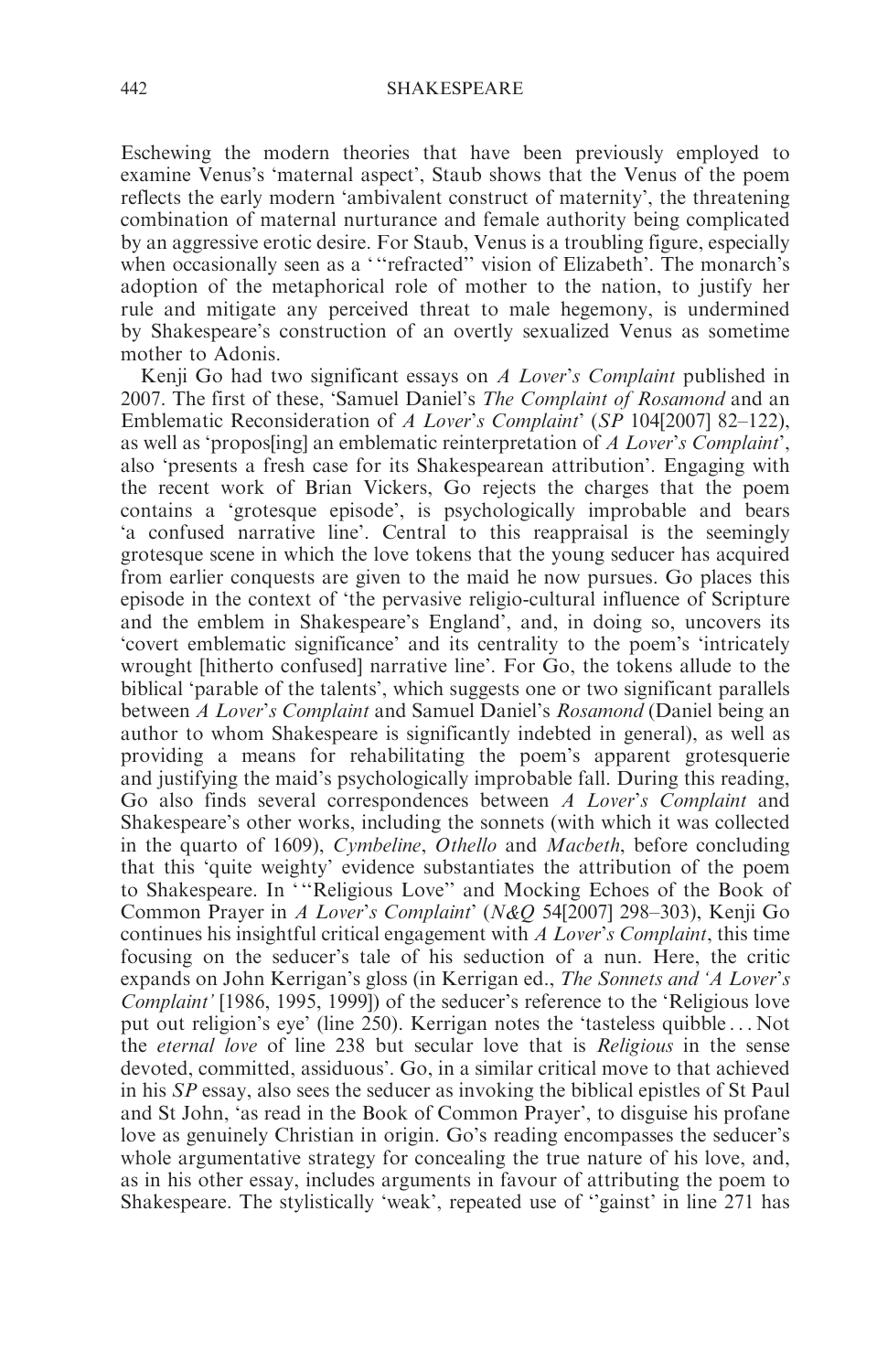led critics to doubt the conventional attribution, but Go persuasively points to Paul's letter (Ephesians 6), in which the saint declares that 'wee wrestle not against flesh and blood, but against rule, against power, against worldly rulers', in order to strengthen his argument. Moreover, for Go, an allusion to Ephesians brings to mind The Comedy of Errors, a play set in Ephesus that is also profitably read in the light of Scripture, and was, appropriately for Go's purposes, written by Shakespeare.

The same year also saw the publication of a book-length work in which the author argues for John Davies of Hereford's authorship of A Lover's Complaint. Brian Vickers's Shakespeare, A Lover's Complaint, and John Davies of Hereford is divided into two parts, the first of which, entitled 'Background', is further subdivided into three chapters, dealing sequentially with the life and work of John Davies, the Spenserian nature of the *Complaint* (which, Vickers contends, favours Davies's authorship above that of Shakespeare) and the poetic tradition of 'Female Complaint'. In the chapter on John Davies's life, Vickers does a thorough job of placing what he terms a 'mediocre poet' in the literary and social context of the late Elizabethan and Jacobean periods. Among numerous other instances, Davies appears in the historical record, in 1599, as the calligrapher commissioned by the countess of Pembroke to make a copy of the Sidney Psalms for presentation to Elizabeth, and, in 1609, publishing a volume of poems addressed to Algernon, Lord Percy, to whom he was tutor, and living in the Tower with his pupil's father, Henry (ninth earl of Northumberland), who was imprisoned on suspicion of complicity in the Gunpowder Plot. Vickers's aim is to reconstruct a milieu for Davies that makes the inclusion of a poem by him, 'presumably by mistake', in the same volume as Shakespeare's sonnets less unlikely than it first appears. Davies, Vickers argues, was much more of a Spenserian than Shakespeare, and the chapter on the Complaint's Spenserian nature is intended to further the former's claim to authorship. The chapter on the 'Female Complaint' identifies the 'simultaneously moralizing and misogynistic' character of A Lover's Complaint, and finding such attitudes absent from Shakespeare's work but pervasive in Davies's, again rules in Davies's favour. The second part of the book, 'Foreground', contains two chapters, one making the case against Shakespeare, the other the case for Davies. The first of these looks in detail at the diction, use of rhetorical figures (and one trope, metaphor), syntax and verse form of the poem. The choices on all these counts are found to differ from Shakespeare's usual preference. The chapter which follows includes a similar exercise, finding a close correspondence with Davies's practice on this occasion. Indeed, Vickers presents a great deal of evidence linking Davies's poetic habits to the text of A Lover's Complaint, and, similarly, shows the poem to be outside Shakespeare's favoured method, at least in terms of the chosen parameters. Nevertheless, there remains sufficient room for other scholars, Kenji Go perhaps, focusing on other criteria and other aspects of either author's works, to reach different conclusions. Vickers also includes appendices containing the text of A Lover's Complaint and six uncollected examples of poetry attributed to Davies.

A Companion to Shakespeare's Sonnets, edited by Michael Schoenfeldt (discussed in more detail above), also contains two essays that discuss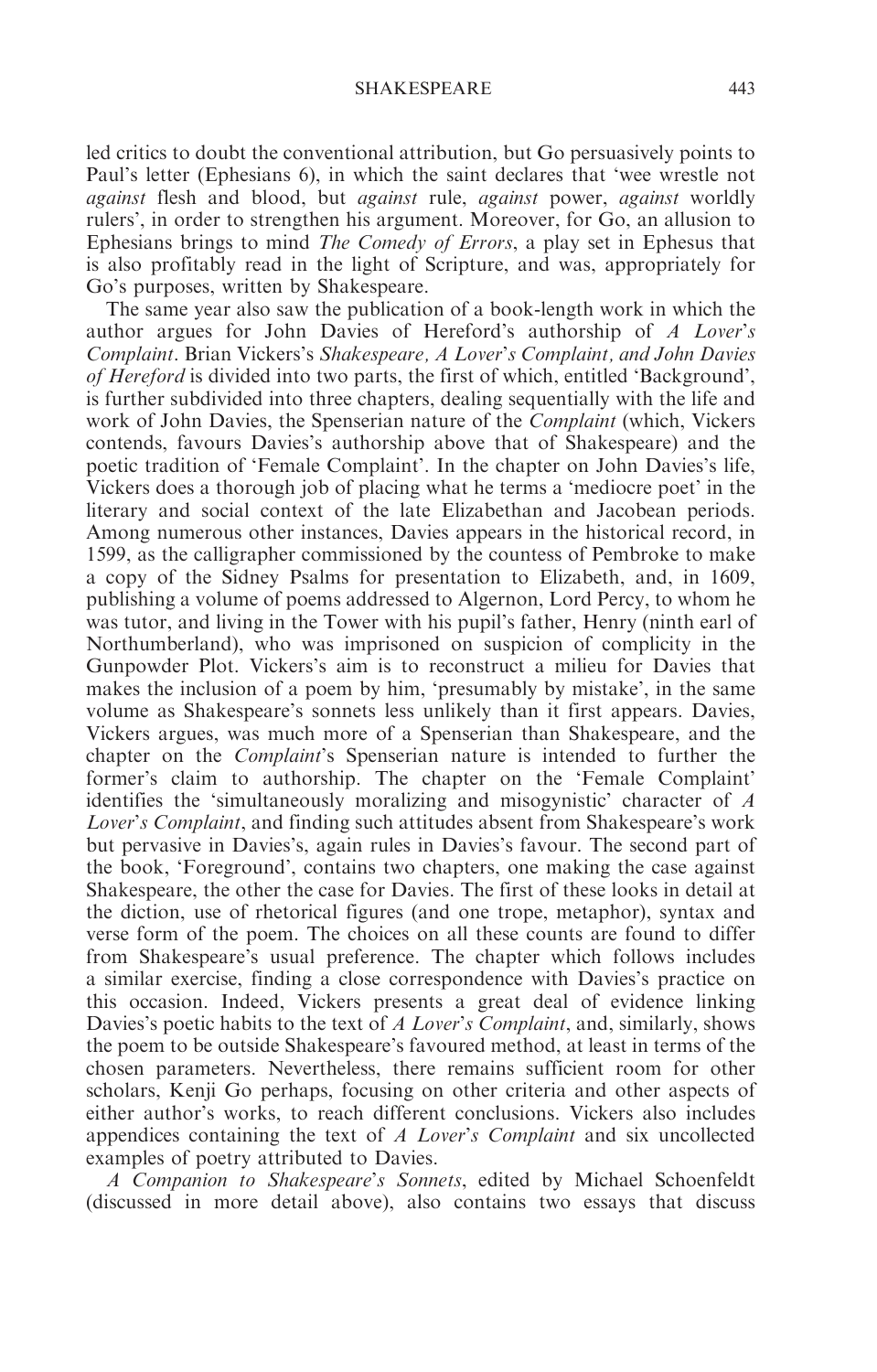A Lover's Complaint. Margaret Healy's essay, ""Making the quadrangle round'': Alchemy's Protean Forms in Shakespeare's sonnets and A Lover's Complaint' (pp. 405–25), connects the sonnets with the Complaint through the suggestion that the youth of the latter corresponds with the 'lovely Boy' of the former. Healy highlights the continuation of alchemical language (associated with the analogous characters) from the sonnets into the *Complaint*, and, as such, provides another counterpoint to Vickers's arguments against their common authorship. It must be emphasized, however, that this essay, along with the other essays in this collection, does not engage with Vickers's book directly, probably due to the collection's earlier date of publication. Catherine Bates, in her essay, 'The Enigma of A Lover's Complaint' (pp. 426–40), discusses the authorship question, but, less interested in deciding the issue, she investigates what 'nags, troubles, and complains—that piques and irritates' critics about the poem such that they continually return to the question of its status. She ultimately concludes that the answer lies in psychoanalytic theory. More specifically, she draws attention to 'recent developments... which suggest that an originary masochism is constitutive of all human subjectivity', and that 'the poem begins to make sense when it is seen to anticipate recent suggestions that the figure of the seduced girl might, perhaps, be the prototype of all human sexuality, ''male'' no less than ''female'' '. This approach allows Bates to draw an illustrative parallel between the Complaint and another early modern text: Sir Philip Sidney's New Arcadia. In Bates's reading of Sidney's romance, more specifically the story of Dido and Pamphilus from Book II, 'a group of women are driven to erotic frenzy by a callous youth who manipulates them in exactly the same way as the youth of the complaint: in ''the stirring of our own passions'' '. Sidney's women (and by extension, the women of the Complaint), despite being fully aware of the youth's duplicity, 'enter [masochistically] with full gusto and enthusiasm into the spirit of the game'.

In an essay, 'The Rape of Clarissa and The Rape of Lucrece: The Performance of Exemplarity and the Tragedy of Literary Allusion from Dramatic Poem to Dramatic Narrative' (Textus 20:iii[2007] 581–602), which elucidates Samuel Richardson's debt to Shakespeare's The Rape of Lucrece in his novel Clarissa, Sylvia Greenup reinforces the earlier criticism of Katharine Eisaman Maus on Shakespeare's dramatic poem. Greenup sees Richardson drawing on the misogyny and brutality revealed, by Shakespeare, at the heart of courtly love poetry for his representation of the rape of Clarissa. In what in places amounts to a parallel reading of both texts, Greenup contributes to the study of Shakespeare's literary reception as well as to the study of the history of the novel.

# (e) Histories

A.D. Nuttall's Shakespeare the Thinker is a book for when you think you are bored with Shakespeare: beautifully written, ranging widely across the canon, intelligent and alert. The early histories are read for themselves ('the closer one comes to the human material, the more it shimmers') and proleptically, as part of defining the 'Shakespearian' (or proto-Shakespearian). There are vividly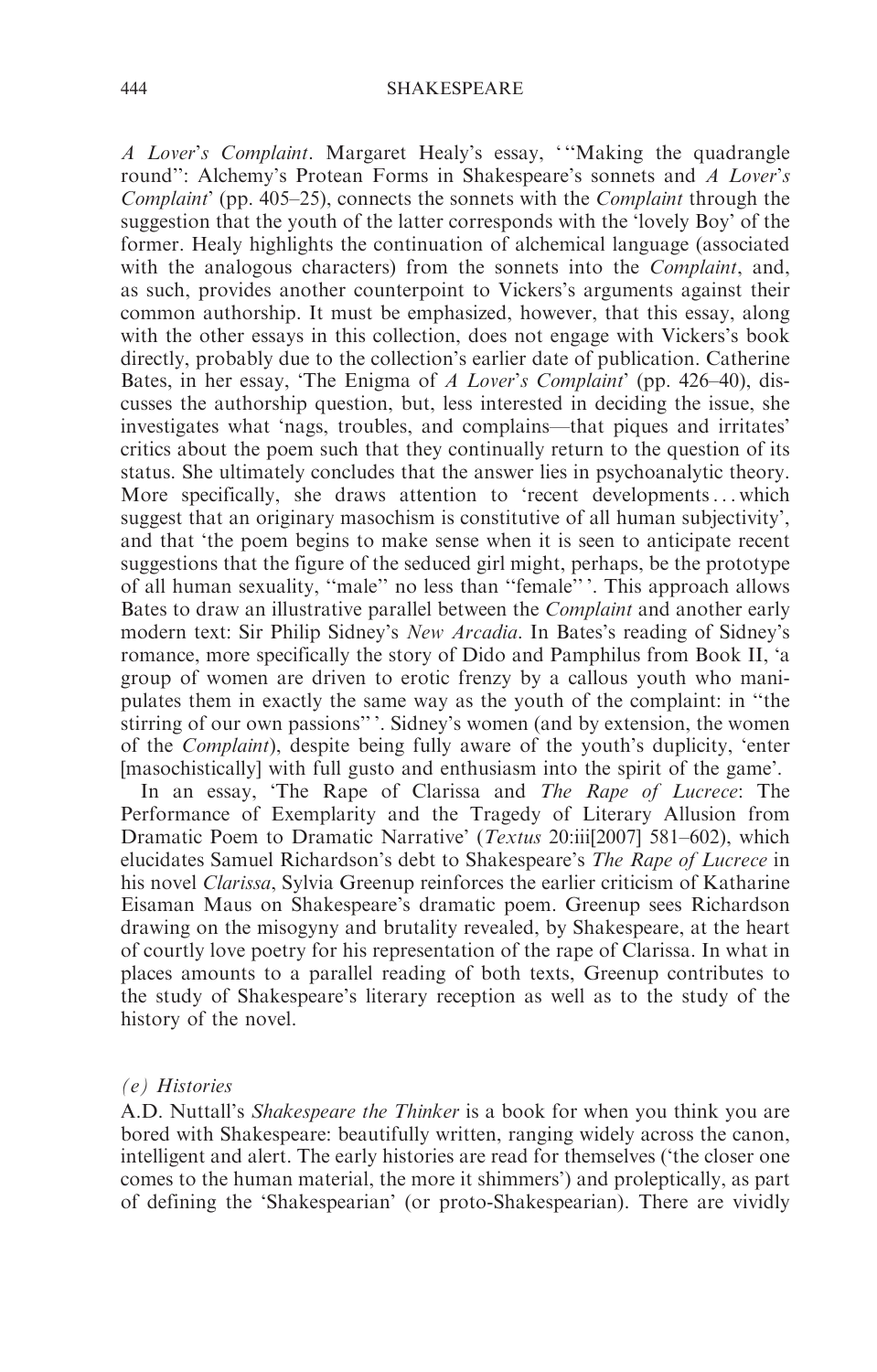mediated engagements with scenic architecture and artistry—the 'astonishing thing' of the rose scene in 1 Henry VI, the 'unexpectedly believable' scene between Anne and her husband's killer at the opening of Richard III, from which the 'abrupt movements of Richard's mind, oscillating between smart denial and horror' in his despair before Bosworth 'derive, with a coherence that is frightening'. The chapter on the major histories includes an assessment of Richard II as 'a man with ideals but no convictions, a walking congeries of images, poses, pretences, who, because he is intelligent, ironically perceives what is afoot, but from the side, in narrative profile. This contemplative observer is really at the heart of the action, is its sacrificial victim.' Nuttall contrasts Richard's 'high-fantastical' player-king with the 'great study of invisible acting' in the Henriad. In Hal/Henry V, Shakespeare moves away from the notion of historical causation as a 'nexus of relations' dissolving 'central agency' towards this distinctive personality as 'central, unified cause'. However, this unification is never either complete or secure; Nuttall's blow-byblow account of the Williams episodes draws out the ways in which even Henry's acting can go wrong. The major histories are much-worked-over territory, and Nuttall's work here contains few surprises; you should read it not for decisive interventions in individual debates but because, like the best monographs of recent years on the histories (Holderness, Grady, Goy-Blanquet), it combines fascinating close reading of individual scenes with an original synoptic overview.

The most substantial full-length work this year on the histories is Catherine Grace Canino's monograph Shakespeare and the Nobility, which begins from the insight that 'virtually every English character in the plays is the ancestor of descendants living in Shakespeare's time', whether directly or through conferred title. This is not simply a matter of avoiding upsetting the powerful, a` la Oldcastle affair; Canino points out that the family histories of the powerful potentially offered a challenge to the top-down Tudor myth of the chronicle, both in their alternative perspective on winners and losers and their refusal of the reign as the building block of history. So in providing not merely regnal but family histories in the first tetralogy, Shakespeare was entering sensitive territory requiring attention to both chronicle 'source' and contemporary social rankings. Canino argues that he 'consistently modified and revised the portrayal of ... ancestors with the status of their descendants in mind ... deliberately and carefully [creating] individuals who, in some way, reflected the position or activities of their Elizabethan descendants'. There then follow chapters on the Staffords, the dukes of Suffolk, the Nevilles, the Talbots, the Cliffords, the Stanleys and 'the gentry' (via Lord Saye). The chapters offer detailed cameos of the relevant Elizabethans, as well as considering a variety of chronicle and other portrayals of the families; Canino's typical approach is to look at the changes Shakespeare made to his sources and investigate a possible relation—not always approbatory—to the contemporary bearers of the name. However, though the parallels explored are frequently fascinating, and persuasive with regard to Shakespeare's compositional processes, the conclusions are frustratingly limited to Shakespeare personally, so that the positive representation of the Stanleys 'may well have been Shakespeare's acknowledgement of sympathy for the Stanley family',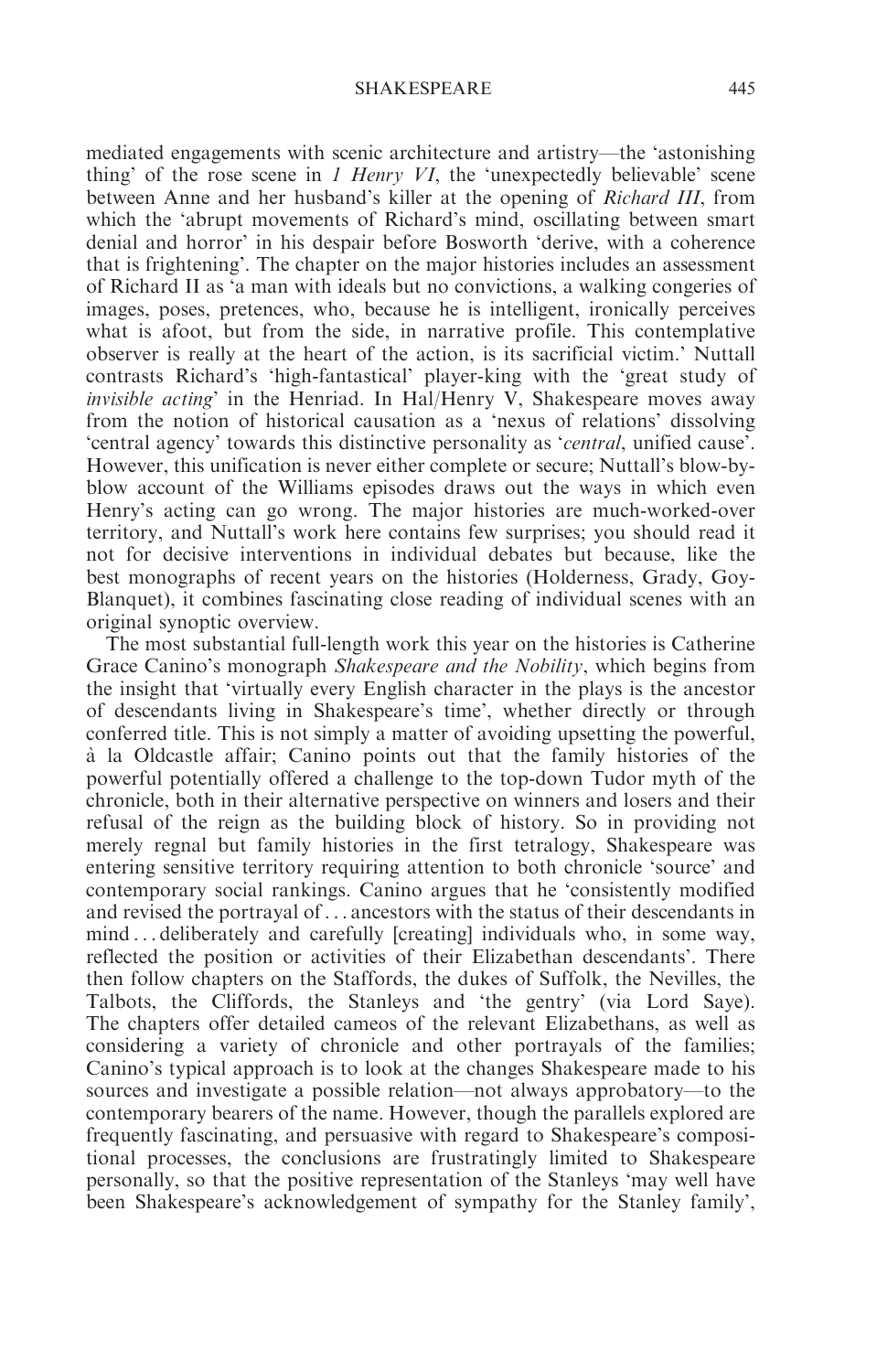for example. Shakespeare may well, to an extent under-appreciated heretofore, 'use the plays to comment on the status and activities of descendants', but the status of that comment itself awaits another investigation.

Lorna Hutson's wide-ranging The Invention of Suspicion: Law and Mimesis in Shakespeare and Renaissance Drama proposes a relationship between 'popular legal culture' and popular dramaturgy. Quintilian's and Cicero's rhetoric addresses not simply arguments, but judicial (or forensic) ones; Hutson argues that legal rhetoric's concern with probabilities and likelihoods was incorporated into late sixteenth-century developments in dramaturgy. In particular, Shakespeare's 1590s plays incorporate a sense of speeches as 'attempts to prove a set of dubious ''facts'', or to test one's suspicions about the motives of others', consequently allowing an audience, via inference, to imagine what they cannot see, and thus promoting a drama of 'inwardness'. This is especially true of histories, which refer not merely 'offstage', but 'back' to events of previous plays. Hutson demonstrates this by comparing 2 Henry  $IV$  with its source-play, the Queen's men's Famous Victories of Henry V, noting that the former play involves 'less action as such than a series of diagnoses, or conjectures' involving inferences about the minds of those who in their various ways are pursuing power. This in turn leaves us in the place of Hal, the arch-anticipator and suspector, so that 'we are complicit in the process that produces his friends as ''shallow'', easily-sounded'.

Hutson then turns to *The Contention*, a play which features more than one investigative 'case', with Eleanor's magic forming part of the case against Duke Humphrey, as does the Simpcox episode; Humphrey's death in turn links to Cade's 'legal carnival' (Craig Bernthal's phrase) which parodies the corrupt forensic strategies of legal procedures on display earlier in the play. The first half of the play, in fact, is a sequence of 'cynical manipulations of judicial procedure', interrupted by the 'popular forensic activity' initiated by Humphrey's death, after which the commons are themselves constructed as 'an audience capable of judging', and rumour is turned into 'a forensic scenario'. As these are Hutson's last words in the chapter, it seems that this positive construction of the commons survives the Cade scenes themselves. There is significant overlap between this material and Hutson's chapter 'Noises Off: Participatory Justice in 2 Henry VT (in Jordan and Cunningham, eds.).

Oliver Arnold considers the representation of parliament in the first tetralogy in The Third Citizen: Shakespeare's Theater and the Early Modern House of Commons. Three parliaments are crucial: in London at 1 Henry VI III.i, Henry restores Richard Plantagenet's lands and titles; again in London  $(in 3 Henry VI)$ , he bars Edward Plantagenet from the succession; and at Bury St Edmunds in 2 Henry VI ('the king's Waterloo') he allows the arrest of Duke Humphrey by Suffolk before allowing the parliament to continue without him. Arnold argues that in doing so Henry (a 'serial abdicator') transforms himself into a commoner, satisfactorily present through his representatives, by splitting the king's two bodies. For Tudor constitutionalists, as (perhaps) to commonsensical laymen, this assumption could not work. Jack Cade's claim that his mouth shall be the parliament, just a few scenes later, ironically reunites the body politic and body natural Henry had sought to sunder (and in terms used by both Wat Tyler and Richard II in his tyrannical phase).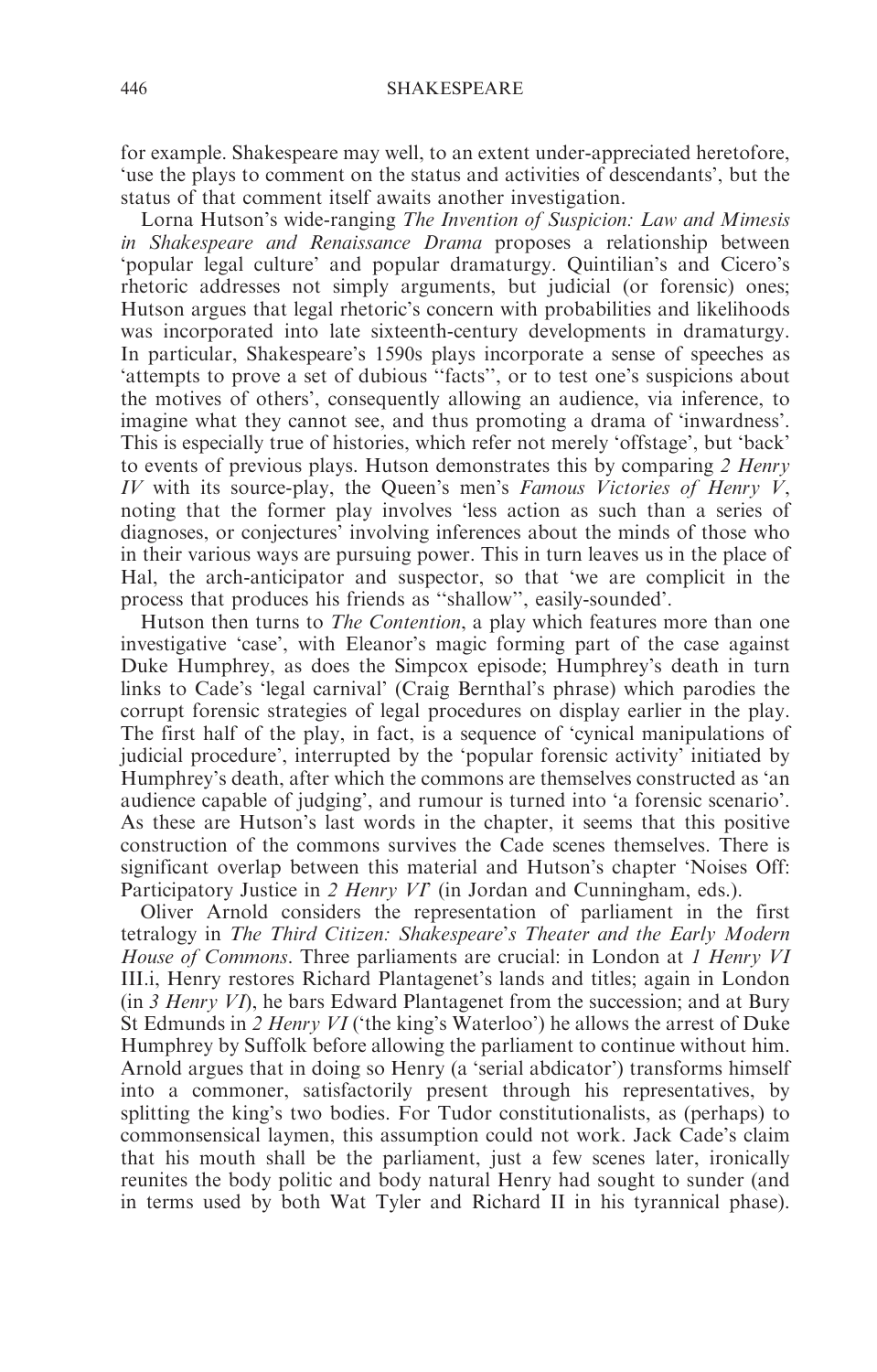This in turn confirms Cade's ambition to himself become king, as his 'Ricardian usurpation of Parliament simultaneously conjures up both the tyranny of absolute monarchism and of absolute representation'. Arnold is more positive about Salisbury's representation of the national mood over Suffolk—though he notes that Shakespeare elides the role of the House of Commons in pursuing him—but also points out that the question of representation never comes up regarding Cade, because he rests 'entirely and openly on the people's support' rather than ventriloquizing their concerns, practising a 'politics of total presence'.

Simon Barker's wide-ranging and lucid study of War and Nation in the Theatre of Shakespeare and his Contemporaries includes a chapter on Shakespeare's histories as a 'kind of compendium of conflict'. Even the many guises of Richard III are bookended by those famous opening words—for Barker the classic theatrical articulation of masculine militarism's position on the decadence of peace—and Richard's final reinscription as a soldier on the battlefield. The militarism Richard embodies—at these moments, at least had, in theory been swept aside by the eirenic Tudors, making its links to contemporary advocates of 'English remilitarization' all the more unsettling. Richard's pre-Bosworth speech ticks many of the boxes recommended by conservative military theorists—contrasting the Breton 'vagabonds' in Richmond's army with the 'yeomen' in Richard's, like Richmond appealing to God and St George, informal and colloquial.

More straightforward critiques of militarism are found elsewhere in the histories. Barker points out that the doubled father/son scene in 3 Henry VI ends with the dead son returning to the private sphere, with the obsequies winding sheet, sepulchre, funeral bell—provided by the father; there is no formulaic tragic public remembrance to gloss over wasteful death. Richard II too critiques militarism's 'waning chivalric code'. King John provides an 'excessive display of war's moral ambiguity and susceptibility to fortune'. Hal leaves 'civilian life' when he returns to his father's court, and Henry's later Harfleur rhetoric (invented, as the killing of the French prisoners at Agincourt was not, by Shakespeare) shows the distance between military conflict and civilian ethics.

Michael Harrawood, in 'High-Stomached Lords: Imagination, Force and the Body in Shakespeare's Henry VI Plays' (JEMCS 7:i[2007] 79–95), begins from the five uses of the word in 1 and 2 Henry VI by the mayor of London, Henry (twice), Talbot and Cade to consider 'digestion and alimentation'. The stomach was not only seen as the body's 'cook' (in its relation to food), assimilating the world into itself, but as jockeying for primacy amongst the other organs, drawing food to itself. So 'high stomachs' seek, as it were, to draw others into them. There is a lot about early modern digestive theory in this piece, and it does successfully demonstrate that, as Empson would have it, 'stomach' is a complex word.

Jean Howard's 'Stage Masculinities, National History, and the Making of London Theatrical Culture' (in Orlin and Johnson-Haddad, eds., pp. 199–214) sees the early histories as in a sense workshop pieces, during the course of which Shakespeare was learning 'how to create compelling and diverse stage masculinities'. The 'problem' was exacerbated, Howard reminds us, by the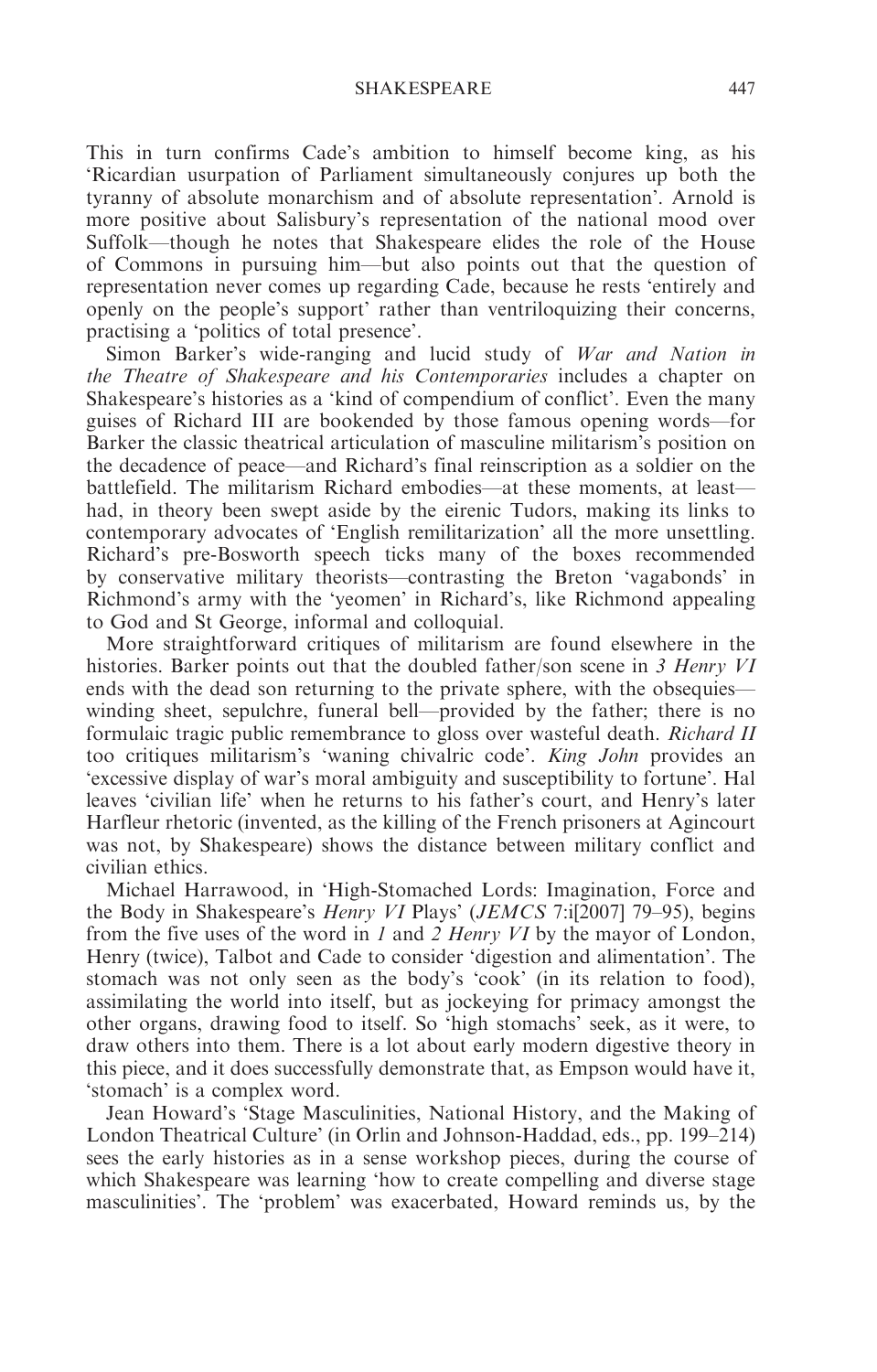very high number of men in them (3 Henry VI has forty-two men and three women). Henry VI is the 'foil' for a variety of opposing masculinities, including the 'warrior hero' Talbot. Suffolk in 2 Henry VI represents the 'masculinity of modernity', here cast as mastery of Castiglione's arts of the courtier. Cade's 'artisanal physical vigor' distinguishes him from both, and Richard is 'the medieval vice refashioned to encompass the skills and glamour of the modern tragedian'. In the same volume, Raphael Falco provides a fascinating and persuasive account of 'Charisma and Institution-Building in Shakespeare's Second Tetralogy' (pp. 215–37). Falco's central point is that the Henry IV plays show the failure of personal charismatic authority to build or sustain institutions, or indeed social order. However, he also proposes Henry V as a 'proof text' of those revisions of the original Weberian charismatic hypothesis, taking it away from its focus on the founding 'missionary moment' into a vision of 'normal' charisma as 'attenuated and dispersed'. Falco argues, challenging David Scott Kastan in Shakespeare After Theory, against the comic flexibility/charismatic kingship binary many critics see behind the subversiveness of Falstaff. In fact, the still overlapping elements of charisma (personal/lineage/office) deny the notion, which Falstaff's prominence in many accounts demands, of Henry V's kingship as 'a petrified set of charismatic symbols'.

Mary Polito, on the other hand, begins not from Weber but from the use of Shakespeare by a variety of business 'self-fashioning' handbooks, in ' ''Warriors for the working day'': Shakespeare's Professionals' (Shakespeare  $2:1[2006]$  1–23). She proposes that this is not appropriation so much as recognition: Henry V is 'a liberal subject and a pastoral governor who is learning to perform his profession as he works to teach others to do so as well'. Polito compares a modern 'Shakespeare self-help' book with Elyot's Governor as 'catalogues of secular virtue', and proposes the readers of the former as 'liberal descendants' (immune to irony, it seems) of the readers of the latter; Falstaff, of course, resists both productivity (through pastoral selfgovernment) and professionalism of any kind, preferring to labour in his vocation. Ewan Fernie, too, addresses, as does Polito, the 'uses' of Henry V, here specifically in regard to contemporary military self-fashioning, in 'Action! Henry  $V'$  (in Grady and Hawkes, eds., pp. 96–120). Hal's 'I know you all' speech is a specimen of 'fiercely concentrated agency', opposing a 'nonchalantly incorruptible, absolute will' against (our) consciousness of identity as historically/culturally determined. What this 'fierce agency' means for others is not worked out on the battlefield; rather, it is in Falstaff's 'suffering' and death that heroic agency's characteristic of severing itself from 'unnecessary' relationships is anatomized. Henry's wooing of Katherine, though it has plenty of improvisational brio, is 'a form of instrumental action rather than exploratory, self-extending play'. There isn't much 'action' in the play, though; Fernie notes that Henry V tends to 'freeze the horrible flux of war into strangely still, heightened images' rather than descriptions (still less, representations) of actual violence. Action itself, Fernie argues, does not signify; only when shaped by the 'muse of fire' does it, as it were, 'find the name' of action. But Henry's agency still holds because it stands, in concentrated form, for 'the sovereign human subject's desire and power to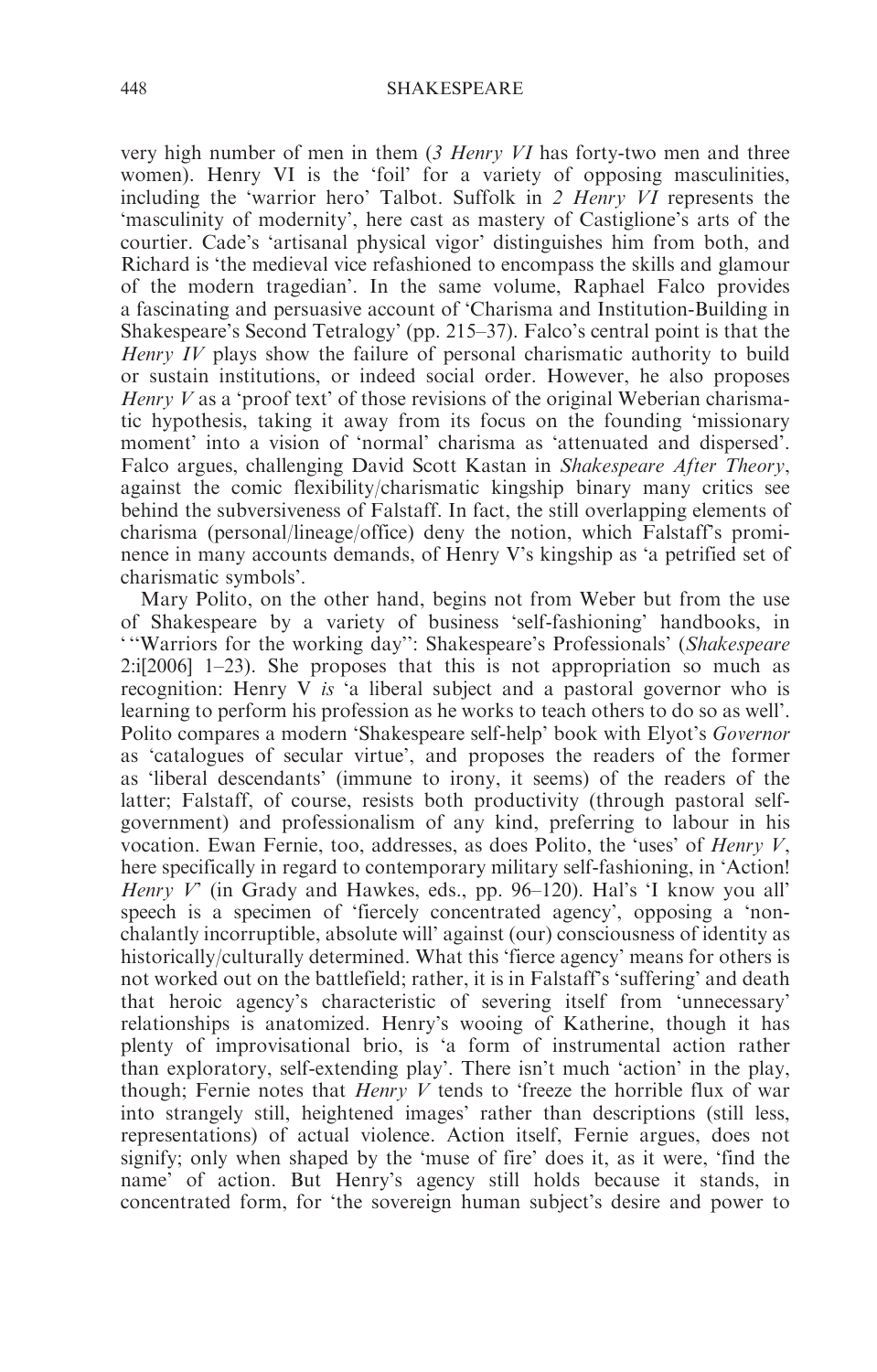act'. John S Mebane's ' ''Impious war'': Religion and the Ideology of Warfare in Henry V' (SP[2007] 250–66) sees the play as working to undercut the cultural work of 'making warfare acceptable to Christians' (by which he means New Testament-focused Christians). Shakespeare does this by ironically deflating patriotic rhetoric, providing in the Chorus and other characters a comic parody of chauvinism, and by juxtaposing pro-war statements with antithetical biblical/theological allusions. Where this leaves nationalism, however, is unclear, and Mebane doesn't engage with Norman Rabkin's 'duck/rabbit' reading of the play in order to demonstrate how such deflation, parody and juxtaposition would neutralize those other elements of the play Rabkin, and many others, have seen as working against this.

Steve Sohmer's Shakespeare for the Wiser Sort ingeniously proposes a variety of 'esoteric' allusions in the plays. These include 'tributes' to William Brooke in Henry  $V$  and Henry Carey in King John. The Brooke 'allusion' seems to me to be weak; its strongest point is that both Brooke and Falstaff died at the same time during the night, and that the description of Falstaff's death appears in Shakespeare's play at the point at which a marginal note alluding to Oldcastle (Brooke's ancestor) appears in Holinshed. This allusion was made for a 'coterie' consisting of those present at, or with exact knowledge of, Brooke's death. Sohmer suggests that King John was written in 1596 to commemorate the death of Henry Carey, but the 'minute details' and 'barely detectable nods' again seem slight. Sohmer traces the name of Lady Falconbridge's companion 'Gurney' to 'the Normandy, the ancestral home of the Careys'; Prince Henry's reference to a cygnet mourning a swan is a reference to Carey's son mourning his father (whose crest was a swan). If these are problems, they are scarcely susceptible to only one interpretation, as Sohmer acknowledges. More interesting is his demonstration that Constance's lament, at the start of Act III, is placed on a solstice day, when 'the glorious sun | Stays in his course'; and the Magna Carta was signed on the longest day of 1215—15 June. Constance's anger, then, is a buried allusion to the Magna Carta. Given the inexhaustibility of Shakespeare's language, it would be foolish to dismiss out of hand Sohmer's work, but his picture of a Shakespeare writing for the 'wiser sort' depends on a repressive and detailed censorship regime which would be unrecognizable to those acquainted with the recent work of Clegg or Dutton on the topic. The persuasiveness of Sohmer's points depends to a large extent upon the persuasiveness of the contexts he produces for them, and the book does not present compelling evidence that such coteries existed—in other words, just because it's 'barely detectable' doesn't mean that it's a 'nod'.

Rebecca Lemon reads Richard II alongside Persons's and Hayward's representations of that king in Treason by Words: Literature, Law, and Rebellion in Shakespeare's England. Richard in Shakespeare's play, Lemon argues, functions as a kind of ham-fisted Hal, producing, and (crucially) exonerating, the opposition which will actually topple him; he has a 'perverse productivity in generating traitors'. This agency means that 'sanctified' readings of Richard's position as monarch never really take hold. Though the play argues against both tyranny and armed resistance, giving us both a culpable tyrant and a martyred anointed king, Lemon sees it as coherent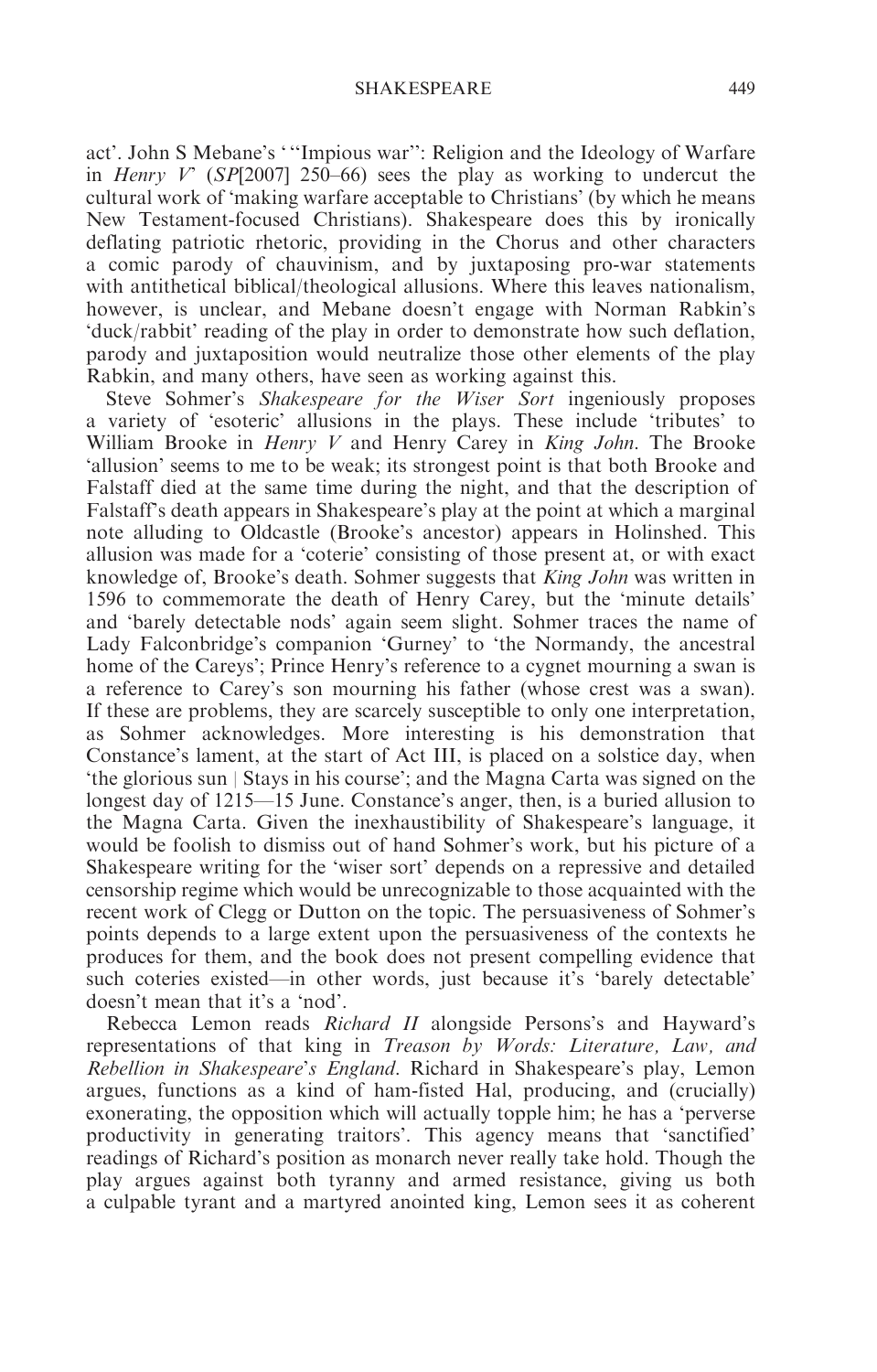rather than fractured, a 'meditation on rulership itself'; the alternative, she implies, is a polemic along the lines of Persons's Conference which polemically misreads multivalent chronicle accounts in the service of a definite political thesis on deposition. The play's complex shifting of sympathies is closely delineated, and Lemon's exploration of the role of York as (further) distraction from Bolingbroke, even as he achieves power, shows that this switching between positions continues right up to the play's end. Robert M Schuler's 'Holy Dying in Richard II' (Ren&R 30:iii[2006/7] 51–88) continues his engagement with the 'demonically inflected' elements in the play begun in his 2005 *Exemplaria* article. I still find his insistence on the specifically demonic nature of inversion in the play unconvincing—for example, that Richard's 'sacrilegious' oath-giving and his 'blasphemous' reversal of the prayer for the dying 'exemplify the demonic politics of his upside-down world', that his pride is 'Luciferan', and so on. As with the earlier article, along with the broad-brush reading of intellectual and cultural history which enables such confident generalizations about the place of the 'demonic' in the world, there is some subtle and perceptive close reading, particularly of Richard's progress towards a truly 'holy dying'.

Charlotte Scott finds in Richard II Shakespeare's most complicated 'idea of the book' in her monograph on Shakespeare and the Idea of the Book. At the heart of Richard's reign is 'the book of heaven', which he 'harnesses...to his body'. Scott insists that 'Richard's rather nebulous identification with the book becomes central to how he isolates and represents his own narrative of meaning', as 'Richard projects himself on to the idea of the book'. Thankfully, the chapter then moves into the far less nebulous territory of a sequential consideration of the play's direct and indirect deployments of the book as both metaphor and object, initially by Mowbray ('the book of life') and Gaunt ('inky blots and rotten parchment bonds'). Richard's focus on substance and shadow, word and image, Scott argues, has as its basis the ineffable truth of the 'heavenly ledger' (Scott's phrase) to which he later explicitly refers. But the book was a particularly charged Reformation symbol, and Scott interestingly teases out the ways in which Richard's 'book' partakes of both a pre-Reformation 'celebrating and defending the divine right of kings' and a post-Reformation 'inward and protective faith' with a particular relationship to subjectivity, contextualizing the image of the book using a variety of religious writings. Richard eventually claims he is his own book, 'where all my sins are writ', calling for a glass in which to read himself (and the audience can see neither Richard's heavenly book nor his reflection). The self-deposed king's shattering of the mirror divorces symbolic from bodily self. Scott gives us close reading of a particularly intense kind, moving between literal reference to books and the larger semantic fields of making meanings of which the book is part, and a fresh approach to the worked-over topic of the king's several 'bodies'. Philip Lorenz also approaches the nature of Richard's sovereignty in ' ''Christal mirrors'': Analogy and Onto-Theology in Shakespeare and Francisco Suarez' (R&L 38:iii[2006] 101–19). Both Suarez and Shakespeare prefigure a new ontology of sovereignty; in Shakespeare's play this is especially noted in the Queen's tears in II.ii, and Richard's destruction of the mirror which 'marks the end of a world order built on analogical correspondence'.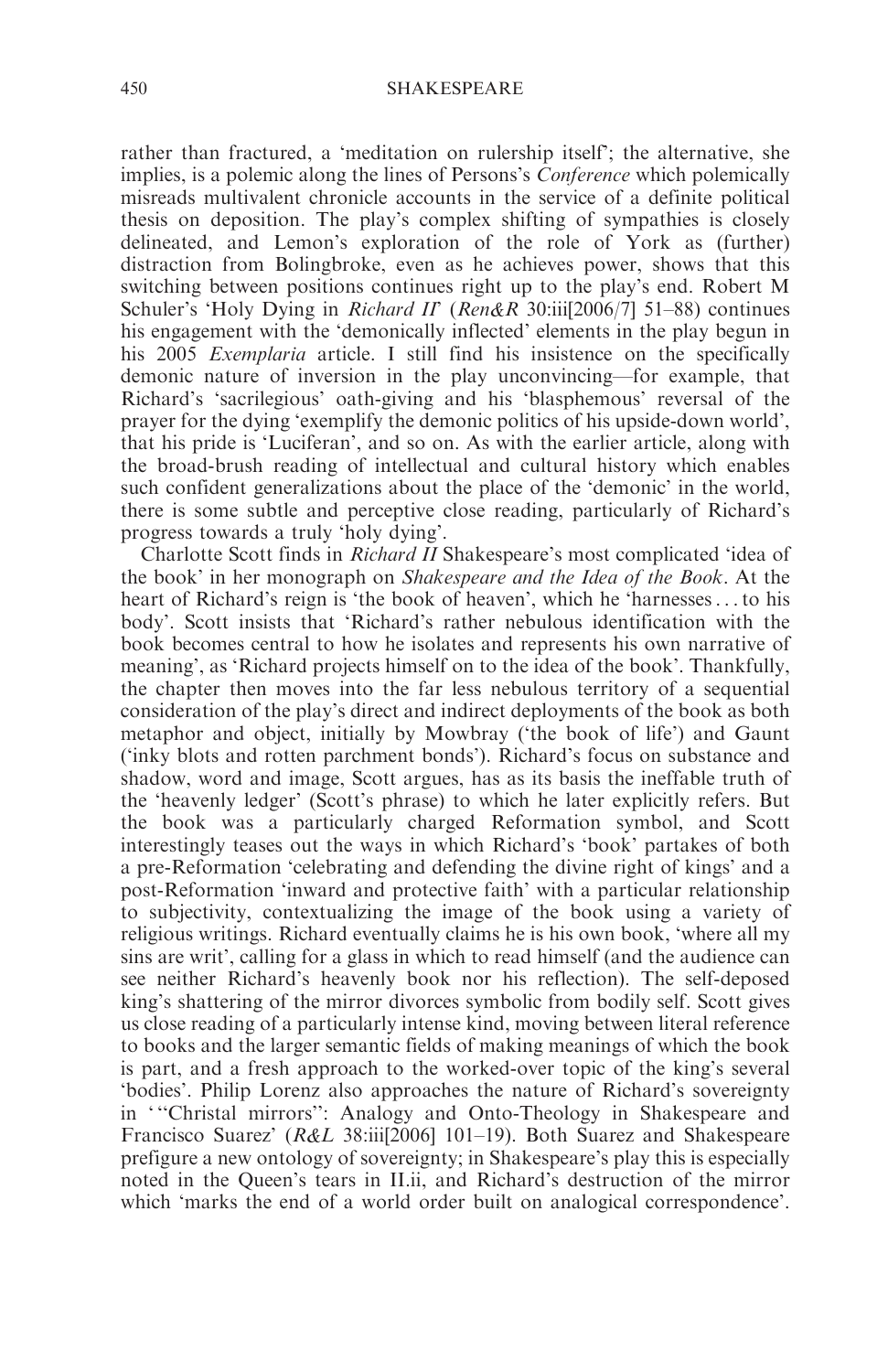The historical claims in the article are based on a broad-brush approach to intellectual history; whether this 'ontology' is new or not, and whether a few key moments in Shakespeare's play can be said to mark it, needs more argument for this reader.

Sandra Logan spends a lot of time in her Texts/Events in Early Modern England on various representations of the reign of Richard II. Her perspective on Shakespeare's play is thus informed by its differences from and similarities to other accounts. For example, Shakespeare's vision of Richard's 'unnatural' relationship differs from *Woodstock*'s—which is predicated on Richard's 'foreignness'—in its use of a variety of maternal imagery (including some from Richard). Logan does tend towards descriptive-assertive writing, and though her account of the play is coherent it does not appear to offer anything new on such topics as Richard's loss of monarchical authority (his dismissal of the law has destabilized society), his unsuitability as a moral model (which Logan says was the 'usual perception' of the monarch), or the function of the garden scene (which again inverts the 'traditional assumption' of Richard's level of society being seen as a moral model, with the formality of their speech ensuring any social inversion is mitigated).

Ava Zilberfain's chapter on Richard II in Stealing the Story: Shakespeare's Self-Conscious Use of the Mimetic Tradition in the Plays is also predominantly descriptive-assertive, and appears to come from a parallel universe in which it is the first critical attempt to engage with the play. It is entirely ignorant of critical work (referencing only one book article and one book chapter, both from two decades ago), and thus devotes a great deal of energy to arriving at a station most people will have started from. While it could function adequately as an introduction to the play, its usefulness even here is vitiated by its lack of critical sophistication and sometimes clunking style ('Against history, Shakespeare's tragic depiction of structural demolition speaks volumes for revision over deconstruction', p. 74). In similar vein, Kristin Smith's 'Martial Maids and Murdering Mothers: Women, Witchcraft, and Motherly Transgression in *Henry VI* and *Richard III' (Shakespeare 3:ii*[2007] 143–60) discusses the representation of 'corrupt femininity' in Joan and Margaret, and the redeeming masculinity of Richmond, without once mentioning Rackin and Howard's great book on the histories—indeed it is not even in her bibliography. For those of us who have read this groundbreaking work (published now more than a decade ago) Smith's reinvention of the wheel has nothing to offer.

Beatrice Groves's Texts and Traditions: Religion in Shakespeare 1592–1604 includes, as well as a slightly revised version of the piece on Hal and the Harrowing of Hell published in Shakespeare Survey in 2004, a chapter on religious imagery and succession in *King John*. Her central point is, *pace* those insisting on John's status as proto-Protestant assassinee, that Arthur, not John, is the 'locus of holiness' in the play, the subject of a 'relocation of religious imagery from the king to the child'. This is not because Shakespeare challenges the conventional linkage between divinity and royalty, but because John has, effectively, lost his royalty. In earlier representations such as Foxe's or Bale's, John's death had taken on sacrificial, Christlike, aspects, which in Shakespeare's play are transferred to Arthur. This realignment of sacredness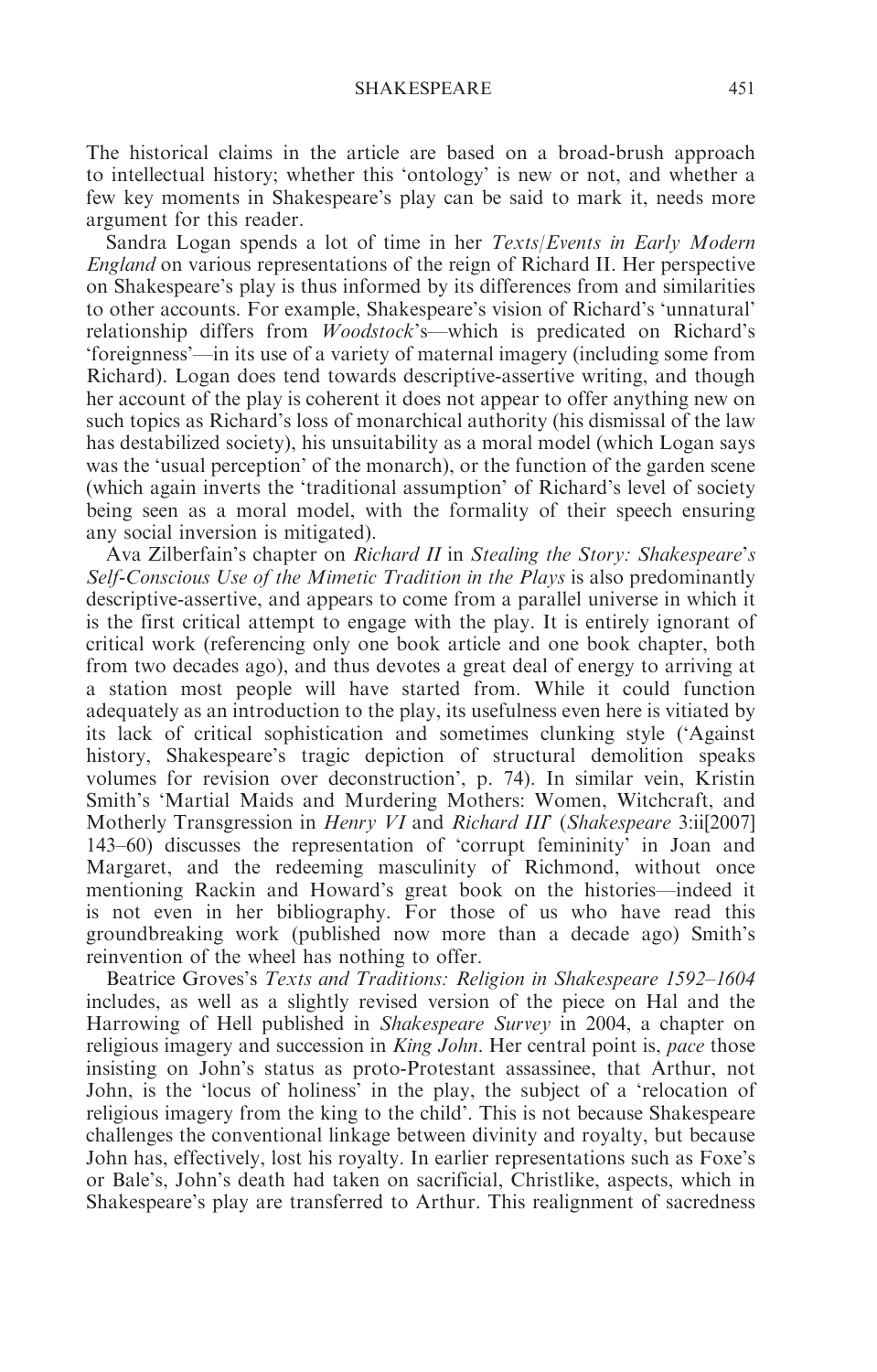with powerlessness is in itself a critique of conventional royal panegyric. Groves shows how Shakespeare reshaped the characters inherited from The Troublesome Reign to bulk out Arthur's importance relative to John (for example, by his focus on Constance), and carefully delineates the typological resonances (principally to Isaac, and therefore to Christ) of Arthur's victim status, particularly in his 'near-blinding' scene with Hubert. Groves writes clearly and persuasively, and her comparative method helps bring these aspects of Shakespeare's play more clearly into view.

Ken Jackson covers similar ground in ' ''Is it God or the sovereign exception?'': Giorgio Agamben's Homo Sacer and Shakespeare's King John'  $(R&L$  38:iii[2006] 85–100). Jackson begins from the contemporary Italian philosopher's exploration of Homo Sacer, the sacred man; counter-intuitively, this designation is legal rather than religious, referring to a figure who may be killed outside the law with impunity but whom human and religious law cannot touch, 'a form of bare life ... exposed to the violent force of sovereign power outside both human and religious law' (and hence analogous to the modern 'refugee'). Arthur's actual death (as opposed to the much more obviously sacrificial 'persuasion' scene before it) is a 'thwarted or failed sacrifice', visible only to the audience, and thus 'outside the particular juridical-political world order of the play', which inscribes him as Homo Sacer. Agamben's analysis of sovereignty suggests a trans-historical grounding for it in acts of structural exclusion and inclusion, linking the Greeks, early modern/medieval 'sacred' kingship, and the present day, and Jackson's article concludes with the suggestion that this aspect of Shakespeare's play suggests to us 'our disturbingly and apparently timeless political situation'. Joseph Campana's 'Killing Shakespeare's Children: The Cases of Richard III and King John' (Shakespeare 3:i[2007] 18–39) is much more sceptical about Arthur, and about critics, arguing that a 'pervasive sentimentality' covers up 'complex and often discomfiting erotic and emotional investments in childhood innocence'. Campana doesn't attend to the religious/sacrificial reading noted above, seeing Arthur's impact as due to adult fantasies about childhood (he is a child, not a child-king, for Campana). John's suborning of Hubert is an 'erotic pact'; Arthur 'seduces him away from his intent' into an 'erotic compact' based on the 'magnetism associated with physical care'. Arthur is subject, rather than object, in this process; however, Constance's speeches grieving for him show perverse and unmanageable affect, revealing more about her than him, and spreading to other characters via 'affective contagion'. Richard III, on the other hand, while it too displays the unmanageability of affect in respect of children, counterweights it with Richard's utter detachment from the 'childish foolish'.

Anny Crunelle-Vanrigh writes on 'Henry V as a Royal Entry' (SEL 47[2007] 355–77). She is committed to an evolutionary model of the drama, and therefore is puzzled by Shakespeare's use of an 'outdated dramatic form' like the chorus in an 'otherwise groundbreaking play'. She rescues the bard from this by proposing that the choruses 'originate' in the non-dramatic form of the royal entry (oddly, choosing a very old royal entry—Elizabeth's into London in 1558/9—as her example of the presumably non-outdated alternative origin, to which she traces several features of the play). If the play is a royal entry,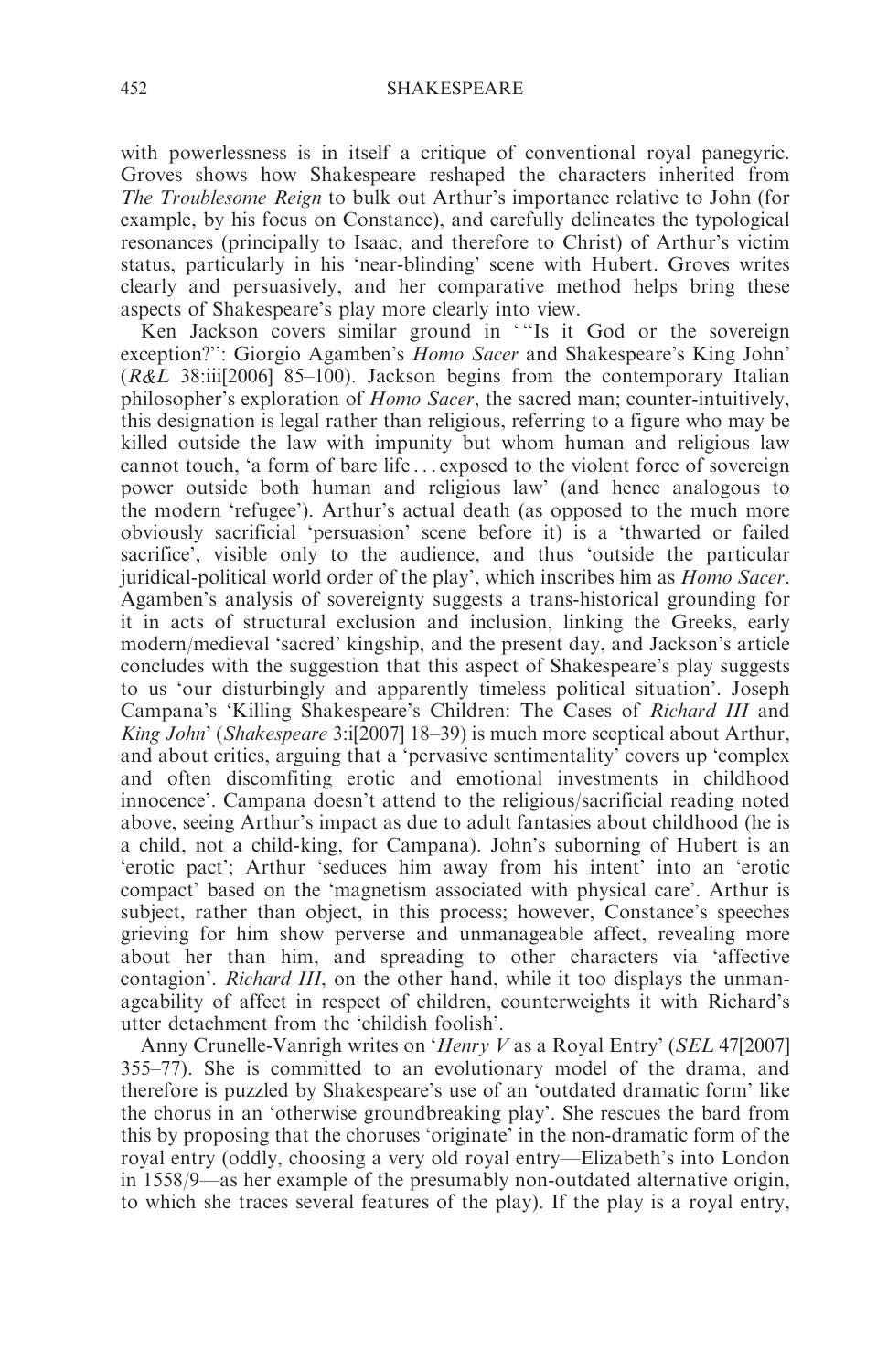then the choruses, structurally, are 'the textual equivalent of a triumphal arch', and the presence of so many national voices/accents mimics the allegorical figures of a royal entry. She then goes on to consider the ways in which the play contains 'antipageantry' (in a phrase which makes perfect sense but has a wonderfully surreal quality, 'the plot has its own ducks to marshal against the rabbits that the Chorus and the king so deftly conjure out of their hats'), but the 'royal entry' trope commits her to a fairly swift dismissal of it. I find the parallels between  $Henry V$  and Elizabeth's entry (a recently republished account of which would have been available to Shakespeare) to be rather weak, and can't see how a royal entry from the 1550s is an adequate model for Shakespeare when a play from the 1580s using a chorus isn't. Nonetheless, this new perspective does allow some interesting interpretations of scenes, and offers an addition to the many Foucauldian readings of the play.

Literary critics may consider themselves close readers, but they have nothing on stylisticians. Two extremely interesting books devoted themselves more or less to Shakespeare's use of one kind of word—Beatrix Busse's massive Vocative Constructions in the Language of Shakespeare and Penelope Freedman's Power and Passion in Shakespeare's Pronouns: Interrogating 'You' and 'Thou'. Freedman's is the easier read, Busse's the more profound in coverage, but both books offer extremely detailed narratives of shifting usage within and between scenes and characters—the shift between 'thou' and 'you', for example, requires a sophisticated sense of which of the many different usages of both is being brought into play. Busse's focus on vocatives extends this analysis to all sorts of ways of addressing others. I found the level of detail, particularly in Busse's work, astounding, and there is plenty in both books to stimulate Shakespearians for some time to come.

The representation of commoners in 2 Henry VI continues to attract a great deal of attention. William Leahy focuses on the constant threat (and frequent use) of violence against commoners in ' ''For pure need'': Violence, Terror and the Common People in Henry VI, Part 2' (ShJE 143[2007] 71–83). However, Leahy's analysis is not particularly original ('it is possible that many [of the audience] would have found Cade a sympathetic character to some extent'), features some circular reasoning ('he is violent, angry and forceful as well as being articulate, rational and charismatic, because this would, in all probability, represent a believable character to Shakespeare's audience'), and is based on some rather sweeping statements about what all previous criticism has missed. Maya Mathur writes on the Cade scenes in a more nuanced fashion in 'An Attack of the Clowns: Comedy, Vagrancy, and the Elizabethan History Play' (JEMCS 7:i[2007] 33–54. Mathur finds in scenes of commons rebellion 'strategic jesting' seeking to blur social borders, and that unmasking the roguish protestors' imposture simply confirms them as 'victims of economic inequality'. Unlike many writers on the scenes, Mathur sees Cade's linkage between the articulation of dearth and comedy as destabilizing neoclassic didactic theories on the laughable rather than undermining his 'social criticism' function. She points out that Iden kills Cade for trespass rather than for his political actions (he does not know who Cade is until he is dead). Simon C Estok's 'Theory from the Fringes: Animals, Ecocriticism, Shakespeare' (Mosaic 40:i[2007] 61–78) claims the play 'participates in and subverts a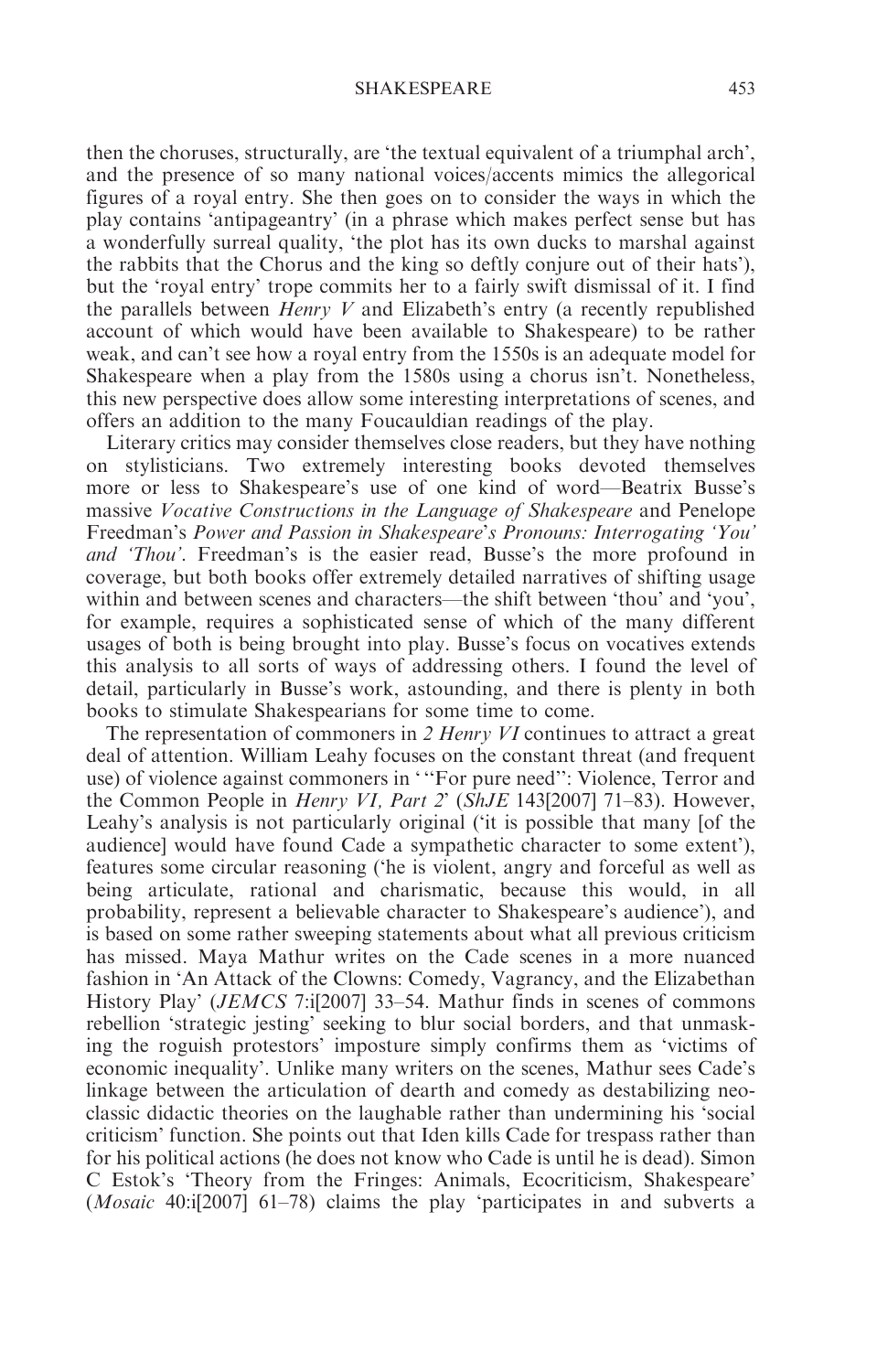popular radical vegetarian environmentalist ethic and offers ''the garden'' as part of a continuum of social control', but also offers the familiar line that once Cade turns up we are left with the contained comic and carnivalesque. To call Cade vegetarian is stretching it a bit, though it does enable Estok's interesting contrast between Cade's end and the butchery metaphors (and stagings) earlier in the scenes; the notion of Cade's death as a kind of pruning is also thought-provoking. Nina Levine's 'Citizens' Games: Differentiating Collaboration in Sir Thomas More' (SQ 58[2007] 31–64) stresses that the early scenes of the play offer an 'individuated commonality' engaged in the 'shared labour of protest'; this sense of 'horizontal' commonality is the basis for More's successful appeal to their sympathies for the 'strangers' case', though only once the vertical link to the monarch (hence, nation) has been removed by 'banishment'. But, Levine points out, this commonality has a deeply compromised past.

Stephen Dickey teases out the meanings of a variety of props in 'The Crown and the Pillow: Royal Properties in *Henry IV'* ( $ShS$  60[2007] 102–17). These include Falstaff's cushion-crown (nicely topsy-turvy, not least because the crown is usually placed on a cushion), his sceptre/dagger (the violence Henry IV must rely on to rule), and his throne/tavern chair. Crown and pillow, crown and mock-crown, reappear in Act IV of 2 Henry IV; though Hal's choice is long since made, 'the moment registers that action as the ghost of a chance, the road not taken'. Hal's taking the crown, though, bequeaths his father the pillow—fittingly, in a sense, as Henry is, according to Dickey, one of 'the parade of false or surrogate kings to be purged on behalf of Henry V'. The actor playing Falstaff, like the cushion, is stuffed. Dickey's fascinating article also brings to bear a sensitivity to the structural parallels, particularly around crowning, within the play. Frances K. Barasch (in Marrapodi, ed., Italian Culture in the Drama of Shakespeare and his Contemporaries: Rewriting, Remaking, Refashioning) begins from Quickly's 'harlotry players' to suggest the influence of the harlequin and other elements of commedia all'improvviso. Falstaff himself recalls *commedia's* Capitano, and his 'play extempore' resonates with one of the stock scenes collected in Flaminio Scala's early seventeenth-century Scenarios; harlequin's links to the devil also echo with the 'white bearded Satan'. Ellen Caldwell, in a scholarly and careful analysis, ' ''Banish all the wor(l)d'': Falstaff's Iconoclastic Threat to Kingship in 1 Henry IV' (Renascence 59:iv[2007] 219–45), proposes Falstaff's subversiveness as a proto-Protestant distrust of and scorn for ceremony and image, offering 'Reformationist commentary' rather than carnivalesque subversion. Princely power is 'representational, iconic, and false', and here the state is the 'false religion' targeted by reformers. Others have seen Falstaff as a satirical attack on Puritanism; Caldwell, while not directly engaging with this argument, offers a range of quotations from Reformation figures to show the (proto-)orthodoxy of Falstaff's position. Jessika Wichner's 'The Flying Falstaff' (Folio 14:i[2007] 37–43) attempts to understand one M. Prosser's peculiar eighteenth-century project to construct a giant balloon in the shape of Falstaff. The only evidence for this project is the 1785 call for subscriptions, complete with illustration, and Wichner thinks this means the project did not come off. She goes on to explore the ways in which the character of Falstaff is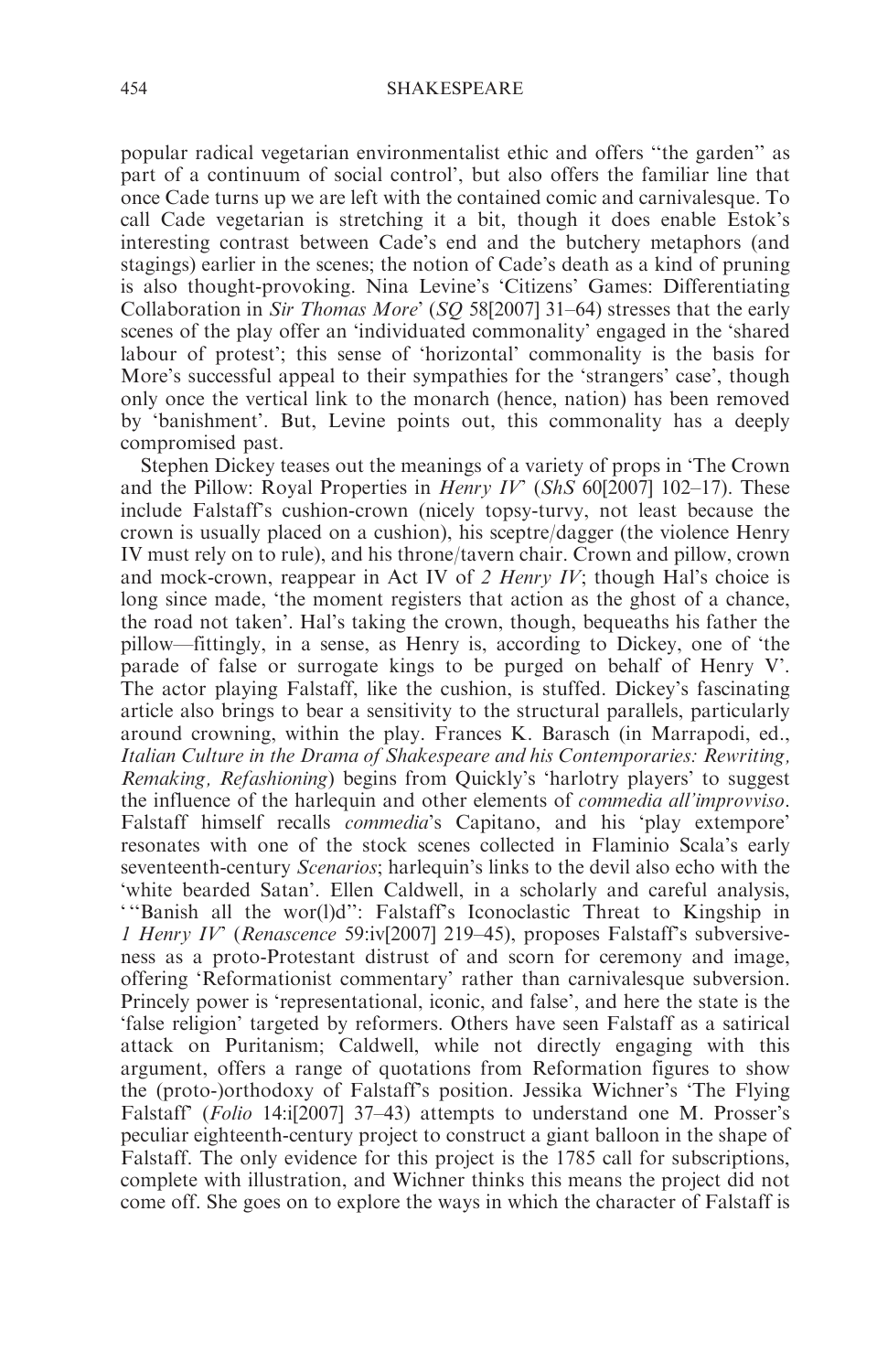balloon-like (hot air and the like) before pointing to the ways in which the union flag wielded by the balloon-buffoon blurs the boundary between Falstaff and John Bull.

Joel Elliott Slotkin proposes a new approach to Richard III in 'Honeyed Toads: Sinister Aesthetics in Shakespeare's Richard III' (JEMCS 7:i<sup>[2007]</sup> 5–32). Audience identification with the evil Richard is enabled by a 'sinister aesthetics' rather than the character's deceptiveness or, indeed, a moral flaw in themselves. Seeking to avoid this demonization/pathologization of audience response, Slotkin proposes a poetics of malevolent theatricality and deformity to explain characters who see Richard's evil 'yielding' to him anyway (and, therefore, an audience doing the same thing). Much of the article provides close readings of the 'seduction' of Anne as emblematic of the whole process. This relies on the 'ironic effect' of 'the spectacle of a villain who has mesmerized his victim so completely that he can provide her with the means to defeat him, and urge her to do so, knowing that she will not listen'. However, Slotkin seems to contradict this at a later point when he grants Anne much more agency, claiming that Anne's 'erotic attraction' to Richard is generated by 'the dark, ironic beauty of Richard's carefully constructed self-presentation as a creature of deceptive malevolence'. Slotkin claims that the entire political realm follows Anne's example, and that though Richard is destroyed, the play 'makes no serious attempt to repress or refute the sinister poetics that make Richard such a powerful figure in the first place, allowing them to persist beyond his death'. It's a bold claim, and certainly enables a fresh look at the play, but the focus on seduction and (erotic) attractiveness does seriously underplay the operations of political power within the play for this reader; the focus on Richard 'in quest to have' underplays 'this hell' the nation soon finds itself in. Murray Levith, in Shakespeare's Cues and Prompts, suggests that monstrosity of Richard allows the play to draw on the 'St George and the dragon' myth for its closure.

Christopher J. Cobb's The Staging of Romance in Late Shakespeare: Text and Theatrical Technique includes some short considerations of Henry VIII. The opening scenes in this and other late plays (The Tempest, Two Noble Kinsmen) do not introduce the story, and thus are more likely to be seen (and ironized) as theatrical spectacle. The Field of the Cloth of Gold evokes romance only to bring it swiftly into contact with a suffering with which it has no transformative relationship. Spectacle in this play is the grounds for Cobb's claim that it, along with Two Noble Kinsmen, is Shakespeare's 'least dramatic but most theatrical' play. The coronation scene has a set-up and postscript which discourage an audience from seeing it as a romance plot climax; however, it functions to 'order the realm' via a kind of gift-exchange between citizens and royalty, and the display of nobility around the monarch. This disjunction between the function of the coronation within the play world, and as a plot element within the play itself, is 'a test of romance ...for which the play provides no answer key'.

Finally, to student-focused work and reprints. Warren Chernaik's The Cambridge Introduction to Shakespeare's History Plays is a clear survey of all the Folio histories. Those new to the histories will find it contains plenty of useful narrative; though it does not dwell overmuch on particular critical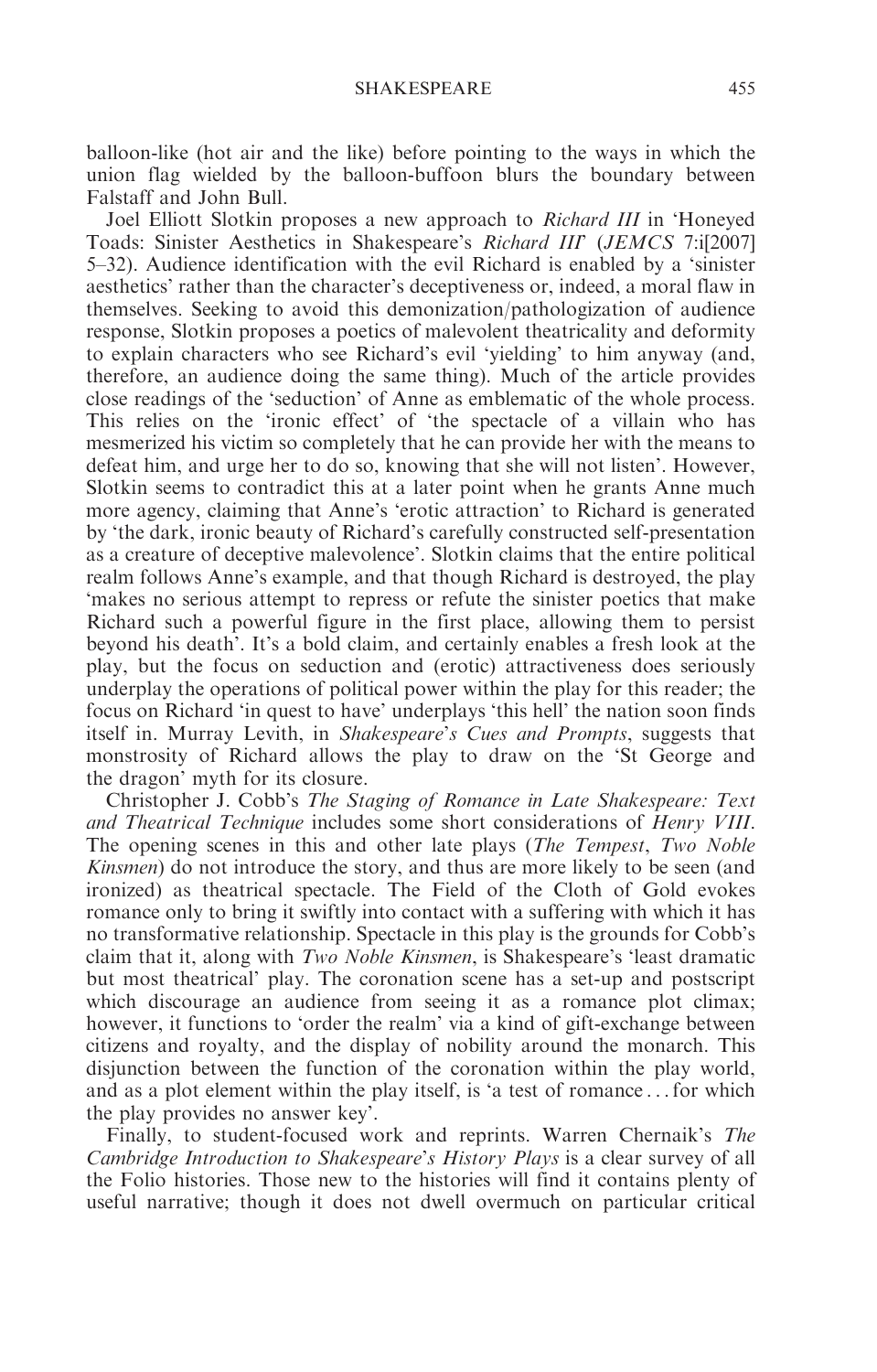approaches, it is imbued with a sure sense of what critics have found to talk about over the years. Jonathan Baldo's 'Forgetting Elizabeth in Henry VIII' (in Hageman and Conway, eds., Resurrecting Elizabeth I in Seventeenth-Century England) is a shorter version of his 2004 ELR essay on the play, placing it as part of a patron-sensitive attempt to manage the memory of Elizabeth and other Reformation figures. Kevin Ewert's volume in the student-focused Shakespeare Handbooks series on Henry V, A Guide to the Text and its Theatrical Afterlife, does several jobs very well, offering commentary on the play itself, an introduction to key modern productions and films, and a guide to contemporary critical thinking and Shakespeare's own theatrical and cultural contexts. Ewert is particularly interesting on performance, and his lucid and stimulating prose manages to be both accessible and challenging.

# (f) Tragedies

The year 2007 has been an active one in Shakespeare scholarship. Writers on Shakespearian tragedy continue to develop old and explore new avenues to the dramatic texts. It is not only the 'great' tragedies that attract scholarly attention. Several impressive analyses deal with texts that earlier received little attention, such as Titus Andronicus and Coriolanus. The increased interest spurred by the RSC's devotion to the complete works of Shakespeare, both theatrically and editorially, may have increased the focus on texts that naturally include the tragedies. The RSC Shakespeare, edited by Jonathan Bate and Eric Rasmussen, is a major new edition of the complete works which is of particular interest in that it is the first edition to be based on a modernspelling version of the 1623 first Folio. The following survey of publications on Shakespeare's tragedies starts with the more general studies, and studies covering more than one play, before dealing with particular tragedies in the order in which they are thought to have appeared.

Surveying the field of Shakespearian tragedy, one should include Jennifer Wallace's The Cambridge Introduction to Tragedy in the Cambridge Introductions to Literature series, as chapter 2 of the book devotes some twenty pages to Shakespeare. In her discussion, Wallace notes the sense of mystery that critics tend to find in Shakespeare, and that makes it easier to consider the various tragedies than to find their quintessential components. She suggests that the difficulty in defining Shakespearian tragedy could stem from the fact that all Shakespeare's tragedies challenged existing generic conventions. Another reason why writing about Shakespearian tragedy is complicated is that Shakespeare combined tragedy and comedy in his plays. Finally, critics find it difficult to write about Shakespeare's tragedies because of the at once creative and destructive vision which inheres in the language of the plays. Characters create what Coriolanus calls a 'world elsewhere'. The author finds, however, that it is in these difficult areas in Shakespeare that we paradoxically see the source of his power. 'It is in the nature of his tragic sense to defy explanation and to confound categorisation' (p. 44). In her discussion, Wallace relates Shakespeare's challenge to the traditional concept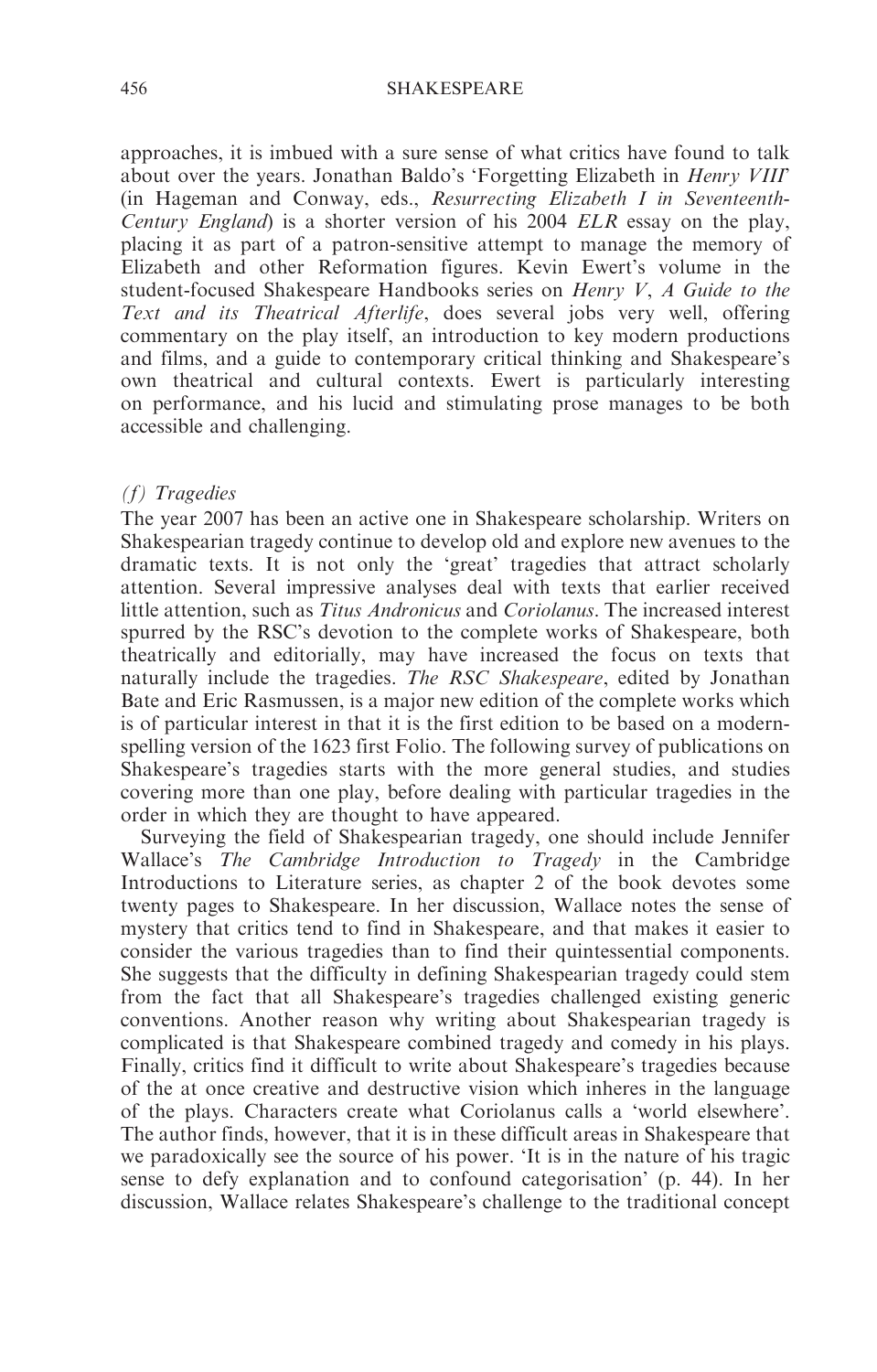of tragedy to transformation on the political, religious and philosophical scene of his day.

The Cambridge Introduction to Shakespeare, by Emma Smith, has also appeared in Cambridge Introductions to Literature. This relatively short book is packed with useful information and is divided into seven subject-based chapters devoted to character, performance, texts, language, structure, sources and history. According to the author, each chapter includes a range of examples with a focus on the plays most frequently studied. As to the tragedies, they are all referred to at some point, but it is partly for its introduction to the dramatic world of Shakespeare, and partly for the more extensive references to the 'great' tragedies that the book is useful reading to the student of Shakespearian tragedy. The first chapter starts out, invitingly, at Juliet's balcony in Verona. Among many interesting observations on the tragedies, one can note valuable commentary on several characters, including Hamlet, Macbeth and Othello. Importantly, the emphasis of the book is less on facts than on critical approaches. 'Where Next?' sections at the end of each chapter are encouraging guides to further reading. As a general introduction to Shakespeare's work, with an emphasis on making readers meet his plays, Emma Smith's book forms a firm basis for further study.

In 2007 yet another relevant study appeared in Cambridge Introductions to Literature, namely Janette Dillon's The Cambridge Introduction to Shakespeare's Tragedies. The book includes a separate chapter on tragedy before Shakespeare, which points out classical influences, the mixed tradition of early English tragedy, the influence of Kyd and Marlowe, and comments on Elizabethan tragic practice and theory. The plays covered are those placed in the group named 'Tragedies' in the first Folio, with the exception of Cymbeline. As Dillon observes, at least three of the tragedies, Titus Andronicus, Timon of Athens and Macbeth, 'have possible links with other dramatists' (p. 6). Interestingly, Shakespeare's first tragedy, Titus Andronicus, and his last, Coriolanus, receive slightly more attention than the others. One of the approaches in the book is to give close analysis of particular moments, sometimes peripheral ones, to show how they reveal the play's particular concerns. In the case of Romeo and Juliet, the core scene commented on is I.v, a feast scene bringing together the comic dimension and lurking tragedy, in Othello it is the willow scene (IV.iii), and in King Lear it is the blinding of Gloucester (III.vii). The author argues that Shakespeare's approach to tragedy was experimental, that he set himself new challenges in each play. In her study, Dillon seeks to explore Shakespeare's range of experimentation and to give room for the distinctiveness of each play. Admittedly, it is a daunting task in a book of limited length to try to cover ten plays so much discussed in earlier publications. It is to the credit of the author that she gives insightful background information while revealing specific concerns in each of the tragedies.

Daniella Jancsó's Excitements of Reason: The Presentation of Thought in Shakespeare's Plays and Wittgenstein's Philosophy is a study of moments of uncertainty in Shakespeare's plays. In doing this she draws on the philosophy of Ludwig Wittgenstein. The reason for using Wittgenstein is that he ascribes importance to the moment of uncertainty and wonder, the state of being at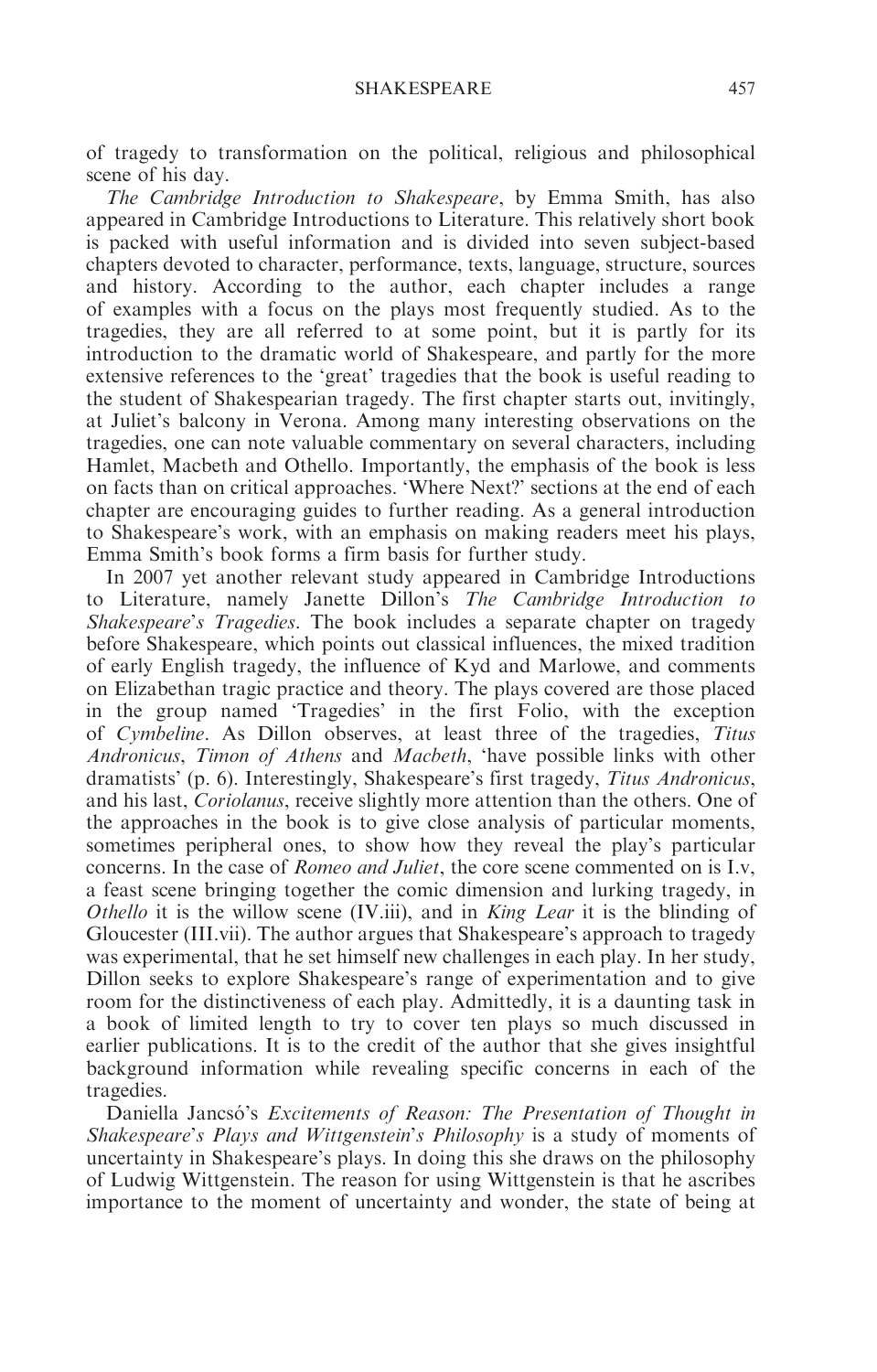a loss. Wittgenstein's philosophical activity is construed as an ongoing attempt at achieving clarity. In this respect Jancso´ finds it instructive to focus on the study of Hamlet and Macbeth, as well as Much Ado About Nothing and The Tempest. The author sees the opening of the night scene in *Hamlet* as being dominated by a figure of uncertainty, the ghost, while the day scene begins with the entrance of a figure of certainty, Claudius. In his oration (I.ii.1–17), Claudius establishes an opposition between culture and nature, or, in Wittgenstein's terminology, a language game in which he plays the part of the ruler, while automatically casting the others in the role of the ruled. To Jancsó, Hamlet's inability to act and Wittgenstein's observations on the interconnection between thoughts, doubts and action lead to the realization that, in the moment of action, thinking must be suspended. To Wittgenstein, thinking comes to a halt when previous problem-solving strategies fail. In Jancsó's view, such moments of confusion in Shakespeare are mainly evoked by figures of uncertainty, such as ghosts, fairies and witches. In Hamlet's case, he acts when he is overpowered by fear and astonishment, when he is in a state of shock. In her analysis of Macbeth, the author sees the play as developing from a godless rite and presenting a world from which the divine has been eliminated. Just as in *Hamlet*, the beginning of the play displays figures of uncertainty. The Wittgenstein-inspired discussion of Macbeth involves the question of free will and the philosophical problem of causality. The interpretation involves the role of figures of uncertainty, the lack of objective certainty and the plight created by mental operations in the Godforsaken world of the play. The book is an intriguing study of ways in which Wittgenstein's style of reasoning resembles Shakespeare's thinking in drama. It is also enlightening for readers who struggle with the question why Shakespeare's plays, as well as Wittgenstein's philosophical writings, continue to generate such contradictory interpretations.

Shakespeare in Parts by Simon Palfrey and Tiffany Stern is a stimulating in-depth study combining a consideration of actors' parts and the vertiginous dramatic moment. The book is divided into four main parts, the first dealing with the actors and their parts and with rehearsing and performing, the second with interpreting cues, the third considering repeated cues, and the fourth discussing aspects of dramatic prosody. Of the tragedies, Romeo and Juliet is seen as having perhaps the most extravagant use of repeated cues in all of Shakespeare. The scene of mistaken mourning for the presumed-dead Juliet is considered tragedy with a twist, mixing pathos with bathos. In Shakespeare's mature tragedies, the authors contend, repeated cues are employed at the moment of the most serious or terrifying or finest climax, such as at the time of Desdemona's murder, the sleep-walking of Lady Macbeth, the reconciliation of Lear and Cordelia, the exit of the mad Ophelia and so on. In Julius Caesar such repeated cues are used to evoke popular turbulence, for example when Mark Antony inflames the Roman crowd, and to call forth subjective loneliness when Brutus is preparing for death. In *Hamlet*, the leave-taking of the mad Ophelia receives detailed comment, in which she is regarded as the chief subject of the climactic echoing cue. In their discussion of Othello, the authors focus particularly on the time preceding Desdemona's murder, showing that in the frantic exchange over the handkerchief, she struggles for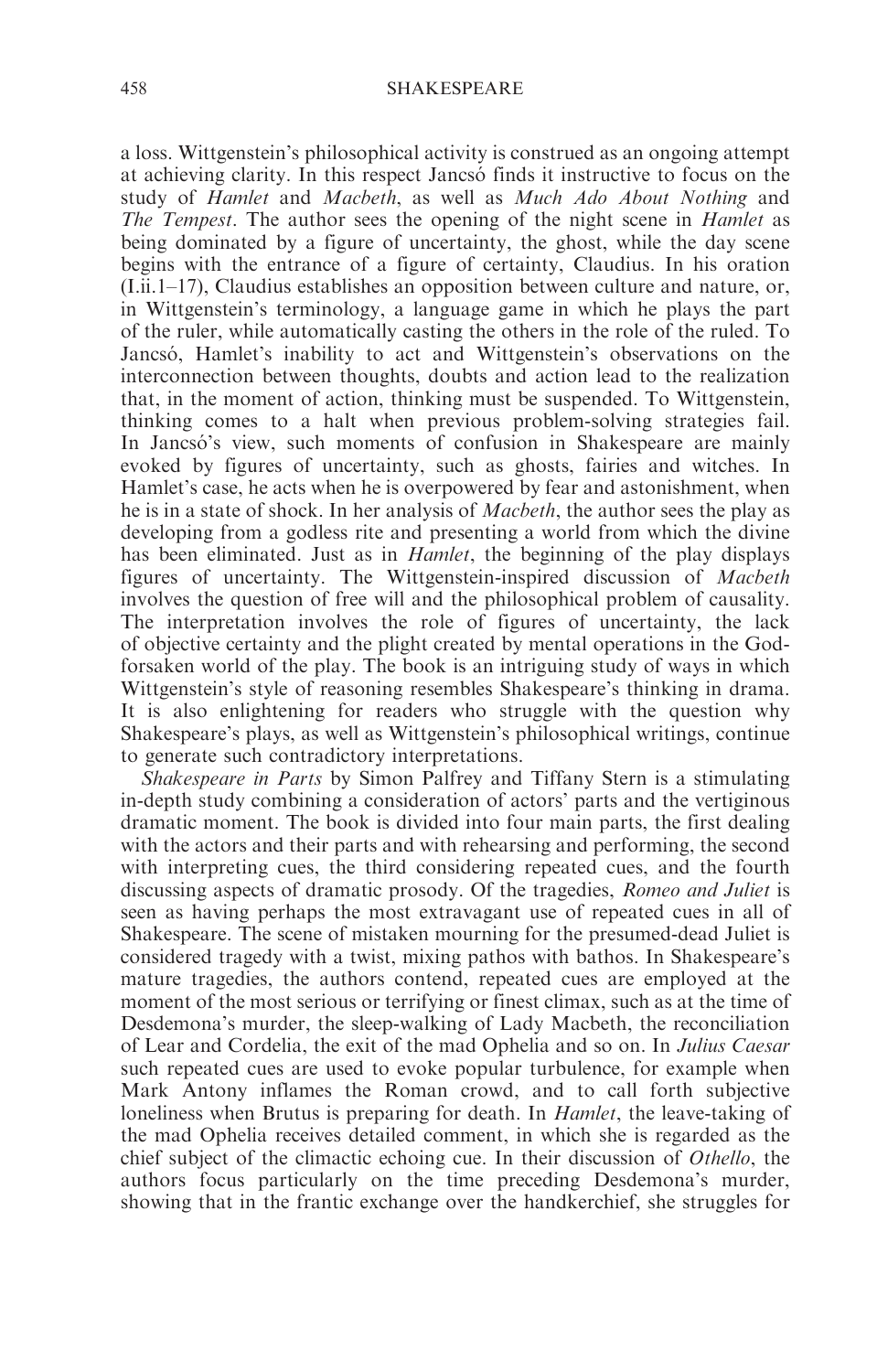entrance into her husband's foreclosed mind. What marks the tragedy at this point is the impossibility of Desdemona getting a word in. The mutual isolation of Othello and Desdemona can truly be felt only by separating them into a 'linear' exchange. In Macbeth, Lady Macbeth's final scene is considered 'perhaps the most striking instance where the premature cue is used as a sign of existential separation' (p. 237). As the authors point out, King Lear uses repeated cues throughout and is a good example of Shakespeare's manipulation of cues, for example in Gloucester's early scenes. Similarly, different kinds of echoing cues are commented on in Edgar's 'part within the part' of Poor Tom, when Gloucester enters and seems to prompt another of Edgar-Tom's horrid repeated cues, and when the repeated cue is described as being used by Shakespeare to represent the 'mad' Lear in particular ways. The quite extensive discussion of King Lear includes references to repeated cues in Cordelia's speech, with informative comments on differences between the Folio and the quarto. Many of the uses of cues in the play recur in the scene of Lear's death, where repeated cues or repeated 'refused' cues abound. In the authors' view, the echoing repetitions are designed to enable, protect and strengthen Lear's state of grief. All in all, the book represents a fresh view in an exciting field of Shakespeare study. It reveals how intimate and important working in parts is to Shakespeare's recurring preoccupations.

Shakespeare Quarterly (58:iii[2007]) is a special issue devoted to the RSC's Complete Shakespeare. Among its interesting articles, we note Stephen Orgel asking, in 'The Desire and Pursuit of the Whole' (pp. 290–310), whether we now really have The Complete Works. As he observes, 'Surely the impulse to conflate quarto and folio texts of King Lear, Hamlet, Troilus and Cressida, and Othello springs from a conviction that none of the individual texts is complete. Macbeth is obviously incomplete, indicating several of its witches' songs only as incipits (''Come away, come away &c.''; ''Blacke spirits &c.'')' (pp. 292–3). Orgel also has many pertinent observations concerning Hamlet as, for example, 'The play has often been felt to be incomplete, despite its immense length' (p. 307). He further observes that while it has been frequently argued that Hamlet is the first dramatic character with a genuine psychology, his motivations are missing. Orgel notes that it increasingly became the task for the actor to provide that part of Hamlet's psychology.

'From Revels to Revelation: Shakespeare and the Mask' is Janette Dillon's contribution to Shakespeare Survey's volume on 'Theatres for Shakespeare' (ShS 60[2007] 58–71). She initially observes that Shakespeare's late plays are frequently said to be influenced by masque, the context for such influence being the sumptuous Jacobean masque encouraged by Queen Anne from 1604. This type of masque is linked with the literary and classically inspired writing of, for example, Ben Jonson. As Dillon notes, the influence of this form of masque on Shakespeare is often associated with the King's men's move to the Blackfriars in 1609. She interestingly maintains that Tudor mask has been the poor relation in Shakespeare studies as well as in studies of court theatre more widely. The distinction in spelling ('mask' versus 'masque') seems to signal a felt need to distinguish a boundary between Tudor mask and the newer masque, the latter implicitly being associated with greater sophistication. Rather than overlooking the influence of Tudor mask on Shakespeare,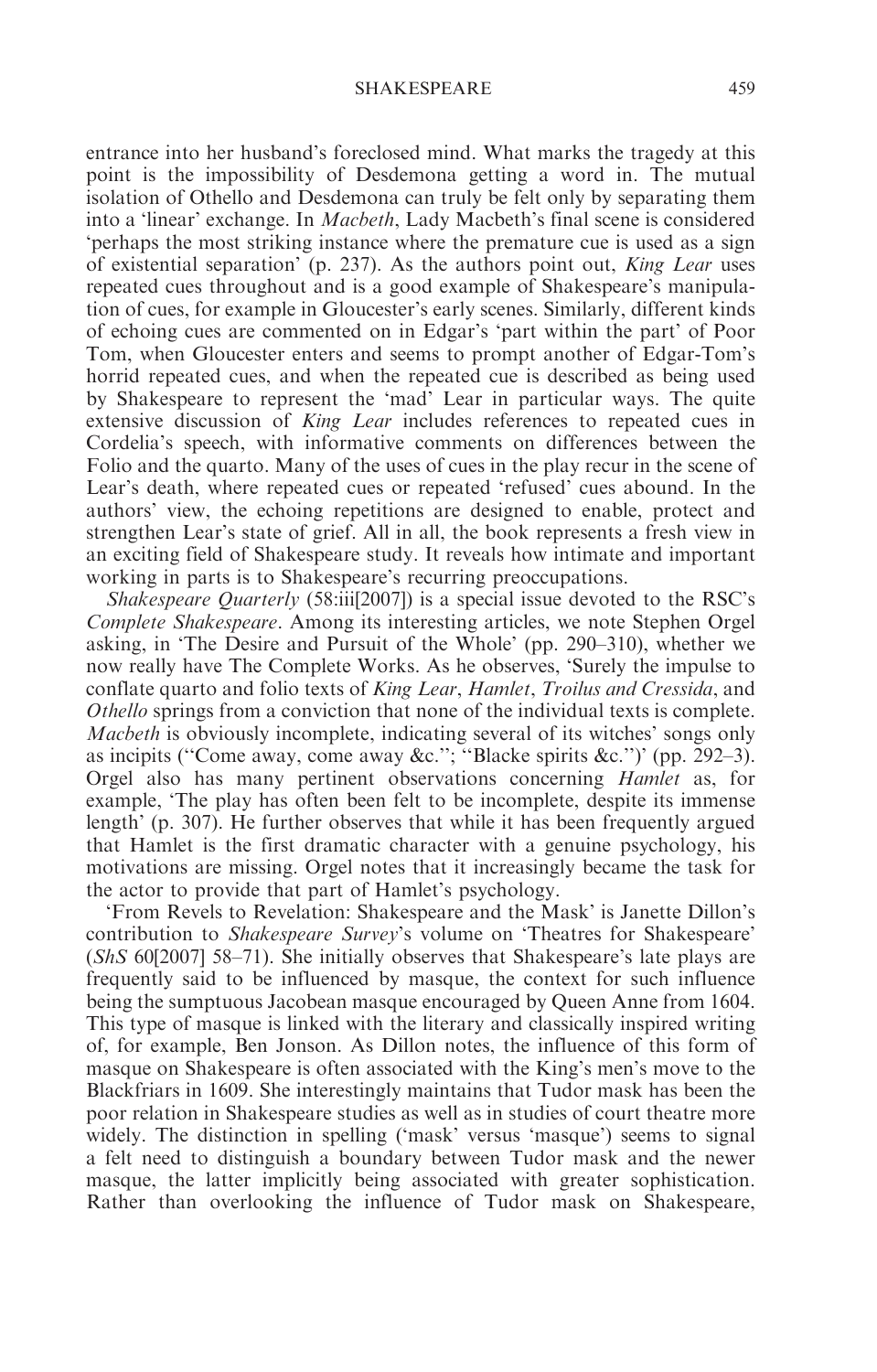Dillon makes an attempt at giving it the place it deserves. As she suggests, Shakespeare's knowledge of masking could have come from a variety of written sources, including Hall's *Chronicle* and possibly anecdotal reports from people travelling in Europe. Masking elements might also be suggested by the plays' immediate source, such as in the case of Romeo and Juliet. To show the influence of mask, Dillon considers scenes from several early Shakespearian plays, including Titus Andronicus, V.ii and Romeo and Juliet, I.iv and v. Timon of Athens is also briefly considered. Dillon's view of the use of masking in Shakespeare is that the distinction between 'mask' and 'masque', i.e. between the Elizabethan and Jacobean forms of this type of court entertainment, cannot be absolute. It follows that there can be no clear separation between Shakespeare's early and later uses of the form.

ELR (37:iii[2007] 337–59) contains an article by Richard Levin on 'Protesting Too Much in Shakespeare and Elsewhere, and the Invention/ Construction of the Mind'. Levin takes as his point of departure The Murther of Gonzago, during which Gertrude protests that 'The lady doth protest too much, methinks' (III.ii.230), one of the best lines in Hamlet. The statement reflects ironically on Gertrude's own behaviour. Levin goes on to comment on the literary tradition of over-protesting and then succumbing widows going back 'at least as far as Petronius' tale of the Ephesian widow' (p. 337). The author's succeeding comments include references to several plays, such as Chapman's The Widow's Tears. Levin also mentions The Puritan, or The Widow of Watling Street, 'an anonymous play once attributed to Shakespeare' (p. 339). References to Shakespeare's tragedies include King Lear, in which a serious example of over-protesting is evident in the love test at the play's beginning, where Goneril and Regan express their devotion to their father in hyperbolic terms. Levin further notes that over-protesting is not limited to women. In *Romeo and Juliet*, Romeo's behaviour is described by Benvolio and Montague as a kind of over-protesting, even before the audience see him. From his survey of twenty-one characters who exhibit over-protesting, Levin finds certain shared characteristics. Their over-protesting is shown early in the play, it is always exhibited in the presence of other characters, and their over-protesting collapses suddenly and completely. Following this, they take an action directly opposed to it—the widows quickly remarry, the daughters spurn their father, the Petrarchan lovers fall out of love, and so on. Further commenting on Hamlet's Gertrude, Levin notes that while we initially are led to believe that Gertrude is just another of the over-protesting and then succumbing widows, it soon becomes clear that her show of love for her husband was dissembled, causing the Ghost to call her 'my most seeming virtuous queen' (I.v.46).

In Shakespeare Newsletter (57:ii[2007] 43, 48, 52, 58, 60) David Thatcher, in "The manner of their deaths": Causality in Romeo and Juliet and Antony and Cleopatra', initially reminds the reader that in Shakespeare's time medical knowledge was still in its infancy. Some explanations ask for the willing suspension of disbelief. As Thatcher remarks, Hamlet provides several examples of confusion and ambiguity on the subject, for example when Laertes returns from France vowing revenge for his father's death before he knows how he died (IV.v.131). In his discussion Thatcher makes reference to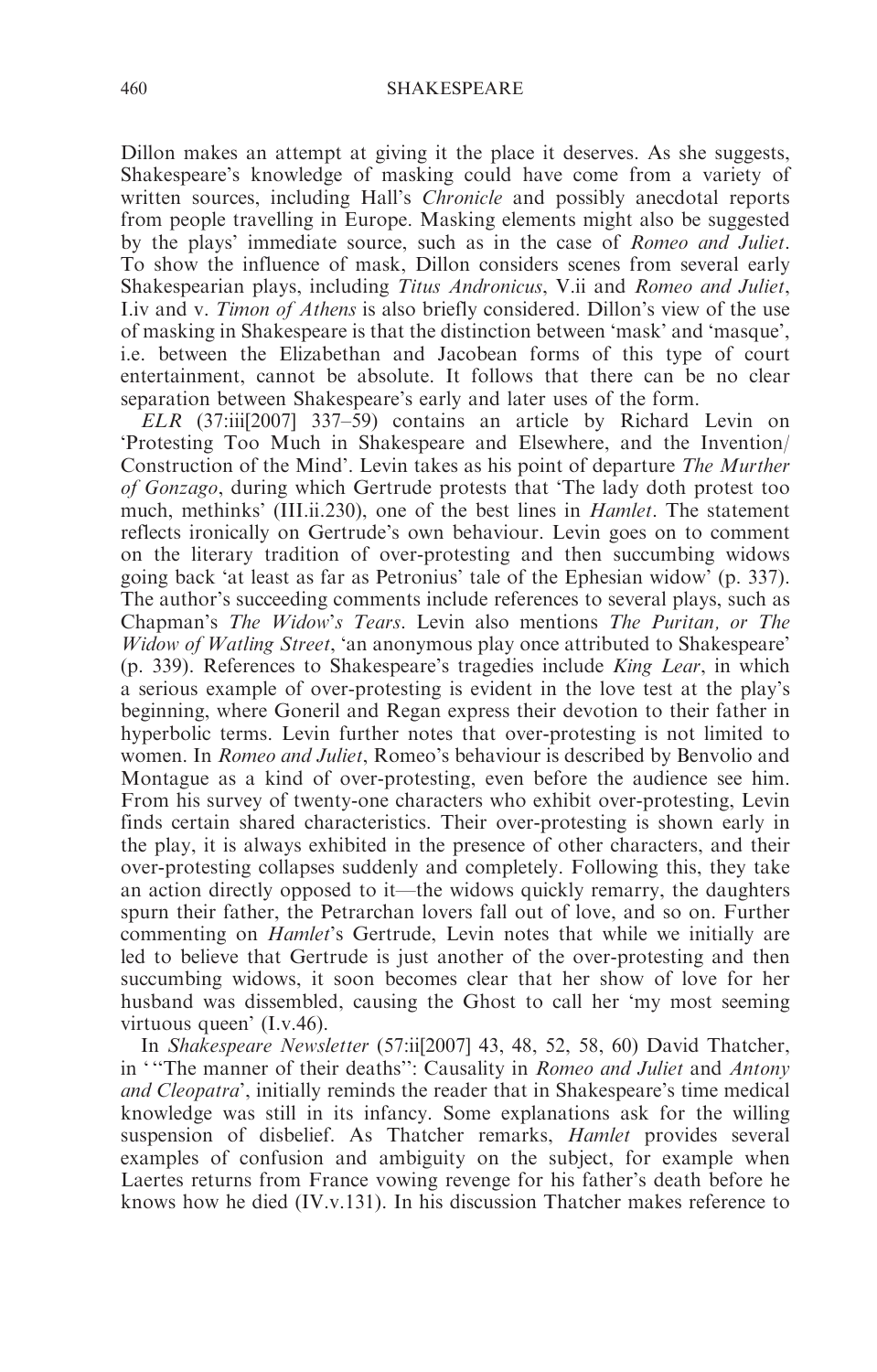several Shakespeare plays, noting that there are many cases in Shakespeare's work where the cause of death is not initially communicated or requested. His comments on *Romeo and Juliet* in this respect are quite extensive. Turning to Antony and Cleopatra, the author notes the fact that this play represents death coming to a generation older than Romeo and Juliet. In its attempts to clear up mysteries, Thatcher shows, Antony and Cleopatra in its denouement structurally resembles the ending of *Romeo and Juliet*, with Octavius replacing Prince Escalus as principal investigator. Indifference to the causes of Fulvia's death and the supposed death of Cleopatra is now replaced by a determination to establish the whole truth. In the author's view, Shakespeare chose to omit or suppress, until the denouement, enquiries into the cause of death in order to exploit the gulf between what the audiences know and what knowledge the characters get access to. It is through laborious (re)construction or misconstruction that the characters seek the truth.

Rebecca Ann Bach has written a special kind of book, Shakespeare and Renaissance Literature before Heterosexuality. Its main argument is that the playwright has been misread as having modern ideas about sex and gender. In her study Bach attempts to show how Shakespeare's plays, among others, were rewritten and adapted editorially in the Restoration and the eighteenth century to make them conform to modern views, or to what she terms an emerging heterosexual imaginary. The reason why Shakespeare's plays and Renaissance literary culture are the object of the book's primary discussions is that those plays have been considered to reveal natural human behaviour, and this would include what has been regarded as natural male–female sexual relations. In Bach's view, the homosocial imaginary gradually lost its dominance from the Restoration until the end of the eighteenth century. During the years following the early modern period, Bach maintains, Shakespeare's texts, among others, were rewritten and edited. This was the formative period for heterosexuality, and writers and editors considered the homosocial, aristocratic values of the past to be primitive. According to Bach, it became imperative to erase the traces of the homosocial past in plays, including Shakespeare's. Of Shakespeare's tragedies, Bach's study includes comments on King Lear, Antony and Cleopatra and Othello and portrays a world before heterosexuality. The author's chapter-long discussion of King Lear builds on the view that the play evokes chastity as an ideal, possibly the only ideal that is kept unpolluted throughout the play, and at a time preceding the valorization of lust and greed its hatred of male–female sex is pervasive. In the three following chapters, Bach focuses on aspects of Restoration Shakespeare, including effects on the plays of an emerging heterosexuality, and including in her analysis references to several of the tragedies. The fifth chapter is devoted to Othello as it was regarded in the seventeenth and eighteenth centuries, and it explores the colonial origins of heterosexuality. Bach's study presents insight into a field seldom discussed in Shakespeare studies. The book demonstrates discerningly how criticism and revisions of Renaissance drama helped the emergence of heterosexuality. According to Bach, changing views on status, friendship, adultery and race represented aspects of that emergence.

Richard Levin makes some comments  $(N&Q$  54[2007] 294–5) on the stereotype that he calls 'The Lady and her Horsekeeper', the idea that some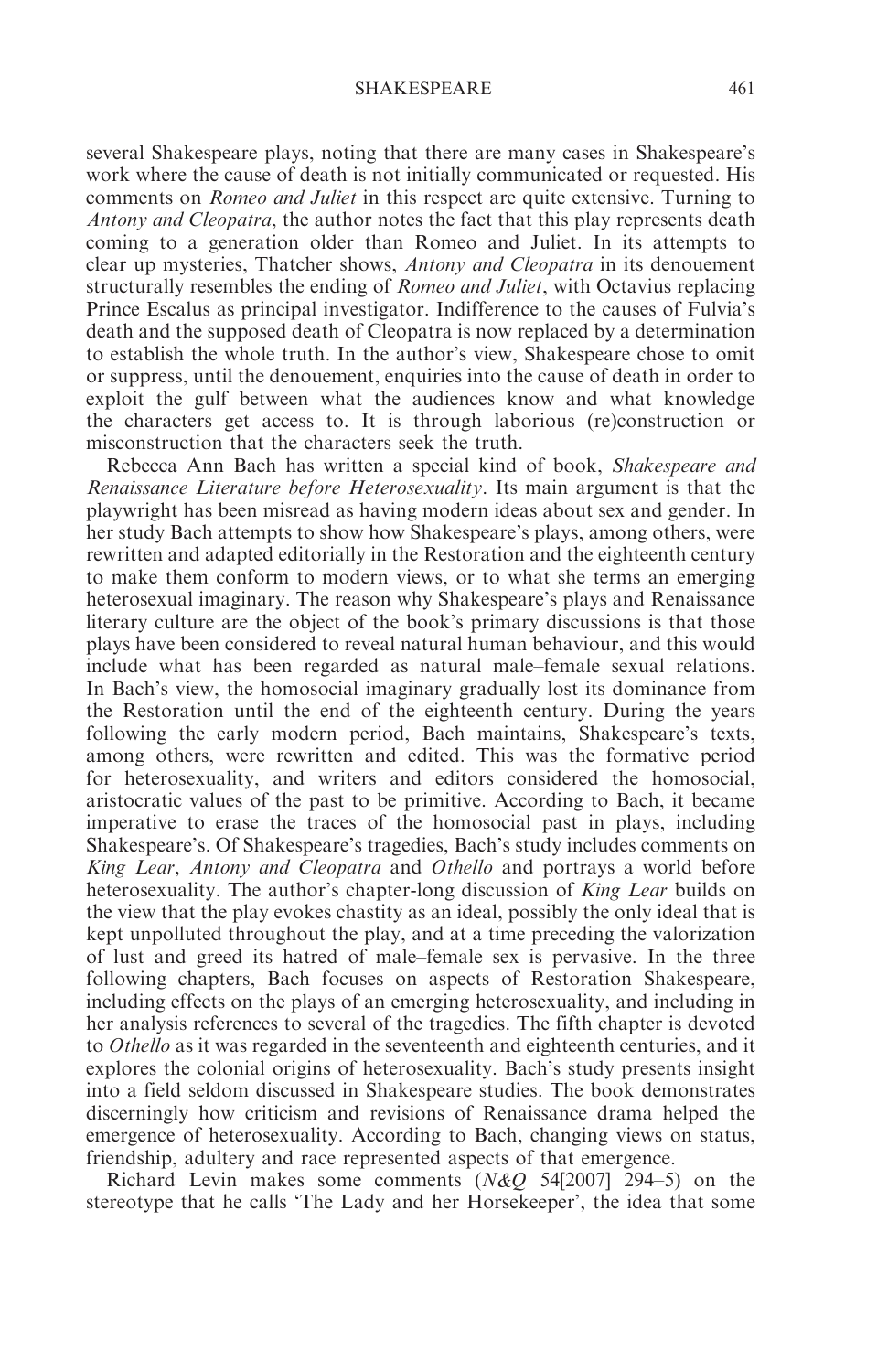upper-class women were attracted to lower-class men. Levin's application of this stereotype includes the relationship of Tamora, the newly crowned queen, to Aaron the Moor in Titus Andronicus. Although Aaron is not a manual labourer, he is connected to the stereotype as a 'coloured' man. In Titus Andronicus, Levin points out, Tamora's adultery with a 'coloured' man is considered a sign of her shameless lust. This is focused on in II.ii.10–29, where she invites Aaron to their sexual 'pastimes' and he puts her off. Levin also finds race to be crucial in linking this stereotype to the relationship between Desdemona and Othello at the beginning of the play. While our initial impression is that the marriage of Desdemona and Othello is another version of 'The Lady and her Horsekeeper', this stereotype is decisively rejected when the truth about their marriage is finally established at the end of Act I.

Comments on Titus Andronicus are numerous this year. In a lengthy article, 'Racial Impersonation on the Elizabethan Stage: The Case of Shakespeare Playing Aaron' (MRDE 20[2007] 17–45), Imtiaz Habib refers to Donald Foster's stylometric SHAXICON test concerning specific roles Shakespeare may have played, with special focus on the roles of Aaron in Titus Andronicus, Morocco and Antonio in The Merchant of Venice and Brabantio in Othello. The author argues that a consideration of the psychosocial transactions involved in such possibilities may give new insight into the complexities of racial discourse in Shakespeare. In his discussion, Habib points out that 'Shakespeare's racial impersonation in his playing of Aaron may issue from an obscure instinct of racial solidarity but may also involve an instinct of racial critique deployed across the triple agendas of ethnic control, surveillance, and programming' (p. 27). He finds that Titus possibly may constitute a more complex case of impersonation than Othello and even Antony and Cleopatra. But the question whether Shakespeare actually played the role of Aaron cannot be answered.

Christopher Crosbie has an article on 'Fixing Moderation: Titus Andronicus and the Aristotelian Determination of Value' (SQ 58[2007] 147–73). He observes that Titus Andronicus has elicited criticism for being 'excessive in its sensationalism yet lacking in its stylistic organization' (p. 147). Crosbie asks several questions concerning the basis for the criticism of Titus's excesses, and questions whether the reason for such views lies in a chaotic internal structure. Crosbie argues that the play's excesses 'signal instead the play's use of extremity to define the ethical, a representational strategy that exhibits sophistication and nuance amid, even through, sensational display' (p. 147). As Crosbie maintains, excess and moderation, themes present throughout Titus Andronicus, were established conceptual categories in early modern England. Situating the play within Aristotelian ethical theory of the late 1590s reveals a coherent underlying structure. What follows in Crosbie's article is a rereading of Titus Andronicus based on the view that the ethical mean allows a theoretical range of action as 'moderate', depending upon the circumstances. The result of the argument is flexible rigidity, which helps place Titus as noble yet savage, horrifying yet just. While the play causes us to consider the moral ambiguities inherent in the conflict between Roman and Goth, its Aristotelian framework also prompts us to contemplate ethical values through its constant appeal to equity.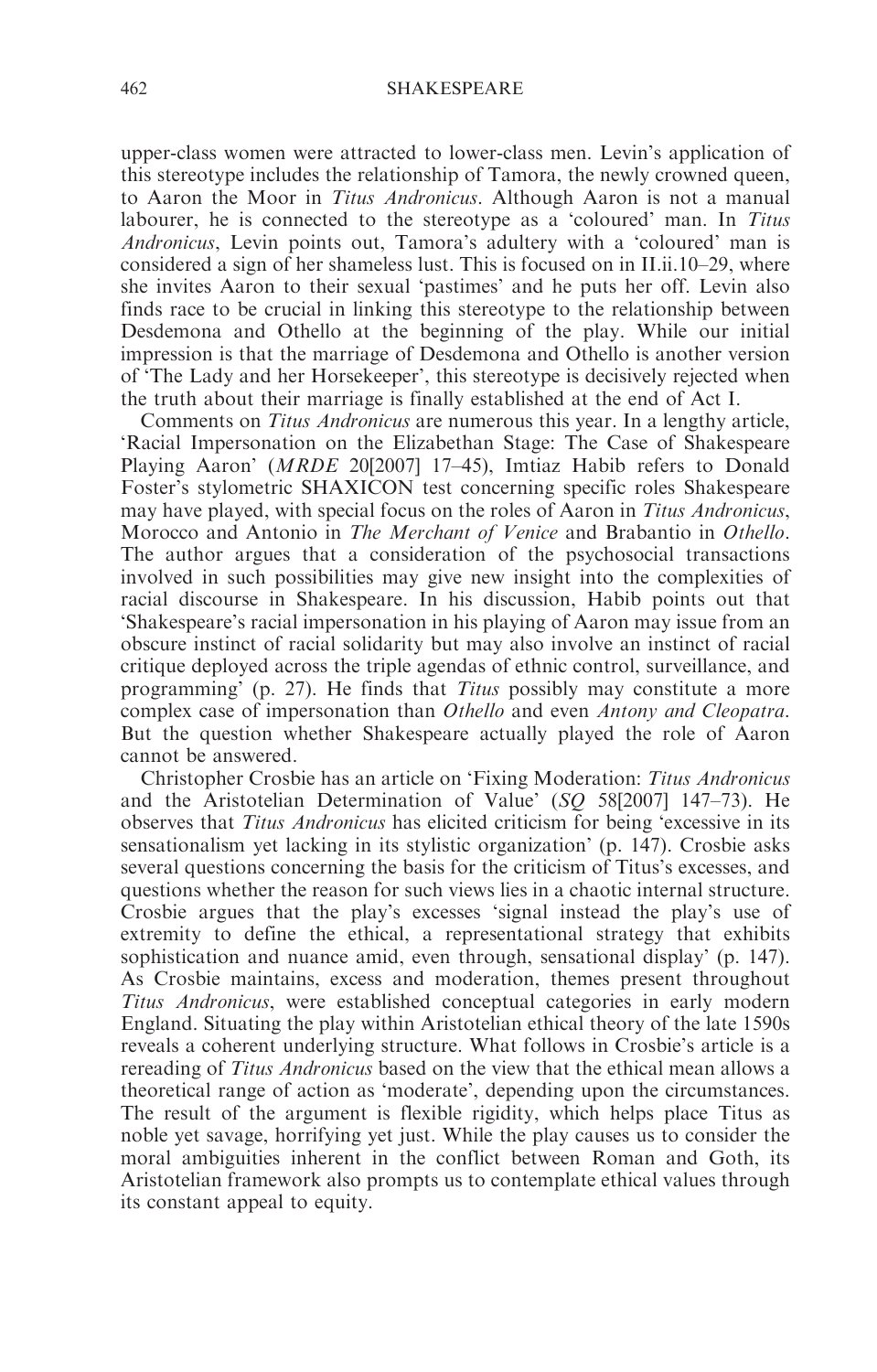Being devoted to one tragedy only, Marvin W. Hunt's volume on *Looking* for Hamlet is of particular interest. The author initially notes that Hamlet is an unlikely masterpiece, ungainly and extremely long if uncut. Moreover, there is little action in it until the end. Hunt further observes that the artistic merits of the work have been questioned, not least by T.S. Eliot, who failed to find any objective correlatives in it. Yet reality refutes all complaints against it, since *Hamlet* is the most frequently staged play in any language. Hunt argues that Shakespeare's greatest tragedy acts out an extreme and extraordinary internalization of reality. He then 'attempts to show how the resulting sense of a palpable interiority has reflected and shaped the intellectual history of the West, making *Hamlet* the single most important work in constructing who we are, especially in how we understand our psychological, intellectual, and emotional beings' (pp.  $7-8$ ). This is a daunting task. He starts by exploring the sources of the play, before considering its complex printing history. As Hunt notes, Hamlet appeared in three different versions. Two of them (in 1603 and 1604) were printed during the playwright's lifetime, while the third did not appear until 1626. These three versions coalesced into the relatively stable version of Hamlet published and produced since. Next Hunt discusses the great fifth act, trying to demonstrate why Hamlet is such a central work. In Hunt's view, the play takes reality from outside the human mind to within it, relocating us from an anterior and objective medieval mindset to an early modern outlook that largely sees reality as a function of subjective experience. The result of this new belief is the realization that what goes on inside our heads is, in the final analysis, real. The rest of Hunt's study presents a history of reception, noting that while the play should seem quite old, even antiquated, with the swordplay, the Ghost and the ornate language, it really, from most perspectives, defies ageing. In Hunt's view, Hamlet is currently more central to the world than ever. He argues that Hamlet the character 'is the collective dead son of Western history, the lost child that haunts our culture, perpetually killed and resurrected again in each performance before succeeding generations' (p. 9). The reader may or may not embrace every bit of Hunt's appreciative wording; however, he nevertheless presents a fresh, incisive and greatly informative study of this unique play.

In '"But I have that within which passeth show": Shakespeare's Ambivalence toward his Profession' (ShN 56[2006–7] 85–6, 100, 106, 110, 116–17), R.W. Desai argues that there is evidence in the sonnets to suggest that Shakespeare disliked his profession as actor and playwright. Corroborative evidence, especially from *Hamlet*, 'might help to explain why the three tragedies written after Hamlet are so different from Hamlet' (p. 85). Desai's argument is that although Hamlet is a unique theatrical success, it encapsulates a conflict within the author and marks the turning point towards tragedies with a different direction. In Desai's view, all the great tragic figures following Hamlet—Othello, Macbeth, Antony, Cleopatra, Lear, Timon and Coriolanus—are 'simple-minded, non-intellectual, non-complex characters' (p. 85). To Desai Hamlet is Shakespeare's alter ego, the critic concealed within the dramatist. He further comments on Hamlet's scathing critique of the contemporary stage. In Desai's view, Shakespeare's drama after *Hamlet* takes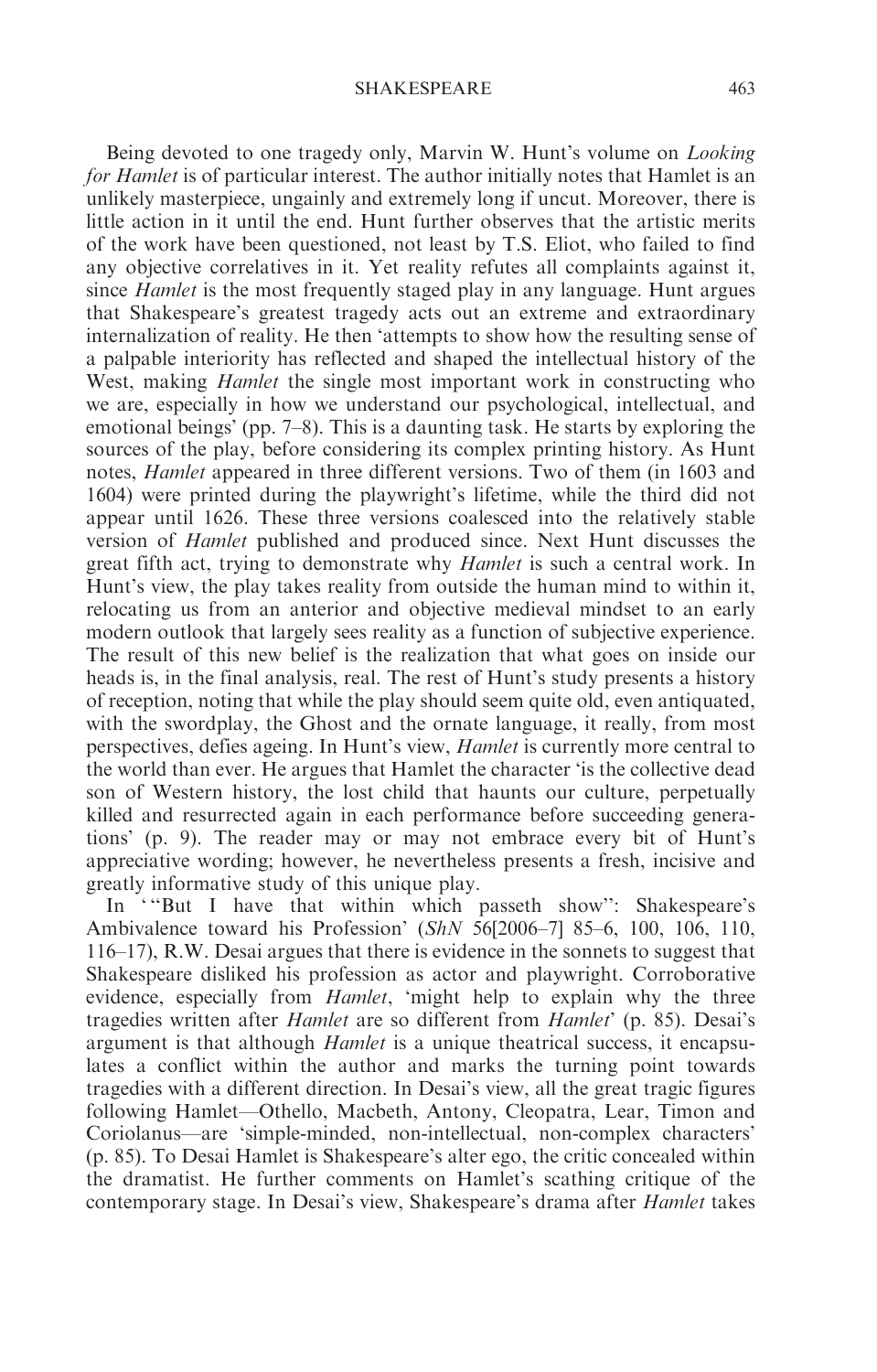a turn towards a direct, less complex style with mass appeal, a repudiation of Hamlet's ideal critic.

Antony Miller, in his article 'Fortinbras' Conquests and Pliny' (N&Q 54[2007] 287–9), quotes Hamlet IV.iv.15–26 and remarks that Hamlet's incredulous exchange with the Norwegian captain has been compared with two passages in Montaigne. Miller quotes from the essay 'Of bad meanes employed to a good end' (II.xxiii), in which Montaigne considers the behaviour of Roman gladiators, who killed each other to instruct the Roman people in valour and contempt for death. To Montaigne, the willingness of men to die in this manner is strange and incredible. Miller points out that although there is a general similarity between Montaigne's thought and that of Hamlet, 'their tenor is quite different' (p. 287). Miller also refers to Montaigne's essay 'How one ought to governe his will' (II.x). To Miller, Montaigne's examples, like the war in *Hamlet*, are all instances of trivial causes giving rise to great effects. To the author, Pliny's Naturalis historia, which was familiar to Renaissance schoolboys, represents a closer parallel to the passage in Hamlet than either of Montaigne's passages. Pliny discusses the limits set on human habitation by the earth's climate and then reflects on the melancholy fact that it is on the mundi puncto that men seek glory and power.

In Shakespeare Survey (ShS 60[2007] 223–36) Graham Holderness comments on "'I covet your skull"": Death and Desire in *Hamlet'*. The article focuses on the appearance of the skull in Hamlet. This human skull, also known as Yorick's skull, is not merely an anonymized object serving to create a memento mori, lamentation or satire, but an individualized skull, the remains of a known and loved person. Skulls on stage are awesome or weird because of the oscillation between subject and object. In Holderness's view, Hamlet's commentary is at once scientific, religious, sceptical and Protestant as well as Catholic.

Notes and Queries (N&Q 54[2007] 289–90] has an article by Thomas Festa on 'All in All: The Book of Common Prayer and Hamlet, I.ii.186'. According to Festa, the precise meaning of Hamlet's reply to Horatio's recollection of Old Hamlet following Hamlet's first soliloquy has not yet been understood, due to a misconception about the source and function of Hamlet's idiom. Scholars and critics have missed the primary allusion, in Festa's view. He argues that Hamlet's phrase alludes to a verse from the first epistle to the Corinthians: 'When all thynges are subdued vnto hym, then shall the sonne also hym selfe be subiect vnto hym that put all thynges vnder hym, that God may be all in all' (1 Cor. 15.28). The likelihood that Shakespeare had this text in mind when writing this line is increased by the fact that it was a part of the lesson read during the ceremony for the burial of the dead in the Book of Common Prayer.

Gene Fendt discusses "The time is out of joint": Medieval and Roman History and Theology in *Hamlet's* Act I Temporal Disturbances' ( $N\&O$ 54[2007] 290–2). Seeing the Ghost as both res and signum, Fendt initially describes it as the dark sacrament of the play. Act I of Hamlet closes with Hamlet, disturbed by the ghost of his father, considering its presence a sign of the disturbance of the temporal order. Fendt questions whether the darkness is in the sacrament or in the times, and refers to saints behind the names of the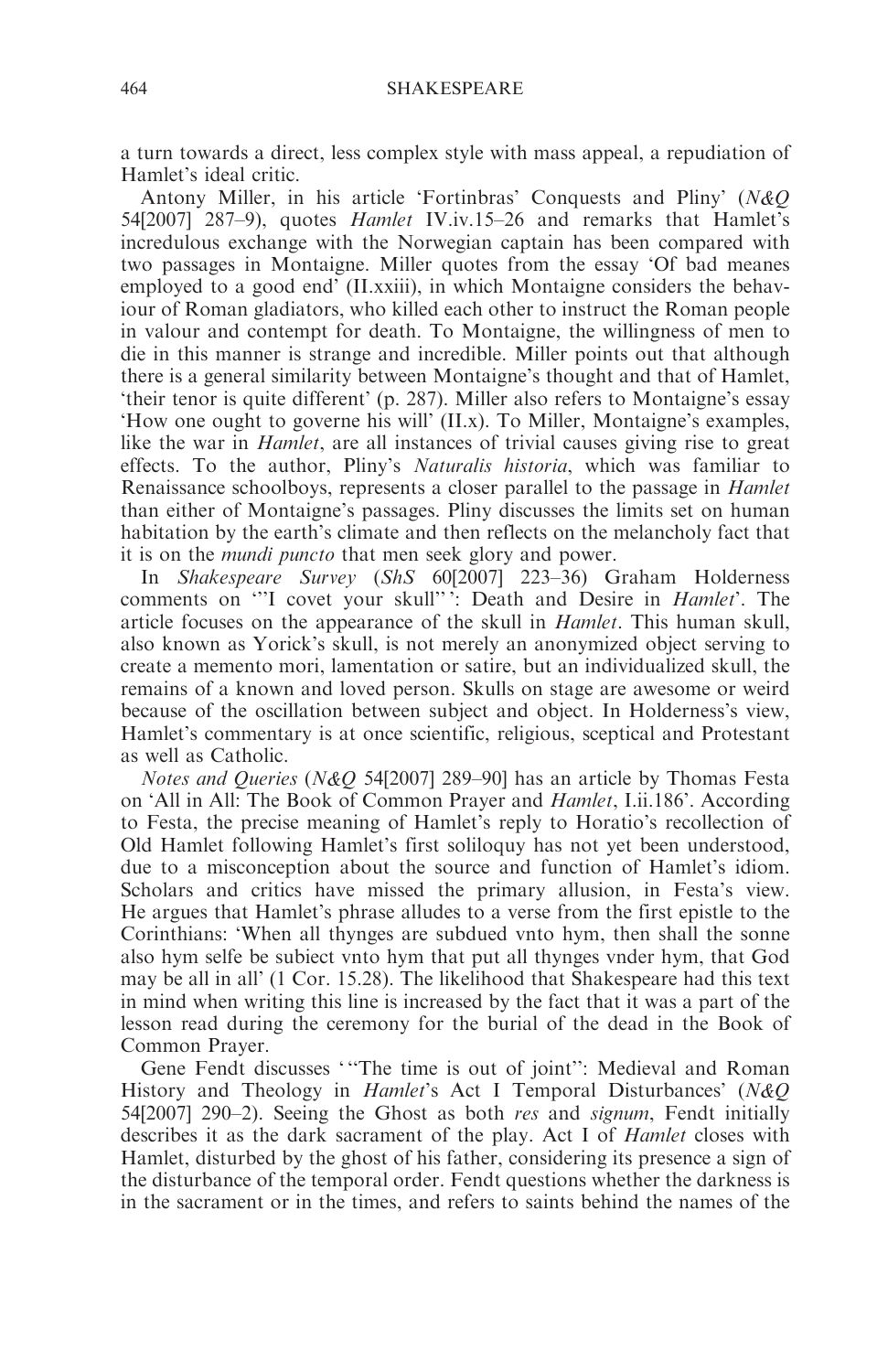central characters in Act I, Francisco (St Francis) and Barnardo (Bernard of Clairvaux), and two martial names from earlier Roman history, Marcellus and Horatio. In Act I, the author sees history as reversing itself and flowing backwards to a time before the empire (Marcellus), past the earliest republic (Horatio). 'Marcellus presents, as the first act's first disturbances wash over us, the counter-image of ...time at peace as the Eternal enters it at the season of our Saviour's birth' (p. 291). However, Hamlet's Horatio does not come from Rome but from Wittenberg, and he does not believe in ghosts. In Fendt's view, the question of the Ghost's true nature divides Hamlet from Horatio, until the latter at the end seems to have been converted to Hamlet's view.

In a short article entitled 'Shakespeare's Hamlet' (Expl 65:ii[2007] 68–71) David McInnis comments on the royal plural in III.ii.324–5. McInnis discusses this occurrence of the royal plural salutation and comments on several critical interpretations by different scholars. The author further explores the thematic implications of the royal plural.

 $\cdot$  "Try what repentance can": *Hamlet*, Confession, and the Extraction of Interiority', by Paul D. Stegner (ShakS 35[2007] 105–29), uses Kenneth Branagh's inclusion of the confessional in the film adaptation of Hamlet [1996] as a starting point for a discussion of ritual confession and the problem of assurance in early modern England. Stegner goes against the Foucauldian emphasis on the connection between confession and social control. Rather, in his essay he posits that confessional rituals and language indicate the diffuse tension between traditional rituals and inwardness persisting throughout the early modern period and enacted on the English stage. Stegner seeks to demonstrate that Hamlet reveals changes taking place in confessional practices by providing Catholic as well as Protestant confessional rites that promise consolation and reconciliation, while indicating that in the theological world of the play these promises cannot be realized. The author examines the changes in penitential practices during the early modern period. Hamlet's role as confessor is a reminder of the ongoing theological and theatrical problem of deciding the authenticity of another's confession. Stegner discusses in what ways Hamlet's role as confessor complements his position as avenger and influences his approach to the tensions between thought and action. Hamlet's attempts at taking on the role of father confessor are part of his efforts to avenge the crimes against his father and himself.

In Interpretation (34:iii[2007] 207–74) Mark A. McDonald has written a lengthy article entitled 'On Hamlet and the Reformation: ''To show the very age and body of the time his form and pressure"'. To the author *Hamlet* is a tragedy about a thinker. While The Tempest is the autobiographical play, the author sees a possible autobiographical element in Hamlet in that the play exemplifies what people, including Shakespeare, might have become had they not avoided a tragic alternative. Another autobiographical element, according to McDonald, may be represented by Horatio, who tells the story of Hamlet to the world, and who also relates to the theatre. The author sees in Hamlet an analogy between the action and the crisis in the ordering of the West around the Reformation. This analogy represents the foundation for the meaning of the play. In the author's analysis, Shakespeare rejects the Lutheran response to the Reformation while favouring a more remote, independent response.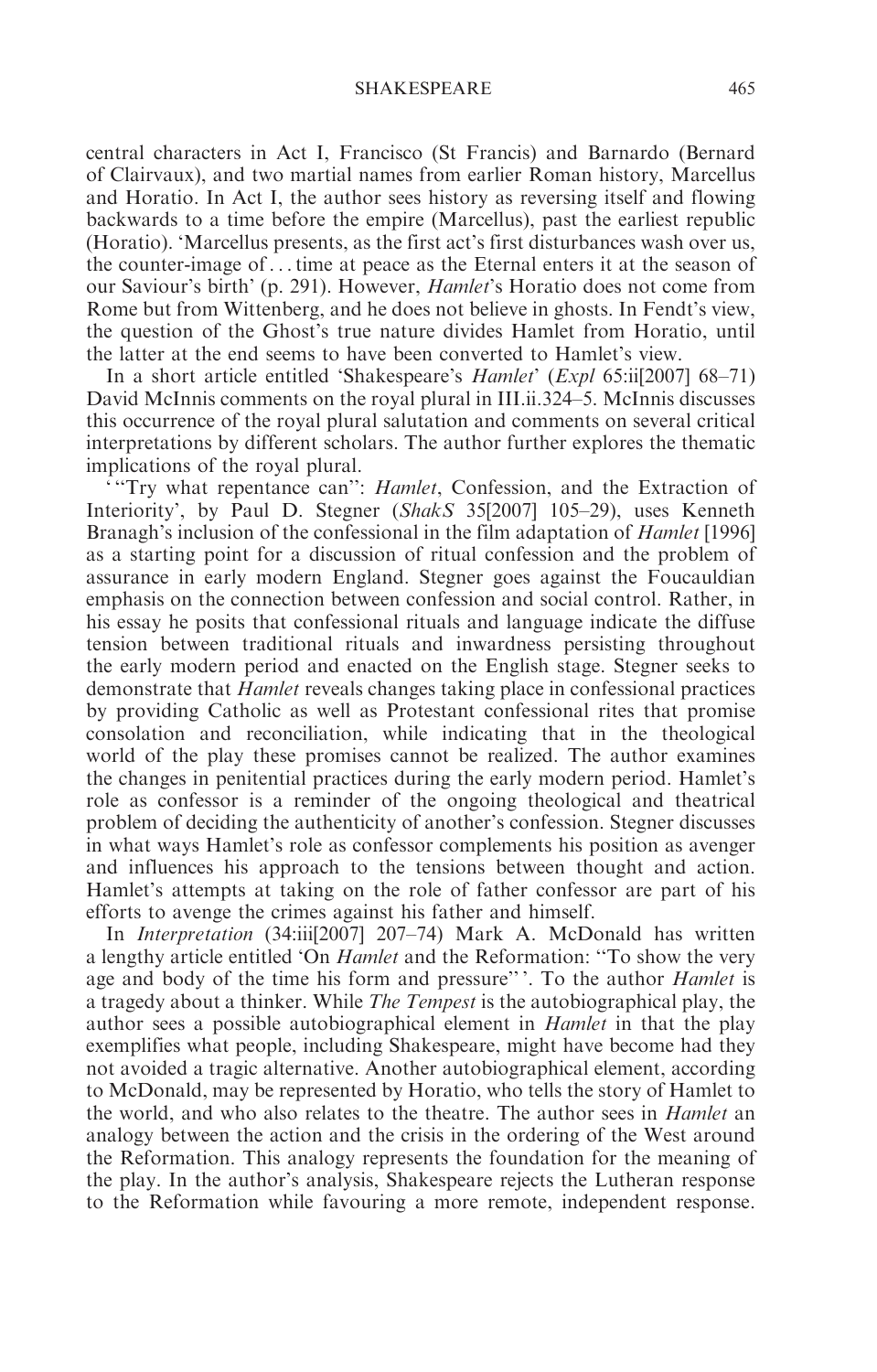The Wittenberg response to the crisis is regarded as noble yet tragic, but the response to the disturbance in the soul of the West is with philosophy and drama.

Medieval and Renaissance Drama in England (MRDE 20[2007] 111–35) contains an article by Alison A. Chapman on 'Ophelia's ''Old Lauds'': Madness and Hagiography in Hamlet'. Chapman initially notes that recent scholarship shows that *Hamlet* raises questions about early modern religion. She finds, however, that recent critics have mainly attached the religious questions of the play to the character of Hamlet. But Shakespeare did not limit himself to Hamlet's character when probing religious questions. As Chapman argues, 'Ophelia's ravings also display a complex awareness of England's medieval Catholic past' (p. 111). In Chapman's view, Ophelia's network of religious allusions is not in conflict with the sexualized nature of her madness. Ophelia finds herself caught between two models of female behaviour: one, embodied by the girl of the song, is both realistic and tragic. The other, represented by St Charity, is unrealistic and yet empowering. Both positions are equally untenable. The task of accommodating the two irreconcilable religious positions of English Protestantism and Catholicism can result in madness, according to Chapman. In the play, Hamlet and Ophelia reconcile the religious past and present in different ways, Hamlet seemingly shaking free of the spectre of Catholic purgatory, Ophelia seeming to slip entirely into the past.

Turning to Othello, we find John Drakakis's article 'Othello and the Barbarians' (*RCEI* 54[2007] 101–17), which analyses the role of 'barbarians' in a civilization's definition of itself. The author is concerned 'with the ways in which particular texts negotiate the difficult territories of 'self' and 'other' (p. 104). He notes that, in the case of Shakespeare, a number of texts have appeared fruitful to postcolonial studies, including The Tempest, Antony and Cleopatra and Othello. Barbarians are at the same time 'other' and symbolically central to the process of self-definition, being 'outside' as well as 'within' society. In Drakakis's view, this dynamic can be explored in a comparison between Shakespeare's Othello and J.M. Coetzee's Waiting for the Barbarians. The author makes these two texts, which are chronologically and culturally wide apart, part of a discussion on empire and colonization. Drakakis concludes that Shakespeare's *Othello* is at the beginning of a process of historicization that ideologically preserves boundaries, while Coetzee's Waiting for the Barbarians represents complexities inherent in the uncritical dissolution of boundaries. Both texts prompt fundamental questions of identity.

Explicator (Expl 65:iv[2007] 197–9) has a commentary by C. Harold Hurley on 'Shakespeare's Othello, IV.iii.60–105'. The author discusses the integration and influence of Christopher Marlowe's poem 'The Passionate Shepherd to his Love' in Othello. C. Harold Hurley describes the references to chief motives found in Marlowe's poem in Act IV, scene iii, of Othello and analyses the implications of the theme for Desdemona's and Emilia's ethical standards.

Rodney Stenning Edgecombe has commented on 'Ovid and the ''Medicinal Gum" in *Othello V.ii' (N&Q 54*[2007] 293-4). The author considers *Othello* V.ii.347–52 and notes the presence of Metamorphoses 64, a resemblance that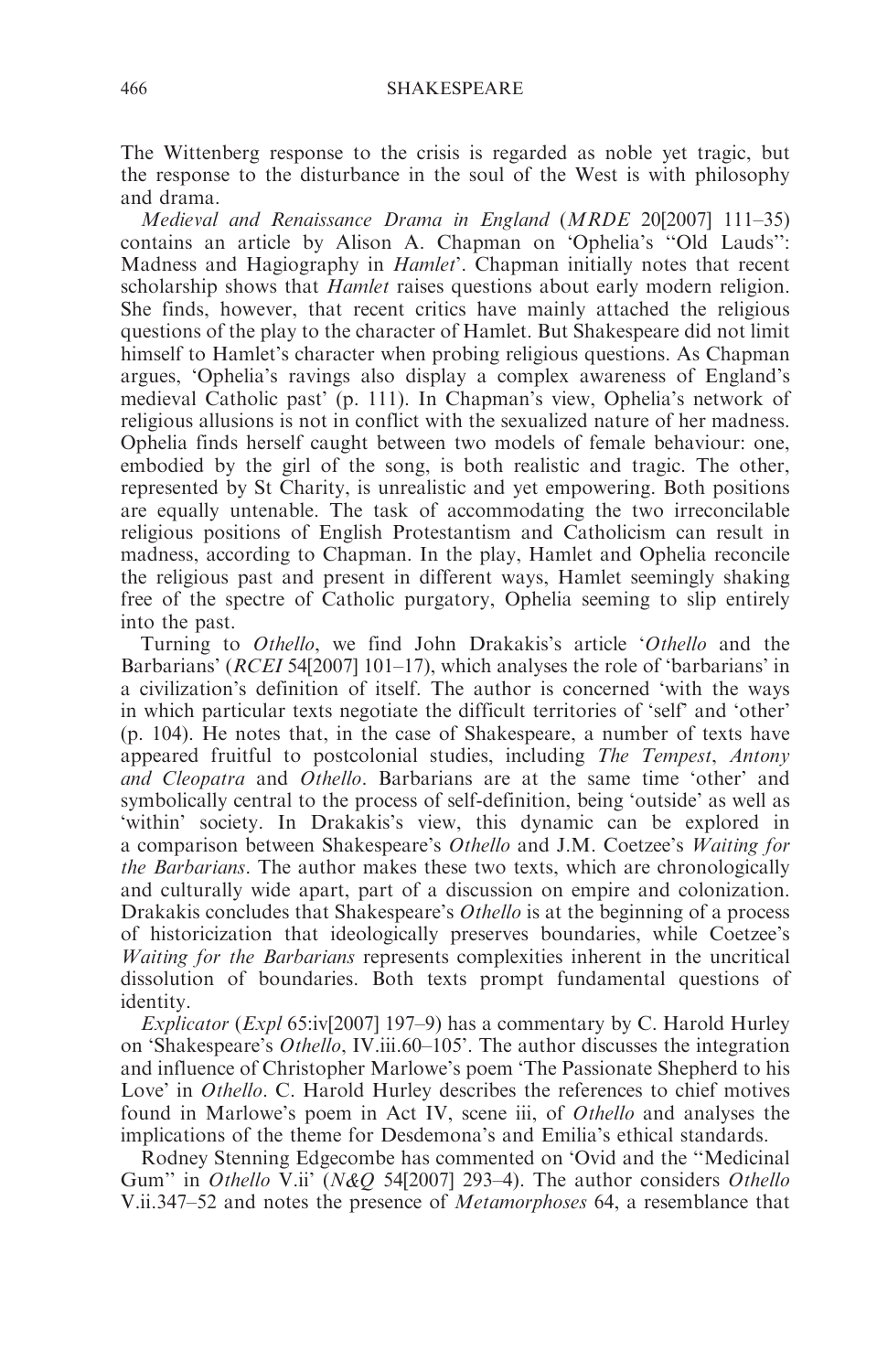according to Stenning Edgecombe has so far not been remarked. He further observes that the Liebestod-type speech that is uttered over the corpse of Desdemona (V.ii.280–2) ends in imagery as much Phaeton-like as hellish. Admitting that commentators are right in focusing on Pliny when expounding the medicinal gums as coming from myrrh trees, Stenning Edgecombe argues that the simile serves the idea of grief rather than healing. Being vague about the boundaries between Araby and Ethiopia, Shakespeare probably had Metamorphoses 64 in mind. In Stenning Edgecombe's view, Shakespeare would have assumed some sort of continuity between amber and myrrh in incense mixtures. 'He would also no doubt have known that Galen discoursed on the curative properties of the gem—hence ''medicinal'' ' (p. 294).

A survey of studies of King Lear begins with a look at CahiersE (71[2007] 37–47), where David Stymeist writes on "Fortune, that arrant whore, ne'er turns the key to th' poor'': Vagrancy, Old Age and the Theatre in Shakespeare's King Lear'. The author notes that Shakespeare wrote in an era in which vagrancy was criminalized. In this light he considers King Lear, arguing that Shakespeare presents a radical deconstruction of the discourses of homelessness. Stymeist considers the tragedy a commercial exploitation of the social anxieties around homelessness and abandonment of the old. Still the play presents a public contestation of the governmental rhetoric employed to justify the persecution of vagrants. King Lear uncovers the social and economic roots of vagabondage, shows familial constructions that obscured vagrancy and parodies the stereotype of the dissembling beggar. In King Lear Shakespeare 'exposes vagrancy as ''the classic crime of status, the social crime par excellence'' ' (p. 45). In Stymeist's view, Shakespeare's subversive representation of vagrancy was partly motivated by his concern to disconnect problematic links between players, the homeless poor and dissimulating rogues.

Religion and the Arts (ReAr 11[2007] 436–53) contains an article by Sean Benson entitled 'Materialist Criticism and Cordelia's Quasi-Resurrection in King Lear'. It is an examination of Lear's conviction that the dead Cordelia is resuscitated near the end of the play. This quasi-resurrection is included only in the first Folio [1623]. As Benson shows, some critics consider the moment to be delusion and others a moment of blessed release. The author then explores the materialist interpretations of Stephen Greenblatt and Jonathan Dollimore, who both insist that Cordelia's quasi-resurrection, as it is never realized, frustrates a religious interpretation of the play. To Benson, Cordelia's quasiresurrection points towards a possible otherworldly redemption, while reminding the audience of the resurrection that cannot take place in Lear's pagan world.

Naomi Conn Liebler writes on 'Pelican Daughters: The Violence of Filial Ingratitude in King Lear' (ShJE 143[2007] 36–51). As she notes, Lear's 'pelican daughters' (III.iv.74), Goneril and Regan, pluck out the heart of their father. The death of the third daughter, Cordelia, breaks his heart, so unintentionally she too is one of the pelicans. The essay analyses different aspects of violence and cruelty in King Lear with reference to two of the most influential theatre critics of the twentieth century, Brecht and Artaud. Both called for a theatre that disturbed people's complacencies.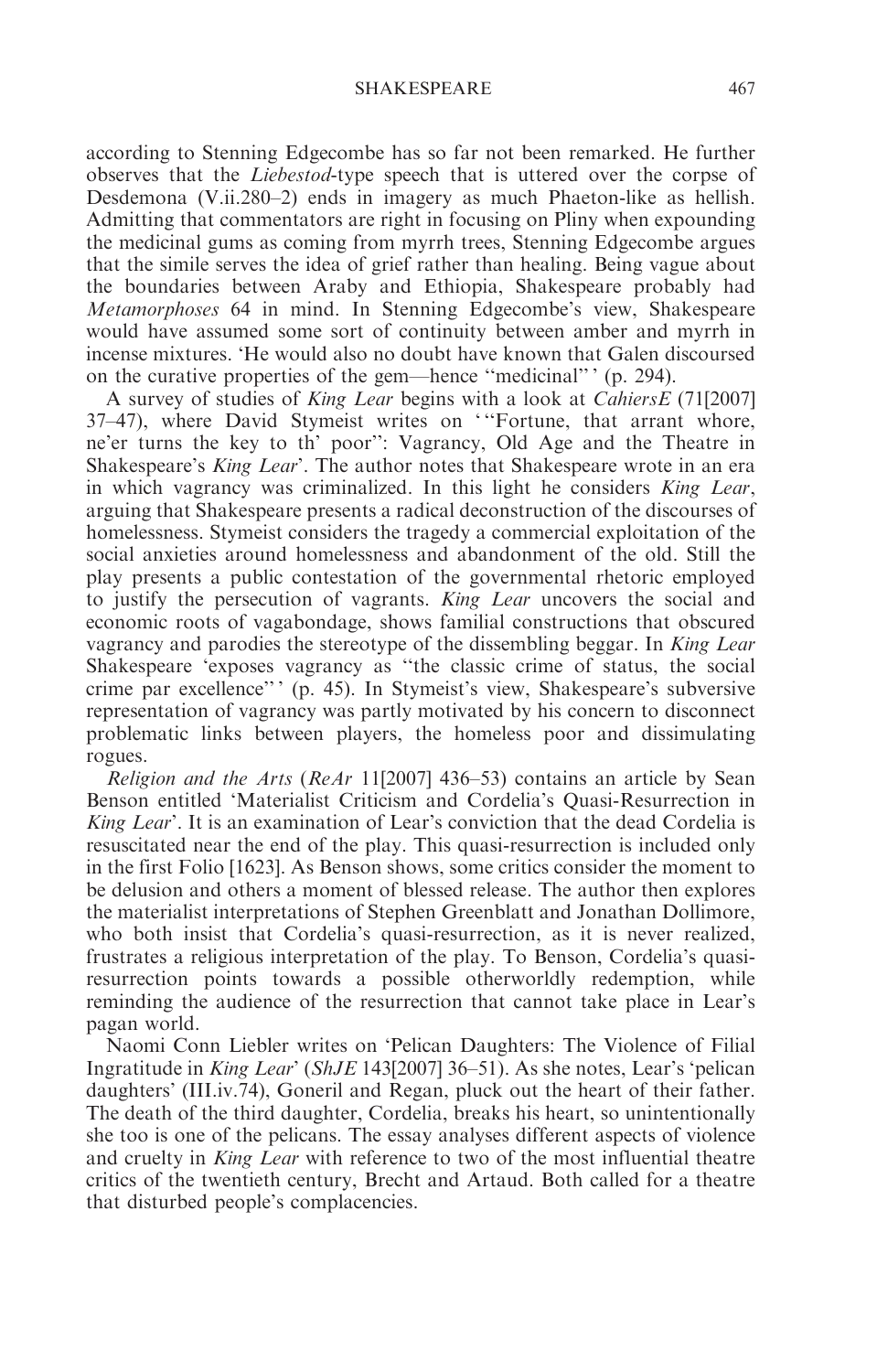The political setting of *Macbeth* is approached in Sharon Alker and Holly Faith Nelson's article, 'Macbeth, the Jacobean Scot, and the Politics of the Union' (SEL (47[2007] 379–401). It is often argued that *Macbeth* presents a certain position on Anglo-Scottish politics that defines itself in relation to the belief system of one small political body. In opposition to this, Alker and Nelson present three models of the Union recorded in the pamphlet literature of the period and dramatized on the Jacobean stage. The overall construction of the drama, according to the authors, including character, form and genre, as well as the use of space, adds up to several competing positions on the Union. Macbeth thus 'leaves us with a sense of the contradiction and multiplicity of the discursive formation of the nation' (p. 396). The construction of Macbeth reflects the complexity of its relationship to the Court as well as to the marketplace.

Richard Wilson, "Blood will have blood"': Regime Change in Macbeth'  $(ShJE 143[2007] 11–35)$ , points out that *Macbeth*, which was first presented on 7 August 1606 in Hampton Court following the Gunpowder Plot, was considered a propaganda piece for King James. His image, distantly reflected, may have been mirrored in the masque. But in view of the ambiguity about which 'great king' the witches served to welcome, the presence of the witches may call for another reading, according to Wilson. In the background there is the anti-Catholic war on terror. The superimposition of Macbeth's face over that of James in the witches' ball would carry an ominous twist when the old agents of terror are unpunished in the new order. James may have seen his own head reflected beside Macbeth's, and the mirror masque might expose Macbeth as yet another Herod.

Jonathan Gil Harris's 'The Smell of *Macbeth*' (SO 58[2007] 465–86) is an examination of gunpowder in Macbeth. The purpose is to cast light on ways in which smelly materials in early modern theatrical performances worked on their audiences, or their olfactors. According to Gil Harris, the smell of Macbeth's 'thunder and lightning' was of theatrical importance and was of significance because of its visual and acoustic impact. Play-goers' responses to the odour of the squib were not just physiologically conditioned, but part of larger cultural syntaxes of olfaction and memory. The author is also interested in how the play's smells put pressure on the very notion of a self-identical moment as the true basis of historical interpretation. What he locates in smell he terms a polychronicity, i.e. a palimpsesting of diverse moments in time, as a result of which past and present coincide with each other. 'In the specific instance of Shakespeare's play, smell's polychronicity generates an explosive temporality through which the past can be made to act upon, and shatter the self-identity of, the present' (p. 467). As Gil Harris sees it, the stink of Macbeth's squibs must have generated experiences on the part of the audience that to us are culturally elusive and not easily legible.

Turning to Antony and Cleopatra, we find an interesting article, 'Lives and Letters in Antony and Cleopatra' by Alan Stewart (ShakS 35[2007] 77-104). The essay is a literary criticism of the play which contests Linda Charnes's argument (in Notorious Identity: Exceeding Reputation in 'Antony and Cleopatra' [1993]) that the play represents the triumph of Octavius. According to Stewart, such a claim does not address the complexities involved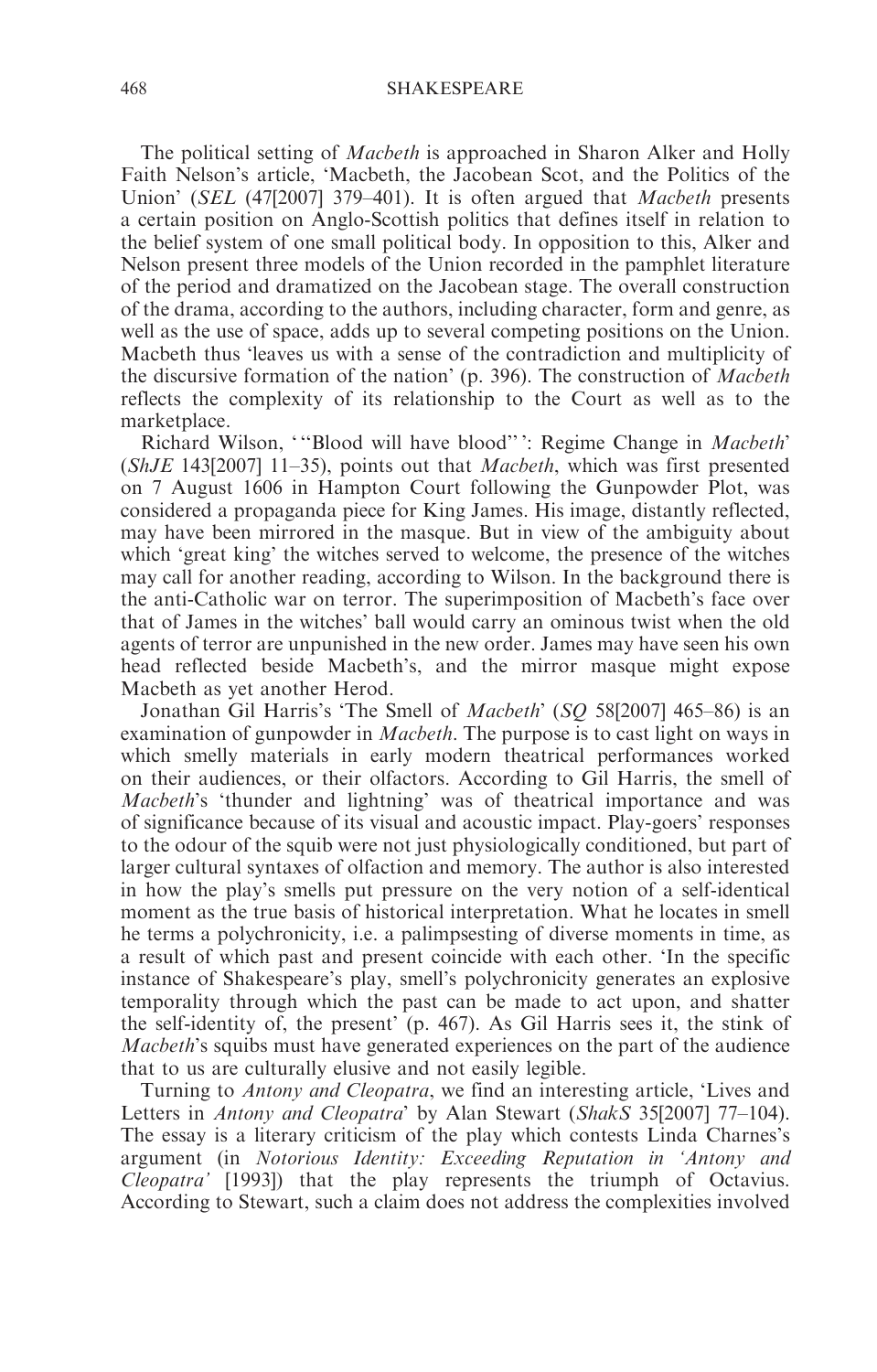in the characters' bids for posterity. The author argues that the play challenges the foundation of Roman historiography. However attractive the binary of letter-bound Rome versus oral Egypt may be, it is impossible to support strictly dichotomous models of message-bearing, since the carrying of messages is transactive, moving across the play's two cultures.

Kevin Curran writes on 'Shakespeare and Daniel Revisited: Antony and Cleopatra II.v.50–4 and The Tragedy of Philotas V.ii.2013–15' (N&O 54[2007] 318–20). This is an intertextual short study on links between Shakespeare and Daniel, a connection that has been well documented. As noted by Curran, Antony and Cleopatra is of particular interest in that it shows borrowings in both directions. Daniel's closet drama Cleopatra [1594] influences Antony and Cleopatra, while Daniel's 1607 revised and expanded Cleopatra seems to have been influenced by Shakespeare's play. In his essay Curran explores another link, namely between Antony and Cleopatra and Daniel's Senecan political drama, The Tragedy of Philotas [1604-5]. He notes that Shakespeare's borrowing from The Tragedy of Philotas in II.v.50–4 of Antony and Cleopatra has so far gone unnoticed. Having particularly considered Act II, scene v, of Shakespeare's play, Curran concludes that if *Antony and Cleopatra* was composed between 1606 and 1607, he finds it plausible that the text of Daniel's Cleopatra that Shakespeare was influenced by was the one found in the collection Certain Small Poems lately printed: with the tragedie of Philotas. 'In this collection Shakespeare would not only have found Cleopatra, but also the first printed edition of The Tragedy of Philotas, which provided the source for Antony and Cleopatra II.v.50–4' (p. 320).

Mary Rosenberg has an article entitled 'She Here—What's Her Name?'  $(ShN 57[2007–8] 5–6)$ . The author is puzzled by Antony and Cleopatra IV.xv and wonders why Antony, at a moment of great intimacy, twice addresses Cleopatra by the name of her country: 'I am dying, Egypt, dying.' In her discussion, Rosenberg remarks that even at this final moment the lovers are not alone. But, as she notes, these lovers seldom are alone. She observes, though, that this is not the only occasion on which Cleopatra is identified with her country. To herself she is 'Egypt's queen'. As the author observes, Egypt to uncomfortable Romans is a place of soft licentiousness. But it is also a place of beauty and delight, as well as mystery and domination. The significance of the term depends on the user and the context. While Antony is clear about Cleopatra's royal status, he is angry with her and disgusted with himself when he first addresses her as 'Egypt' (III.xi) after his defeat at sea. And in III.xiii, when finding Cleopatra submitting to the courtesies of the messenger Thidias, Antony offers cruel lines that strip her of both title and identity: 'what's her name | Since she was Cleopatra?' As Rosenberg points out, the complete lack of confidence is heartbreaking. Antony fears the loss of Roman authority, being at this moment all Roman, while Cleopatra has become the representative of opposing values. Perhaps the fact that Antony lashes out at the woman closest to him is a token of his love, the author suggests. To the dying Antony, Cleopatra is simple woman, 'sweet' and 'gentle', as well as Egyptian queen, 'Egypt'.

A study of Coriolanus, by Anita Pacheco, has appeared in the Writers and their Work series. In a limited space the author manages to give an interesting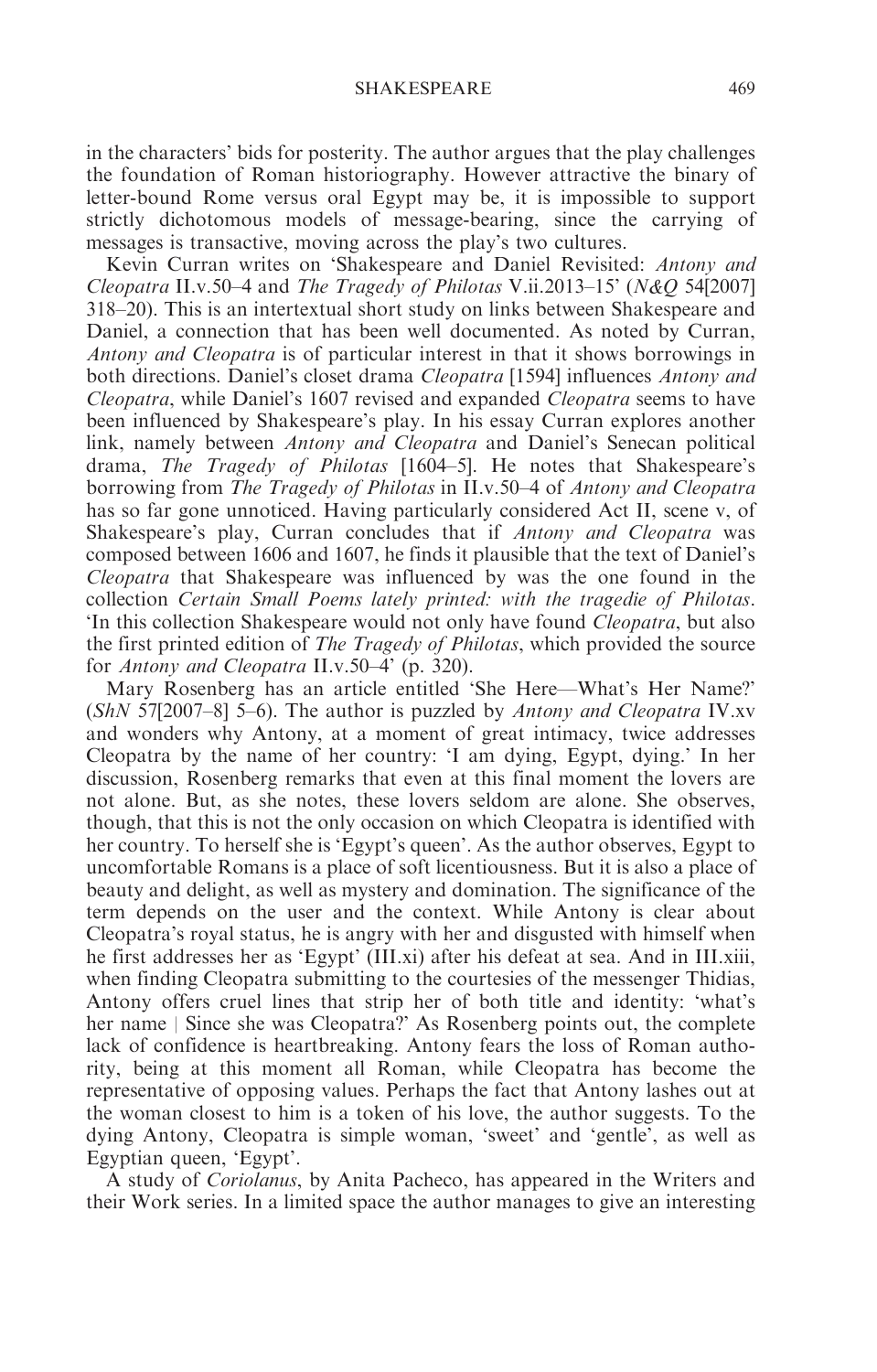introduction to Shakespeare's last play. Coriolanus is placed within its proper historical period in a chapter on antique Romans in Renaissance England. The author then considers the way class conflict is represented in the play. Pacheco notes that Shakespeare departs from Plutarch's 'Life of Caius Martius Coriolanus', as translated by North, in ascribing military service primarily to the patrician class, and that Coriolanus's martial prowess is exaggerated. In a chapter on contradictions in the concept of honour, she points out that Shakespeare deviates from North's description of Coriolanus as a political animal in that he is happy only in battle and is dissatisfied with Roman civic life. A separate chapter discusses the mother and son dichotomy, with the play's portrait of Volumnia as Martius's principal teacher. The study finally considers later appropriations of the play. Pacheco's Coriolanus is an informative guide to the play. It clearly displays Shakespeare's craft of reworking the source material to make it suit his purposes. The study is admirably suitable as a first introduction to the play.

Coriolanus is also approached in James Kuzner, 'Unbuilding the City: Coriolanus and the Birth of Republican Rome' (SO 58[2007] 174–99). According to Kuzner, much recent criticism is involved with the degree to which early modern texts can be considered republican. A case in point would be Annabel Patterson's reading (recuperation) of Coriolanus (in chapter 6 of her Shakespeare and the Popular Voice [1989]), in which she sees the play as one that avoids absolutism and advocates an English republic that would encourage bounded and discrete subjects. Kuzner questions such a reading of Coriolanus, both with a view to textual accuracy and its attention to bounded selfhood. Many recent theoretical works have noted dangers inherent in the idea of personal boundaries central to republican arguments. Kuzner argues that Shakespeare represents the birth of Roman republicanism as the birth of a state that uses law to place people outside the law. Life within the city thus becomes life that can be killed without the use of ordinary legal channels. Accordingly, Coriolanus cannot be read as a pro-republican document, but the play may still be politically appealing. Kuzner's subsequent analysis involves, among other aspects, a discussion of Coriolanus in relation to early modern concepts of the bounded self, recent theory and forms of self-undoing, the Rome of the play as the state of exception, and the Coriolanian being seeking self-undoing.

It is somewhat surprising that there was no work this year focusing solely on Romeo and Juliet, Julius Caesar or Timon of Athens. And it is striking that many critics have given Titus Andronicus a great deal of critical attention. The types of critical approaches to Shakespeare found in these texts are truly manifold.

# (g) Late Plays

Of the work on Shakespeare's late plays in 2007, one of the most substantial and notable studies is one that, in fact, claims not to be a book about Shakespeare's late plays. Instead, Gordon McMullan's Shakespeare and the Idea of Late Writing: Authorship in the Proximity of Death is a book 'about a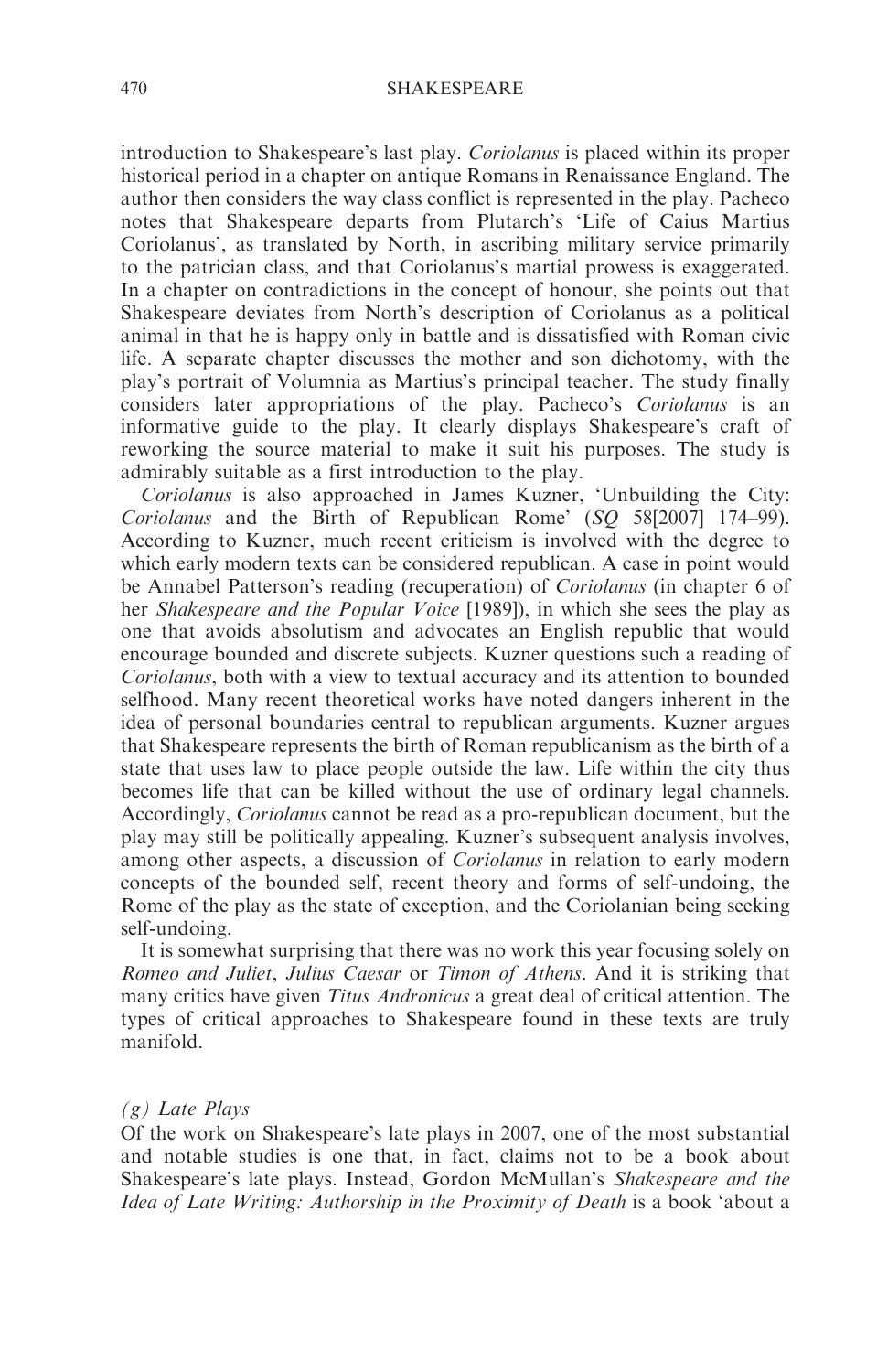particular critical idea of Shakespeare's late plays and, by extension, about the late work of a highly select cohort of writers, artists and composers' (p. 5). This book thus insists on the necessity of considering what we mean when we use the term 'late' Shakespeare to refer to the playwright's late romances or tragicomedies. This term, McMullan points out, does not simply affirm chronology or reflect a creative process that Shakespeare would have been familiar with; nor is it a concept that applies only to Shakespeare. It invokes, McMullan claims, 'a general history of critical analysis, a history that starts with the establishment of style as the organic product not of an epoch but of the life and will of a given artist. (p. 2). This book is about this approach to late style across the disciplines, and it aptly demonstrates its interdisciplinary approach by moving fluently between analyses of the emergence of the idea of late work in musicology, art history and literary studies. McMullan's central argument is that it is impossible to separate late Shakespeare from this wider concept of lateness, which, despite being perceived as transcultural and transhistorical, is a critical construct. Shakespeare and the Idea of Late Writing thus offers a detailed examination of the place of an understanding of 'late Shakespeare' in this critical history.

Although McMullan emphasizes that this could be 'a book about any given set of plays as they are assessed in relation to period of the playwright's life in which they were written' (p. 6), in choosing Shakespeare's late plays as a case study to interrogate this discourse, he provides a comprehensive and lively evaluation of the reception history of the late plays. Commenting on the tendency of criticism to focus on Pericles, The Winter's Tale, Cymbeline and The Tempest and to exclude Henry VIII, Cardenio and The Two Noble Kinsmen which postdate them, McMullan demonstrates the limitations of critical approaches to these plays. He revisits debates on the dating and evidence on the material production of the plays. Yet, instead of suggesting conclusive new groupings, he demonstrates the problematic critical assumptions that underpin such conclusions. Arguing that the late plays have become associated with the aesthetic at the expense of the historical, McMullan reintroduces a historical element to the discourse of lateness by combining a consideration of the way in which an understanding of late style has emerged historically with an evaluation of attitudes towards lateness, last words and endings of lives in early modern England and the contexts of production in early modern theatre. Through an analysis of role of the acting company and collaborative authorship in the production of early modern play texts, he offers a fresh consideration of the collaboratively authored late plays and convincingly illustrates the ways in which an ascription of late style 'misunderstands the conditions of production for early seventeenth-century theatre' (p. 225). This book thus exposes the limitations of the tendency of the majority of studies of late Shakespeare that utilize, to some extent, a biographical approach and insists upon the necessity of rethinking the plays in their historical and institutional contexts. McMullan also offers an interesting analysis of the ways in which old-age style and late style have been conflated in Shakespearian criticism, and explores the subsequent interpretation of King Lear as a late play. Noting the connections between this play and The Tempest sustained by theatrical performances, McMullan proceeds to demonstrate the ongoing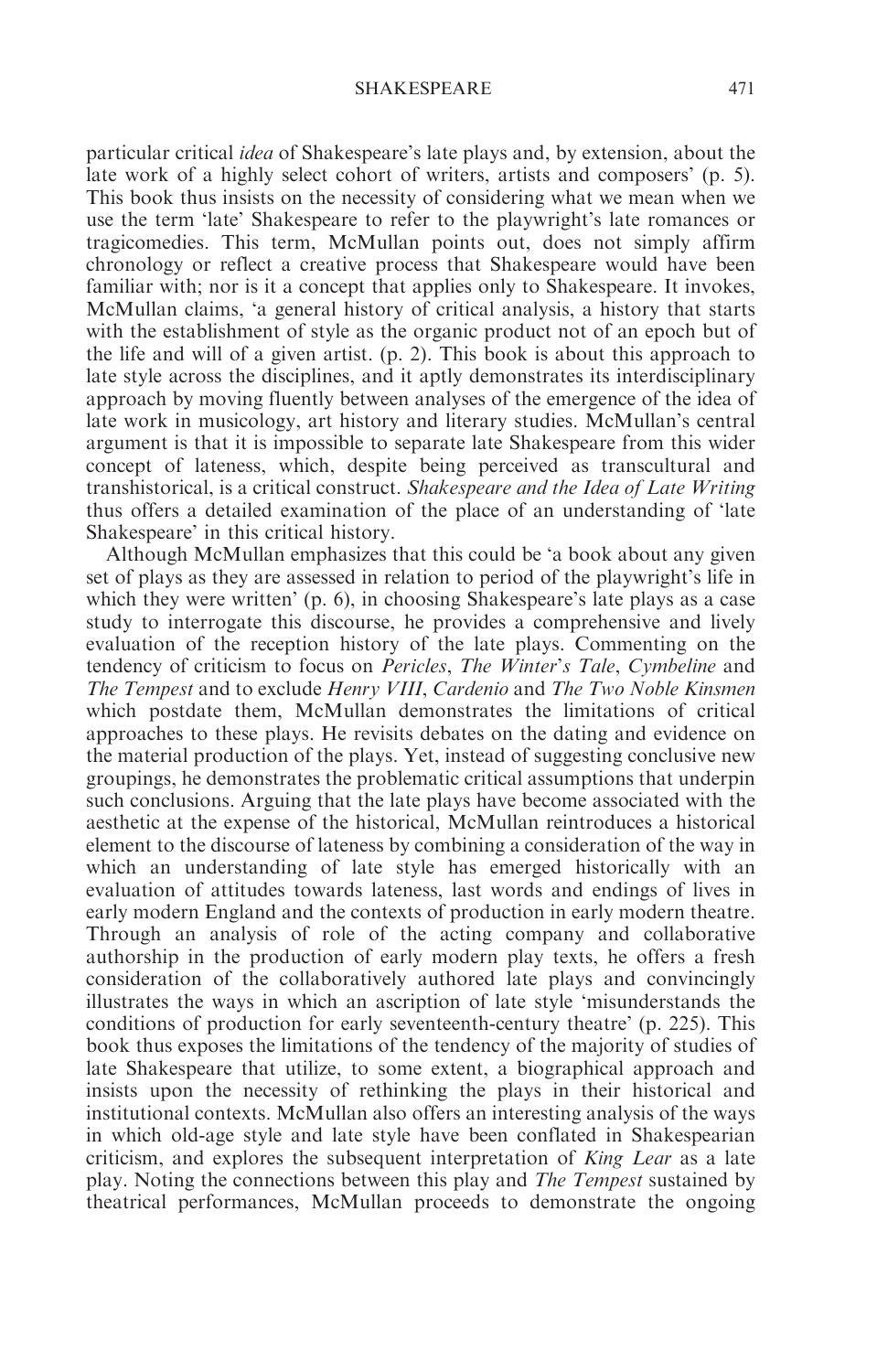utility of the idea of 'late Shakespeare', particularly in recent films and performances of the latter. This is achieved through an examination of the ways in which Sir John Gielgud and Mark Rylance have deployed Prospero as 'a figure both of late Shakespeare and of the late career in general' (p. 320), and the study thus concludes with a new analysis of performances of The Tempest and the ways in which it has been appropriated in the twentieth and twenty-first centuries.

In critically re-examining the concept of 'late Shakespeare', McMullan's study raises important questions about Shakespeare's late plays, their original theatrical contexts, and responses to them, as well as about early modern attitudes to old age and the ending of lives and the construction of an idea of late style, late writing or late work across the disciplines of musicology, art history and literary studies. Above all, Shakespeare and the Idea of Late Writing insists upon a new critical awareness when thinking about and using the terminology of 'lateness' in relation to the plays known as Shakespeare's late work. It is, therefore, with caution that I proceed to look at the other work on Shakespeare's 'late' plays this year.

This includes Christopher Cobb's ambitious study of the power of performance to bring about change in Shakespeare's romances, The Staging of Romance in Late Shakespeare: Text and Theatrical Technique. Positing a fundamental relationship between dramatic technique, performance and personal and social change, Cobb argues for the 'power and value of staging romance' (p. 13), which in the late plays, he suggests, brings characters, actors and audiences to the 'boundary between humanly producible transformations and supernatural ones, exploring the extent to which human change can be understood as a theatrical event' (p. 12) and ultimately effects 'human transformations' (p. 11). Cobb makes his case persuasively through a close analysis of The Winter's Tale. While providing examples from Shakespeare's other late plays, and indeed some non-Shakespearian romances, he suggests that a detailed case study is the most effective way of demonstrating the transformative power of the genre and that The Winter's Tale, as a turning point in the history of the staging of romance and in Shakespeare's engagement with this genre, is the most appropriate example. The centrality of The Winter's Tale to the genre of romance is further conveyed through the structure of Cobb's book, which moves between detailed case study and a broader survey of the genre. Chapters 3 and 6 look at a range of other plays, offering an interesting context for the original and thorough readings of The Winter's Tale in the other chapters. Chapter 2 offers a detailed account of the potential interpretations of Act I, scene ii, in terms of how the characters, and the audience, are offered various methods of dealing with Leontes' uncertainty. Beginning with close textual analysis of this example, Cobb then moves fluently to a consideration of the staging of this scene in the 1994 Royal Shakespeare Company performance directed by Adrian Noble, and in the 1988 National Theatre production directed by Peter Hall. Chapter 4 focuses on the dramatized response of onstage audiences in the play to the destructive force of Leontes' jealousy, and chapter 5 explores the play's attempt to redirect the audience through a series of interpretative challenges. As the title and these chapter synopses suggest, the history and possibilities of the genre of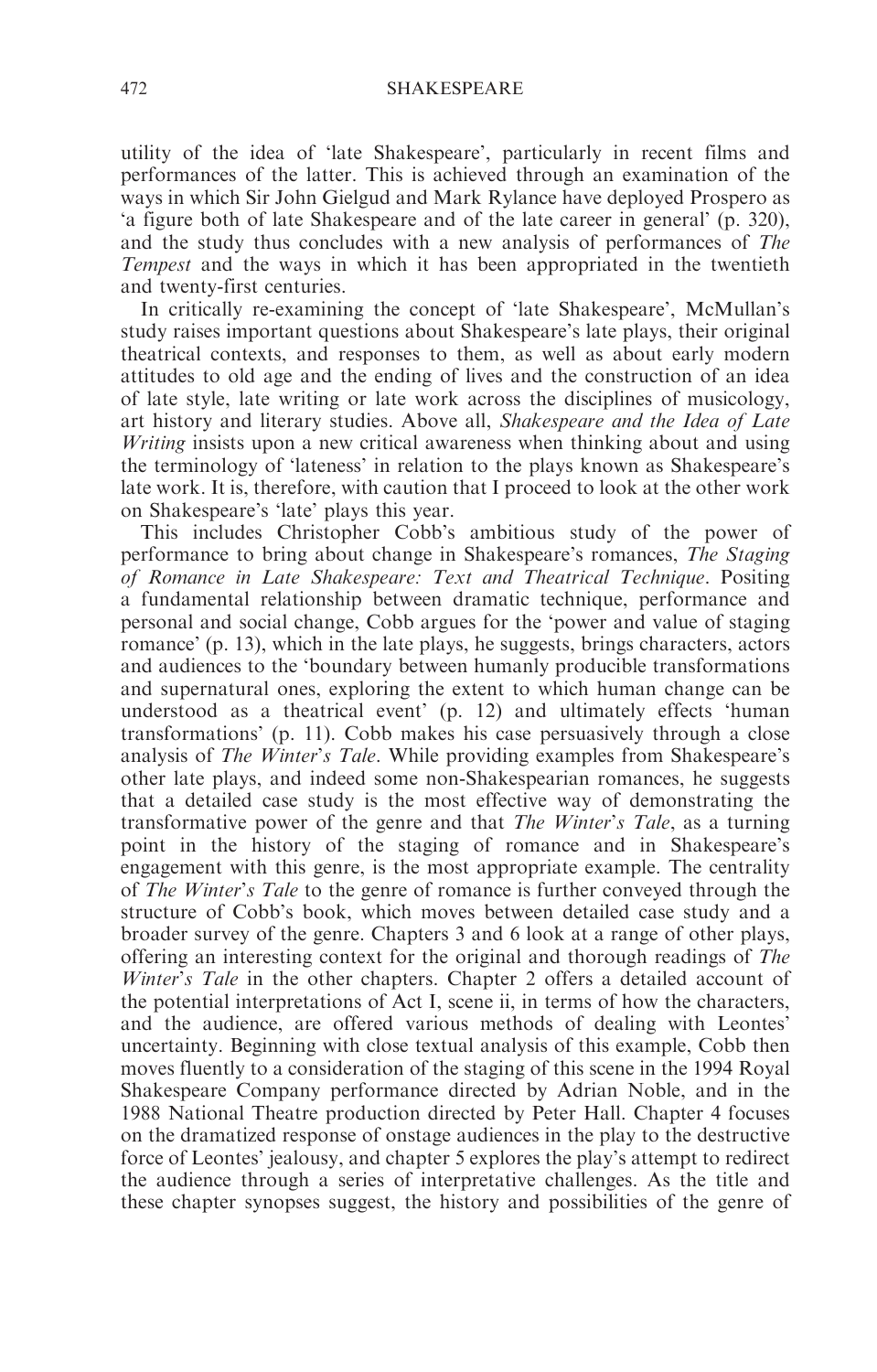romance are central to the book's examination of the late plays, as is the representation of theatricality. Indeed, The Staging of Romance in Late Shakespeare engages intriguingly with more general questions of theatrical mimesis, early modern acting techniques and the relationship between the audience and the performance, and sheds new light on these issues through the example of The Winter's Tale. In Cobb's own words, the book examines 'the transactions between artists—playwrights, actors and characters—and their observers' (p. 13) and contends that through such transactions characters, and even the audience, gain a 'power of action' and 'find themselves changed' (p. 201). While this is an ambitious claim for the power of theatre, Cobb's carefully informed and detailed account of genre, language, theatricality and performance convinces.

In contrast to this focus on genre and performance, the third book-length study of Shakespeare's late plays in 2007, Raphael Lyne's Shakespeare's Late Work, takes a thematic approach to the plays. As part of the Oxford Shakespeare Topics series, Lyne's book addresses a range of issues pertinent to the late plays in an accessible and lively manner. Focusing on Pericles, Cymbeline, The Winter's Tale and The Tempest, Lyne's aim is 'to characterize and analyse the similarities between the four romances, but also to open up the idea of late Shakespeare and thereby to consider a wider range of works' (p. 11). He begins by emphasizing that Shakespeare's metamorphosis into a new style in his late years can be and has been overstated, and while this book highlights some distinctive features of these plays, Lyne's approach is largely comparative in order to demonstrate the ways in which the key interests of many of Shakespeare's earlier works are reworked in the late plays. The book opens with a useful overview of some of the recurrent features of the late plays (romance, irony and metatheatricality), a brief critical history and an account of textual production. The remaining chapters are dedicated to examinations of particular features or themes in the late plays and consider how these relate to other early modern and earlier literature. This includes an examination of the interactions between seeing and believing in The Tempest, The Winter's Tale and Cymbeline in comparison with Antony and Cleopatra; a reading of the themes of finding and discovery in The Tempest, Pericles and The Winter's Tale alongside *Hamlet*, early modern poetry, classical literature and the Bible; a comparison of the relationships between fathers and daughters in the late plays, and of family bonds, in Hamlet, Romeo and Juliet, King Lear and Othello; the parallels and alternatives to James I's promotion of his family as the new dynasty offered by the conservative endings of the romances; and an analysis of non-Shakespearian literature to assess the extent to which the late plays re-present older tales. Through this approach, Lyne provides useful insights for students into the key themes of Shakespeare's work, the development of these themes across his plays and fresh readings of the late work's thematic concerns. In addition, Lyne offers an interesting examination of collaborative authorship in the late plays and extends this to a consideration of the ways in which Thomas Middleton and John Fletcher used similar styles in their own drama as a further basis for considering late Shakespeare as part of 'a wider cultural tendency' (p. 137).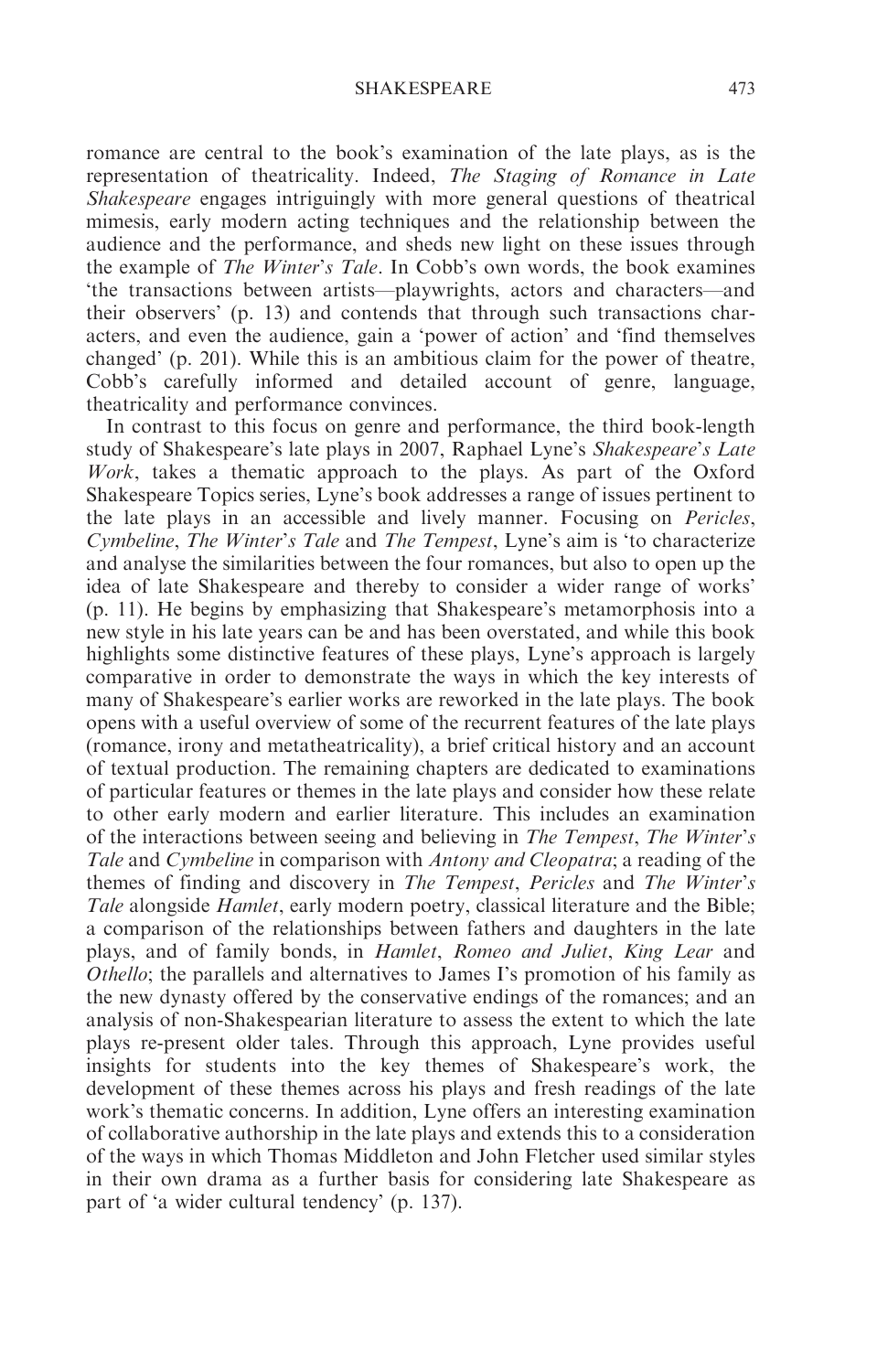The diverse approaches taken in these three new monographs on Shakespeare's late work build on Russ McDonald's 2006 study, Shakespeare's Late Style, not included in last year's review. McDonald begins, as this year's studies do, by clarifying what he interprets as Shakespeare's late plays. He includes all of the plays post-1607, and, in contrast to Lyne, emphasizes the distinct elements of this group. His argument is that 'late Shakespeare' defines a particular style of writing which is the product of 'Shakespeare's increasingly sophisticated way of thinking about the world' (p. 32). This is different from McMullan's concept of the idea of late writing put forward in his 2007 study. Indeed the two books' differing approaches to the concept of a late style are complementary. McMullan himself draws attention to this, distinguishing between his recognition of a stylistic shift in late Shakespeare that stems from and produces an overarching understanding of late style and McDonald's focus on the minutiae of style (p. 7). McDonald clarifies his own approach claiming that he begins with the specific, with 'microscopic units such as syllables and lines' (p. 2), rather than trying to characterize plays according to theme or genre, before 'moving outward' in order to 'define the principle properties' of the style adopted by Shakespeare in his late plays and to 'explore the relation of that style to the dramatic forms it was devised to serve' (p. 2). McDonald achieves this by first evaluating the origins of this style in Macbeth, Coriolanus and Antony and Cleopatra, and then through a detailed analysis of the use of ellipsis, syntax and repetition in Shakespearian drama post-1607. In doing this, he comments on the compression of complex ideas into a few words as the most distinctive feature of Shakespeare's late style; notes the correspondences between the structure of the sentences of Shakespeare's dramatic verse and the dramatic action and the ways in which sentences become a kind of 'miniature romance' (p. 169) in these plays; examines the musical effects of the auditory combinations in the plays; and explores the ways in which Shakespeare's poetry promotes uncertainty and ambiguity. Ultimately, McDonald addresses the question of how an acquaintance with these technical features helps us to understand the plays, and in the book's final chapter he reviews some commonly addressed themes with the advantage of his detailed attention to style.

The publication of these four monographs on late Shakespeare indicates, perhaps, a revived interest in Shakespeare's late works, and, through their different approaches and alternative readings, these texts demonstrate the continuing significance of the plays as sites for revisiting questions of genre, style, performance and history. This is further evidenced by the attention given to Shakespeare's late plays in another two monographs in 2007. Gina Bloom's Voice in Motion: Staging Gender, Shaping Sound in Early Modern England and Michael Witmore's Pretty Creatures: Children and Fiction in the English Renaissance both include lengthy chapters on the late plays. Bloom offers an entirely fresh reading of Shakespeare's late plays, and particularly of the female characters, in a chapter at the centre of her innovative study of the voice as a literary, historical and performative motif in early modern English drama and culture. In this material history of the voice and of how early moderns represented its production, transmission and reception, Bloom ably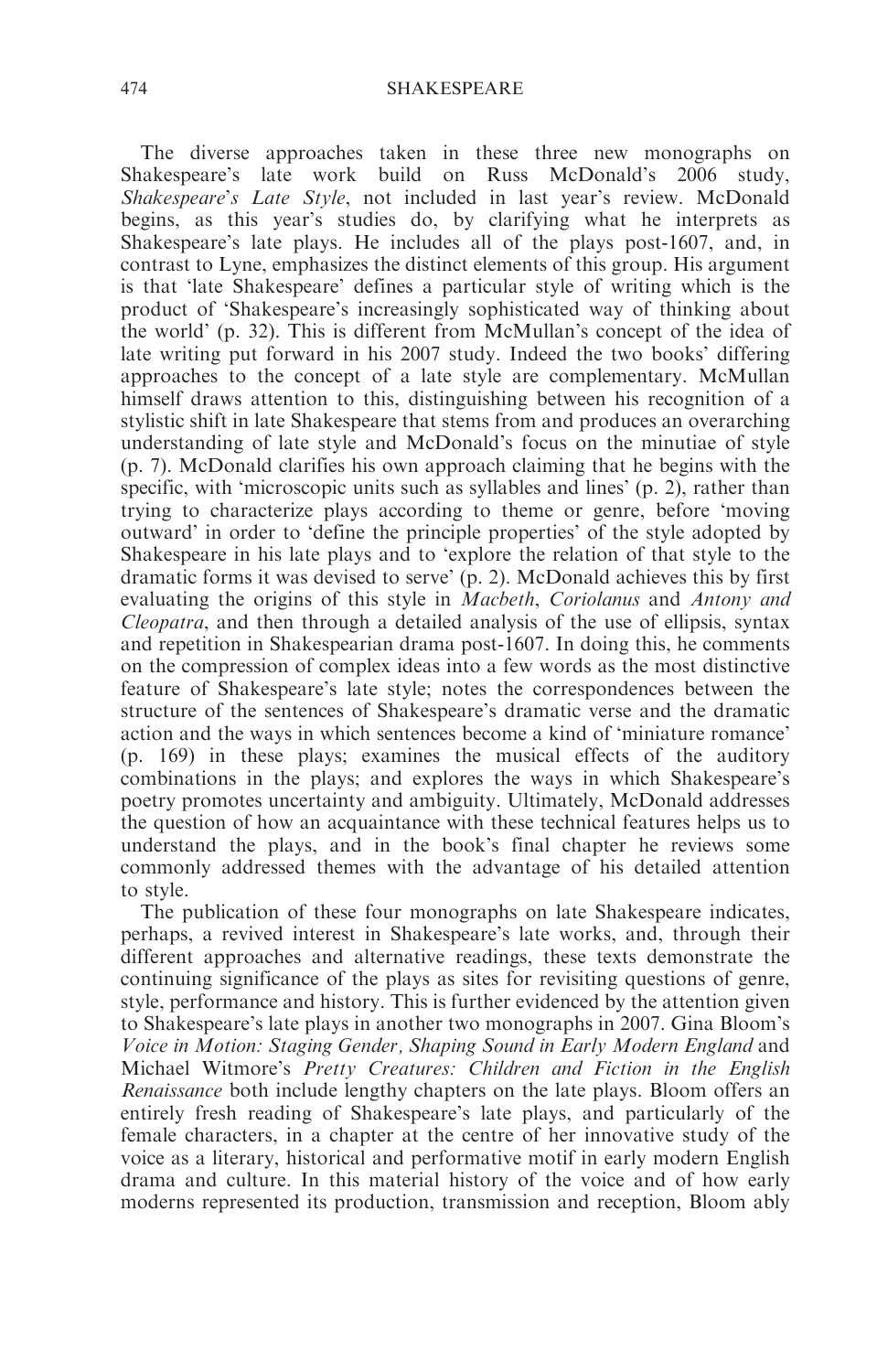demonstrates that the human voice is represented as possessing material attributes in early modern culture through an analysis of a range of texts, including medical treatises, song books, pronunciation manuals, acoustic studies, religious sermons and plays. Chapter 3, which focuses on the late plays, is one of a number of chapters that look at play texts and performance contexts, from boy actors' unmanageable voices to the differences between the written text and live performance in George Gascoigne's treatment of Echo in his entertainments at Kenilworth Castle. This chapter examines the representation of ears and hearing in early modern texts, or, as Bloom states, considers 'what happens to vocal communication when the voice reaches its most unpredictable destination, the listener' (p. 18). In a theoretically-engaged analysis, Bloom marks out her unique critical position in attending to gender in this context, an issue that is not considered in previous work on hearing and sound in early modern culture. While recent critics have argued for a relationship between sound and subjectivity, the emergent subject's relationship to sound is, Bloom points out, often figured as one of subordination. Yet, when these models of acoustic subjectification are applied to *Cymbeline*, Pericles, The Winter's Tale and The Tempest, as they are in this study, their limitations become evident. The late plays, Bloom claims, 'explore most intently the transformative power of hearing' (p. 122). She demonstrates this through an analysis of the representation of receptive ears as crucial for salvation and of open ears as a liability in Protestant sermons. A reading of the late plays alongside these texts leads to an original interpretation of the salvation of the male characters in the late plays. In Cymbeline, Bloom argues, auditory acts induce the collapse and the restoration of the king's family and state; in Pericles and The Winter's Tale, the male protagonists undergo the process of salvation through aural receptivity. However, it is Bloom's analysis of the female characters of the late plays in these terms that it is most significant and interesting. Engaging with the critical tendency to focus on the late plays' valorization of feminine and maternal virtues and on female speech, Bloom questions the extent to which these signify a more generous portrayal of women. Stating that 'although Marina, Innogen and Paulina speak persuasively at crucial moments, their vocal power has diminished currency in plays that figure salvation as aural, rather than oral' (p. 132), Bloom points out that while aural openness signifies heroic capacity for the men in the late plays, it signifies lasciviousness for the women. Hearing therefore, Bloom suggests, functions as a site of gender differentiation in the late plays. Yet she goes on to argue convincingly that this does not mean that women are denied power; rather, the plays dramatize a provocative model of female agency, albeit one that locates agency in aural acts. Bloom utilizes the theories of Judith Butler and Pierre Bourdieu to argue that the plays illustrate the potential transformation of constructive aural defence into disruptive deafness. In other words, if female auditors are expected to practise aural defence, then it is possible that they will use these skills when they should be listening, and Bloom explores the relationship between Prospero and Miranda as a key example. Ultimately, she extends this exploration of listening in the late drama to consider an audience who may also choose not to listen. Concluding with an entirely new slant on The Tempest's representation of the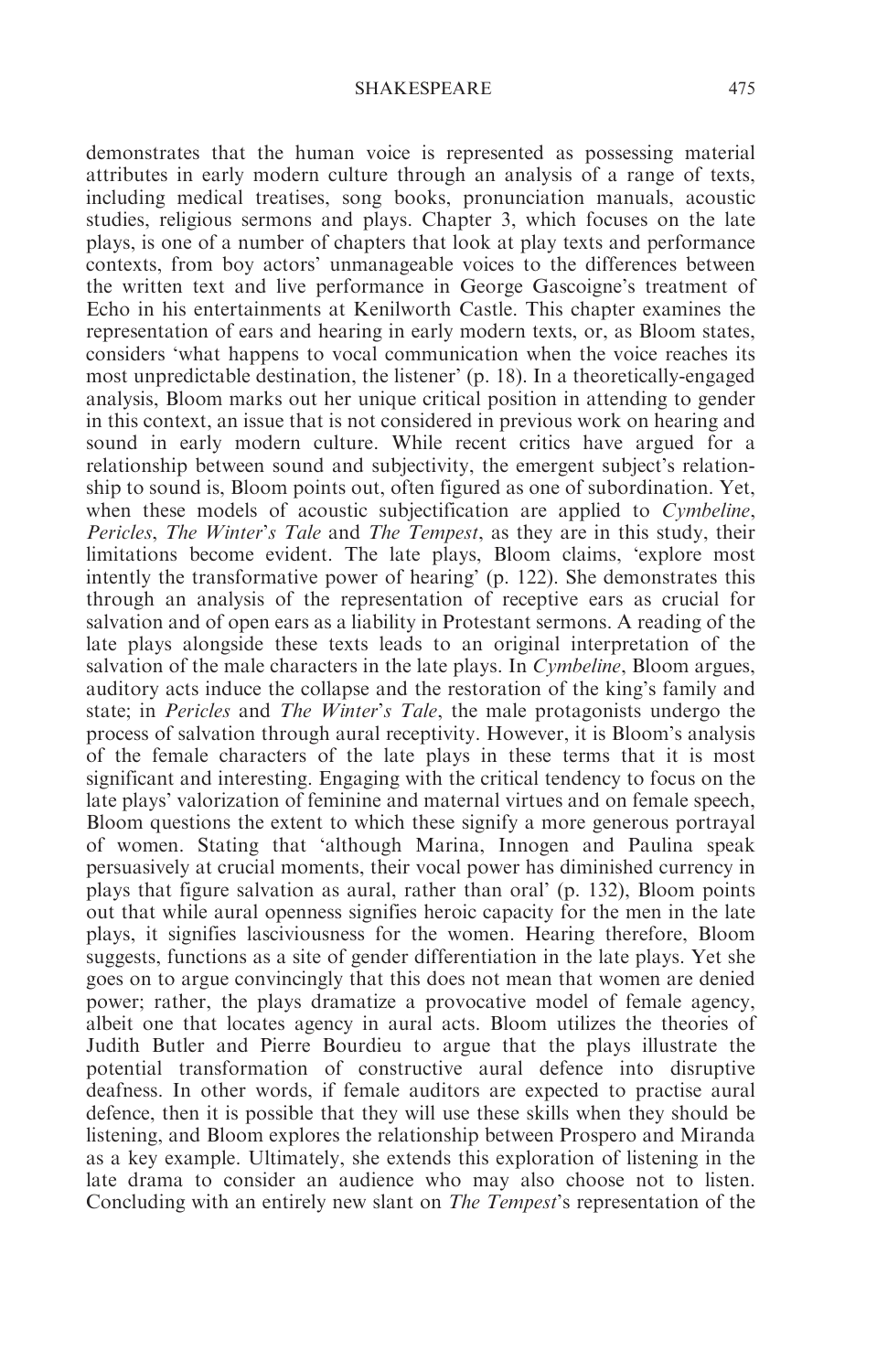power of the theatre, Bloom suggests that if Miranda resists Prospero's performance this problematizes the play's representation of the spellbinding effect of theatre. This original examination of the late plays thus offers a fresh interpretation of the plays' representations of gender, subjectivity and of theatre itself.

A chapter on Shakespeare's late plays is also central to Michael Witmore's study of the child as a metaphor for, and producer and consumer of, fiction and the imagination in *Pretty Creatures*. Noting the ways in which scholars have associated Shakespeare's late plays with childhood, Witmore offers a fascinating interpretation of one of Shakespeare's most famous child characters, Mamillius, and delivers a new reading of Shakespeare's meditation on his art in his late career through a lively analysis of childhood and storytelling in The Winter's Tale. Positioned within the wider exploration offered by Witmore's study of the associations between the child, imagination and fiction in the period, this chapter draws 'Shakespeare and his late writing into the larger conversation about children and fictional agency in the seventeenth century' (p. 138). Beginning with a brief survey of the function of child characters in Shakespeare's earlier work, Witmore argues that the Shakespearian child often symbolizes the origin of a story or serves as a medium of exchange between adults, and that Shakespeare turns more intently to nature and children in his late plays to interrogate methods of storytelling and the nature of his art. He reads the representation of childhood, storytelling and the imagination in The Winter's Tale as exemplary of the late plays in order to get a 'more precise sense of their dramaturgy and distinctive representation of the agency of fiction' (p. 140), and suggests that a consideration of these motifs in this play provides a fresh perspective to debates on Shakespeare's interrogation of his own art. His analysis of Mamillius's dramaturgical role in carrying the story, of his associations with origins and imaginative generativity and of the links between this child figure and Autolycus in the representation of storytelling constitutes a novel examination of the representation of fiction and theatre in the late plays, moving away from the usual focus on the play's statue scene. In contrast to the common conclusions of critical examinations of the representation of art in the late plays, Witmore concludes that The Winter's Tale stands as one of the most focused explorations of the nature of fiction, and that the 'writer of the late plays was not so much interested in explaining the causes of the theatre's power as he was in illustrating its effects' (p. 170).

Shakespeare's late plays are also used to explore further questions of genre in two edited collections this year. In *Early Modern Tragicomedy*, edited by Subha Mukherji and Raphael Lyne, Gordon McMullan returns to the question of the terminology used to describe this group of plays, querying the neutrality of the term late and comparing it to other tags such as romance and tragicomedy. This essay, ' ''The Neutral Term'': Shakespearean Tragicomedy and the Idea of the ''Late Play'' ' (pp. 115–32), as its title suggests, extends the arguments of McMullan's monograph to explore tragicomedy as a 'late' genre in theatrical history. He interestingly considers Shakespeare's late works in conjunction with those of John Fletcher and Ben Jonson, reaching the conclusion that tragicomedy is 'a logical corollary of and development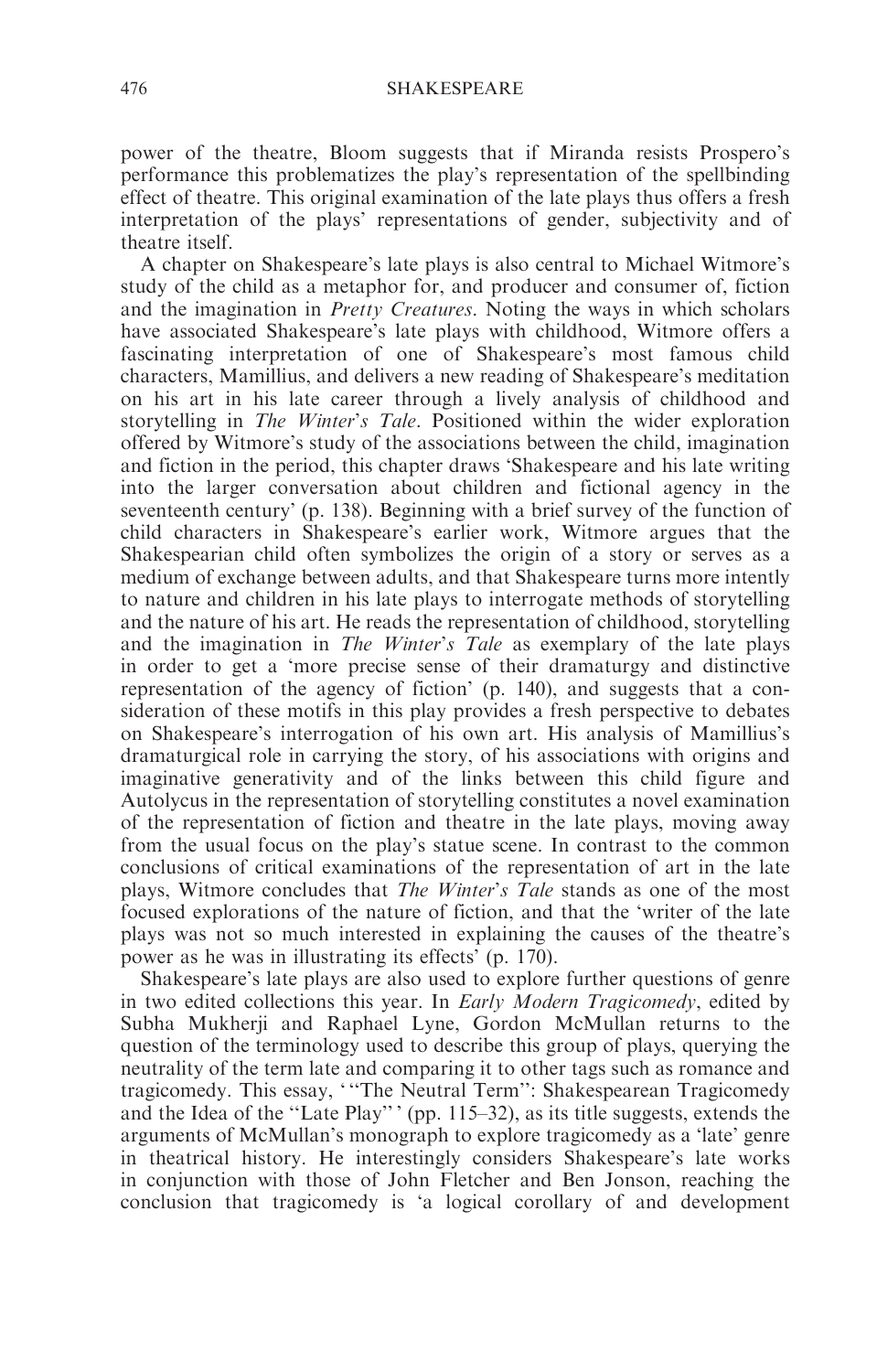from ... the primitive forms of tragedy and comedy' (p. 132). This is one of four essays on Shakespeare's late plays in this collection of work that consider concepts of tragicomedy from Aristotle to early modern Irish theatre. Ros King's contribution, 'In Lieu of Democracy, or How Not to Lose Your Head: Theatre and Authority in Renaissance England' (pp. 84–100), considers the political import of tragicomedy. It reads Cymbeline as an example of this genre alongside *Damon and Pythias, The Comedy of Errors* and Dr Faustus, and focuses on the duality within these plays and the careful balancing of tragedy with comic moments. One of most interesting aspects of this essay is its analysis of specific moments in Cymbeline and its readings of the potentially different generic effects of these moments on those watching the play in contrast to those reading it. One example is King's account of Imogen's clasping of the headless body. When reading the play, she suggests, this is a tragic moment, with the emphasis on the pathos of the speech. However, in performance the audience might be reminded that Imogen has got the wrong person and this has the potential, King proposes, to function as a comic moment as the intensity of character's emotions becomes embarrassing and liable to provoke laughter. According to King, therefore, this play's balance of tragedy and comedy may depend on the presentation medium.

Another essay in this collection, 'Taking Pericles Seriously' by Suzanne Gossett (pp. 101–14), focuses on Francis Beaumont and John Fletcher's attempts at tragicomedy in the context of the development of the genre in the early years of the seventeenth century. Pericles is central to this discussion as Gossett insists on its popularity and points to repeated productions of the play to argue for its influence on the work of Beaumont and Fletcher, particularly Philaster, A King and No King, Cupid's Revenge and The Faithful Shepherdess. Rather than the archaic flavour, episodic sweep or language of Shakespeare's late play, 'what the young collaborators modelled from Pericles as they moved to the King's Men', Gossett argues, 'was the power of sexuality to disturb the state, the mixture of social classes, the strong, virtuous heroine, and most of all the ability to move audiences' (p. 114).

Michael Witmore and Jonathan Hope's essay in this collection, 'Shakespeare by Numbers: On the Linguistic Texture of the Late Plays' (pp. 133–53), takes an unusual but intriguing approach in the writers' account of their attempts to make quantitative assessments about the late plays, or to do Shakespeare by numbers. In this essay they outline their methodology in using a computer text analysis tool, Docuscope, to analyse this group of late plays, romances or tragicomedies in an effort to identify linguistic features that might be used to separate this group from the tragedies, comedies and histories and to define a fourth Shakespearian genre. Their findings include interesting original evidence on the linguistic differences between the late plays and other genres, such as an increase in direct representations of the past. They acknowledge that language in the theatre is influenced by material factors, such as the number of actors, the size of stage and staging technologies, and note that when counting the use of linguistic features it is necessary to account for the degree to which 'texts of plays are saturated with dramaturgical exigencies—the need to do something with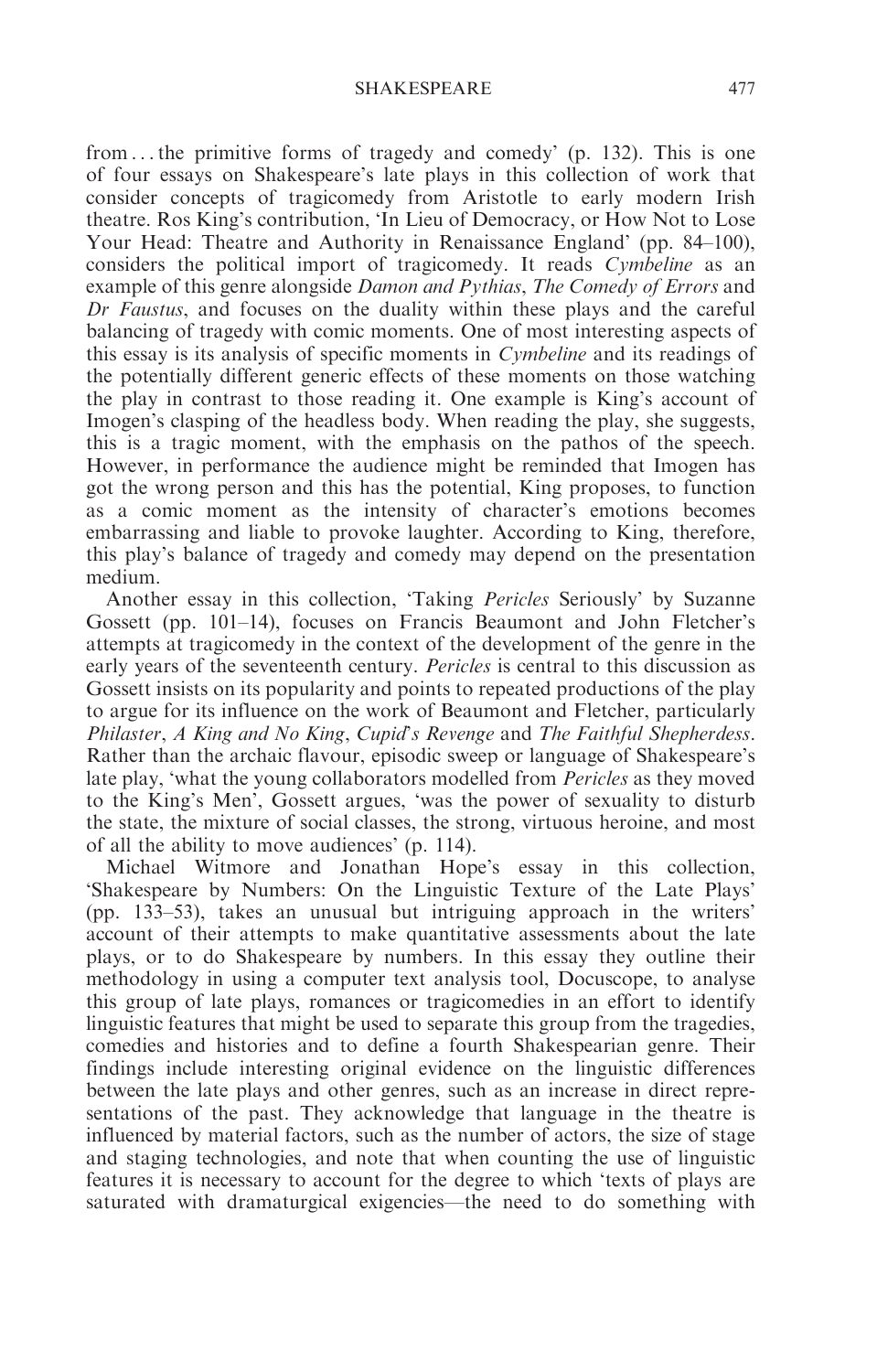language in a particular way in a particular set of circumstances' (p. 152). Nonetheless, their conclusion that genre is a 'coordinated pattern of various types of dramaturgical and linguistic effects' (p. 152) that might be defined through this form of statistical analysis not only sheds new light on the features and linguistic composition of the late plays but also gestures towards the potential impact of computer text analysis on our understanding of genre.

Genre is also a key issue in the examination of Shakespeare's late plays in two essays included in Shakespeare and Historical Formalism, edited by Stephen Cohen. Emphasizing the displacement of an examination of formal techniques in New Historicism, the essays in this collection exemplify a new body of work that returns to matters of form but also retains the theoretical and methodological gains of historicism and they thus 'fulfil the promise of a historical formalism' (p. 3). Shakespeare's late plays figure prominently in part I of this volume, specifically in Heather Dubrow's ' ''I would I were at home'': Representations of Dwelling Places and Havens in Cymbeline' (pp. 69–93) and Christopher Cobb's 'Storm versus Story: Form and Affective Power in Shakespeare's Romances' (pp. 95–124). Dubrow's chapter is a lively exploration of the interplay of generic norms and cultural tensions in Cymbeline. Comparing Shakespeare's play with contemporary cinema, especially the films of the Coen brothers, Dubrow suggests that these performances share a delight in parody and an emphasis on the centrality of dwelling places, and she explores the ways in which the invasion of spaces perverts and pays homage to traditional structures, specifically generic types. Dubrow moves fluently between an outline of the potentialities of the genres of romance and pastoral for exploring the loss and recovery of dwellings and an investigation of historical context, specifically of the significance of dwellings, Wales and coinage in early modern culture, and she brings both to bear on Cymbeline through close textual analysis. The essay's main argument is that the genres of romance and pastoral become metagenres in this play, as Shakespeare subjects their conventions to ironic critique, and it offers an interesting insight into this possibility. However, Dubrow concludes that, in spite of the play's reinterpretation of the genres, its final scene returns to a traditional use of the forms.

Christopher Cobb's excellent essay is a version of chapter 6 of his monograph discussed above. It begins with a comparison between the features of romance used to open the three early late plays (Pericles, Cymbeline and The Winter's Tale) and those used to open The Tempest, Henry VIII and The Two Noble Kinsmen. The former group, he argues, emphasize narrative forms of romance, while the latter, on which he focuses here, use elaborate theatrical spectacles of the romance genre that are also employed in forms of political theatre. Cobb's essay offers a dense analysis of the ways in which Shakespeare's late plays become overtly involved in theatrical politics via this use of the romance genre. Examining how these plays ironically represent the pretensions of royal spectacle and undermine the power of such spectacles to induce belief, this is a welcome engagement with Henry VIII and The Two Noble Kinsmen. Furthermore, as one of many studies of the representation of theatre in The Tempest, this is innovative and moves forward from previous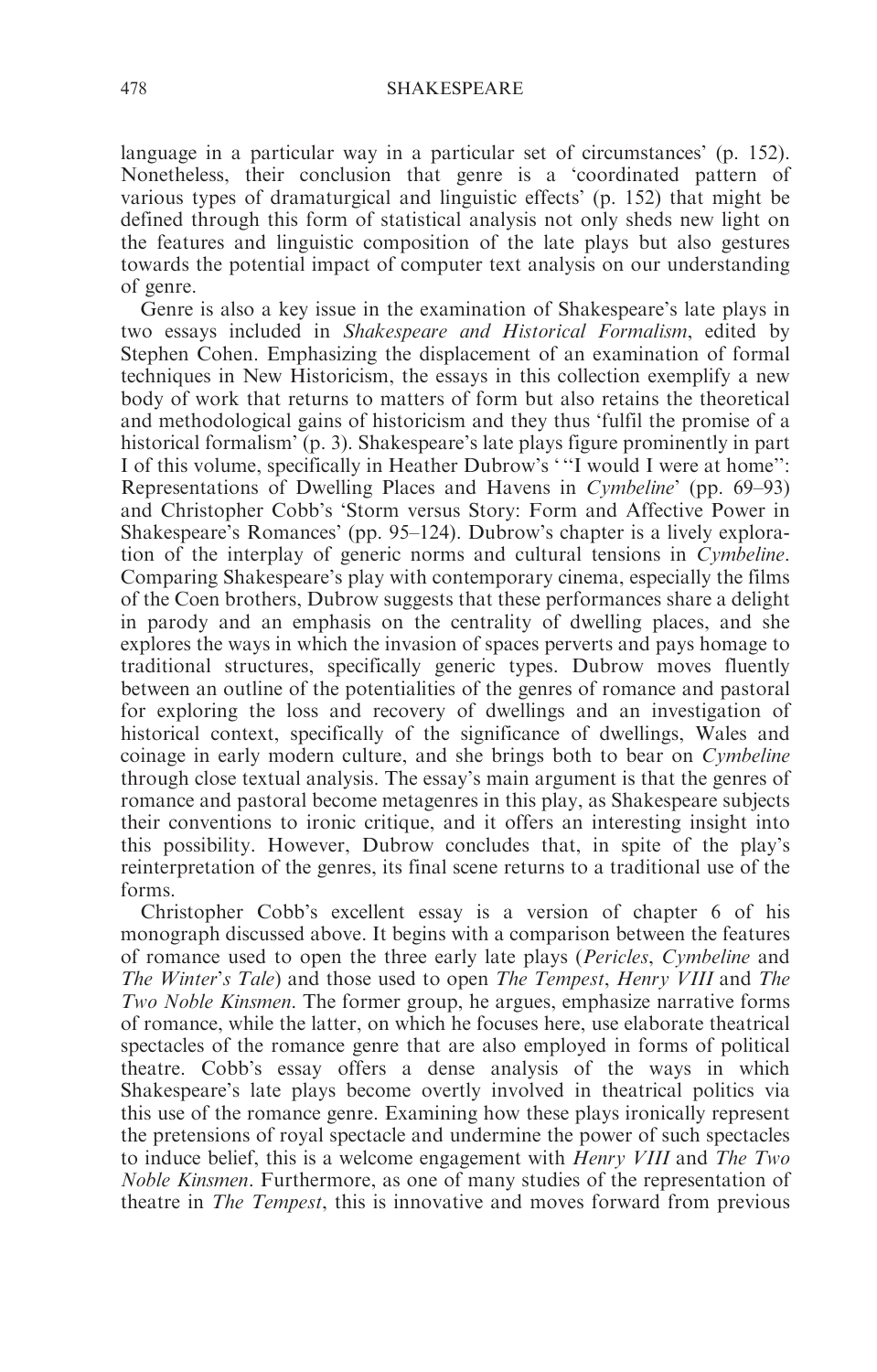work on this topic. To comment on the use of masque in the play as means of affirming power or the monarch, Cobb acknowledges, would be nothing new; but what he offers is a consideration of the ways in which the use of masque is interrupted by a range of theatrical forms, including the techniques of the public theatres, which results in a tension between the representation of the theatrical means used and the desired political ends. This reading of Shakespeare's late plays also has wider implications for theoretical approaches to drama, as Cobb illustrates how a careful consideration of the romance framework of these plays can 'reveal aspects of the politics of these forms inaccessible to intertextual and topical studies enabled by New Historicist methodologies' (p. 96) and proposes that, in order to reconsider forms of romance in the theatre, it is necessary to reconsider form, especially theatrical form, in historicist methodology.

Performance contexts of The Tempest form the basis of further studies of this late play this year. It is considered in relation to music in Daniel Albright's Musicking Shakespeares: A Conflict of Theatres. The introduction to this noteworthy study of the ways in which composers have responded to the distinctive features of Shakespeare's plays includes an analysis of the music in the original Jacobean performances of The Tempest and in Restoration operatic appropriations. Outlining the types of music and songs incorporated by the playwright into his drama, Albright suggests that at the end of his career, and illustrated by The Tempest, Shakespeare's attitude to the dramatic possibilities of music changed. Via an examination of the play's text, Albright comments, as others have, on the influence of the court masque on the play and the cues given by the stage directions for dances, music and singing. However, Albright goes further than other commentaries on this topic and considers two songs written for the play by Robert Johnson. Examining the extant manuscript copies of these songs from  $c.1660$ , Albright imagines a 'nonexistent Tempest opera that might have been produced in James I's or Charles I's England' (p. 16) before looking at Restoration operatic versions of the play. He is thus in a position to suggest new ways in which the play might be read as a meditation on the technical evolution of the stage and fresh interpretations of the masque-like structure of the play. Arguing that The Tempest calls for a sophisticated code of analysis, Albright uses this example to establish his method of reading opera and drama in this study. This method collapses the boundaries between the two performance forms to offer innovative readings of Shakespearian appropriations by Purcell, Berlioz, Verdi and Britten which, Albright convincingly argues, push the boundaries of theatre and the operatic medium.

This reading of The Tempest develops a critical interest in the play's musical elements also evident in David Lindley's 2006 study, Shakespeare and Music. This introductory guide evidently offers less specialist analysis, but nonetheless provides a comprehensive commentary on the potential use of music in the play in Shakespeare's time. Arguing that musical moments in Shakespearian drama can only be fully comprehended when located in a wider cultural concept of music in the early modern period, Lindley considers the various musical moments of the play in this context. In the final chapter he reads the play alongside Twelfth Night, commenting on how the music and songs might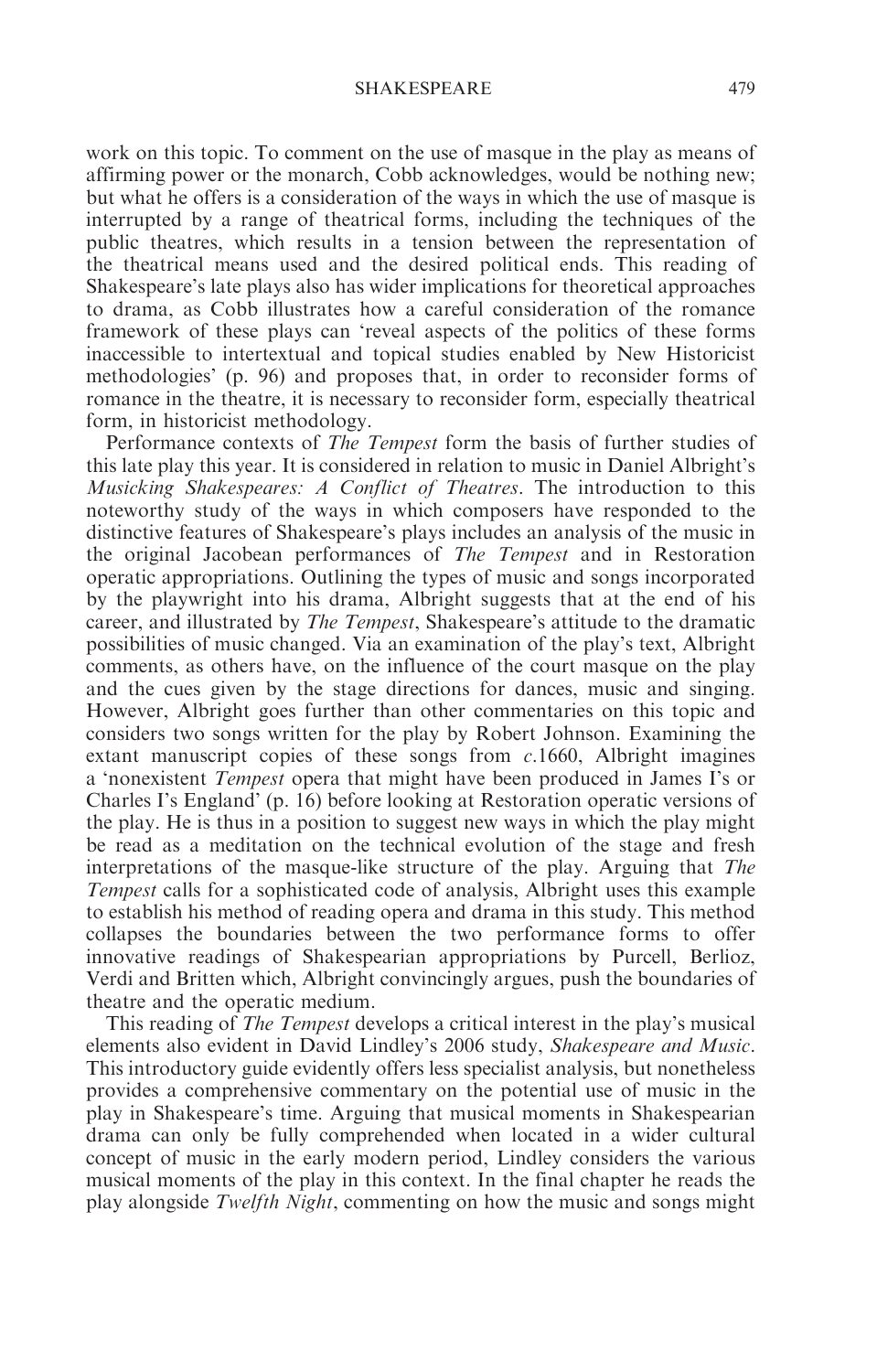have been performed and on their effects, and suggesting ways in which songs explore the limits of Shakespeare's art.

Another student guide to The Tempest is Trevor Griffith's The Tempest: A Guide to the Text and its Theatrical Life, included in Palgrave's new series, The Shakespeare Handbooks. Like the other books in this series, this is a detailed examination of the play's text, original performance conditions, appropriations on stage and screen and critical history, and includes a scene-by-scene commentary. This focused analysis highlights a range of potential readings of the play for students, and, in addition to the necessary comments on action, language and dramatic structure, offers informative remarks on staging issues. The section on sources and cultural contexts also includes some interesting information on the contexts of the Sea Venture, representations of the New World, slavery and early modern concepts of genre, and provides relevant extracts from contemporary documents, making this a particularly useful source for the classroom. Teachers and students will appreciate the wellpresented insights into the play and its historical, performance and critical contexts.

The Winter's Tale is, as usual, also considered in a number of other books and journals this year. Catherine Belsey's captivating study, Why Shakespeare?, examines the play in the context of tale-telling and oral culture in Renaissance England. Belsey explains the play's unlikely occurrences by approaching it as 'an old wives' tale, although one with a considerable difference in the telling' (p. 67), and contrasts the realism of the first three acts with the fairy-tale elements of Perdita's story. Highlighting the significance of changing costume and adopting new identities with ease for Perdita's character, Belsey suggests that 'like any fairytale princess, Shakespeare's figure has no identity, only a succession of identifications, and she inhabits each of them without indications of serious anxiety' (p. 79). Belsey also identifies fairy-tale elements to Hermione's story, but, arguing that this is a mimetic representation with elements of folk tale while Perdita's is predominantly a fireside tale with elements of realism, she asks: 'what are we to make of the moment when the two stories converge?' (p. 79). Having worked through the potential interpretations of the statue scene in the context of this combination of realism and fairy tale, Belsey concludes that to settle on one reading of the final scene does an injustice to a play that sustains its own mystery. The effect of this, she proposes, is a generic undecidability that leaves play's happy ending in question. What initially appears to be a gentle interpretation of the play as fairy tale, therefore, is in fact a serious theoretical analysis of the complexities of play's final moments, which exposes the darker undercurrents of the play's apparently happy ending. Of course, we would expect nothing less from Belsey's study, and this is typical of the book as a whole. Why Shakespeare? attempts to answer the momentous question of why Shakespeare continues to be so popular, and proposes that one reason is the way in which his plays rewrite familiar stories that have always held a wide-ranging appeal, especially fairy tales. Through this examination of the fairy-tale heroine in *The Winter's Tale*, of the relationship between folk tales and As You Like It, of fairies in A Midsummer Night's Dream, of riddles in Twelfth Night, of riddles and villains in The Merchant of Venice, of ghosts and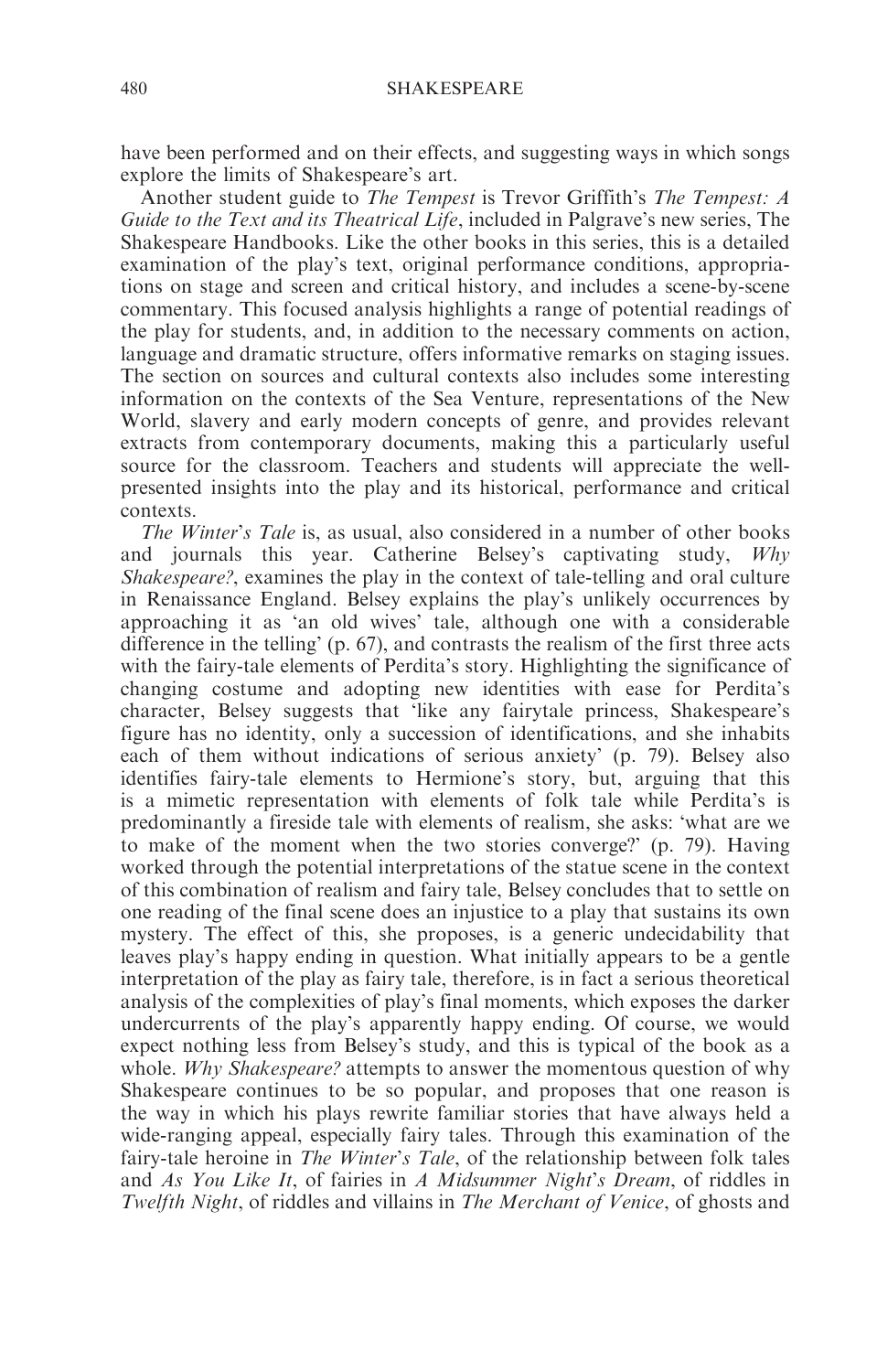fools in Hamlet, and of fathers and daughters in King Lear, Belsey offers a close analysis of language and carefully theorized readings of the plays that introduce questions of identity and gender in an accessible manner for students, and gives a lively and convincing account of the position of Shakespeare's plays in a history of storytelling and popular culture.

A reading of The Winter's Tale is also provided in the final chapter of David Hillman's Shakespeare's Entrails: Belief, Scepticism and the Interior of the Body. Drawing on psychoanalytic, philosophical, historicist and literary-critical methodologies, this book examines the emergence of modern subjectivity in relation to changing attitudes towards the interior of the human body in the Renaissance and the connections between embodiment, knowledge and acknowledgement in Troilus and Cressida, Hamlet, King Lear and The Winter's Tale. In the example of The Winter's Tale, Hillman examines the images of the interior body, specifically Hermione's pregnant body and its depiction of the possibility of bodily inhabitation, Leontes' reading of his wife's body as his own, his desire to purge his body and the imagery of eating and breathing. Relating Leontes' scepticism to these representations of the body, this chapter examines the gendering of scepticism in the play and in this culture to offer a detailed examination of Leontes from a psychoanalytic perspective. Hillman additionally reads the play in an original manner through a comparison with King Lear; indeed, his overall argument is that this late Shakespearian play might be interestingly re-read as a return to King Lear and 'an attempt to revisit, and to escape from, the intensity of that play's engagement with the terrors and hopes regarding who or what can inhabit the human body' (p. 153). Through this approach he offers new interpretations of oft-examined lines and moments in The Winter's Tale.

Finally, Ros King's 'Reading Beyond words: Sound and Gesture in The Winter's Tale' (Pedagogy 7:iii[2007] 385–400) also focuses on The Winter's Tale and addresses the topics of oral and aural culture in relation to the late plays—topics that are, of course, central to Bloom's study discussed above. However, in contrast to Bloom's focus on early modern concepts of the voice, King addresses the importance of reading aloud in her article on teaching the aural aspects of Shakespeare. Demonstrating the ways in which close attention to sound might alter the way we critically approach the late plays and outlining the implications for teaching Shakespearian drama, King concludes with a case study of *The Winter's Tale*, indicating some ways in which it might be read and taught with an emphasis on speaking, silence and listening that offers a creative interpretation of Leontes' jealousy.

# Books Reviewed

Albright, Daniel. Musicking Shakespeare: A Conflict of Theatres. URP. [2007] pp.  $x + 317$ . £45 ISBN 9 7815 8046 2556.

Arnold, Oliver. The Third Citizen: Shakespeare's Theater and the Early Modern House of Commons. JHUP. [2007] pp.  $xiv + 308$ . £36.50 ISBN 0 8018 8504 3.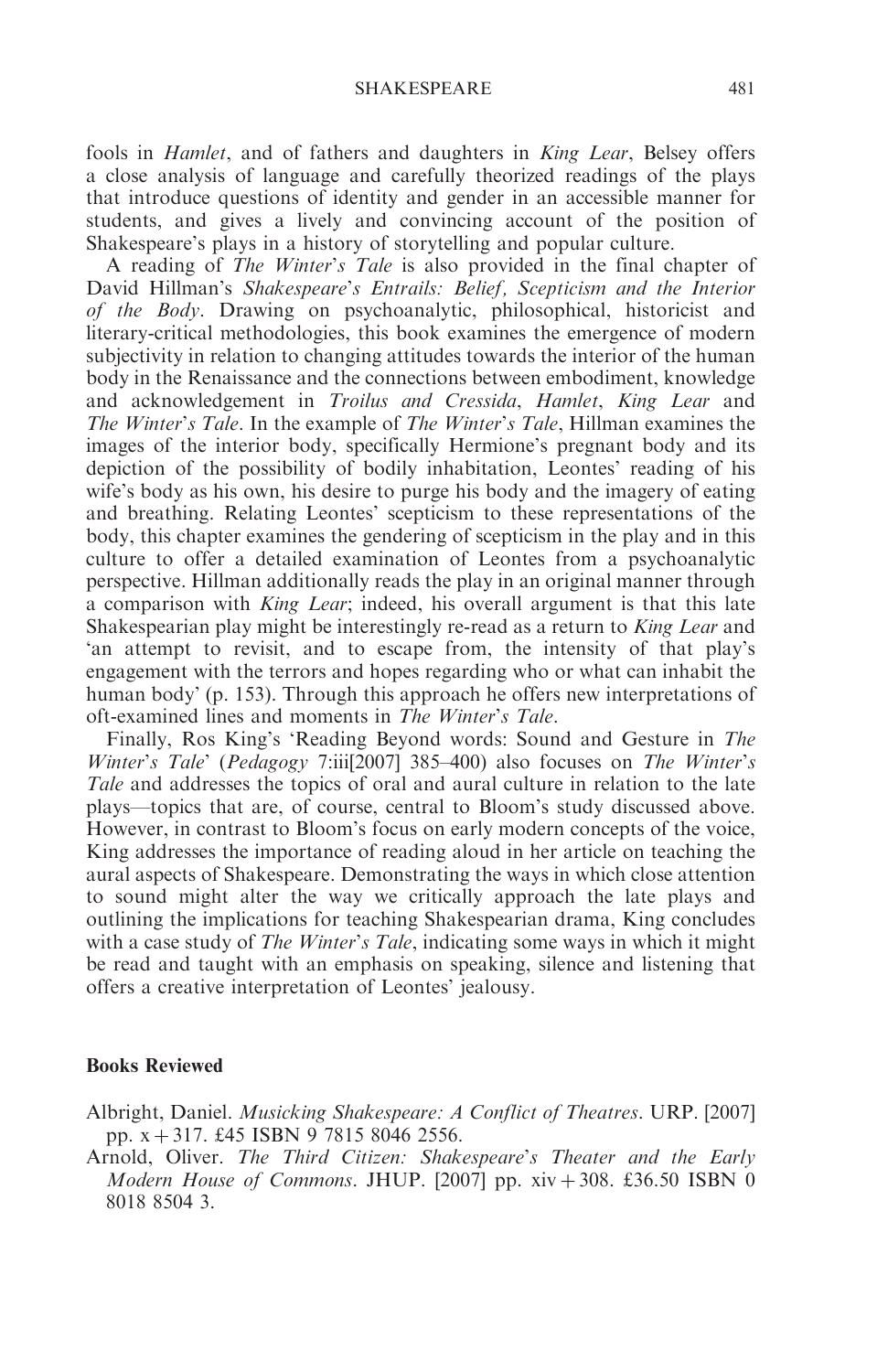- Bach, Rebecca Ann. Shakespeare and Renaissance Literature before Heterosexuality. Palgrave. [2007] pp.  $xi + 243$ . \$74.95 ISBN 1 4039 7654 6.
- Barker, Simon. War and Nation in the Theatre of Shakespeare and his Contemporaries. EdinUP. [2007] pp. viii  $+ 239. \text{£}50$  ISBN 9 7807 4862 7653.
- Bate, Jonathan, and Eric Rasmussen. eds. The Complete Works (The Royal Shakespeare Company Complete Works). Macmillan. [2007] pp. 2,576. £35 ISBN 9 7802 3000 3507.
- Belsey, Catherine. Why Shakespeare? Palgrave. [2007] pp.  $xii + 190$ . £9.99 ISBN 9 7814 0399 3205.
- Bevington, David. This Wide and Universal Theater: Shakespeare in Performance Then and Now. University of Chicago Press [2007] pp. 256. hb \$25. ISBN: 0 2260 4478 5.
- Bloom, Gina. Voice in Motion: Staging Gender, Shaping Sound in Early Modern England. UPennP. [2007] pp. 277. £39 ISBN 9 7808 1224 0061.
- Brooks, Douglas A., Ann Thompson and John Ford, eds. Shakespeare Yearbook 16: The Shakespeare Apocrypha. Mellen. [2007] pp. 568. \$140 ISBN 0 7734 5421 7.
- Buccola, Regina, and Lisa Hopkins, eds. Marian Moments in Early Modern British Drama. Ashgate. [2007] pp. 177. £50 ISBN 9 7807 5465 6371.
- Burnett, Mark Thornton. Filming Shakespeare in a Global Marketplace. Palgrave Macmillan. [2007] pp. 227. hb £45 ISBN 1 4039 9215 0.
- Burt, Richard, ed. Shakespeares after Shakespeare: An Encyclopedia of the Bard in Mass Media and Popular Culture, 2 vols. Greenwood Press. [2007] pp. 888. hb \$299.95 ISBN 0 3133 3116 2.
- Busse, Beatrix. Vocative Constructions in the Language of Shakespeare. Benjamins. [2006] pp. xviii + 525. £117 ISBN 9 0272 5393 5.
- Butterworth, Philip ed. The Narrator, the Expositor, and the Prompter in European Medieval Theatre. Brepols. [2007]
- Callaghan, Dympna. Shakespeare's Sonnets. Blackwell. [2007] pp. 176. £15.99 ISBN 1 4051 1398 7.
- Callaghan, Dympna ed. The Impact of Feminism in English Renaissance Studies. Palgrave. [2007]
- Canino, Catherine Grace. Shakespeare and the Nobility. CUP. [2007] pp.  $x + 266$ . £50 ISBN 9 7805 2187 2911.
- Cartelli, Thomas, and Katherine Rowe. New Wave Shakespeare on Screen. Polity Press. [2007] pp. 201. hb £55, pb £16.99. ISBN 0 7456 3392 7, 0 7456 3393 5.
- Cartmell, Deborah, and Imelda Whelehan, eds. The Cambridge Companion to Literature on Screen. Cambridge UP. [2007] pp. 288. hb £48, pb £15.99. ISBN 0 5218 4962 4.
- Chedgzoy, Kate, Susanne Greenhalgh and Robert Shaughnessy, eds. Shakespeare and Childhood. Cambridge UP. [2007] pp. 296. hb £50 ISBN 0 5218 7125 5.
- Cheney, Patrick, ed. The Cambridge Companion to Shakespeare's Poetry. Cambridge UP. [2007] pp. 316. £16.99 ISBN 0 5216 0864 3.
- Cheney, Patrick, Andrew Hadfield and Garrett A. Sullivan, Jr, eds. Early Modern English Poetry: A Critical Companion. OUP. [2007] pp.  $x\overline{x}$ iii + 342. £21.99 ISBN 9 7801 9515 3873.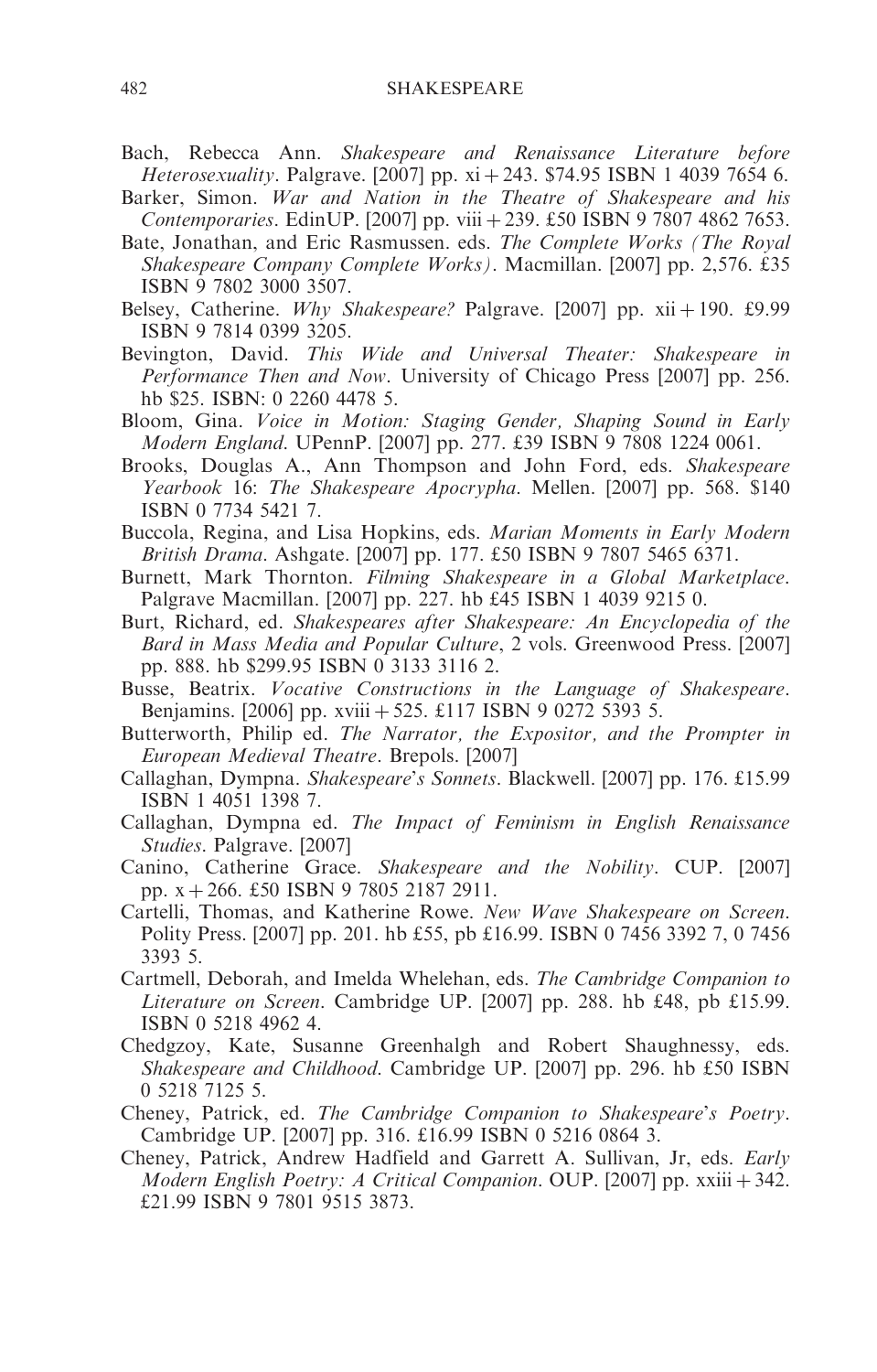- Chernaik, Warren. The Cambridge Introduction to Shakespeare's History *Plays.* CUP. [2007] pp.  $ix + 210$ . £11.99 ISBN 9 7805 2167 1200.
- Clark, Ira. Rhetorical readings, Dark Comedies, and Shakespeare's Problem Plays. UPFlor [2007] pp. 144. £54.62 ISBN 978-0813030401.
- Cobb, Christopher J. The Staging of Romance in Late Shakespeare: Text and Theatrical Technique. UDelP. [2007] pp. 304. £51.50 ISBN 9 7808 7413 9716.
- Cohen, Stephen, ed. Shakespeare and Historical Formalism. Ashgate. [2007] pp. ix  $+252.$  £50 ISBN 9 7807 5465 3820.
- Cordner, Michael, and Peter Holland, eds. Players, Playwrights, Playhouses: *Investigating Performance, 1660–1800.* Palgrave. [2007] pp.  $xiii + 300$ . £50 ISBN 9 7802 3052 5245.
- de Grazia, Margreta. 'Hamlet' without Hamlet. CUP. [2007] pp. 280. \$91 ISBN 0 5218 7025 9.
- Dillon, Janette. The Cambridge Introduction to Shakespeare's Tragedies. CUP.  $[2007]$  pp. vi + 169. £11.99 ISBN 9 7805 2167 4928.
- Duncan-Jones, Katherine, and H.R. Woudhuysen, eds. Shakespeare's Poems: Venus and Adonis, The Rape of Lucrece and the Shorter Poems. Thomson. [2007] pp. 593. £9.99 ISBN 9 7819 0343 6875.
- Ewert, Kevin. Henry V: A Guide to the Text and its Theatrical Afterlife. Palgrave. [2006] pp. vii  $+166$ . £9.99 ISBN 9 7814 0394 0773.
- Freedman, Penelope. Power and Passion in Shakespeare's Pronouns: Interrogating 'You' and 'Thou'. Ashgate. [2007] pp.  $xiv + 294$ . £50 ISBN 9 7807 5465 8306.
- Fryatt, Kit. 'Shakespeare and Berryman: Sonnet 129 and Dream Song 1', pp. 81–86. In Coleman, Philip, ed. and introd., McGowan, Philip, ed. and introd., Kelly, Richard J., preface. 'After Thirty Falls': New Essays on John Berryman. Amsterdam: Rodopi, 2007.
- Giese, Loreen L. Courtships, Marriage Customs, and Shakespeare's Comedies. Palgrave. [2006] pp. xiii  $+217.$  £38.99. ISBN 0 3121 6604 5.
- Grady, Hugh and Hawkes, Terence, eds. Presentist Shakespeare. Routledge. [2007] Hb £60 ISBN 0 415 38528 8 Pb £18.99 ISBN 0 415 38529 6.
- Griffiths, Trevor. The Tempest: A Guide to the Text and its Theatrical Life. Palgrave. [2007]. pp.  $xi + 160$ . £9.99 ISBN 978 1 4039 3478 9.
- Groves, Beatrice. Texts and Traditions: Religion in Shakespeare, 1592–1604. OUP. [2007] pp. 244. \$55 ISBN 0 1992 0898 0.
- Hageman, Elizabeth H., and Conway, Katherine, eds. Resurrecting Elizabeth I in Seventeenth-Century England. FDUP. [2007] pp. 292. £46.95 ISBN 9 7808 3864 1156.
- Hillman, David. Shakespeare's Entrails: Belief, Scepticism and the Interior of the Body. Palgrave. [2007] pp. xiii  $+263$ . £50 ISBN 9 7814 0394 2678.
- Hindle, Maurice. Studying Shakespeare on Film. Palgrave Macmillan. [2007] pp. 272. hb £50. pb £16.99. ISBN: 1 4039 0673 4, 1 4039 0672 6.
- Howard, Tony. Women as Hamlet: Performance and Interpretation in Theatre, Film and Fiction. Cambridge UP. [2007] pp. 341. hb £50, pb £16.99. ISBN 0 5218 6466 6.
- Huang, Alexander C.Y., I-Chun Wang and Mary Theis, eds. Class, Boundary and Social Discourse in the Renaissance. National Sun Yat-Sen University, Kaohsiung, Taiwan. [2007]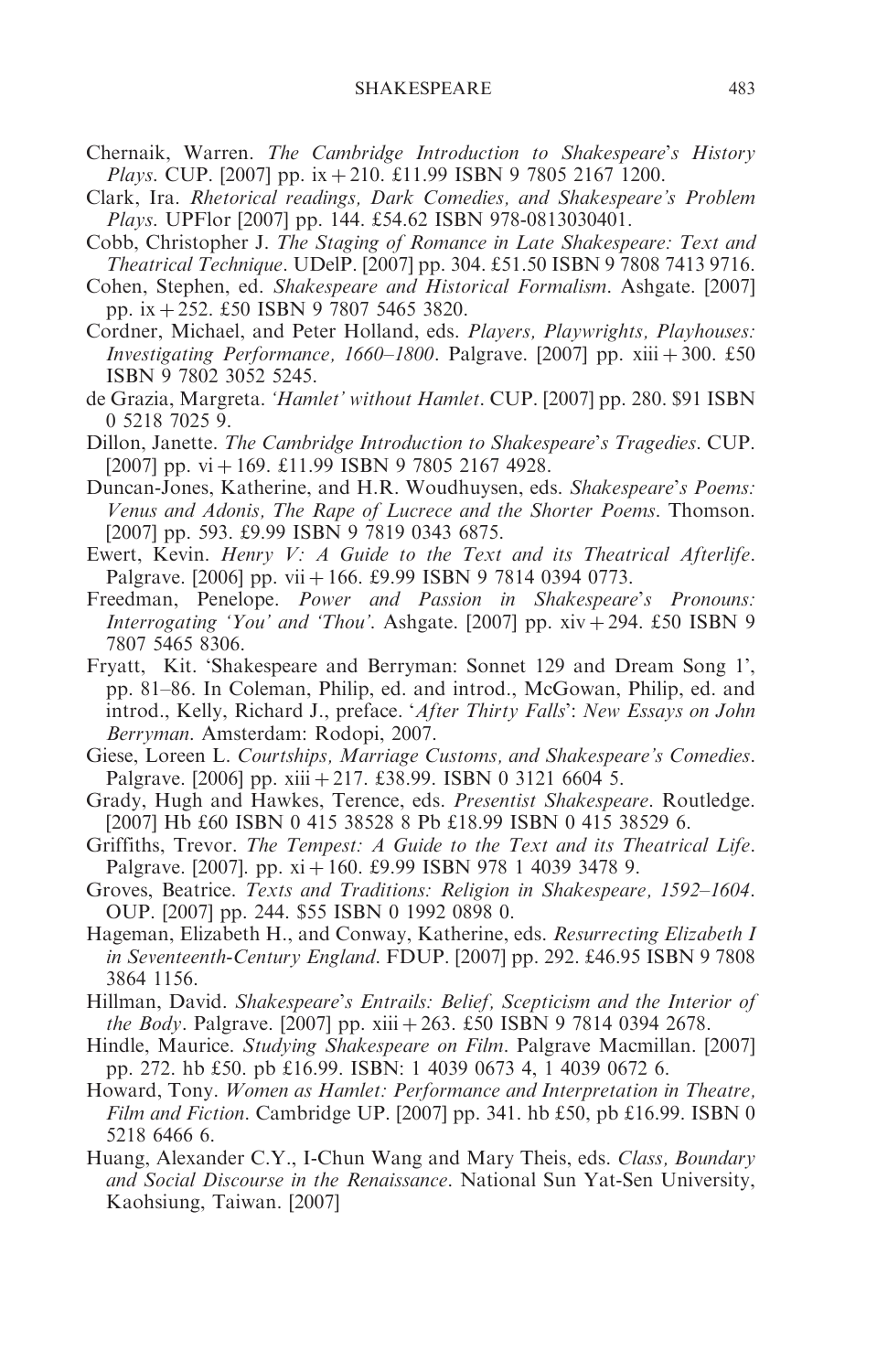- Hunt, Marvin W. *Looking for Hamlet*. Palgrave. [2007] pp.  $vi + 230$ . £27.95 ISBN 1 4039 7036 X.
- Hutson, Lorna. The Invention of Suspicion: Law and Mimesis in Shakespeare and Renaissance Drama. OUP. [2007] pp.  $x + 382$ . £50 ISBN 9 7801 9921 2439.
- Jackson, Russell. Shakespearean Films in the Making: Vision, Production and Reception. Cambridge UP. [2007] pp. 292. hb £50. ISBN 0 5218 1547 9.
- Jancsó, Daniella. Excitements of Reason: The Presentation of Thought in Shakespeare's Plays and Wittgenstein's Philosophy. Winter. [2007] pp. 257. ISBN 9 7838 2535 4107.
- Jordan, Constance, and Cunningham, Karen, eds. The Law in Shakespeare. Palgrave. [2007] pp.  $x + 286$ . £53 ISBN 1 4039 9214 2.
- Jordan, Constance and Karen Cunningham, eds. The Law in Shakespeare. Palgrave. [2007]
- Jowett, John. Shakespeare and Text. OUP. [2007] pp. 229. £12.99 ISBN 9 7801 9921 7069.
- Kathryn M. Moncrieff and Kathryn R. McPherson, eds. Performing Maternity in Early Modern England. Ashgate. [2007]
- Lemon, Rebecca. Treason by Words: Literature, Law, and Rebellion in Shakespeare's England. CornUP. [2006] pp.  $ix + 234$ . £28.50 ISBN 9 7808 0144 4289.
- Levith, Murray. Shakespeare's Cues and Prompts. Continuum. [2007] £45 ISBN 0 8264 9597 4.
- Lindley, David. Shakespeare and Music. Arden. [2006]. pp.  $xii + 284$ . £22.99 ISBN 9 7819 0343 6189.
- Lloyd, Megan S. Speak It in Welsh: Wales and the Welsh Language in Shakespeare. Lexington. [2007] pp. 209. \$60 ISBN 0 7391 1760 2.
- Logan, Sandra. Texts/Events in Early Modern England. Ashgate. [2007] pp. viii  $+360.$  £50 ISBN 9 7807 5465 5862.
- Lyne, Raphael. Shakespeare's Late Work. OUP. [2007] pp. 173. £12.99 ISBN 9 7801 9926 5954.
- Magnusson, Lynne. 'A pragmatics for interpreting Shakespeare's Sonnets 1–20: Dialogue scripts and Erasmian intertexts', pp. 167–83. In Fitzmaurice, Susan, ed. and introd., Taavitsainen, Irma, ed. and introd. Methods in Historical Pragmatics. Berlin: Mouton de Gruyter, 2007.
- Marrapodi, Michele, ed. Italian Culture in the Drama of Shakespeare and his Contemporaries: Rewriting, Remaking, Refashioning. Ashgate. [2007] pp. 302. £55 ISBN 9 7807 5465 5046.
- Massai, Sonia. Shakespeare and the Rise of the Editor. CUP. [2007] pp. 266. £50 ISBN 9 7805 2187 8050.
- McDonald, Russ. Shakespeare's Late Style. CUP. [2006] pp.  $x + 260$ . £54 ISBN 9 7805 2182 0684.
- McMullan, Gordon. Shakespeare and the Idea of Late Writing: Authorship in the Proximity of Death. CUP. [2007] pp.  $xii + 402$ . £55 ISBN 9 7805 2186 3049.
- Merriam, Tom. *Co-authorship in King John*. RenI. [2007] pp. 92. No price, no ISBN.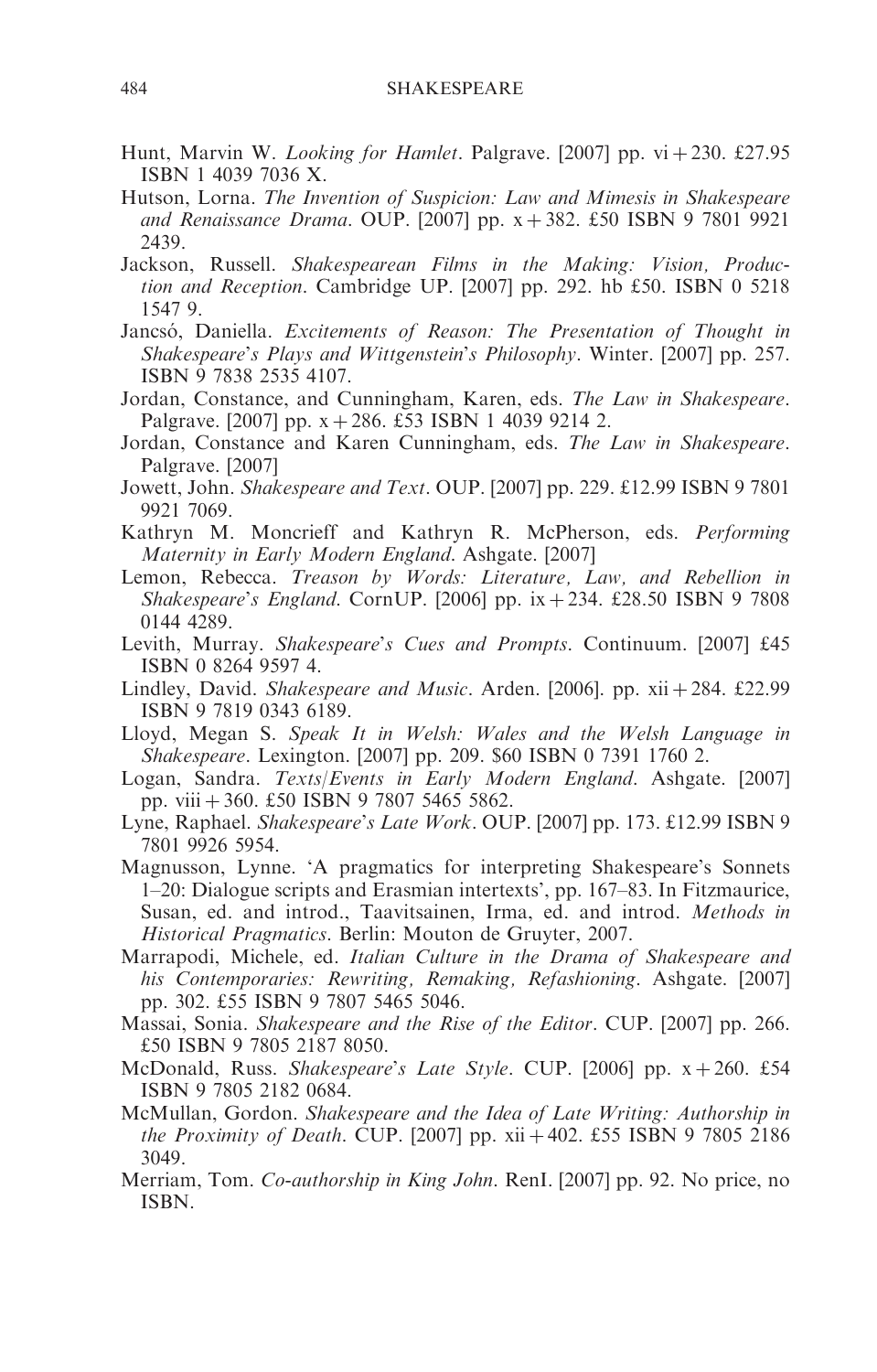- Moncrief, Kathryn M, and Kathryn R. McPherson eds. Performing Maternity in Early Modern England. Ashgate. [2007] pp. 247. £50 ISBN 9 7807 5466 1177.
- Mukherji, Subha, and Raphael Lyne, eds. Early Modern Tragicomedy. Brewer. [2007] pp.  $x + 216$ . £50 ISBN 9 7818 4384 1302.
- Murphy, Andrew, ed. Shakespeare and the Text. Blackwell. [2007] pp. 280. £55 ISBN 9 7814 0513 5283.
- Nuttall, A.D. Shakespeare the Thinker. YaleUP. [2007] pp.  $xiv + 428$ . £19.99 ISBN 9 7803 0011 9282.
- O'Connor, John, and Katharine Goodland, A Directory of Shakespeare in Performance 1970–2005, vol. 1: Great Britain. Palgrave Macmillan. [2007] pp. 1760. hb £140. ISBN 1 4039 1734 5.
- Orlin, Lena Cowin, ed. Center or Margin: Revisions of the English Renaissance in Honor of Leeds Barroll. SusquehannaUP. [2006] pp. 318. £46.95 ISBN 978 1 57591 098 7.
- Orlin, Lena Cowen, and Miranda Johnson-Haddad, eds. Staging Shakespeare: Essays in Honor of Alan C. Dessen. UDelP. [2007] pp. 274. hb \$53.50. ISBN 0 8741 3987 2.
- Pacheco, Anita. William Shakespeare: Coriolanus. Northcote. [2007] pp. viii  $+120.$  £12.99 ISBN 9 7807 4631 1478.
- Palfrey, Simon, and Tiffany Stern. Shakespeare in Parts. OUP. [2007] pp. xiv + 545. £20 ISBN 9 7801 9927 2051.
- Poole, William, and Richard Scholar, eds. Thinking with Shakespeare: Comparative and Interdisciplinary Essays for A.D. Nuttall. Legenda. [2007] pp. 200. \$38 ISBN 1 9043 5084 4.
- Poole William, and Richard Scholar, eds. Thinking with Shakespeare: Comparative and Interdisciplinary Essays for A. D. Nuttall. Legenda. [2007]
- Rutter, Carol Chillington. Shakespeare and Child's Play: Performing Lost Boys on Stage and Screen. Routledge. [2007] pp. 250. hb £65, pb £19.99. ISBN 0 4153 6518 X, 0 4153 6519 8.
- Sanders, Julie. Shakespeare and Music: Afterlives and Borrowings. Polity. [2007] pp. 248. hb £50, pb £15.99. ISBN 0 7456 3296 3.
- Schoenfeldt, Michael, ed. A Companion to Shakespeare's Sonnets. Blackwell. [2007] pp. 536. £85 ISBN 1 4051 2155 6.
- Scott, Charlotte. Shakespeare and the Idea of the Book. OUP. [2007] pp. 216. £53 ISBN 9 7801 9921 2101.
- Shaugnessy, Robert, ed. The Cambridge Companion to Shakespeare and Popular Culture. CUP. [2007] pp. 304. hb £45, pb £15.99. ISBN 0 5216 0580 6.
- Smith, Emma. The Cambridge Introduction to Shakespeare. CUP. [2007] pp. 176. \$20 ISBN 0 5216 7188 4.
- Sohmer, Steve. Shakespeare for the Wiser Sort. MUP. [2007] pp.  $xy + 192$ . £50 ISBN 9 7807 1907 6671.
- Staub, Susan C. ""My throbbing heart shall rock you day and night": Shakespeare's Venus, Elizabeth, and Early Modern Constructions of Motherhood', pp. 15–32. In Staub, Susan C, ed. The Literary Mother: Essays on Representations of Maternity and Child Care. McFarland: Jefferson, NC, 2007.